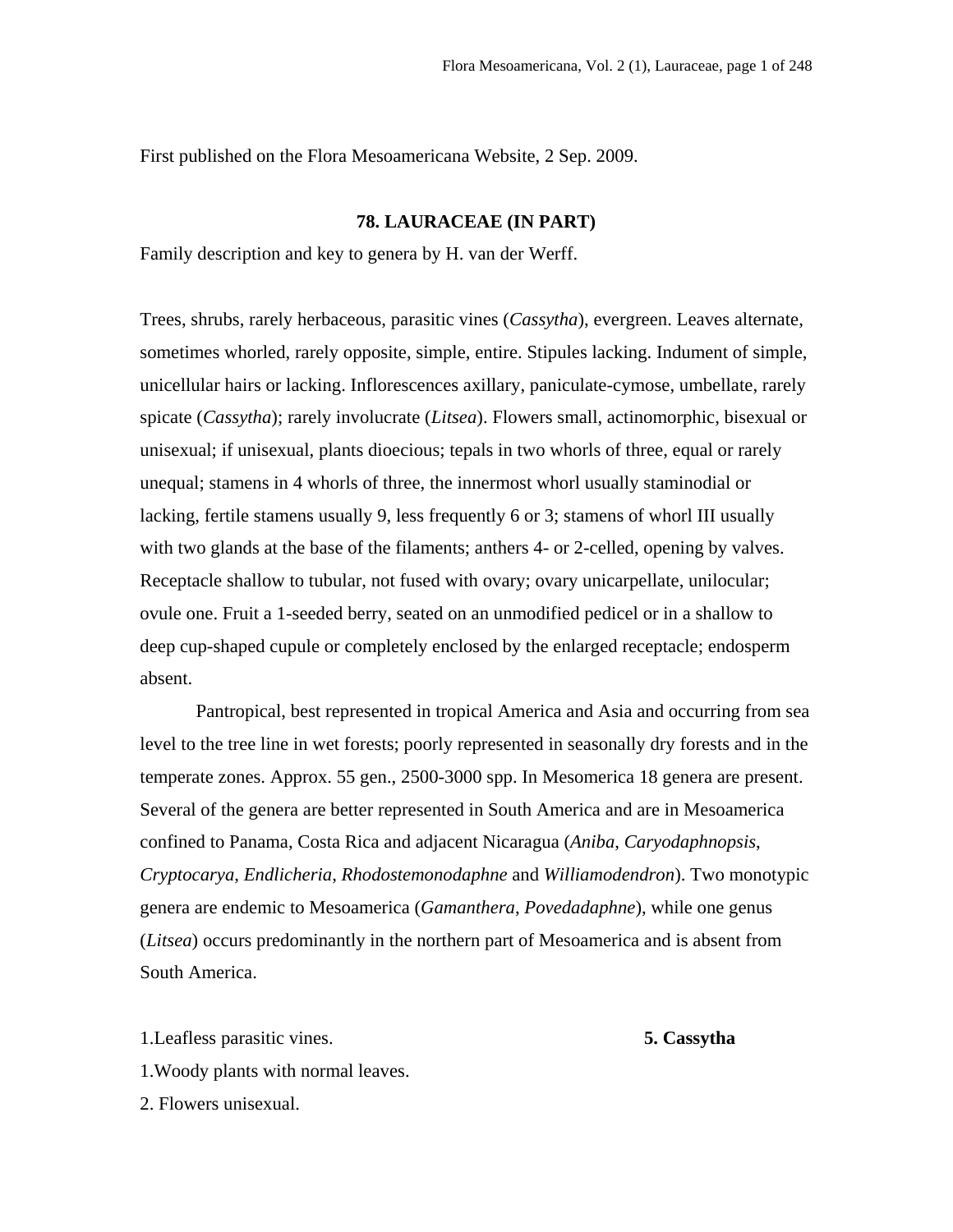| 3. Stamens fused into a central column.                                                          | 9. Gamanthera          |
|--------------------------------------------------------------------------------------------------|------------------------|
| 3. Stamens free.                                                                                 |                        |
| 4. Flowers in umbels.                                                                            | 11. Litsea             |
| 4. Flowers in panicles.                                                                          |                        |
| 5. Anthers with 2 locelli.                                                                       | 8. Endlicheria         |
| 5. Anthers with 4 locelli.                                                                       |                        |
| 6. Locelli in 2 horizontal pairs.                                                                | 13. Ocotea             |
| 6. Locelli in an shallow arc.                                                                    | 17. Rhodostemonodaphne |
| 2. Flowers hermaphrodite.                                                                        |                        |
| 7. Stamens 3.                                                                                    |                        |
| 8. Anthers with 2 locelli.                                                                       | 10. Licaria            |
| 8. Anthers with 4 locelli.                                                                       | 18. Williamodendron    |
| 7. Stamens 6 or more.                                                                            |                        |
| 9. Anthers with 2 locelli.                                                                       |                        |
| 10. Tepals unequal, the outer three $1/2$ to $2/3$ as long as the inner three.                   |                        |
|                                                                                                  | 14. Persea (cuneata)   |
| 10. Tepals equal or nearly so.                                                                   |                        |
| 11. Floral tube well-developed and tepals spreading, flowers wider than the floral tube.         |                        |
|                                                                                                  | 7. Cryptocarya         |
| 11. Floral tube shallow, poorly developed or, if well-developed, tepals incurved to erect        |                        |
| and flowers not wider than floral tube.                                                          |                        |
| 12. Flowers tomentellous or pubescent outside; filaments of the stamens densely                  |                        |
| pubescent.                                                                                       | 2. Aniba               |
| 12. Flowers glabrous or sparsely pubescent outside; filaments glabrous or partly                 |                        |
| pubescent, not uniformly densely pubescent.                                                      |                        |
| 13. Floral tube very short, scarcely visible at anthesis; tepals united at the base, falling off |                        |
| together in older flowers and leaving the pistil fully exposed.                                  | 3. Beilschmiedia       |
| 13. Floral tube about as long as the tepals; tepals not united at the base, falling off          |                        |
| individually, leaving the pistil partially included in the floral tube. 1. Aiouea                |                        |
| 9. Anthers with 4 locelli.                                                                       |                        |
| 14. Leaves opposite and strongly tri- or tripliveined.                                           | 4. Caryodaphnopsis     |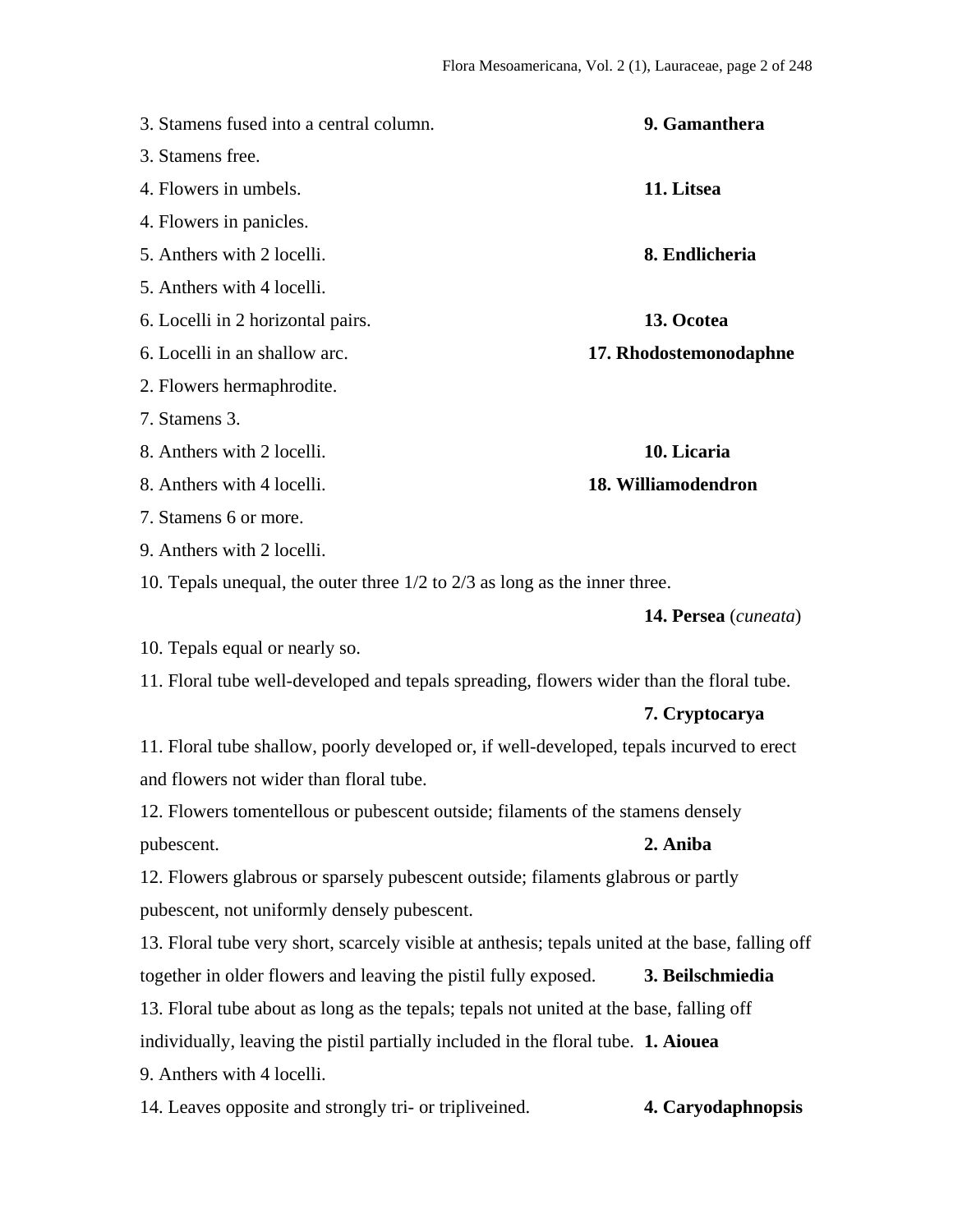14. Leaves alternate or clustered, pinnately veined or tripliveined.

15. Tepals unequal, the outer three less than 2/3 the length of the inner three.

## **14. Persea**

15. Tepals equal or nearly so.

16. Staminodia of whorl IV well-developed, with a distinct glandular or triangular tip; filaments of stamens at least as long as the anthers; stamens and inner surface of tepals never papillose.

17. Leaves tripliveined and domatia often present in the axils of the basal lateral veins; leaves alternate. **6. Cinnamomum**

17. Leaves pinnately veined and domatia never present; leaves alternate or clustered.

#### **14. Persea**

16. Staminodia of whorl IV lacking, stipitiform or rarely with a distinct triangular tip; if such a tip is present, then filaments shorter than anthers and stamens and inner surface of tepals partly papillose.

18. Stamens columnar, with a flat tip; locelli located on the tips. **16. Povedadaphne** 18. Stamens flattened; locelli located on the inner or outer surface of the flattened anthers.

19. Glands at the base of the inner stamens enlarged, protruding between the outer stamens or forming a disc surrounding the stamens. **15. Pleurothyrium** 19. Glands globose, not enlarged and not visible between the outer stamens nor forming a disc surrounding the stamens.

20. Inner surface of tepals papillose and locelli arranged in an arc; tepals united at the base and falling off in old flowers as a unit; tepals spreading at anthesis. **12. Nectandra** 20. Inner surface of tepals pubescent or glabrous, infrequently papillose and locelli arranged in 2 superposed pairs; tepals free, falling off individually in old flowers; tepals erect or spreading at anthesis. **13. Ocotea** 

# **1. Aiouea** Aublet

By. H. van der Werff.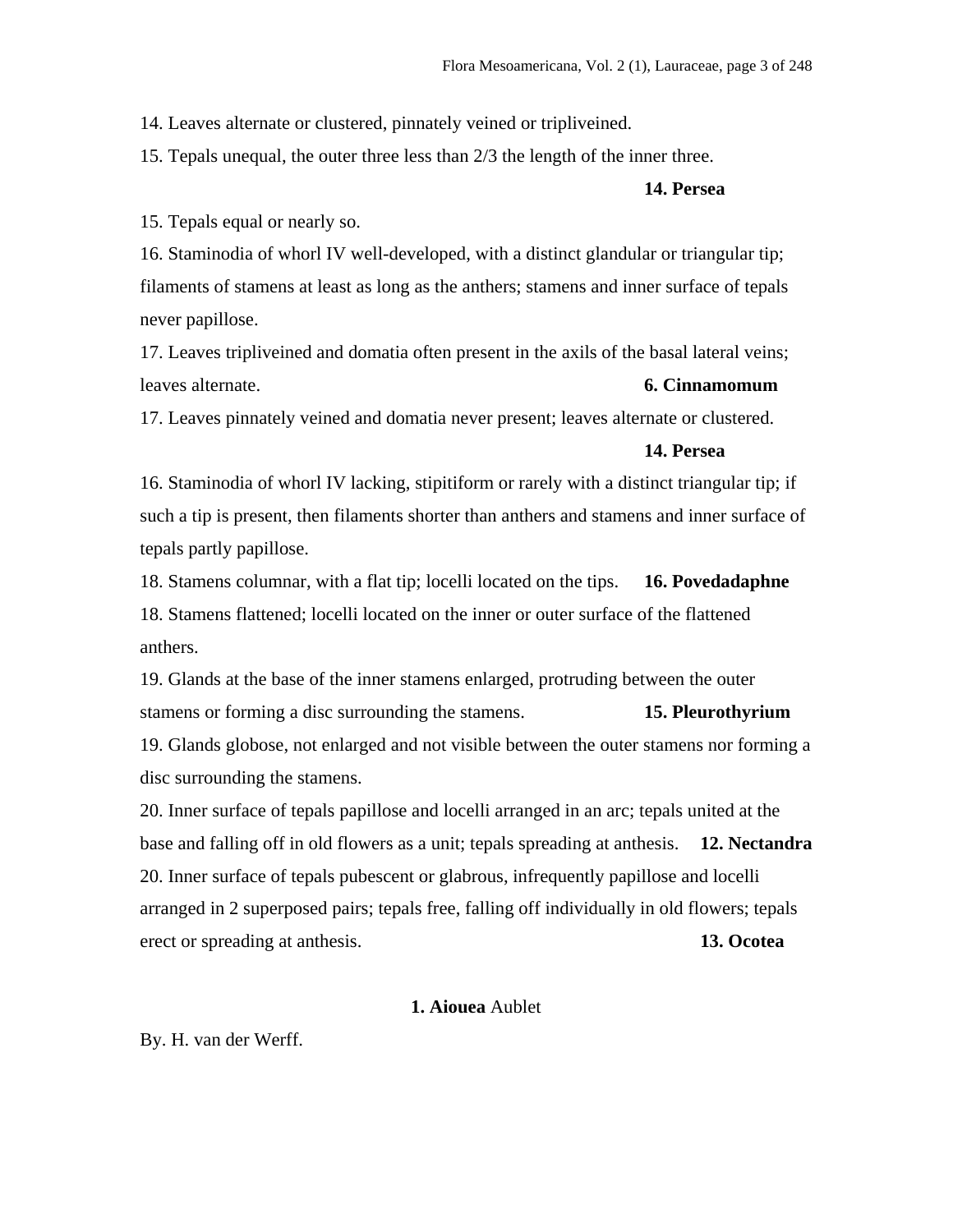Trees or shrubs. Leaves alternate, pinnately or tripliveined, domatia sometimes present. Inflorescences paniculate-cymose or by reduction racemose. Flowers bisexual; tepals 6, equal, sometimes persisting in fruit; stamens 9 (rarely 6), 2-celled, inner 3 stamens with a pair of glands near the base; staminodes present or lacking. Fruits seated on a shallow cupule, this with a single margin. 26 species. Neotropics.

*Aiouea* is probably a polyphyletic genus, with the South American species derived by reduction of the number of anther cells from 4 to 2 from *Cinnamomum* and the Mesoamerican species derived by the same process from *Ocotea*. For this floristic treatment *Aiouea* is maintained as a genus for practical reasons.

Bibliography: Renner, S. *Fl. Neotrop*. 31: 85-117 (1982).

1. Twigs hollow. **7. A. vexatrix**

1. Twigs solid.

2. Leaves glaucous below; tepals papillose on the inner surface (see *Nectandra hypoleuca***).**

2. Leaves not glaucous; tepals glabrous or pubescent on the inner surface.

3. Leaves tripliveined; some leaves with pit domatia at the base of the basal lateral veins.

#### **4. A. obscura**

- 3. Leaves pinnately veined; pit domatia lacking.
- 4. Terminal buds glabrous.
- 5. Inflorescences widely branched, 15-25 × 10 cm (see *Ocotea laetevirens*).

5. Inflorescences sparsely branched to racemose, to  $8 \times 3$  cm.

6. Leaves  $9-19 \times 3-9$  cm. **2. A. guatemalensis** 6. Leaves 2-5(-7) cm × 1-2 cm.. **5. A. parvissima**

4. Terminal buds pubescent.

7. Leaves obovate, the apex obtuse or rounded, the base often decurrent along the petiole.

8. Leaves broadly obovate, 10-15 cm wide; inflorescences sparsely pubescent (see *Ocotea rivularis*).

8. Leaves obovate, to 11 cm wide; inflorescences glabrous. **1. A. costaricensis** 7. Leaves elliptic, the apex acute or acuminate, the base not decurrent along the petiole.

9. Inflorescences 8-16 cm; domatia absent (see *Ocotea laetevirens*).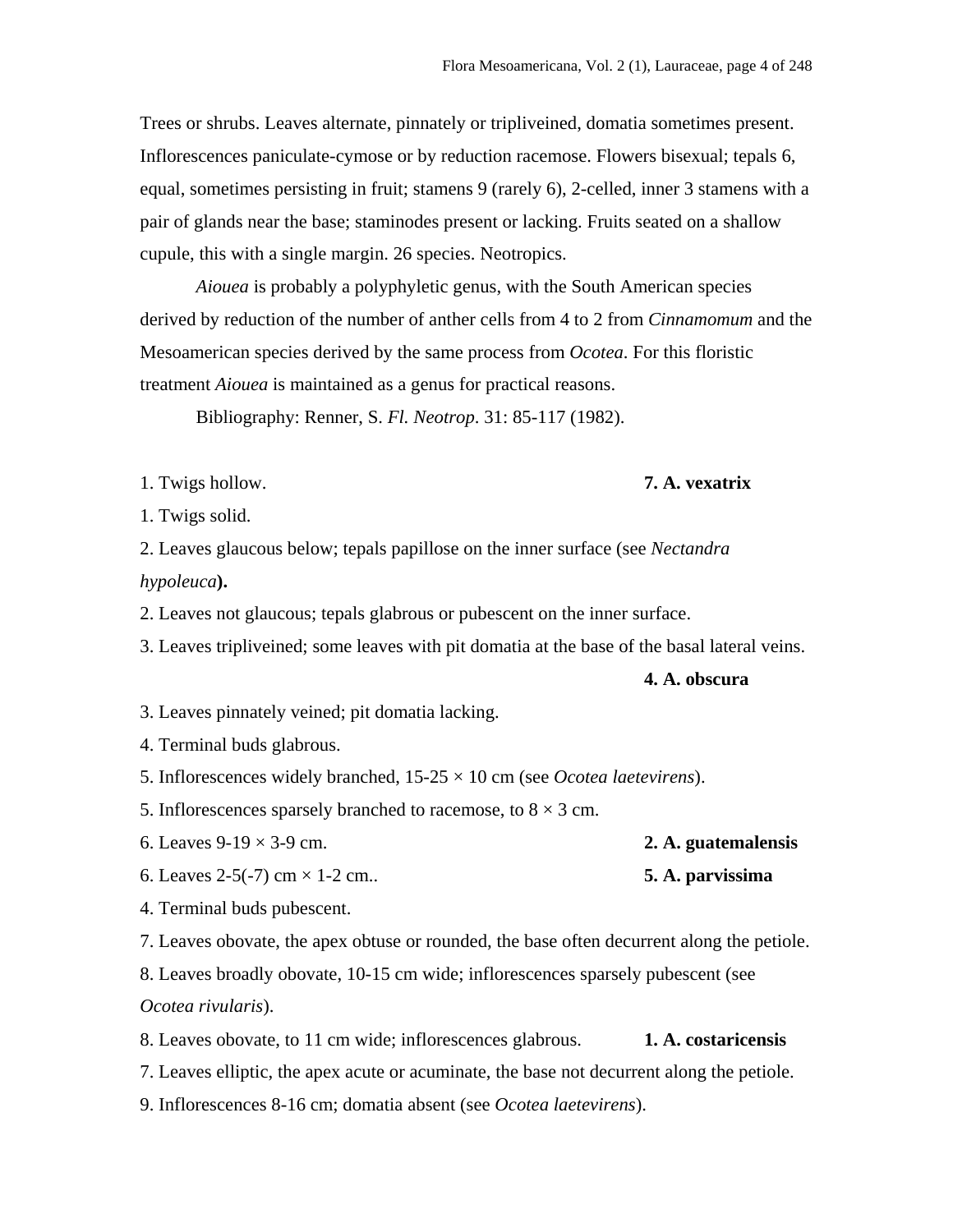9. Inflorescences to 6 cm; domatia (as small axillary tufts of hairs) present or absent.

10. Hairs on terminal buds and young shoots appressed. **6. A. talamancensis**

10. Hairs on the tips of the branches and terminal buds erect (lens needed!).

11. Leaves rarely exceeding 5 cm; lateral veins indistinct; domatia lacking.

**5. A.** 

## **parvissima**

11. Leaves usually more than 7 cm; lateral veins easily seen; domatia, as axillary tufts of hairs, present. **3. A. inconspicua**

**1. Aiouea costaricensis** (Mez) Kostermans, *Recueil Trav. Bot. Néerl*. 35: 73 (1938). *Bellota costaricensis* Mez, *Jahrb. Königl. Bot. Gart. Berlin* 5: 27 (1889). Holotype: Costa Rica*, Hoffmann 857* (B, destroyed).

Trees or shrubs, rarely exceeding 15 m. Twigs ridged, moderately densely appressed pubescent when young, glabrescent with age, solid; terminal buds densely appressed pubescent. Leaves  $8-24 \times 2.5-11$  cm, obovate, alternate, chartaceous to coriaceous; the base cuneate or acute, often decurrent on the petiole, the margin flat or slightly recurved near the base, the apex obtuse to rounded; the upper surface glabrous, the lower surface glabrous or sparsely appressed pubescent; gland dots inconspicuous on oth surfaces, midrib, lateral veins and tertiary venation immersed on the upper surface, raised on the lower surface; pinnately veined, lateral veins 6-8 pairs; domatia lacking; petioles 5-10 mm, sparsely appressed pubescent or glabrous,canaliculate. Inflorescences 5-20 cm, paniculate-cymose, glabrous or nearly so, in the axils of leaves. Flowers 4 mm in diameter, greenish-yellow, pedicels 3-4 mm. Tepals 1.2 mm, equal, ovate, glabrous on both surfaces, half-erect at anthesis; stamens 9, all 2-celled, the outer 6 c. 1 mm, glabrous or with a few hairs near the base of the filaments, the anthers with introrse cels, anthers longer than the filaments; inner three 1.3 mm, the pubescent filaments as long as the anthers, the cells opening extrorse, filaments with 2 globose glands near the base; staminodia not seen; pistil glabrous, c. 2 mm, the style a little longer than the ovary; receptacle cup-shaped, glabrous or with some hairs in the upper part. Fruits  $1.5 \times 1.1$  cm, ellipsoid, seated in a shallow, bowl-shaped cupule, to 9 mm in diameter, the tepals often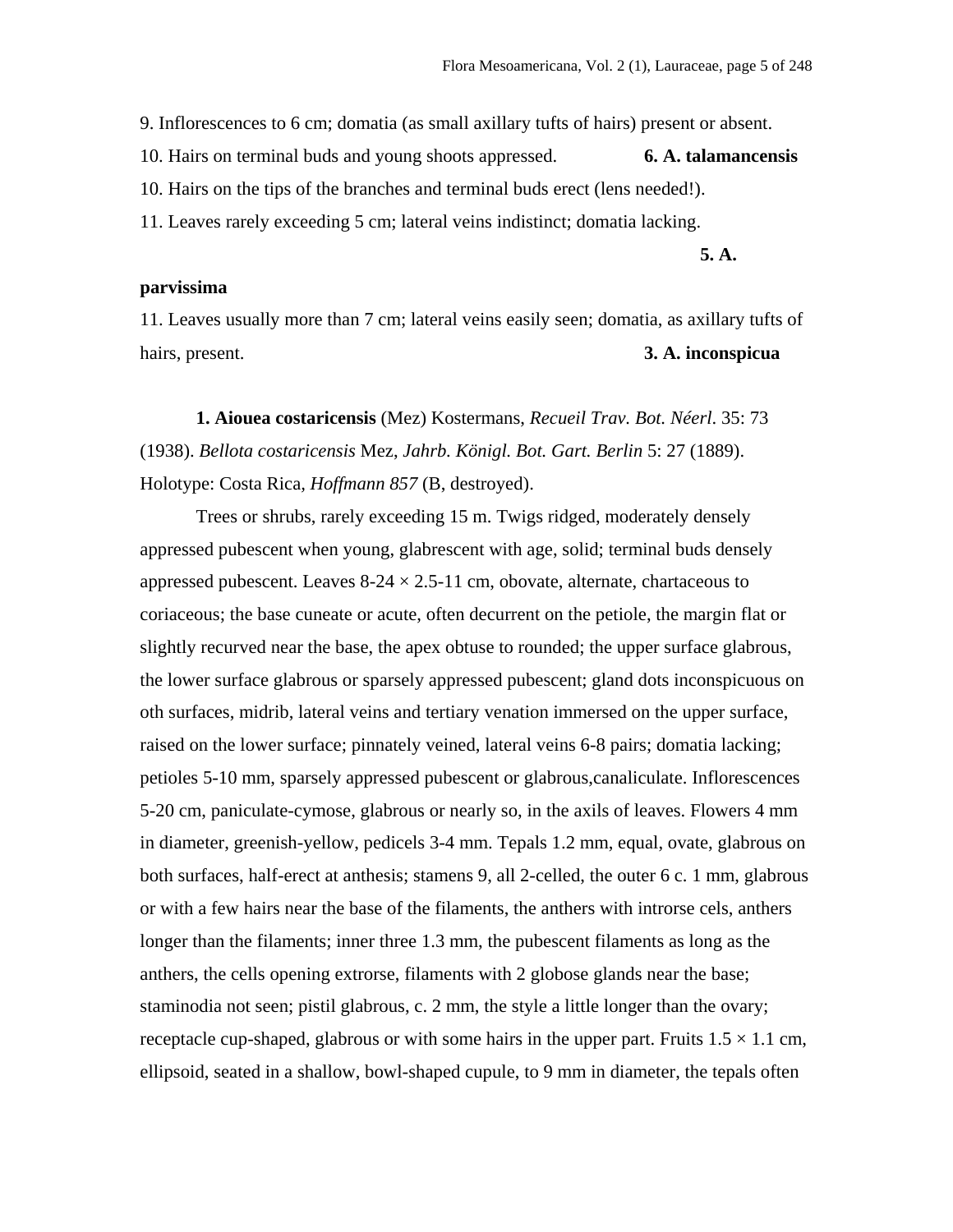persisting as teeth on the single-margined cupule*. Montane forests*. CR (*van der Werff et al. 14035*, MO); P *(McPherson 8971*, MO). 1100-2500 m. (Endemic.)

*Aiouea costaricensis* is readily recognized by its 2-celled stamens, obovate and clearly petiolate leaves and its montane habitat. It can only be separated from *Ocotea insularis* (Meissner) Mez by its 2-locellate (4-locellate in *Ocotea*) stamens and is almost certainly derived from that species. Plants from the Osa Peninsula in Costa Rica with 2 celled stamens and large obovate leaves with short petioles resemble *O*. *rivularis* Standl. & Williams and are included in that species.

**2. Aiouea guatemalensis** (Lundell) Renner*, Fl. Neotr*. 31: 93 (1982); *Aniba guatemalensis* Lundell, *Wrightia* 4: 98 (1968). Isotype: Guatemala, *Contreras 7941* (MO).

Shrubs or small trees, to 10 m. Twigs terete or striate, smooth, solid, glabrous; terminal buds glabrous. Leaves  $9-19 \times 3-9$  cm, alternate, narrowly elliptic, oblong or broadly elliptic, chartaceous, the base obtuse or acute, the margin flat, the apex acute or acuminate, acumen to 1.5 cm; glabrous on both surfaces; gland dots conspicuous on upper surface of young leaves, midrib, alteral veins and tertiary venation weakly raised on the upper surface, more strongly so on the lower surface; domatia lacking; pinnately veined, lateral veins 6-9 pairs; petioles 6-15 mm, terete, glabrous. Inflorescences 2-8 cm, few-flowered, racemose or only with first order branches, these consisting of a single cyme, glabrous or nearly so; in the axils of bracts near the tips of the branches or along leafless short-shoots. Flowers 2-2.5 mm in diameter, glabrous or with a few small hairs, yellowish, pedicels 1-1.5 mm. Tepals 6, c. 1 mm, equal, erect at anthesis, ovate to broadly ovate, glabrous on the inner surface; stamens 9, all 2-celled, 1 mm, glabrous or with a few hairs near the base, the outer 6 with introrse cells, the inner 3 with extrorse cells, connectives not or slightly protruding beyond anther cells, inner stamens with 2 glands near the base; staminodia not seen; pistil glabrous, 1.5 mm, the ovary c. 1 mm, receptacle cup-shaped, glabrous inside. Fruit  $2.3 \times 1.3$  cm, ellipsoid, seated in a shallowly bowl-shaped cupule, this 1 cm in diameter, with an entire margin, the tepals not persisting; pedicel gradually widened into the cupule. *Rain forest*. Ch (*Breedlove 31285*, CAS); G (*Contreras 10244*, MO). 1600 m. (Endemic.)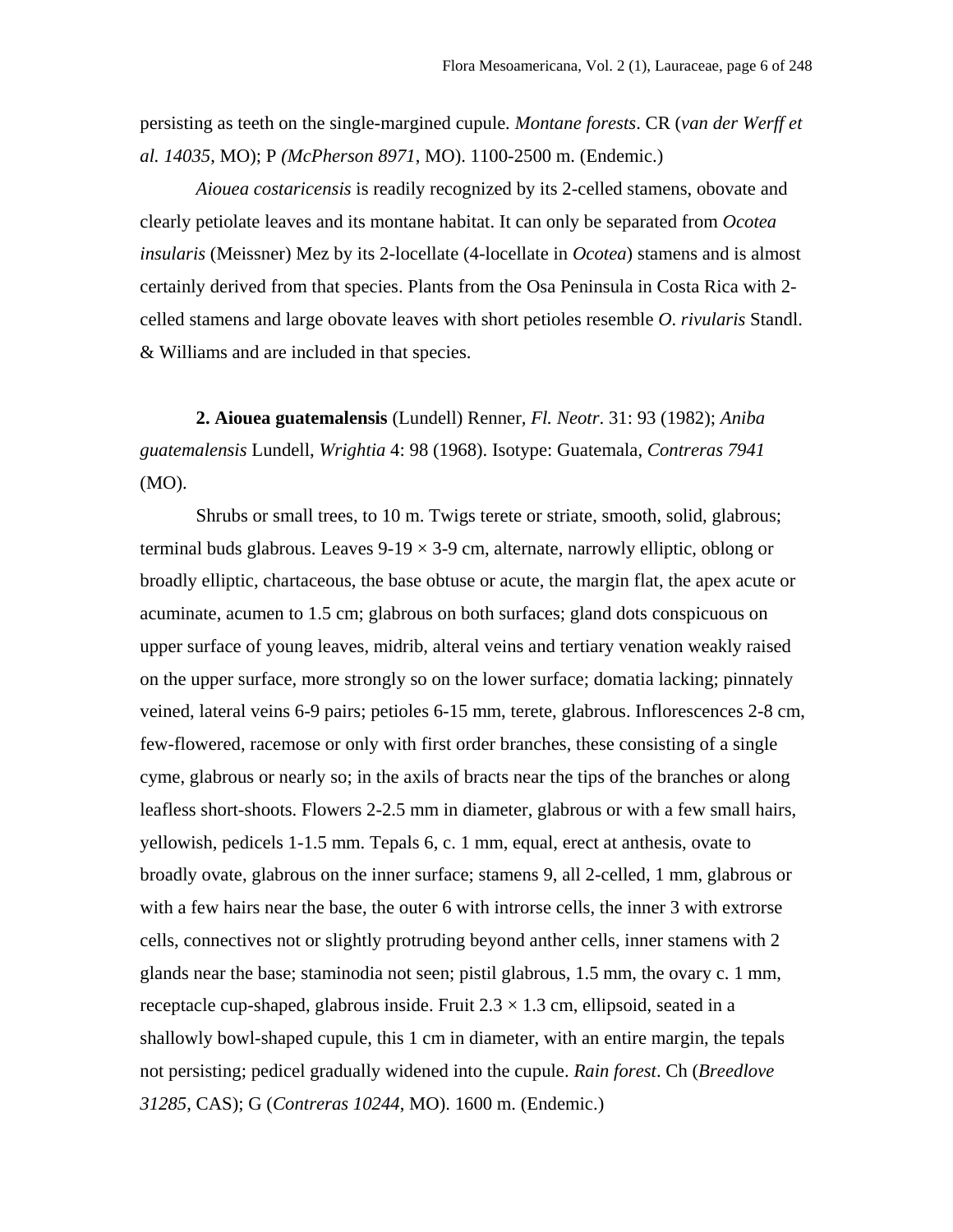*Aiouea guatemalensis* is a poorly known species, best recognized by the combination of 2-celled stamens and glabrous terminal buds. The petioles are relatively thick and dark-colored. Its relationships are not clear. Plants with larger leaves can be confused with specimens of *Ocotea laetevirens* with bilocellate stamens, but that species differs in its larger inflorescences and the pubescent filaments of the stamens.

Two collections from Chiapas (*Breedlove 24867, 31285*, CAS) are provisionally placed here. They differ in having more coriaceous leaves with the reticulation more prominently raised and in more pubescent flowers. They share few-flowered inflorescences, flowers with 9 two-celled stamens (staminodia are present as well and these have also been observed in other collections of *A. guatemalensis*) and glabrous terminal buds. Altitude is not mentioned on the collections from Guatemala and has been taken from the Chiapas collections.

**3. Aiouea inconspicua** van der Werff, *Ann. Missouri Bot. Gard*. 74: 401 (1987). Holotype: Mexico, Veracruz, *Dorantes 2929* (MO). Illustr.: van der Werff, *Ann. Missouri Bot. Gard*. 74: 402 (1987).

Shrub or small tree to 15 m. Twigs terete, solid, minutely puberulous with very short, erect hairs when young, so becoming glabrous; terminal buds densely tomentellous, the hairs erect and covering the surface entirely. Leaves  $7\n-16 \times 2\n-4$  cm, alternate, chartaceous, elliptic to elliptic-lanceolate; the base acute, margin flat, apex acute or acuminate, acumen to 1 cm, glabrous on both surfaces except for the small domatia, clearly and densely gland dotted on the lower surface, less clearly so on the upper surface; midrib immersed, lateral veins slightly impressed, tertiary venation immersed on the upper surface, midrib and lateral veins raised, tertiary venation weakly raised or immersed on the lower surface; small domatia usually present in the axils of the basal lateral veins; pinnately veined, the lateral veins arching upwards and becoming loop-connected; petioles 5-9 mm, flat above, with a similar indument as the twigs. Inflorescences 2-4 cm, racemose or with a few cymes, minutely puberulous, in the axils of bracts. Flowers 2-3 mm in diameter, yellowish, pedicels c. 2 mm. Tepals 6, equal, c. 1 mm, ovate, glabrous, more or less erect at anthesis; stamens 9, all 2-celled, c. 1 mm, the filaments somewhat pubescent, outer 6 opening introrse, inner 3 opening extrorse and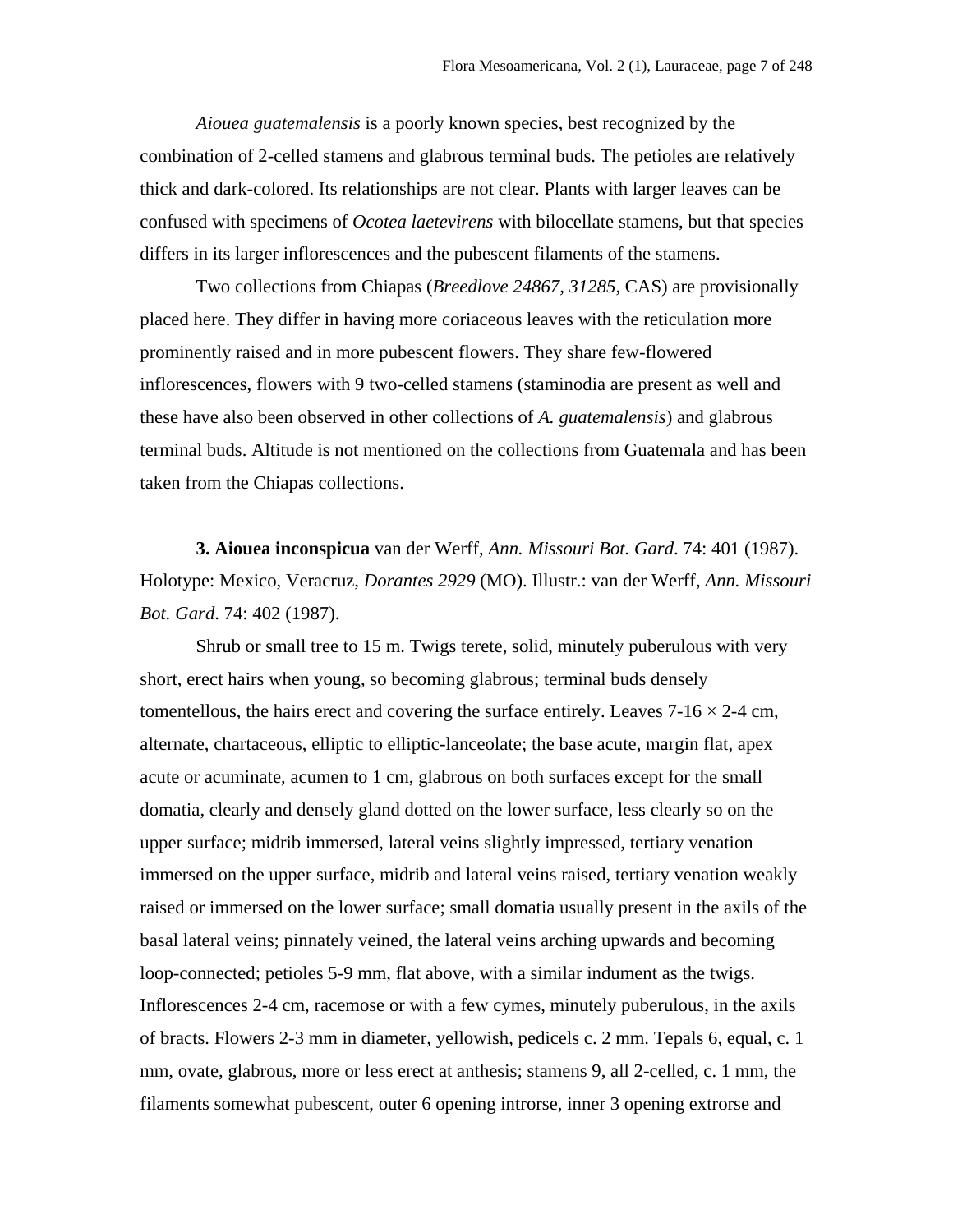with 2 glands at the base; staminodia not seen; pistil glabrous, 1 mm, the style very short; receptacle cup-shaped, glabrous inside. Fruits  $18 \times 15$  mm, broadly ellipsoid, cupules shallow, 8 mm in diameter, gradually narrowed in the pedicel, with a single margin; tepals not persistent. *Lowland rain forest*. Ch (*Martínez S. 11860*, MO). 100-500 m. Mexico [Veracruz], Mesoamerica.)

*Aiouea inconspicua* is best recognized by the very short, erect indument on the young twigs, the rather thin leaves with slightly impressed, loop-connected lateral veins and the numerous gland dots on the lower leaf surface. Most collections are with fruits; the few-flowered inflorescences and small flowers make it difficult to find flowering material. When flowers are available, the 2-locellate stamens help in the identification.

**4. Aiouea obscura** van der Werff, *Ann. Missouri Bot. Gard*. 75: 402 (1988). Holotype: Costa Rica, *Hammel et al. 15197* (MO). Illustr.: van der Werff, *Ann. Missouri Bot. Gard*. 75: 403 (1988).

Small trees, to 8 m. Twigs terete, solid, glabrous, slender; terminal buds glabrous. Leaves  $12\n-18 \times 2.5\n-4$  cm, alternate, membranaceous to chartaceous, narrowly elliptic to oblong, the base acute, the margin flat, the apex acute or acuminate, acumen to 1.5 cm, glabrous on both surfaces, gland dots visible on the upper leaf surface, tripliveined, with the second pair of lateral veins arising near the middle of the laminae, the lateral veins in the distal half weakly loop-connected, midrib, lateral veins and tertiary venation weakly raised or immersed on the upper surface, midrib and lateral veins raised, tertiary venation weakly raised on the lower surface; pit domatia present in th axils of the basal lateral veins in some of the leaves of each specimen seen, the margins of the pit domatia glabrous; lateral veins 3-5 on each side; petioles 1-1.5 cm, terete, glabrous. Inflorescences 8-15 cm, paniculate-cymose, glabrous, in the axils of bracts near the tips of the branches. Flowers 3 mm in diameter, pale green, glabrous, pedicels 8-10 mm. Tepals 6, equal, 2 mm, broadly elliptic, glabrous on both surfaces, stamens 9, all 2-celled, 1-1.2 mm, the filaments pubescent, especially those of the inner 3 stamens, connectives slightly protruding beyond the anther cells, outer 6 stamens with introrse cells, inner 3 with extrorse cells and with 2 globose glands near the base; staminodia not seen; ovary 1 mm, glabrous, gradually narrowed into the short style; receptacle shallow, glabrous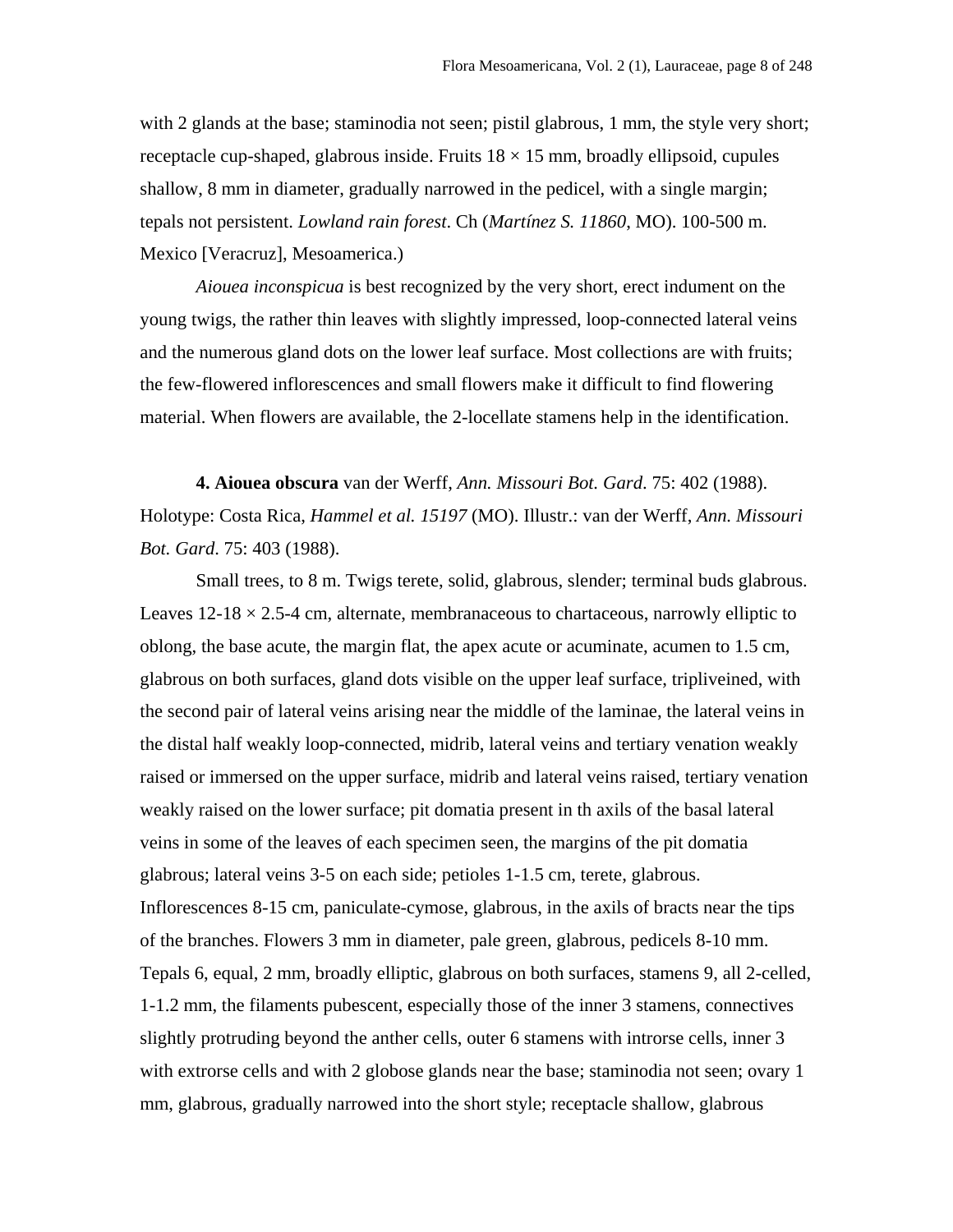inside. Fruits  $2.8 \times 1.8$  cm, ellipsoid, seated in a shallow to platelike cupule, this to 1.5 cm in diameter and with an entire margin, tepals not persisting in the fruiting stage; pedicel gradually thickened towards the cupule*. Lowland and lower montane rain forest*. CR (*Hammel et al. 17008*, MO). 50-1000 m. (Endemic.)

*Aiouea obscura* is easily identified by its tripliveined leaves which dry dark green, its pitdomatia, and the lax inflorescences with relatively long pedicels. It resembles *Ocotea tenera* Mez & J.D. Smith, with which it shares the lax inflorescences, dark drying leaves and shape of the cupules, but *O. tenera* has pinnately veined leaves and 4-celled stamens. Still, I consider *O. tenera* as the closest relative of *A. obscura*. Most collections of *A. obscura* come from the Osa Peninsula, while one collection comes from higher altitude near Tinamaste.

**5. Aiouea parvissima** (Lundell) Renner*, Fl. Neotr*. 31: 96 (1982). *Aniba parvissima* Lundell, *Wrightia* 4: 31 (1969). Isotype: Guatemala, *Contreras 6204* (MO).

Shrubs or small trees, to 6 m. Twigs angular or ridged, solid, near the very tips sparsely pubescent, the hairs erect, soon becoming glabrous; terminal buds pubescent near the base, distally often glabrous. Leaves  $1.5-5(-7) \times 0.7-2$  cm, elliptic to ovateelliptic, alternate, coriaceous; the base acute, margin flat, apex bluntly acute, glabrous on both surfaces, gland dots not visible, midrib, lateral veins and tertiary venation raised on both surfaces, pinnately veined, lateral veins indistinct, approximately 7-10 on each side; petioles 2-4 mm, canaliculate, with a similat indument as the twigs. Inflorescences 2-5 cm, racemose or with a few cymes along the main axis, sparsely pubescent, the hairs erect, in the axils of bracts. Flowers 2-3 mm in diameter, whitish, pedicels 1-2 mm. Tepals 6, equal, 1.2 mm, ovate-elliptic, with a few appressed hairs on the outer surface, glabrous on the inner surface, half-erect at anthesis; stamens 9, all 2-celled, c. 1 mm, glabrous or with a few hairs near the base, the outer 6 opening introrse, inner 3 opening extrorse and with 2 globose glands near the base; staminodia not seen but said to be present; pistil 1 mm, glabrous, the style much shorter than the ovary; receptacle cupshaped, mostly glabrous but with a fringe of hairs around its rim. Fruit  $11 \times 9$  mm, cupule shallow, almost platelike, 4 mm in diameter, the pedicel swollen; tepals sometimes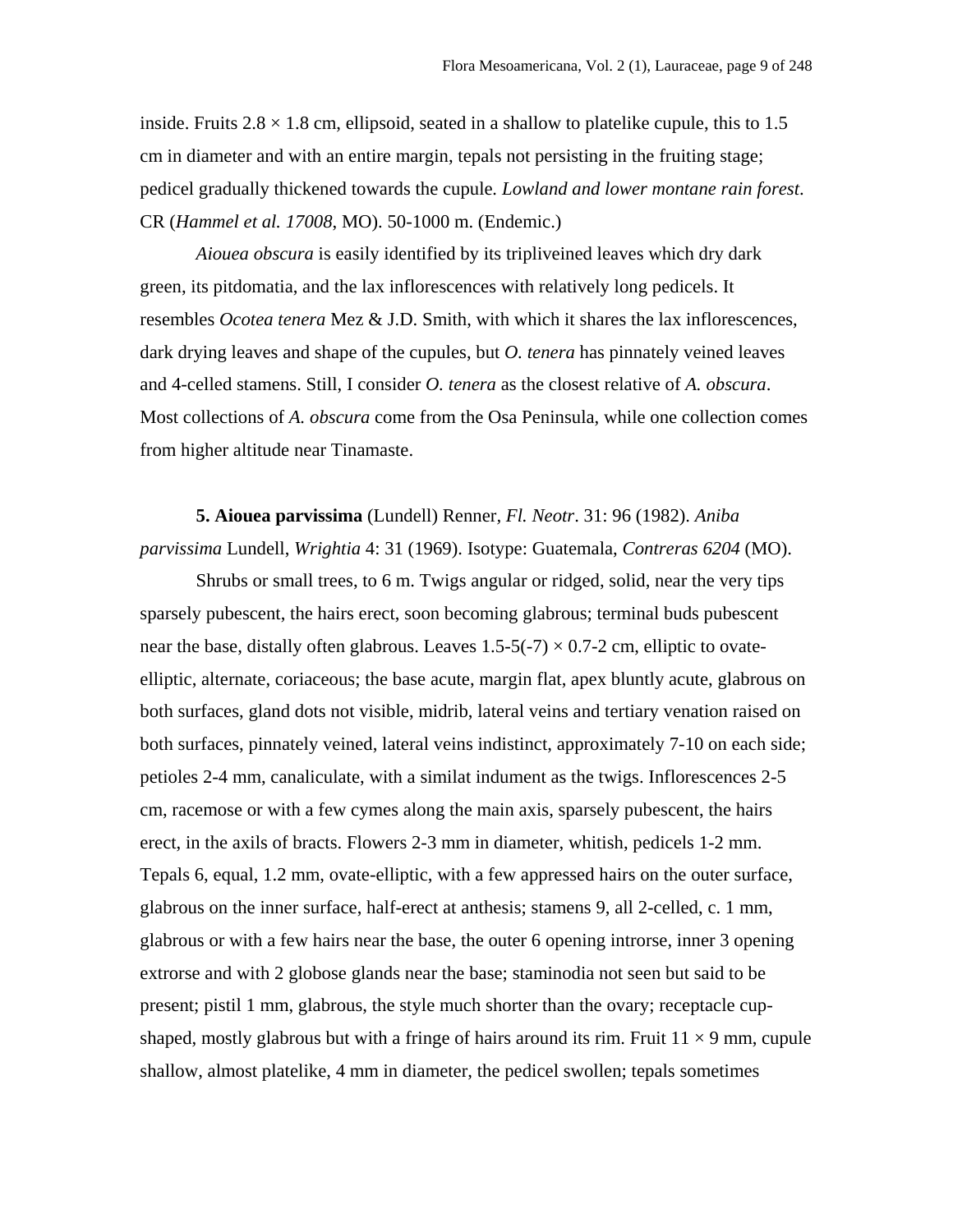persistent on the cupule*. Rain forest*. G (*Lundell & Contreras 20783*, MO). No altitude given. (Endemic.)

*Aiouea parvissima* is easily recognized by its small, coriaceous, leaves, its indistinct lateral veins, bilocellate stamens and the raised reticulation on upper and lower leaf surface. The slender, angled twigs with an erect indument when young also help in the identification. This species is only known from a handful collections in Guatemala, all made by Contreras or Lundell & Contreras and does not seem to be closely related to an *Ocotea* species.

**6. Aiouea talamancensis** W. Burger, *Fieldiana Botany, N.S*. 23: 37 (1990). Holotype: Costa Rica, *Molina et al. 18359* (F).

Small trees, to 10 m. Twigs terete or ridged, solid, sparsely appressed pubescent when young, soon becoming glabrous; terminal buds appressed pubescent. Leaves 2.5-8  $\times$  0.8-2.4 cm, alternate, elliptic to narrowly elliptic, stiffly chartaceous; the base acute, margin flat, apex acute or shortly acuminate, the upper surface glabrous, lower surface glabrous or very sparsely appressed pubescent; gland dots visible on the upper leaf surface, midrib somewhat raised, lateral veins and tertiary venation immersed on the upper surface, midrib raised, lateral veins and tertiary venation more or less immersed on the lower surface; domatia (as axillary tufts of hairs) sometimes present; pinnately veined, lateral veins 3-6 pairs; petioles 3-7 mm, canaliculate, sparsely appressed pubescent to glabrous. Inflorescences 2-6 cm, racemose or with a few cymes along the central axis, in the axils of bracts or leaves, sparsely appressed pubescent or glabrous. Flowers 2-3 mm in diameter, greenish white, pedicels 2-4 mm. Tepals 1.2 mm, ovate, equal, with a few hairs or glabrous outside, glabrous inside, half erect at anthesis; stamens 9, all 2-celled, outer stamens 1 mm, glabrous, the anther a little longer than the filament, inner stamens 1.2 mm, glabrous, the filament as long as the anther, 2 globose glands present at the base of the inner stamens; staminodia not seen; pistil glabrous, 1.6 mm, the ovary a little longer than the style; receptacle cup-shaped, glabrous inside. Fruits  $18 \times 9$  mm, ellipsoid, cupule shallow, bowl-shaped, 5 mm in diameter, with a single margin and the tepals not persisting. *Montane forest*. CR (*Davidse & Herrera* 29178, MO). 1600-2300 m. (Endemic.)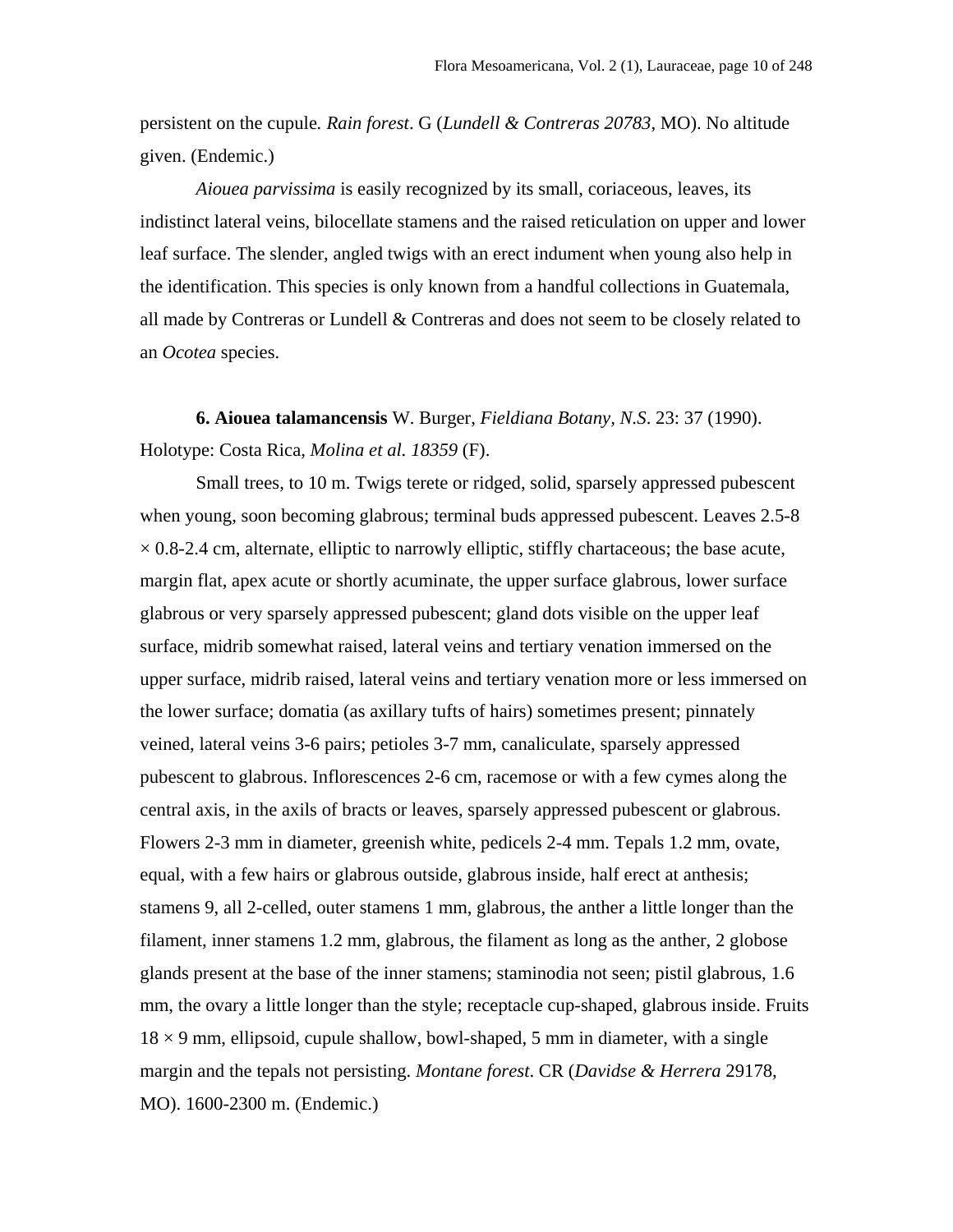*Aiouea talamancensis* is an inconspicuous and poorly known species best recognized by its small leaves, 2-celled stamens and montane habitat. Fruiting collections will be very difficult to identify. There does not seem to be a close counterpart for *A. talamancensis* in *Ocotea* and I have no suggestions for its relationships. I have not seen the type and base my concept on 2 collections cited by Burger (*Davidse & Herrera 29178* and *Chacon & Herrera 1574*).

**7. Aiouea vexatrix** van der Werff, *Ann. Missouri Bot. Gard*. 75: 404 (1988). Holotype: Panama, Cerro Campana*, McPherson 9226* (MO). Illustr.: van der Werff, *Ann. Missouri Bot. Gard*. 75: 406 (1988).

Small trees, to 7 m. Twigs angular, minutely brownish puberulous, becoming glabrous and round with age, hollow, often with pores giving access to the hollow center, terminal buds small, moderately to densely appressed pubescent. Leaves  $13-27 \times 3.5-9$ cm, alternate, elliptic to slightly obovate, chartaceous to membranaceous, base and apex acute, the margins flat, glabrous on both surfaces, gland dots sometimes visible on the upper leaf surface, pinnately veined, midrib and lateral veins immersed, tertiary venation immersed or slightly raised on the upper surface, midrib and lateral veins raised, tertiary venation weakly raised on the lower surface; lateral veins 6-8 on each side; domatia lacking; petioles 1-1.5 cm, weakly canaliculate or flat above, with a similar indument as the twigs. Inflorescences 4-9 cm, glabrous or minutely puberulous near the base, paniculate-cymose, secondary and tertiary branchlets usually flattened. Flowers 3 mm in diameter, greenish, glabrous, the pedicesl c. 2 mm long. Tepals 6,  $2 \times 1.7$  mm, equal, glabrous, erect at anthesis; stamens 9, all 2-celled, 1.5 mm, the anthers c. 0.9 mm, with a small sterile tip; outer 6 stamens with the cells introrse, inner 3 with the cells extrorse, glands present at the base of the inner stamens; staminodia lacking; pistil 1.5 mm, glabrous, the style as long as the ovary, receptacle cup-shaped, glabrous inside. Fruit ellipsoid to narrowly ellipsoid,  $20 \times 9$  mm, seated in a shallow cupule, this 8 mm in diameter, with a simple margin and the tepals persisting as triangular lobes c. 3 mm*. Lowland rain forest and cloud forest*. P (*Croat 17203*, MO). 200-1000 m. (Endemic.)

*Aiouea vexatrix* is easily recognized by its hollow twigs, rather large, chartaceous to membranaceous leaves which often dry dark green, cupules with persistent tepals and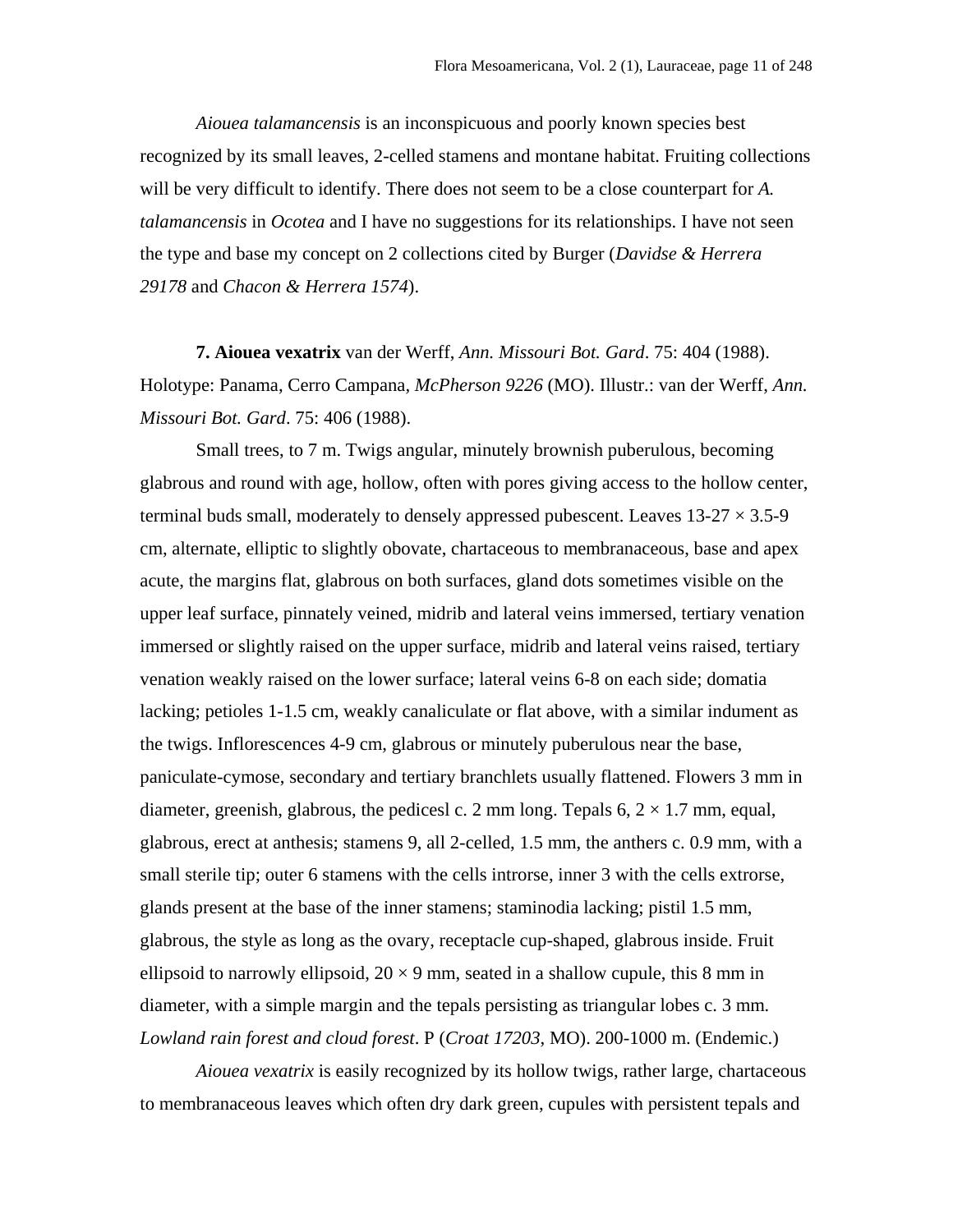its flowers with 2-celled anthers. It is only known from the Cerro Campana - Cerro Jefe area and along the Santa Rita Ridge Road. It is closely related to *Ocotea atirrensis* Mez  $&$  J.D. Smith, and thus is another example of the polyphyletic character of the genus *Aiouea* (van der Werff, 1988).

## **2. Aniba** Aublet

By H. van der Werff.

Trees or shrubs. Leaves alternate, less frequently whorled, pinnately veined, axillary tufts of hairs or domatia lacking. Inflorescences cymosely paniculate, lateral flowers of a cyme always strictly opposite. Flowers bisexual; tepals 6, equal (rarely outer 3 smaller than the inner 3), usually tomentellous, persisting on the young fruits, but not enlarging in the fruiting stage; stamens 9, in 3 whorls of 3 (rarely 6 in 2 whorls of 3), 2-celled, the inner 3 stamens with 2 glands at the base of the filaments, the filaments usually densely pubescent; staminodes of whorl 4 minute or absent. Fruit seated in a distinctly cupshaped cupule, this with a single (rarely a double) margin. 44 spp. Neotropics.

*Aniba* can be readily recognized by its small flowers with erect or incurved tepals, and its 9 2-celled stamens with frequently broad, densely pubescent stamens. In nearly all species the tepals and stamens persist on young fruits and this makes identification of fruiting specimens to genus possible. Several species have whorled leaves, while others have the lower leaf surface covered by fine papillae, giving the surface a mat, pale green appearance. Because the flowers are relatively uniform in the genus, species are often separated by vegetative of small floral differences. This makes recognition of species difficult. *Aniba* is represented in Mesoamerica by several species, each known from few collections. The available material is not sufficient for the description of new taxa and does not quite match the South American species. Therefore, several taxa remain unnamed, even though they probably represent undescribed species. More collections are needed to solve these problems.

Bibliography: Kubitzki, K. *Fl. Neotrop*. 31: 1-84 (1982).

1. Leaves whorled.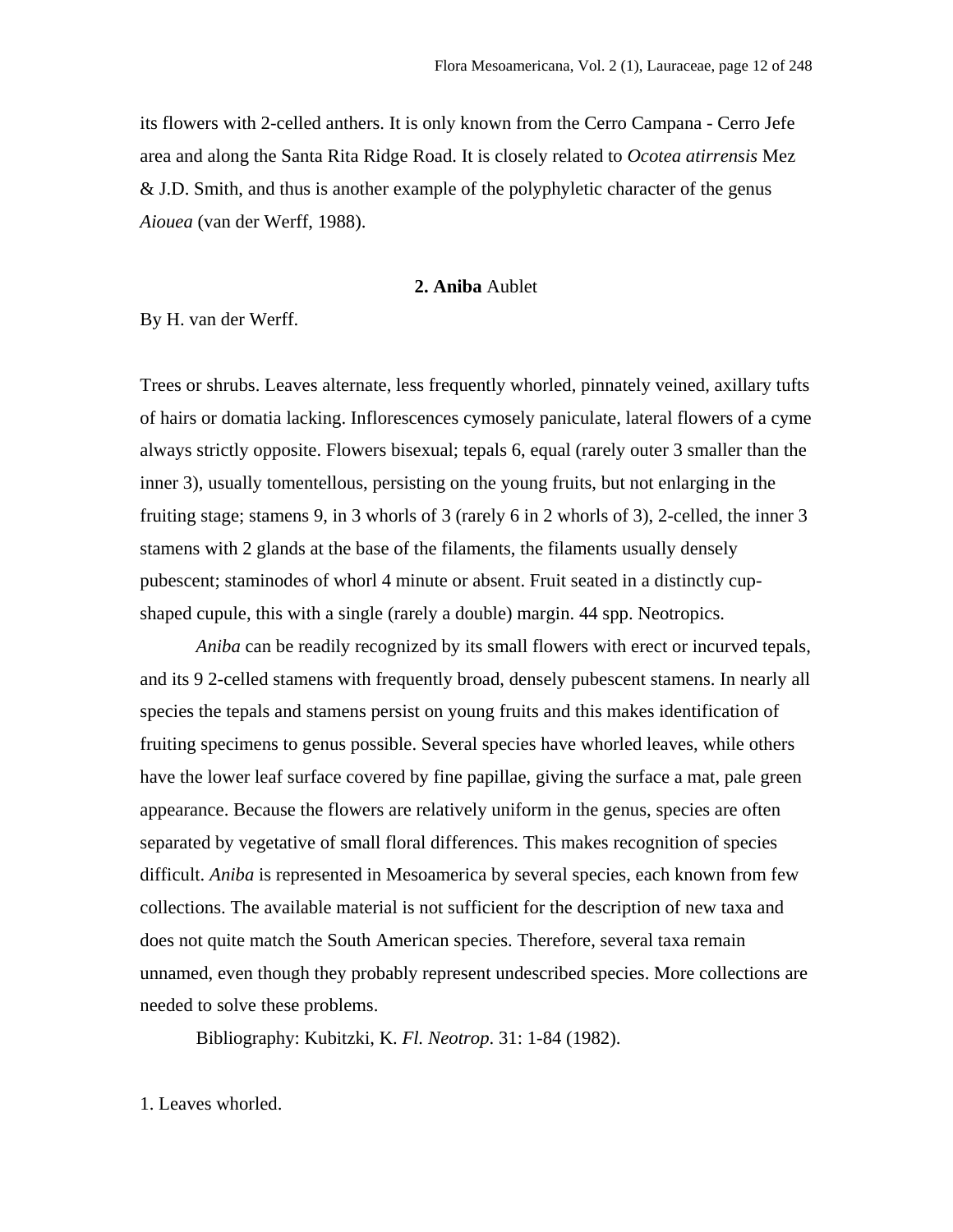2. Lower leaf surface moderately to densely puberulous. **5. A sp. 1**

2. Lower leaf surface glabrous or nearly so.

3. Leaves gradually narrowed towards the base, at the base abruptly rounded.

|                                               | 1. A. bracteata     |
|-----------------------------------------------|---------------------|
| 3. Leaf base acute.                           | 3. A. puchury-minor |
| 1. Leaves evenly distributed along the twigs. |                     |

4. Leaves moderately to densely puberulous on the lower surface. **5. A. sp. 1**

4. Leaves glabrous or nearly so on the lower surface.

5. Lower leaf surface microscopically papillose, appearing dull, yellowish-green.

## **2. A. cinnamomiflora**

5. Lower leaf surface not microscopically papillose. **4. A. venezuelana** 

**1. Aniba bracteata** (Nees) Mez, *Jahrb. Koenigl. Bot. Gart. Berlin* 5: 66 (1889). *Aydendron bracteatum* Nees, *Syst. Laur.* 256 (1836). Type: St. Vincent, *Collector unknown* in Herb. Schott.

Trees, to 25 m. Twigs angular, minutely puberulous when young, soon glabrescent, terminal buds densely and minutely appressed pubescent. Leaves  $12-35 \times 3-12$ 10 cm, chartaceous, clustered at the the tip of the branches, gradually narrowed towards the base, at the base abruptly rounded; the apex acute or acuminate; narrowly elliptic or elliptic-obovate, glabrous on both sides, the lower surface not papillose, midrib, lateral veins and tertiary venation immersed on the upper surface, midrib and lateral veins raised, tertiary venation weakly raised on the lower surface; lateral veins 10-20 pairs, arching upwards near the margin and frequently loop-connected with the distal vein; petioles 3-5 mm, thick, with a similar indument as the twigs. Inflorescences 10-20 cm, densely tomentellous. Flowers c. 2.5 mm in diameter. Tepals equal, tomentellous outside, glabrous inside, c. 1.2 mm, erect or somewhat incurved at anthesis; stamens c. 0.7 mm, the outer 6 with the anther cells introrse-lateral, the connective protruding beyond the anther cells, the filament pubescent and narrower than the anther; inner 3 stamens with the cells extrorse and two glands at the base of the filaments; staminodia not seen; pistil c. 1.6 mm, pilose or glabrous; receptacle glabrous or pilose inside. Fruit  $2.2 \times 1.2$  cm, ellipsoid, seated in a deeply cup-shaped cupule, 1 × 1.2 cm. *Lowland rain forests*. P (*de*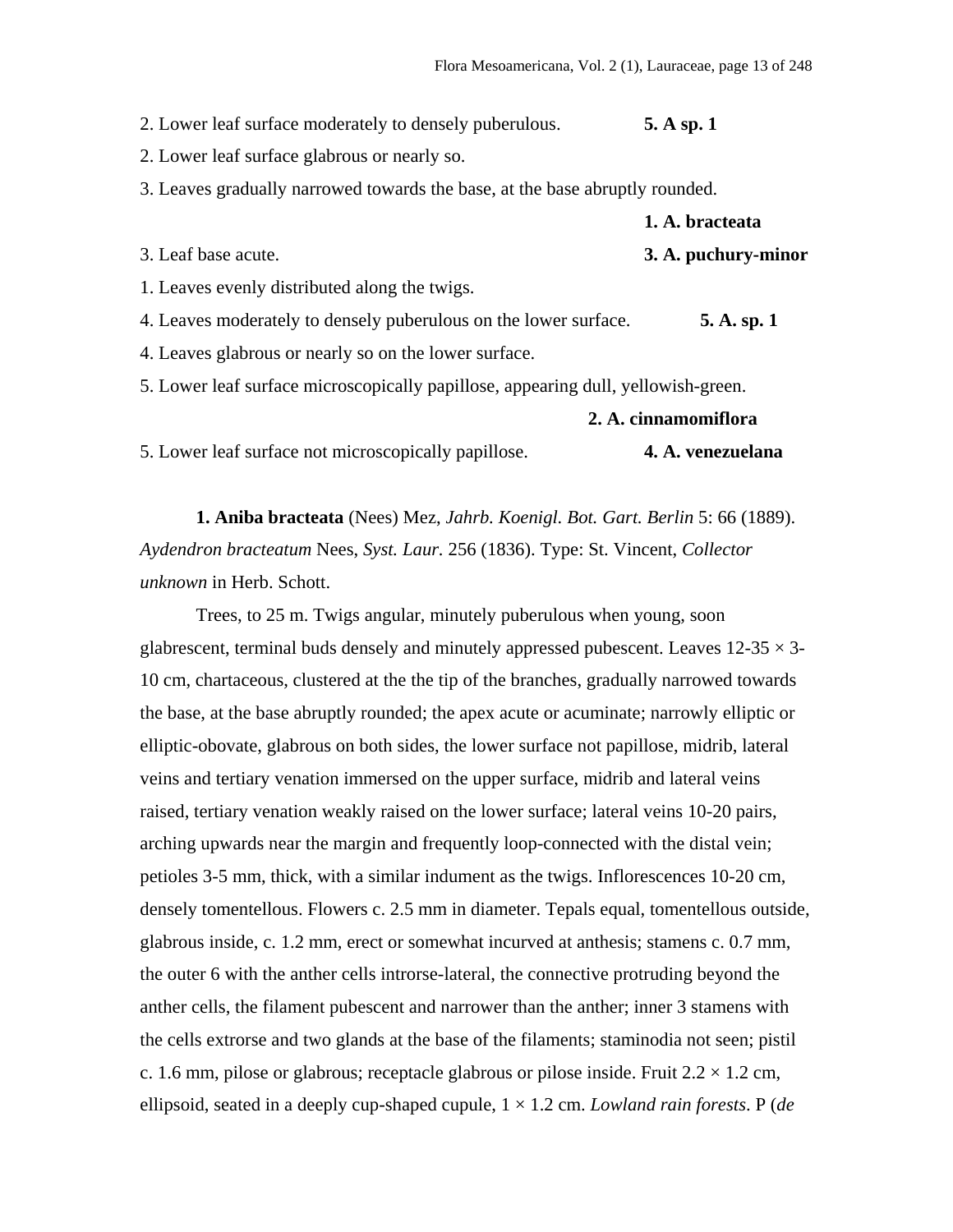*Nevers & Herrera 5121,* MO). 350 m. (Mesoamerica, Puerto Rico, Nevis, Guadeloupe, Dominica, Martinique, St. Lucia, St. Vincent.)

*Aniba bracteata* can be easily recognized by its clustered, glabrous leaves which are gradually narrowed towards the base and abruptly rounded at the base. The two Panamanian collections share these leaf characters with typical *A. bracteata*, but differ in their distribution (the species was only known from the lesser Antilles) and the flowers are not constricted at the base of the tepals. *Aniba robusta* has also glabrous, clustered leaves narrowed towards the base and abruptly rounded at the base, but this is a montane species from Venezuela and the Andean countries and has coriaceous leaves, flowers constricted at the base of the tepals and a glabrous receptacle (the flowering collection from Panama has the receptacle densely pubescent inside). It also has slightly larger flowers than *A. bracteata*. Because *A. bracteata* is a rather variable species, the panamanian collections are best placed under *A. bracteata* until more collections become available.

**2. Aniba cinnamomiflora** C.K. Allen, *Mem. New York Bot. Gard*. 10: 49 (1963). Type: Venezuela, *Maguire & Politi 28476* (NY). Illustr.: Allen, *Mem. New York Bot. Gard*. 10: 46 t. 30 (1963).

Trees to 15 m. Twigs angled or ridged, minutely tomentellous when young, soon glabrescent; terminal buds densely tomentellous. Leaves  $5-15 \times 2.5-6$  cm, evenly distributed along the twigs, firmly chartaceous to coriaceous, elliptic or lanceolate, the base acute or obtuse, the apex acute or acuminate, the acumen to 1.5 cm, glabrous, the lower surface microscopically papillose, yellowish-green; midrib, lateral veins and tertiary venation immersed on the upper surface, midrib raised, lateral veins weakly raised and tertiary venation immersed on the lower surface; lateral veins 6-9; petioles 0.7- 1.6 cm, with a similar indument as the twigs. Inflorescences in the axils of cataphylls at the base of young growth, to 6 cm, minutely tomentellous. Flowers c. 2 mm in diameter, yellow or pale green. Tepals c. 1 mm, erect at anthesis, pubescent outside, glabrous inside, stamens c. 0.7 mm, the outer 6 with filaments as wide as the anthers, inner 3 stamens with two globose glands at the base; staminodia not seen; pistil slender, c. 1.5 mm, pubescent except for the glabrous base, receptacle deep, densely pubescent inside.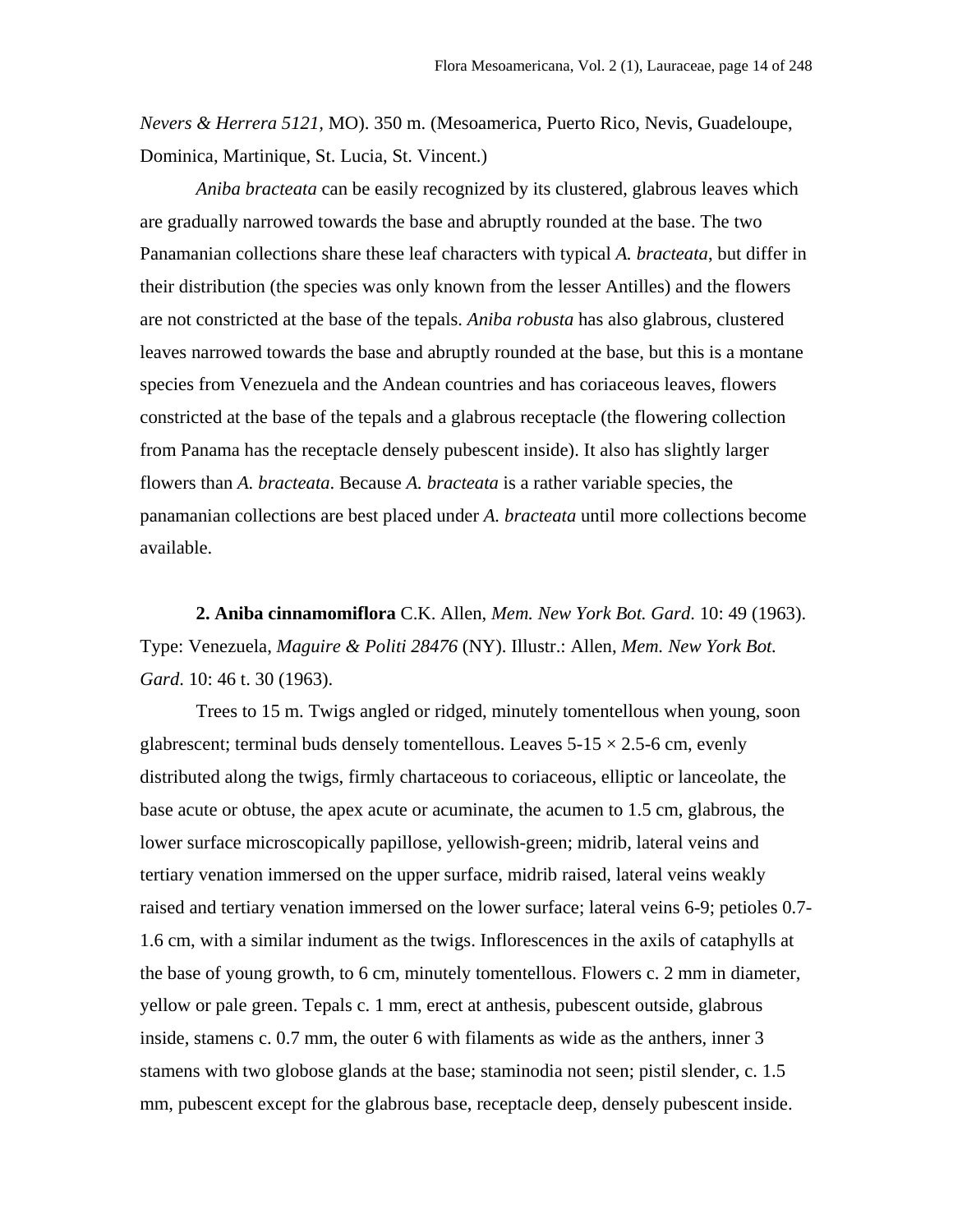Fruit ellipsoid, c.  $2 \times 1.5$  cm, seated in cup-shaped cupule,  $1 \times 1.5$  cm, the cupule warty near the base and often split by the enlarging fruit. *Montane rain forests*. CR *( Herrera 1920*, MO); P (*McPherson 8399*, MO). 1100-1300 m. (Mesoamerica, Venezuela.)

*Aniba cinnamomiflora* is a montane species best recognized by its papillose, yellow-green lower leaf surfaces. Based on the key in Kubitzki (1982) it is part of a group of four species with papillose leaves found in montane cloud forest which are poorly known. Two species have slightly smaller flowers (ca. 1.5 mm in diameter versus c. 2 mm in diameter) and the third, not known to me, is described as having fruits to 4 cm (2 cm in *A. cinnamomiflora*). A few collections from lowland forest in Panama will key to *A. cinnamomiflora* because of their papillose lower leaf surfaces. These are *Garwood 944 & 960*, from the Darien coast (one sterile, the other with one flower, differing from *A. cinnamomiflora* in the longer and denser pubescence on the young twigs) and *Sytsma 1367* from the Sta. Rita Ridge Road (differing in its narrower, more coriaceous leaves). Without additional collections these specimens cannot be identified with confidence.

**3. Aniba puchury-minor** (Martius) Mez, *Jahrb. Koenigl. Bot. Gart. Berlin* 5: 70 (1889). *Ocotea puchury*-*minor* Martius, *Repert. Pharm*. 35: 172 (1830). Type: Brazil, *Martius s.n.* (B).

Trees, to 15 m. Twigs somewhat angular, minutely brown-tomentellous; terminal buds densely, minutely appressed pubescent. Leaves  $10\n-24 \times 4.5\n-8.5$  cm, chartaceous, elliptic, the base acute, the apex acute or shortly acuminate; midrib and lateral veins immersed or slightly impressed, tertiary venation not visible on the upper surface, midrib and lateral veins raised, tertiary venation scarcely visible on the lower surface; the upper surface glabrous, the lower surface glabrous or with some minute, appressed hairs; not papillose, lateral veins 6-9 pairs; petioles 1.5-2.5 cm, with the same indument as the twigs, slightly thickened in the lower half. Inflorescences 2-12 cm, in the axils of cataphylls, densely and minutely pubescent. Flowers 1.5-2.5 mm in diameter, yellow or greenish. Tepals  $0.7-1 \times 0.9-1.4$  mm, wider than long, pubescent outside, glabrous inside, erect or incurved; outer 6 stamens c. 0.6-1 mm, the filaments pubescent and wider than the anthers, the anther cells introrse, the connectives slightly protruding beyond the anther cells; inner 3 stamens as long as the outer 6, the cells opening extrorse, filaments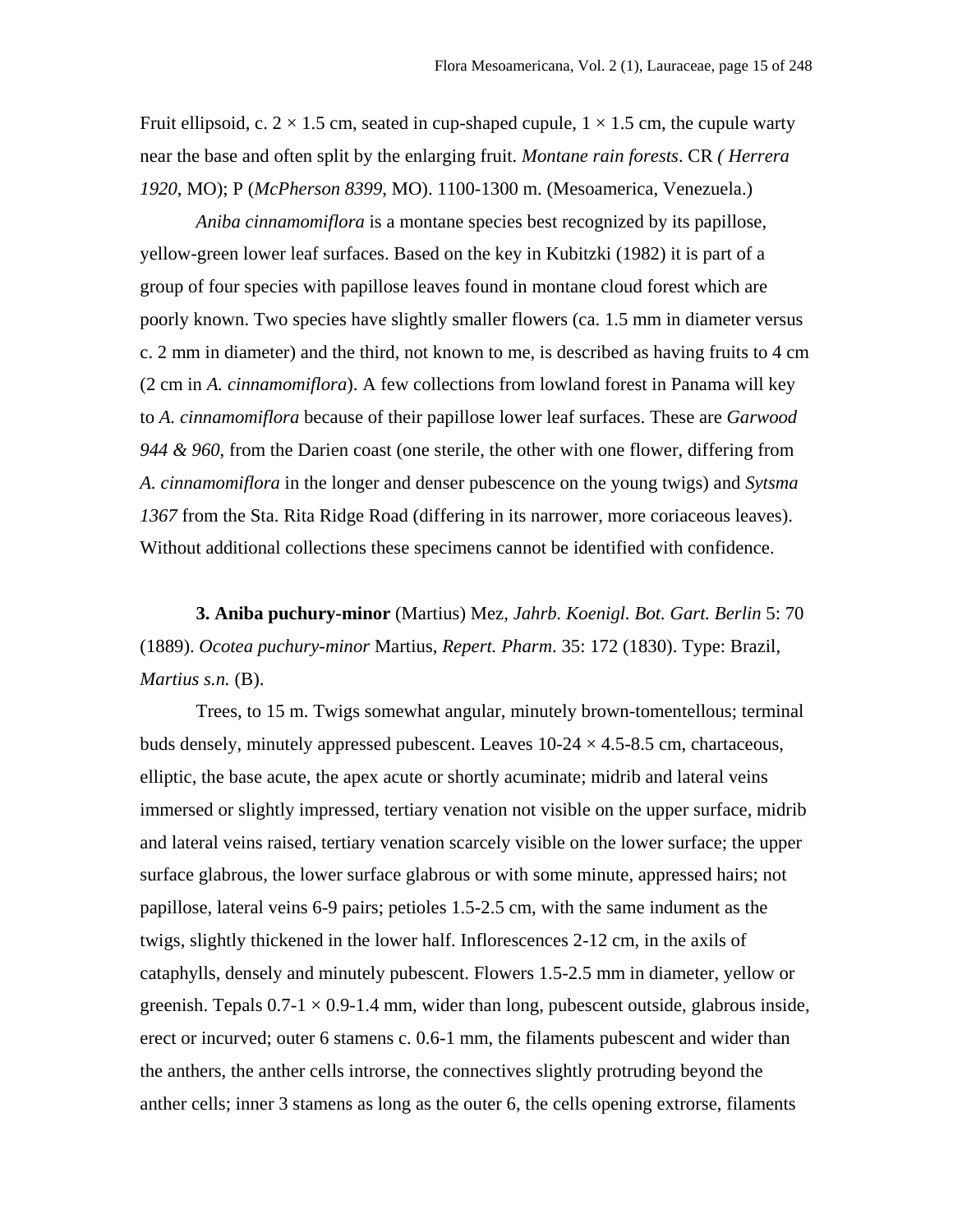pubescent and connective protruding beyond the cells; staminodes not seen; pistil glabrous, c. 1.8 mm, the ovary gradually narrowed into the style, receptacle deep, the lower part glabrous, the upper part pubescent. Fruit  $3 \times 1.5$  cm, seated in a cup-shaped cupule, 1 × 1.5 cm, this warty or verrucose outside. *Lowland rain forest*. P (*Hartman 12507*, MO). 0-200 m. (Mesoamerica, Colombia, Ecuador, Peru, Brazil).

*Aniba puchury-minor* can be recognized by its clustered leaves with an acute base. The indument on the lower leaf surface is very inconspicuous and can be readily overlooked. I am not certain if the specimens from Colombia west of the Andes and Panama belong to *A. puchury-minor*; they differ from collections from the Amazonian lowlands in having smaller flowers (ca. 1.5 mm vs. 2-2.5 mm in diameter) and in having the base of the petioles thickened. Further study is needed to determine if these differences are significant or simply reflect variations within a species.

**4. Aniba venezuelana** Mez, *Jahrb. Koenigl. Bot. Gart. Berlin* 5: 63 (1889). Type: Venezuela , *Funk & Schlim 569* (P).

Trees to 25 m. Twigs angular, densely and minutely brown-tomentellous, the indument wearing off with age; terminal buds densely and minutely brown-tomentellous. Leaves  $14-28 \times 4.5-8$  cm, evenly distributed alon the twigs, firmly chartaceous, elliptic or narrowly elliptic, the base acute to obtuse, the apex usually acuminate, the acumen to 1 cm, glabrous or nearly so on both surfaces, the lower surface not microscopically papillose; midrib and lateral veins immersed, tertiary venation not visible on the upper surface, midrib raised, lateral veins weakly raised and tertiary venation scarcely visible on the lower surface; lateral veins 6-9 pairs; petioles 1-1.7 cm, with a similar indument as the twigs. Inflorescences 6-16 cm, in the axils of cataphylls at the base of seasonal growth, densely and minutely tomentellous. Flowers greenish, 1.8-2.2 mm in diameter. Tepals c.  $1 \times 0.6$  mm, broadly elliptic, pubescent outside, glabrous inside, erect at anthesis; outer 6 stamens c. 0.7 mm, somewhat incurved, the filaments pubescent, about as wide as the anther, anthers with introrse cells, the connective not or scarcely protruding beyond the anther cells; inner 3 stamens c. 0.5 mm, the anther cells extrorselateral, the filaments pubescent, with two glands near the base; staminodia not seen; pistil c. 1.5 mm, slender, pubescent; receptacle deep, pubescent inside. Fruits  $3 \times 1.5$  cm,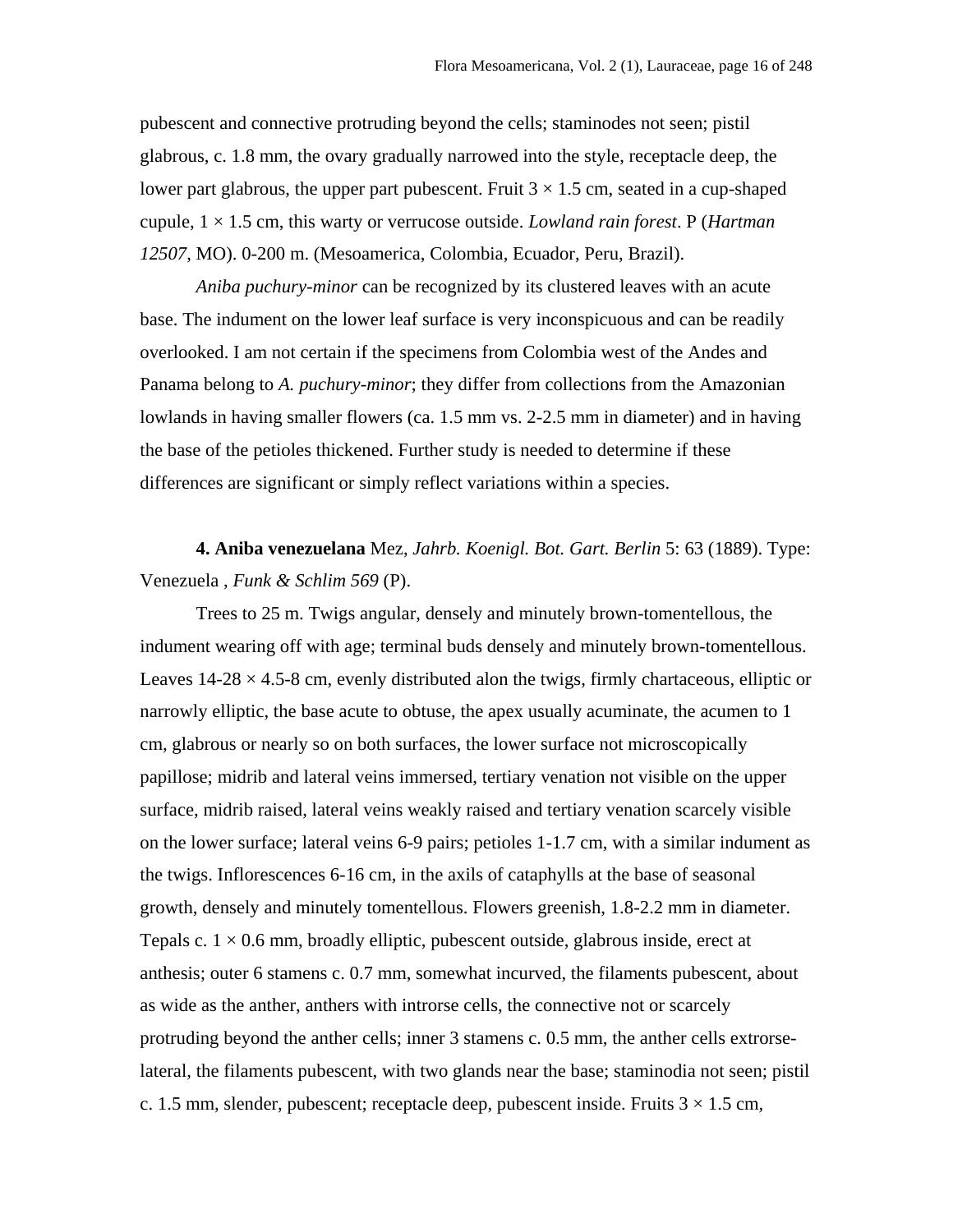ellipsoid, seated in deeply cup-shaped cupules, these  $1.3 \times 1.8$  cm, warty; young fruits almost completely enclosed in the cupules. *Lowland rain forests.* N (*Rueda 5183*, MO); CR *(Herrera 2211*, MO). 0-300 m. (Mesoamerica, Colombia, Venezuela.)

*Aniba venezuelana* is best recognized by its evenly distributed leaves which are not papillose below. It is not uncommon in the Caribbean lowlands of Costa Rica and adjacent Nicaragua. A few collections from higher altitude in Costa Rica, with shorter inflorescences and somewhat papillose leaves are provisionally included here. A collection from the Osa peninsula (*Aguilar 2407*, MO) will also key to *A. venezuelana*, but differs in having sparsely grey-pubescent twigs and narrower leaves with fewer lateral veins. It is likely an undescribed species; the single fruiting specimen is not enough for a description.

I use the name *Aniba venezuelana* with some hesitation for the Mesoamerican specimens. Only three collections were cited by Kubitzki (1982), two from the coastal mountains in Venezuela and one from the Pacific lowlands in Colombia. Because this species is so poorly known, it is difficult to either include or exclude the Mesoamerican specimens from *A. venezuelana*. More material from the type locality is needed to better understand this species.

The description given here is based on the Costa Rican specimens and not on the few South American specimens.

#### **5. Aniba sp. A**.

Tree, 25 m. Twigs angular or ridged, densely brown-tomentellous, glabrescent with age; terminal buds densely pubescent. Leaves  $10-15 \times 4-6$  cm, elliptic or obovate, firmly chartaceous, more or less clustered at the tips of the branches, the base obtuse or acute, the apex shortly acuminate, the upper surface sparsely appressed pubescent, the indument denser along the main veins, the lower surface densely to moderately tomentellous, not papillose; lateral veins 9-12; petioles 7-12 mm, with a similar indument as the twigs. Inflorescences and flowers unknown. Infructescences 10-16 cm, minutely tomentellous. Immature fruits nearly fully enclosed in the cupules; these roundish, c. 13  $\times$ 13 mm, warty, with old tepals and stamens attached to the cupule; tepals c. 1.5 mm, pubescent outside, glabrous inside except for the pubescent base; outer stamens c. 1,5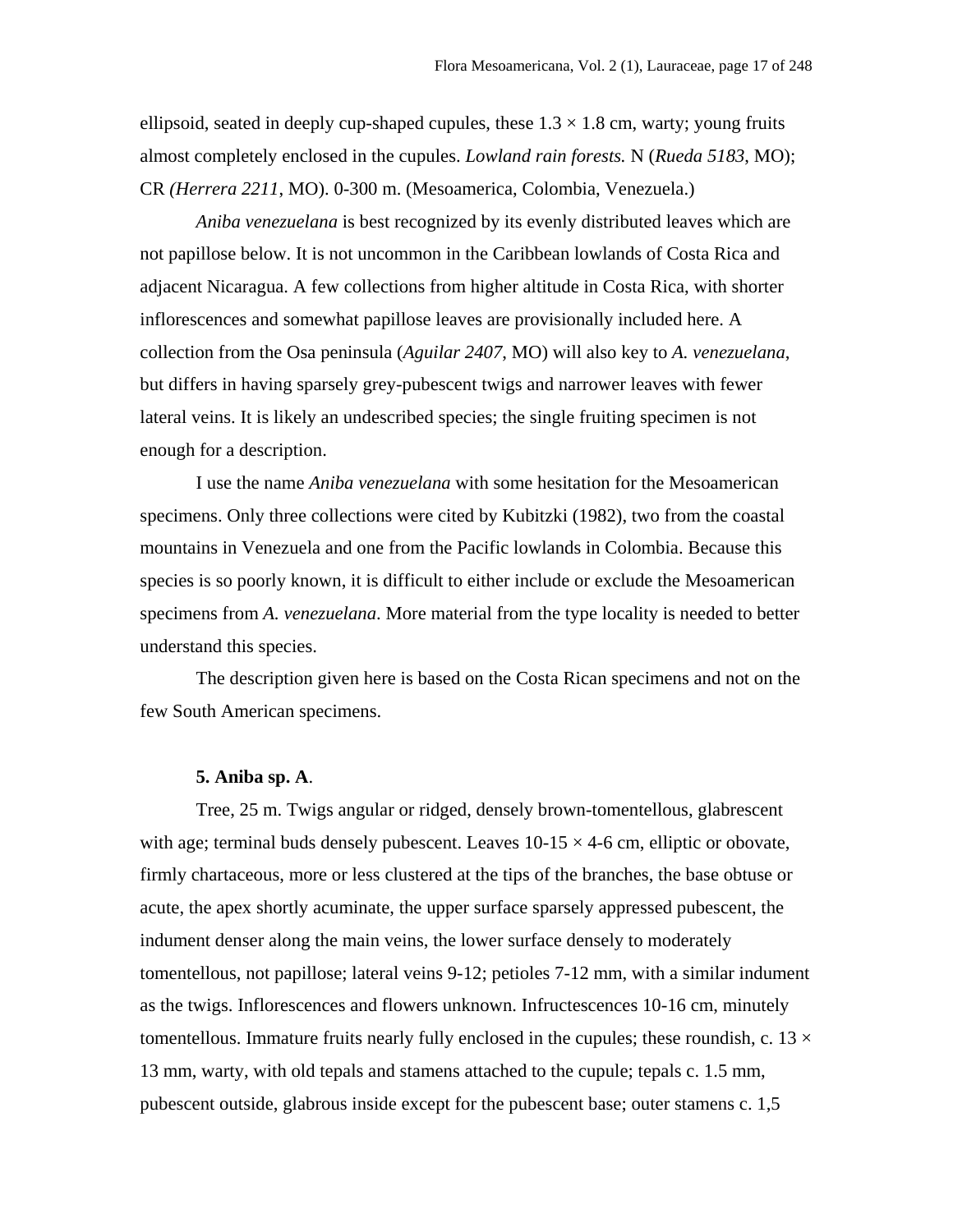mm, the filament slender, pubescent, the anther cells opening introrse, the connective not protruding beyond the anther cells, inner stamens c. 1 mm, the filaments densely pubescent, the glands attached above the base. *Lowland rain forest*. P (*Dwyer 10545*, MO). (Endemic.)

This probably undescribed *Aniba* species can best be recognized by its tomentellous indument on the lower leaf surface, which is unique among the Mesoamerican species of *Aniba*. It does not match any of the species accepted by Kubitzki; it resembles somewhat *A. hostmanniana* and *A. williamsii*, but differs in its indument and smaller leaf size. The single collection is not sufficient for the description of a new species.

### **3. Beilschmiedia** Nees

*Hufelandia* Nees, *Bellota* Gay excl. *Bellota costaricensis* Mez.

#### By S. Nishida.

Trees or rarely shrubs. Leaves alternate or opposite, rarely clustered, pinnately veined. Inflorescences paniculate or racemose, with terminal branches of the panicles not strictly cymose. Flowers bisexual; tepals 6, usually equal, ovate to elliptic, usually deciduous; stamens 9 or 6 (always 9 in Mesoamerica), filaments usually shorter than the anthers; anthers 2-celled, first and second whorls introrse, third whorl extrose to almost introrse, glands of the innermost three stamens globose; staminodia 3 in fourth whorl or absent, or rarely 6 in third and fourth wholes (always 3 in the fourth whorl in Mesoamerica), staminodia in fourth whorl sagittate or deltoid; ovaries superior; receptacles flat to shallowly cupulate. Fruits ellipsoid, spherical or pyriform, usually purple-black, lacking cupule. c. 250 spp. Pantropical.

 Bibliography: Allen, C.K. *J. Arnold Arbor.* 26: 280-434 (1945). Burger, W.C. & van der Werff, H. *Fieldiana Bot. N. S.* 23: 39-43 (1990). Kostermans, A.J.G.H. *Recueil. Trav. Bot. Néerl.* 35: 834- 928 (1938). Nishida, S. *Ann. Missouri Bot. Gard.* 86: 657-701 (1999).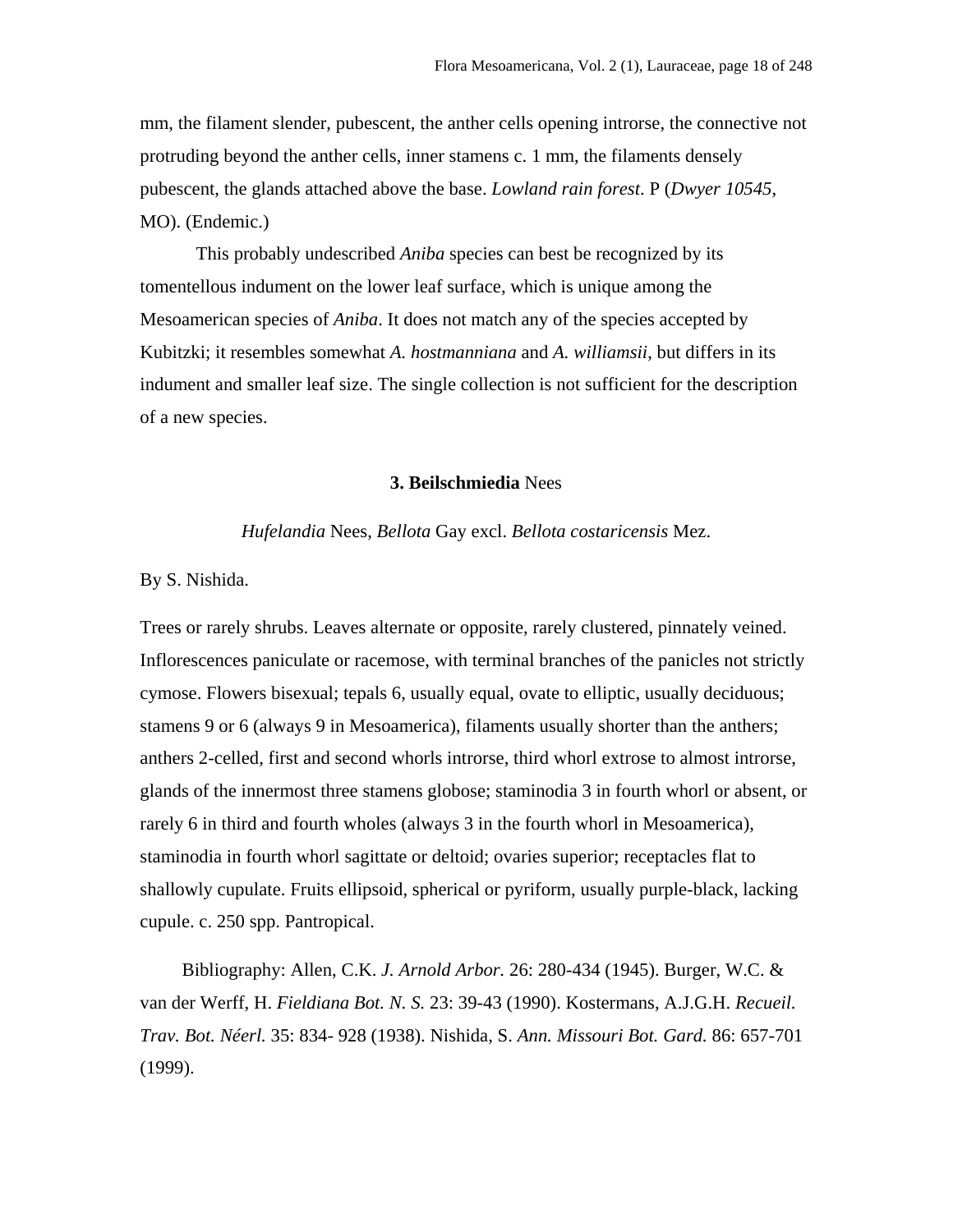1. Leaves opposite. Minor venation pattern on lower leaf surface coarse, areoles (smallest areas of the leaf tissue surrounded by minor veins) larger than 1.5 mm in diameter.

2. Floral pedicels (1.5-)3-7 mm long. Leaf apex acute. Petioles concolorous with twigs.

#### **3. B. brenesii**

2. Floral pedicels 0.5-2 mm long. Leaf apex usually acuminate. Petioles usually darker than twigs. **5. B. hondurensis** 

1. Leaves alternate, spirally clustered, or rarely sub-opposite. Minor venation pattern usually fine, areoles smaller than 0.7 mm in diameter.

3. Hairs on terminal buds and twigs appressed or ascending; short and straight.

4. Minor leaf veins immersed on upper surface (the pattern usually visible). Leaves glaucous below.

5. Leaves 2-4(-6) cm wide. Petioles 1-1.5 cm. Leaf base cuneate. **10. B. pendula** 

5. Leaves 4-8(-14) cm wide. Petioles 1.5-2.5(-3) cm. Leaf base usually cordate to obtuse.

#### **14. B. tovarensis**

4. Minor leaf veins raised on upper surface. Leaves usually not glaucous below.

6. Areoles angular with branched free-ending veinlets inside. Fruit pedicels not constricted at the apex. **4. B. costaricensis** 

6. Areoles rounded seldom with free-ending veinlets inside. Fruit pedicels weakly constricted at the apex. **7. B. mexicana** 

3. Hairs on terminal buds and twigs erect; short and curly, or long and straight or wavy.

7. Leaves (14-)18-30 cm.

8. Fruits c. 15 cm. Anther apex pubescent. Petioles (2.5-)3-4 cm. **2. B. anay** 

8. Fruits 3.5-4.5 cm. Anther apex glabrous. Petioles (0.7-)1.5-2.5(-3.5) cm.

## **1. B.**

#### **alloiophylla**

7. Leaves 4-16.5 cm.

9. Fruits spherical. Leaves usually wider than 2/3 of the length.

10. Secondary leaf veins 11 to 14 pairs. Petioles 2-3 cm. **8. B. ovalioides** 

10. Secondary leaf veins 5 to 9 pairs. Petioles 1-1.5 cm. **9. B. ovalis** 

9. Fruits usually ellipsoid. Leaves narrower than 2/3 of the length.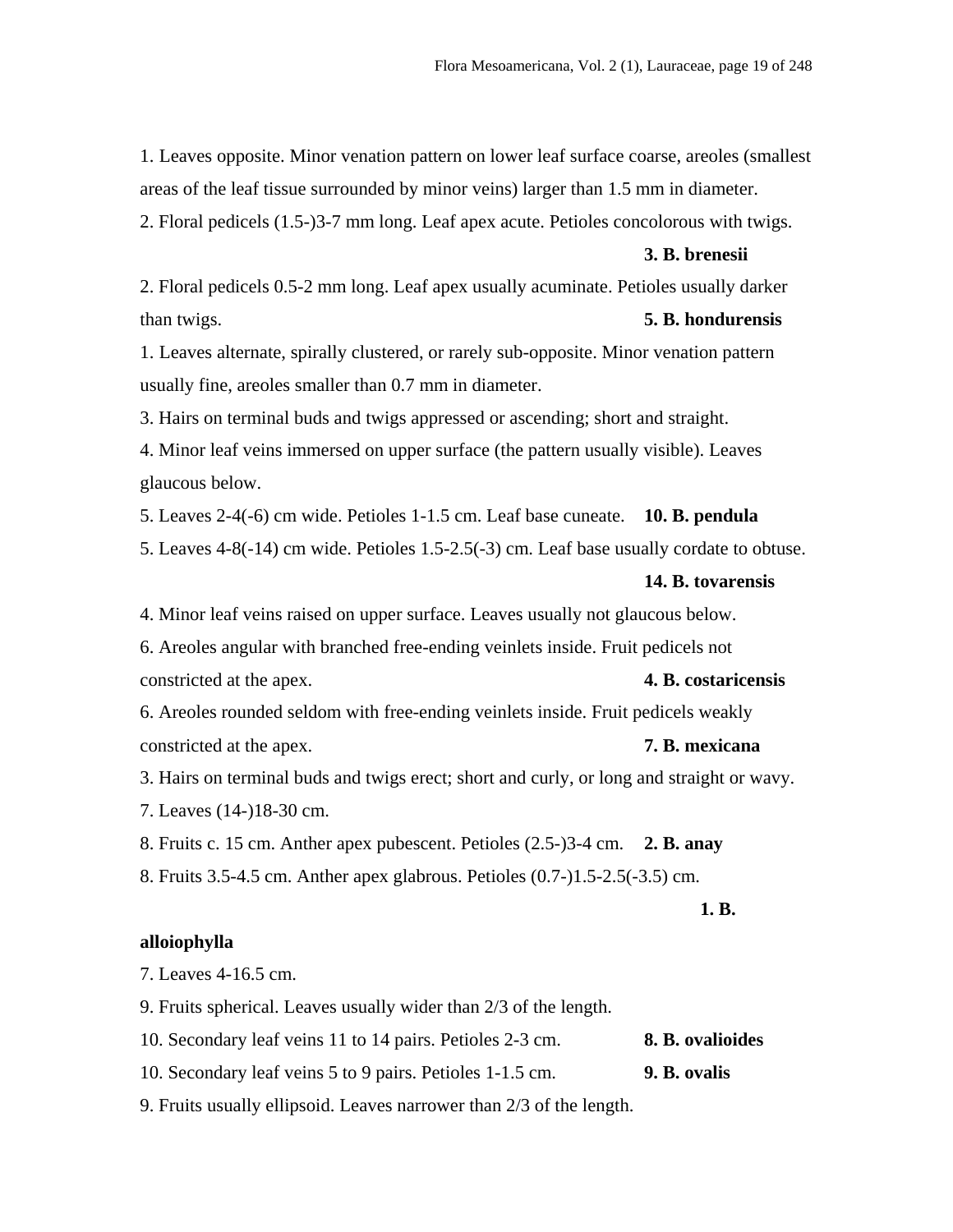11. Secondary leaf veins immersed on the lower surface (venation pattern visible).

**6. B.** 

## **immersinervis**

11. Secondary leaf veins raised on the lower surface.

12. Leaves 1.4-4cm wide. **12. B. steyermarkii** 

12. Leaves 4-7.5 cm wide.

13. Leaves chartaceous. Lower leaf surface usually not glaucous. **11. B. riparia**

13. Leaves coriaceous. Lower leaf surface glaucous. **13. B. tilaranensis**

**1. Beilschmiedia alloiophylla** (Rusby) Kosterm., *Rec. Trav. Bot. Néerl.* 35: 849 (1938). *Ocotea alloiophylla* Rusby, *Descr. S. Amer. Pl.*: 21 (1920). Isolectotype (designated by Konstermans, 1938): Colombia, *Smith 2104* (MO!).

 Trees, to 25 m tall. Terminal buds and twigs densely pubescent with erect, short and curly, or long and straight hairs. Leaves  $(15-)18-30 \times (7-)9-13(-17)$  cm, clustered or alternate, elliptic to obovate, firmly chartaceous; secondary veins (10-)11-16(-18) pairs, raised below, minor venation pattern fine, almost immersed (the pattern poorly visible) or slightly raised above, raised below; upper leaf surface almost glabrous, lower leaf surface pubescent with straight to curly hairs or glabrous; lower leaf surface glaucous; base cuneate or obtuse, apex acute to acuminate; petioles (0.7-)1.5-2.5(-3.5) cm. Inflorescences (4-)8-25 cm, axillary, paniculate, pubescent; floral pedicels of the lateral divisions 0.5-0.7 mm, pedicels of the central flowers up to 2 mm. Flowers c. 2.5 mm, green to creamy; anther apex glabrous. Fruits  $3.5{\text -}4.5 \times 1.5{\text -}2.5$  cm, ellipsoid, purpleblack; fruit pedicels apically constricted, or rarely not constricted. *From evergreen lowland forests to montane wet forests.* CR (*Morega 337*, INB); P (*McPherson 12122*, MO). 50-1900 m. (Mesoamerica, Venezuela, Colombia, Ecuador.)

*Beilschmiedia allopiophyll* is a complex species with variable indumentum. Collections from Panama District (900 m alt.), from high elevations (700-1900 m) in Costa Rica and Panama (excluding the one from Panama District), and from lower elevations (below 350 m alt.) on the Osa Peninsula likely represent different species respectively.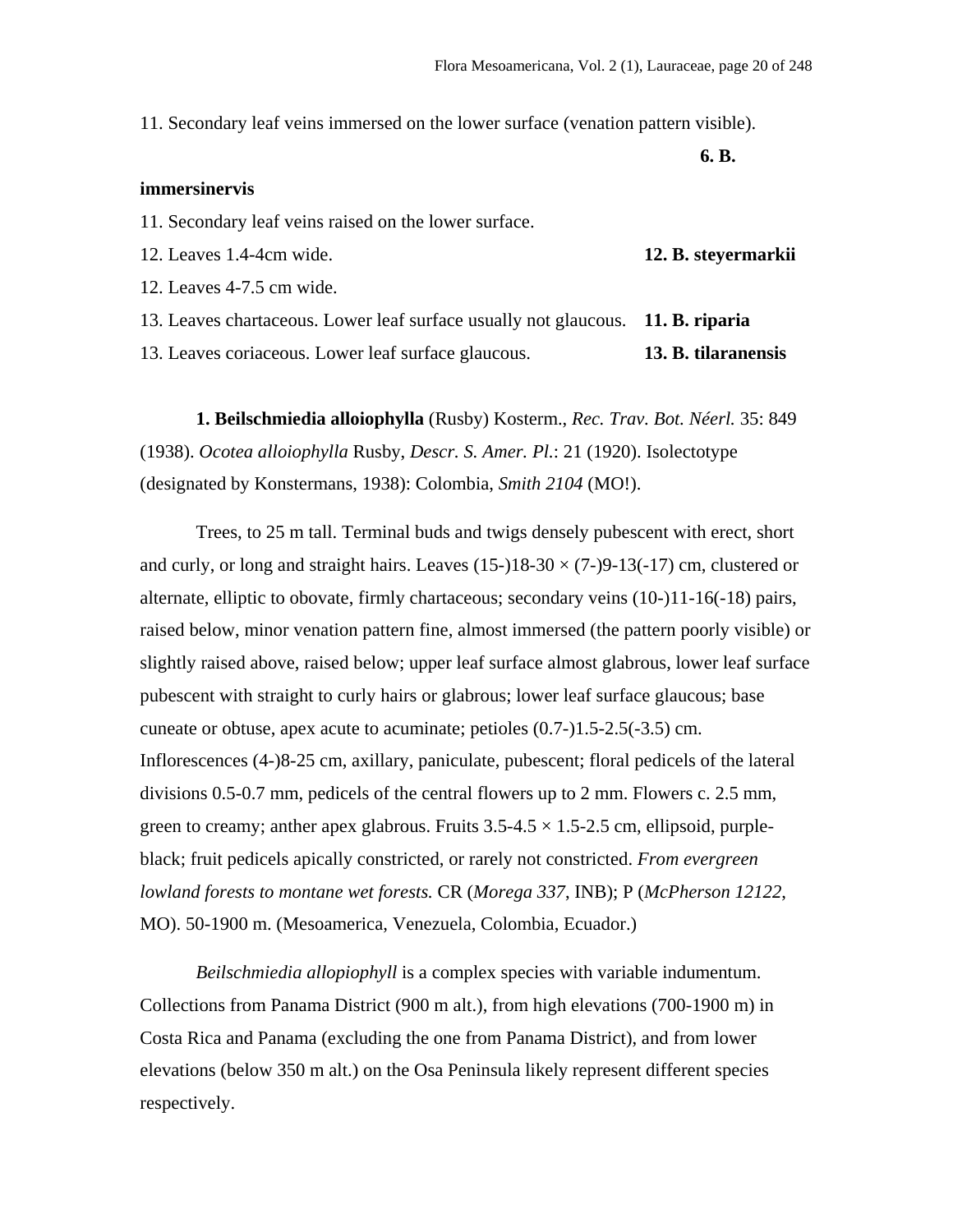**2.Beilschmiedia anay** (S.F.Blake) Kosterm., *Rec. Trav. Bot. Néerl.* 35: 847 (1938). *Hufelandia anay* S.F.Blake, *J. Wash. Acad. Sci.* 9: 459 (1919). Holotype: Guatemala, *Popenoe 754* (US!). Illustr.: Blake, *J. Wash. Acad. Sci.* 9: 460 (1919); Burger, & van der Werff., *Fieldiana Bot. N. S.* 23: 20 (1990).

 Trees, to 40 m tall. Terminal buds and twigs usually densely pubescent with erect, short and curly, or long and wavy or straight hairs, twigs rarely glabrescent with age. Leaves (14-)18-28  $\times$  11-15 cm, alternate, rather clustered around the terminal buds, broadly elliptic to ovate, chartaceous; secondary veins 12 to 17 pairs, raised below, minor venation pattern fine, immersed above (the pattern partially visible), slightly raised or almost immersed below (the pattern visible); upper leaf surface glabrous or pubescent with wavy hairs along the midrib, lower leaf surface pubescent with erect, short curly hairs or long wavy hairs; lower leaf surface often glaucous; base obtuse to round, rarely cuneate, apex acute, rarely cuspidate; petioles (2.5-)3-4 cm. Inflorescences 5-10 cm, axillary, paniculate, pubescent; floral pedicels of the lateral divisions 0.5-1 mm, pedicels of the central flowers up to 4 mm. Flowers c. 3 mm, yellowish; anther apex pubescent. Fruits to c. 15 cm, ellipsoid to pyriform; fruit pedicels unknown. Flowering Apr-May. *Montane mesophyll forests or deciduous forests*. G (*Johnson 170*, MO). 100- 920 m. (Mexico [Puebla, Veracruz], Mesoamerica.)

*Beilschmiedia anay* is reported to have pyriform fruits (Blake, 1919), but the fruit shape character should be confirmed through more relevant material.

**3. Beilschmiedia brenesii** C.K.Allen, *J. Arnold Arbor.* 26: 415 (1945). Holotype: Costa Rica, *Brenes 6214* (F!).

 Trees, to 20 (-35) m tall. Terminal buds and twigs almost glabrous or pubescent with ascending or appressed, straight hairs. Leaves  $(4-6-9(-12) \times 1.7-4.2(-6)$  cm, opposite, elliptic, coriaceous; secondary veins 7 to 13 pairs, raised below, minor venation pattern coarse, slightly raised or almost immersed above, raised below; leaf surface glabrous on both sides; lower leaf surface not glaucous; base cuneate, apex acute, rarely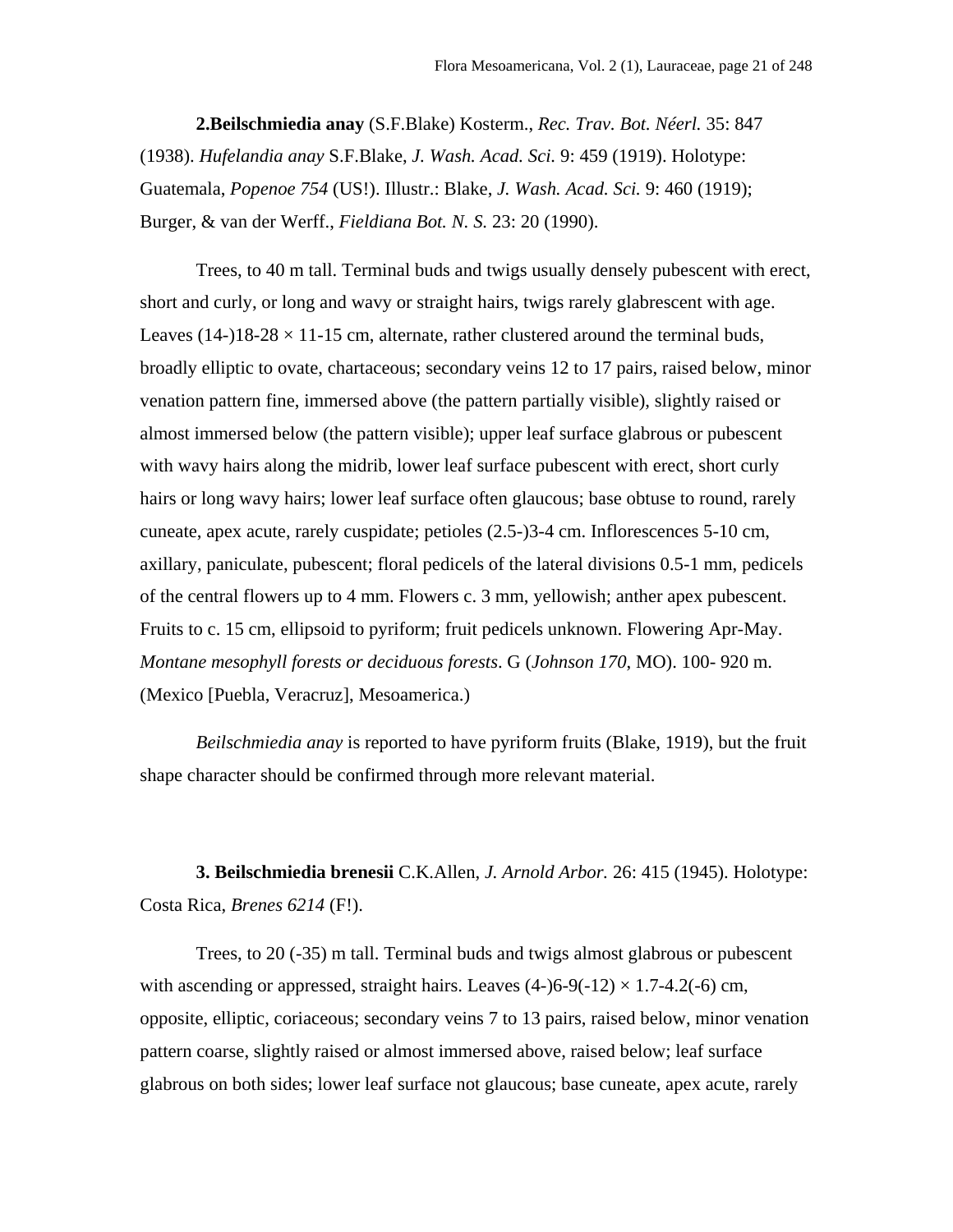obtuse; petioles 0.5-0.8 cm, concolorous with twigs. Inflorescences 3-9 cm, usually clustered around terminal buds or on short leafless shoots, paniculate, sparsely pubescent; floral pedicels of the lateral divisions (1.5-)3-5 mm, pedicels of the central flowers up to 7 mm. Flowers 2.5-4 mm, greenish-yellow to creamy; anther apex glabrous. Fruits ellipsoid c. 3.3 × c. 1.8 cm; fruit pedicels not constricted. Flowering Dec- Feb. *Montane humid forests.* CR (*Smith 2717*, F); P (*McPherson 15312*, MO). 520-1800 m. (Endemic.)

 *Beilschmiedia brenesii* is placed under a synonym of *B. pendula* in Burger and van der Werff (1990), but *B. brenesii* is distinguished from *B. pendula* by its opposite leaves with coarse venation pattern, and fruit pedicels not constricted at the apex.

**4. Beilschmiedia costaricensis** (Mez & Pittier) C.K.Allen, *J. Arnold Arbor*. 26: 415 (1945). *Hufelandia costaricensis* Mez & Pittier, *Bull. Herb. Boiss. II*, 3: 228 (1903) (excl. *Pittier 1863* fide Kostermans). Isolectotype (designated by Konstermans, 1938): Costa Rica, *Tonduz 11713* (CR!).

## *Beilschmiedia rohliana* Lasser, *Cryptocarya kostermansiana* C.K.Allen.

 Trees, to 30 m tall. Terminal buds and twigs pubescent with appressed to ascending, short and straight hairs, less densely pubescent when old. Leaves 5-13 (-18)  $\times$ 2.5-8 cm, alternate, elliptic, usually chartaceous; secondary veins 6-9(-10) pairs, raised below, minor venation pattern fine to intermediate in size, areoles angular with branched free-ending veinlets inside, raised on both sides; leaf surface glabrous on both sides or rarely lower leaf surface sparsely pubescent with appressed to ascending hairs, lower leaf surface not glaucous; base cuneate, apex acute to acuminate, rarely obtuse; petioles 1- 1.5(-2) cm. Inflorescences 2-10(-16) cm, axillary, paniculate, sparsely pubescent; floral pedicels of the lateral divisions (0.3-)0.7-1.5 mm, pedicels of the central flowers up to 4 mm. Flowers 2-3 mm, creamy to whitish; anther apex glabrous. Fruits  $3-4(-5) \times 1.5-2(-3)$ cm, ellipsoid; fruit pedicels not apically constricted. *Premontane forests to cloud forests.* CR (*Haber & Bello 6531*, MO); P (*McPherson 10125*, MO). 100-2300m. (Mesoamerica, Venezuela, Colombia, Ecuador, N. Peru.)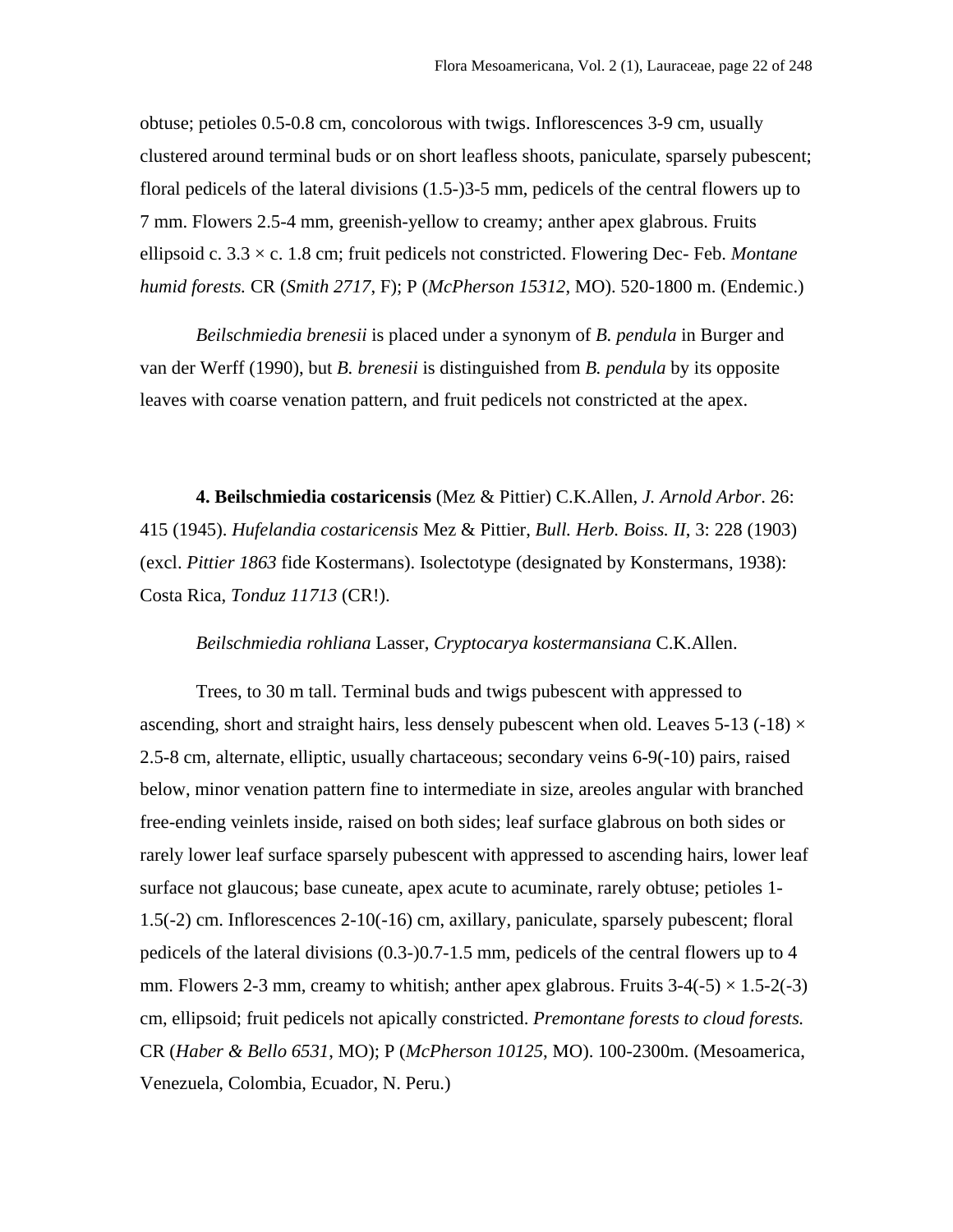*Beilschmiedia costaricensis* is placed under a synonym of *B. pendula* by Burger and van der Werff (1990), but *B. costaricensis* differs from *B. pendula* in having nonglaucous leaves with minor veins raised on the upper surface and fruit pedicels not constricted at the apex.

 There is a wider variation in the leaf and inflorescence size among specimens of this species outside of Mesoamerica.

**5. Beilschmiedia hondurensis** Kosterm., *Rec. Trav. Bot. Néerl*. 35: 854 (1938). Isotype: Belize, *Schipp 1262* (F!).

 Trees, to 30 m tall. Terminal buds pubescent with appressed or slightly ascending, straight hairs. Twigs glabrous. Leaves  $(5-)8.3-13.2(-18) \times (1.5-)2.9-4.6(-6.5)$  cm, opposite, elliptic, firmly chartaceous; secondary veins (7-)9-12(-14) pairs, slightly raised below, minor venation pattern coarse, slightly raised above, raised below; leaf surface glabrous on both sides; lower leaf surface not glaucous; base cuneate, apex acuminate, rarely acute; petioles 0.5-1(-1.2) cm, darker than or rarely concolorous with twigs. Inflorescences 3-6 cm, in axils of leaves or around terminal buds, paniculate with few branches, sparsely pubescent or almost glabrous; floral pedicels of the lateral divisions 0.5-1.0 mm, pedicels of the central flowers up to 2 mm. Flowers c. 3 mm, anther apices glabrous. Fruits  $2.3 - 3 \times c$ . 1.3 cm (immature?), ellipsoid; fruit pedicels apically constricted or rarely not constricted. Flowering Feb. *Wet tropical forests to montane forests.* Ch (*Breedlove & Smith 31417*, MEXU); G (*Lundell 19280*, MO); B (*Holst 4435*, BM); H (*Thomas 412*, MO). (200-)750-1850 m. (Mexico [Oaxaca], Mesoamerica.)

 Some, if not all, Mexican collections of *Beilschmiedia hondurensis* approach *B. brenesii* in the petioles concolorous with twigs, acute leaf apex, and fruit pedicels not constricted at the apex. The most discriminating character between the two species is the length of the floral pedicels, but it is not confirmed clearly because only one collection in *B. hondurensis* reveals flowers in good condition. More fertile material of *B. hondurensis* is needed to distinguish *B. hondurensis* from *B. brenesii*.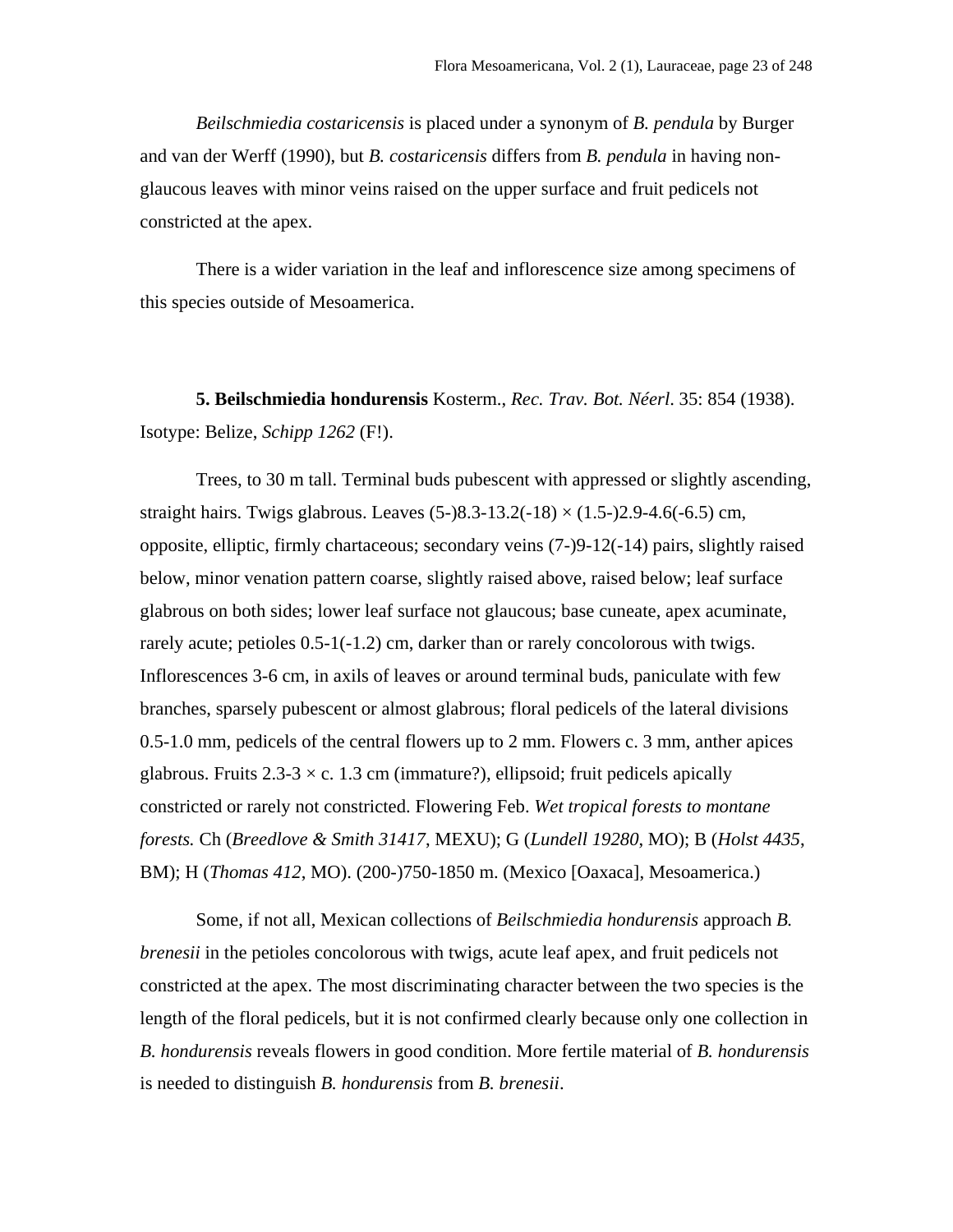**6. Beilschmiedia immersinervis** Sach. Nishida, *Ann. Missouri Bot. Gard.* 86: 678 (1999). Holotype: Costa Rica, *Guindon & Brenes 36* (MO!). Illustr.: Nishida, *Ann. Missouri Bot. Gard.* 86: 679 (1999).

 Trees, to 30 m tall. Terminal buds and twigs pubescent with erect, short curly hairs, twigs less densely pubescent to almost glabrous when old. Leaves 6-10(-13)  $\times$  2-4(-6) cm, alternate to sub-opposite, rather clustered near the terminal buds, oblanceolate to elliptic, firmly chartaceous; secondary veins 7-10 pairs, immersed below, minor venation pattern fine, immersed and hardly visible above, almost immersed or very slightly raised below; leaf surface glabrous on both sides; lower leaf surface glaucous; base attenuate to cuneate, apex acute, rarely obtuse; petioles 0.7-1.5 cm. Inflorescences 2-6 cm, axillary, paniculate with few branches, pubescent; floral pedicels of the lateral divisions c. 1 mm, pedicels of the central flowers up to 3 mm. Flowers c. 2.8 mm, greenish-yellow; anther apex pubescent. Fruits c.  $2.5 \times c$ . 1.5 cm, ellipsoid; fruit pedicels slightly constricted at the apex, or almost not constricted. Flowering Dec-Jan. *Premontane humid forests*. CR (*Pennington & Póveda 11416*, CR). 300-1400 m. (Endemic.)

 Collections of *Beilschmiedia immersinervis* are sometimes identified as *B. pendula*, probably because of the similar leaf shape. *Beilschmiedia immersinervis* can be separated from *B. pendula* by its erect and curly hairs on the terminal buds and anthers pubescent at the apex.

**7. Beilschmiedia mexicana** (Mez) Kosterm., *Rec. Trav. Bot. Néerl.* 35: 846 (1938). *Hufelandia mexicana* Mez, *Jahrb. Königl. Bot. Gart. Berl.* 5: 20 (1889). Lectotype (designated by Kostermans, 1938): Mexico. Veracruz, *Müller 1460* (K!).

*Linociera areolata* Lundell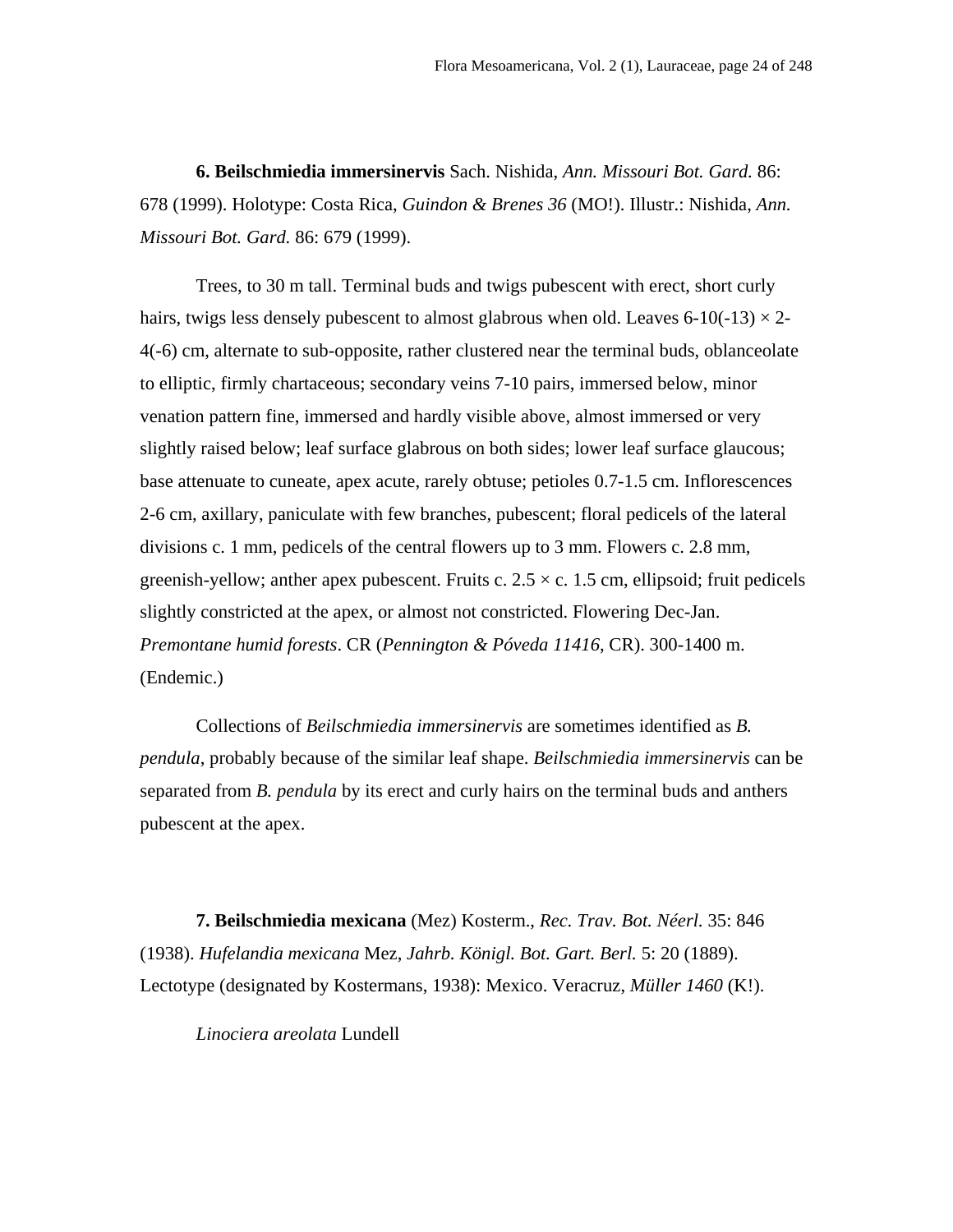Trees, to 25 m tall. Terminal buds and twigs pubescent with appressed hairs or glabrescent. Leaves  $5-13(-19) \times 3-8(-10)$  cm, alternate, elliptic, sometimes asymmetric, chartaceous; secondary veins in 6-11 pairs, raised below, minor venation pattern fine, areoles rounded and lacking free-ending veinlets inside, minor veins usually raised on both side; leaf surface glabrous on both sides; lower leaf surface usually not glaucous; base cuneate, apex acute to obtuse, rarely acuminate; petioles 0.5-2 cm. Inflorescences 1- 10(-16) cm, axillary, paniculate, sparsely pubescent or almost glabrous; floral pedicels of the lateral divisions  $(0.3\n-11\n-1.5 \text{ mm})$ , pedicels of the central flowers up to  $4(-5.5) \text{ mm}$ . Flowers c. 2.5 mm; anther apex glabrous. Fruits  $2.5-3(-4) \times c$ . 1.5 cm, ellipsoid; fruit pedicels slightly constricted at the apex. *Montane mesophyll forests or semidecidous forests.* Ch (*Méndez G. & Shilom* 7686, MO); B (*Holst et al. 5236*, MO). 800-1780 m. (S. Mexico, Mesoamerica.)

**8. Beilschmiedia ovalioides** Sach. Nishida, *Ann. Missouri Bot. Gard.* 86: 686 (1999). Holotype: Mexico, Oaxaca, *Lorence & Cedillo 4078* (MEXU!). Illustr.: Nishida, *Ann. Missouri Bot. Gard.* 86: 687 (1999).

 Trees, to 35 m tall. Terminal buds and twigs densely pubescent with rusty, erect short curly hairs. Leaves  $(8-)11-16 \times 5-10$  cm, alternate, broadly elliptic to obovate, sometimes slightly asymmetric, coriaceous; secondary veins 11-14 pairs, raised below, minor venation pattern fine, immersed above, slightly raised or immersed below (venation pattern visible below); upper leaf surface glabrous, lower leaf surface puberulent with short erect hairs; lower surface usually glaucous; base obtuse to cuneate, apex acute to acuminate; petioles 2-3 cm. Inflorescences 4.5-12 cm, axillary, paniculate, pubescent; floral pedicels of the lateral divisions 0.5-0.7 mm, pedicels of the central flowers up to 1 mm. Flowers c. 3 mm, greenish-yellow; anther apex glabrous. Fruits 3-4  $\times$  3-4 cm spherical; fruit pedicels not constricted at the apex. Flowering May-Aug. *Montane mesophyll forests.* Ch (*Martínez et al. 19456*, MO). 1850-2750 m. (Mexico [Oaxaca], Mesoamerica.)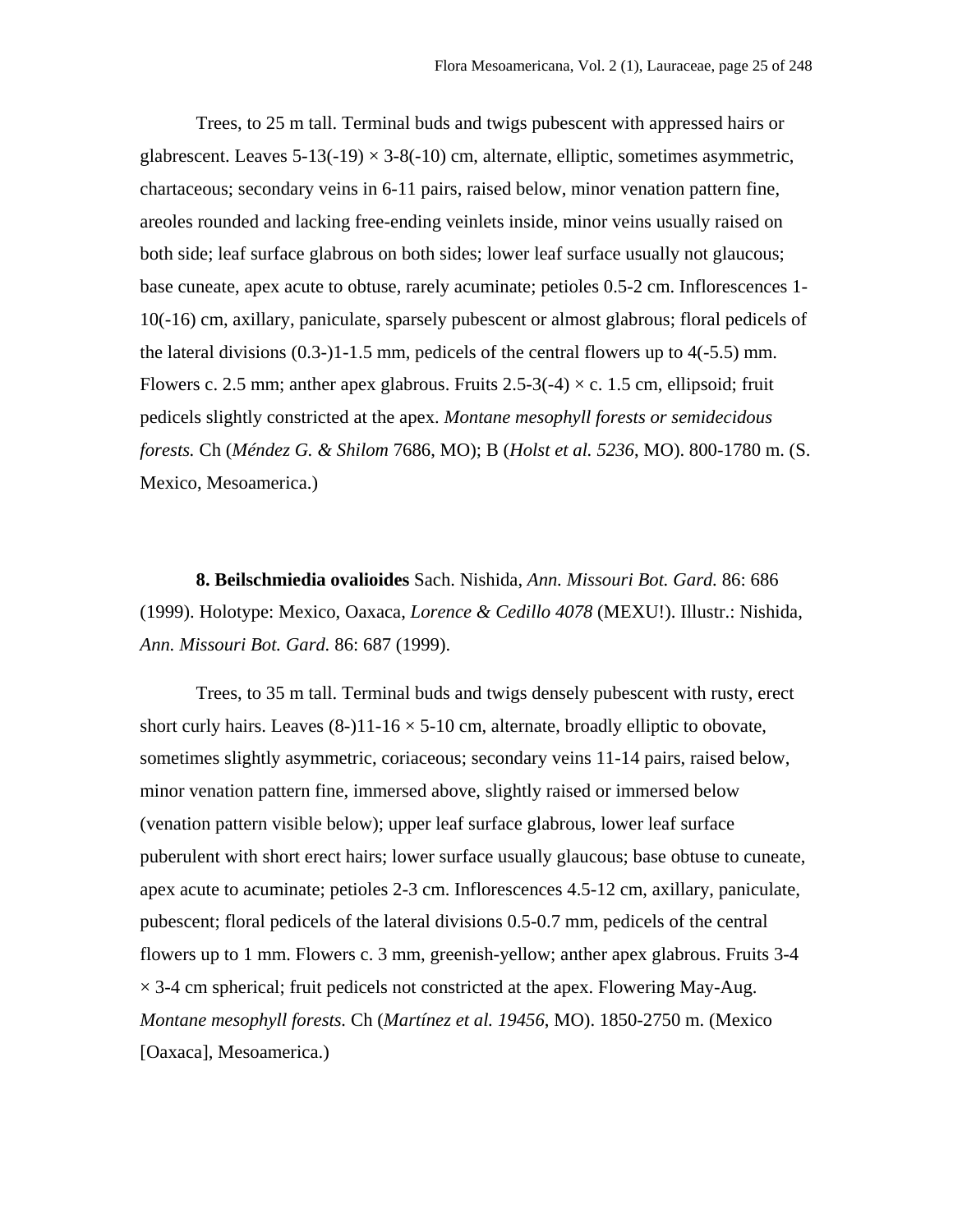*Beilschmiedia ovalioides* approach *B. ovalis* in the similar indumentum, venation pattern, flower structure, and fruit shape. However, *B. ovalioides* can be distinguished from *B. ovalis* by its longer petioles, larger leaves with hairs remaining even when old.

**9. Beilschmiedia ovalis** (S.F.Blake) C.K. Allen*, J. Arnold Arbor.* 26: 418 (1945). *Hufelandia ovalis* S.F. Blake, *Jour. Wash. Acad. Sci.* 9 :461 (1919). Holotype: Costa Rica, *Pittier 2040* (US!). Illustr.: Burger, & van der Werff., *Fieldiana Bot. N. S.* 23: 18 (1990).

*Beilschmiedia austin-smithii* (Standl.) C.K. Allen, *Persea austin-smithii* Standl.

 Trees, to 30 m tall. Terminal buds and twigs pubescent with erect short curly hairs, twigs less densely pubescent to glabrous when old. Leaves  $4-10(-14) \times 3-8(-10.5)$ cm, alternate, ovate to broadly elliptic, coriaceous; secondary veins 5-9 pairs, raised below, minor venation pattern fine, immersed or slightly raised above, slightly to conspicuously raised below; leaf surface glabrous on both sides, rarely partly pubescent when young; lower surface glaucous; base obtuse to round, apex obtuse; petioles 1-1.5 cm long. Inflorescences 3-15 cm, axillary, paniculate, pubescent; floral pedicels of the lateral divisions 0.5-1.2 mm, pedicels of the central flowers up to 2 mm. Flowers c. 3 mm, yellowish; anther apex glabrous. Fruits c.  $3.5 \times c$ .  $3.5 \text{ cm}$  (or bigger), spherical; fruit pedicels not apically constricted. *Cloud forests.* H (*Thomas 584*, MO); CR (*Smith NY675*, NY); P (*Allen 3490*, MO). 1800-2800 m. (Endemic.)

**10. Beilschmiedia pendula** (Sw.) Hemsl., *Biol. Cent.-Amer., Bot.* 3: 70 (1882). *Laurus pendula* Sw., *Prodr*.: 65 (1788). *Hufelandia pendula* (Sw.) Nees, *Plantarum Laurinarum Secundum Affinitates Naturales Expositio*: 22 (1833). Isolectotype (designated by Konstermans, 1938): Jamaica, *Swartz s.n.* (BM!).

*Hufelandia thomaea* Nees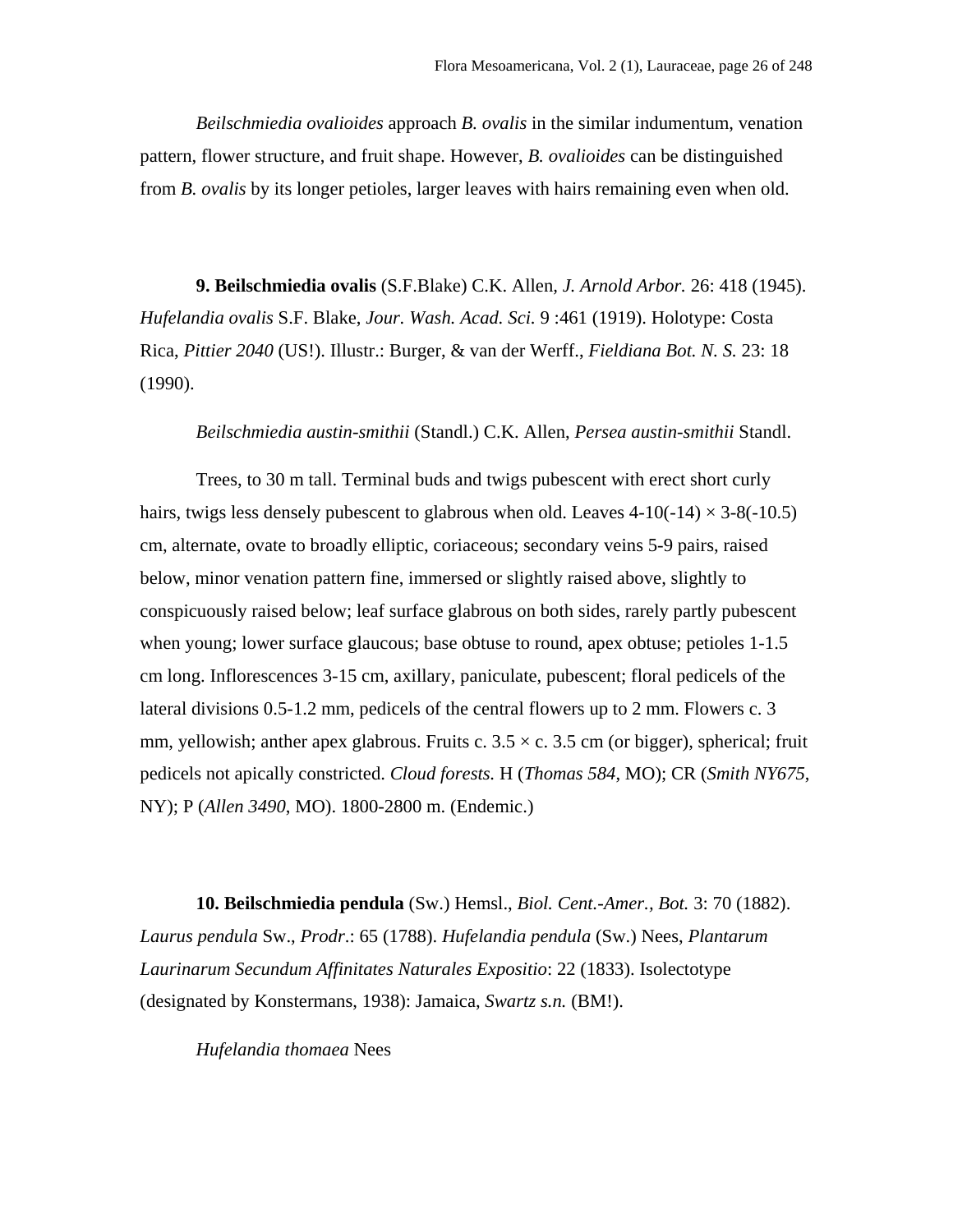Trees, to 30 m tall. Terminal buds and twigs pubescent with appressed straight hairs, twigs glabrescent when old. Leaves 6-11  $\times$  2-4(-6) cm, alternate, elliptic to oblanceolate, firmly chartaceous; secondary veins 7-9(-10) pairs, raised or rarely almost immersed below, minor venation pattern fine, immersed above (the pattern partially visible), almost immersed or slightly raised below; upper leaf surface glabrous, lower leaf surface glabrous or rarely sparsely pubescent with appressed hairs; lower leaf surface glaucous; base cuneate, apex acuminate or very rarely acute to obtuse; petioles 1-1.5 cm. Inflorescences 3-9 cm, axillary, paniculate with few branches, almost glabrous or sparsely pubescent; floral pedicels of the lateral divisions 0.5-1 .5 mm, pedicels of the central flowers up to 4 mm. Flowers 2-3 mm, greenish yellow to whitish; anther apex glabrous. Fruits  $2-3.5 \times c$ . 1.5 cm, ellipsoid; fruit pedicels strongly constricted at the apex. Flowering usually Mar. *Montane forests*. H (*Aguilar & Evans 4073*, MO); N (*Stevens et al. 20891*, MO); CR (*Herrera 5861*, MO); P (*Stern & Chambers 173*, NY). (200-)600-1520 m. (Meoamerica, Colombia, Venezuela, Ecuador, the Greater Antilles, Leeward Islands, Windward Islands.)

*Beilschmiedia pendula* is often confused with *B. costaricensis* and *B. mexicana* because of the similar pubescence type, leaf shape, flower structure, and fruit shape. However, *B. pendula* can be distinguished from *B. costaricensis* and *B. mexicana* by the leaves glaucous below, minor veins almost immersed on the upper leaf surface and fruit pedicels strongly constricted at the apex.

 There is a wider variation in the leaf and inflorescence size among specimens of this species outside of Mesoamerica, especially from the West Indies.

**11. Beilschmiedia riparia** Miranda, *Anales Inst. Biol. Univ. Nac. México* 24: 75 (1953). Holotype: Mexico, Chiapas, *Miranda 6872* (MEXU!). Illustr.: Miranda, *Anales Inst. Biol. Univ. Nac. México* 24: 76 (1953).

*Persea primatogena* L.O.Williams & A.R.Molina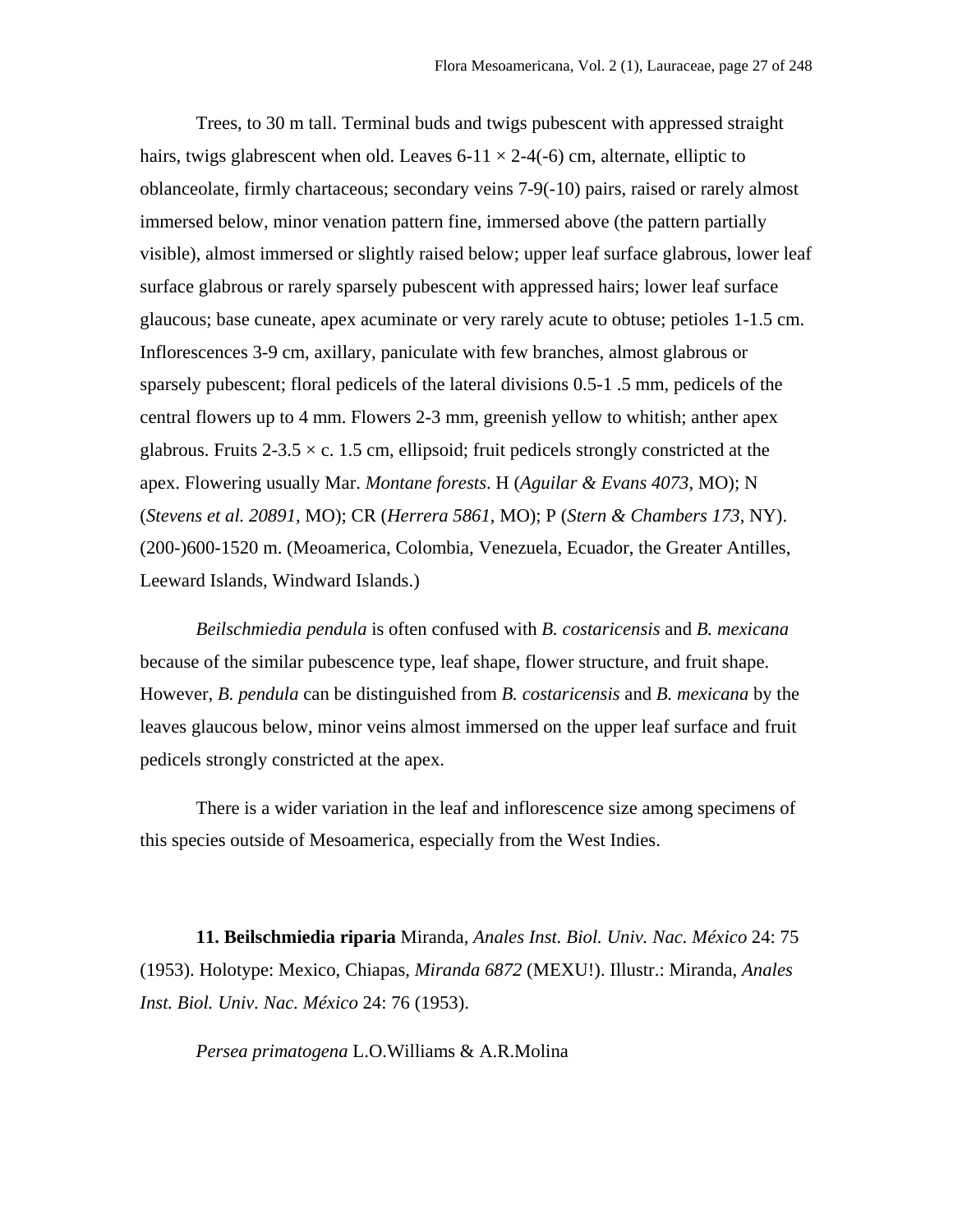Trees, to 40 m tall. Terminal buds and twigs pubescent with erect, long and straight to wavy hairs, twigs less densely pubescent or rarely glabrous when old. Leaves  $7-16.5 \times 4$  -7.5 cm, alternate, rarely sub-opposite, elliptic rarely ovate, sometimes asymmetric, chartaceous; secondary veins 8-13 pairs, raised below, minor venation pattern fine, immersed above (the pattern visible), slightly raised below; upper leaf surface glabrous, lower leaf surface pubescent with erect, straight to wavy hairs when young, glabrous or pubescent on the major veins when old; lower leaf surface usually not glaucous; base cuneate, rarely obtuse, apex acute to obtuse; petioles 1-2 cm. Inflorescences 2-14 cm, axillary or rarely clustered on the buds, paniculate, pubescent; floral pedicels of the lateral divisions 0.5-0.7 mm, pedicels of the central flowers up to 1.5(-2) mm. Flowers 2-3 mm, white to creamy; anther apex usually pubescent. Fruits c. 4 × 1.5 cm, ellipsoid; fruit pedicels constricted at the apex. Flowering Jan-May. *Along a stream in semi-deciduous forests or mixed cloud forests.* Ch (*Bachem et al. 1000*, MO); H (*von Hagen & von Hagen 1257*, NY); N (*Moreno 21657*, MEXU). 480-1500 m. (S. Mexico, Mesoamerica.)

**12. Beilschmiedia steyermarkii** C.K.Allen, *J. Arnold Arbor.* 26: 417 (1945). Holotype: Guatemala, *Steyermark 44494* (F!).

 Trees, to 27 m tall. Terminal buds and twigs pubescent with erect, short curly hairs, twigs less densely pubescent when old. Leaves  $5\t{-}10 \times 1.5\t{-}4$  cm, alternate, elliptic to narrowly ovate, often asymmetric, coriaceous; secondary veins 7 or 8 pairs, slightly raised below, minor venation pattern fine, immersed above (sometimes the pattern visible), slightly raised below; leaf surface glabrous on both sides, base and apex acute, rarely apex obtuse; petioles 1-1.7 cm. Inflorescences 4-8 cm, axillary, paniculate, pubescent; floral pedicels of the lateral divisions 0.5-1 mm, pedicels of the central flowers up to 3 mm. Flowers c. 2.4 mm; anther apex glabrous. Fruits unknown. Flowering Mar. *Habitat unknown*. G (*Contreras 9448*, MO). 300-400 m. (Endemic.)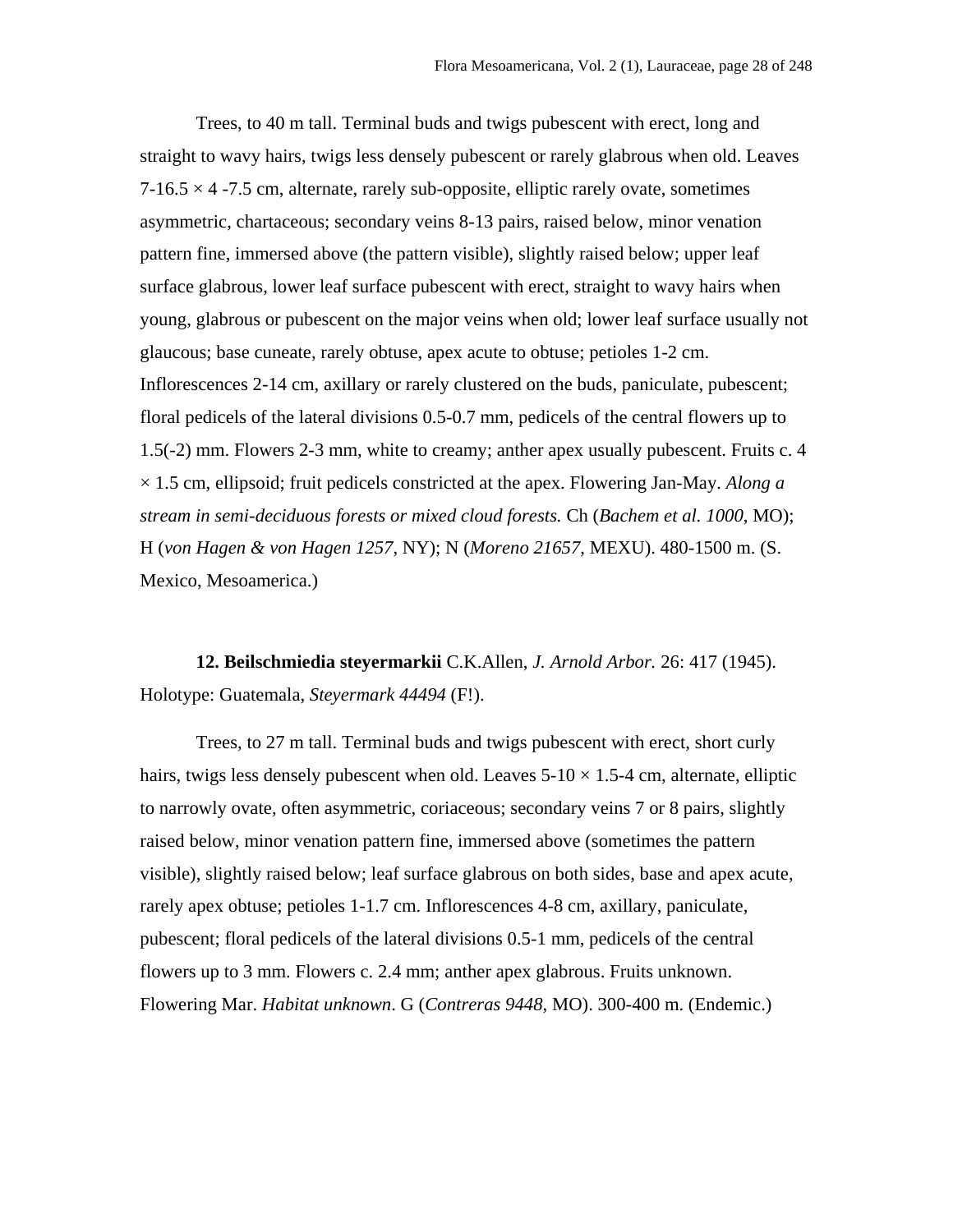**13. Beilschmiedia tilaranensis** Sach. Nishida, *Ann. Missouri Bot. Gard.* 86: 694 (1999). Holotype: Costa Rica, *Guindon & Brenes 40* (MO!). Illstr.: Nishida, *Ann. Missouri Bot. Gard.* 86: 695 (1999).

 Trees, to 20 m tall. Terminal buds and twigs pubescent with erect short curly hairs, twigs less densely pubescent when old. Leaves  $6-13 \times 4-7$  cm, alternate, obovate or rarely elliptic, coriaceous; secondary veins 7 to 11 pairs, raised below, minor venation pattern fine, immersed above, raised below; leaf surface glabrous on both sides; lower leaf surface glaucous; base cuneate, apex obtuse; petioles 1-2 cm. Inflorescences 5-12 cm, axillary, paniculate, sparsely pubescent; floral pedicels of the lateral divisions 0.5-1 mm, pedicels of the central flowers up to 2 mm. Flowers c. 2.3 mm, creamy; anther apex glabrous. Fruits  $5.5\n-6.5 \times 2\n-2.5$  cm, ellipsoid or obovoid; fruit pedicels not apically constricted. Flowering Apr. *Premontane forests*. CR (*Gómez 9800*, CR); P (*Hammel 6286*, MO). 1100-1580 m. (Endemic.)

 Some specimens of this species were placed in *Beilschmiedia ovalis* by Burger and van der Werff (1990) with a comment that they have atypical leaves for *B. ovalis* and might belong to another undescribed species. *Beilschmiedia tilaranensis* is distinguished from *B. ovalis* by its obovate leaves and ellipsoid fruits.

**14. Beilschmiedia tovarensis** (Meisn.) Sach. Nishida, *Ann. Missouri Bot. Gard.*  86: 696 (1999). *Hufelandia tovarensis* Meisn. in DC, *Prodr*.15 (1): 65 (1864). Syntype: Venezuela, *Fendler 1094* (NY!).

#### *Aniba pseudo-coto* (Rusby) Kosterm., *Ocotea pseudo-coto* Rusby.

 Trees, to 25(-40) m tall. Terminal buds and twigs pubescent with appressed straight hairs, twigs less densely pubescent when old. Leaves  $8-18(-25) \times 4-8(-14)$  cm, alternate, ovate to broadly elliptic or broadly obovate, coriaceous to firmly chartaceous; secondary veins (7-)8-10(-11) pairs, raised below, minor venation pattern fine, immersed above (the pattern sometimes slightly visible), almost immersed below (the pattern visible); upper leaf surface glabrous, lower leaf surface pubescent with appressed short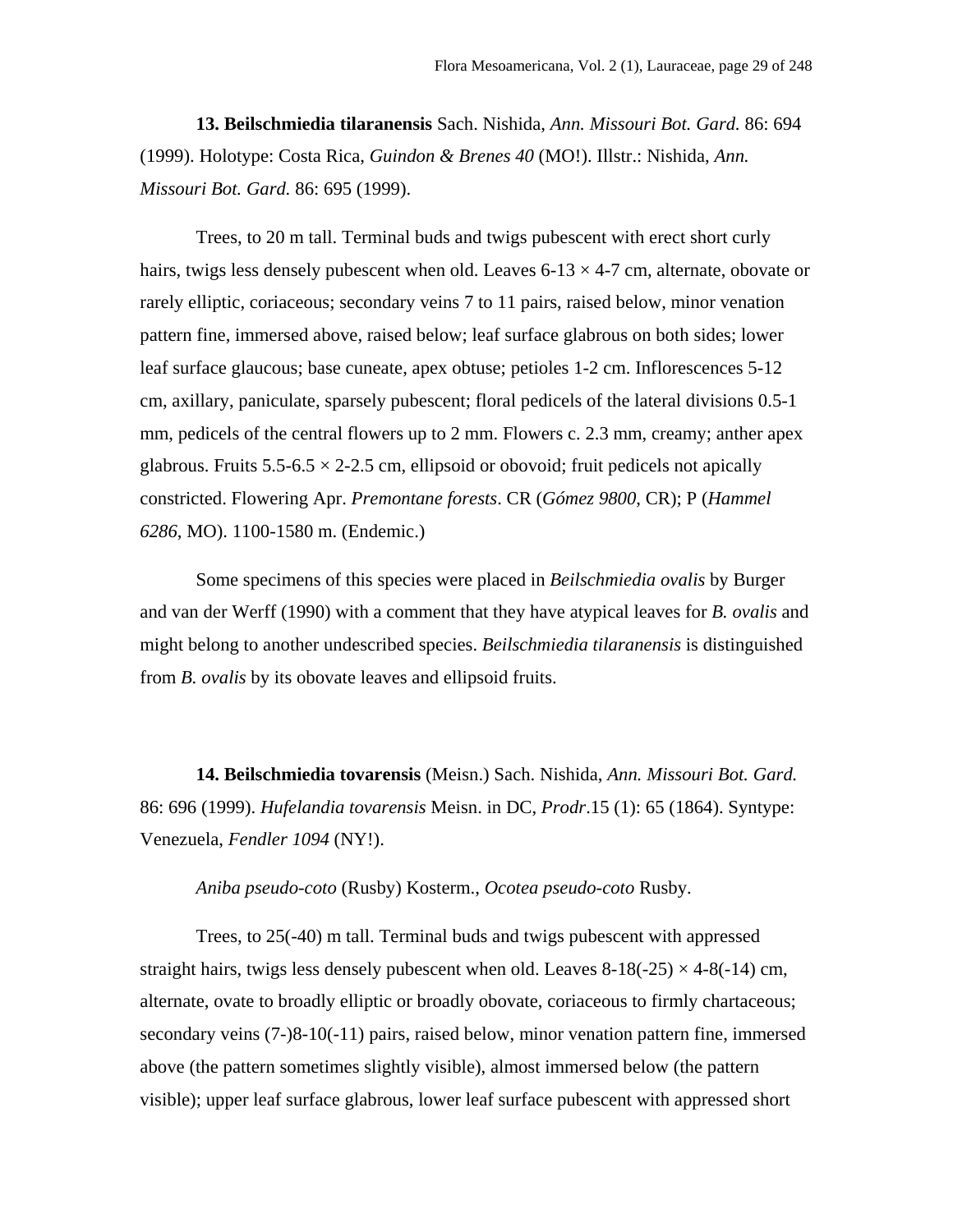straight hairs; lower leaf surface glaucous; base cordate to obtuse, rarely cuneate, apex acuminate, rarely acute; petioles 1.5-2.5(-3) cm. Inflorescences 4-15(-23) cm, axillary, paniculate, pubescent; floral pedicels of the lateral divisions 0.5-1.5 mm, pedicels of the central flowers up to 3 mm. Flowers 2-3 mm, yellowish white; anther apex glabrous. Fruits 2.5-3.5  $\times$  1.5-2 cm, ellipsoid; fruit pedicels usually constricted at the apex. Flowering Nov-Apr. *Premontane wet forests to cloud forests*. CR (*Peralta s.n*., CR); P (*Croat 5813*, MO). 200-1700 m. (Mesoamerica, Colombia, Venezuela, Ecuador, Bolivia.)

*Beilschmiedia tovarensis* is broadly based on two specimen groups, one with shorter petioles, ovate leaves, pubescent ovaries and fruit pedicels not apically constricted, another with longer petioles, elliptic leaves, glabrous ovaries and fruit pedicels apically constricted. The specimens from Mesoamerica usually belong to the latter group.

## Excluded taxa

*Beilschmiedia sulcata* (Ruiz & Pav.) Kosterm., *Recueil. Trav. Bot. Néerl*. 35: 850 (1938). *Laurus sulcata* Ruiz & Pav., *Fl. Peruv.* 4: 356 (1804). *Hufelandia sulcata* (Ruiz & Pav.) Nees, *Linnaea* 21: 494 (1848). *Persea sulcata* (Ruiz & Pav.) Meisn. in DC, *Prodr*. 15 (1): 54. 1864. Isotype: Peru, *Ruiz s.n.* (F!).

 Burger and van der Werff (1990) placed some specimens from Costa Rica under the name of *Beilschmiedia sulcata*. However, *B. sulcata* is an imperfectly known species, which was drawn as having 4-celled anthers in the protologue but has no fertile specimens conferming this character.

*Beilschmiedia zapoteoides* (Lundell) Kosterm., *Reinwardtia* 6: 156 (1962). *Endlicheria zapoteoides* Lundell, *Wrightia* 1: 145 (1946). Holotype: Mexico. Chiapas, *Matuda 5153*, (TEX!).

*Beilschmiedia zapoteoides* is an imperfectly known species, having only type collections that appear to be abnormal.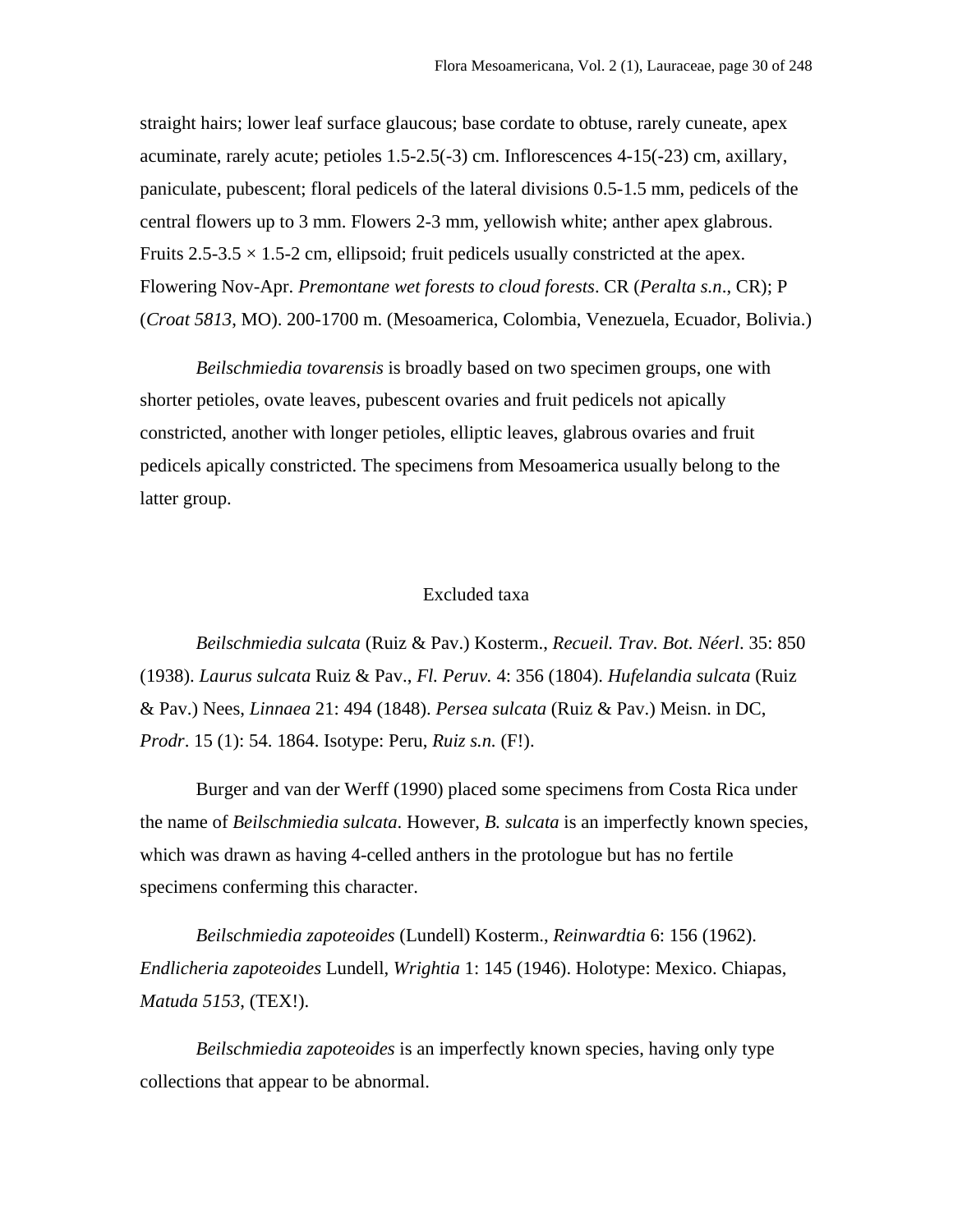#### **4. Caryodaphnopsis** Airy-Shaw

By H. van der Werff.

Trees. Leaves opposite, tripliveined or pinnately veined; domatia lacking. Inflorescences in the axils of normal leaves, paniculate-cymose, the lateral flowers of a cyme strictly opposite. Flowers bisexual, tepals strongly unequal, the outer 3 much smaller than the inner 3, free, deciduous in the fruiting stage. Stamens 9 (rarely 6), 4-celled (rarely 2 celled), the innermost whorl represented by 3 staminodia. Fruit seated on an unmodified pedicel, a cupule absent. Approx. 15 spp., Costa Rica, South America, tropical Asia.

*Caryodaphnopsis* is readily recognized by its opposite leaves and flowers with strongly unequal tepals.

Bibliography: van der Werff, H. & Richter, H.G. Caryodaphnopsis Airy-Shaw (Lauraceae), a genus new to the Neotropics. *Syst. Bot.* 10(2): 166-173 (1985).

**1. Caryodaphnopsis burgeri** Zamora and Poveda, *Ann. Missouri Bot. Gard*. 75: 1160 (1988). Isotype: Costa Rica, *Zamora et al. 1208* (MO!).

Trees, to 30 m. Twigs glabrous or slightly appressed pubescent when young, more or less terete, the terminal buds densely appressed pubescent. Leaves  $8-19 \times 3-7.5$  cm, (narrowly) elliptic, chartaceous, glabrous on both surfaces or with some appressed hairs on the lower surface, strongly tripliveined, the lateral veins reaching the tip of the leaf, the midrib and lateral veins impressed on the upper surface, raised on the lower surface, the tertiary venation immersed or weakly raised on the lower surface; the base acute or cuneate, the margins not thickened, the apex acute or acuminate; petioles 8-15 mm, flattened above, rounded below. Inflorescences not known. Flowers rotate, c. 10 mm in diameter, outer tepals 1 mm, inner ones 5 mm, the stamens 5 mm, the inner 3 stamens with 2 glands attached a little above the base of the filaments, the pistil 4 mm, sparsely pubescent, the style slender. Fruit  $15 \times 13$  mm, smooth. *Lowland rain forest*. CR (*Zamora et al. 1208*, MO); P (*Peralta 606*, MO). 0-500 m. (Endemic.)

The two known collections from Panama are sterile and their identification is therefore tentative.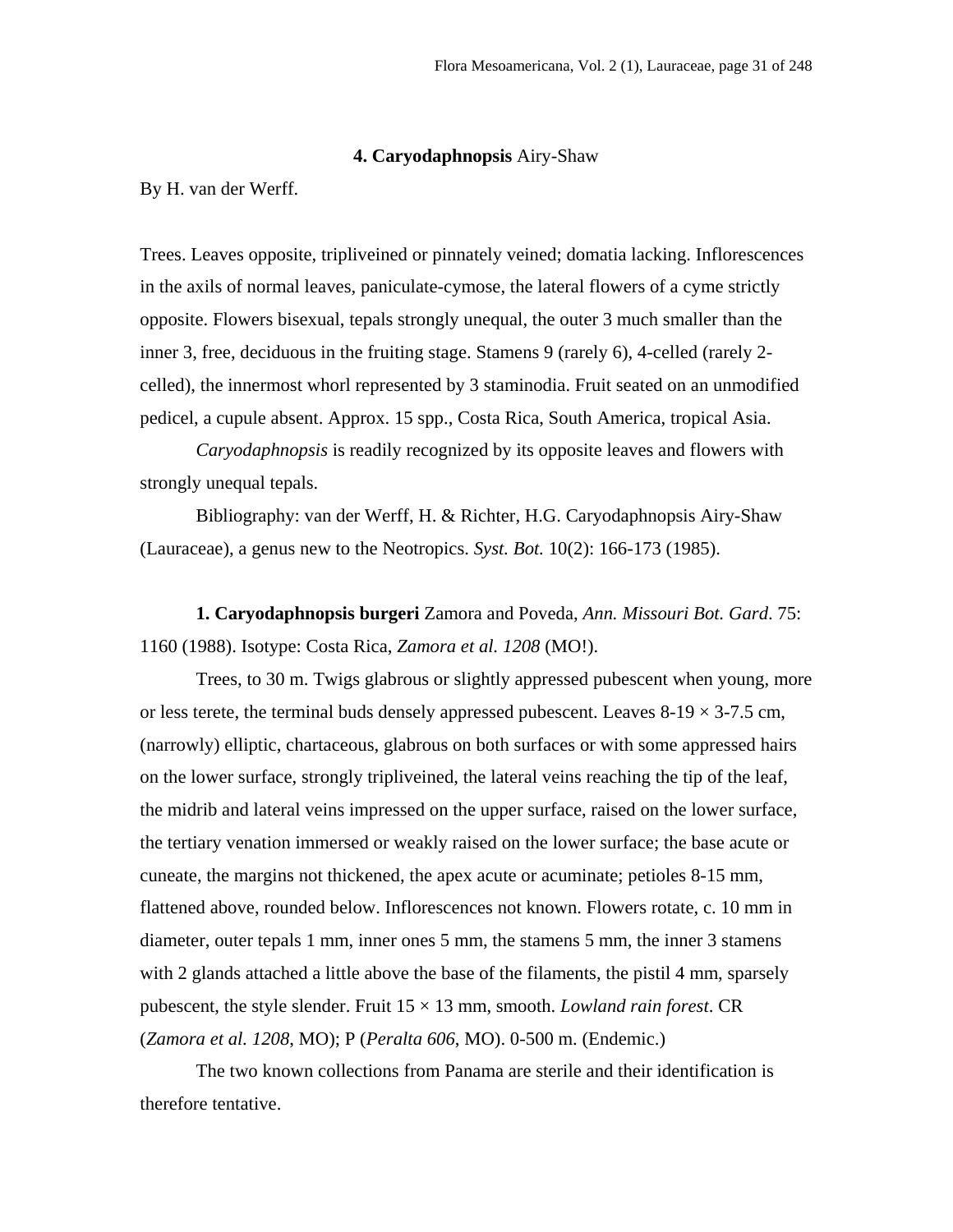## **5. Cassytha** L.

By H. van der Werff.

Herbaceous parasitic vines. Leaves strongly reduced, scale-like, alternate. Inflorescences axillary, spicate. Flowers bisexual; tepals unequal, the outer 3 much smaller than the inner 3, persistent in the fruiting stage. Stamens 9, all 2-celled. Fruit enclosed in the accrescent floral tube, the tepals persisting as a small crown on top of the floral tube. 17 spp. Pantropical.

Characteristic are the vining, parasitic habit, and the lauraceous flowers (trimerous, locelli opening by valves).

Bibliography: Weber, J.Z. A taxonomic revision of Cassytha (Lauraceae) in Australia. *J. Adelaide Bot. Gard.* 3(3): 187-262 (1981).

**1. Cassytha filiformis** L., *Sp. Pl. 35* (1753). Lectotype (designated by Weber 1981): Rheede, *Hort. Ind. Malab*. 7: t. 44 (1688).

*Cassytha americana Nees, C. dissitiflora Meisn., C. paradoxae Proctor.*

Slender-stemmed herbaceous vines to several m long. Stems glabrous or sparsely pubescent, with elliptic haustoria. Leaves  $1-2 \times 1$  mm, alternate, glabrous or with a few hairs, sessile. Inflorescences axillary, spicate or reduced to 1 or 2 sessile flowers. Flowers c. 2 mm, subtended by 3 small bracts; outer 3 tepals c. 0.7 mm, inner 3 c. 1.5 mm; stamens 1-1.4 mm; pistil c. 1.3 mm, glabrous. Fruits  $5-7 \times 4-6$  mm, surrounded by the floral tube. *Coastal vegetation, dry scrub*. Ch (*Breedlove 20135*, MO); Y (*Espejo et al*. *1324*, MO; C (*Martinez S. & Tellez 2993*, MO); QR (*Cabrera C. et al. 7686*, MO); B (*Schipp 819,* MO); G (*Tenorio 14575*, MO); H (*Nelson & Romero 4232*, MO); N (*Stevens & Moreno 19399*, MO); CR (*Grayum et al. 8064*, MO); P (*Hammel 4536*, MO). 0-400 m. (United States, Mexico, Mesoamerica, Colombia, Venezuela, Guyanas, Bolivia, Brasil, Cuba, Haiti, Jamaica, Puerto Rico, Virgin Isl., Turks, Caicos Isl., Cayman Isl., Bahamas, Trinidad, Tobago, Asia, Africa, Australia, Pacific.)

This herbaceous, parasitic vine can only be confused with *Cuscuta* spp., but the latter has entirely different flowers and fruits. *Cassytha paradoxae* was said to differ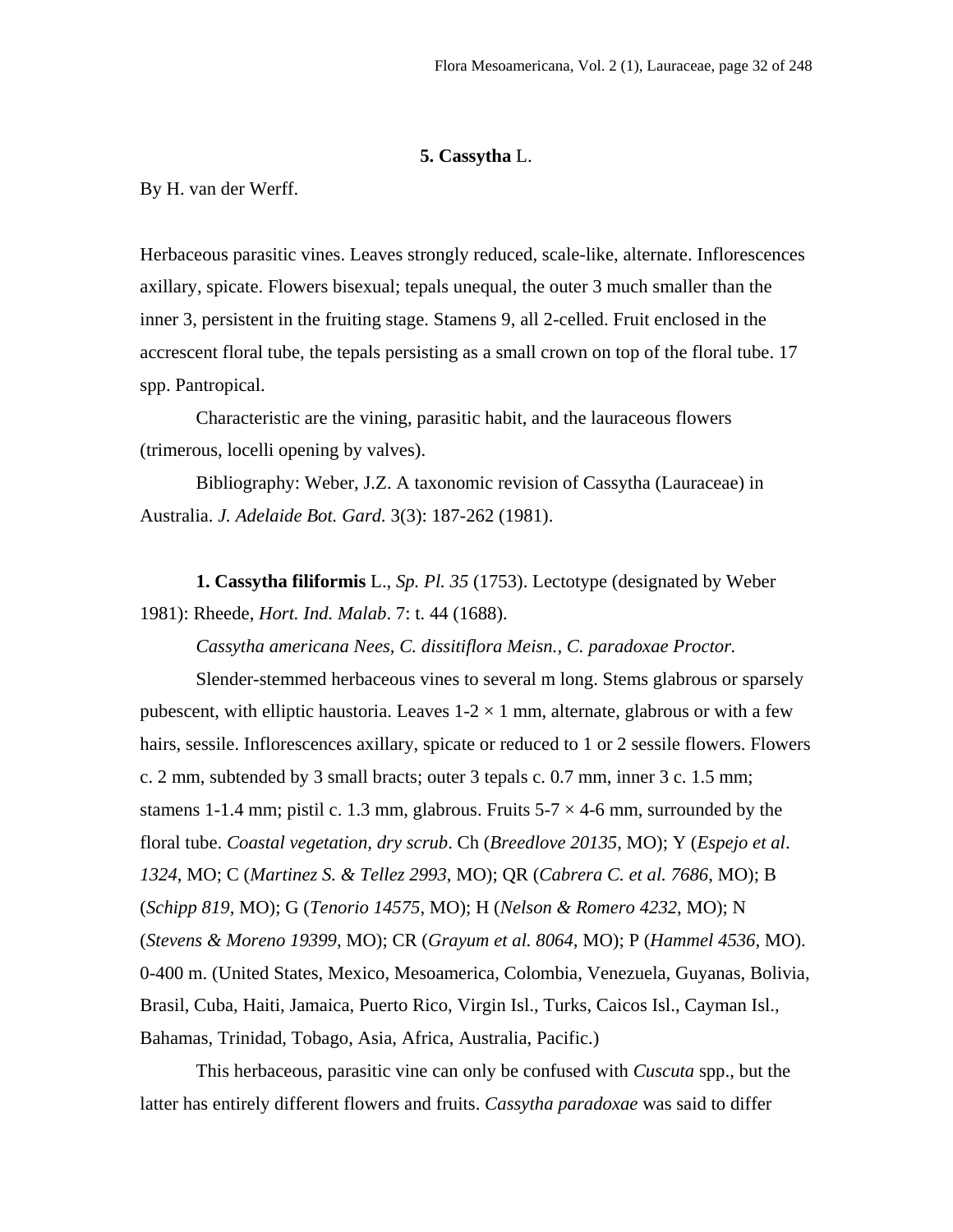from *C. filiformis* in having solitary flowers and slightly thinner stems. However, even a paratype of *C. paradoxae* has some paired flowers and I consider it as a depauperate form of *C. filiformis*. If one wants to recognize the depauperate plants as a distinct species, *C. dissitiflora* is probably the correct name.

#### **6. Cinnamomum** Schaeff.

By Paco?

## **7. Cryptocarya** R. Br.

By H. van der Werff.

Trees. Leaves alternate, pinnately veined, domatia absent. Inflorescences in axils of leaves, more or less paniculate-cymose, but lateral flowers of the cymes usually not strictly opposite; flowers bisexual; tepals equal, their bases united in a short tube, deciduous with age; stamens 9, all 2-celled, the inner 3 stamens with two glands at the base of the filaments; fruit completely enclosed by the enlarged floral tube with only a very small apical pore, this with a single margin; enlarged floral tube at maturity of the fruit longitudinally ribbed. Approx. 350 spp. Costa Rica, South America, Madagascar, Tropical Asia, Australia, Pacific.

*Cryptocarya* is unique among Neotropical Lauraceae because the fruits are completely enclosed in the longitudinally ribbed floral tube and because the flowers have a short floral tube.

Bibliography: Kostermans, A.J.G.H. Revision of the Lauraceae II: Cryptocarya. *Rec. Trav. Bot. Neerl*. 34: 557-575 (1937).

## **Cryptocarya sp. A**.

Tree, 10 m. Twigs glabrous or nearly so, slightly ridged; terminal buds appressed pubescent. Leaves  $6-11 \times 2-3$  cm , elliptic, chartaceous, glabrous on both surfaces, the tertiary venation reticulate, more or less immersed on the upper surface, raised on the lower surface, the base acute, margin thickened, somewhat cartilaginous, the apex acute to acuminate, petioles 7-10 mm, glabrous, more or less canaliculate above, rounded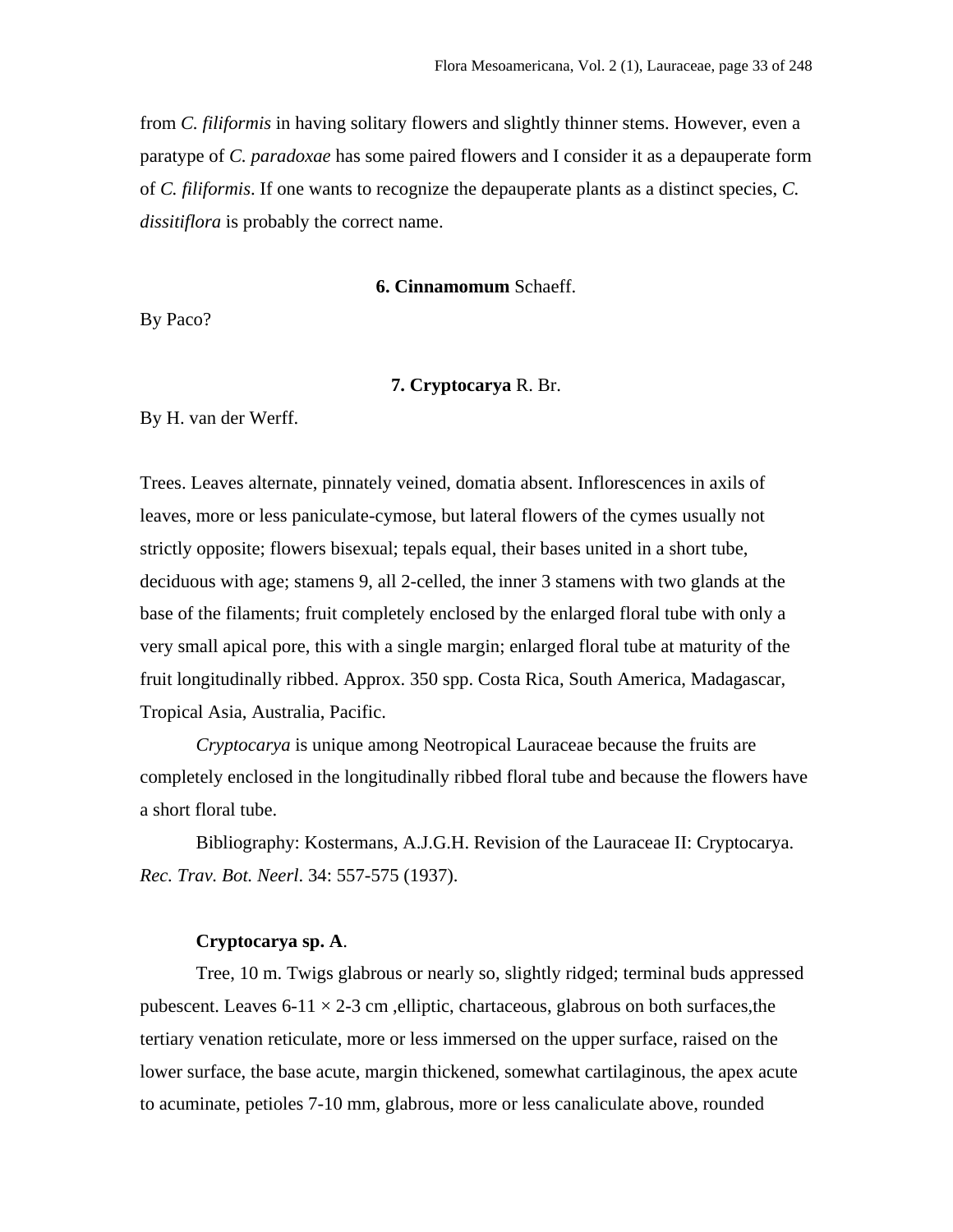below. Inflorescences and flowers unknown. Infructescences 5-10 cm, glabrous or with some appressed hairs, with 1-4 fruits. Fruits c.  $15 \times 7$ -10 mm, elliptic, crowned with the short, dried floral tube. CR (*Rivera 1447*, MO). Elev. ??????. (Endemic.)

This is the only collection of *Cryptocarya* from Mesoamerica. The South American species (mostly from S. Brasil) are poorly known; a few collections are known from Venezuela, Ecuador and Peru, but these remain unidentified. Without flowers, reliable identifications are not possible.

Excluded species:

*Cryptocarya kostermansiana* C.K. Allen = *Beilschmiedia costaricensis* (Mez & Pittier)C.K. Allen

*Cryptocarya hintonii* C.K. Allen = *Prunus* sp.

# **8. Endlicheria** Nees

By H. van der Werff.

Dioecious trees or shrubs. Leaves alternate or infrequently whorled, pinnately or tripliveined; axillary tufts of hairs rarely present. Inflorescences in the axils of normal leaves, cymosely paniculate, the lateral flowers of a cyme always strictly opposite. Flowers unisexual; tepals equal, free; male flowers with 9 2-celled stamens (1 S. American species has 6 2-celled and 3 4-celled stamens) and a pistillode, female flowers with 9 staminodes and a pistil. Fruits seated on a variously shaped cupule, from platelike to distinctly cup-shaped, usuallly smooth and glabrous, with a single margin. (1 S. American species with a densely golden brown pubescent cupule). A predominantly South American genus of about 40 species extending into Panama and Costa Rica. In need of a revision.

*Endlicheria* includes all Neotropical species with unisexual flowers and 2-celled stamens. The genus is very likely not monophyletic. Some species resemble *Rhodostemonodaphne* species very closely ( for instance the *E. sericea* complex and the *R. grandis* complex or *E. vinotincta* and *R. celiana*) and one recently described species, *Rhodostemonodaphne revolutifolia* Madrinan, has staminate flowers with 6 2-celled and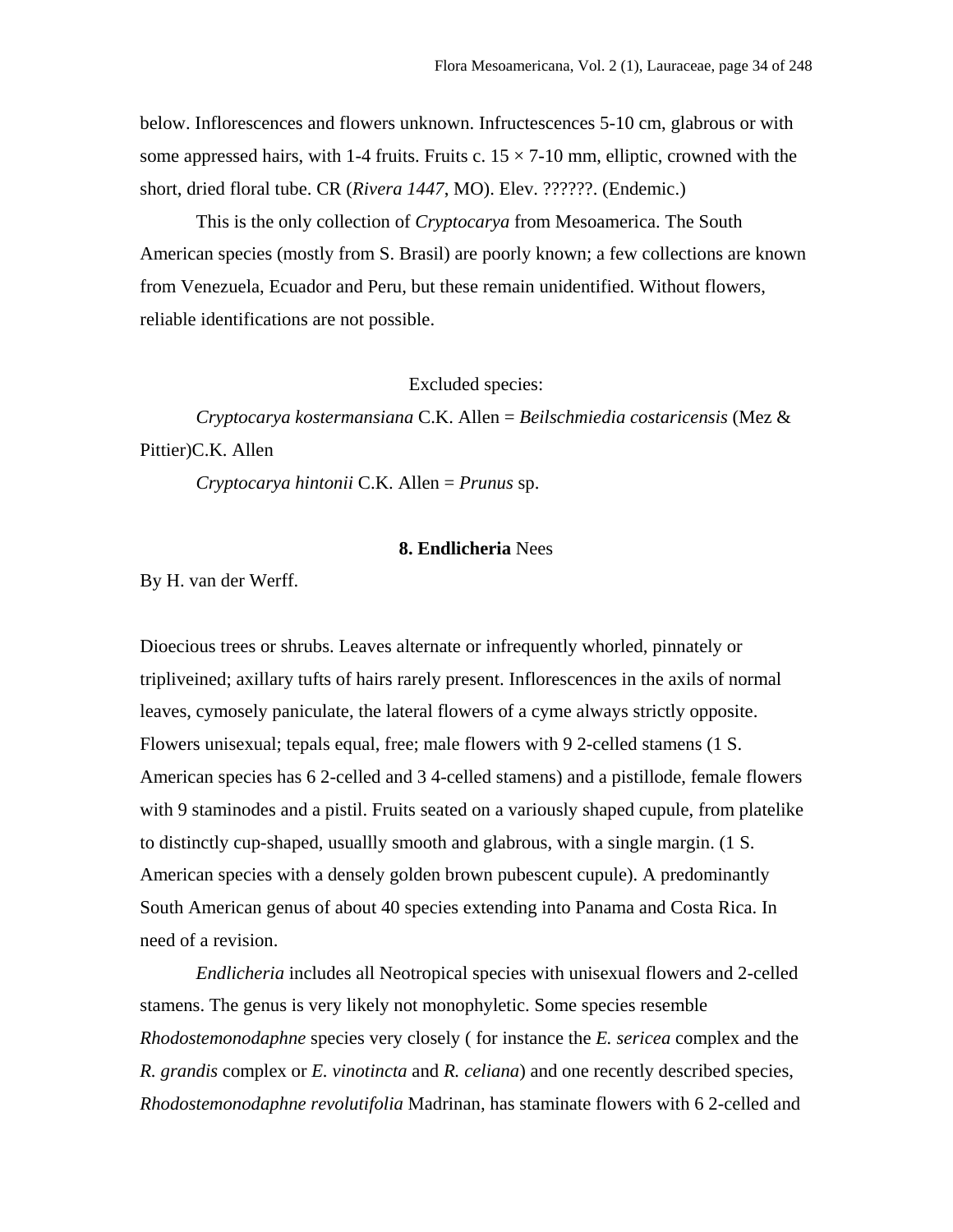3 4-celled stamens, while the pistillate flowers have 9 4-celled staminodes. Other *Endlicheria* species, for instance *E. punctulata*, resemble *Ocotea* species and finally a group of species (such as the *E. verticellata* group) does not show a resemblance to other genera. Thus, *Endlicheria* is a genus of convenience and species placed in it are not necessarily closely related.

Bibliography: Kostermans, A.J.G.H., *Rec. Trav. Bot. Neerl*. 34: 500-557 (1937). Note: In the *Lauraceae* treatment for the *Flora Costaricensis* (Burger & van der Werff, 1990) the authors included provisionally an *Endlicheria* sp., based on one fruiting and several sterile collections. I cannot identify this taxon with confidence to genus and therefore cannot include it in this treatment

1. Lower leaf surface densely appressed pubescent, the indument shiny and covering the surface completely. **4. Endlicheria sericea**

1. Lower leaf surface sparsely appressed pubescent or glabrous, the surface always (partially) visible.

2. Flowers depressed globose, wider than long; tepals erect or pointing inwards at anthesis; flowers rather densely and minutely appressed pubescent.

#### **2. Endlicheria formosa**

2. Flowers turbinate, longer than wide; tepals spreading at anthesis; flowers glabrous, sparsely appressed pubescent or coarsely pubescent.

3. Inflorescences and flowers rather densely pubescent, the hairs ascending, coarse and covering most of the surface. **5. Endlicheria sp.**

3. Inflorescences and flowers glabrous or sparsely, minutely and appressed pubescent, the surface entirely or mostly visible.

4. Reticulation on upper leaf surface immersed; leaves to 12 cm; flowers and inflorescences glabrous. **3. Endlicheria jefensis**

4. Reticulation on upper leaf surface raised; leaves more than 20 cm; flowers and inflorescences minutely appressed pubescent. **1. Endlicheria browniana**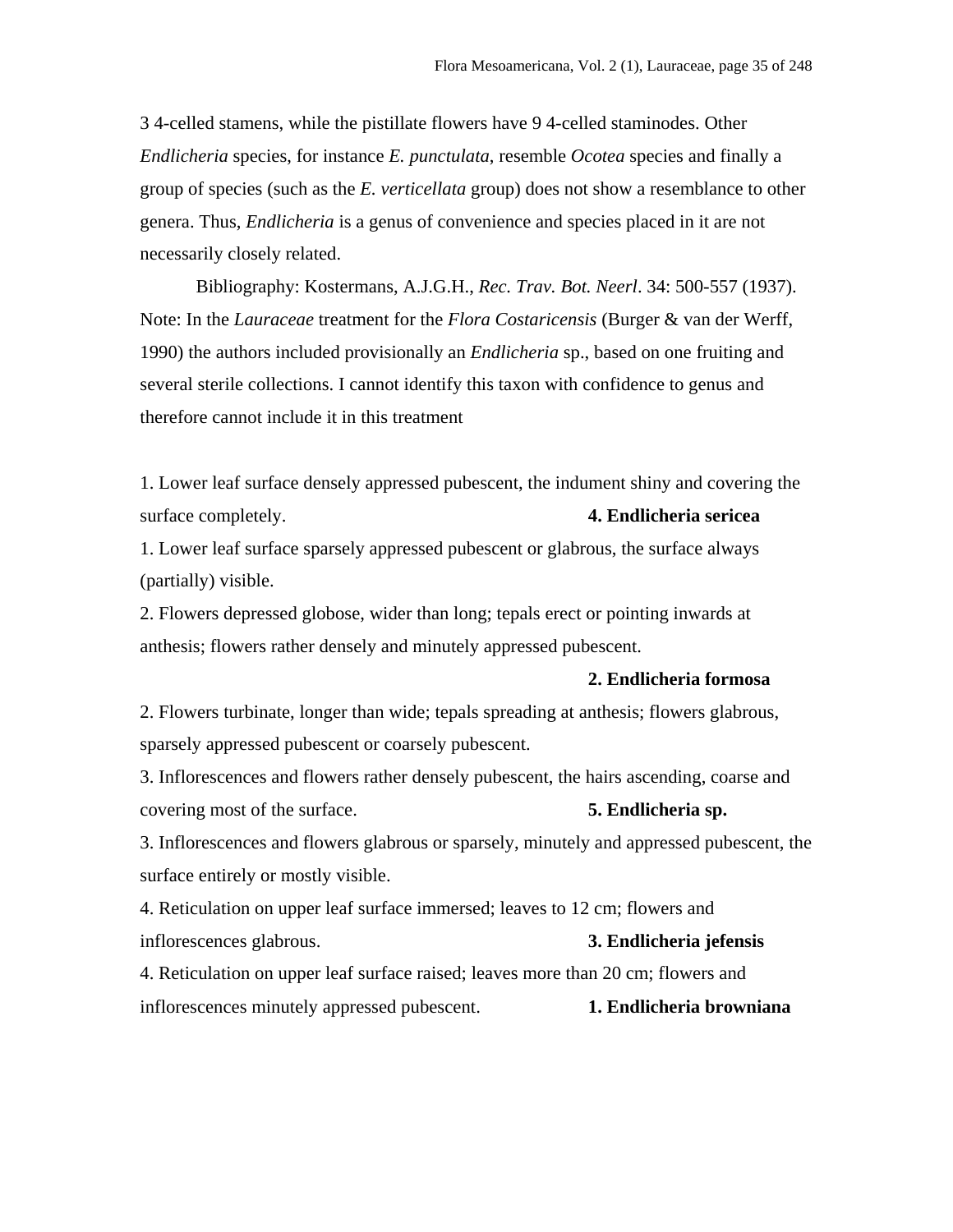**1. Endlicheria browniana** Mez, *Jahrb. Bot. Gart. Berlin* 5: 115 (1889). *Aydendron macrophyllum* Meissner, *Prodr*. 15(1): 92 (1864). Holotype: Panama , *Seemann 1094bis* (K).

Small trees, to 15 m. Twigs angular, densely and minutely appressed pubescent when young, becoming glabrous with age; terminal buds densely appressed pubescent. Leaves  $20-35 \times 8-16$ , broadly elliptic to elliptic, chartaceous, the base acute to obtuse, the apex acuminate, the acumen to 3 cm, apex rarely rounded, midrib and lateral veins immersed or slightly impressed, tertiary venation raised on the upper surface, midrib prominently raised, often with a sharp ridge, lateral veins raised and tertiary venation weakly raised on the lowers surface; upper surface glabrous, lower surface glabrous or with some minute, appressed hairs; lateral veins 6-9 pairs; gland dots not obvious; petioles 1.5-3 cm, with a similar indument as the twigs. Inflorescences 5-10 cm, minutely appressed pubescent. Flowers yellow or creamy-white, 3-4 mm in diameter. Tepals c. 1 mm, spreading, sparsely and minutely pubescent outside, sparsely pubescent inside; male flowers with outer 6 stamens triangular, c. 0.5 mm, inner 3 stamens columnar, fused, c. 0.6 mm, all stamens glabrous; glands and pistillode not seen; female flowers with 9 staminodes, these 0.2-0.3 mm, sparsely pubescent; pistil c. 1.5 mm, glabrous, the stigma conspicuous, peltate or somewhat lobed; receptacle urceolate, glabrous inside. Fruit ellipsoid-oblong, c.  $4 \times 2$  cm, seated in a cup-shaped cupule, c.  $1\n-1.5 \times 2$  cm. *Lowland rain forests*. P (*Sytsma 994*, MO). 50-600 m. (Mesoamerica, Colombia, Ecuador).

*Endlicheria browniana* is best recognized by its large leaves with raised reticulation on the upper leaf surface and the turbinate flowers with spreading tepals. It can be confused with *Endlicheria formosa*, but the latter species has narrower, acute (not acuminate) leaves and depressed globose flowers with erect or incurved tepals; its cupules are bowl-shaped, not cup-shaped as in *E. browniana*. Fruiting material of *Rhodostemonodaphne kunthiana* differs in having more or less oblong leaves with more lateral veins (6-9 versus 9-14) and in having a brownish, more or less erect indument on twigs and leaves.

**2. Endlicheria formosa** A.C. Smith, *Phytologia* 1(3): 118 (1935). Isotype: Brazil, *Krukoff 5156* (MO).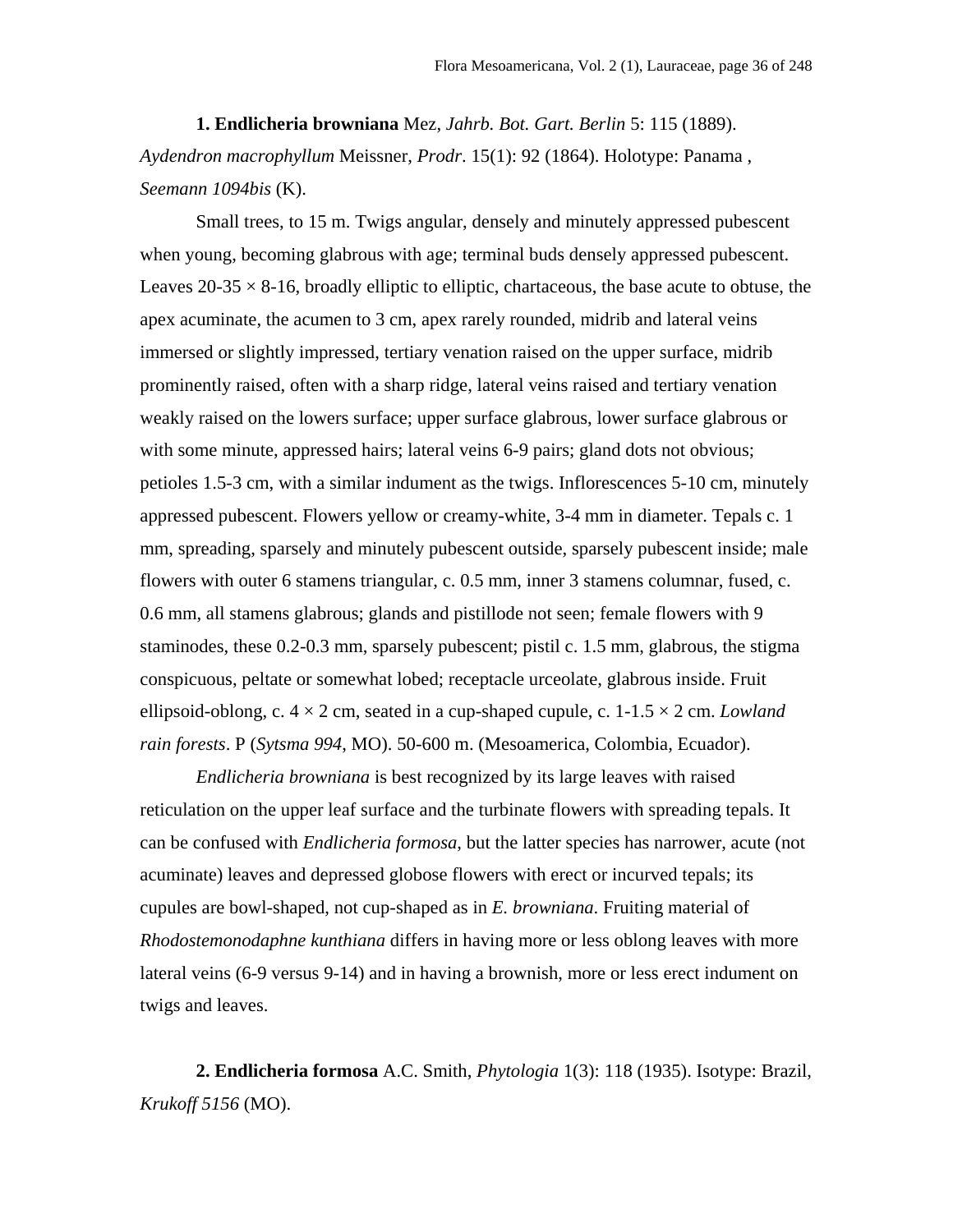Trees, to 25 m. Twigs angular, moderately to sparsely appressed pubescent, quickly becoming glabrous with age; terminal buds densely appressed pubescent. Leaves  $17-35 \times 5-10$  cm, alternate, firmly chartaceous, (narrowly) elliptic or elliptic-obovate, the base acute or cuneate, the apex acute or infrequently shortly acuminate; midrib and lateral veins immersed , tertiary venation raised on the upper surface, midrib prominently raised, lateral veins raised and tertiary venation weakly raised on the lower surface; mature leaves glabrous or with some scattered appressed hairs on the lower surface; oil cells not visible; petioles 1.5-4 cm, with a similar indument as the twigs. Inflorescences axillary, 6-12 cm, at the base sparsely and minutely appressed pubescent, the indument becoming dense towards and on the flowers. Flowers 2-3 mm in diameter, pale yellow, depressed globose. Tepals c. 1 mm, the inner 3 slightly shorter than the outer 3, moderately to densely appressed pubescent outside, glabrous inside, erect or incurved, leaving only a small opening; male flowers; outer 6 stamens (narrowly) triangular, c. 0.8 mm, inner 3 stamens (broadly) triangular, c. 0.8 mm, filaments lacking, lowers half of all stamens pubescent, glands not seen, pistillode minute, columnar, c. 0.3 mm; female flowers: staminodes 9, broadly triangular, c. 0.4 mm, the base pubescent, pistil c. 1.5 mm, ellipsoid, glabrous, the style much shorter than the ovary. Fruits  $4 \times 2$  cm, ellipsoid, seated on a (at maturity) shallowly bowl-shaped cupule, this  $18 \times 6$  mm; immature cupules vary from deeply cup-shaped to cup-shaped. *Lowland to midelevation rain forests*. CR (*Herrera 4967*, MO); P (*McPherson & Merello 8131*). 200-750 m. (Mesoamerica, Colombia, Ecuador, Peru, Brasil.)

*Endlicheria formosa* can be recognized by its depressed globose flowers with erect or incurved tepals and its large leaves with raised reticulation. It can be confused with *E. browniana* and differences between the two species are discussed under the latter.

**3. Endlicheria jefensis** van der Werff, *Fl. Neotrop.* 91: 38 (2004). Holotype: Panama, *McPherson 8493* (MO!).

Tree, 8 m. Twigs terete, sparsely appressed pubescent on young parts, soon becoming glabrous; terminal buds densely white pubescent. Leaves  $8-15 \times 2.5-5$  cm, elliptic, alternate, firmly chartaceous; the leaf base acute or slightly decurrent on the petiole, the apex acuminate, acumen to 1 cm, the margin flat or somewhat recurved on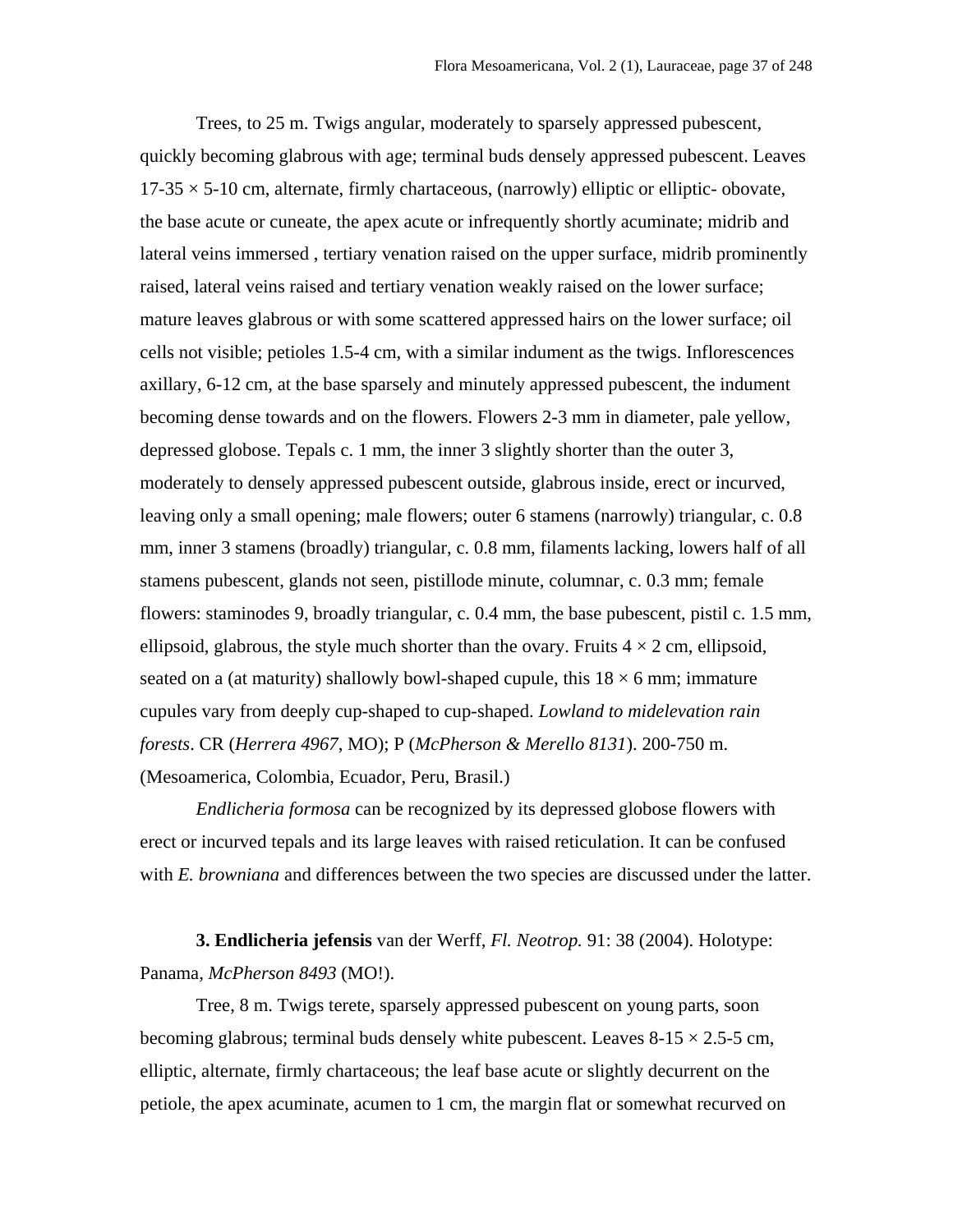older leaves; upper surface with midrib, lateral veins and tertiary venation slightly raised to immersed, lower surface with midrib and lateral veins raised and tertiary venation slightly raised; glabrous on both surfaces or with a few hairs on the lower surface; gland dots not visible on mature leaves; lateral veins 3-6, arching upwards towards the margin and becoming slightly loop-connected; petioles 0.7-1.5 cm, sparsely appressed pubescent or glabrous. Inflorescences 4-10 cm, axillary, glabrous or with a few appressed hairs. Flowers c. 4 mm in diameter, white. Male flowers infundibuliform, glabrous, the tepals spreading, c. 1.6 mm, broadly ovate, glabrous inside or with some small papillae, especially along the margin, outer 6 stamens c. 0.6 mm, broadly triangular, a filament lacking, glabrous; inner 3 stamens c. 0.5 mm, columnar, fused; glands, staminodia and pistillode not seen. Female flowers and fruits not known. *Lower montane rainforest.* P (*McPherson 8493*, MO). 600 m. (Endemic.)

*Endlicheria jefensis* is only known from the type collection. Characteristic are the glabrous stems and leaves, the immersed tertiary venation, and the infundibuliform flowers with spreading tepals and the sessile, triangular stamens of which the inner three are fused.

**4. Endlicheria sericea** Nees, *Linnaea* 8: 38 (1833). Isotype: Trinidad, *Sieber 175* (MO).

Small tree, to 12 m. Twigs ridged, densely appressed pubescent, the surface not visible on young twigs, the indument becoming less dense with age; terminal buds densely appressed pubescent. Leaves  $12-30 \times 6.5-12$  cm, firmly chartaceous, (broadly) elliptic to elliptic-ovate, the base acute or obtuse, the apex acute or acuminate, the margin flat; midrib, lateral veins and tertiary venation immersed on the upper surface, midrib prominently raised, lateral veins raised and tertiary venation slightly raised or immersed on the lower surface; the upper surface sparsely and inconspicuously appressed pubescent or glabrous, the lower surface densely, shiny appressed pubescent, the indument covering the surface completely; gland dots not visible on mature leaves; lateral veins 5-7, not loopconnected petioles 2-4 cm, ridged, with a similar indument as the twigs. Inflorescences axillary, 7-14 cm, densely sericeous. Flowers 1.5-2 mm in diameter, green or pale red, male flowers clubshaped, with the tepals c. 1 mm, erect,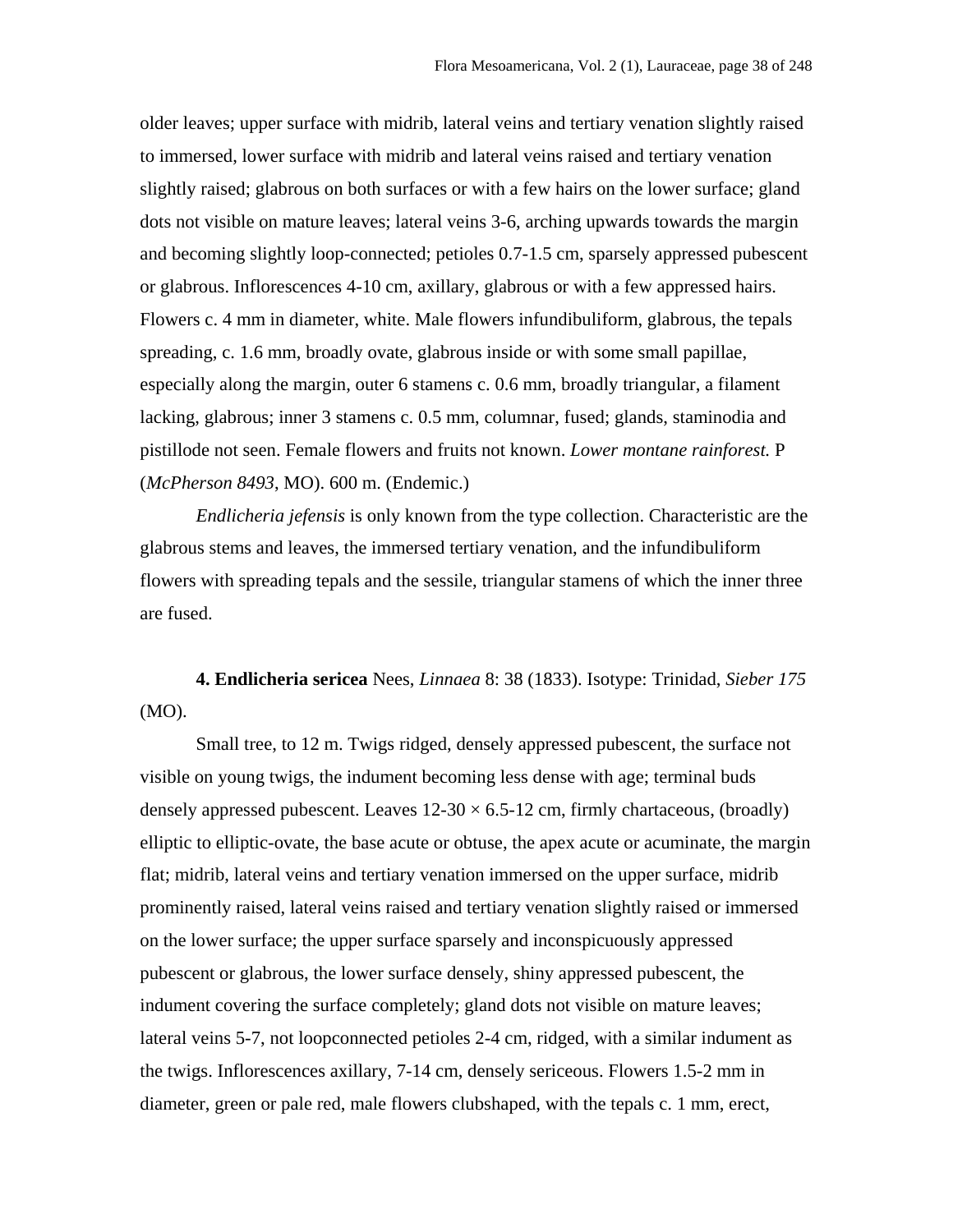glabrous inside or with a few hairs near the base, the outer 6 stamens c. 0.6 mm, with a short filament, glabrous or nearly so; inner 3 stamens 0.8 mm, columnar, the lower half densely pubescent on the back, glands globose, attached near the base; pistillode c. 0.5 mm, stipitiform, glabrous, receptacle densely pubescent inside; female flowers clubshaped to tubular, the tepals erect, glabrous inside or with some hairs near the base, staminodia c. 0.4 mm, the outer 6 glabrous, the inner 3 pubescent near the base, pistil c. 2 mm, pearshaped, glabrous; receptacle densely pubescent inside; fruits  $20 \times 12$  mm, ellipsoid, seated in a shallowly cup-shaped cupule, this 8 ×18 mm.*Lowland and midelevation rainforest*. P (*McPherson 10000*, MO). 300-1000 m. (Mesoamerica, Colombia, Venezuela, Suriname, French Guiana, Ecuador, Peru, Bolivia, Brasil.)

*Endlicheria sericea* is easily identified by its dense, sericeous pubescence on the twigs and lower surface of the twigs. The species, as accepted here, has a wide distribution , occurs in a variety of habitats and very likely several species form the *E. sericea* complex. Until a detailed study has been made, I accept a wide circumscription of *E. sericea*. The description given here is based on Panamanian specimens solely, but even in Panama one can discern some variation; the collections from Cerro Jefe have a denser, more golden indument than the the collections from Darien and Bocas del Toro.

## **5. Endlicheria sp.**

Small trees, to 8 m. Twigs terete or somewhat angular, moderately appressed or ascending pubescent, the indument becoming sparser with age; terminal buds densely appressed or ascending pubescent. Leaves  $9-14 \times 3-5$  cm, alternate, chartaceous, (narrowly) elliptic; the base acute to obtuse, the apex acuminate, the acumen to 1.5 cm, the margin flat; midrib, lateral veins and tertiary venation immersed on the upper surface, midrib and lateral veins raised, tertiary venation slightly raised on the lower surface; the upper surface glabrous or with some appressed hairs when young, the lower surface sparsely appressed pubescent or, with age, glabrous or nearly so; gland dots visible or not; lateral veins 3-4, free or slightly loopconnected; petioles 1-1.5 cm, with a similar indument as the twigs. Inflorescences 3-5 cm, axillary, moderately to densely appressed pubescent. Flowers 5 mm in diameter, the tepals spreading at anthesis; male flowers: tepals 1.5 mm, glabrous on the inner surface, outer 6 stamens c. 1 mm, with a short,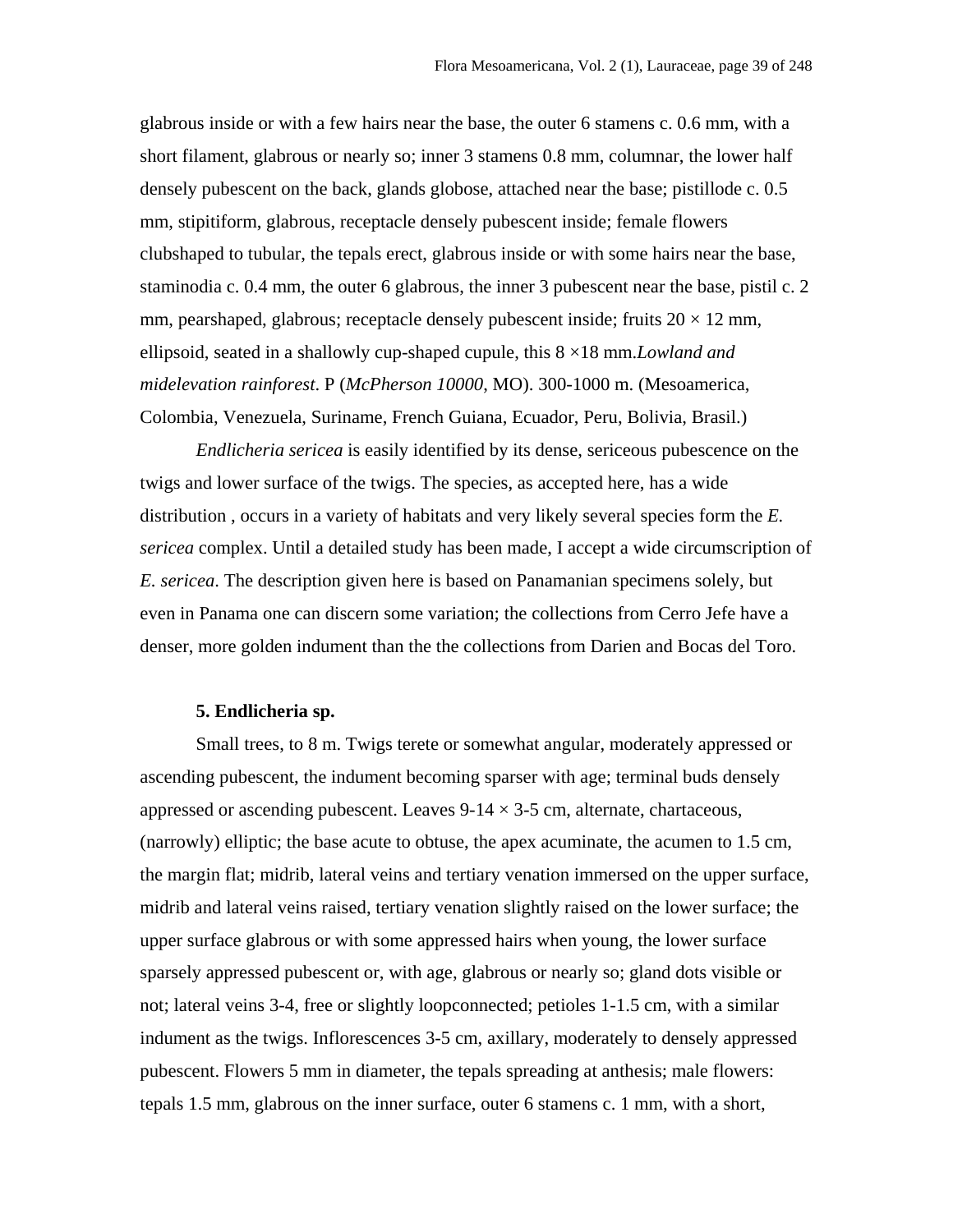narrow, pubescent filament; inner 3 stamens ca.1.2 mm, columnar, fused; glands and pistillode not seen. Female flowers and fruits not known. *Lowland rainforest*. P (*Mori 7708*, MO). 300-400 m. (Endemic.)

This species can be recognized by its rather small leaves, apppressed pubescence on twigs and lower leaf surface and stamens with a short, but distinct filament. Floral characters suggest a relationship with *E. paniculata* (Spr.) Macbride, a widespread and variable species from S. America, but that species has erect pubescence on twigs and leaves. Although the two Panamanian collections probably represent an undescribed species, it should only be described when more material is available and when the species of the *E. paniculata* group (such as *E. acuminata* Kostermans and *E. anomala* (Nees)Mez) have been studied in detail.

# **9. Gamanthera** van der Werff

By H. van der Werff.

Trees. Leaves alternate, pinnately veined; domatia absent. Inflorescences in the axils of normal leaves, paniculate,the flowers arranged in tight clusters. Flowers unisexual or possibly unisexal and bisexual on the same plant. Tepals unequal, the inner 3 shorter than the outer 3, united in the lower part, persistent in fruit; stamens 3, but completely fused in a synandrium, the number of locelli 3, 2 or 1. Pistillode lacking in staminate flowers; pistillate flowers with a synandrium which may or may not be functional. Fruit seated in a cup-shaped cupule, this with a conspicuous double margin, which initially is spreading but becomes reflexed at maturity; the double margin is strikingly undulate-lobed. 1 sp. Costa Rica.

Unique features of *Gamanthera* are the completely fused stamens with the reduced number of locelli and the presence of staminate and pistillate (or bisexual) flowers on the same plant. Other noteworthy characters are cupules with a reflexed, undulate double margin and the bracts surrounding the vegetative buds.

Bibliography: van der Werff, H. and Endress, P.K. Gamanthera (Lauraceae), a new genus from Costa Rica. *Ann. Missouri Bot. Gard*. 78: 401-408 (1991); Kostermans, A.J.G.H. Reduction of Gamanthera to Licaria (Lauraceae). *Taxon* 42: 853-854 (1993).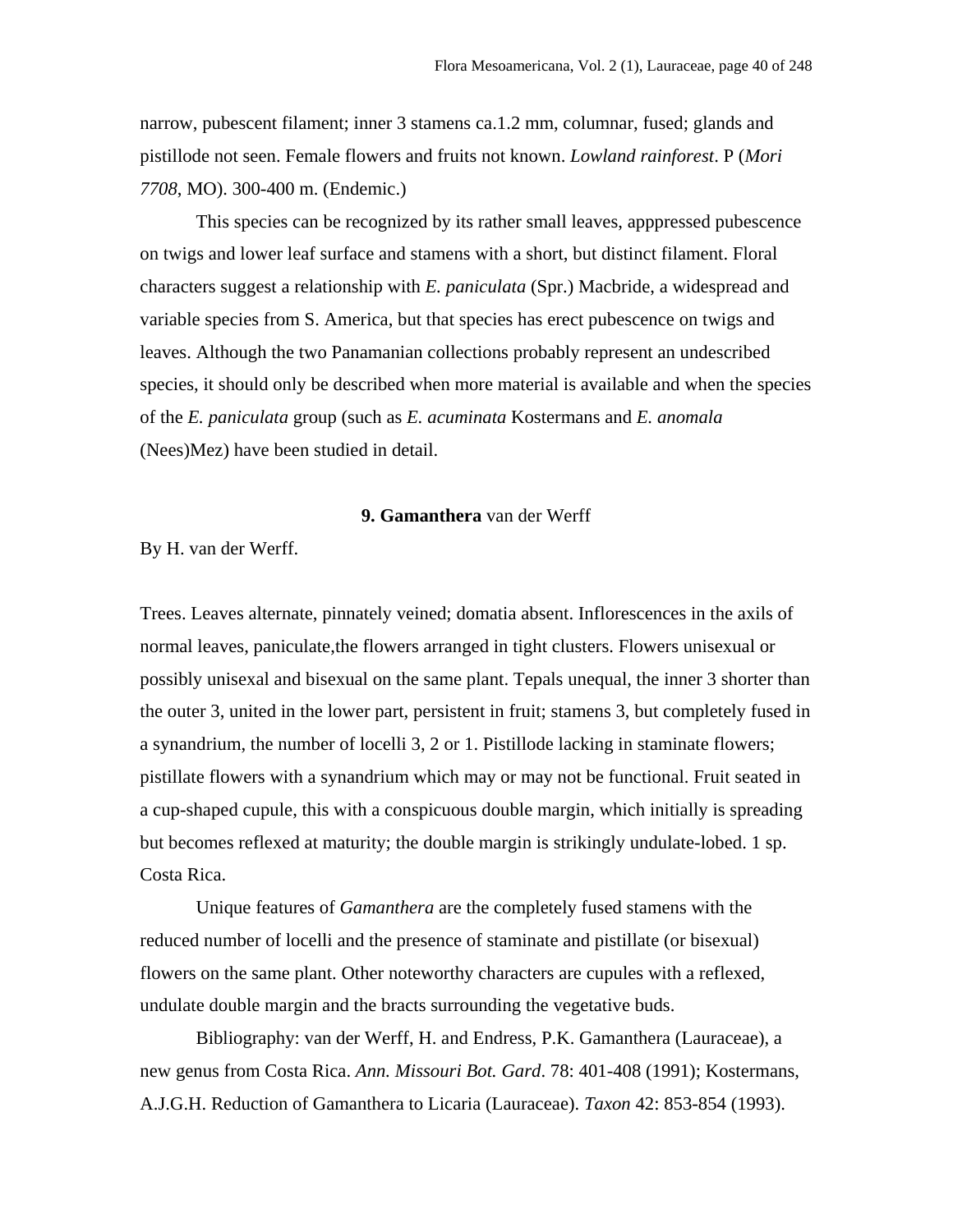**1. Gamanthera herrerae** van der Werff, *Ann. Missouri Bot. Gard*. 78: 401 (1991). Holotype: Costa Rica, *Herrera 1228* (MO!).

*Licaria herrerae* (van der Werff) Kostermans.

Trees, 8 m. Twigs terete, densely brown-tomentellous, with whorls of scars from fallen bracts, terminal buds covered by bracts, the outer ones pubescent, the inner ones glabrous. Leaves  $12{\text -}20 \times 5{\text -}8$  cm, alternate, chartaceous, the midrib on the upper surface tomentellous, otherwise glabrous above; lower surface with the midrib and lateral veins brown-tomentellous, the lamina with erect hairs; venation immersed on the upper surface, midrib and lateral veins raised on the lower surface, the tertiary venation weakly raised; the base cuneate, the margin not thickened, the apex acute or shortly acuminate; petioles 1-1.5 cm, brown-tomentellous, flattened above, rounded below. Inflorescences to 7 cm, axillary, brown-tomentose, with scars of fallen bracts at the base. Flowers 4-4.5 mm, sessile or nearly so, tepals erect, pubescent; synandrium 2 mm, formed by fusion of 3 stamens, pistil glabrous; receptacle glabrous inside. Fruit c. 1.5 cm, ellipsoid, exserted c. 1 cm from the cupule. *Lowland rain forest*. CR (*Herrera 1228*, MO). 80-200 m. Endemic.

This species is known from only one tree; collections from other trees are needed to better understand the reproductive biology of this species.

# **10. Licaria** Aubl.

By Lorrea?

### **11. Litsea** Lamark

By. H. van der Werff.

Trees or shrubs. Leaves alternate, rarely opposite, usually pinnately veined, domatia lacking. Inflorescences single in the axils of leaves or several in the axils of cataphylls along leafless shortshoots, flowers arranged in umbels, these enclosed by bracts when immature. Flowers unisexual and plants dioecious; staminate flowers with 9-12 stamens, the anthers 4-celled, all locelli opening introrse, a pistillode present; pistillate flowers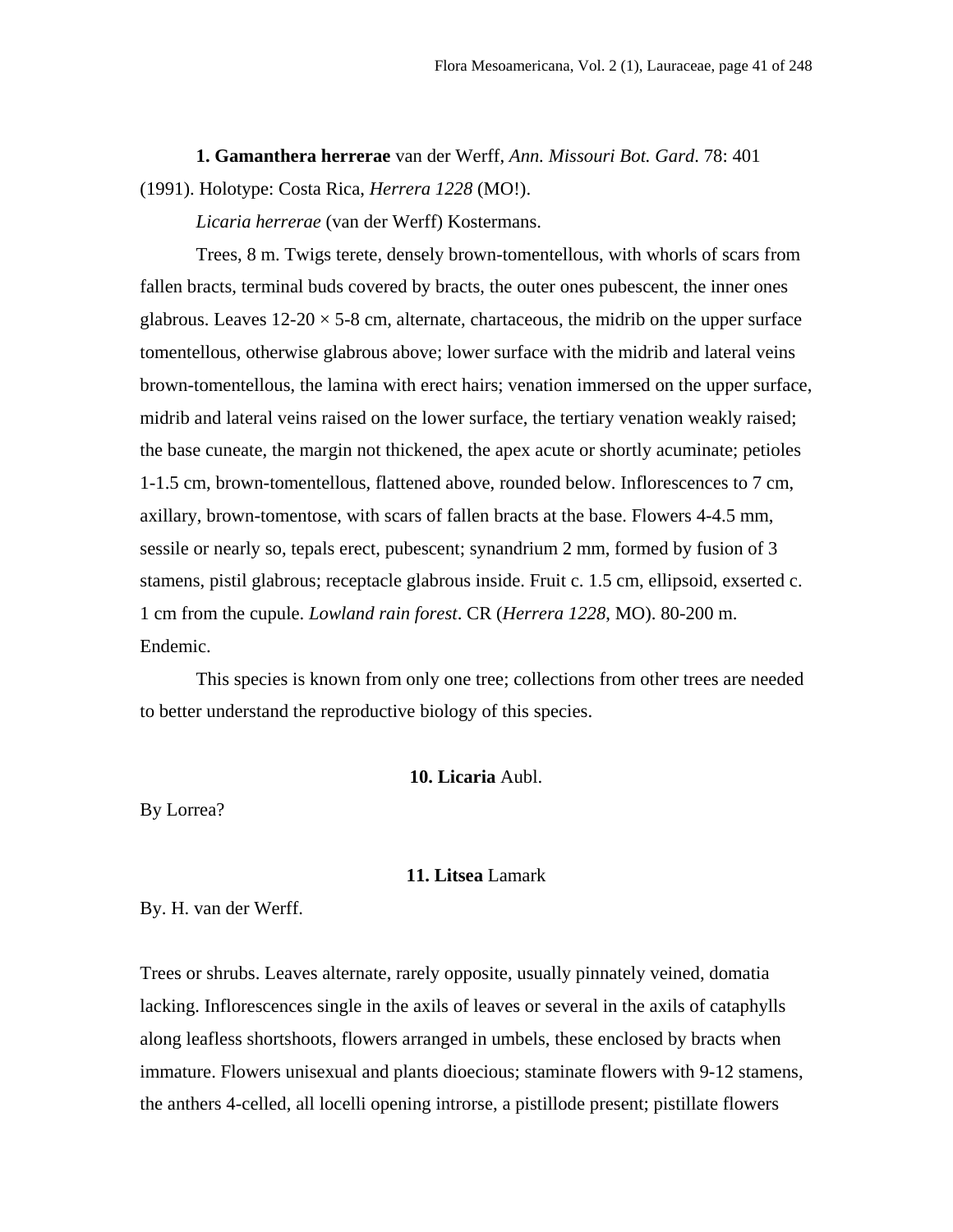with 9-12 threadlike staminodia. Fruits seated in cupule, this ranging from small, platelike to rather deeply cup-shaped. Well represented in tropical Asia with  $200 +$ species; one species in the Flora Mesoamericana region.

*Litsea* is a large and in Tropical Asia difficult genus, with problems both in species and generic delimitation. However, only a few species are present in the New World, where the genus can be recognized easily by the unisexual flowers arranged in umbels.

**1. Litsea glaucescens** Kunth in Humb., Bonpl. & Kunth, *Nov. Gen. & Sp*. 2: 133 (1817). *Tetranthera glaucescens* (Kunth) Spr. Type: Mexico, *Humbold & Bonpland* s.n.

*Litsea acuminatissima* Lundell, *L. cervantesii* Kunth, *L. flavescens* Bartlett, *L. glaucescens var. flavescens* (Bartlett) C.K. Allen, *L. glaucescens var. major* (Meissner) Hemsley, *L. glaucescens var. racemosa* (Meissner) Hemsley, *L. glaucescens var. subcorymbosa* (Meissner) Hemsley, *L glaucescens var. subsolitaria* (Meissner) Hemsley, *L. guatemalensis* Mez, *L. matudai* Lundell, *L. neesiana* (Schauer) Hemsley, *L. neesiana var. corymbifera* (Meissner) Hemsley, *L. neesiana var. villosa* (Mart. & Gal.) Hemsley, *L. orizabae* (Mart. & Gal.) Mez, *Persea orizabae* Mart. & Gal., *Tetranthera glaucescens* (Kunth) Sprengel, *T. glaucescens* var. *major* Meissner, *T. glaucescens* var. *racemosa* Meissner, *T. glaucescens* var. *subcorymbosa* Meissner, *T. glaucescens* var. *subsolitaria* Meissner, *T. neesiana* Schauer, *T. neesiana* var. *corymbifera* Meissner, *T. neesiana* var. *villosa* (Mart. & Gal.) Meissner, *T. villosa* Mart. & Gal.

Dioecious shrubs or trees, to 20 m. Twigs terete or striate, glabrous or sparsely to densely pubescent, the hairs usually erect, curled, often the young twigs clearly more densely pubescent than the twigs of last year's growth; terminal buds glabrous or pubescent, often protected by bracts and in that case twigs with scars of fallen bracts at the base of seasonal growth. Leaves  $4-10 \times 1.5-5$  cm, alternate, firmly chartaceous, narrowly elliptic, elliptic or ovate-elliptic, rarely lanceolate; the base acute or rounded, the margin flat, the apex acute; upper surface glabrous or sparsely pubescent with erect hairs; lower surface glaucous or green, glabrous, appressed pubescent or tomentose, sometimes the lower surface completely covered by the tomentose indument; pinnately or obscurely tripliveined, midrib, lateral veins and the finely reticulate tertiary venation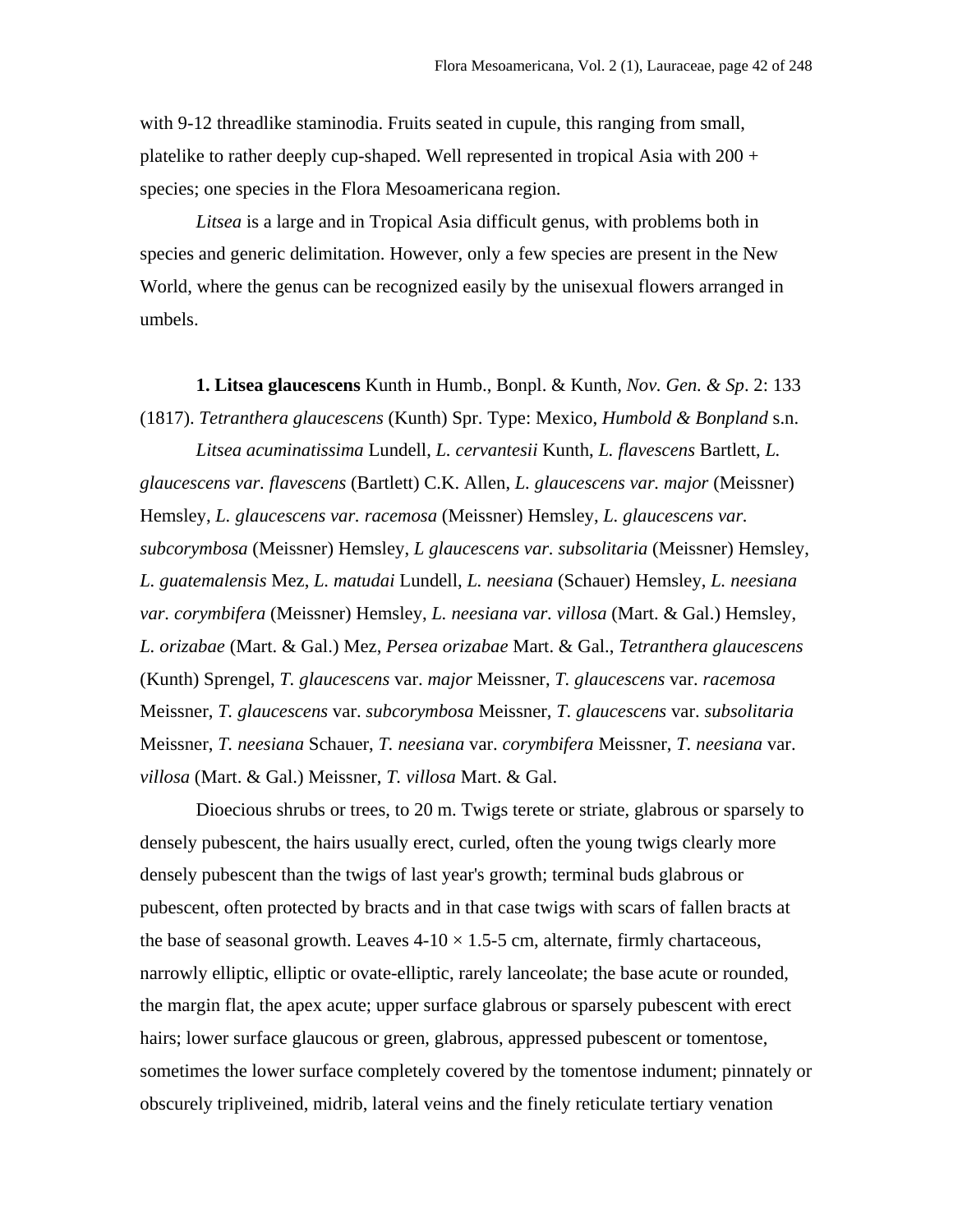weakly raised on the upper surface, midrib raised or weakly raised, lateral veins and teriary venation more or less immersed on the lower surface; lateral veins 4-8, sometimes difficult to discern; petioles 0.5-2.5 cm, flat or canaliculate above, wirh a similar indument as the twigs. Inflorescences 1-1.8 cm, consisting of a single umbel surrounded by decussate bracts which are deciduous at anthesis; umbels with 5-7 flowers, with sometimes one flower separated from the central group of flowers by a bract; umbels single in the axils of leaves or several along short, leafless shoots on the axils of leaves, these shoots with a terminal vegetative bud; umbel stalk glabrous or variously pubescent. Flowers unisexual, 5 mm in diameter, yellow or white, pedicels c. 2 mm, glabrous to densely pubescent; male flowers: tepals 6, c. 2 mm, glabrous or nearly so, shortly united at the base, spreading at anthesis, stamens 9, all 4-celled, opening introrse, 2.5-3 mm, the anther 1.3-1.7 mm, glands present at the base of the inner 3 stamens, staminodia as long as the glands, stipitiform; pistillode present, 1 mm, glabrous, receptacle glabrous inside; pistillate flowers: staminodia 9, c. 1.4 mm, threadlike, glands present at the base of the inner 3 staminodia, pistil 2 mm, glabrous, the style as long as the ovary, stigma discoid, conspicuous, receptacle glabrous inside. Fruits roundish, to c. 1.3 cm in diameter, seated on a small, disc-like cupule, this 5 mm in diameter, the floral parts persisting in young fruits, but eventually breaking off*. Semi-evergreen and evergreen montane forests*. Ch (*Breedlove 9591*, MO); G (*Contreras 11033*, MO); ES (*Calderon 2456*, MO); H (*House 1190*, MO); CR (*Morales 4241*, MO). 800-2500 m. (Mexico, Mesoamerica.)

As accepted here, *Litsea glaucescens* is a very variable species, but easily recognized by its unisexual flowers arranged in umbels. Several species and varieties have been recognized by earlier authors, based on variation in indument (glabrous or nearly glabrous plants placed in *L. glaucescens* s. str., plants with tomentose indument on the leaves placed in *L. neesiana* or *L. orizabae*, plants with strigose indument in *L*. *guatemalensis*), lower leaf surface glaucous or not (not glaucous in *L. flavescens*), arrangement of umbels (umbels single or 2-3 together in *L. glaucescens var. subsolitaria*, arranged along leafless short shoots in other taxa). It is possible to recognize several taxa which differ in only one character, but because these one character taxa vary widely in other characters and distribution, it seems best to accept only one variable species. When looking at the extremes only, this solution appears wrong; glabrous, tripliveined plants as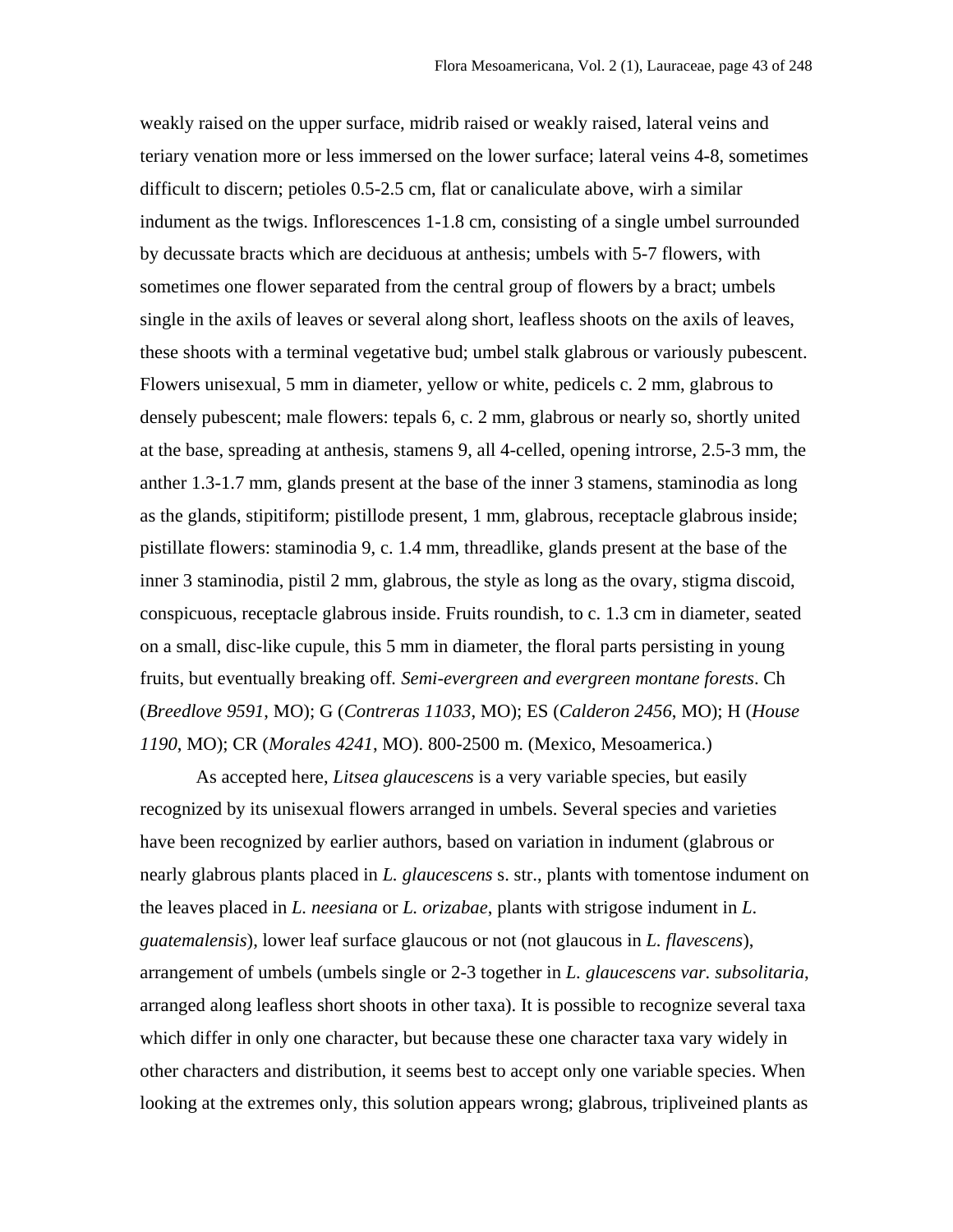*Breedlove 37058* (MO) look entirely different from *House 1190* (MO), which has the lower leaf surface completely covered by a tomentose indument and which has pinnately veined leaves. However, the number of intermediate specimens is far greater than the number of extremes.

## **12. Nectandra** Rolander ex Rottboell

By H. van der Werff.

Trees or shrubs. Leaves alternate, rarely opposite (*N. oppositifolia*), pinnately veined, axillary tufts of hairs or domatia sometimes present. Inflorescences cymosely paniculate, lateral flowers of a cyme always strictly opposite. Flowers bisexual; tepals 6, equal, papillose on the inner surface, united at the base and falling as a unit in old flowers; stamens 9, in 3 whorls of three, 4-celled, the cells arranged in an arc or rarely in 2 pairs, inner 3 stamens with 2 glands at the base of the filaments; staminodes 3, small. Fruit seated on a shallow or cup-shaped cupule, this with a single margin. 114 spp.. Neotropics.

*Nectandra* has been traditionally separated from *Ocotea* by the position of the anthercells (in an arc in *Nectandra*, in 2 pairs in *Ocotea*). This character works quite well for the species with nearly sessile anthers with a sterile tip. This group of species forms the majority of *Nectandra*, but is rather poorly represented in Mesoamerica. Most Mesoamerican species have small anthers with the cells not clearly arranged in an arc. More useful characters to separate those *Nectandra* species from *Ocotea* are the following: *Nectandra* species have the inner surface of the tepals papillose (sometimes also pubescent near the base), whereas *Ocotea* species have the inner surface of the tepals pubescent or glabrous, but not papillose (species of the *Ocotea helicterifolia* group often have the margin of the tepals papillose, but not the inner surface) and in *Nectandra* the tepals are united at the very base and fall off as a unit, whereas in *Ocotea* species the tepals are free and fall off individually. Thus, young fruits of *Nectandra* lack tepals at the cupule, while in *Ocotea* tepals may persist on the cupule. Unfortunately, exceptions occur. A few species placed in *Ocotea* have papillose anthers with a conspicuous sterile tip but with the anther cells placed in 2 pairs.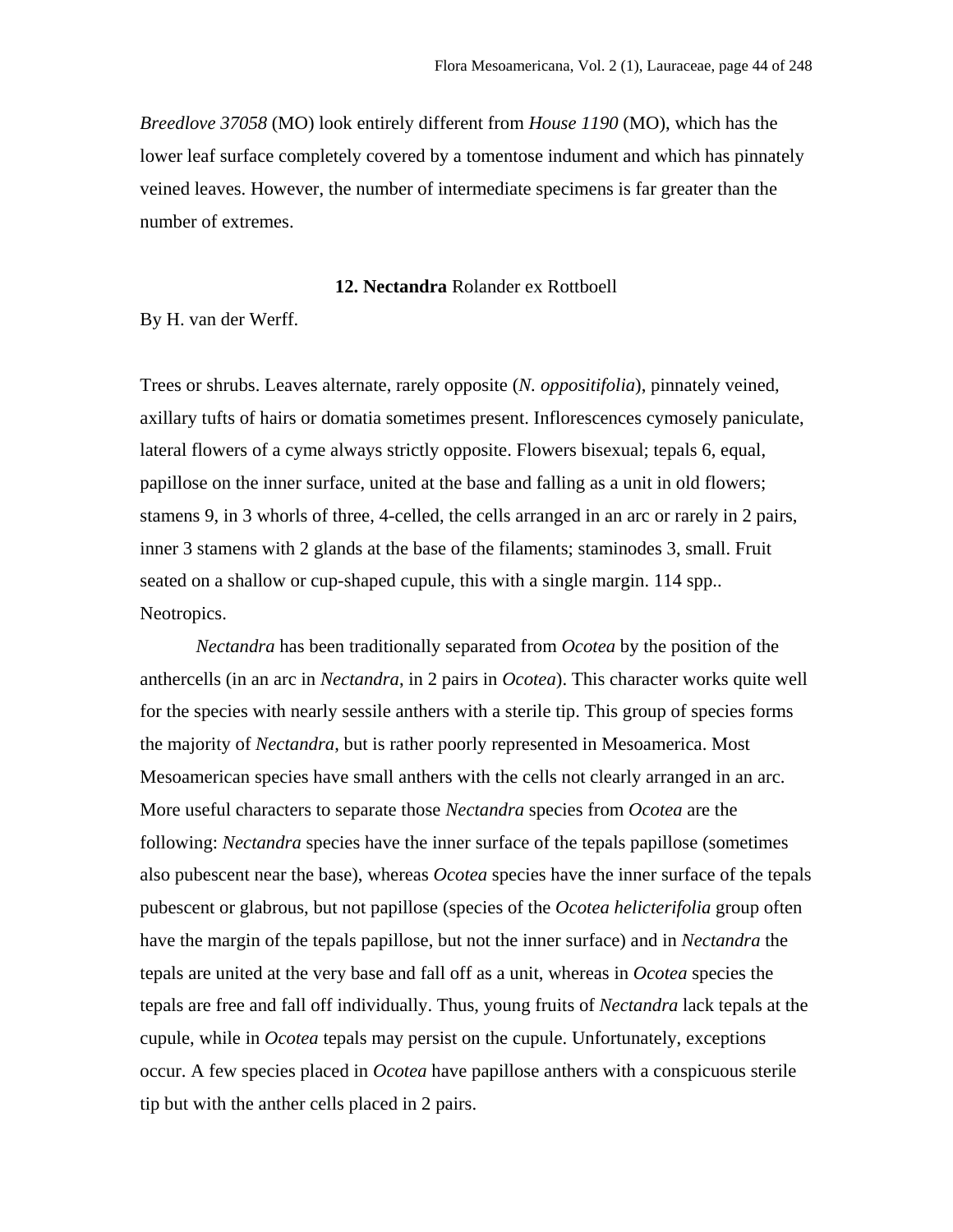Bibliography: Rohwer, J. *Fl. Neotrop*. 60: 1-333 (1993).

1. Anther cells arranged in two pairs and anthers large, 1.4-2.5 mm; flowers pink.

| 2. Outer stamens dorsally pubescent.                                                     | 10. N. leucocome       |
|------------------------------------------------------------------------------------------|------------------------|
| 2. Outer stamens dorsally glabrous.                                                      | 1. N. ambigens         |
| 1. Anther cells arranged in a shallow arc or, if more or less in two pairs, anthers much |                        |
| smaller; flowers white or greenish white.                                                |                        |
| 3. Connective of the anthers prolonged beyong the anther cells into a sterile, usually   |                        |
| triangular tip; base of tepals never pubescent at inner surface.                         |                        |
| 4. Leaves opposite or subopposite.                                                       | 19. N. oppositifolia   |
| 4. Leaves alternate.                                                                     |                        |
| 5. Base of the leaves with reflexed lobes.                                               | 22. N. reticulata      |
| 5. Base of leaves flat or inrolled, but never with reflexed lobes.                       |                        |
| 6. Lower leaf surface with erect hairs.                                                  | 2. N. belizensis       |
| 6. Lower leaf surface with appressed hairs or glabrous.                                  |                        |
| 7. Indument on young twigs rather dense, largely obscuring the surface.                  |                        |
| 8. Lateral veins 3-6 pair.                                                               | 21. N. ramonensis      |
| 8. Lateral veins 7-13 pairs.                                                             | 11. N. lineata         |
| 7. Indument on young twigs rather sparse, the surface largely visible.                   |                        |
| 9. Flowers 4-7 mm in diameter; sterile tip of the anthers inconspicuous.                 |                        |
|                                                                                          | 28. N. turbacensis     |
| 9. Flowers 6-11 mm in diameter; sterile tip of anthers well developed.                   |                        |
|                                                                                          | 8. N. hihua            |
| 3. Connective of the anthers not prolonged beyond the anther cells, anther cells         |                        |
| occupying almost the entire anther; base of tepals sometimes pubescent at inner surface. |                        |
| 10. Leaf base inrolled and flowers large, 8 mm or more in diameter.                      | 24. N. rudis           |
| 10. Leaf base plane or if somewhat inrolled, flowers smaller.                            |                        |
| 11. Lower leaf surface with predominantly erect hairs.                                   |                        |
| 12. Leaves 14-22 cm, uniformly erect-pubescent on lower surface; ovary and young fruit   |                        |
| pubescent; flowers 7-9 mm in diameter.                                                   | 23. N. roberto-andinoi |
|                                                                                          |                        |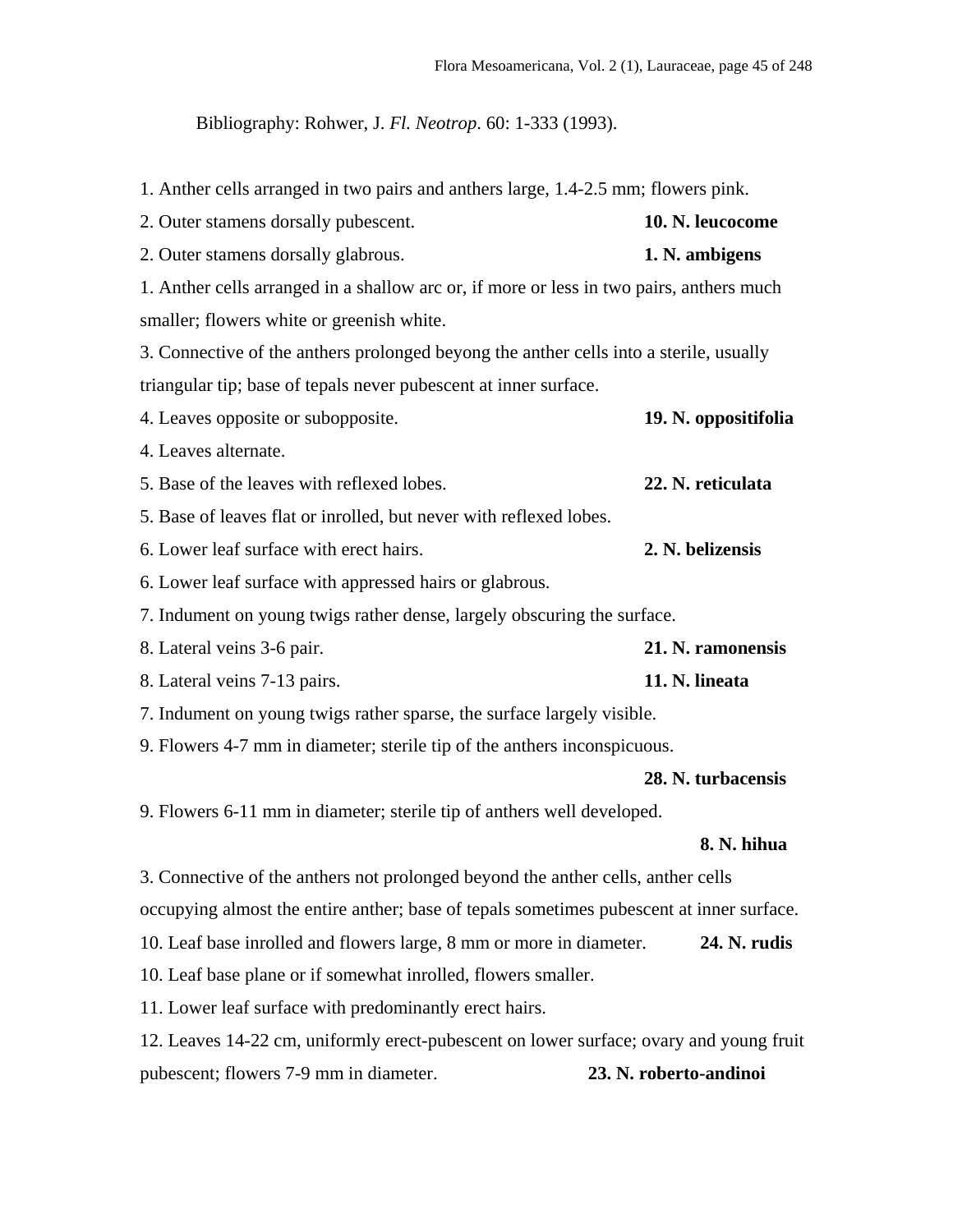12. Leaves 5-12 cm, erect indument mostly confined to major veins on lower surface; ovary and fruits glabrous; flowers 4-6.5 mm in diameter. **12. N. longicaudata** 11. Lower leaf surface with predominantly appressed hairs or glabrous. 13. Filaments of stamens glabrous or nearly so. 14. Young twigs densely pubescent, the indument completely covering the surface. 15. Inner surface of the tepals and stamens sparsely papillose; leaves lanceolate or narrowly ovate, gradually tapering in a long apex. **7. N. cuspidata** 15. Inner surface of the tepals and stamens densely papillose; leaves elliptic, without a long tapering apex. **4. N. cissiflora** 14. Young twigs moderately or sparsely pubescent, the surface always partially visible. 16. Inner surface of the tepals hairy at the base; if sparsely hairy, the anthers with the cells arranged nearly in two pairs. 17. Mature leaves to 3 cm wide, 3-5.5 times longer than wide. **26. N. salicina** 17. Mature leaves 4-11 cm wide, 1.5-3 times longer than wide. **20. N. purpurea** 16. Inner surface of the tepals without hairs at the base or if a few hairs present, then the anther cells arranged in a shallow arc. 18. Small tufts of hairs present in the axils of some of the lateral veins; leaves glaucous below. **9. N. hypoleuca** 18. Axillary tufts of hairs lacking; leaves not glaucous below. **16. N. membranacea** 13. Filaments hairy, at least on the adaxial side of the outer stamens. 19. Anthers of the outer 6 stamens 0.7-1.0 mm. 20. Mature leaves 1-4 cm wide. 21. Young twigs sparsely pubescent or glabrous. Axillary tufts of hairs lacking on lower leaf surface. **26. N. salicina** 21. Young twigs with a rather dense indument of brownish hairs. Axillary tufts of hairs usually present on lower leaf surface. **27. N. smithii** 20. Mature leaves 5-10 cm wide. 22. Flowers densely white pubescent outside, the indument covering the surface completely. **17. N. mirafloris** 22. Flowers inconspicuously pubescent outside, the surface largely visible between the

## pubescence. **6. N. cufodontisii**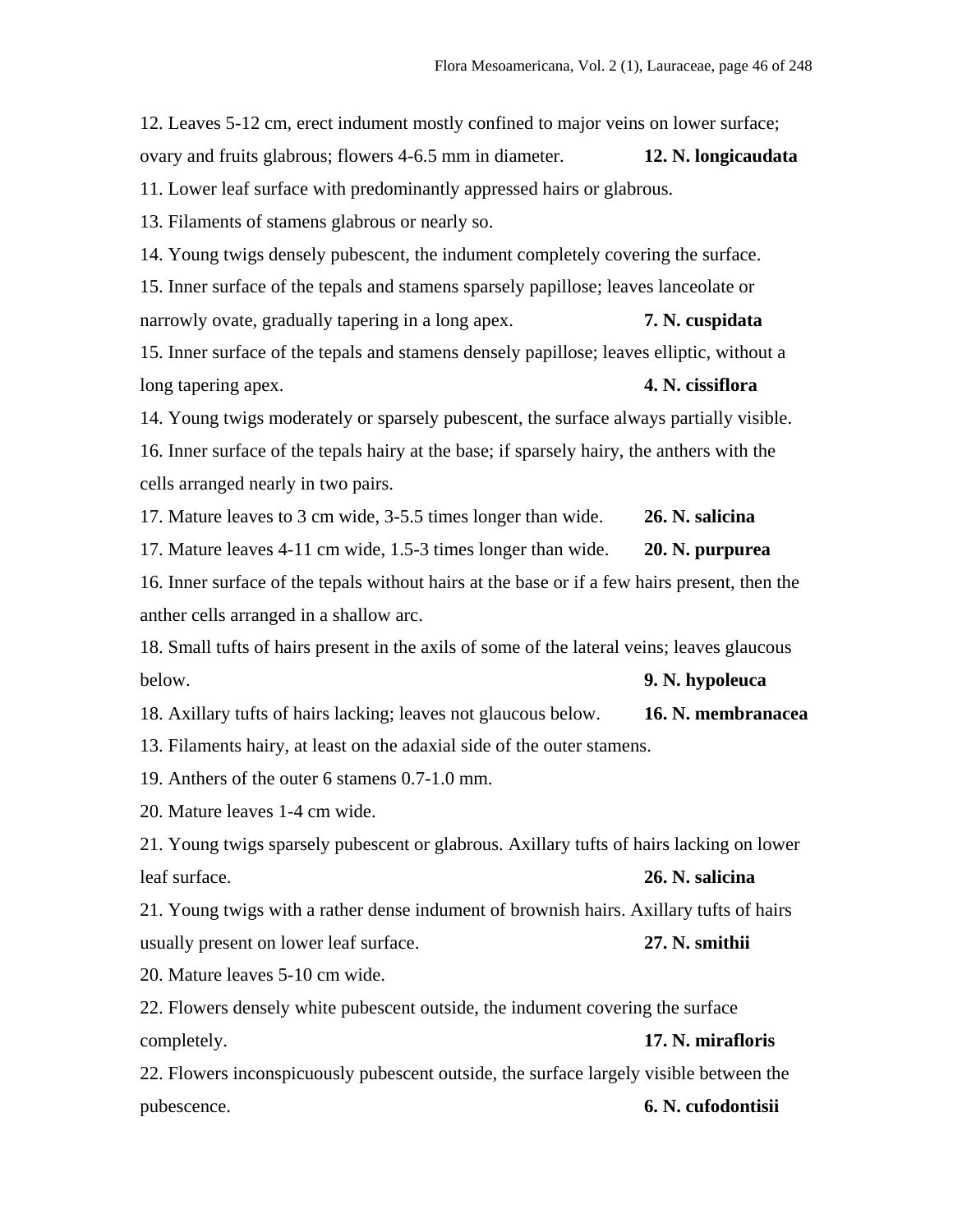19. Anthers of the outer 6 stamens 0.3-0.5 mm.

23. Anther cells arranged nearly in two pairs or the lower two much larger than the upper.two. Filaments 3/5 the length of the anther or longer. Tepals elliptic.

#### **20. N. purpurea**

23. Anther cells arranged in an arc, all about the same size. Filaments less than half as long as the anthers. Tepals elongate.

24. Hairs on vegetative buds and young twigs whitish or pale yellowish or sparse to absent.

25. Twigs 3-5 mm thick 5 cm below the terminal bud and at least some of the petioles more than 17 mm. **14. N. lundellii**

25. Twigs less than 3 mm thick 5 cm below the terminal bud; if thicker than 3 mm, petioles shorter.

26. Indument on flower buds dense, white, completely covering the surface; lower leaf surface with some appressed, rather long hairs. **15. N. martinicensis**

26. Indument on flower buds moderately dense to sparse, not conspicuously white, the surface visible between the hairs; lower leaf surface with some short, appressed hairs, or glabrous.

27. Young fruits puberulous; flowers sparsely pubescent. **13.N. longipetiolata**

27. Young fruits glabrous; flowers moderately or densely pubescent.

28. Inflorescences in the axils of cataphylls, arranged along leafless shortshoots or below the terminal buds. **5. N. coriacea**

28. Inflorescences in the axils of normal leaves, sometimes also in the axils of cataphylls, but not arranged along leafless shortshoots. **25. N. salicifolia**

24. Hairs on vegetative buds and young twigs brownish or reddish, usually (moderately) dense; if greyish brown, then very dense and persistent.

29. Most leaves up to two times longer than wide; upper and lower leaf surfaces discolorous, the upper surface grey green, the lower dark brown. **3. N. bicolor** 29. Most leaves more than twice as long as wide; if upper and lower leaf surfaces discolorous, then the upper surface darker than the lower surface.

30. Indument on young twigs relatively long (many hairs more than 0.3 mm) and dense (epidermis either completely covered or only visible when hairs are erect or ascending).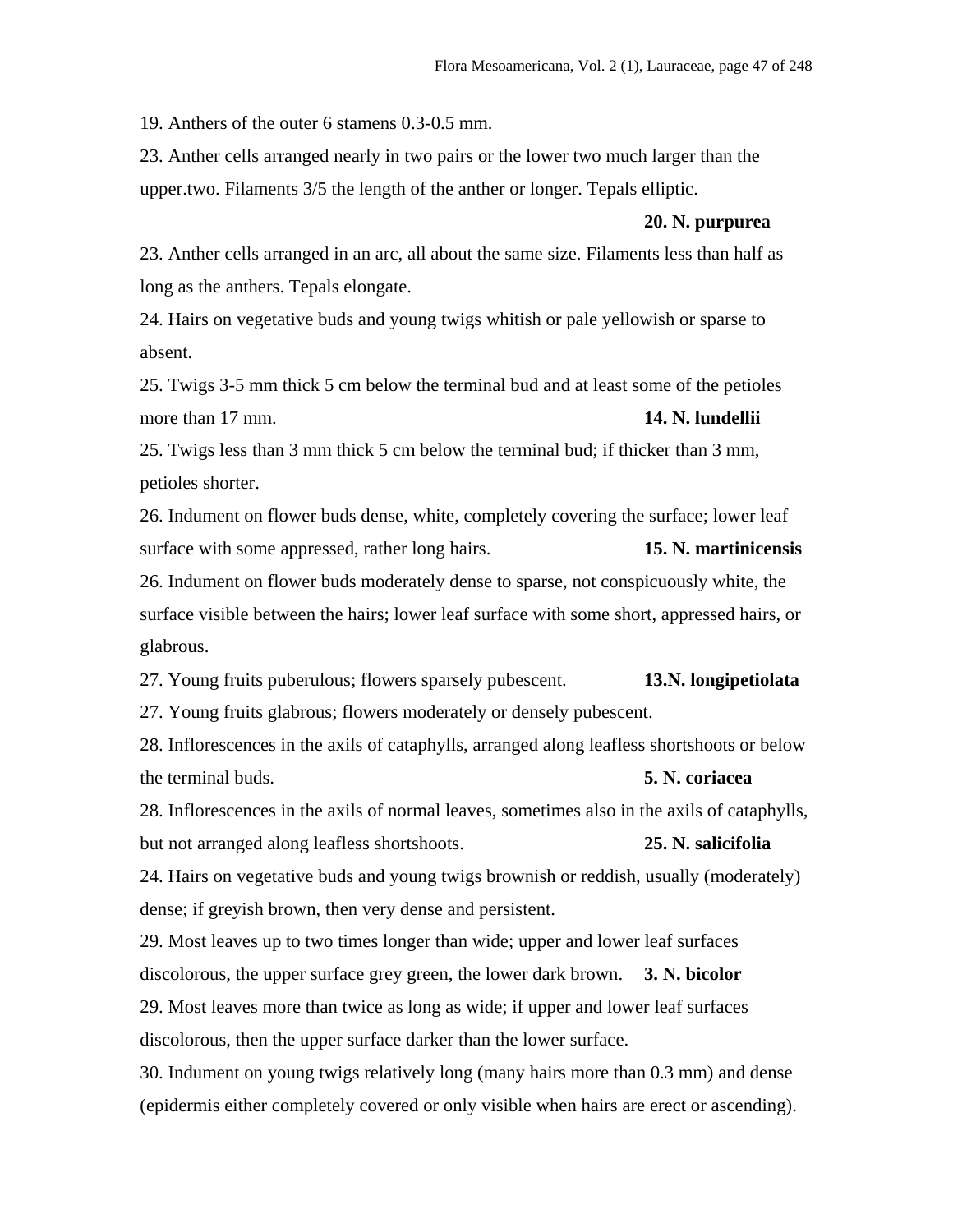31. Gland dots (collapsed oil cells) on upper surface forming a distinct pinprick pattern. Midrib slightly raised on upper leaf surface. **29. N. umbrosa** 31. Gland dots on upper surface not visible to distinct, but not forming a distinct pinprick pattern. Midrib not raised on upper leaf surface.

32. Indument not completely covering the surface of young twigs, but partly visible between the erect or ascending hairs. Lower leaf surface frequently with erect hairs, this best visible on midrib or lateral veins. **12. N. longicaudata**

32. Indument completely covering the surface of young twigs. Lower leaf surface with appressed hairs or glabrous. **18.N. nitida**

30. Indument on young twigs short (hairs not longer than 0.2 mm) or, if longer, the surface of the twigs visible between the appressed hairs.

33. Pistil frequently more or less pubescent. Midrib slightly raised on the upper leaf surface. Gland dots forming a distinct pinprick pattern. From Costa Rica southwards.

#### **29. N. umbrosa**

33. Pistil glabrous. Midrib immersed on the upper surface. Gland dots, if visible, rather widely spaced and not forming a close pinprick patter. From Nicaragua northwards. **25. N. salicifolia**

**1. Nectandra ambigens** (Blake) C.K. Allen, *J. Arnold Arbor*. 26: 371 (1945). *Phoebe ambigens* Blake. *Contr*. *U.S. Natl. Herb*. 24: 3 (1922). Holotype: Honduras, *Whitford & Stadtmiller 7* (US).

*Nectandra venosissima* Lundell, *Ocotea venosissima* (Lundell) Lundell.

Trees, 30 m. Twigs angular, moderately to sparsely appressed pubescent, soon becoming glabrous; terminal buds densely appressed pubescent. Leaves  $8-20 \times 2.2$ -6 cm, chartaceous, (narrowly) elliptic, the base acute, the apex acute or obtuse, the margins flat or nearly so; the midrib and lateral veins slightly raised on the upper surface, more so on lower surface; tertiary venation distinctly raised on both surfaces, reticulate; both surfaces glabrous or with some appressed hairs below, axillary tufts of hairs present in axils of the lowermost lateral veins; lateral veins 5-8 pairs; oil cells visible or weakly visible on upper surface, not visible on lower surface; petioles 10-25 mm, with similar indument as the twigs. Inflorescences 10-18 cm, in axils of normal leaves, sparsely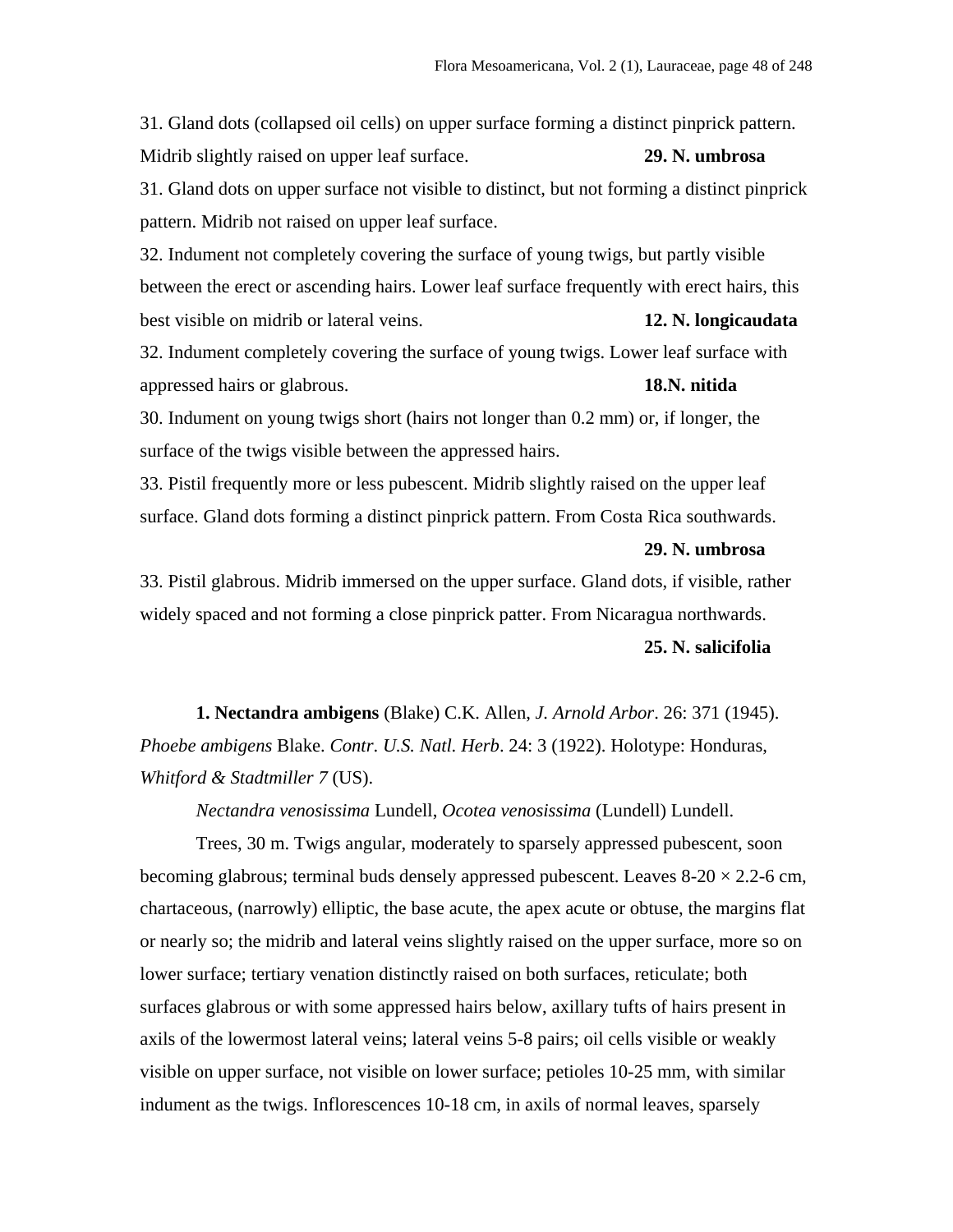appressed pubescent, the indument becoming denser and more erect towards the flowers. Flowers 11-18 mm in diameter, pink. Tepals 4.5-6.5 mm, spreading, broadly elliptic, densely white- pubescent outside, densely papillose and with some pubescence near the base inside; stamens 1.8-2.5 mm, the filaments to 0.5 mm, pubescent, the anthers weakly papillose; pistil 1.5-2.0 mm, glabrous, receptacle rather shallow, glabrous or nearly so inside. Fruit  $14-22 \times 12-16$  mm, cupule  $11-13$  mm in diameter, c. 5 mm high, shallowly bowl-shaped and longitudinally ridged. *Lowland rain forests*. G (*Contreras 6915*, MO); H (*Hazlett 3104*, MO). 50-500 m. (Mexico [Veracruz], Mesoamerica.)

This species and *Nectandra leucocome* are distinctive in their large, pink flowers, and large anthers with the cells arranged in two pairs. *Nectandra leucocome* differs in having pubescent anthers and more densely pubescent twigs and inflorescences.

**2. Nectandra belizensis** (Lundell) C.K. Allen, *J. Arnold Arbor*. 26: 400 (1945). *Phoebe belizensis* Lundell, *Contr. Univ. Michigan Herb*. 6: 20 (1941). Isotype: Belize, *Gentle 3304* (MO!).

*Nectandra schippii* C.K. Allen.

Trees, 16 m. Twigs terete or slightly angular, densely brown tomentose; terminal buds densely brown tomentose. Leaves  $8-20 \times 3-8$  cm, chartaceous, elliptic to oblong, the base obtuse or infrequently attenuate and at the very base obtuse, the apex shortly acuminate or acute, the margin plane; midrib, lateral veins and tertiary venation immersed on upper surface, raised on lower surface; upper surface glabrous except the pubescent midrib and some hairs on the lateral veins, lower surface pubescent, hairs erect, the surface mostly visible, pubescence denser along the lateral veins and tomentose along the midrib, axillary tufts of hairs sometimes present; lateral veins 6-9 pairs; gland dots not visible on mature leaves; petioles 5-11 mm, densely pubescent. Inflorescences 5- 12 cm, in axils of cataphylls or normal leaves, (densely) tomentose. Flowers 5-8 mm in diameter, white. Tepals 2.2-3.2 mm, elliptic, spreading, sparsely to moderately pubescent outside, weakly papillose inside; stamens c. 0.8 mm, papillose, without hairs, the anther cells in a shallow arc; pistil c. 1.4 mm, glabrous; receptacle bowl-shaped, pubescent inside. Fruit  $8 \times 6$  mm, cupule  $5 \times 7$  mm, cup-shaped. *Lowland rain forests*. B (*Gentle*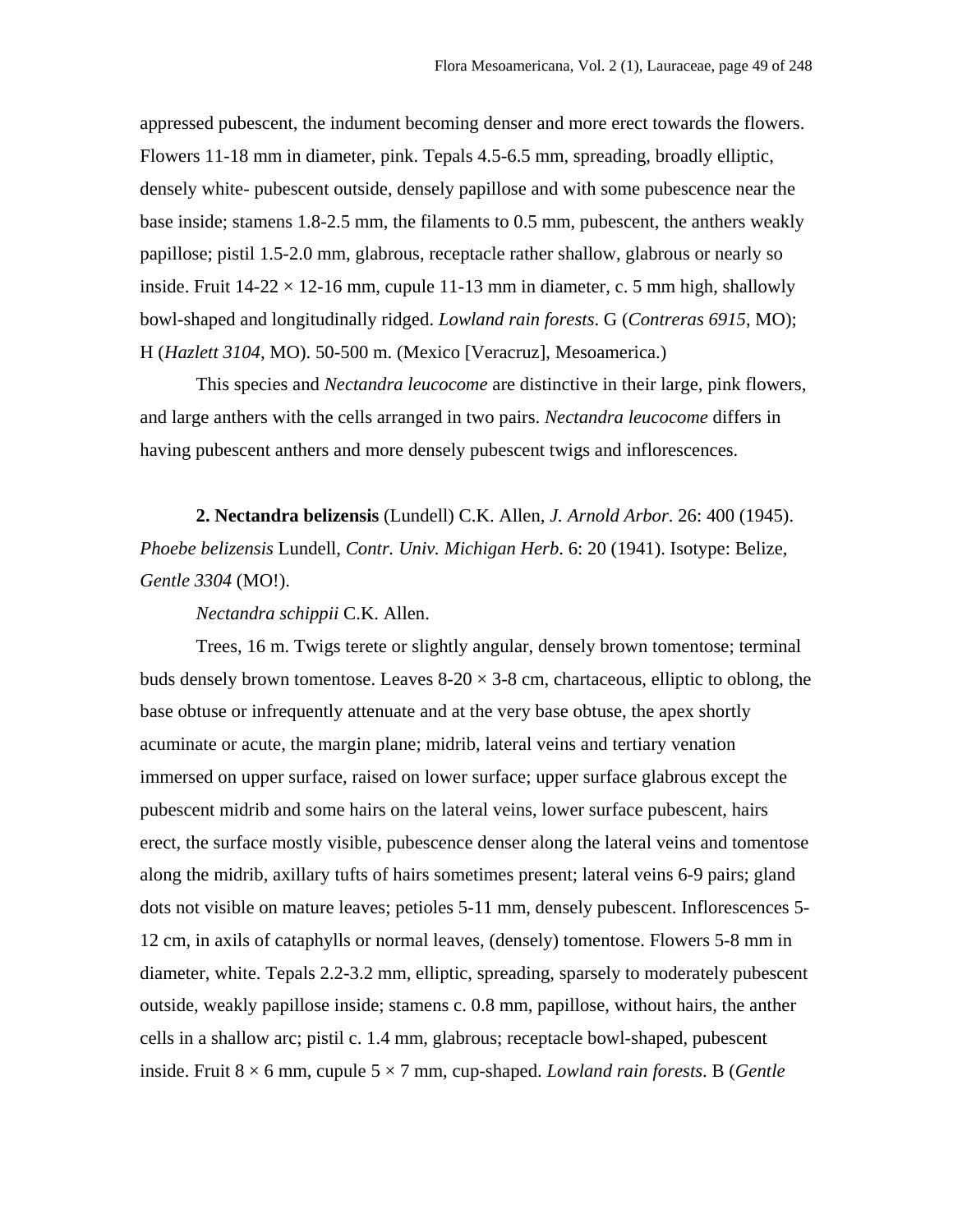*3281*, MO); CR (*Utley & Utley 4046*, MO); P (*Galdames 2599*, MO). 0-300 m. (Mesoamerica, Colombia).

Characteristic are the tomentose twigs, leaves with erect pubescence and anthers with a sterile tip. Specimens of *Nectandra reticulata* with poorly developed lobes at the base of the leaves differ in having much more densely pubescent flowers.

**3. Nectandra bicolor** Rohwer, *Fl. Neotrop*. 60: 79 (1993). Isotype: Panama, *McPherson 9804* (MO). Illustr.: Rohwer, J.G., *Fl. Neotrop*. 60: 79, t. 20 (1993).

Small trees, to 10 m. Twigs more or less angled, rather densely appressed brown pubescent, but soon becoming glabrous with age; terminal buds densely brown pubescent. Leaves 3-6 cm, firmly chartaceous, (broadly) elliptic; the base obtuse, less frequently acute, the apex obtuse or bluntly acuminate, the margin slightly recurved; midrib and lateral veins more or less immersed , tertiary venation raised on the upper surface, midrib, lateral veins and tertiary venation raised on the lower surface; the upper surface glabrous or with some appressed hairs at the base of the midrib, the lower surface with some appressed hairs, especially near the base, or glabrous; lateral veins 3-5 pairs; gland dots not visible on mature leaves; axillary tufts of hair present; petioles 3-6 mm, with similar indument as the twigs. Inflorescences 5-8 cm, in the axils of normal leaves, sparsely to moderately appressed pubescent. Flowers 4.5-6 mm in diameter, white. Tepals 1.7-2.5 mm, moderately appressed pubescent on the outside, papillose and hairy towards the base on the inside; stamens c. 0.8 mm, the pubescent filament c. 0.3 mm, the anthers glabrous or with a few hairs abaxially, the anther cells in an arc, a sterile tip lacking; pistil c. 1 mm, glabrous, the receptacle shallow, with a few hairs inside. Fruit c.  $18 \times 8$  mm, the cupule shallow, c. 7 mm in diameter, gradually narrowed in the pedicel. *Cloud forest*. P (*McPherson 9741*, MO). 800-1000 m. (Endemic.)

*Nectandra bicolor* can be recognized by its leaves, bicolorous with the upper surface lighter in color than the lower surface, and relatively broad, not more than twice as long as wide. It is restricted to cloud forests on Cerro Jefe in Panama.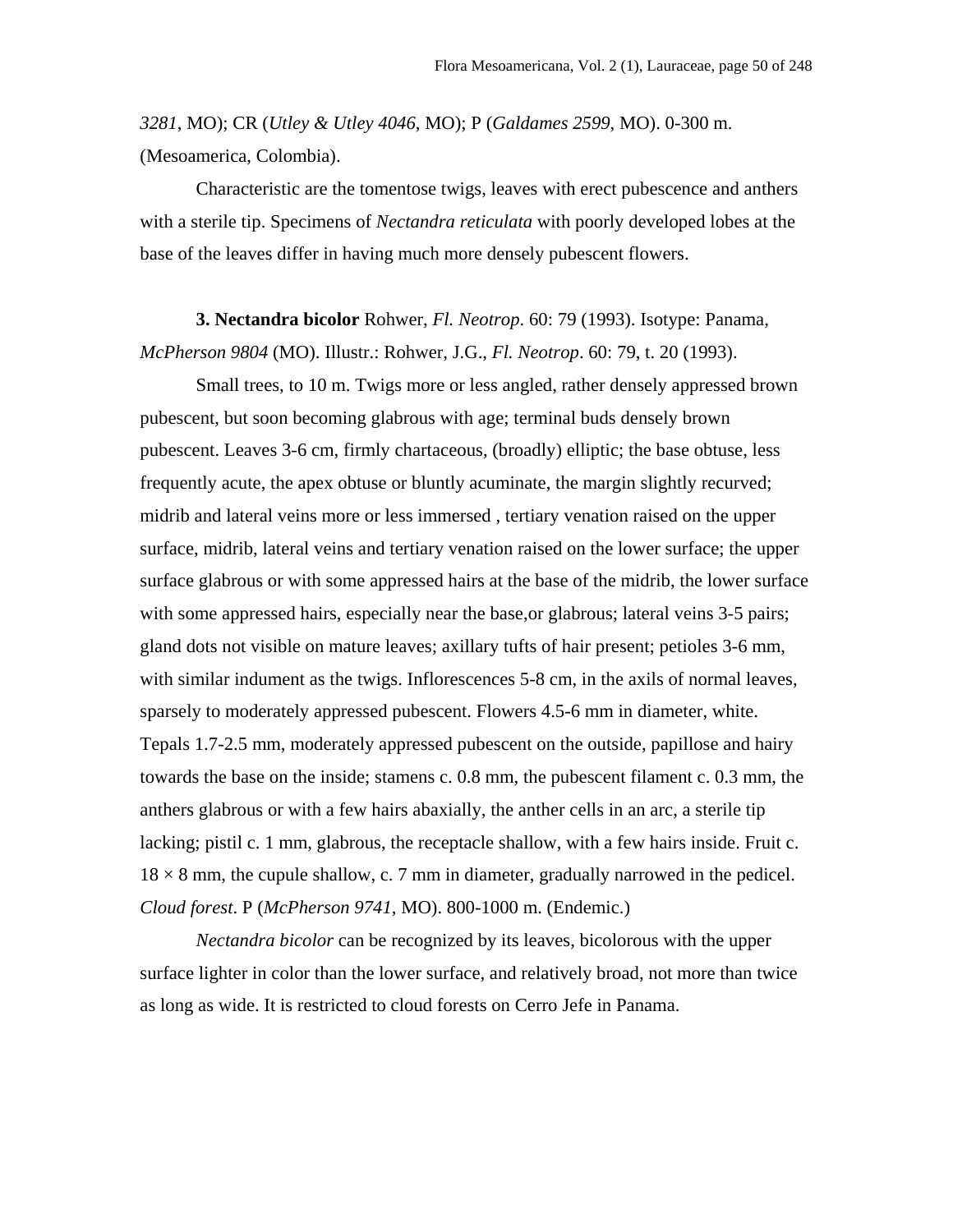**4. Nectandra cissiflora** Nees, *Syst. Laurin*. 296 (1836). Lectotype (designated by Rohwer, 1993): Peru, *Poeppig 3061* (GZU). Illustr.: Allen, C.K., *Ann. Missouri Bot. Gard*. 35: 59 t. 37 (1948) (as *Nectandra paulii*).

*Nectandra paulii* C.K. Allen.

Trees, to 35 m. Twigs distinctly ridged, densely pubescent, the hairs appressed or ascending, the surface completely covered; terminal buds densely pubescent. Leaves 10-  $25 \times 4$ -11 cm, elliptic to slightly obovate, chartaceous; base acute to obtuse, apex acute or acuminate, margin plane or recurved at the base; midrib, lateral veins and tertiary venation immersed on upper surface, midrib and lateral veins raised on lower surface, tertiary venation immersed or nearly so; upper surface glabrous or with some appressed hairs along the major veins and midrib, lower surface sparsely appressed pubescent, more densely along the major veins; lateral veins 6-10 pairs; gland dots not visible; axillary tufts of hairs not present; petioles 10-25 mm, with similar indument as the twigs. Inflorescences 8-35 cm, in the axils of normal leaves or cataphylls, moderately to densely pubescent, the hairs appressed or erect. Flowers 3.3-5 mm in diameter, white. Tepals 1-2 mm, the outside more or less appressed pubescent, the inside densely papillose without hairs at the base, more or less spreading; stamens to 0.7 mm, densely papillose, the filaments very short, without hairs, the anthers broad, slightly emarginate, a sterile tip lacking, the anther cells filling the entire anther; pistil c. 1 mm, glabrous; receptacle shallow, glabrous inside. Fruit  $13-18 \times 7-15$  mm, cupule c. 10 mm in diameter, shallowly bowl-shaped. *Wet forests*. Ch (*Martinez S. 18186*, MO); G (*von Tuerckheim 8262*, MO); H (*Hawkins & Merello 781*, MO); CR (*Hammel 11168*, MO); P (*Croat 14989*, MO). 100-1000 m. (Mexico [Veracruz], Mesoamerica, Guyanas, Ecuador, Peru, Brazil, Bolivia.)

Distinctive are the densely pubescent, clearly ridged twigs.

**5. Nectandra coriacea** (Sw.) Grisebach, *Fl. Brit. W. I.* 281 (1860). *Laurus coriacea* Sw., *Prodr*. 65 (1788). Holotype: Jamaica, *Swartz s.n*. (S).

*Nectandra willdenoviana* Nees, *Ocotea coriacea* (Sw.) Britton, *O. lundellii* Standley.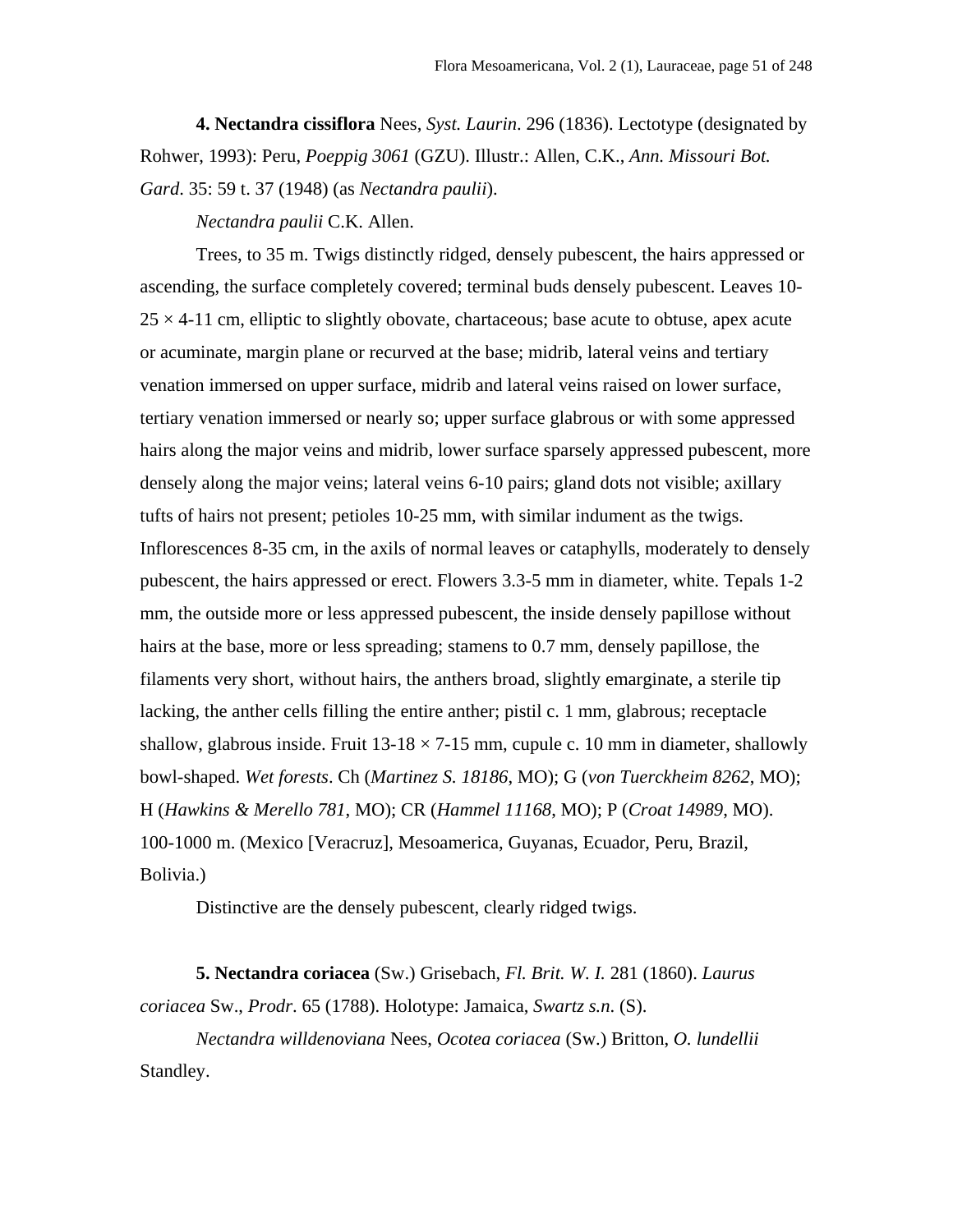Shrubs or small trees, to 15 m. Twigs roundish or somewhat ridged, initially moderately or sparsely appressed pubescent, soon glabrescent, terminal buds white appressed pubescent. Leaves  $6-14 \times 2-6$  cm, firmly chartaceous, elliptic to lanceolate; the base acute to obtuse, the apex acute or somewhat acuminate, the margin flat; midrib and lateral veins immersed, tertiary venation (slightly) raised on the upper surface, midrib raised, lateral veins and tertiary venation slightly raised on the lower surface; upper surface glabrous, lower surface glabrous or with a few appressed hairs; lateral veins 5-8 pairs; gland dots not or poorly visible; axillary tufts of hair usually lacking in mesoamerican specimens; petioles 4-12 mm, glabrous. Inflorescences 2-10 cm, in axils of cataphylls, below the terminal buds or along leafless shortshoots, infrequently also in the axils of normal leaves, moderately sparse appressed pubescent to glabrous. Flowers 4-8 mm in diameter, white, fragrant. Tepals 2-4 mm, sparsely pubescent or towards the tip papillose outside, papillose and with some hairs towards the base inside; stamens 0.5-0.8 mm, including a pubescent filament 0.1-0.3 mm, the anthers sparsely papillose and often abaxially with some hairs, the anther cells in a shallow arc, a sterile tip lacking; pistil 1- 1.3 mm, glabrous, the receptacle shallow, glabrous or nearly so. Fruit  $9-18 \times 7-11$  mm, cupule shallowly bowl-shaped, to 7 mm in diameter. *Seasonally dry forests on limestone derived soils*. Y (*Cabrera 11357 bis*, MO); C (*Cabrera 2460*, MO); QR (*Cabrera 2564*, MO); B (*Gentle 1206*, MO); G (*Contreras 9045*, MO); H (*Gaumer 54*, US). 0-500 m (very few collections with altitude mentioned). (United States, Mesoamerica, Colombia, Bahamas, Cuba, Cayman Islands, Jamaica, Haiti, Dominican Republic, Puerto Rico, Virgin Islands, Leeward Islands, Windward Islands.)

*Nectandra coriacea* resembles *N. salicifolia* closely, but differs mainly in having the inflorescences in the axils of cataphylls. The bark of herbarium specimens is frequently quite pale, more so than in *N. salicifolia*. Also, the two species have a different distribution; *N. coriacea* occurs in dry forests on limestone derived soils in the Yucatan peninsula, and adjacent Belize and Guatemala (the single collections from Honduras and Colombia come from caribbean islands), while *N. salicifolia* is more common on nonlimestone derived soils farther away from the coasts.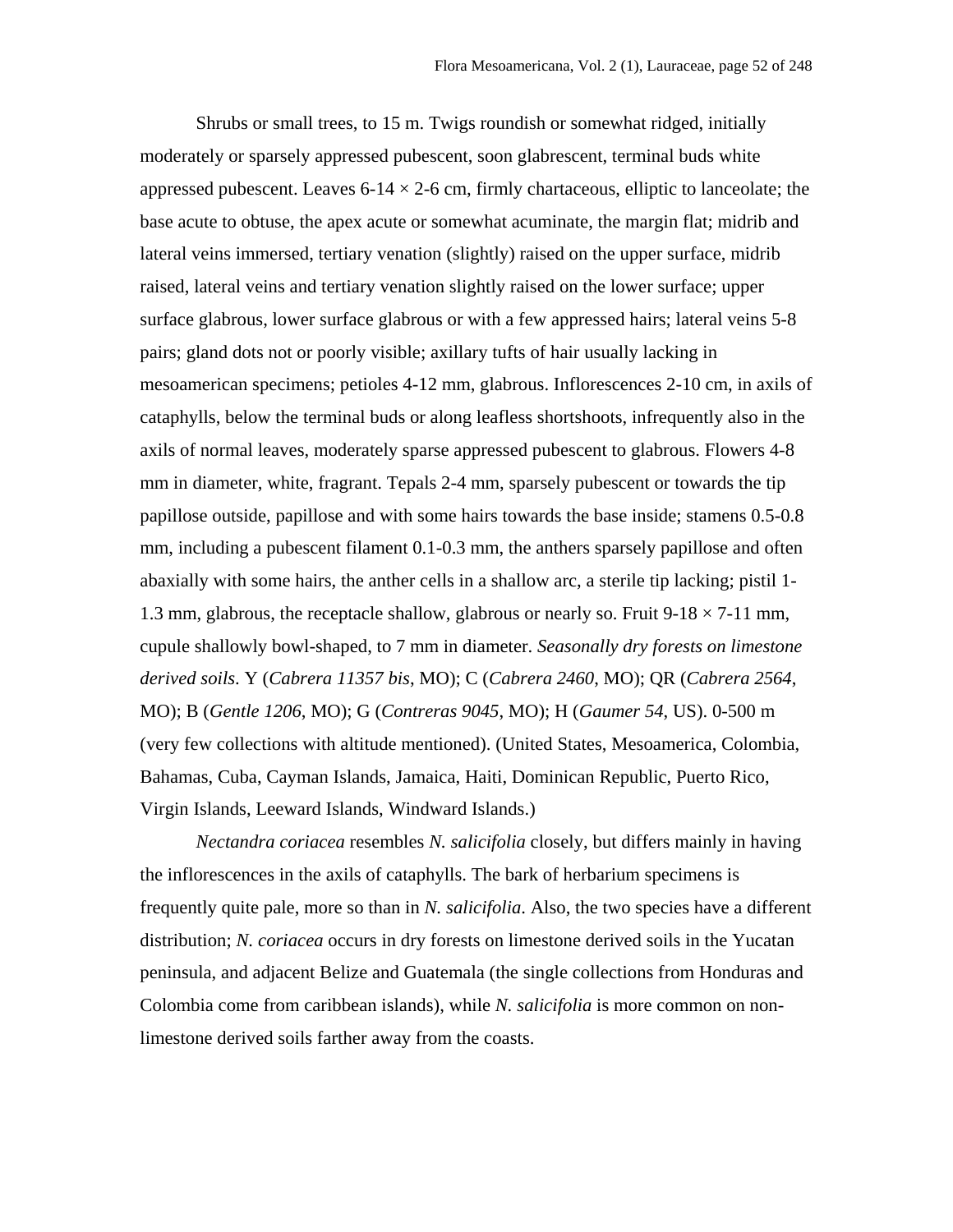**6. Nectandra cufodontisii** (O.C. Schmidt) C.K. Allen, *J. Arnold Arbor*. 26: 393 (1945). *Ocotea cufodontisii* O.C. Schmidt, *Arch. Bot*. 11: 50 (1935). Isotype: *Cufodontis 315* (F).

*Ocotea seibertii* C.K. Allen.

Trees, to 25 m. Twigs angular, sparsely appressed pubescent, glabrescent with age; terminal buds densely appressed pubescent. Leaves  $10-25 \times 5-10$  cm, elliptic, firmly chartaceous; the base acute to obtuse, the apex acute or acuminate, the margin flat; midrib and lateral veins immersed or weakly raised on the upper leaf surface, tertiary venation raised; midrib, lateral veins and tertiary venation raised on the lower surface; upper surface glabrous, lower surface glabrous or with a few appressed hairs; lateral veins 5-7 pairs; gland dots not visible on mature leaves; small axillary tufts of hair present or lacking; petioles 8-25 mm, with similar indument as the twigs. Inflorescenses 5-20 cm, in the axils of normal leaves or cataphylls, at the base sparsely, towards the tip moderately appressed pubescent. Flowers 4.5-6 mm in diameter, white or yellowish. Tepals 1.6-2.2 mm, moderately appressed pubescent, the surface visible between the hairs on the outside, densely papillose and towards the base pubescent on the inside; stamens 1-1.4 mm, the hairy filaments to c. 0.4 mm, the anthers sparsely papillose to glabrous, the anther cells in a shallow arc; a sterile tip absent; pistil 1.5-2 mm, glabrous; receptacle bowl-shaped, glabrous or with a few appressed hairs inside. Fruits  $20-30 \times 17$ -27 mm, cupule at maturity platelike, c. 1 cm in diam, lenticellate, petiole not swollen. *Montane forests*. CR (*Hammel & Grayum 14088*, MO); P (*Lao 351*, MO). 1300-2700 . (Endemic).

*Nectandra cufodontisii* is vegetatively similar to *N. mirafloris*; differences are discussed under the latter species. The montane habitat, often lustrous leaves with raised tertiary venation and the moderately to sparsely pubescent flowers are good characters for *N. cufodontisii*.

**7. Nectandra cuspidata** Nees & Martius, *Syst. Laurin*. 330 (1836). Lectotype (designated by Rohwer, 1993): Brazil, *Martius s.n.* (M). Illustr.: Allen, C.K., *Ann. Missouri Bot. Gard*. 35: 47 t.29 (1948) (as *Nectandra gentlei*)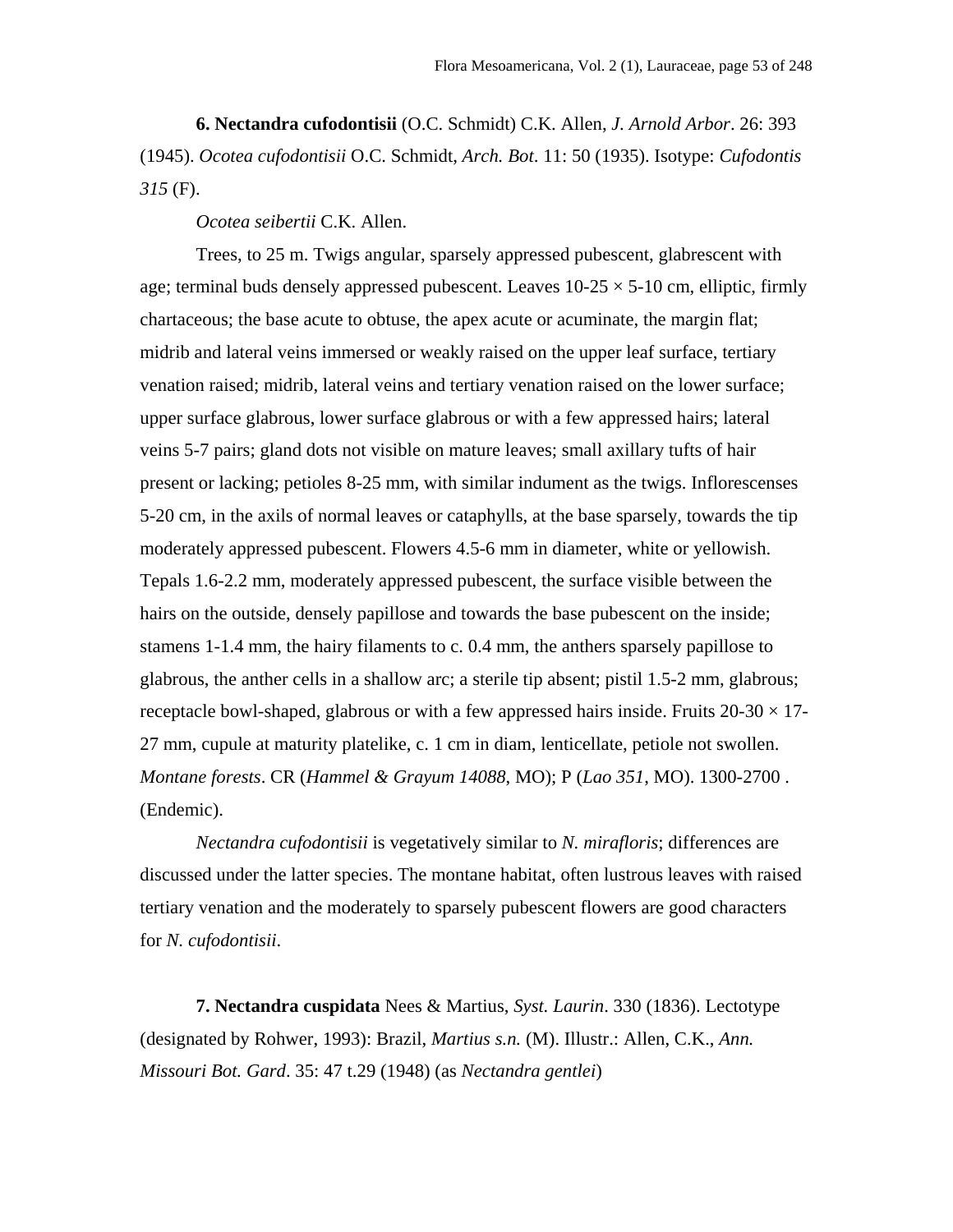*Nectandra gentlei* Lundell, *N. membranacea* (Sw.) Griseb. ssp. *cuspidata* (Nees) Rohwer.

Trees, to 30 m. Twigs terete or slightly angular, densely brown pubescent, the indument consisting of very short, erect hairs with a smaller number of longer, erect hairs, the longer hairs often wearing off with age, the indument covering the surface of young twigs entirely; terminal buds densely brown pubescent. Leaves  $8-18 \times 1.5$ -6 cm, lanceolate, ovate-lanceolate or elliptic, chartaceous; base acute, apex gradually tapering into a long tip, margin at the base usually recurved or inrolled; upper surface moderately and minutely appressed pubescent to glabrous, lower surface moderately to densely, but often inconspicuously appressed pubescent, the indument denser along the midrib; midrib, lateral veins and tertiary venation immersed on upper surface, midrib and lateral veins raised, tertiary venation immersed on lower surface; lateral veins 3-7 pairs; gland dots usually not visible; axillary tufts of hairs not present; petioles 4-15 mm, with similar indument as the twigs. Inflorescences 4-14 cm, moderately to sparsely pubescent, the hairs erect to appressed. Flowers 3-4 mm in diameter, white or yellow-green. Tepals 1.2- 2 mm, (sparsely) appressed pubescent outside, sparsely papillose and without hairs inside, spreading; stamens c. 0.7 mm, papillose at the tip, otherwise glabrous, sterile tip not present, the anther cells arranged in an arc; pistil c. 1.4 mm, glabrous; receptacle urceolate, glabrous inside. Fruit  $8-14 \times 6-10$  mm, cupule c. 6 mm in diameter, shallowly bowl-shaped. *Various vegetation types*. T (*Conrad 2983*, MO); Ch (*Martinez S. 8271*, MO); B (*Davidse & Brant 32328*, MO); G (*Martinez S. 22693*, MO); H (*Standley 54734*, F); N (*Little 25144*, MO); P (*de Nevers 6098*, MO). 100-1200 m. (Mexico [Oaxaca, Veracruz], Mesoamerica, Colombia, Venezuela, Guyana, Suriname, Ecuador, Peru, Bolivia, Brazil, Paraguay.)

*Nectandra cuspidata* is very similar to narrow-leaved specimens of *Nectandra membranacea* and the two are often confused. They are best separated by the indument on the twigs: very dense, with short, erect and longer erect hairs in *N. cuspidata*, and sparser, with mostly appressed hairs in *N. membranacea*.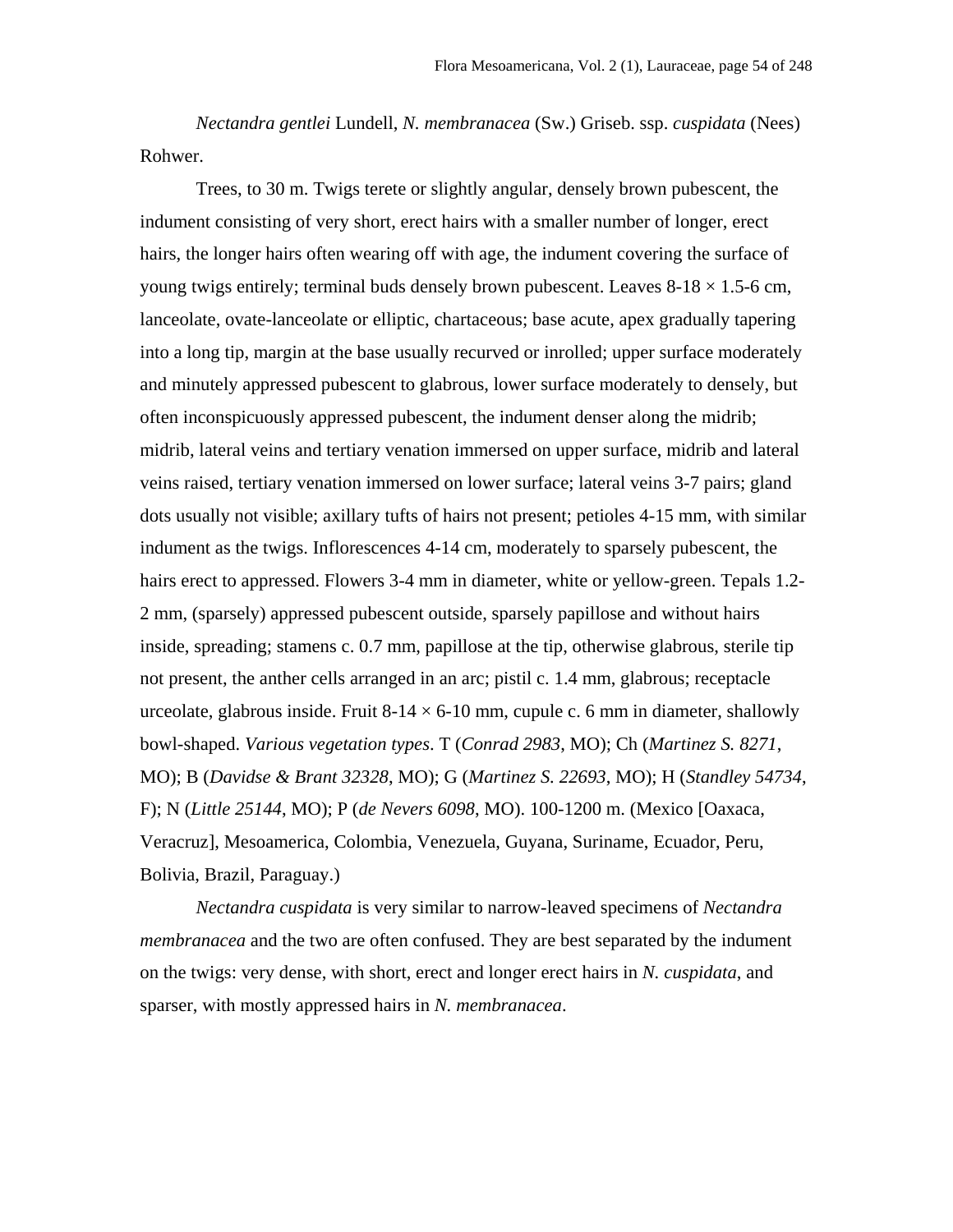**8. Nectandra hihua** (Ruiz & Pavon) Rohwer, *Fl. Neotrop*. 60: 196 (1993). *Laurus hihua* Ruiz & Pavon, *Fl. Peruv.* 4: t. 366 (1804). Holotype: Ecuador, *Ruiz & Pavon s.n*. (MA).

*Nectandra albiflora* Lundell, *N. glabrescens* Bentham, *Sassafridium macrophyllum* Rose.

Trees, to 40 m. Twigs more or less angular, sparsely and finely appressed pubescent, soon becoming glabrous with age; terminal buds densely appressed pubescent. Leaves  $10-30 \times 3-12$  cm, elliptic or oblong, chartaceous; base attenuate to obtuse, apex acuminate or acute, margin plane or inrolled near the base, midrib and lateral veins immersed on upper surface, raised on lower surface, tertiary veneation immersed on both surfaces; uppersurface glabrous or, when immature, with scattered appressed hairs, these mostly along the midrib, lower surface glabrous or sparsely appressed pubescent; lateral veins 6-9 pairs; oil cells sometimes visible in immature leaves, not in mature leaves; axillary tufts of hairs present or absent; petioles 7-20 mm, glabrous or nearly so. Inflorescences 4-16 cm, usually in axils of normal leaves, sparsely appressed pubescent, the pubescence denser towards the flowers. Flowers 6-11 mm in diameter, white. Tepals 2-5 mm, spreading, elliptic, moderately to sparsely appressed pubescent outside, densely papillose inside, without hairs at the base; stamens 1-1.4 mm, papillose, with a sterile tip, the anther cells in a shallow arc; pistil 1-1.5 mm, glabrous; receptacle cup-shaped, glabrous or with some appressed hairs inside. Fruit  $9-13 \times 9-11$  mm, cupule 1-4 mm high, 5-10 mm in diameter, bowl-shaped. *Lowland and montane forests*. T (*Rovirosa 35,* US); Ch (*Breedlove 48557*, MO); C (*Cabrera 14928*, MO); B (*Gentle 7787,* MO); G (*Contreras 8924*, MO); H (*Gentry et al. 7524*, MO); ES ( *Standley 22225*, MO); N ( *Castro 128*, MO); CR (*Herrera 4817*, MO); P *(Croat 12520*, MO). 0-1300 m. (Mexico [Colima, Guerrero, Jalisco, Michoacan, Morelos, Nayarit, Oaxaca, Veracruz], Mesoamerica, Colombia, Venezuela, Guyanas, Ecuador, Peru, Bolivia, Brazil, Paraguay, Cuba, Haiti, Dominican Republic, Puerto Rico, Jamaica.)

*Nectandra hihua* can be recognized by its sparsely pubescent twigs and rather large flowers with anthers with a sterile tip. It can be confused with *N. turbacensis*, which has a similar indument on its twigs, but which differs in having smaller flowers and a less developed sterile tip on the anthers Fruits of *N. turbacensis* are usually seated in a clearly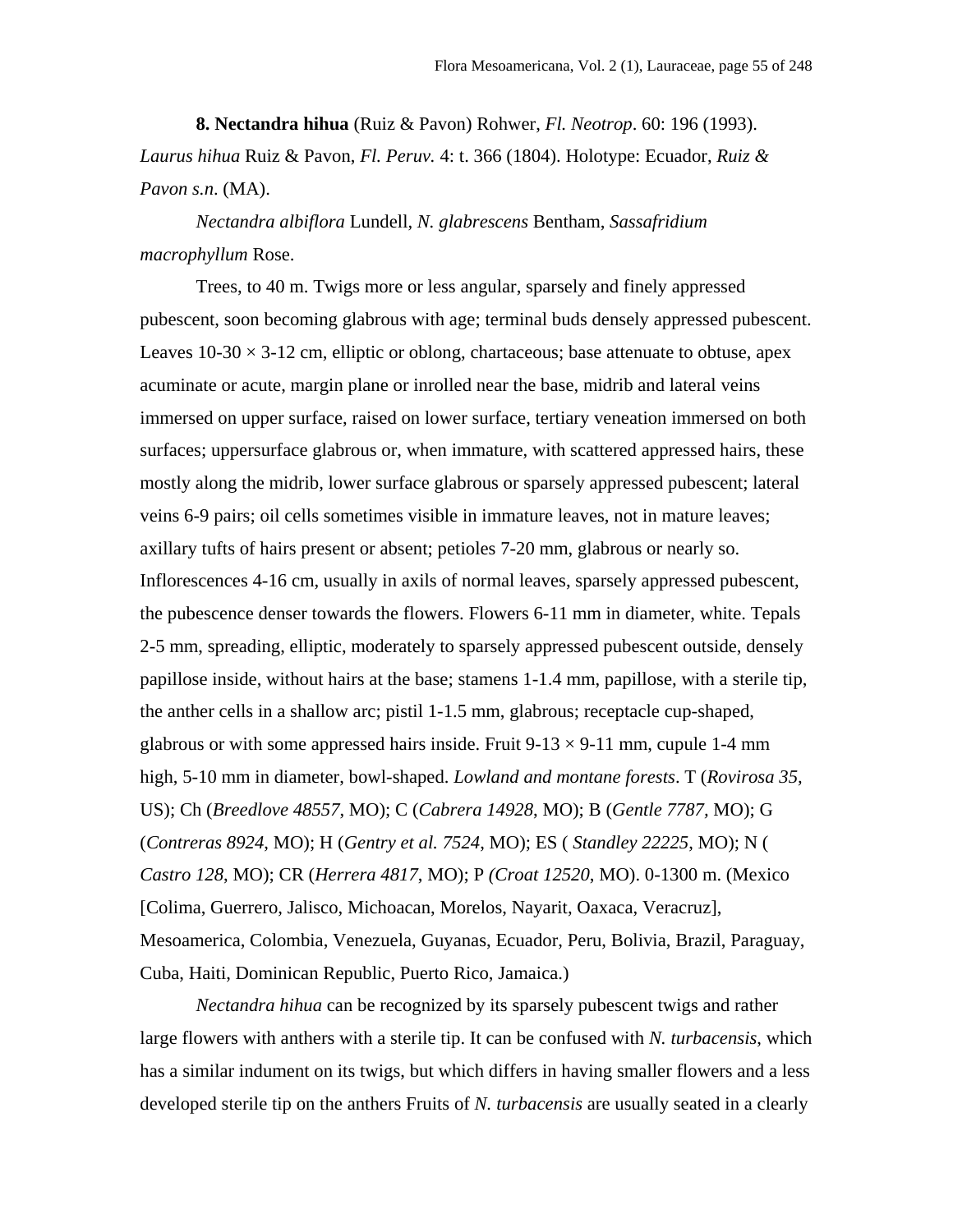cup-shaped cupule, whereas the cupule of *N. hihua* is shallowly bowl-shaped. *Nectandra turbacensis* may also have pit domatia, not just axillary tufts of hairs, but the pit domatia are not always developed. *Nectandra lineata* is also close, but differs in its more densely pubescent twigs and the type of axillary tufts of hair (in *N. hihua* these hairs generally sprout from the midrib and lateral veins and spread over the glabrous lamina spot, while in *N. lineata* the hairs generally sprout from the lamina).

The name *Nectandra globosa* has been frequently applied to *N. hihua*, but Rohwer (1993) found *N. globosa* to be a South American species.

Of the several syntypes of *Nectandra glabrescens*, most belong to *N. hihua*, but at least one, Barclay 2055 from Nicaragua, belongs to *N. lineata*. Rohwer (1993) selected as lectotype for *N. glabrescens* Beechey s.n. (K), which is *N. hihua* and *N. glabrescens* is therefore now a synonym of *N. hihua*.

**9. Nectandra hypoleuca** Hammel, *J. Arnold Arbor*. 67: 126 (1986). Isotype: Costa Rica, *Hammel 9111* (MO).

Trees, to 15 m (rarely 30 m). Twigs ridged when young, terete when older, moderately appressed pubescent, sometimes with some longer, spreading hairs, glabrescent; terminal buds densely, more or less appressed pubescent. Leaves  $10-28 \times 5-$ 10 cm, elliptic, chartaceous; base acute ot obtuse, apex acuminate or acute, margin flat; midrib, lateral veins and tertiary venation immersed on the upper surface, midriband lateral veins raised on the lower surface, tertiary venation immersed or vey inconspicuously raised on the lower surface; upper surface glabrous, lower surface sparsely appressed pubescent to glabrous, glaucous; lateral veins 5-8 pairs; gland dots visible above on young leaves, not visible on mature leaves; axillary tufts present; petioles 10-20 mm, with similar indument as the twigs. Inflorescences 4-20 cm, in the axils of cataphylls or normal leaves, sparsely to moderately more or less appressed pubescent. Flowers 4-5 mm in diameter, white, fragrant. Tepals 1.6-2.4 mm, half-erect, sparsely appressed pubescent outside, densely papillose inside, without hairs; stamens 0.6-1.0 mm, minutely papillose, the anther cells in a shallow arc or (in collections from the Osa Peninsula) the outer 6 anthers with 2 cells, a sterile tip lacking; pistil 1.2-1.6 mm, glabrous; receptacle cup-shaped, glabrous or nearly so inside. Fruit  $15{\text -}20 \times 7{\text -}10$  mm,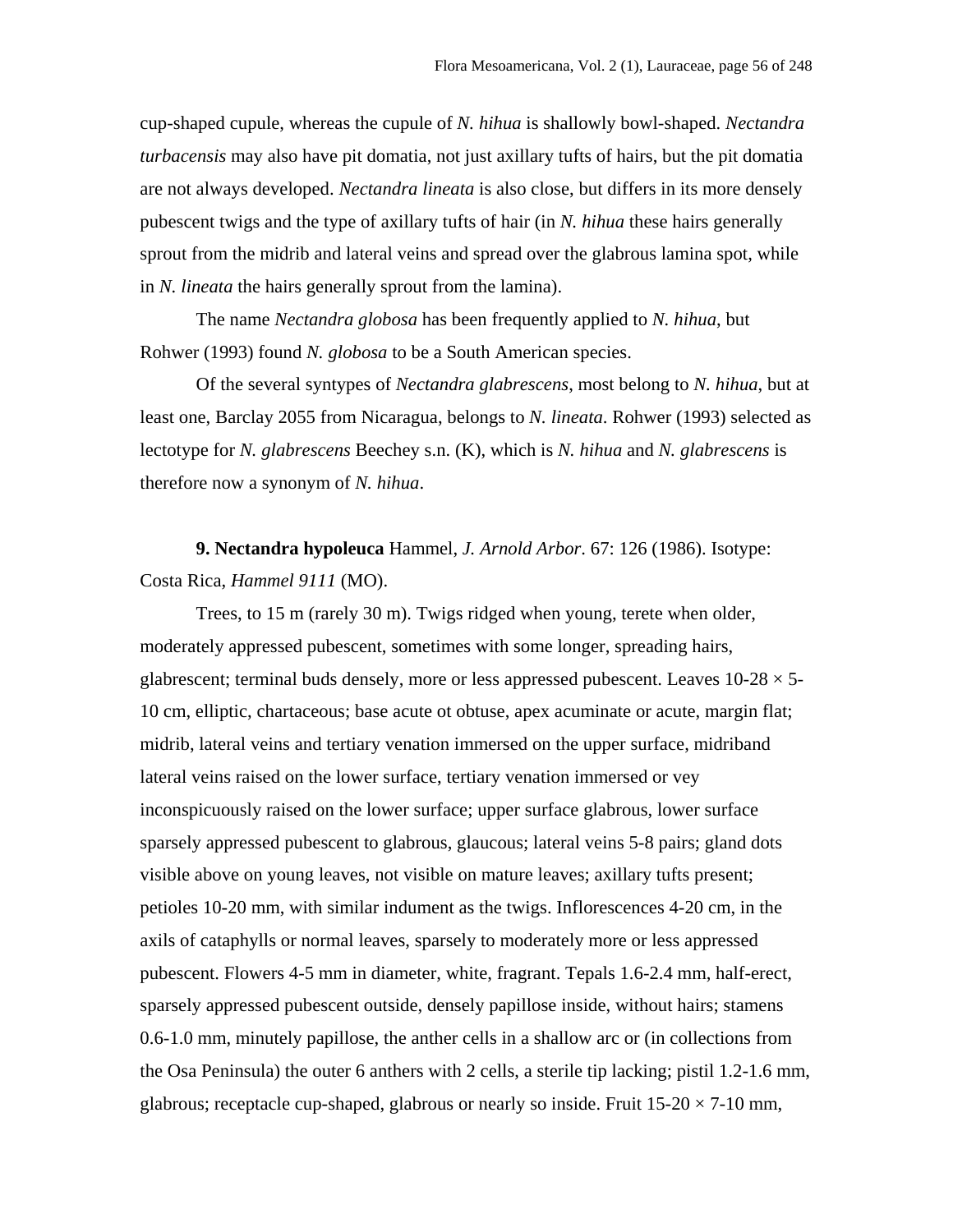cupule shallowly bowl-shaped, 6-10 mm in diameter. *Wet lowland forests*. CR (*Gentry 1118*, MO). 0-200 m. (Endemic.)

*Nectandra hypoleuca* is best recognized by its glaucous lower leaf surfaces and axillary tufts of hairs. Collections from the Pacific slope differ from those from the Atlantic slope in having the outer 6 stamens with 2-celled anthers (instead of the normal 4-celled anthers). Although this is a highly unusual feature, these specimens fit otherwise well in N. *hypoleuca* and I don't think it is necessary to create a new taxon for these specimens.

**10. Nectandra leucocome** Rohwer, *Fl. Neotrop*. 60: 90 (1993). Holotype: Mexico, *A. Gomez P. 302* (US). Illustr.: Rohwer, J., *Fl. Neotrop*. 60: 91 (1993).

Trees, 30 m. Twigs angular, when young rather densely whitish pubescent with appressed to ascending hairs, slowly glabrescent; terminal buds densely appressed pubescent. Leaves  $12-35 \times 4-12$  cm, (narrowly) elliptic to oblong, chartaceous, the base acute to attenuate, the apex shortly acuminate or acute, the margin flat, sometimes near the base slightly recurved; midrib and lateral veins immersed on upper surface, raised on lower surface, tertiary venation raised on both surfaces, reticulate, upper surface glabrous or with some appressed hairs, especially along the midrib, the lower surface sparsely appressed pubescent, axillary tufts of hairs not seen; lateral veins 6-12 pairs; glands dots visible on upper surface; petioles 11-22 mm, with similar indument as twigs. Inflorescences 10-20 cm, in axils of normal leaves, rather densely white-pubescent, the hairs erect, curly. Flowers 10-12 mm in diameter, pink. Tepals 3.5-4.3 mm, spreading, densely pubescent outside, densely papillose and with some hairs near the base inside; stamens c. 2 mm, the filaments 0.2-0.5 mm, pubescent, anthers dorsally pubescent, scarcely papillose, the cells in two rows, not filling the entire anther, but leaving a sterile margin; pistil c. 2 mm, glabrous; receptacle shallow, glabrous inside. Fruit 28-15 mm, cupule 12 × 8 mm, cup-shaped, longitudinally ridged. *Lowland rain forests*. Ch (*E. Martinez S*. *et al. 24809*, MO). 200-500 m. (Endemic.)

Characteristic are the large, pink flowers and the pubescent anthers. See also discussion under *Nectandra ambigens*.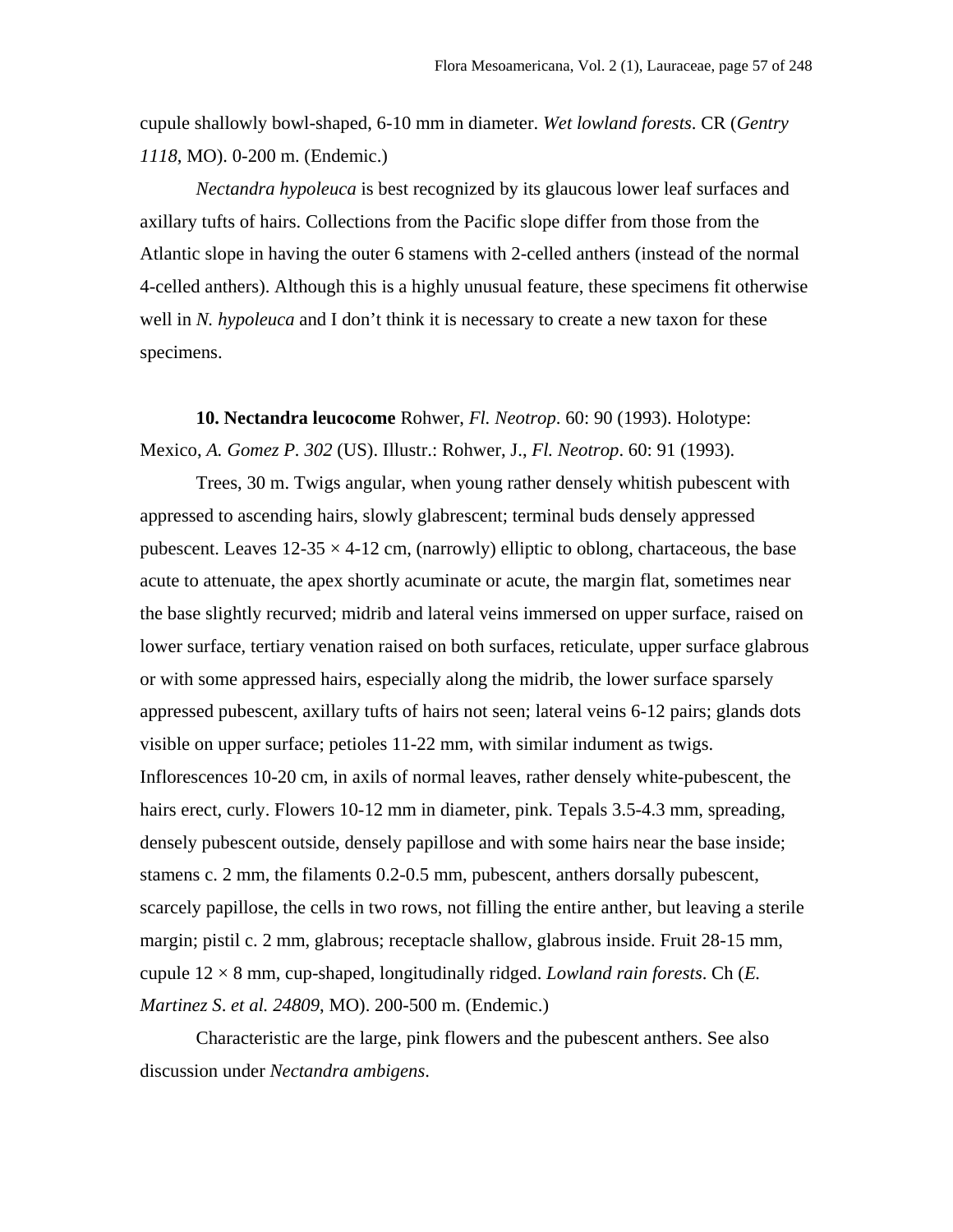**11. Nectandra lineata** (Kunth) Rohwer, *Fl. Neotrop*. 60: 209 (1993). *Ocotea lineata* Kunth in Humb., Bonpl. & Kunth, *Nov. Gen. Sp.* 2: 131 (1817). Holotype: Venezuela, *Humboldt & Bonpland s.n*. (P).

*Nectandra amazonum* Nees var. *oerstedii* Meissner, *N. fuscobarbata* (Mez) C.K. Allen, *N. glabrescens* Bentham var. *fuscobarbata* Mez, *N. petenensis* Lundell.

Trees, 30 m. Twigs more or less angular, rather densely minutely pubescent, the hairs appressed or frequently erect; terminal buds densely pubescent, the hairs minute and mostly erect. Leaves  $10-25 \times 4-8$  cm, lanceolate to elliptic, chartaceous; base acute to obtuse, apex acuminate or acute, margin plane, but frequently recurved at the very base; midrib, lateral veins and tertiary venation immersed on the upper surface, midrib and lateral veins raised on lower surface, tertiary venation weakly so; sparsely appressed pubescent on the upper surface, moderately to sparsely appressed pubescent on the lower surface, gradually glabrescent with age; lateral veins 7-13 pairs; oil cells rarely visible; axillary tufts of hair usually present; petioles 8-17 mm, when young densely, finely pubescent, glabrescent with age. Inflorescences 5-15 cm, in the axils of normal leaves, moderately densely pubescent, the hairs erect or appressed. Flowers 5-9 mm in diameter, white. Tepals 2-3.8 mm, elliptic, spreading, moderately pubescent outside, papillose inside, without hairs; stamens 0.8-1.4 mm, papillose, with a sterile tip, the anther cells arranged in a shallow arc; pistil 1-1.4 mm, glabrous; receptacle cup-shaped, glabrous or with a few appressed hairs. Fruit  $10-12 \times 7-10$  mm, cupule c. 6 mm in diameter, shallow, almost disk-like or to 1.5 mm deep. *Lowland or montane forests*. Ch (*Dominguez V. 219*, MO); G (*Lundell 17791*, MO); H (*Croat & Hannon 64130*, MO); ES (*Shannon 5003*, US); N (*Stevens 22619*, MO); CR (*Haber 262*, MO); P (*Croat 12848*, MO). 0-1300 m. (Mesoamerica, Colombia, Venezuela, Ecuador, Peru.)

Among the Mesoamerican species of *Nectandra*, *N. lineata* is best recognized by its rather densely pubescent twigs, leaves with relatively many lateral veins and its rather large flowers. Differences with *N. hihua* and *N. ramonensis* are discussed under these species. The name *N. globosa* has been frequently applied to this species.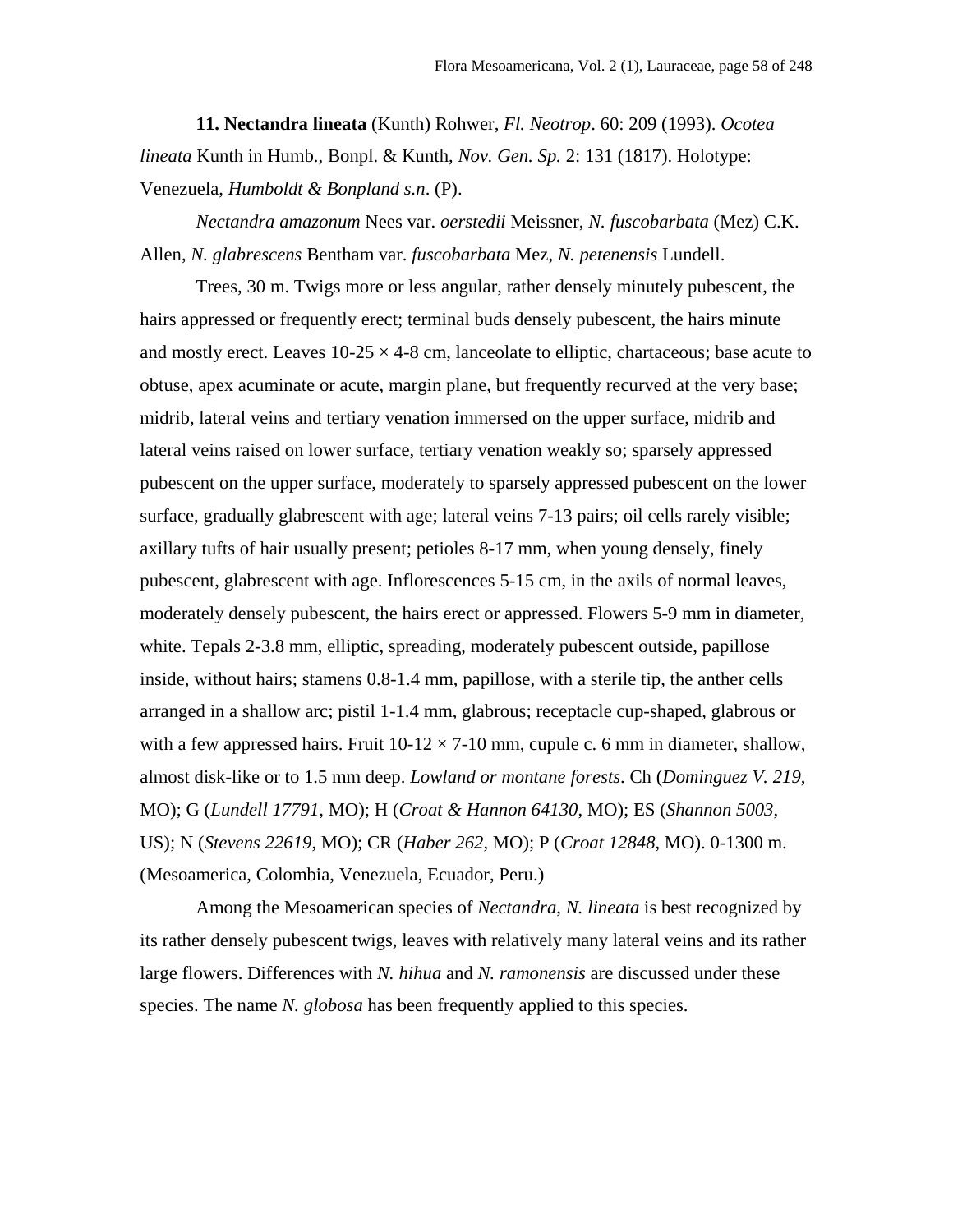**12. Nectandra longicaudata** (Lundell) C.K. Allen, *J. Arnold Arbor*. 26: 383 (1945). *Phoebe longicaudata* Lundell, *Bull. Torrey Bot. Club* 64: 548 (1937). Lectotype (designated by Rohwer, 1993): Belize, *Lundell 6833* (MICH).

*Nectandra savannarum* (Standley & Steyermark) C.K. Allen, *Phoebe savannarum* Standley & Steyermark

Small trees, to 10 m. Twigs somewhat ridged, moderately pubescent with ersct or ascending hairs, the surface of the twigs visible, (soon) glabrescent; terminal buds densely pubescent. Leaves  $5-10 \times 2-4.5$  cm, chartaceous, (narrowly) elliptic, the base acute or obtuse, the apex acuminate, the margin flat or slightly recurved; midrib, lateral veins and tertiary venation immersed or tertiary venation slightly raised on the upper surface, midrib and lateral veins rather prominently raised, tertiary venation slightly raised on the lower surface; upper surface glabrous or with some appressed hairs, lower surface very sparsely pubescent with mostly erect or ascending hairs, these best visible along midrib and lateral veins, to glabrous; lateral veins 3-5 pairs; gland dots visible or not; axillary tufts of hair present; petioles 4-10 mm, with a similar indument as the twigs. Inflorescences 2-7 cm, in the axils of normal leaves or cataphylls, sparsely to moderately pubescent with erect or ascending hairs. Flowers 4.5-6.5 mm in diameter, white. Tepals 1.7-3 mm, spreading, sparsely or moderately appressed pubescent outside, papillose with some hairs towards the base inside; stamens 0.5-0.8 mm, the hairy filaments c. 0.2 mm, anthers glabrous or with some hairs abaxially, the anther cells in an arc, a sterile tip lacking; pistil 1-1.2 mm, glabrous; receptacle shallow, pubescent inside. Fruit  $10-20 \times 8-1$ 10 mm, cupule bowl-shaped, to 6 mm in diameter, the pedicel somewhat thickened. *Evergreen forests*. Ch (Martinez S. 18221, MO); B (Gentle 8651, MO); G (Marshall et al. 431, MO); H (Yuncker et al. 8762, MO). 0-300 m. (Mexico, Mesoamerica).

*Nectandra longicaudata* is best recognized by the combination of erect or ascending hairs which do not cover the surface completely, on the twigs and the erect or ascending hairs on the lower leaf surface, especially on the midrib and lateral veins. Specimens with a denser indument on the twigs approach *N*. *nitida,* but the latter species has only appressed hairs on the lower leaf surface, while specimens of *N*. *longicaudata*  with a dense indument show clearly erect or ascending hairs on the lower leaf surface.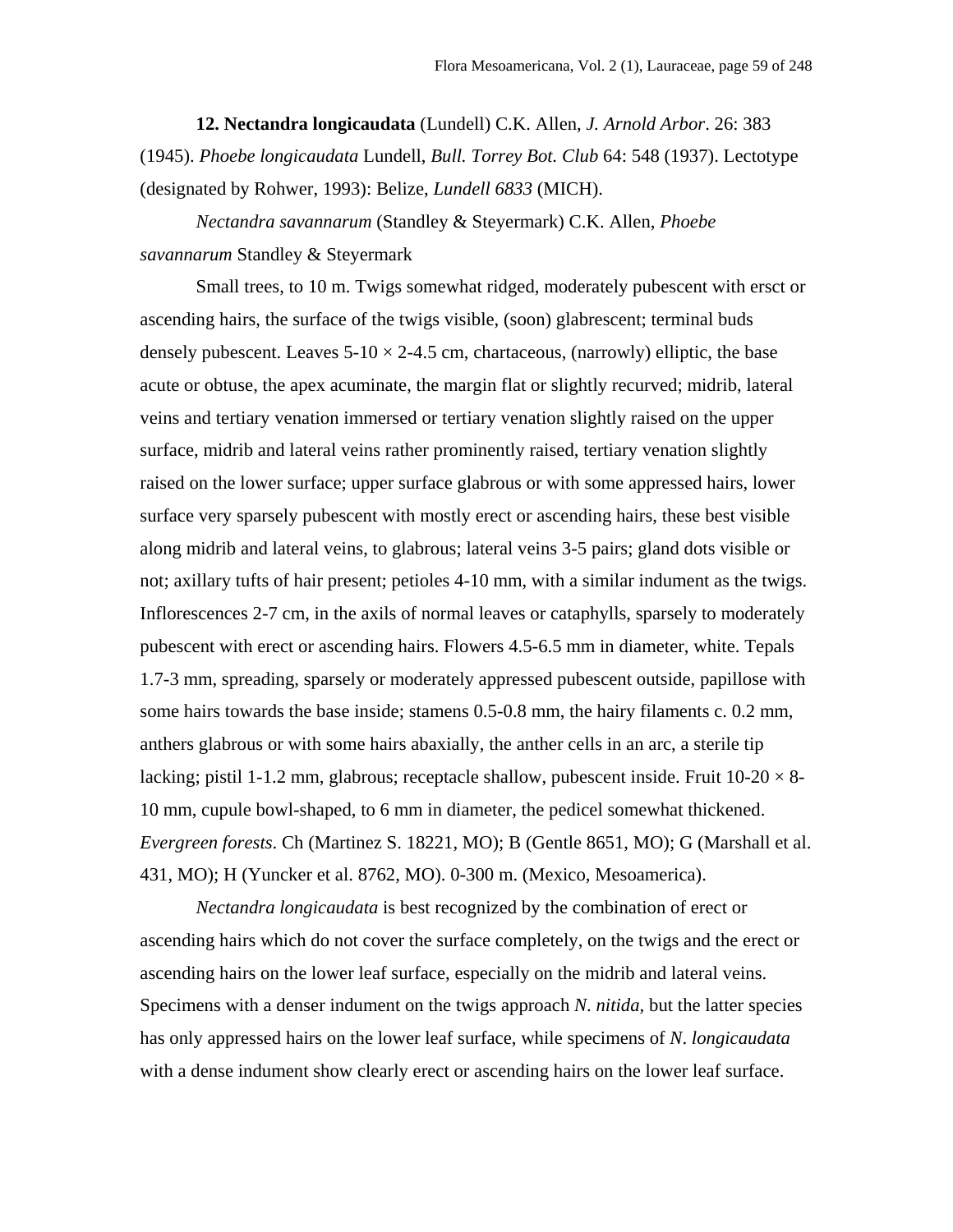**13. Nectandra longipetiolata** van der Werff, *Fieldiana Bot. N.S*. 23: 60 (1990). Holotype: Costa Rica, *Grayum & Hammel 5769* (MO).

Small trees, to 8 m. Twigs roundish, with some appressed hairs immediately below the tip, very soon glabrescent; terminal buds appressed pubescent. Leaves  $9-17 \times$ 5-8 cm, (broadly) elliptic, chartaceous; the base obtuse or acute, the apex acute, the margin flat; the midrib immersed, lateral veins and tertiary venation raised on the upper surface, midrib prominently raised, lateral veins and tertiary venation raised on the lower surface; glabrous on both surfaces except for the occasional presence of axillary tufts of hairs; lateral veins 5-8 pairs; gland dots on mature leaves not visible; petioles 10-25 mm, glabrous. Inflorescences 3-7 cm, in the axils of cataphylls, glabrous or sparsely appressed pubescence, reddish. Flowers 6-7 mm in diameter, white. Tepals c. 2.5 mm, spreading to reflexed in old flowers, sparsely, minutely pubescent outside, papillose and towards the base somewhat hairy inside; stamens 0.8-1 mm, the filaments short, pubescent, the anthers glabrous or with a few hairs abaxially, the anther cells in an arc, a sterile tip lacking; pistil 1.2-1.4 mm, glabrous or finely and minutely papillose; receptacle bowlshaped, glabrous inside. Fruit c.  $18 \times 10$  mm, finely puberulous, cupule bowl-shaped, c. 7 mm in diameter, the peduncle swollen. *Wet lowland forest.* CR (*Herrera 2231*, MO). 40- 200 m. (Endemic.)

*Nectandra longipetiolata* is a rare species, known from only 4 collections. Useful characters are the rather broad, pale green leaves with relatively long petioles, the fewflowered, sparsely pubescent to glabrous inflorescences, and the puberulous fruits. In Costa Rica, *N. umbrosa* can also have slightly puberulous fruits, but this species has clearly glanddotted leaves. The indument on the fruits remains visible on almost mature fruits, especially in the protected wrinkles of the surface.

**14. Nectandra lundellii** C.K. Allen, *J. Arnold Arbor*. 26: 381 (1945). *Persea gentlei* Lundell, *Contr. Univ*. *Michigan Herb*. 6: 18 (1941). Isotype: Belize, *Gentle 3288* (F).

*Phoebe gentlei* (Lundell) Standley & Steyermark

Trees, mostly to 25 m but occasionally taller (to 45 m). Twigs angular, 3-6 mm in diameter 5 cm below the tip, moderately to densely appressed pubescent when young,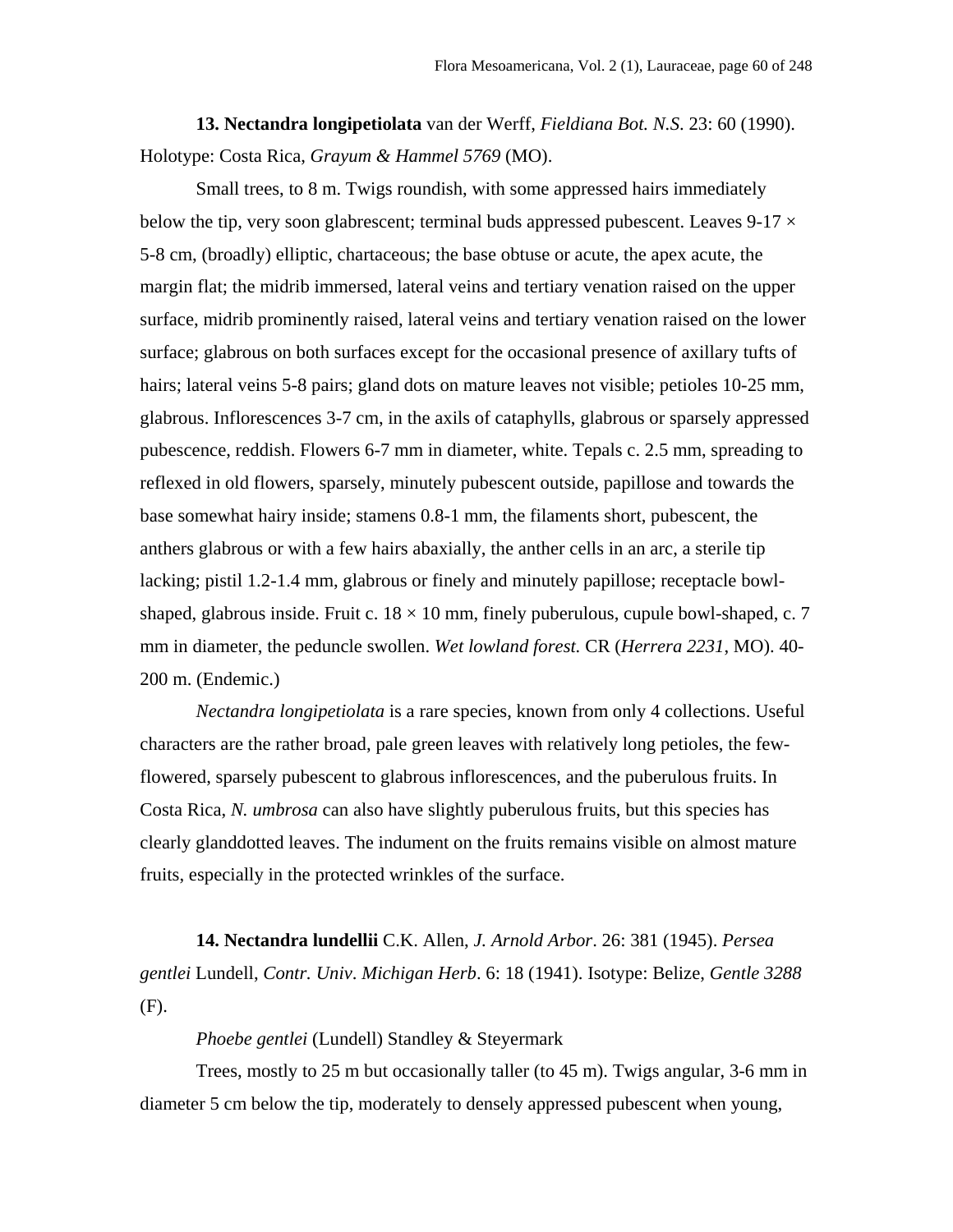glabrescent with age; terminal buds densely appressed pubescent. Leaves  $16-30 \times 7-15$ cm, elliptic, firmly chartaceous; the base acute to obtuse, the apex acuminate, the margin flat; midrib and lateral veins immersed or slightly raised, tertiary venation raised on the upper surface, midrib, lateral veins and tertiary venation raised on the lower surface; the upper surface glabrous and often lustrous, lower surface glabrous or sparsely appressed pubescent; lateral veins 7-14 pairs; gland dots not visible on mature leaves; axillary tufts of hair present or absent; petioles 15-25 mm, with similar indument as the twigs. Inflorescences 8-20 cm, mostly in the axils of cataphylls, less frequently in the axils of normal leaves, sparsely to densely appressed pubescent. Flowers 5.5-8.5 mm in diameter, white, fragrant. Tepals 2-3.5 mm, elliptic to elongate, densely pubescent outside, densely papillose and hairy towards the base inside; stamens 0.7-0.9 mm, the filaments 0.2-0.3 mm, pubescent, the anthers papillose and with some hairs abaxially, the anther cells in an arc, a sterile tip lacking; pistil 1.2-1.5 mm, with a few hairs at the base, receptacle bowlshaped, with some appressed hairs inside. Fruits  $18-22 \times 11-17$  mm, cupule shallowly cup-shaped, c. 1 cm in diameter, the pedicel scarcely swollen. *Lowland rain forests*. Ch (*González-Espinosa et al. 789*, MO); B (*Gentle 8670*, MO); G (*Lundell & Contreras 20683*, MO); H (*Hazlett 2767*, MO). 100-500 m. (S. Mexico, Mesoamerica.)

*Nectandra lundellii* is best recognized by its rather large, lustrous leaves with raised reticulation, rather thick twigs and densely pubescent flowers. *Nectandra ambigens* occurs in the same area and has also rather large, lustrous leaves with raised reticulation. This species differs vegetatively in having narrower leaves and in its sparsely pubescent and quickly glabrescent twigs; the flowers of the two species are quite different, being much larger (ca. 1.5 cm in diameter) and pink (not white) in *N. ambigens*. Most specimens of *N. lundellii* from Mesoamerica lack axillary tufts of hair and have, when dry, rather dark green leaves, while specimens from Veracruz have usually axillary tufts of hair and, when dry, pale green leaves. There are several exceptions (plants from Veracruz with dark green leaves and without domatia, plants from Guatemala with pale green leaves without domatia and plants from Chiapas and Honduras with dark green leaves with domatia) and recognizing the specimens from Veracruz as a distinct taxon does therefore not seem justified.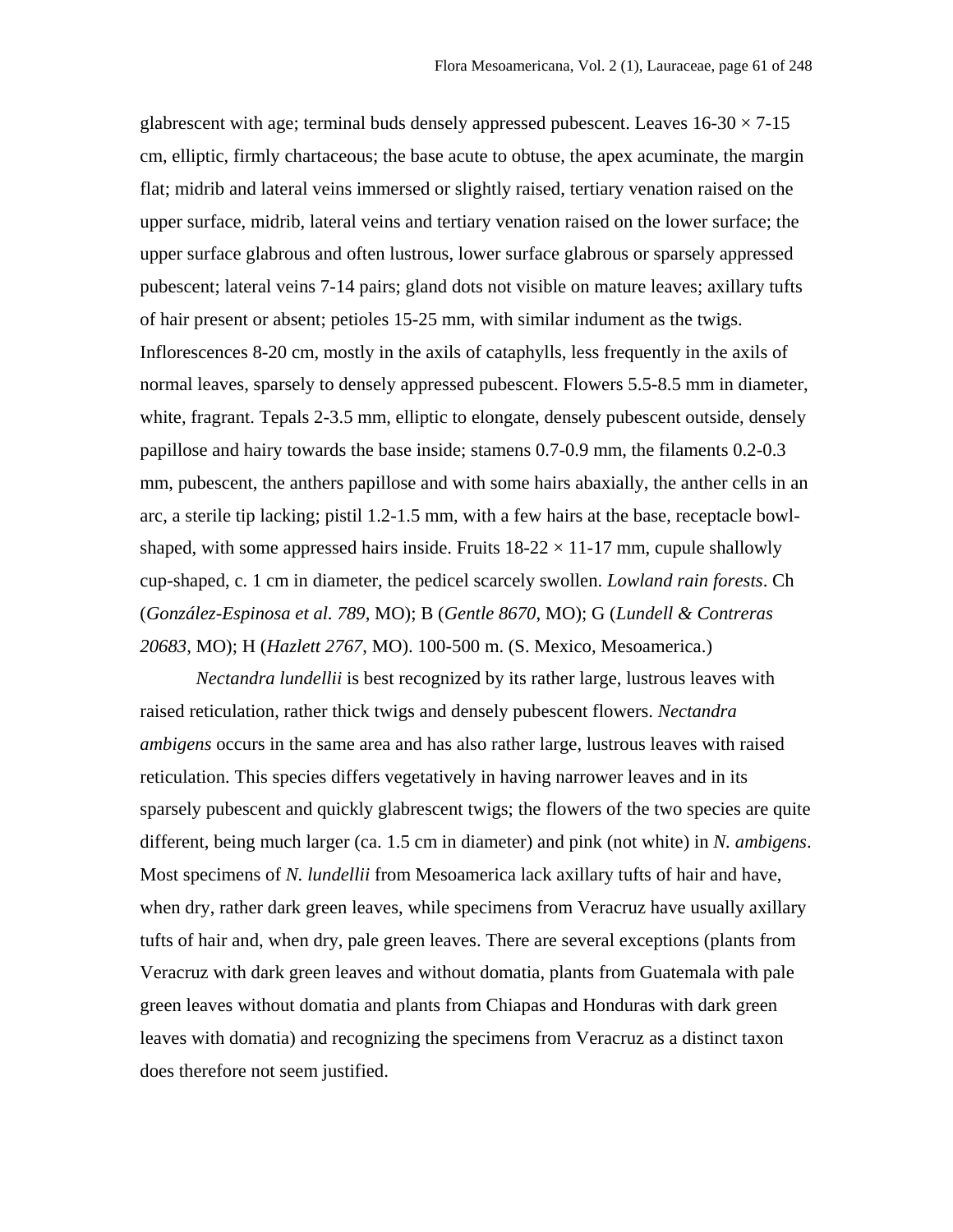**15. Nectandra martinicensis** Mez, *Mitt. Bot. Vereins Kreis Freiburg* 47/48: 421 (1888). Isolectotype: Trinidad, *Sieber 99* (MO).

*Nectandra tabascensis* Lundell, *N. woodsoniana* C.K. Allen, *Ocotea tabascensis* (Lundell) Howard

Trees, to 20 m. Twigs angular, moderately appressed or ascending pubescent, glabrescent with age; terminal buds densely white pubescent. Leaves  $12{\text -}20 \times 3.5{\text -}7$  cm, narrowly elliptic, chartaceous; the base attenuate to obtuse, the apex acute or slightly acuminate, the margin flat; midrib immersed, lateral veins and tertiary venation raised on the upper surface, midrib and lateral veins raised, tertiary venation slightly raised on the lower surface; upper surface glabrous or with some appressed hairs at the base of the midrib, lower surface with some scattered, appressed hairs, these to 0.6 mm; lateral veins 7-11 pairs; gland dots on the upper surface visible in young leaves, indistinct on mature leaves and on lower leaf surface; axillary tufts of hair present; petioles 6-15 mm, with a similar indument as the twigs. Inflorescences 7-20 cm, mostly in the axils of normal leaves, infrequently in the axils of cataphylls, moderately to sparsely appressed pubescent. Flowers 4-6.5 mm in diameter, white. Tepals 2-2.8 mm, spreading, outside densely white pubescent, inside densely papillose and pubescent towards the base; stamens 0.6-0.8 mm, the hairy filament 0.2-0.3 mm, the anthers glabrous or the outer 3 with some hairs abaxially, the anther cells in an arc, a sterile tip lacking; pistil 1-1.5 mm, glabrous, receptacle bowl-shaped, glabrous inside or nearly so. Fruit  $12{\text -}15 \times 8{\text -}12$  mm, cupule shallowly bowl-shaped, to 7 mm in diameter. *Evergeen forests*. T (*Matuda 3299*, F); Ch (*Mendez G. 9071*, MO); B *(sine coll. 14*, F); ES (*Calderon 1117*, MO); N (*Stevens 4727*, MO); CR (*Skutch 2634*, MO); P (*Croat 22484*, MO). 20-1000 m. (Mexico [Guerrero, Jalisco, Nayarit], Mesoamerica, Colombia, Venezuela, Ecuador.)

*Nectandra martinicensis* is best recognized by its densely white-pubescent buds and flowers, its generally non-lustrous leaves with some scattered, long hairs on the lower surface, and the quickly glabrescent twigs.

**16. Nectandra membranacea** (Sw.) Grisebach, *Fl. Brit. W.I*. 282 (1860). *Laurus membranacea* Sw., *Prodr.* 65. 1788. Holotype: Jamaica, *Swartz s.n*. (S). Illustr.: Allen, C.K., *Ann. Missouri Bot. Gard*. 35: 55 t. 34 (1948) (as *Nectandra standleyi).*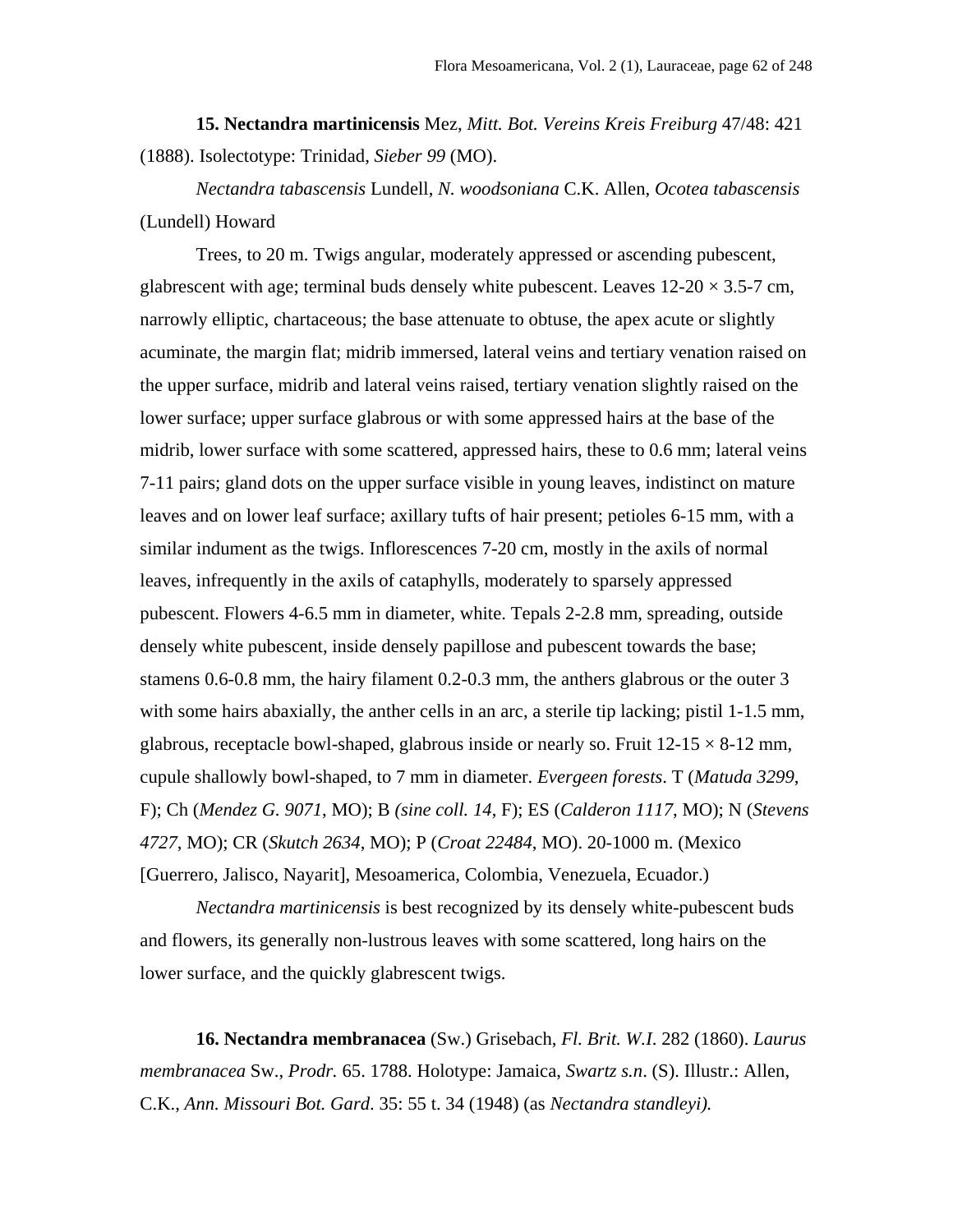*Nectandra skutchii* C.K. Allen, *N. standleyi* C.K. Allen.

Trees, to 35 m. Twigs angular, moderately to sparsely pubescent, the hairs very short and predominantly appressed, the surface visible between the hairs; terminal buds densely appressed pubescent. Leaves  $8-25 \times 3-9$  cm, elliptic, lanceolate or ovate-elliptic, chartaceous; base attenuate to rounded, apex acuminate, margin flat to inrolled (mostly revolute) at the base; midrib, lateral veins and tertiary venation immersed on the upper surface, midrib and lateral veins raised on lower surface, tertiary venation inconspicuously raised or immersed on lower surface; upper and lower surface sparsely appressed pubescent to glabrous, the hairs denser along the major veins; lateral veins 3-7 pairs; gland dots usually not visible; axillary tufts of hairs lacking; petioles 5-15 mm, with similar indument as the twigs. Inflorescences 5-20 cm, in the axils of normal leaves, moderately to sparsely appressed pubescent. Flowers 3-5 mm in diameter, white or yellowish. Tepals 1.2-2 mm, moderately appressed pubescent, papillose and without hairs inside, spreading; stamens 0.6-0.8 mm, sparsely papillose, filaments not hairy, sterile tip of the anthers lacking; pistil 1.2-1.8 mm, glabrous; receptacle urceolate, glabrousor nearly so inside. Fruit 8-14  $\times$  8-14 mm, cupule to 11 mm in diameter, shallow, frequently lenticellate. *Various habitats*. N (*Grijalva & Rios 3497a*, MO); CR (*Herrera 670*, MO); P (*Mori & Kallunki 2996*, MO). 100-1500 m. (Mexico [Veracruz], Mesoamerica, Colombia, Venezuela, Ecuador, Peru, Bolivia, Brazil, Cuba, Haiti, Dominican Republic, Puerto Rico, Jamaica, Leeward & Windward Islands, Trinidad, Tobago.)

*Nectandra membranacea* can be easily confused with *Nectandra cuspidata*; differences are discussed under the latter species.

**17. Nectandra mirafloris** van der Werff, *Ann. Missouri Bot. Gard*. 75: 410 (1988). Holotype: Nicaragua, *Neill 329* (MO).

Trees or shrubs, to 15 m (rarely to 25 m). Twigs angular, sparsely appressed pubescent, glabrescent; terminal buds densely appressed pubescent, the hairs white. Leaves  $10-23 \times 5-10$  cm, elliptic, firmly chartaceous; the base acute to obtuse, the apex acute; the margin flat; midrib and lateral veins immersed on the upper surface, the tertiary venation raised; midrib, lateral veins and tertiary venation raised on the lower surface; the upper surface or nearly so, lower surface with a few appressed hairs, soon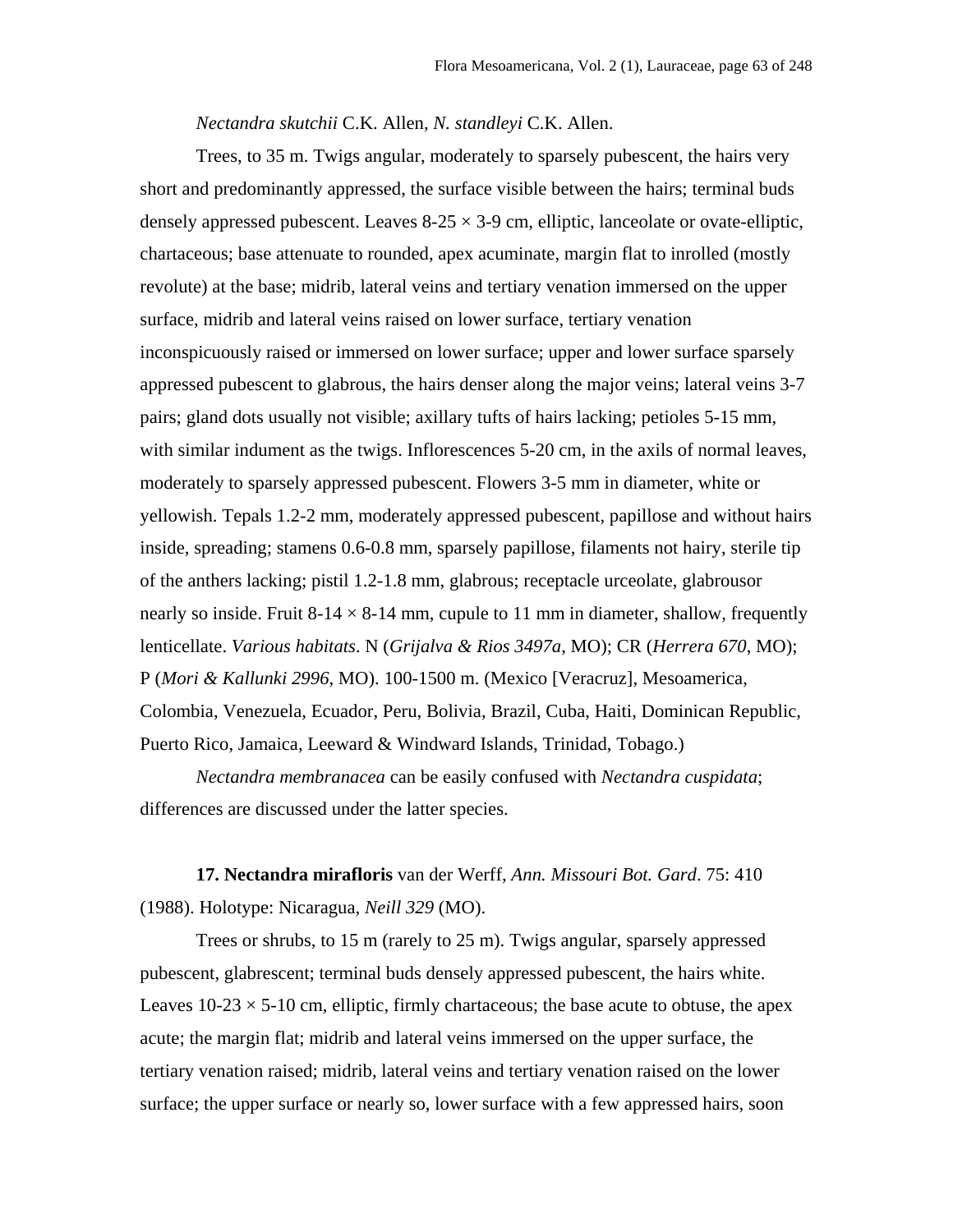becoming glabrous; lateral veins 6-10 pairs; gland dots poorly or not visible; axillary tufts of hairs usually present; petioles 7-18 mm, with a similar indument as the twigs. Inflorescences 5-15 cm, in the axils of cataphylls or normal leaves, near the base sparsely appressed pubescent, the indument becoming denser towards the flowers. Flowers 7.5-9.5 mm in diameter, white. Tepals 2.2-3.5 mm, densely white pubescent outside, densely papillose inside, with some hairs towards the base; stamens 0.8-1.2 mm, papillose, with a short (to 0.2 mm), hairy filament, the cells arranged in a shallow arc, a sterile tip absent; the pistil c. 1.5 mm, glabrous, receptacle bowl-shaped, glabrous inside. Fruit  $20-22 \times 15$ -18 mm, cupule shallow to almost plate-like, 8 mm in diam, the pedicel swollen. *Montane forests*. N (*Moreno 472*, MO). 1200-1600 m. (Endemic).

*Nectandra mirafloris* can be recognized by its densely pubescent flowers and rather large leaves with clearly raised tertiary venation. It is restricted to montane forests in Nicaragua. *Nectandra cufodontisii*, known from Costa Rica and Panama, is vegetatively and in fruit very similar, and differs only from *N. mirafloris* in having sparsely pubescent flowers.

**18. Nectandra nitida** Mez, *Jahrb. Koenigl. Bot. Gart. Berlin* 5: 461 (1889). Lectotype (designated by Rohwer, 1993): Panama, *Hayes 133* (K).

*Nectandra glandulosa* Lundell, *N. matudae* Lundell, *N. perdubia* Lundell, *Pleurothyrium glandulosum* (Lundell) Lundell.

Shrubs or trees to 25 m. Twigs initially angled or ridged, becoming roundish, densely brown, appressed or ascending pubescent, terminal buds densely brown pubescent. Leaves  $7-22 \times 2.5-7$  cm, (narrowly) elliptic, chartaceous; the base attenuate to obtuse, the apex acuminate or acute, the margin flat; midrib, lateral veins and tertiary venation more or less immersed on the upper surface, midrib prominently raised, lateral veins raised and tertiary venation more or less immersed on the lower surface; upper surface glabrous or with some appressed hairs, especially towards the base, lower surface with small appressed hairs or nearly glabrous; lateral veins 4-8 pairs; gland dots visible or not; axillary tufts of hairs present; petioles 3-13 mm, with a similar indument as the twigs. Inflorescenses 3-15 cm, in the axils of normal leaves or cataphylls, moderately (to densely) brown appressed pubescent. Flowers 3.5-6 mm in diameter, white. Tepals 1.5-3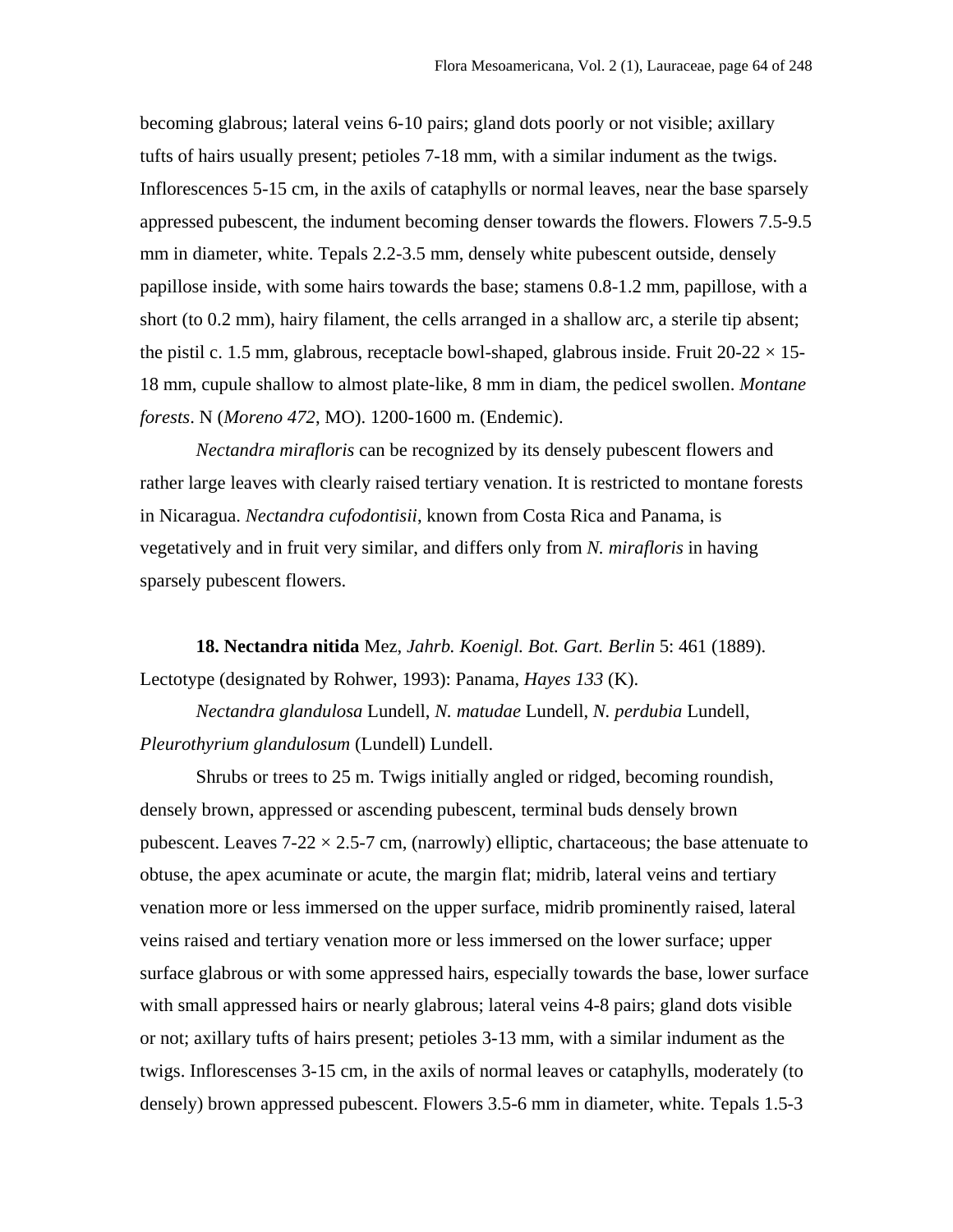mm, spreading, appressed pubescent outside, papillose and hairy towards the base inside; stamens 0.4-0.8 mm, the (sparsely) pubescent filaments c. 0.2 mm, the anthers glabrous or with a few hairs abaxially, the anther cells in an arc, a sterile tip lacking; pistil 1-1.4 mm, glabrous, receptacle shallow, glabrous or pubescent inside. Fruit  $8-15 \times 6-12$  mm, cupule bowl-shaped, to 7 mm in diameter, pedicel thickened or not. *Evergreen or seasonally dry forests*. T (*Matuda 3576*, F); Ch (*Matuda 5934*, MO); QR (*Duran 2740*, MO); B (*Gentle 1692*, MO); G (*Harmon & Dwyer 2783*, MO); N (*Neill 1985*, MO); CR (*Pittier 11490*, F); P (*Croat 14601*, MO). 0-2000 m. (Mexico, Mesoamerica.)

*Nectandra nitida* is a common species from Nicaragua northwards and is best recognized by the combination of its densely, brownish pubescent twigs and the absence of the distinct pinprick pattern of the gland dots on the upper leaf surface. Its upper leaf surface is frequently lustrous. In Costa Rica and Panama *N. nitida* is largely replaced by *N. umbrosa*. I include in *N. nitida N. matudae*, a species kept separate by Rohwer (1993).

**19. Nectandra oppositifolia** Nees, *Linnaea* 8: 47 (1833). Lectotype (designated by Meissner, 1866): Brazil, *Sello* 5722 (B).

Trees, 20 m. Twigs often somewhat flattened, ridged, densely reddish-brown tomentulose, terminal buds densely reddish-brown tomentulose. Leaves  $10-25 \times 3-9$  cm, (narrowly) elliptic, chartaceous; base acute, rarely obtuse, the apex acuminate, the margin plane; midrib, lateral veins and tertiary venation immersed on upper surface, raised on lower surface; upper surface pubescent with short, erect, curly hairs, the indument denser along midrib and lateral veins, becoming glabrous with age, lower surface pubescent with short, erect, curly hairs, becoming reddish tomentulose along lateral veins and midrib, axillary tufts of hairs absent; lateral veins 8-12 pairs; gland dots not visible; petioles 8-20 mm, with similar indument as the twigs. Inflorescences 4-12 cm, in the axils of normal leaves, densely reddish-brown tomentulose.Flowers 9-12 mm in diameter, white; tepals 3.5-5 mm, spreading, densely reddish-brown pubescent outside, densely papillose inside without hairs near the base; stamens 1-2 mm, filaments very short, anthers densely papillose, with a large sterile tip, the cells in a shallow arc; pistil 1.8-3 mm, glabrous or the style papillose, the receptacle deeple urceolate, glabrous or with a few hairs inside. Fruit  $13-15 \times 11$  mm, cupule 7-11 mm high, 13-17 mm in diameter, deeply cup-shaped.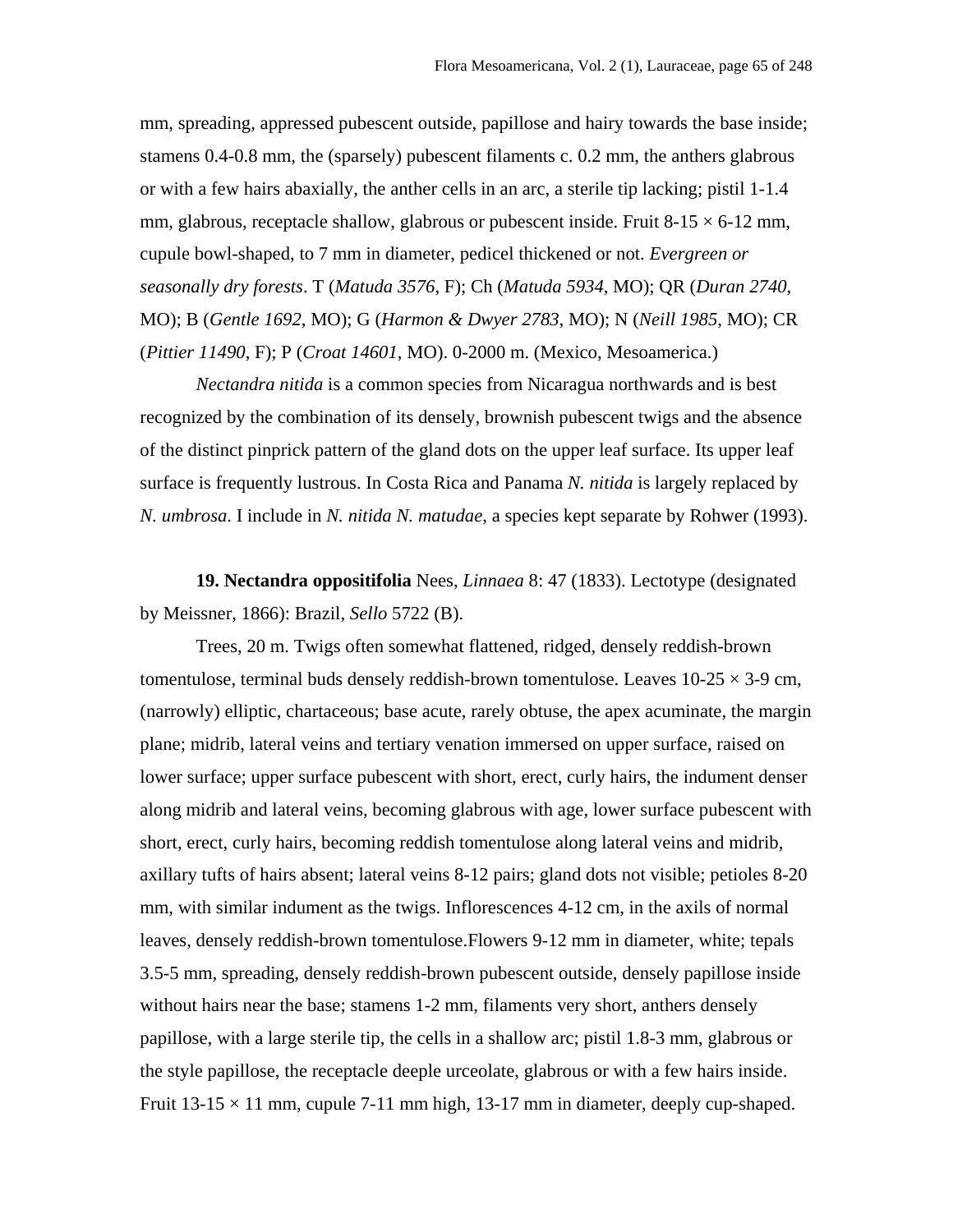*Lowland rain forests*. P (*McDade 774*, MO). Altitude unknown. (Mesoamerica, Colombia, Brazil.)

This is the only species of *Nectandra* in Mesoamerica with opposite or subopposite leaves. The few Panamanian collections are not typical, but intergrade with *Nectandra reticulata*. The latter species differs in its reflexed lobes at the base of the leaves.

**20 Nectandra purpurea** (Ruiz & Pavon) Mez, *Jahrb. Koenigl. Bot. Gart. Berlin* 5: 443 (1889). *Laurus purpurea* Ruiz & Pavon, *Fl. Peruv.* 4: t. 351 (1804). Isotype: Peru, *Ruiz & Pavon s.n*. (F).

*Nectandra latifolia* (Kunth) Mez, *N. polita* Nees var. *oerstedii* Meissner, *Ocotea flexuosa* Rusby.

Shrubs or trees to 20 m. Twigs somewhat angular, moderately to sparsely appressed pubescent, glabrescent; terminal buds densely appressed pubescent. Leaves 11-  $25 \times 5{\text -}10$  cm, elliptic, chartaceous; the base acute to obtuse-rounded, the apex acute or shortly acuminate; the margin flat; midrib and lateral veins immersed, tertiary venation raised on the upper surface, midrib, lateral veins and tertiary venation raised on lower surface; upper surface glabrous, lower surface glabrous or with some appressed hairs; lateral veins 6-10 pairs; gland dots poorly or not visible; axillary tufts of hairs present or absent; petioles 4-14 mm, with a similar indument as the twig. Inflorescences 4-16 cm, in axils of normal leaves or cataphylls, moderately pubescent with appressed to ascending hairs. Flowers 3-5 mm in diameter, white. Tepals 1.2-2 mm, elliptic, spreading, the outside moderately to densely pubescent, sometimes somewhat papillose, especially the inner tepals, the inside papillose and towards the base pubescent; the stamens 0.8-1.1 mm, the glabrous or hairy filaments 0.3-0.6 mm, the anthers glabrous or with some papillae, the anther cells almost in two rows or with the lower two cells much greater than the upper two; a sterile tip lacking; pistil 1.1-1.6 mm, glabrous or nearly so; the receptacle bowl-shaped, glabrous or with a few hairs inside. Fruits  $15{\text -}26 \times 8{\text -}13$  mm, cupule bowl-shaped or cup-shaped, 5-8 mm in diameter. *Evergreen forests*. N (*Oersted 12*, B); CR (*Grayum 8898*, MO); P (*Hammel et al. 6874*, MO). (Mesoamerica, Colombia, Venezuela, Guayana Francesa, Ecuador, Peru, Bolivia, Brazil.)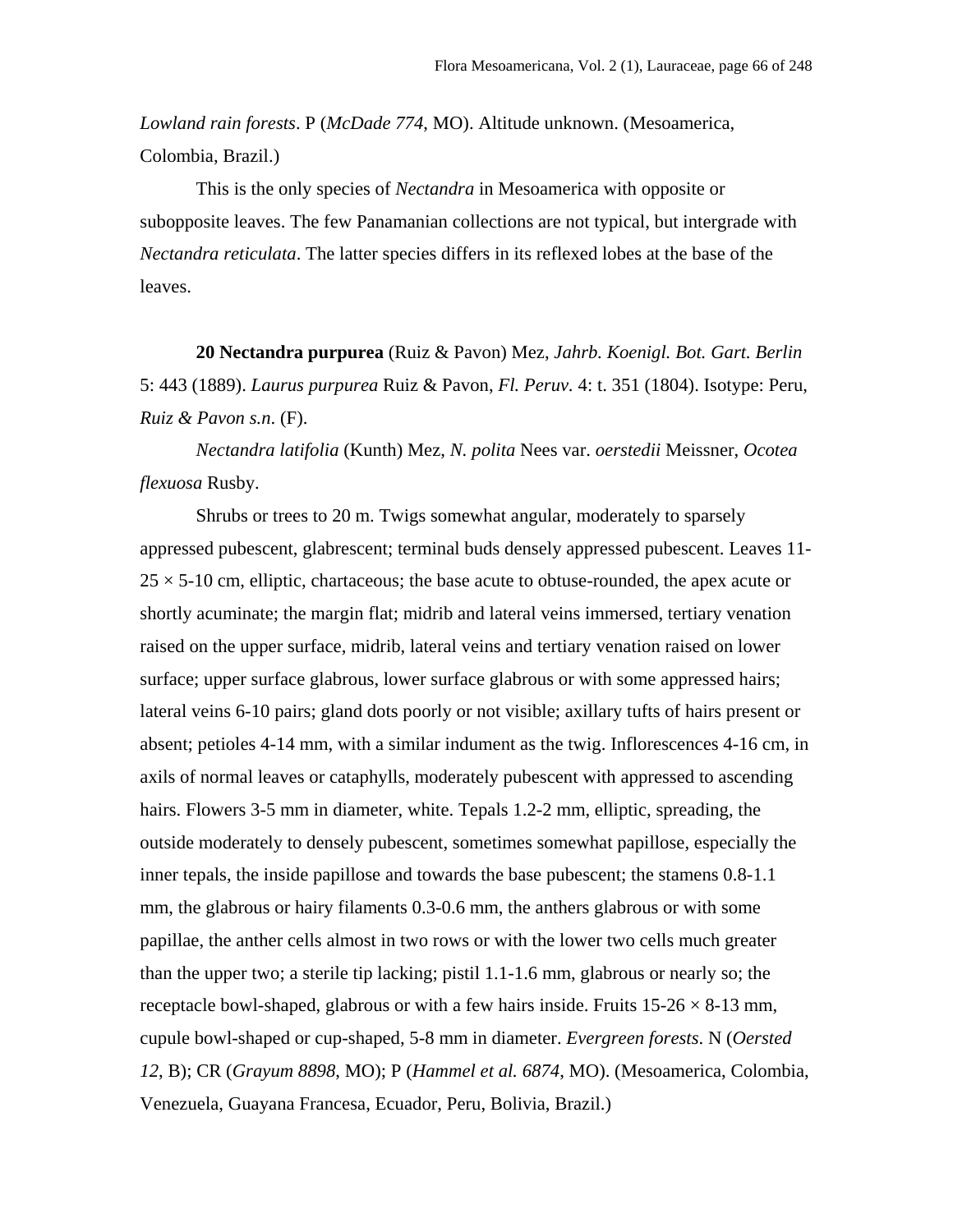As with other species of the *Nectandra coriacea* complex, *N. purpurea* is not easy to identify. Its flowers have relatively short and wide tepals (length less than twice the width), stamens with relatively long filaments and anther cells arranged in an *Ocotea*-like fashion (the cells are almost in two rows rather than in an arc). Some populations cannot be placed with certainty, for instance specimens from Chiapas and Guatemala which have small flowers with *N. purpurea*-like stamens, but with more elongate tepals and narrower leaves. These specimens are intermediates between *N. purpurea* and *N. salicifolia* and may represent an undescribed species. Rohwer (1993) did not describe these as a new species because the *N. coriacea* complex is still poorly understood and I follow him in this. *Breedlove 28566* (MO) is a member of this group. Vegetatively, *N. purpurea* can resemble *N. cufodontisii* closely, but differs in its less coriaceous leaves ; its stamens with relatively long, glabrous filaments and with the anther cells arranged almost in 2 pairs separate the two species best.

Croat (1978) used the name *N. purpurascens*, an unpublished name, for collections from Barro Colorado island which are here placed under *N. umbrosa*.

**21. Nectandra ramonensis** Standley, *Publ. Field Mus. Nat. Hist. , Bot. Ser*. 18: 453 (1937). Holotype: Costa Rica, *Brenes 17018* (F). Illustr.: C.K. Allen, *Ann. Missouri Bot. Gard*. 35: 46 t. 28 (1948).

Trees, 20 m. Twigs angular, finely and rather densely pubescent, the hairs appressed or ascending, covering most or all of the surface when young, glabrescent with age; terminal buds densely pubescent. Leaves  $5-13 \times 2.5-5$  cm, elliptic, (thinly) chartaceous; the base acute or attenuate, apex acuminate or acute, margin plane or slightly recurved near the base; midrib and lateral veins immersed on upper surface, raised on lower surface, tertiary venation immersed on both surfaces; upper surface with some appressed hairs, more so along the midrib, becoming glabrous with age, lower surface sparsely appressed pubescent, axillary tufts of hairs usually present; lateral veins 4-6 pairs; oil cells only visible in young leaves; petioles 3-12 mm, with similar indument as the twigs. Inflorescences 5-12 cm, in the axils of normal leaves, finely pubescent, the hairs ascending or erect. Flowers 7-10 mm in diameter, white or greenish white. Tepals 2.7-3.8 mm, spreading, moderately or sparsely appressed pubescent outside, densely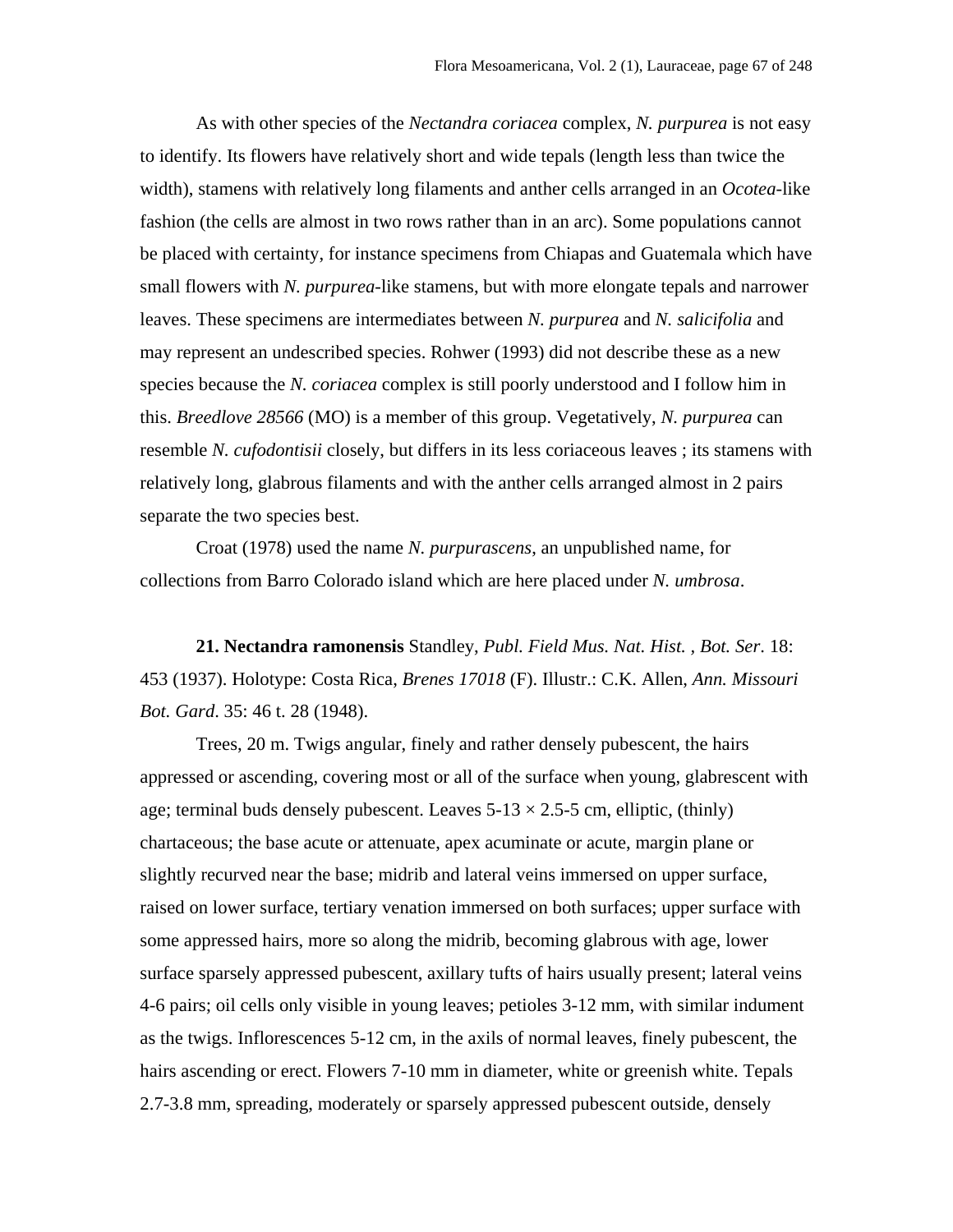papillose inside, without hairs; stamens 1-1.5 mm, papillose, the filaments very short, anthers with a sterile tip, the anther cells in a shallow arc; pistil c. 1.2-1.7 mm, glabrous; receptacle bowl-shaped, with appressed hairs near the base, otherwise glabrous. Fruit 12- 7 mm, cupule 5-6 mm high, 8 mm in diameter, cup-shaped. Moderately dry forests. CR (*Gomez et al. 22697*, MO); P (*Hammel 1783*, MO). 100-1500 m. (Endemic.)

*Nectandra ramonensis* is best recognized by its rather small leaves with few lateral veins and the fairly densely pubescent young twigs. The peduncles are quite long, usually twice as long as the branched part of the inflorescences.

**22. Nectandra reticulata** (Ruiz & Pavon) Mez, *Jahrb. Koenigl. Bot. Gart. Berlin* 5: 404 (1889). *Laurus reticulata* Ruiz & Pavon, *Fl. Peruv*. 4: t 348 (1804). Lectotype (designated by Rohwer, 1993): Peru, *Ruiz & Pavon s.n.* (MA). Illustr.: Ruiz & Pavon, *Fl. Peruv*. 4: t.348 (1804); Allen, *Ann. Missouri Bot. Gard*. 35: 60 (1948).

Trees, to 40 m. Twigs angular, densely brown tomentulose; terminal buds densely brown tomentulose. Leaves  $14-35 \times 5-11$  cm, elliptic, chartaceous; base acute to rounded, apex acute or acuminate, margin reflexed near the base, forming two lobes; midrib, lateral veins and tertiary venation immersed on upper surface, clearly raised on lower surface; upper surface with erect, curly hairs, densely so along midrib, lower surface pubescent, the hairs erect, curly, the indument denser along the major veins, the leaf surface remaining visible; lateral veins 8-14 pairs; gland dots not visible; petioles 7-25 mm, with a similar indument as the twigs. Inflorescences 6-20 cm, brown tomentulose. Flowers 8-14 mm in diameter, white; tepals 3.5-6 mm, elliptic, spreading, outer 3 densely pubescent outside, inner 3 with a narrow, pubescent, central band, otherwise papillose, all 6 densely papillose inside, without hairs; stamens 1.2-2 mm, densely papillose, the filament very short, the anthers with a large sterile tip, the anther cells in a shallow arc; pistil 2-3 mm, mostly glabrous, but occasionally pubescent; receptacle deeply urceolate, densely pubescent inside. Fruit  $9-20 \times 6-11$  mm, cupule 6-11 mm deep, 7-14 mm in diameter, cup-shaped. *Lowland and montane forests*. T (*Rovirosa 338*, NY); Ch (*Hernandez G. 2032*, MO); G (*Contreras 10441*, MO); H (*Record H 69*, US); N (*Moreno 18988*, MO); CR (*Liesner 5021*, MO); P (*McPherson 12232*, MO). 0-1700 m. (Mexico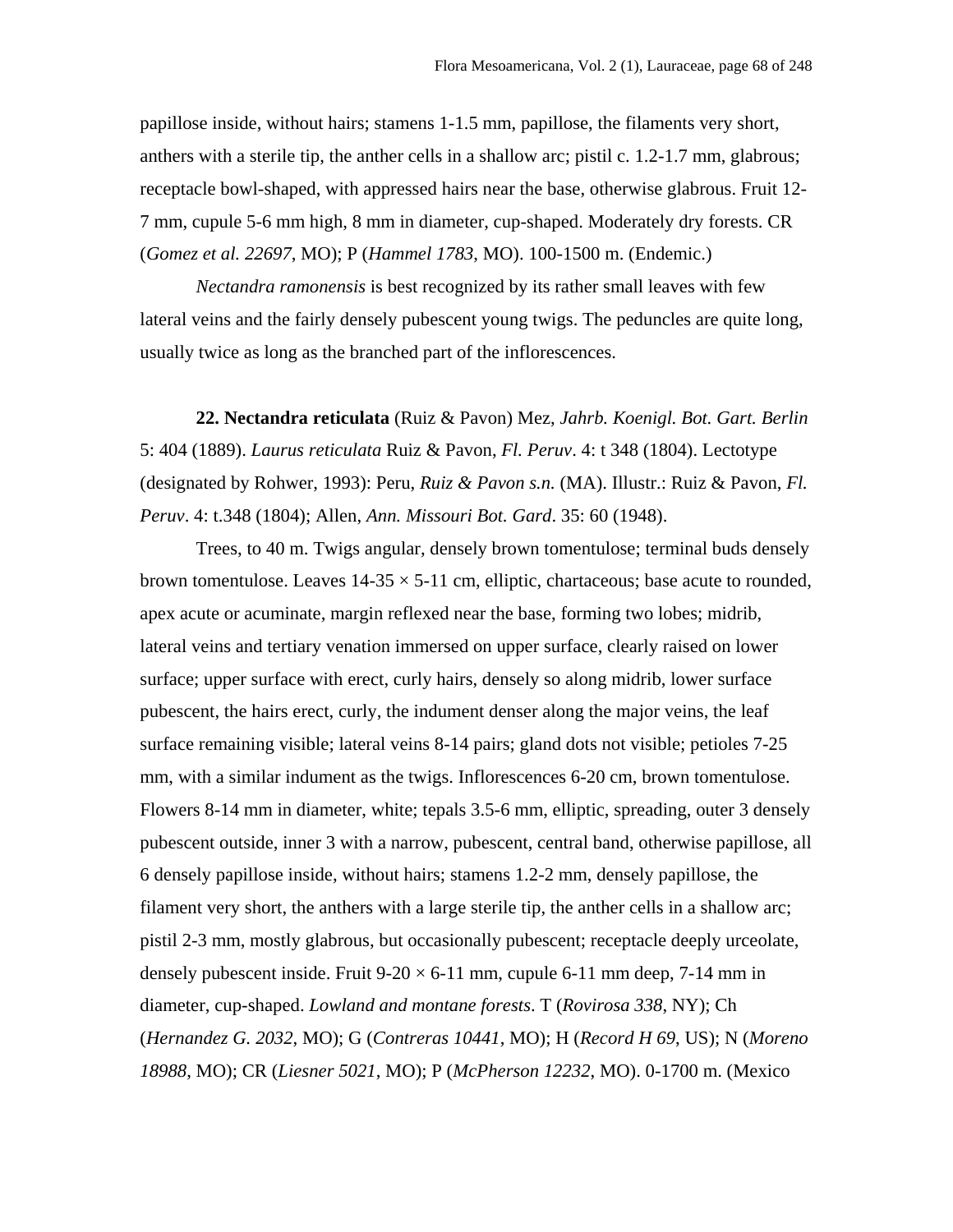[Veracruz, Oaxaca], Mesoamerica, Colombia, Venezuela, Suriname, French Guyana, Ecuador, Peru, Bolivia, Brazil.)

This species can even vegetatively be identified by its pubescent leaves with reflexed lobes at the base.

**23. Nectandra roberto-andinoi** (C. Nelson) C. Nelson, *Ceiba* 42(1): 35 (2001[2002]). *Pleurothyrium roberto-andinoi* C. Nelson, *Phytologia* 72(6): 402 (1992). Isotype: Honduras, *Nelson & Andino 13119* (MO).

Trees, 15 m. Twigs slightly angular or terete, densely brown pubescent, the hairs erect and completely covering the surface, the indument wearing off with age; terminal buds denely brown pubescent. Leaves  $14-22 \times 7-10$  cm, (broadly) elliptic, chartaceous; base acute or obtuse, apex shortly acuminate, margin plane; midrin, lateral veins immersed, tertiary venation immersed or slightly raised above, midrib and lateral veins clearly raised, tertiary venation raised on lower surface; upper surface with some appressed or erect hairs, these denser along midrib, lower surface moderately to sparsely pubescent, the hairs erect, denser along midrib and lateral veins; lateral veins 5-7 pairs; oil cells clearly visible on the upper surface of young leaves, less so on older ones; axillary tufts of hairs present; petioles 7-11 mm, with similar indument as the twigs. Inflorescences 5-15 cm, in the axils of normal leaves or cataphylls, densely pubescent, the hairs erect and appressed. Flowers 7-9 mm in diam, white or yellowish. Tepals c. 3 mm, narrowly elliptic, pubescent outside, papillose and somewhat pubescent at the base inside, more or less spreading or half-erect; stamens c. 0.7 mm, anthers glabrous or nearly so, filaments pubescent, anther cells in a sharp arc, filling the entire anther; pistil c. 1.2 mm, more or less hairy; receptacle shallow, glabrous or nearly so inside. Young fruit 8 × 6 mm, pubescent; cupule c. 7 mm in diameter, shallowly bowl-shaped. *Montane forests*. H (*Nelson & Andino 12797*, MO). 850-1000 m. (Endemic.)

Two other collections of this species were discussed by Rohwer (1993) under *Nectandra nitida*. *Nectandra roberto-andinoi* differs from that species by its broader leaves with erect indument on the lowers surface. *Nectandra longicaudata* has also some erect hairs on the lower leaf surface, but this indument is much sparser and shorter than found in *N. roberto-andinoi*; it also differs in having smaller leaves. *Nectandra roberto-*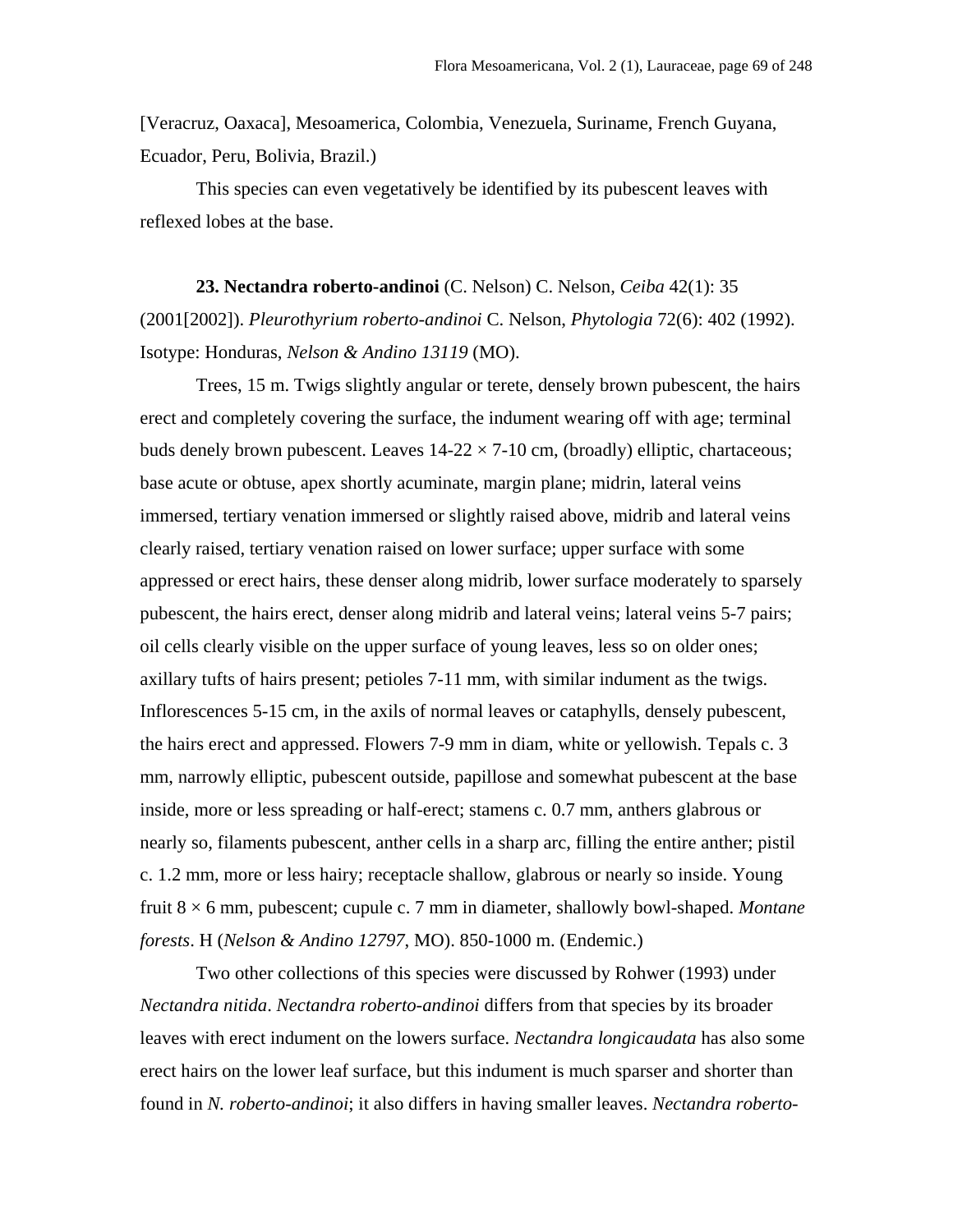*andinoi* is only known from 5 collections and additional collections from Honduras might show that it intergrades with related species.

**24. Nectandra rudis** C.K. Allen, *J. Arnold Arbor*. 26: 401 (1945). Holotype: Mexico, *Matuda 470* (GH).

Trees, 30 m. Twigs angular, moderately appressed pubescent when young, soon glabrescent; terminal buds densely white appressed pubescent. Leaves  $13{\text -}25 \times 5{\text -}10$  cm, elliptic, firmly chartaceous; base attenuate due to the revolute margins, these sometimes decurrent on the petiole, apex acute; midrib and lateral veins immersed on upper surface, raised on lower surface, tertiary venation raised on both surfaces; upper surface glabrous, lower surface glabrous or with some appressed hairs, these mostly along the midrib; lateral veins 7-10 pairs; gland dots not or scarcely visible; axillary tufts of hairs present; petioles 10-27 mm, with similar indument as the twigs. Inflorescences 5-20 cm, in the axils of normal leaves, moderately densely white pubescent, the hairs appressed to ascending. Flowers 8-11 mm in diameter, white. Tepals 3-4 mm, densely white tomentulose outside, densely papillose and with some hairs near the base inside, spreading; stamens 1-1.2 mm, papillose, the outer 6 also dorsally pubescent, a sterile tip absent, the anther cells arranged in a sharp arc; pistil 1.6-2 mm, glabrous; receptacle bowl-shaped, glabrous inside. Fruit  $20-29 \times 18-23$  mm, cupule 10-13 mm in diameter, disk-like. *Montane forests.* Ch (*Miller et al*. *2688*, MO); G (*Williams 14342*, F); ES (*Tucker 1318*, F). 1600-2500 m. (Endemic.)

*Nectandra rudis* is readily recognized by its large leaves with revolute base and large flowers. *Ocotea chiapensis* is another montane species from Chiapas with revolute leaf bases and has been confused with *Nectandra rudis*. *Ocotea chiapensis* differs from *N. rudis* in having the tepals rather sparsely appressed pubescent on the outer surface, in its much larger domatia and in its glabrous (not papillose) stamens.

**25. Nectandra salicifolia** (Kunth) Nees, *Syst. Laur*. 302 (1836). *Ocotea salicifolia* Kunth in Humb., Bonpl. & Kunth, *Nov. Gen. Sp*. 2: 132 (1817). Lectotype (designated by Rohwer, 1993): Mexico, *Humboldt & Bonpland 3880* (P).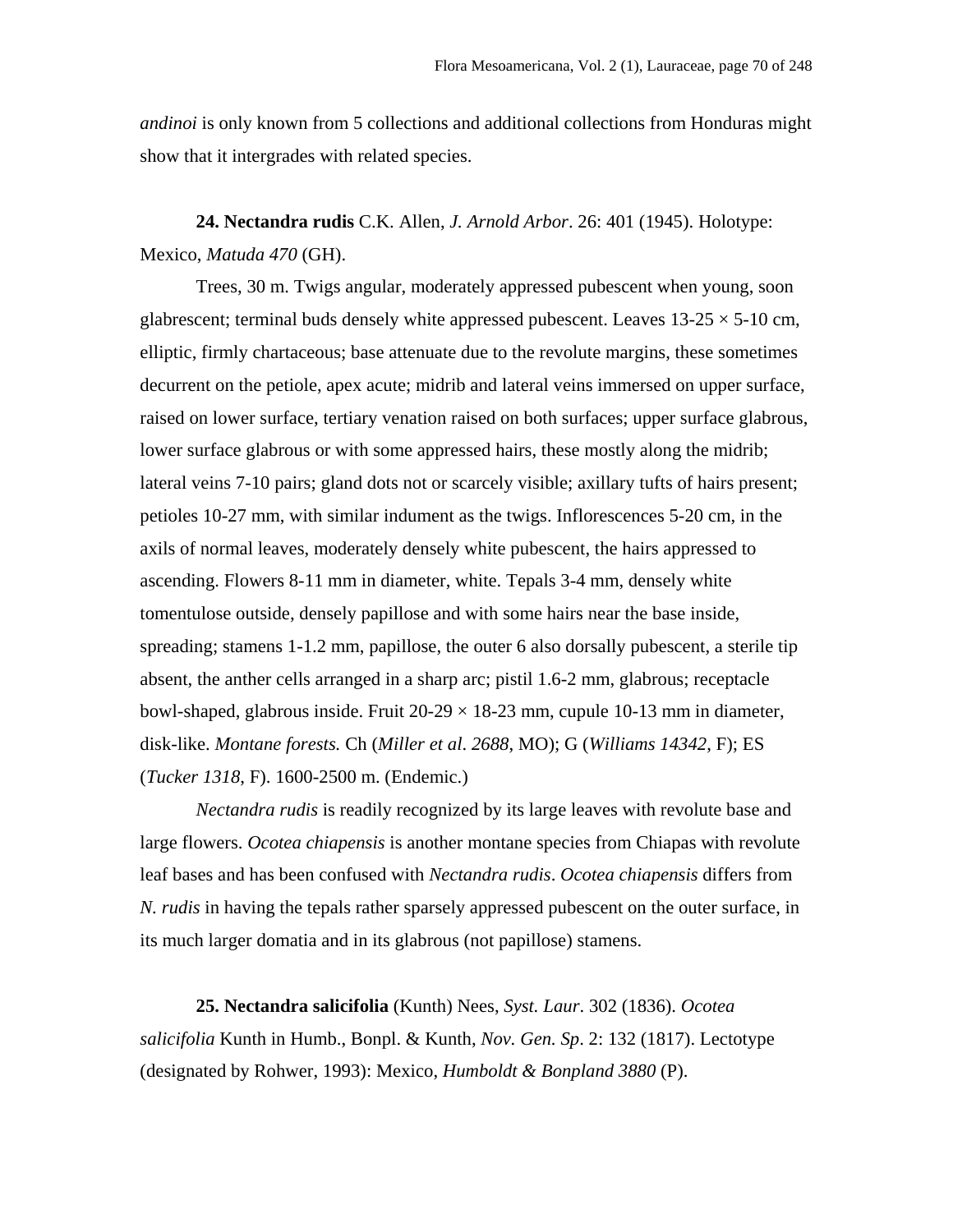*Nectandra cayoana* Lundell, *N. colorata* Lundell, *N. loesneri* Mez, *N. sanguinea* Rottboel var. *lanceolata* Meissner.

Shrubs or trees to 25 m. Twigs roundish or slightly angular, moderately appressed pubescent to almost glabrous, terminal buds densely whitish appressed pubescent. Leaves  $6-18 \times 2-7$  cm, lanceolate or elliptic, chartaceous; base acute or obtuse, apex acute or slightly acuminate, the margin flat; midrib immersed, lateral veins and tertiary venation slightly raised on the upper surface, the midrib raised, lateral veins and tertiary venation slightly raised on the lower surface; upper surface glabrous, lower surface glabrous or sparsely appressed pubescent; lateral veins 4-9 pairs; gland dots visible or not on both sides of the leaf; axillary tufts of hair frequently present, but sometimes absent; petioles 5-15 mm, with a similar indument as the twigs. Inflorescences 3-12 cm, mostly in the axils of normal leaves, sometimes also in the axils of cataphylls, moderately appressed to ascending pubescent to glabrous. Flowers 4-8 mm in diameter, white. Tepals 1.5-4 mm, spreading, moderately to sparsely pubescent outside, papillose and towards the base (somewhat) hairy inside; stamens 0.6-0.8 mm, the hairy filament 0.1-0.3 mm, the anthers papillose near the tip or without papillae, sometimes abaxially pubescent, the anther cells in a shallow arc, a sterile tip lacking; pistil 1-1.6 mm, glabrous, the receptacle shallow, glabrous or with a few hairs inside. Fruit  $9-14 \times 8-12$  mm, cupule variable, from shallowly bowl-shaped to cup-shaped, to 7 mm in diameter. *Seasonal evergreen or semideciduous forests*. T (*Fernandez N. 1340*, MO); Ch (*Matuda 4264*, MO); C (*Collins 47 a*, US); B (*Gentle 1410*, MO); G (*Lundell 19074*, MO); H (*Yuncker et al. 6144*, MO); *N (Molina 20454*, MO). 0-2300 m. (Mexico, Mesoamerica.)

*Nectandra salicifolia* is a variable species and most specimens which do not fit in related, relatively better defined species, have been placed in this species. These related species differ either in indument characters (pubescence on twigs denser and brownish) or, in the case of *N. umbrosa*, in having a dense pinprick pattern of gland dots on the mature leaves. Rohwer (1993) discusses several intermediates between *N. salicifolia* and related species. *Nectandra colorata*, recognized by Rohwer (1993) as a distinct species, is here treated as a synonym of *N. salicifolia*. The name *Nectandra sanguinea* has often been applied to *N. salicifolia* but Bernardi (1967) pointed out that this was not correct.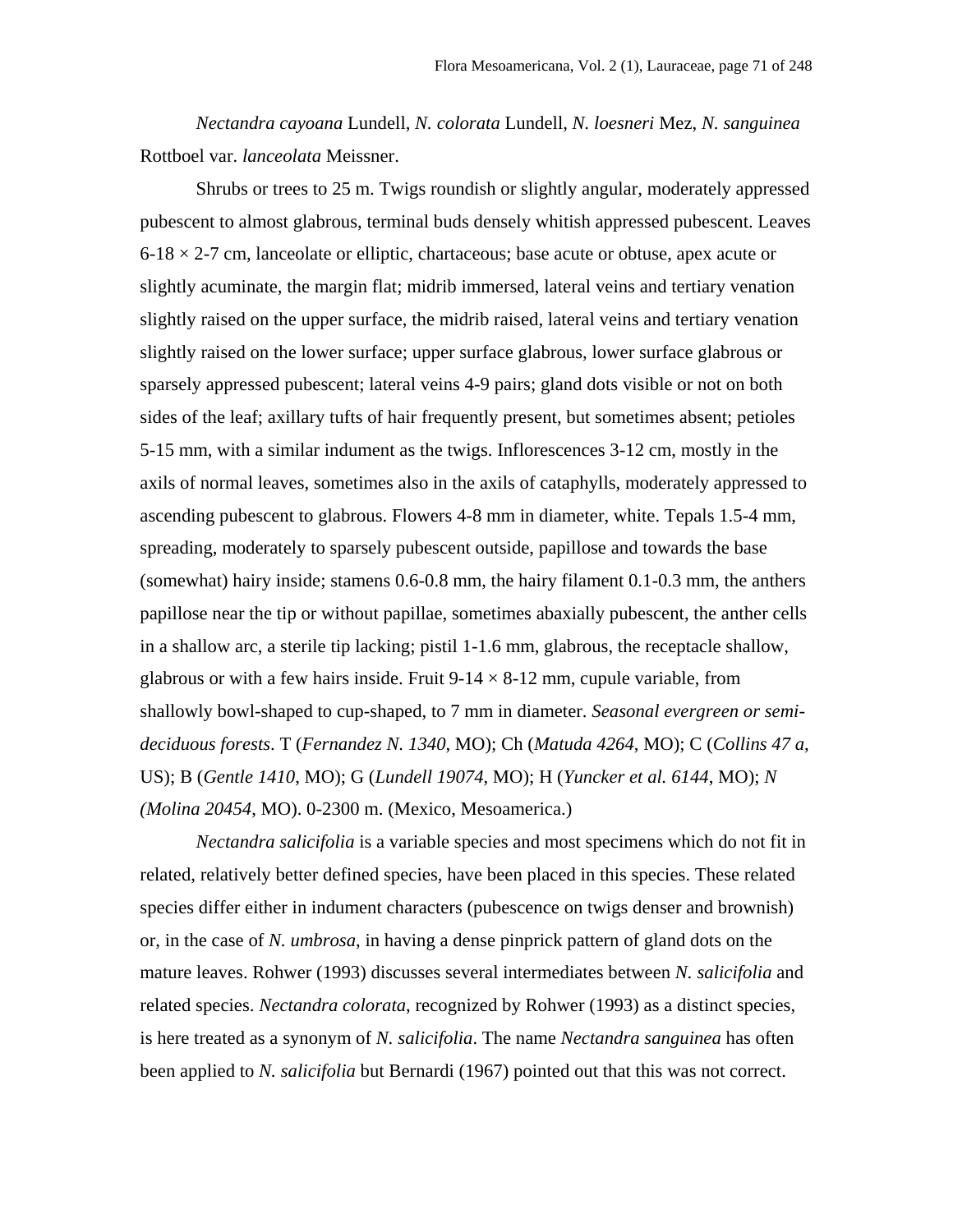**26. Nectandra salicina** C.K. Allen, *J. Arnold Arbor*. 26: 385 (1945). Holotype: Costa Rica, *Brenes 4206* (F).

*Nectandra davidsoniana* C.K. Allen.

Trees to 20 m, but often flowering when much smaller. Twigs slightly angular, sparsely appressed pubescent with white hairs, soon becoming glabrous, terminal buds appressed white pubescent or subglabrous. Leaves  $5-11 \times 1-3$  cm, lanceolate, (firmly) chartaceous; base acute or attenuate, apex acute or acuminate, margin flat, frequently thickened; midrib, lateral veins and tertiary venation raised on both surfaces; upper surface glabrous, lower surface glabrous or with a few appressed white hairs along the midrib; lateral veins 5-8 pairs; axillary tufts of hairs lacking; gland dots poorly visible; petioles 4-12 mm, glabrous or with a few white, appressed hairs. Inflorescences 3-12 cm, in the axils of cataphylls or normal leaves, sparsely appressed pubescent or glabrous, red. Flowers 4.5-7 mm in diameter, white. Tepals 2-3 mm, spreading, sparsely appressed pubescent to glabrous outside, finely papillose and towards the base pubescent inside; stamens 1-1.5 mm, the filaments hairy, 0.2-0.3 mm, the anthers glabrous, without a sterile tip, anther cells in a shallow arc; pistil 1.5-2 mm, glabrous; receptacle shallow, glabrous or nearly so. Fruit  $15-22 \times 12-17$  mm, cupule shallowly bowl-shaped, to 1 cm in diameter, pedicel thickened. *Montane forests*. Ch (*Ton 3411*, F); CR (*Haber & Bello 3699*, MO); P (*McPherson 10334*, MO). 600-1500 m. (Endemic.)

Distinctive for this species are lanceolate, (nearly) glabrous leaves without domatia, the sparsely pubescent or glabrous twigs and the montane habitat. It can be confused with *Nectandra smithii*, which differs in having small domatia, pubescent twigs and slightly wider leaves. In the Monteverde area in Costa Rica both species occur, but intermediates have not been collected. I follow Rohwer (1993) in assigning a single collection from Chiapas to *N. salicina*, although we both have misgivings about it. *Nectandra salicina* is rather common in Costa Rica, but even in Panama it is rarely collected.

The MO isotype of *N. davidsonia* is vegetatively a good match for specimens of *N. salicina* from the Chiriqui province in Panama. Rohwer (1993) mentioned that the type had juvenile flowers and immature fruits, which makes identification with any confidence difficult. Therefore, I prefer to ignore small floral differences between the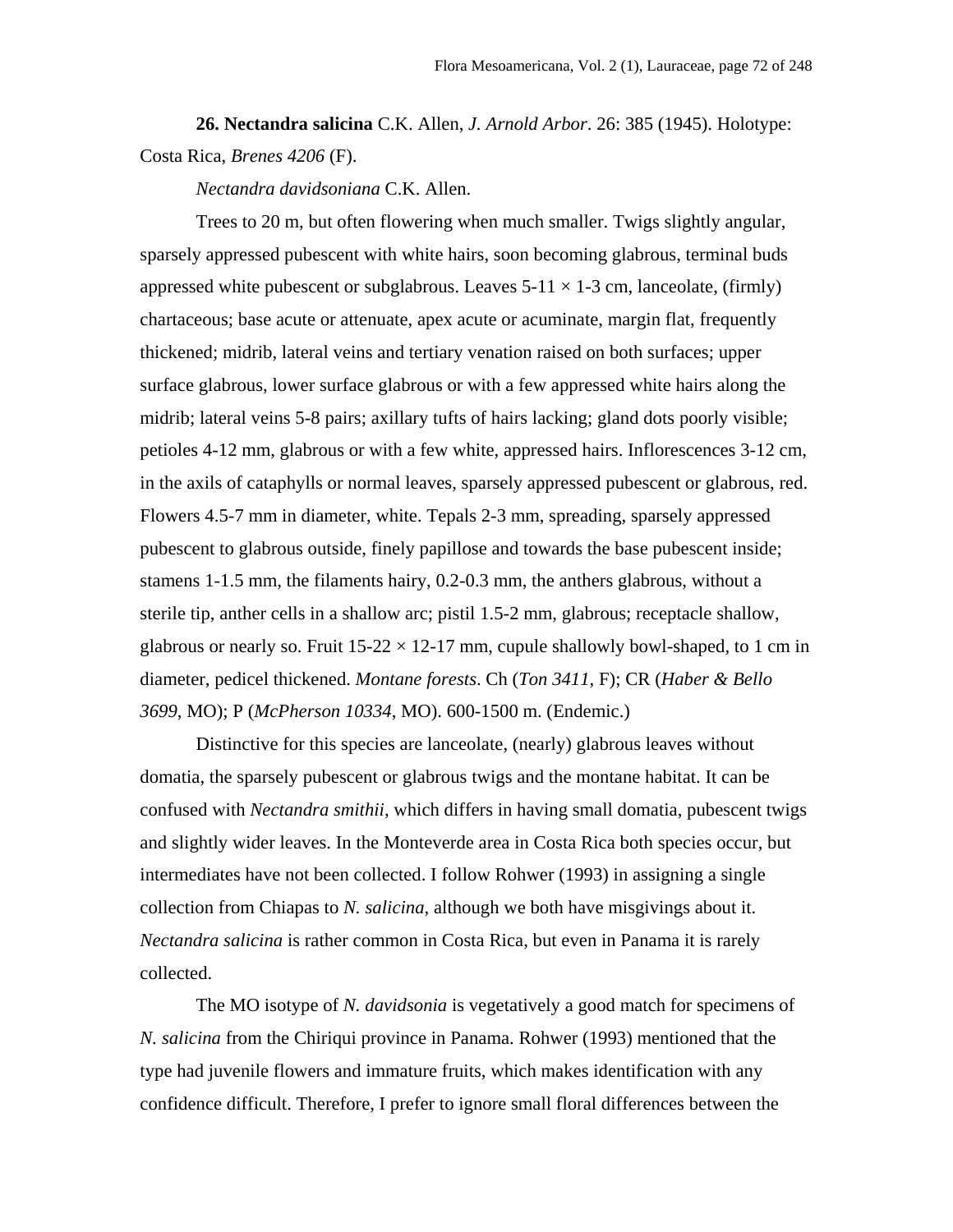type of *N. davidsoniana* and *N. salicina* and, based on vegetative similarities, treat *N. davidsoniana* as a synonym of *N. salicina*, a species known from the area where the type of *N. davidsoniana* was collected.

**27. Nectandra smithii** C.K. Allen, *J. Arnold Arbor*. 26: 370 (1945). Isotype: Costa Rica, *A. Smith H-541* (MO).

Trees, to 20 m. Twigs more or less angular, (densely) pubescent with appressed, brownish hairs; terminal buds densely pubescent. Leaves  $5-12 \times 1.5-3.5$  cm, elliptic to lanceolate, chartaceous, the base acute, the apex acuminate or acute; margin flat, sometimes thickened; midrib, lateral veins and tertiary venation weakly raised on the upper surface, slightly more so on the lower surface; upper surface glabrous or (especially when young) with appressed hairs on the midrib, the lower surface sparsely appressed pubescent, especially along the midrib; lateral veins 4-7 pairs; glands dots frequently clearly visible and forming a dense pinprick pattern on the upper surface, scarcely visible on the lower surface; axillary tufts of hairs usually present; petioles 5-12 mm, with similar indument as the twigs. Inflorescences 2-8 cm, mostly in axils of normal leaves, sometimes in the axils of cataphylls, moderately appressed pubescent, reddish. Flowers 4-7 mm in diameter, white. Tepals 1.6-2.5 mm, spreading, appressed pubescent outside, finely papillose and towards the base pubescent inside; stamens 0.8-1.3 mm, the hairy filament 0.1-0.3 mm, the anthers glabrous, the anther cells in an arc, sterile tip absent; pistil c. 1.5 mm, glabrous, the recptacle shallowly bowl-shaped, with some appressed hairs inside. Fruit c.  $15 \times 10$  mm, cupule shallow, c. 6 mm wide, the peduncle thickened. *Montane forests*. CR (*Dryer 1333*, MO). 1100-1700 m. (Endemic.)

*Nectandra smithii* is restricted to montane forests in central Costa Rica. Plants with more coriaceous leaves approach *N. salicina* and differences between the two are discussed under the latter species. Plants with more chartaceous leaves can be confused with *N. umbrosa*; these plants have the more conspicous pattern of gland dots on their leaves. These two species can be separated by the size of the stamens (smaller in *N. umbrosa*); the indument on the inner surface of the tepals consists in *N. umbrosa* of short papillae, in *N. smithii* of longer, almost hairlike papillae. Young fruits of *N. umbrosa* are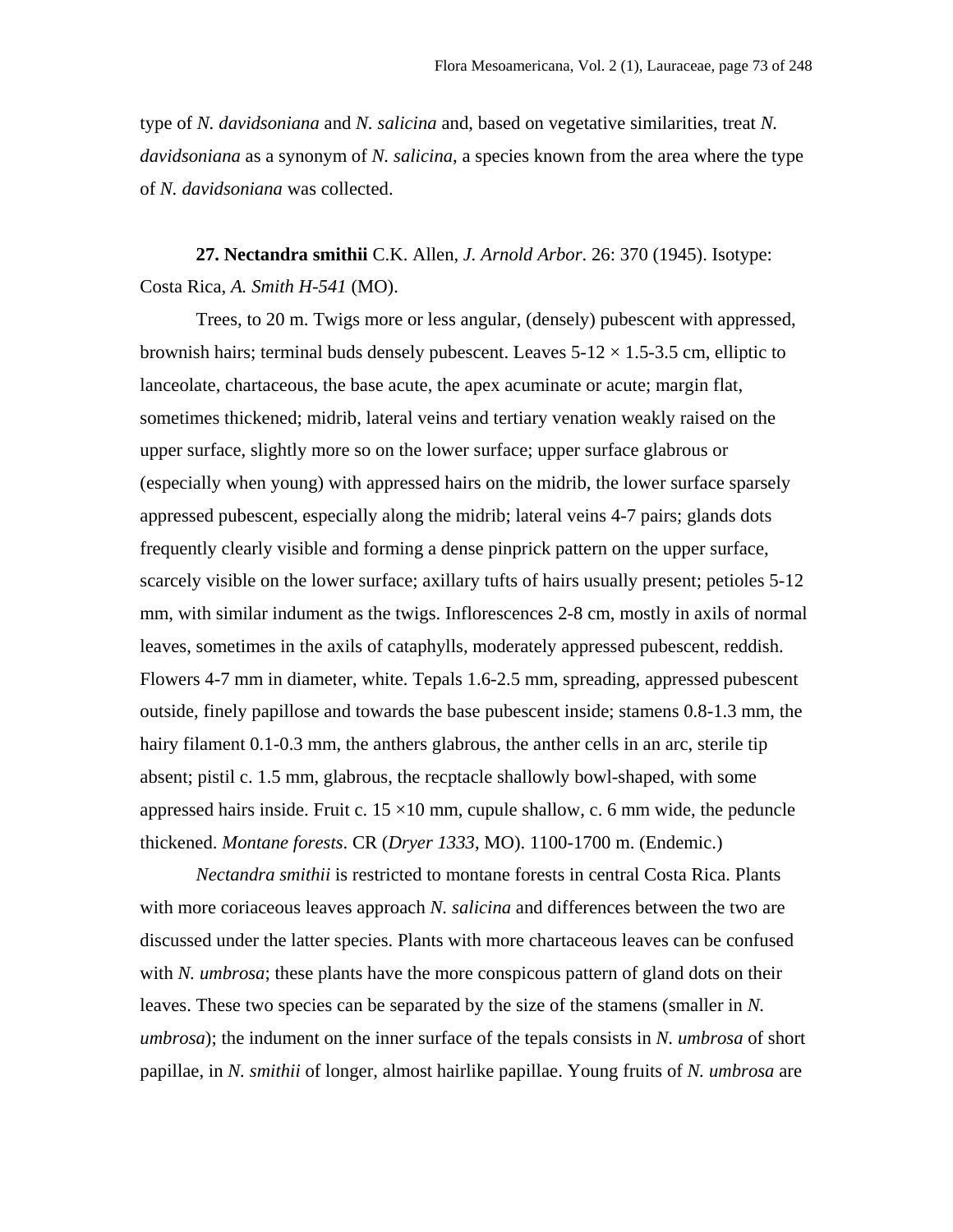often somewhat hairy, while they are glabrous in *N. smithii*. Sterile specimens are almost impossible to identify.

**28. Nectandra turbacensis** (Kunth) Nees, *Syst. Laur*. 316 (1836). *Ocotea turbacensis* Kunth in Humb., Bonpl. & Kunth, *Nov. Gen. Sp*. 2: 129 (1817). Lectotype (designated by Rohwer, 1993): Colombia, *Humboldt & Bonpland 1396* (P).

*Nectandra mopanensis* Lundell, *N. nervosa* Mez, *N. panamensis* Mez, *N. turbacensis* (Kunth) Nees var. *mexicana* Meissner.

Trees, to 35 m. Twigs slightly angular, sparsely appressed pubescent, becoming glabrous with age; terminal buds densely appressed pubescent. Leaves  $6-22 \times 2.5-6.5$  cm, elliptic to lanceolate, chartaceous; base attenuate to obtuse, apex acuminate or acute, margin flat, rarely recurved at the base of the leaf, midrib, lateral veins and tertiary venation immersed on upper surface, midrib and lateral veins raised on lower surface, tertiary venation less so or immersed; upper surface glabrous or nearly so, lower surface sparsely appressed pubescent to glabrous; lateral veins 4-7 pairs; gland dots visible or not; axillary tufts of hairs frequently present, sometimes with pit domatia; petioles 5-18 mm, with similar indument as twigs. Inflorescences 4-18 cm, in the axils of cataphylls, along leafless short shoots or less frequently in axils of normal leaves, sparsely appressed pubescent to glabrous. Flowers 4-7 mm in diameter, white. Tepals 1.8-2.5 mm, spreading, sparsely appressed pubescent to almost glabrous outside, densely papillose inside, without hairs; stamens 0.5-1mm, papillose, the anther cells in a shallow arc, small sterile tip present; pistil 1.5-1.9 mm, glabrous; receptacle bowl-shaped, glabrous inside. Fruit  $10-20 \times 6-12$  mm, cupule  $3-7 \times 7-12$  mm, (deeply) cup-shaped, frequently lenticellate. *Moderately dry forests*. Ch (*Breedlove 50893*, MO); B (*Dwyer 12756*, MO); G (*Jones & Facey 3457*, US); H (*Croat & Hannon 64130a*, MO); CR (*Herrera 4968*, MO); P (*Carrasco 21*, MO). 0-1700 m. (Mexico [Veracruz], Mesoamerica, Colombia, Venezuela, Peru, Bolivia, Brazil, Cuba, Haiti, Dominican Republic, Jamaica, Puerto Rico, Virgin Islands, Trinidad.)

Characteristic are the sparsely pubescent twigs, relatively large flowers and the relatively narrow leaves. Differences with related species are discused under *N. hihua*.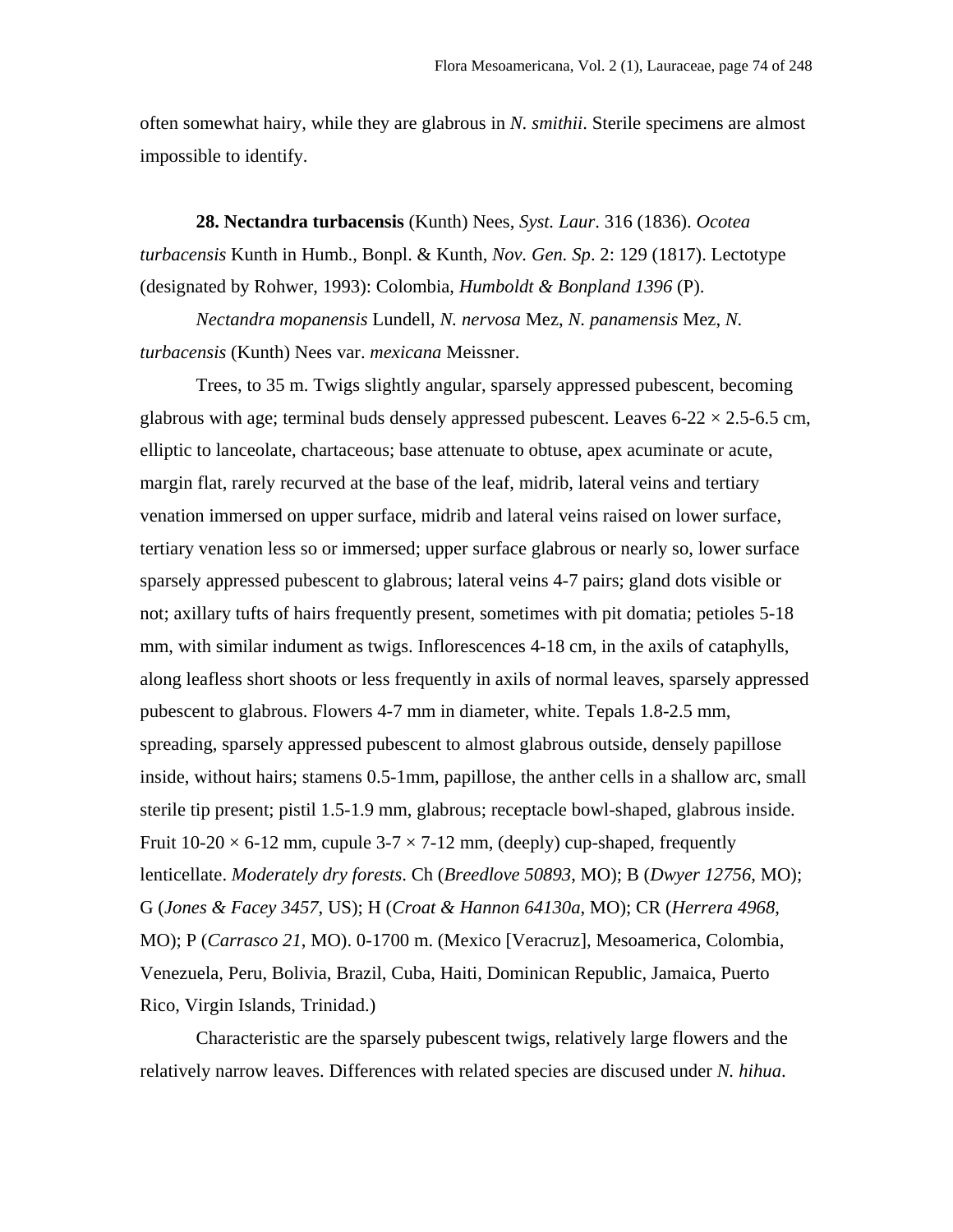**29. Nectandra umbrosa** (Kunth) Mez, *Jahrb. Koenigl. Bot. Gart. Berlin* 5: 462 (1889). *Ocotea umbrosa* Kunth in Humb., Bonpl. & Kunth, *Nov. Gen. Sp*. 2: 128 (1817). Lectotype (designated by Rohwer, 1993): Without locality, *Humboldt & Bonpland s.n.* (P).

Shrubs or mostly small trees, rarely reaching 35 m. Twigs roundish, initially moderately to sparsely appressed or ascending pubescent, the hairs usually brownish; terminal buds densely appressed pubescent. Leaves  $4-20 \times 2-7.5$  cm, elliptic to lanceolate, chartaceous; the base obtuse to acute, the apex acuminate, the margin flat; midrib, lateral veins and tertiary venation slightly raised on the upper surface, midrib raised, lateral veins and tertiary venation slightly raised on the lower surface; upper and lower surface glabrous or with some appressed hairs, indument if present denser along the midrib; lateral veins 4-8 pairs; gland dots readily visible on the upper surface and forming a dense pinprick pattern, sometimes also visible on the lower surface; axillary tufts of hair present or absent; petioles 4-13 mm, with a similar indument as the twigs. Inflorescenses 2.5-15 cm, in the axils of normal leaves, infrequently in axils of cataphylls, moderately to sparsely ascending pubescent. Flowers 3-6.5 mm in diameter, white or greenish. Tepals 1.5-2.7 mm, moderately pubescent, sometimes with some papillae, on the outside, papillose and hairy towards the base inside; stamens 0.5-0.8 mm, filaments c. 0.2 mm, hairy, anthers glabrous, the anther cells in an arc, a sterile tip lacking; pistil c. 1 mm, glabrous or with a few hairs, receptacle shallow, glabrous or with a few hairs. Fruit  $9-17 \times 9-14$  mm, often with a few hairs, cupule shallow, to 10 mm in diameter, gradually narrowed into the pedicel. *Evergreen forests*. CR (*Croat 36346*, MO); P (*Liesner 1372*, MO) 0-1500 m. (Mesoamerica, Colombia.)

*Nectandra umbrosa* is a rather common species in Costa Rica and Panama. Rohwer (1993) cites one collection each from Honduras and Nicaragua, but I have not seen these specimens. This species is best recognized by the dense pattern of gland dots on the upper leaf surface and slightly raised midrib on the upper leaf surface. Specimens from higher altitude have smaller leaves and can be confused with *N*. *smithii*; the latter species differs also from *N. umbrosa* in having a glabrous ovary and glabrous fruits and in having larger stamens. Croat (1978) listed collections of *N. umbrosa* from Barro Colorado island as *N. purpurascens* and *N. savannarum*.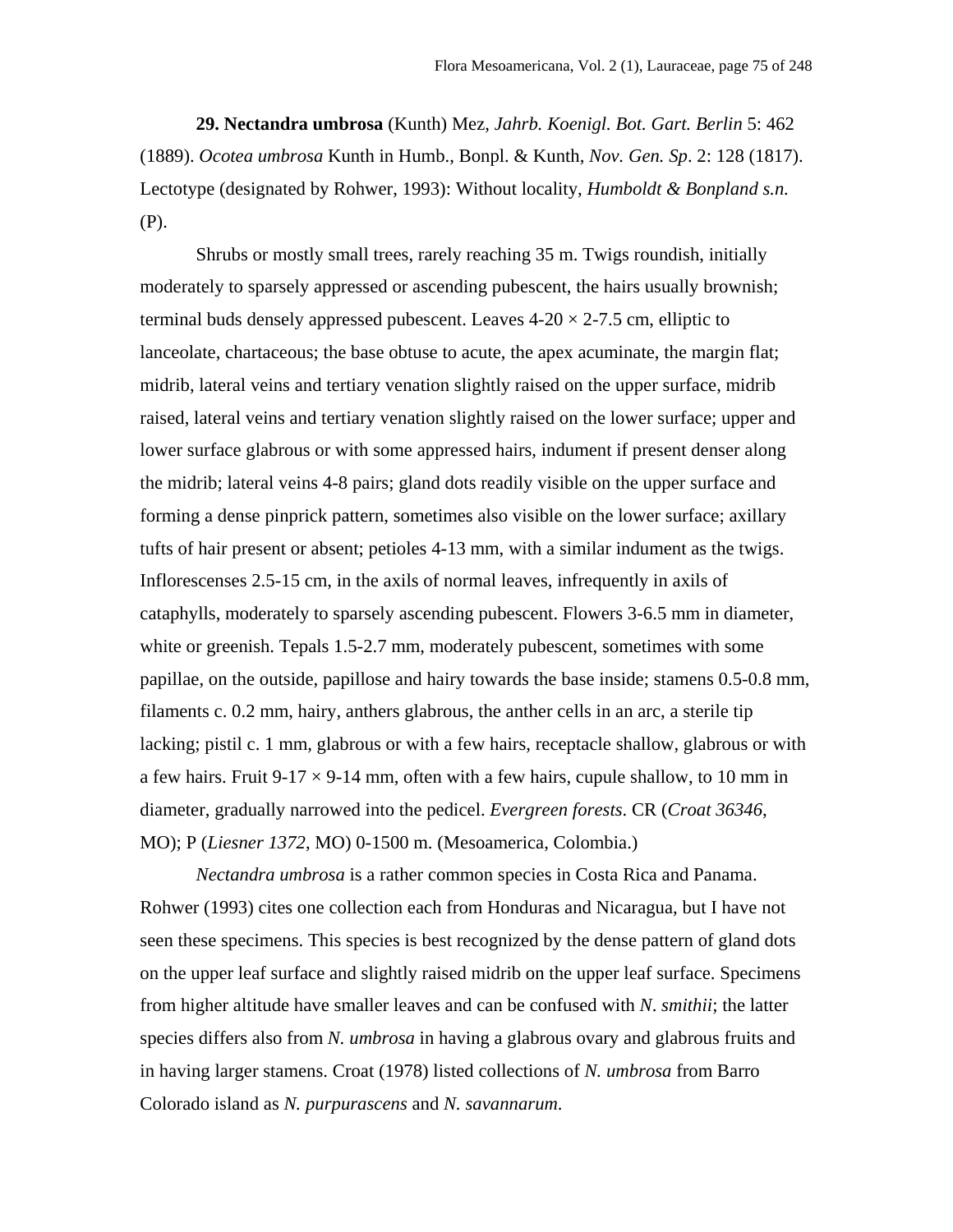# **13. Ocotea** Aublet

By H. van der Werff.

Trees or shrubs. Leaves alternate, rarely whorled, usually pinnately veined, domatia (pits, cavities or tufts of hair in the axils of the lowermost lateral veins) sometimes present. Inflorescences in the axils of leaves, rarely in the axils of cataphylls, paniculate-cymose, the lateral flowers of a cyme strictly opposite, rarely inflorescences by reduction racemose. Flowers perfect or unisexual; if unisexual, the plants dioecious. Tepals equal, usually deciduous in fruit. Perfect flowers with 9 4-celled stamens, the outer 6 opening introrse, the inner 3 opening extrorse, the anther cells arranged in two pairs; inner stamens with 2 glands at the base of the filaments; staminodia absent or present, if present 3, stipitiform and small; pistillate flowers with 9 staminodia, staminate flowers with or without a pistillode. Fruits seated in a variously shaped cupule, this mostly cupshaped with a single margin, but occasionally with a double margin or reduced to a small plate; tepals rarely persisting on the cupules. 300 species or more. Neotropics, Africa, Madagascar.

*Ocotea* is a large and variable genus. In Mesoamerica species with perfect flowers predominate and these are best recognized by the 9 4-celled stamens with the anther cells arranged in two pairs and the small, stipitiform staminodia (or these are lacking). These species can be confused with *Nectandra* and differences are discussed under the latter genus. They can also be confused with *Cinnamomum*, which possesses relatively large staminodia with a glandular apex and which frequently has tripliveined leaves. The species with unisexual flowers can be confused with *Endlicheria* (which has 2-celled stamens) or *Rhodostemonodaphne* (with 4-celled stamens and the anther cells arranged in a shallow arc). Even in pistillate flowers one can usually see the rudimentory anther cells and their position on the staminodia.

*Ocotea* is by far the largest genus of the Lauraceae in the Neotropics and species delimitation is at times still difficult.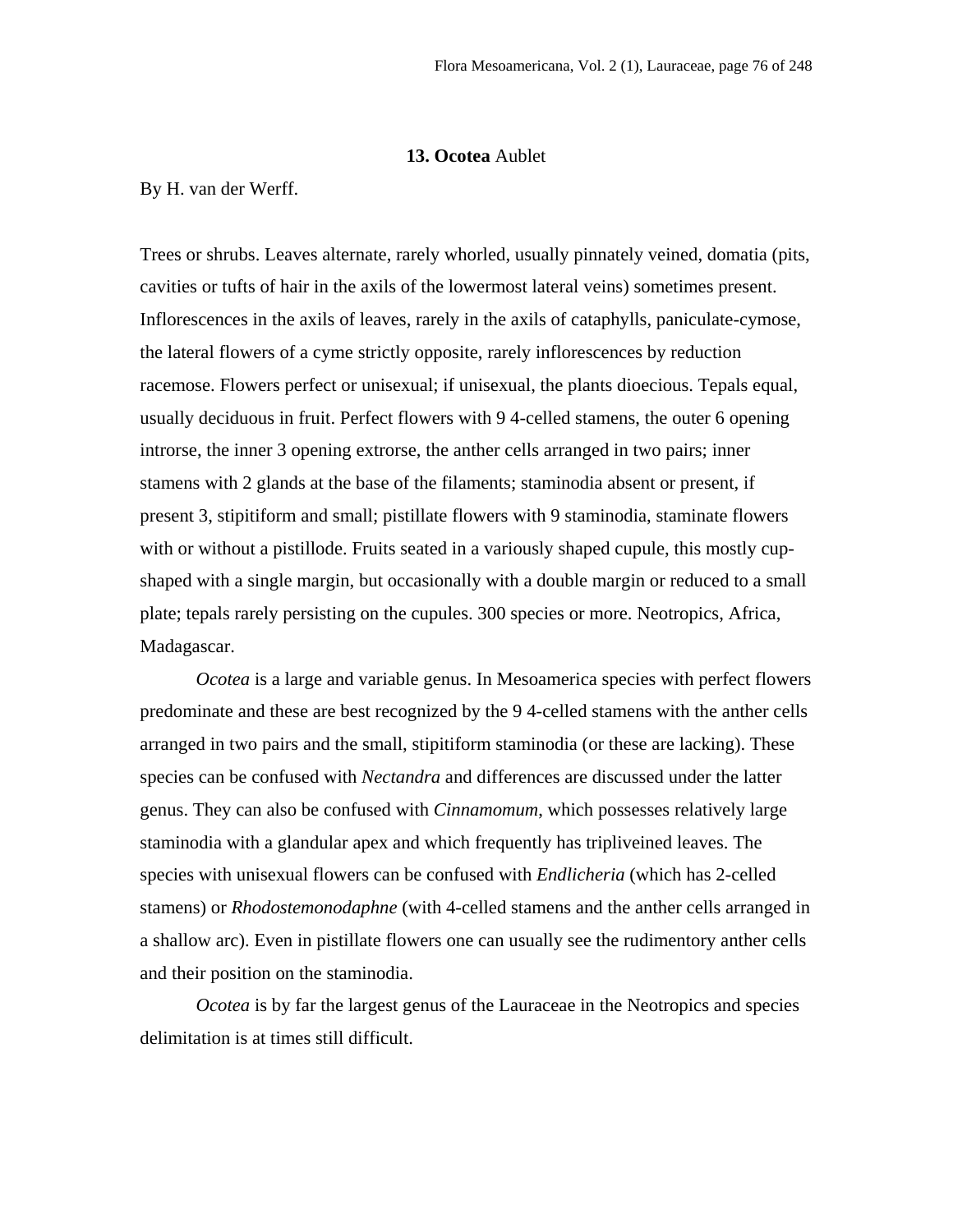1. Stamens tongue-shaped, with a distinct, sterile tip, moderately to densely papillose; filaments lacking or very short.

2. Lowermost pair of lateral veins with conspicuous pocket domatia.

## **41. O. holdridgeiana**

2. Leaves without conspicuous pocket domatia.

3. Twigs and usually the leaves densely pubescent.

4. Leaves whorled. **97. O. verticillata**

4. Leaves evenly distributed along the twigs.

5. Lower leaf surface completely covered by the indument, the hairs short and curled.

## **65. O. pharomachrosorum**

5. Lower leaf surface not completely covered by the indument, but partly or almost completely visible.

6. Leaves elliptic, to 6 cm wide; petioles 5-9 mm. **46. O. klepperae**

6. Leaves obovate or obovate-elliptic, 5-17 cm wide; petioles 1.5-4 cm.

|  | 7. Inflorescences paniculate-cymose; pistil densely pubescent. | 82. O. sinuata |
|--|----------------------------------------------------------------|----------------|
|  |                                                                |                |

7. Inforescences racemose; pistil glabrous. **13. O. botrantha**

3. Twigs and leaves glabrous or nearly so.

8. Twigs hollow.

9. Shrub or small tree to 8 m. Leaf bases plane, not revolute. Inflorescences to 15 cm. Fruits ca.  $2 \times 1$  cm, cupule c. 1 cm in diameter, cup- to bowl-shaped, very weakly doublemargined, the outer margin c. 0.5 mm wide. **24. O. dendrodaphne**

9. Trees to 20 m. Leaf bases slightly revolute. Inflorescences to 5 cm. Fruits c.  $5 \times 3.5$ cm, cupule c. 5 cm in diameter, bowl-shaped, with a conspicuous double margin, this c. 1 cm wide. **57. O. morae**

8. Twigs solid.

10. Inflorescences about as long as the leaves, sparsely pubescent; leaf bases plane, not revolute; fruits  $2 \times 1$  cm, cupule to 1.2 cm in diameter, with a double margin, the outer margin c. 2 mm wide. **95. O. veraguensis**

10. Inflorescences much shorter than the leaves, densely pubescent; leaf bases slightly revolute; fruits ca.  $5 \times 3.5$  cm, cupule c. 5 cm in diameter, with a conspicuous double margin, this c. 1 cm wide. **57. O. morae**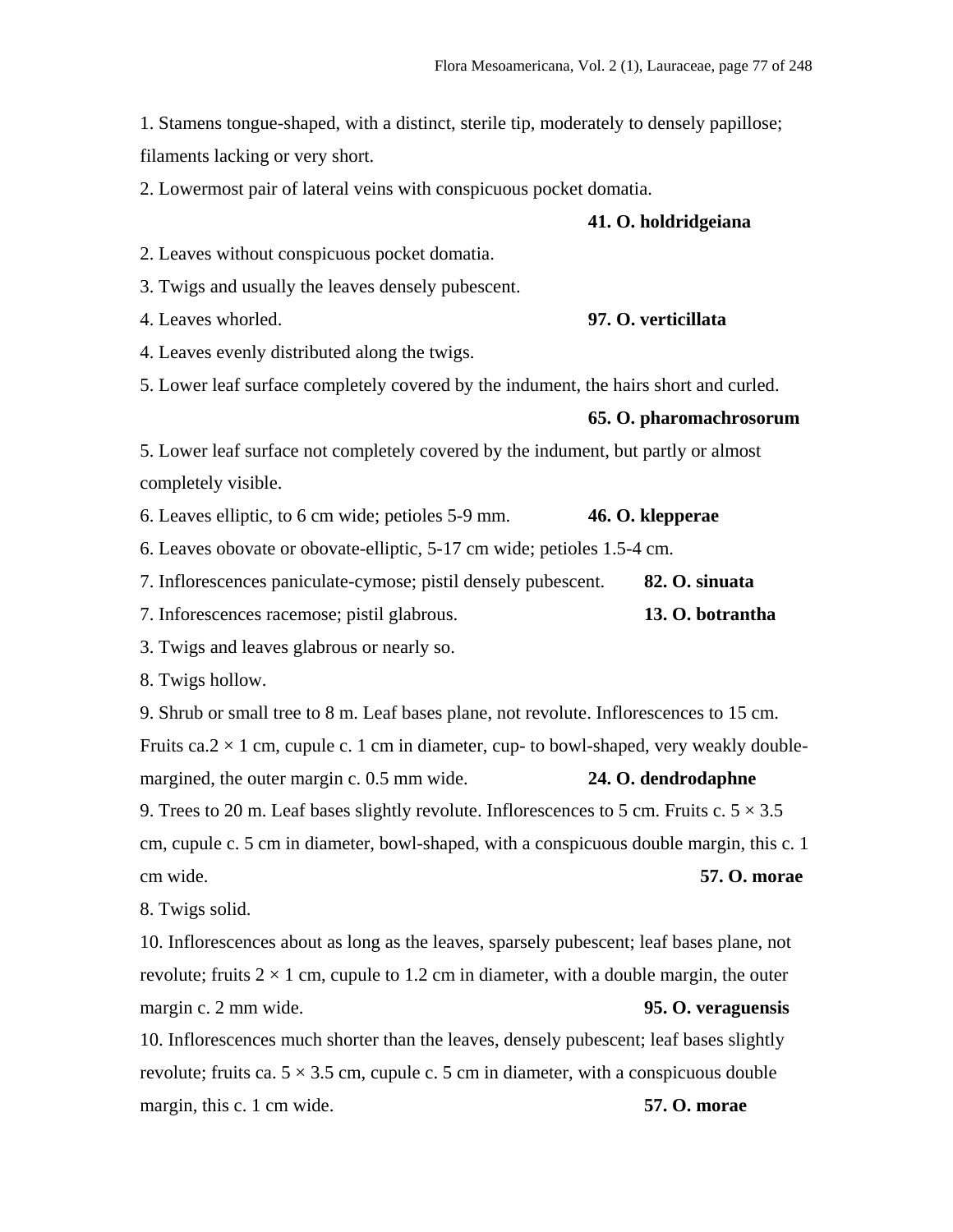1. Stamens not tongue-shaped, usually rectangular, without a sterile tip, not papillose (or rarely with papillae on the margin); filaments usually present.

11. Lower leaf surface completely hidden by the indumenta.

12. Flowers unisexual; leaf base inrolled and decurrent along the entire length of the petiole. **16. O. calophylla**

12. Flowers perfect; leaf base plane or if inrolled and decurrent, most of the petiole distinct.

13. Leaf base inrolled and shortly decurrent on the patio. **81. O. salvinii**

13. Leaf base plane and not decurrent.

14. Indument of the lower leaf surface pale brown or whitish.

15. Domatia absent; flowers 6 mm in diameter, tepals 2-2.5 mm.

# **80. O. salvadorensis**

15. Domatia present as axillary tufts of hairs; flowers 4 mm in diameter, tepals 1.5 mm.

# **42. O. incana**

14. Indument of the lower leaf surface reddish brown.

16. Receptacle glabrous inside; tepals papillose on the inner surface; leaves 9-16 cm.

## **79. O. rufescens**

16. Receptacle appressed pubescent inside; tepals pubescent on the inner surface; leaves

7-10 cm (see discussion under *O. salvadorensis*).

11. Lower leaf surface glabrous or partly covered by the indumenta.

17. Twigs hollow, often inhabited by ants.

18. Inflorescencs and flowers densely brown-tomentellous; leaves broadly obovate, coriaceous, with raised reticulation. **44. O. jefensis**

18. Inflorescenses and flowers glabrous or sparsely puberulous; leaves (narrowly) elliptic

or obovate, (firmly) chartaceous, reticulation immersed or raised. **5. O. atirrensis**

17. Twigs solid.

19. Flowers unisexual.

20. Lower leaf surface with erect hairs, discernable to the touch.

21. Surface of the twigs partially visible between the hair. **50. O. macropoda**

21. Indument completely covering the surface of the young twigs.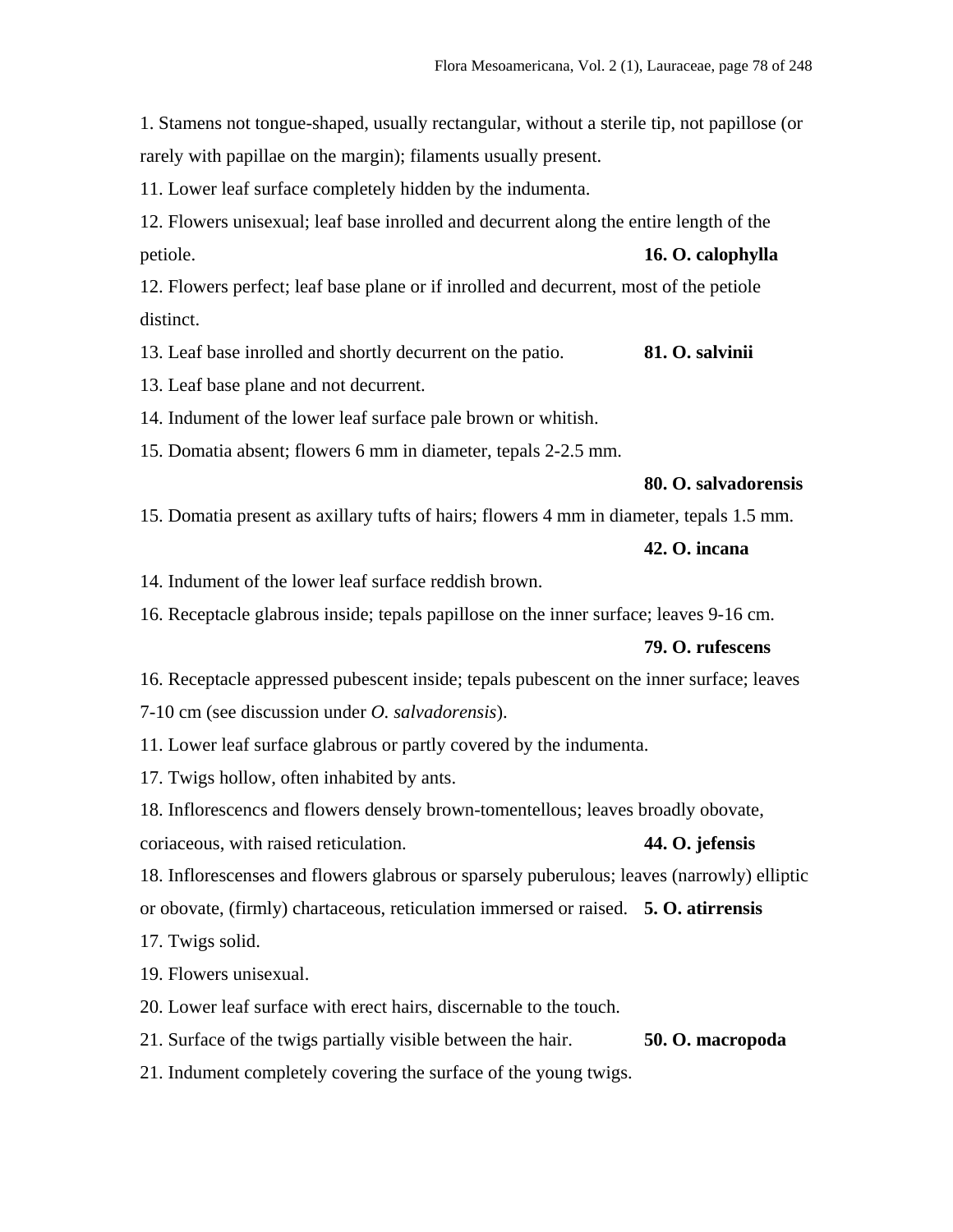22. Laminae slightly decurrent on the petiole; laminae and petioles not sharply ofset; tertiary venation on the lower leaf surface scalariform and clearly raised; indument on young twigs shaggy. **30. O. fendleri**

22. Base of laminae obtuse, clearly differentiated from the petiole; tertiary venation on lower leaf surface scarcely raised and not scalariform; indument on young twigs very short, erect. **6. O. atlantica**

20. Lower leaf surface glabrous or with appressed hairs.

23. Twigs sharply angular; upper leaf surface with raised, minute reticulation.

## **7. O. aurantiodora**

23. Twigs rounded or slightly angular; upper leaf surface without raised reticulation or with coarse reticulation.

24. Pistil pubescent; cupule plate-like, with a double margin. **31. O. floribunda**

24. Pistil glabrous; cupule various, but not plate-like and with a double margin.

25. Pitdomatia present in the axils of the lateral veins of some leaves, the domatia not pubescent. **60. O. oblonga**

25. Pitdomatia absent (but axillary tufts of hairs sometimes present).

26. Axillary tufts of hairs present on the lower leaf surface; tepals persistent on the cupule; oil glands readily visible on the upper leaf surface as black dots.

#### **78. O. rubrinervis**

26. Axillary tufts of hairs lacking; tepals deciduous 0r persistent in fruit; oil glands not or scarcely visible.

27. Twigs densely and minutely grey appressed pubescent, the hairs small and scarcely individually visible; indument on the inflorescences and pedicels notably denser than on the flowers. **49. O. leucoxylon**

27. Twigs sparsely pubescent, individual hairs visible, or glabrous; inflorescences and flowers glabrous or density of indument on flowers and inflorescences about the same.

28. Filaments of the outer 6 stamens fused with the tepals; inflorescences and flowers glabrous. **17. O. cernua**

28. Filaments of the outer 6 stamens free; inflorescences and/or flowers sparsely pubescent.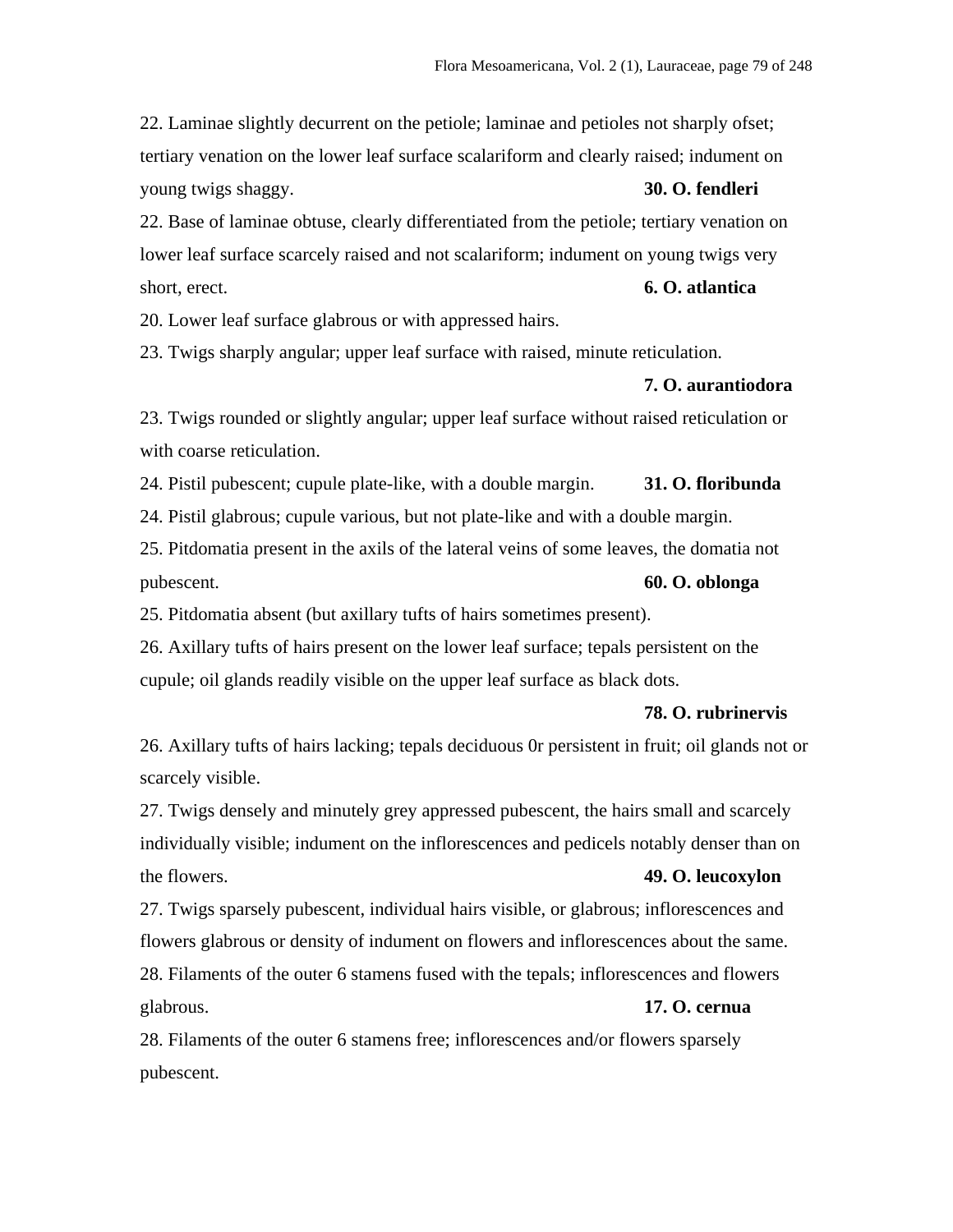29. Leaves 7-25 cm, the tertiary venation slightly raised on the upper surface; lateral veins immersed on the upper surface. **71. O. puberula** 29. Leaves 4-11 cm, the tertiary venation immersed on the upper surface; lateral veins slightly impressed on the upper surface. **2. O. adela** 19. Flowers hermaphroditic.

30. Lower leaf surface and young twigs with predominantly erect hairs, these discernable to the touch.

31. Leaf bases decurrent on the petiole and usually inrolled.

32. Young twigs appressed pubescent, the indument moderate or sparse and always part of the surface visible; inner surface of tepals glabrous or nearly so. **25. O.** 

#### **dentata**

32. Young twigs with erect or ascending hairs, the surface (nearly) completely covered; inner surface of tepals pubescent.

33. Leaf bases prominently recurved; lateral veins 9-12. **84. O. stenoneura**

33. Leaf bases scarcely if at all recurved or inrolled; lateral veins 4-8.

34. Indument on lower leaf surface predominantly erect; leaves 10-20 cm.

#### **37. O. hartshorniana**

34. Indument on lower leaf surface predominantly appressed ; leaves 5-12 cm.

## **56. O. monteverdensis**

31. Leaf bases not decurrent on the petiole, usually flat.

35. Outer surface of tepals densely pubescent, the surface completely covered by the indument; if inner 3 tepals with less indument on the upper half, then at least outer 3 tepals densely pubescent.

36. Flowers 10-14 mm in diameter. **33. O. gomezii**

36. Flowers less than 8 mm in diameter.

37. Inflorescences few-flowered, racemose or with some lateral branches ending in a cyme; leaves coriaceous. **70. O. pseudopalmana**

37. Inflorescences many-flowered, the lateral branches several times divided; leaves coriaceous or chartaceou.

38. Petioles c. 30 mm. **3. O. amplifolia**

38. Petioles up to 15 mm.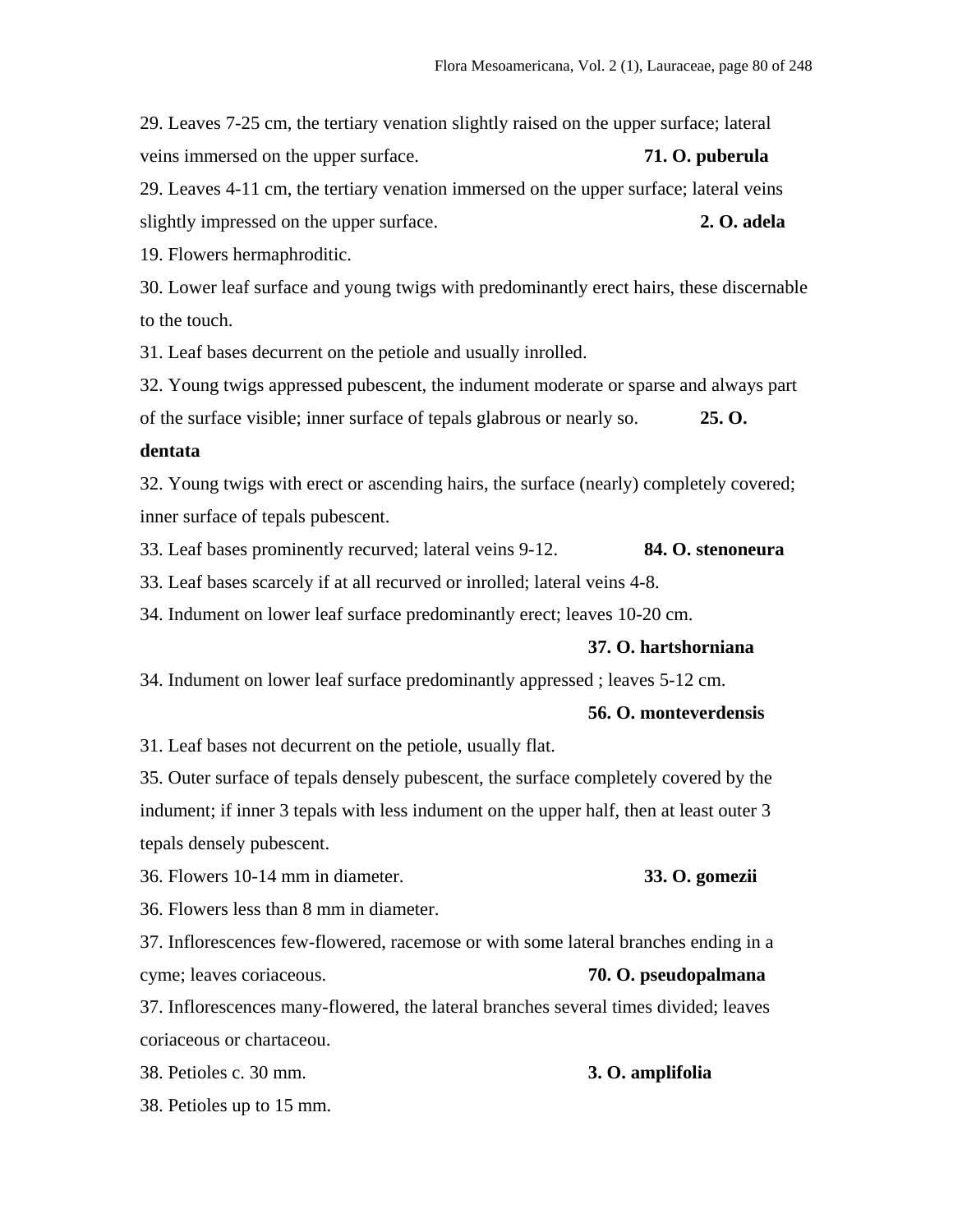39. Leaves coriaceous, densely ferruginous pubescent on the lower surface; cupule with entire margin; leaf apex obtuse or very shortly acuminate. **23. O. darcyi** 39. Leaves chartaceous, moderately to sparsely golden brown pubescent on the lower surface; tepals persisting on the cupule; leaf apex acuminate. **55. O. mollifolia** 35. Outer surface of all tepals glabrous or variously pubescent; if variously pubescent, the surface of the tepals always partially visible. 40. Inflorescences racemose or rarely with a few lateral cymes. 41. Midvein, lateral veins and tertiary venation clearly impressed (leaves rugose. **22. O. corrugata** 41. Venation immersed or raised, not impressed (leaves not rugose. 42. Outer surface of tepals glabrous; anthers sessile. **34. O. gordonii** 42. Outer surface of tepals (sparsely) pubescent; stamens with filaments 1/3 or more of the length of the anthers. 43. Hairs on the lower surface of leaves ascending, covering most of the lamina; indument grey. **54. O. mollicella** 43. Hairs on the lower leaf surface erect, most of the lamina visible; indument brown or ferruginous. **73. O. purpurea** 40. Inflorescences paniculate-cymose. 44. Leaves clustered. 45. Outer surface of the tepals glabrous. **14. O. bourgeauviana** 45. Outer surface of the tepals pubescent. 46. Petioles to 6 mm long; leaves  $15{\text -}25 \times 5{\text -}6$  cm; indument of twigs yellowish brown. **89. O. tonii** 46. Petioles at least 10 mm; leaves  $10-15 \times 6-7$  cm; indument of twigs brown. **20. O. congregata** 44. Leaves alternate, evenly distributed along the twigs. 47. Flowers at anthesis 2-3 mm in diameter; tepals erect; inner surface of tepals and stamens glabrous. **61. O. oblongifolia** 47. Flowers at anthesis 5-10 mm in diameter; tepals spreading or half erect; inner surface of tepals and/or stamens partially papillose or pubescent.

48. Receptacle pubescent inside.

49. Leaves elliptic, to 15 cm. **12. O. betazensis**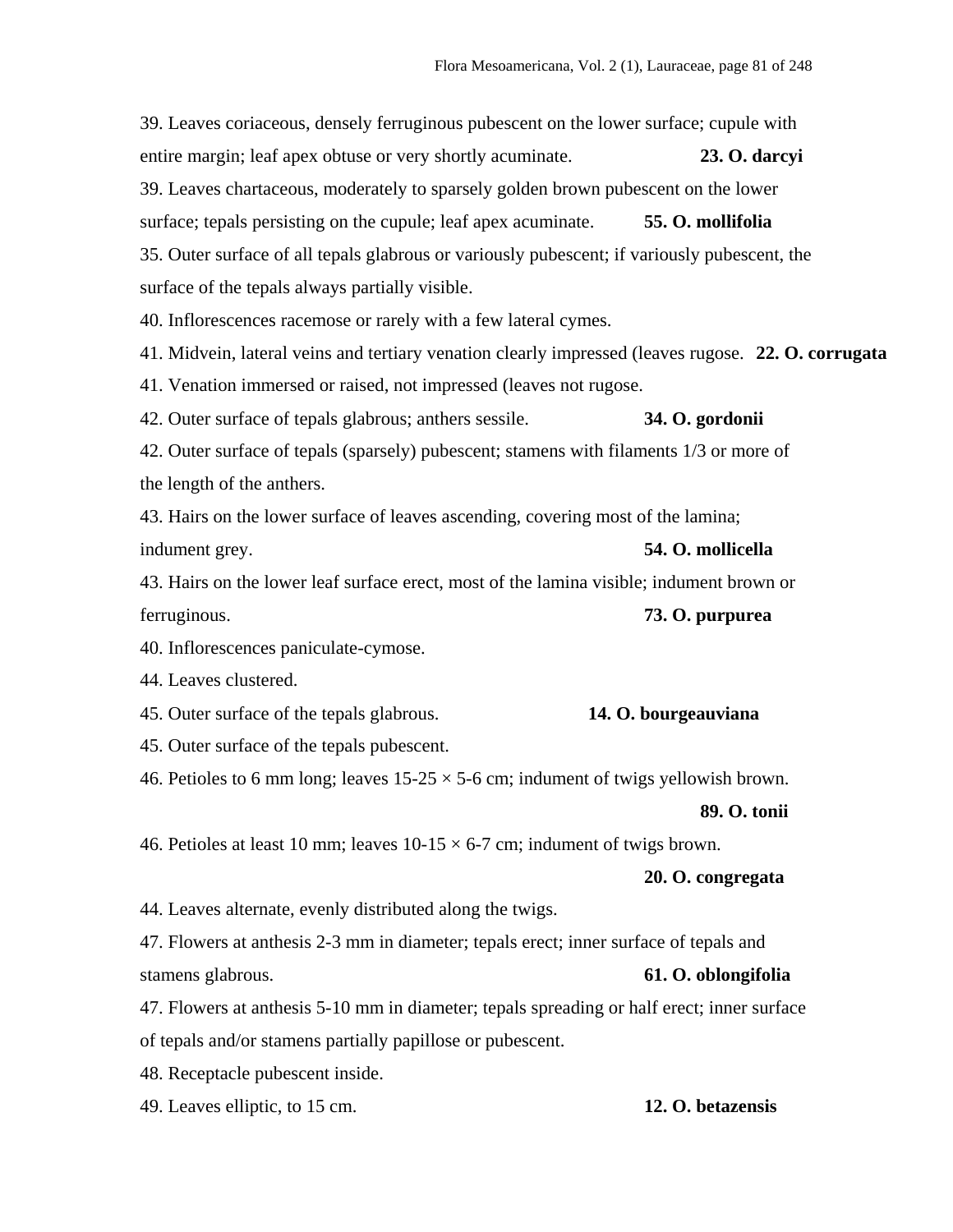49. Leaves obovate, 20-40 cm.

50. Indument covering young twigs and inflorescences completely.

**93. O. valerioides**

50. Surface of twigs and inflorescences visible between the indumenta. **48. O. lentii**

48. Receptacle glabrous inside.

51. Outer surface of the tepals pubescent. **63. O. patula**

51. Outer surface of the tepals glabrous.

52. Inner surface of the tepals pubescent; filaments distinct, c. 1/3 the length of the anthers.

53. Leaves to 10 cm, the tips obtuse, acute or shortly acuminate. **68. O. praetermissa**

53. Leaves 10-20 cm, acuminate or gradually narrowed into a slender tip.

# **14. O. bourgeauviana**

52. Inner surface of the tepals glabrous; anthers sessil.

54. Surface of the young twigs completely covered by the indument; cupule cup-shaped.

#### **92. O. valerioana**

54. Surface of young twigs partially visible between the indument; cupule shallowly bowl-shaped or platelike. **38. O. helicterifolia**

30. Lower leaf surface and young twigs glabrous or with predominantly appressed hairs, rarely with sparse erect hairs, but these not discernable to the touch.

55. Leaf bases inrolled and/or decurrent on the petiole or reflexed, or leaves subsessile with the base weakly recurved; free petiole usually absent or very short.

56. Flowers densely reddish pubescent and terminal buds glabrous or finely appressed pubescent distally. **88. O. tonduzii**

56. Flowers grey pubescent or glabrous; terminal buds uniformly pubescent or rarely glabrous.

57. Leaves (27-)30-50 cm, the apex usually rounded; domatia lacking.

# **76. O. rivularis**

57. Leaves less than 30, usually less than 25 cm, apices obtuse or rounded; domatia lacking or present.

58. Leaf bases reflexed, the lobes frequently covering the midrib; flowers glabrous.

## **27. O. endresiana**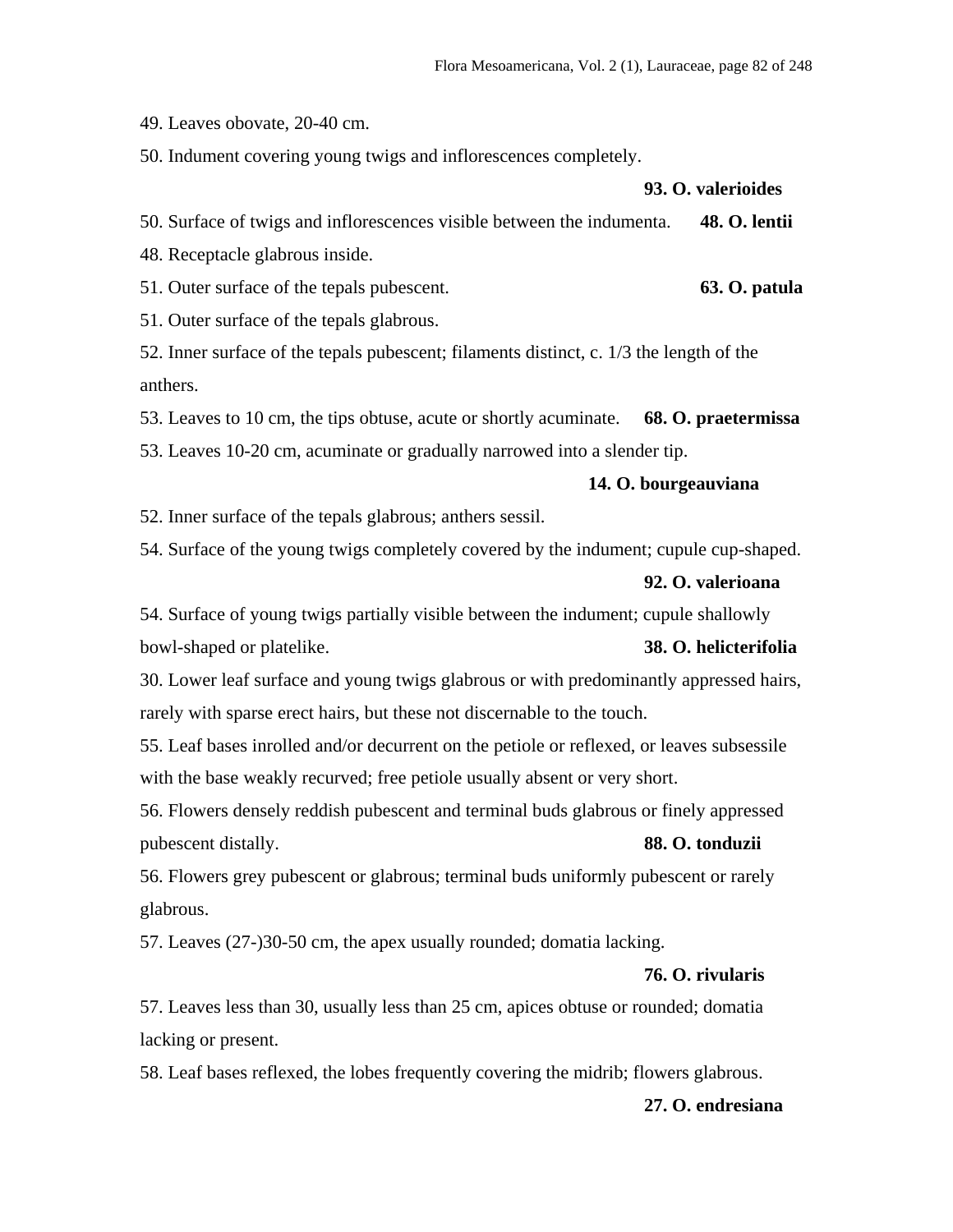58. Leaf bases decurrent or inrolled, but not reflexed; flowers usually puberulous.

59. Flowers 4-5 mm in diameter.

60. Outer surface of the tepals densely whitish pubescent, the surface completely covered; vernation lines visible on the lower leaf surface; receptacle (deeply) cup-shaped.

**32. O.** 

## **glaucosericea**

60. Outer surface of the tepals moderately pubescent, the surface partly visible; vernation lines not visible; receptacle bowl-shaped. **18. O. chiapensis**

59. Flowers 2.5-3 mm in diameter.

61. Leaves 5-10 cm wide, obovate, glabrous or with a few appressd hairs on the lower leaf surface; tertiary venation not or scarcely raised on upper leaf surface.

#### **43. O. insularis**

61. Leaves to 5 cm wide, elliptic or oblong, appressed pubescent or glabrous on the lower leaf surface; tertiary venation immersed or raised.

62. Leaf base cuneate or acute, moderately or weakly reflexed, not decurrent on the petiole; leaves subsessil. **43. O. insularis** s.l.

62. Leaf base decurrent on the petiole, usually inrolled; leaves petiolate.

63. Tertiary venation raised on the upper surface and leaf tips obtuse and leaf bases inrolled. **8. O. austinii**

63. Tertiary venation not or rarely raised on the upper surface; if raised, leaf tips acute or acuminate and/or leaf bases decurrent, but not inrolled.

64. Apparent petiole due to decurrent, inrolled leaf bases 4-5 cm; flowers sparsely pubescent. **69. O. producta**

64. Apparent petiole to 3 cm, usually shorter; indument of flowers various.

## **99. O. whitei**

55. Leaf bases not inrolled or decurrent on the petiole, this usually distinct.

65. Tepals (partially) papillose on the inner surface and tepals glabrous or sparsely

puberulent outside and tepals spreading at anthesis; tepals usually longer than 3 mm

66. Hairs on the lower leaf surface erect (check along midrib and lateral veins).

67. Inflorescences racemose; young twigs densely pubescent with minute, erect hairs.

## **66. O. pittieri**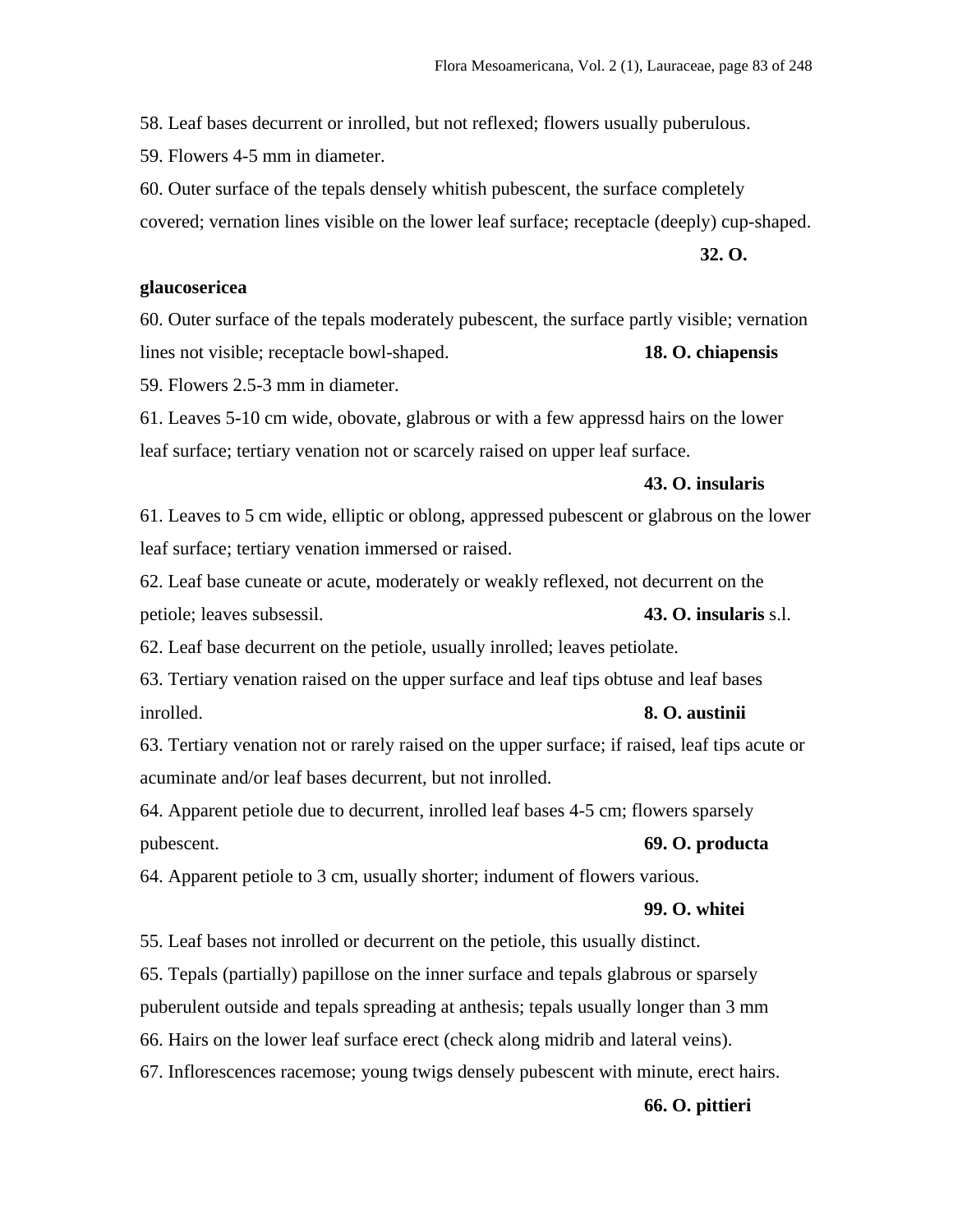67. Inflorescences paniculate-cymose; young twigs moderately to densely appressed pubescent. **75. O. rhytidotricha**

66. Hairs on lower leaf surface appressed or lacking.

68. Stamens with filaments at least as long as the anthers; outer stamens curved inwards.

#### **64. O. pausiaca**

68. Stamens with filaments less than half as long as the anthers; outer stamens straight.

69. Pit domatia present in the axils of the lowermost lateral veins. **4. O. arcuata**

69. Pit domatia lacking, axillary tufts of hairs sometimes present.

70. Inflorescences densely and minutely brownish pubescent, the surface covered or nearly so. **77. O. rubriflora**

70. Inflorescences sparsely or moderately pubescent, the surface largely visible.

71. Leaf margin at the base (narrowly) reflexed or inrolled. **67. O. platyphylla**

71. Leaf margin at the base flat or nearly so.

72. Inflorescences paniculate, with at least a few 3-flowered lateral cymes, rarely racemose but then with flowers 6.5 mm or more in diameter and leaves drying greenish. 73. Indument on twigs brown and more or less persistent; indument on peduncle moderately dense.

| 74. Lateral veins 6-9. Guatemala and Chiapas. | 51. O. magnifolia |
|-----------------------------------------------|-------------------|
| 74. Lateral veins 4-5. Costa Rica.            | 100. Ocotea sp. A |

73. Indument on twigs pale and becoming quickly sparse with age; indument on peduncle rather sparse.

75. Flowers 4.5-5.5 mm in diameter; lowlands. **9. O. bajapazensis**

75. Flowers 6.5 - 9 mm in diameter; montane forests, mostly above 900 m.

#### **40. O. heydeana**

72. Inflorescences racemose; leaves drying dark green or flowers less than 5 mm in diameter.

76. Indument on young twigs dense and consisting of short, erect hairs. **66. O. pittieri**

76. Indument on young twigs of variable density and consisting of appressed, rarely somewhat ascending hairs.

77. Receptacle densely pubescent inside. Costa Rica. **15. O. brenesii**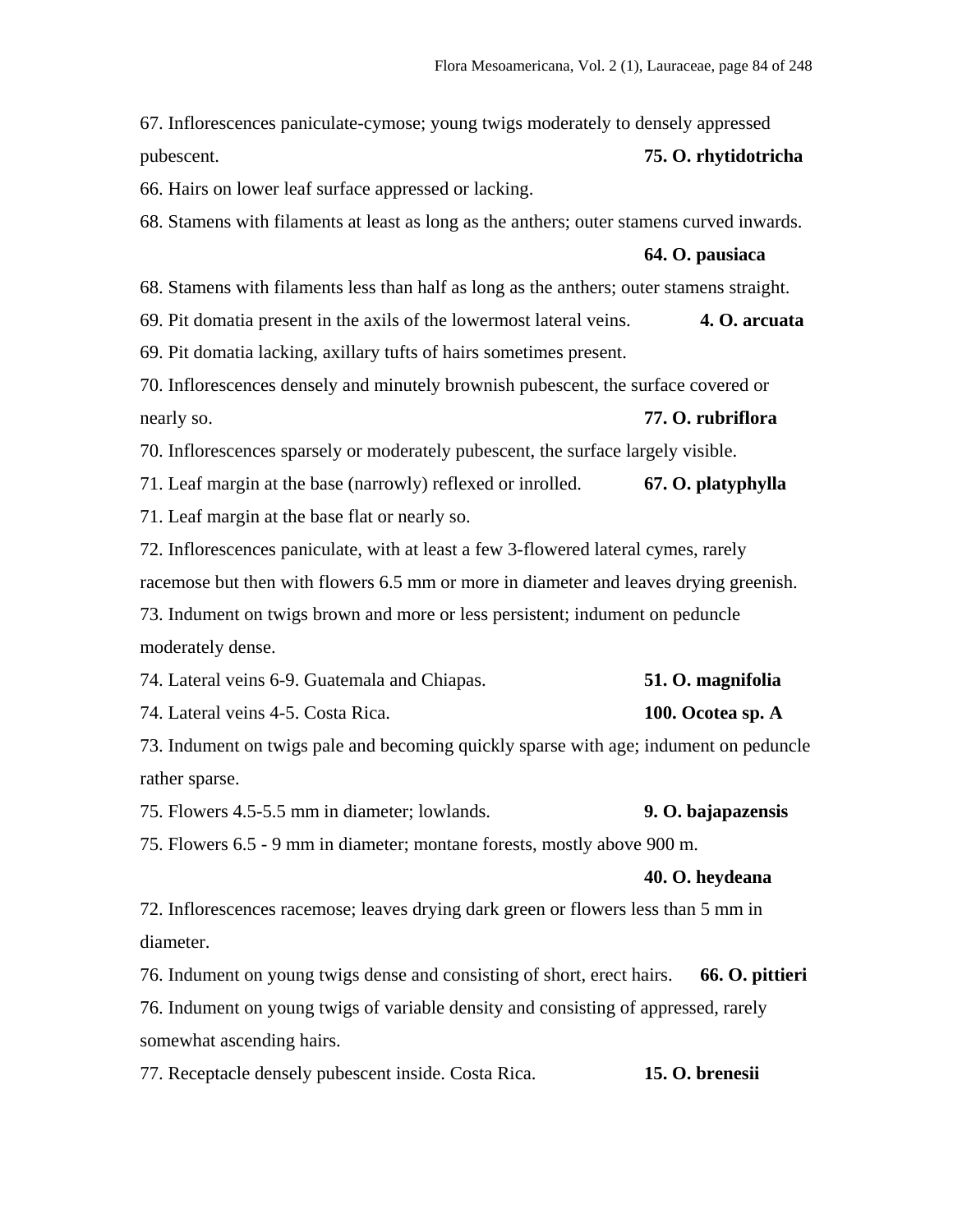77. Receptacle sparsely or very sparsely pubescent inside. Chiapas, Guatemala.

# **1. O. acuminatissima**

65. Tepals glabrous or pubescent on the inner surface; outer surface glabrous or variously pubescent; tepals usually erect or half erect at anthesis; tepals usually less than 3 mm. 78. Lower leaf surface with pitdomatia, cavities with a small slitlike or roundish orifice, in the axils of the basal lateral veins or along the lower lateral veins; orifice usually glabrous, rarely with a fringe of hairs.

79. Domatia at least once, often several times, their diameter away from the midrib; three or more pairs of domatia present in each leaf; domatia with a fringe of hairs.

#### **10. O. barbatula**

79. Domatia adjacent to or less than their diameter away from the midrib; domatia present in the axils of several pairs of lateral veins or only in the axila of the basal pair; domatia usually glabrous.

80. Flowers sparsely appressed pubescent; inflorescences moderately densely appressed pubescent.

#### **36. O. haberi**

80. Flowers glabrous; inflorescences glabrous or nearly so.

81. Leaves tripliveined; domatia only present in the lowermost pair of lateral veins.

#### **94. O. vanderwerffii**

81. Leaves pinnately veined; domatia often present in the axils of more than one pair of lateral veins or along the lateral veins.

82. Terminal buds glabrous.

83. Leaves broadly elliptic, 17-27 × 8-15 cm. **29. O. euvenosa**

83. Leaves elliptic,  $5-18 \times 1.5-7$  cm.

84. Tepals spreading at anthesis; leaves, when dry, yellowish green, the midrib often lighter in color than the laminae. **98. O. viridiflora**

84. Tepals erect or half erect at anthesis; leaves, when dry, dark green to blackish, the midrib concolorous with the laminae. **87. O. tenera**

82. Terminal buds pubescent.

85. Leaf apices obtuse to rounded; leaves coriaceous; domatia conspicuous, restricted to the axils of the lowermost pairs of lateral vein. **72. O. pullifolia**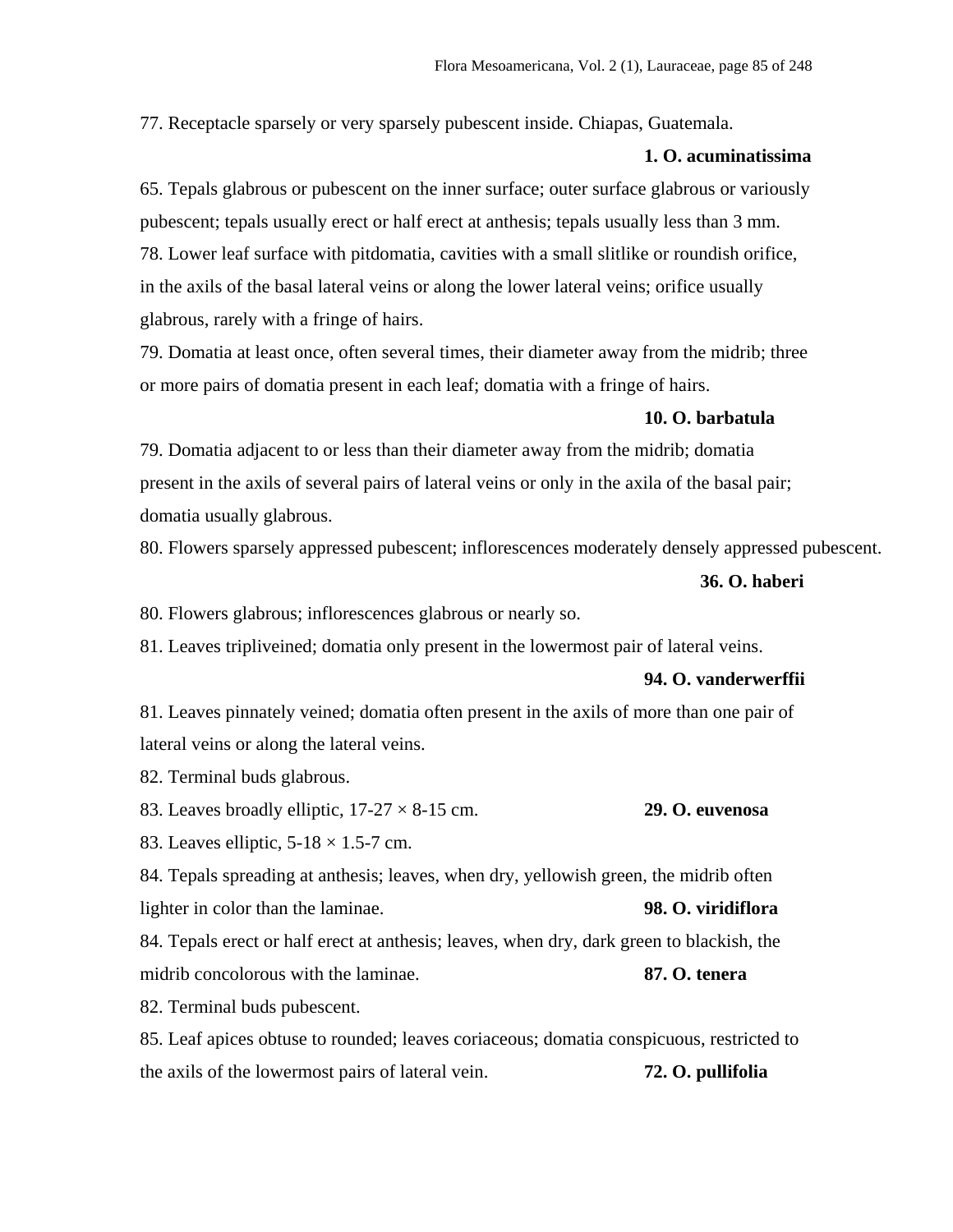85. Leaf apices acute; leaves papyraceous to coriaceous, if coriaceous, domatia small and found along the lowermost lateral veins.

**87. O.** 

86. Leaves papyraceous, glanddotted on the upper surface and very dark when dry.

#### **tenera**

86. Leaves firmer, not visibly glanddotted on the upper surface; green to very dark green when dry.

87. Tertiary venation on lower leaf surface immersed or nearly so; leaves coriaceous to firmly chartaceous, dark green when dry. **45. O. jorge-escobarii**

87. Tertiary venation on lower leaf surface raised; leaves chartaceous, black or yellowish green when dry.

88. Inflorescences to 20 cm; leaves black when dry, the midrib very dark.

**11. O. bernoulliana**

88. Inflorescences to 10 cm; leaves yellowish green when dry, the main veins often lighter in color than the lamina. **53. O.** 

# **meziana**

78. Lower leaf surface without pitdomatia; axillary tufts of hairs in a small depression sometimes present.

89. Terminal buds glabrous (sometimes a few hairs present along the margins of the bracts surrounding the buds).

89. Flowers and inflorescences glabrous. **96. O. verapazensis**

90. Flowers and distal parts of inflorescences sparsely or moderately, minutely pubescent.

91. Leaves  $15-35 \times 7-15$  cm, leaf base rounded, rarely obtuse or subcordate; tepals erect or nearly so at anthesis. **83. O. standleyi**

91. Leaves  $10-15 \times 4-5$  cm, leaf base acute; tepals spreading at anthesis.

# **52. O. matudai**

89. Terminal buds pubescent.

92. Twigs densely pubescent, the surface completely covered by the erect or ascending hairs. **21. O. contrerasii**

92. Twigs glabrous, sparsely pubescent or, if densely pubescent, the hairs appressed.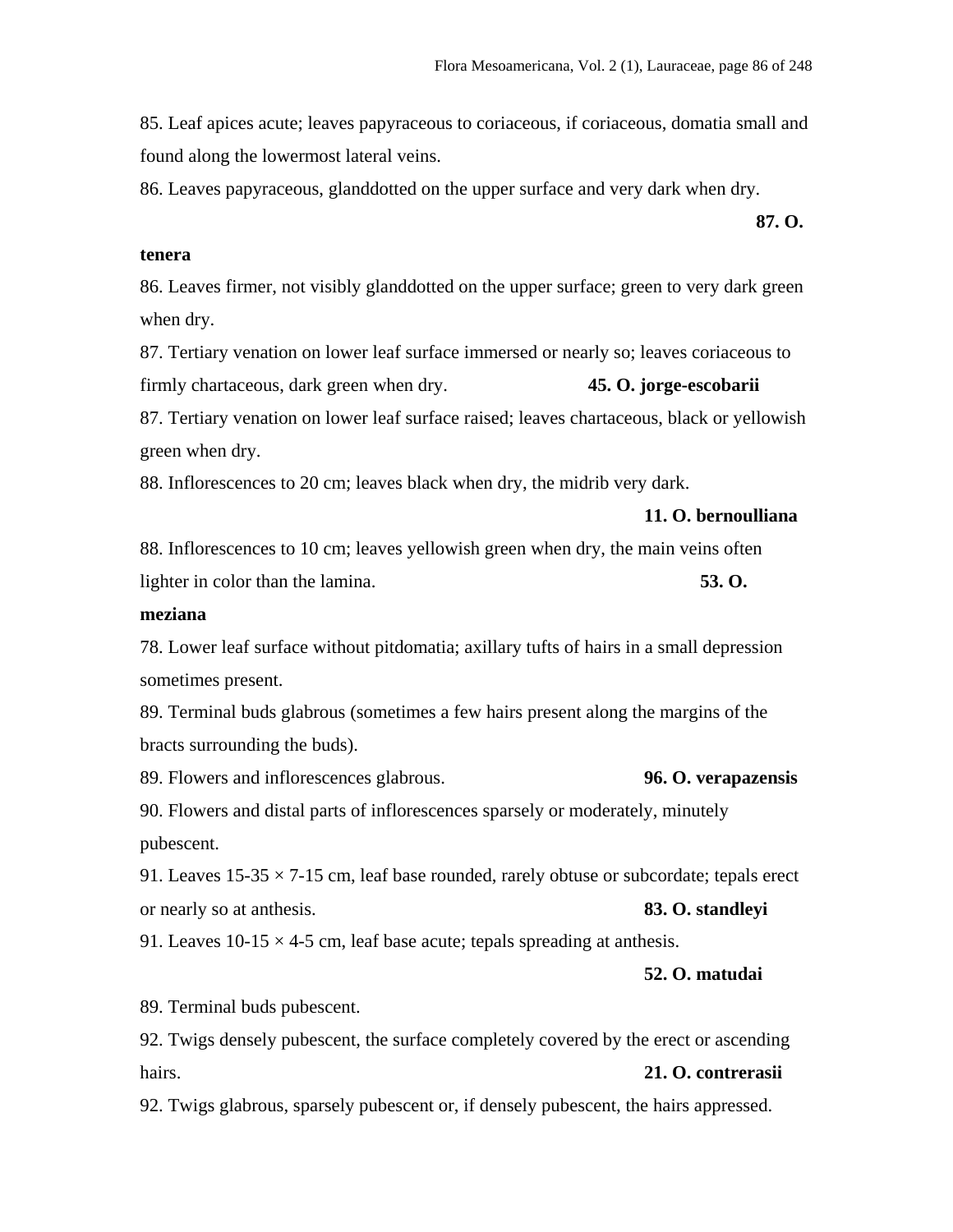93. Leaves, when dry, yellow-green, rarely darker green; tertiary venation forming a raised reticulum on the lower leaf surface; midrib and lateral veins usually lighter in color than the surrounding leaf tissue. **47. O. laetevirens**

93. Leaves, when dry, dark green; tertiary venation not forming a raised reticulum on the lower leaf surface; major veins concolorous with or darker than the leaf tissue.

94. Tepals to 1 mm and inflorescences moderately to sparsely pubescent, the hairs ascending to erect. **58. O. multiflora**

94. Tepals at least 1.5 mm; if rarely shorter (1.3-1.5 mm), then inflorescences very sparsely pubescent with appressed hairs.

95. Inflorescences densely pubescent, the surface largely or completely covered by the indumenta.

96. Leaf apices rounded or obtuse; axillary tufts of hairs lacking on the lower leaf surface. **19. O. 19. O.** 

## **chrysobalanoides**

96. Leaf apices acute or acuminate; axillary tufts of hairs present on the lower leaf surface.

97. Leaves obovate, to 4 cm wide, drying green; twigs, when young, alate or sharpely angled; lower leaf surface sparsely pubescent, the hairs short, erect and inconspicuous.

#### **28. O. eucuneata**

97. Leaves elliptic or oblanceolate; when widest above the middle, drying black; twigs ridged or angular; lower leaf surface sparsely appressed pubescent or glabrous.

98. Leaves to 2.5 cm wide, oblanceolate or narrowly obovate-elliptic, drying black; tepals c. 1.5 mm. **59. O. nigrita**

98. Leaves 2.5-8 cm wide, elliptic or narrowly elliptic-obovate, drying green to dark green; tepals c. 2 mm. **91. O. uxpanapana**

95. Inflorescences sparsely or moderately pubescent, the surface largely or entirely visible.

99. Young twigs densely pubescent, the hairs erect; inflorescences 15-20 cm, with a similar erect indument as the twigs; domatia lacking. **86. O. subalata**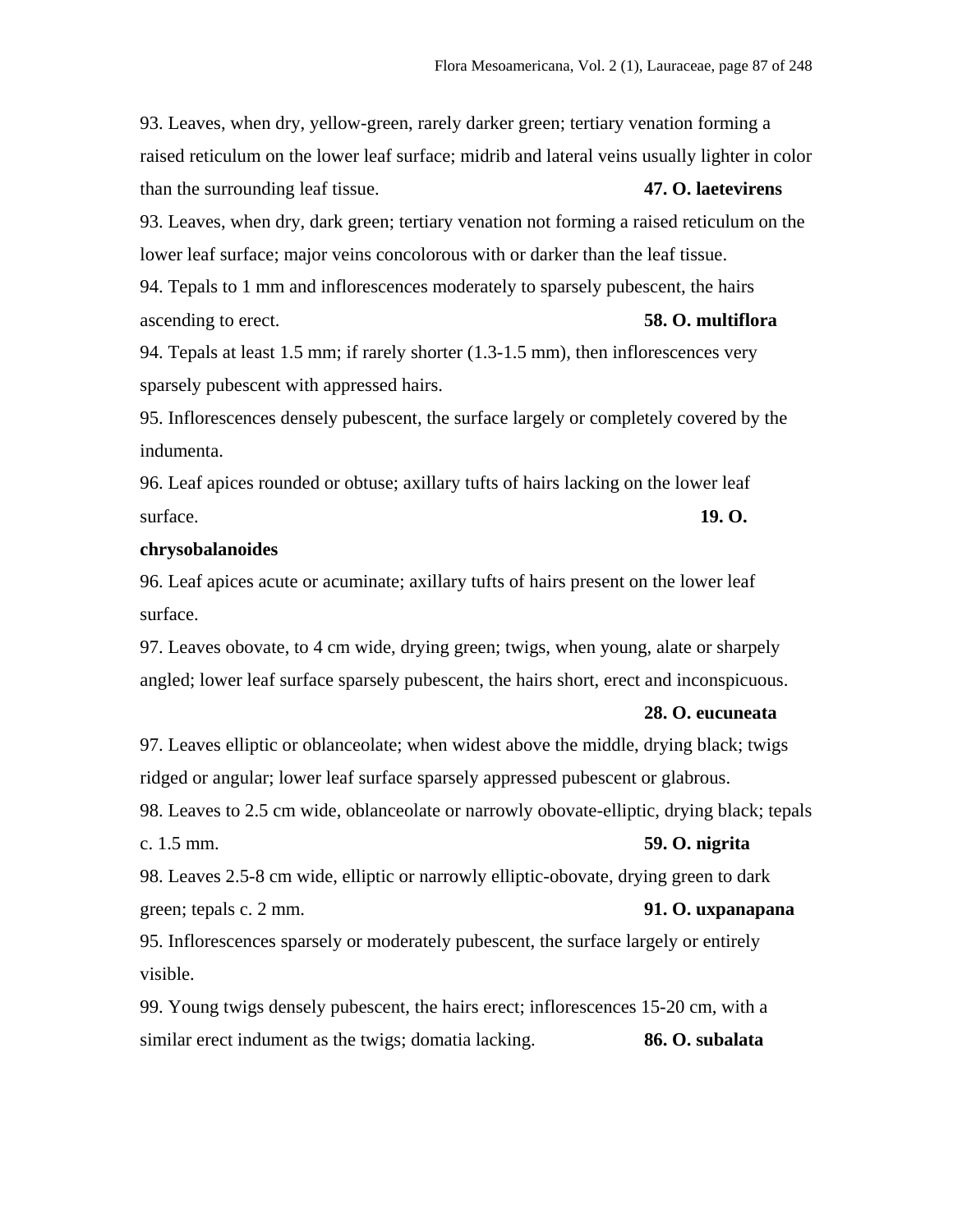99. Young twigs appressed pubescent or nearly glabrous; if with some erect hairs, these extremely short and their orientation scarcely visible; inflorescences usually shorter than 15 cm; domatia, as axillary tufts of hairs or shallow pits, often present.

100. Leaves lanceolate; domatia consisting of shallow pits, these glabrous or with a pubescent margin. **26. O. effusa**

100. Leaves elliptic, ovate or elliptic-obovate; domatia, if present, axillary tufts of hairs.

101. Leaves  $13-25 \times 4-8$  cm, the tertiary venation raised on the lower surface.

#### **35. O. guatemalensis**

101. Leaves generally smaller than  $12 \times 5$  cm; if occasionally to 15 cm, the tertiary venation immersed on the lower surface.

102. Leaves elliptic to oblong, the apices rounded or blunt; domatia consisting of tufts of hairs, at least their own diameter away from the midrib. **39. O. heribertoi** 102. Leaves ovate, obovate or elliptic, the apices acute or acuminate; domatia, when present, in the axils of the lateral veins close to the midrib.

103. Leaves ovate, distally tapering into a long and slender apex.

104. Domatia present as axillary tufts of hairs; outer surface of tepals glabrous.

#### **62. O. parvula**

104. Domatia absent; outer surface of tepals sparsely pubescent. **85. O. strigosa**

103. Leaves (broadly or narrowly) elliptic, without a long, slender apex.

105. Flowers pubescent, the indument covering the tepals almost completely; leaves

drying green to dark green; domatia, when present, not visible without magnification.

#### **74. O. racemiflora**

105. Flowers glabrous or nearly so; leaves drying dark green; domatia (as axillary tufts of hairs) visible without magnification. **90. O. truncata**

**1. Ocotea acuminatissima** (Lundell) Rohwer, *Bot. Jahrb. Syst*. 112: 379 (1991). *Phoebe acuminatissima* Lundell, *Contr. Univ. Mich. Herb*. 6: 19 (1941). Isotype: Mexico, Chiapas, *Matuda 2107* (NY!).

*Cinnamomum acutatum* Kostermans, nom. nov. for *Phoebe acuminatissima* Lundell; *C. siltepecanum* (Lundell) Kostermans; *Phoebe saxchanalensis* Lundell; *P. siltepecana* Lundell.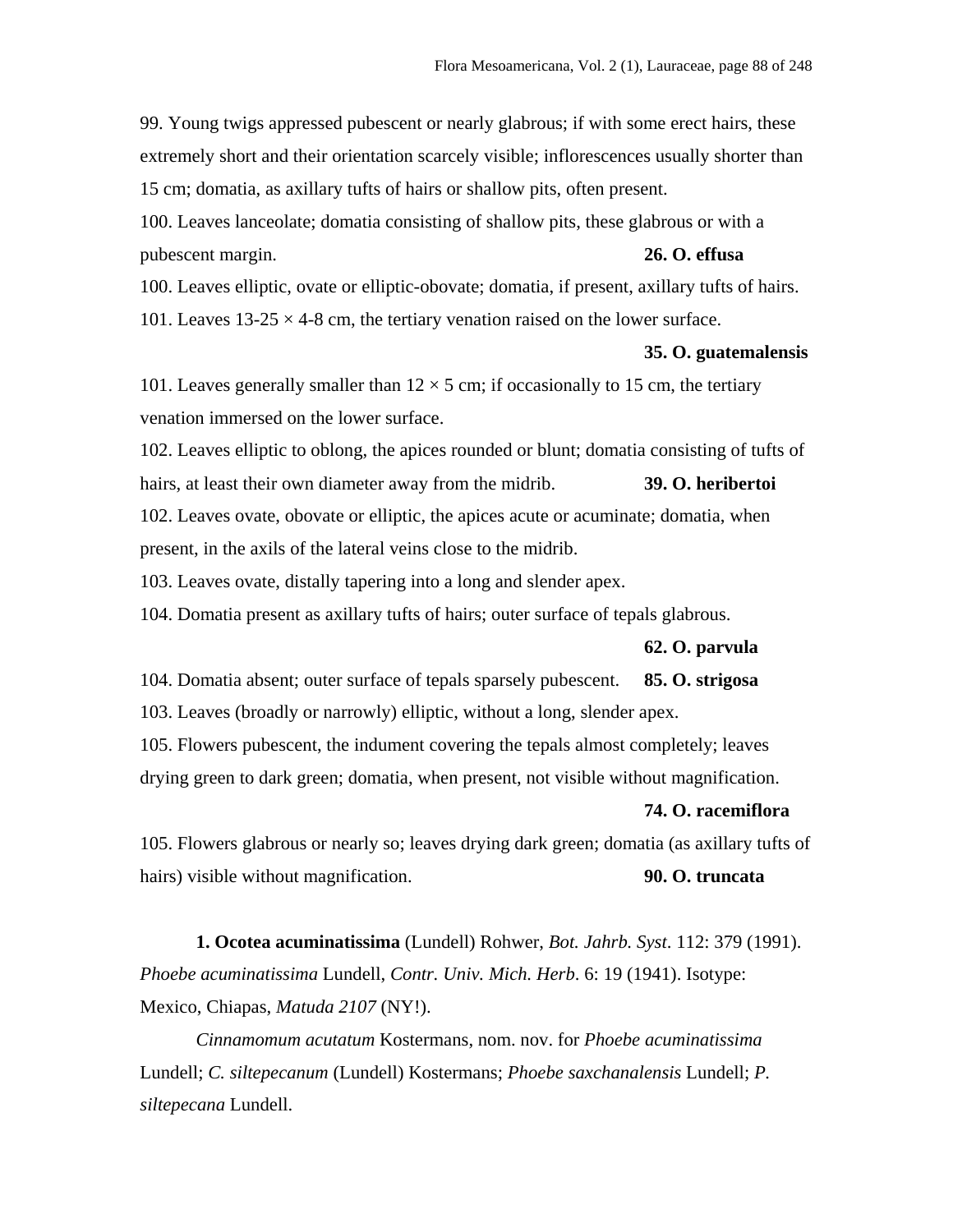Trees, to 15 m. Twigs terete or ridged, solid, moderately to densely appressed pubescent, the terminal buds densely appressed pubescent. Leaves  $8-12 \times 2-4$  cm, alternate, chartaceous, lanceolate, elliptic to elliptic-ovate, pinnately veined, the base acute, margin flat, apex acute , the upper surface glabrous, the lower surface sparsely appressed pubescent to glabrous, midrib, lateral veins and tertiary venation immersed on the upper surface, midrib and lateral veins raised, tertiary venation immersed on the lower surfce, domatia as small axillary tufts of hairs frequently present; lateral veins 5-9; petioles 8-14 mm, with a similar indument as the twigs, flat or nearly so above. Inflorescences 2-5 cm, racemose, moderately to sparsely appressed pubescent, in the axils of normal leaves. Flowers 6-8 mm in diameter, white, perfect. Tepals 2-3 mm, spreading at anthesis, sparsely appressed pubescent to almost glabrous outside, papillose on the inner surface, outer stamens 1.4 mm, papillose, the filaments very short, free, the anther cells arranged in 2 pairs, introrse, the cells filling the entire anther, inner 3 stamens 1.2 mm, papillose, the cells extrorse, in 2 pairs, the filaments 0.1-0.2 mm, globose glands present at the base of the inner stamens, staminodia present, with a glandular tip, pistil c. 2 mm, glabrous, the style half as long the ovary, receptacle cup-shaped, with a few appressed hairs inside. Fruit ellipsoid,  $1.5 \times 1$  cm, cupule shallowly bowl- to platelike, 6 mm in diameter, with a single margin and without persistent tepals, the pedicel thickened in fruit. *Montane forests*. Ch (*Breedlove 48693*, MO); G (*Steyermark 33156*, F). 900- 2700 m. (Endemic.)

Included in *Ocotea acuminatissima* are all specimens from Chiapas and Guatemala with racemose inflorescences, papillose inner surface of the tepals, spreading tepals at anthesis and a sparse appressed indument on the lower leaf surface (or almost glabrous leaves). These specimens vary in leaf shape from lanceolate to elliptic and also the amount of pubescence on the twigs is variable. However, there are enough intermediates between the extremes to make splitting this species impractible, but once more collections are available, the concept of *O. acuminatissima* accepted here might be shown to be too broad.

**2. Ocotea adela** van der Werff, *Novon* 11: 501 (2001). Holotype: Panama, Prov. Panama, *Croat 13049* (MO!)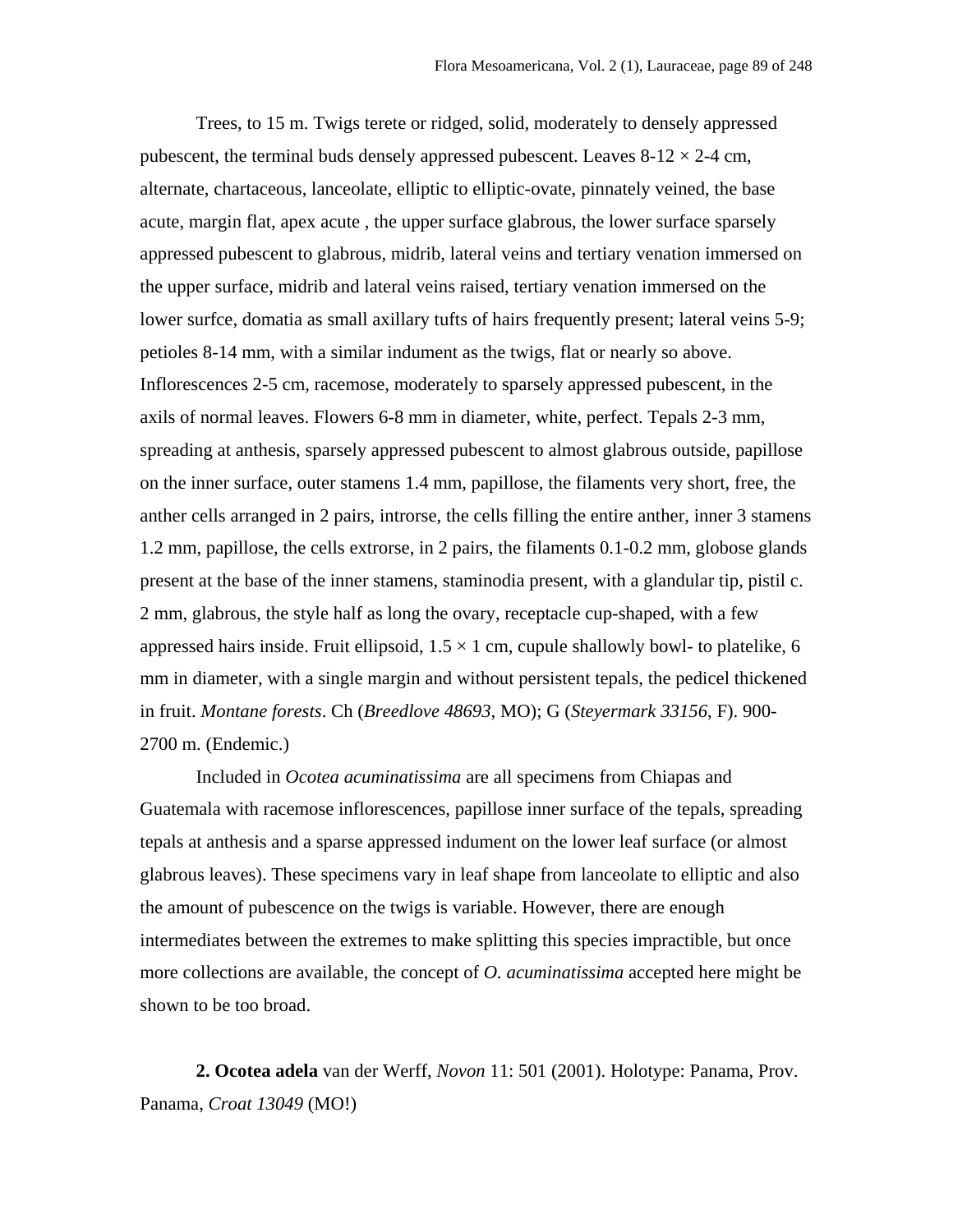Dioecious shrub or small tree, to 8 m. Twigs ridged, solid, sparsely to moderately puberulous, the hairs very short and ascending to erect; terminal buds densely, yellowish pubescent, the hairs very short and ascending to erect, completely covering the buds. Leaves 4-11  $\times$  2.3-5 cm, chartaceous, elliptic to ovate-elliptic, alternate, pinnately veined, the base acute, the margin plane, the apex acute or shortly acuminate, both surfaces glabrous, or a few minute, erect hairs present along the midrib; midrib and lateral veins slightly impressed, tertiary venation immersed and not discernable on the upper surface, midrib and lateral veins raised, tertiary venation scarcely raised or immersed on the lower surface; domatia lacking; lateral veins 4-6; petioles 5-10 mm, flat or shallowly canaliculate above, with a similar indument as the twigs. Inflorescences 3-7 cm, racemose or with short lateral branchlets terminating in a cyme, the pistillate inflorescences shorter and with fewer flowers than the staminate ones, sparsely pubescent to subglabrous, in the axils of leaves. Flowers 3-4 mm in diameter, greenish-yellow, unisexual. Male flowers: tepals 1.5 mm, broadly elliptic to triangular, glabrous on both surfaces or with a few appressed hairs near the base of the inner surface, erect or half erect; stamens 9, 4-celled, the outer 6 1.2 mm, the filament free, 0.4 mm, glabrous, the cells arranged in 2 rows, a sterile tip lacking, introrse, inner 3 the same size, but the cells extrorse, glands present at the base of the filaments, staminodia not seen, pistillode 1.6 mm, glabrous, slender, sometimes with a dark tip indicating a stigma, receptacle narrow, rather deep, with some appressed hairs inside; pistillate flowers: tepals as in male flowers, staminodia 9, 0.6 mm, pistil glabrous, 2.5 mm, the style 0.5 mm, receptacle deep, sparsely appressed pubescent inside. Fruits subglobose,  $8 \times 7$  mm, the cupule shallowly bowl-shaped, 6 mm in diameter, the tepals persistent on the cupule, the margin simple, pedicel conically thickened towards the cupule. *Lower montane forest*. P (*Galdames & Guerra 1940*, MO). 500-900 m. (Endemic.)

*Ocotea adela* is, as the name suggests, not a striking species. Currently, it is only known from the Cerro Jefe-Cerro Azul area near Panama City. Among the Panamanian species it is best recognized by its unisexual flowers, short, nearly glabrous inflorescences, leaves with slightly impressed lateral veins and midrib, the shallow cupules with persistent tepals and the thickened pedicels in fruit. Its closest relative is probably the South American *O. camphoromea* Rohwer.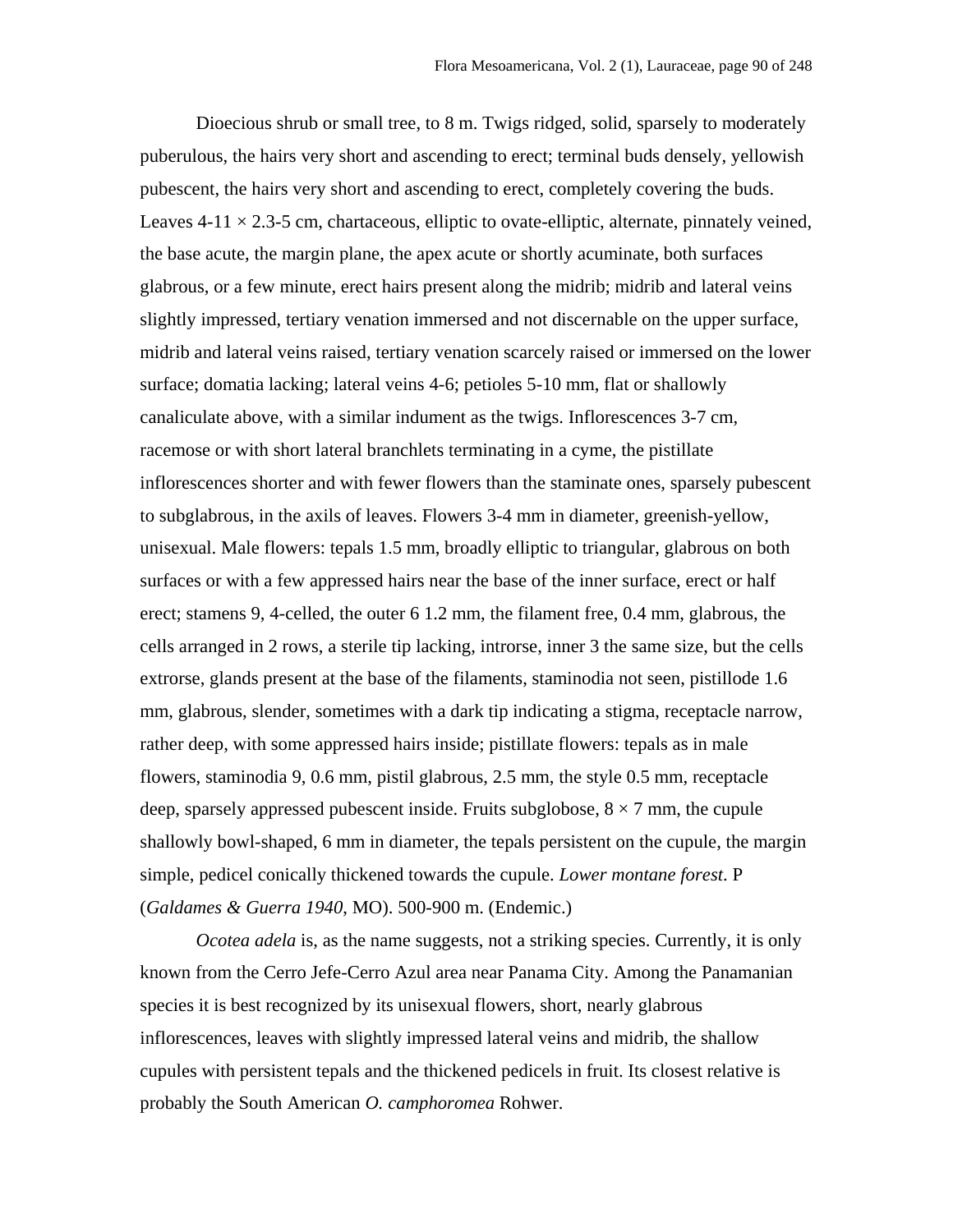**3. Ocotea amplifolia** (Mez & J. D. Smith) van der Werff, *Novon* 11: 510 (2001) . *Phoebe amplifolia* Mez & J.D. Smith, *Bot. Gaz*. 19: 261 (1894). Isotype: Guatemala, *Heyde & Lux 3033* (GH!). Illustr.: Mez & Smith, *Bot. Gaz*. 19, t. 24 (1894).

*Cinnamomum amplifolium* (Mez & J.D. Smith) Kostermans.

Trees, size unknown. Twigs angular, solid, densely brown-tomentellous, the surface completely covered by the indument; terminal buds densely brown-tomentellous. Leaves  $20-30 \times 8-13$  cm, alternate, elliptic to broadly elliptic, firmly chartaceous, pinnately veined, the base acute, margin recurved towards the base, the apex acute, the upper surface glabrous except for remnants of tomentellous indument along the major veins, the lower surface sparsely to moderately densely pubescent with erect, curled hairs, the surface readily visible between the hairs, the indument tomentellous on the midrib and lateral veins, discernable to the touch, midrib, lateral veins and tertiary venation immersed or slightly impressed on the upper surface, raised on the lower surface; domatia lacking; lateral veins 8-11; petioles 3 cm, shallowly canaliculate, with a similar indument as the twigs. Inflorescences 10-15 cm, paniculate-cymose, densely brown-tomentellous, the surface not visible, in the axils of leaves. Flowers 6-7 mm in diameter, hermaphrodite. Tepals c. 3.5 mm, the outside densely pubescent and the surface not visible, the inside moderately densely pubescent, the surface partially visible; tepals at anthesis more or less spreading; outer 6 stamens 1.2 mm, the filament short, free, c. 0.2 mm and with a few hairs; inner 3 stamens 1.5 mm, the filament 0.5 mm, evenly pubescent, glands conspicuous at the base of the filaments of the inner stamens; staminodia 1 mm, pubescent; pistil c. 2 mm, glabrous, the ovary twice as long as the style; receptacle bowl-shaped, glabrous inside. Fruits ellipsoid,  $3.5 \times 1.5$  cm (detached); cupule not seen. *Montane forest*. G (*Heyde & Lux* 3033, GH!). 3000 m. (Endemic.)

This species is only known from the type collection and the measurements therefore do probably not accurately reflect the range in this species. It is easily recognized by the long petioles, dense indument on the twigs, inflorescences and outer surface of the tepals. The dense indument on the outer surface of the tepals is also found in a few species in Costa Rica and Panama but these differ as follows: *Ocotea gomezii* has much larger flowers, *O. mollifolia* has shorter petioles and straight erect hairs on the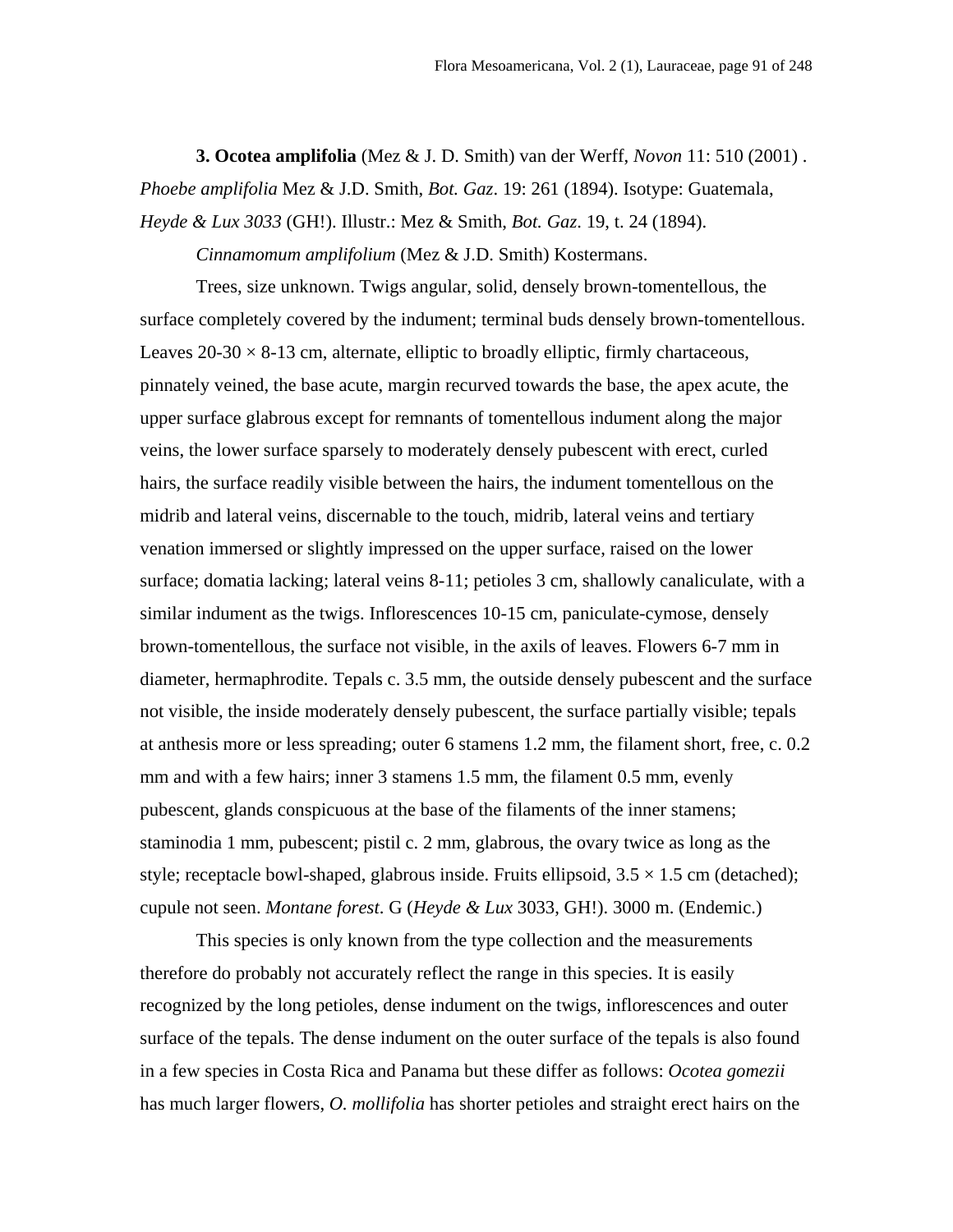lower leaf surface and *O. campanae* has a ferruginous indument and also shorter petioles. Allen (1945) cited a second collection from Guatemala as *O. amplifolia*. This collection, Steyermark 43641 (F), differs from *O. amplifolia* in having sparsely pubescent tepals and the indument on the lower leaf surface restricted to the major veins and not occurring on the laminae. It represents an unknown species.

**4. Ocotea arcuata** Rohwer*, Bot. Jahrb. Syst*. 112: 380 (1991). Holotype: Panama, *Mori et al. 6883* (MO!). Illustr.: Rohwer, *Bot. Jahrb. Syst*. 112: 381 (1991).

Small trees, to 5 m. Twigs terete or slightly angular, solid, moderately densely to sparsely appressed pubescent, the surface partially visible; terminal buds densely appressed pubescent. Leaves  $8-16 \times 4-8$  cm, alternate, elliptic, thinly chartaceous or membranaceous, pinnately veined, base obtuse, apex acuminate, acumen 0.5-1.5 cm, midrib, lateral veins and tertiary venation immersed or midrib and lateral veins slightly impressed on the upper surface, raised on the lower surface; upper surface glabrous or with some appressed hairs on the base of the midrib, lower surface glabrous or with a few appressed hairs; very short, erect hairs sometimes present along the major veins on the lower leaf surface; margin plane; pit domatia (cavities with a small opening) present in the axils of the lowermost lateral veins; lateral veins 4-6, raching upwards and becoming loop-connected towards the margin; petioles 6-18 mm, sulcate above, with a similar indument as the twigs. Inflorescences 3-7 cm, moderately to sparsely appressed pubescent, paniculate-cymose, in the axils of leaves or bracts near the tips of the branches. Flowers 4 mm in diameter, white, perfect. Tepals 2-2.5 mm, elliptic, on the outside with a few appressed hairs, inside papillose, stamens 1.0-1.2 mm, the filament very short, free, anthers finely papillose, outer 6 stamens with the cells opening introrse, a sterile tip lacking, inner 3 with the cells opening extrorse, staminodia 3, 0.4 mm, triangular, the base hairy; pistil 1.6 mm, glabrous, the style half as long as the ovary, receptacle bowl-shaped, pubescent inside. Fruit ellipsoid,  $3 \times 1.5$  cm, cupule trumpetshaped, 1 cm in diameter, with a single margin, tepals deciduous in fuit, gradually narrowed into the pedicel. *Lower montane forest*. P (*McPherson 9195*, MO). 300-550 m. (Endemic.)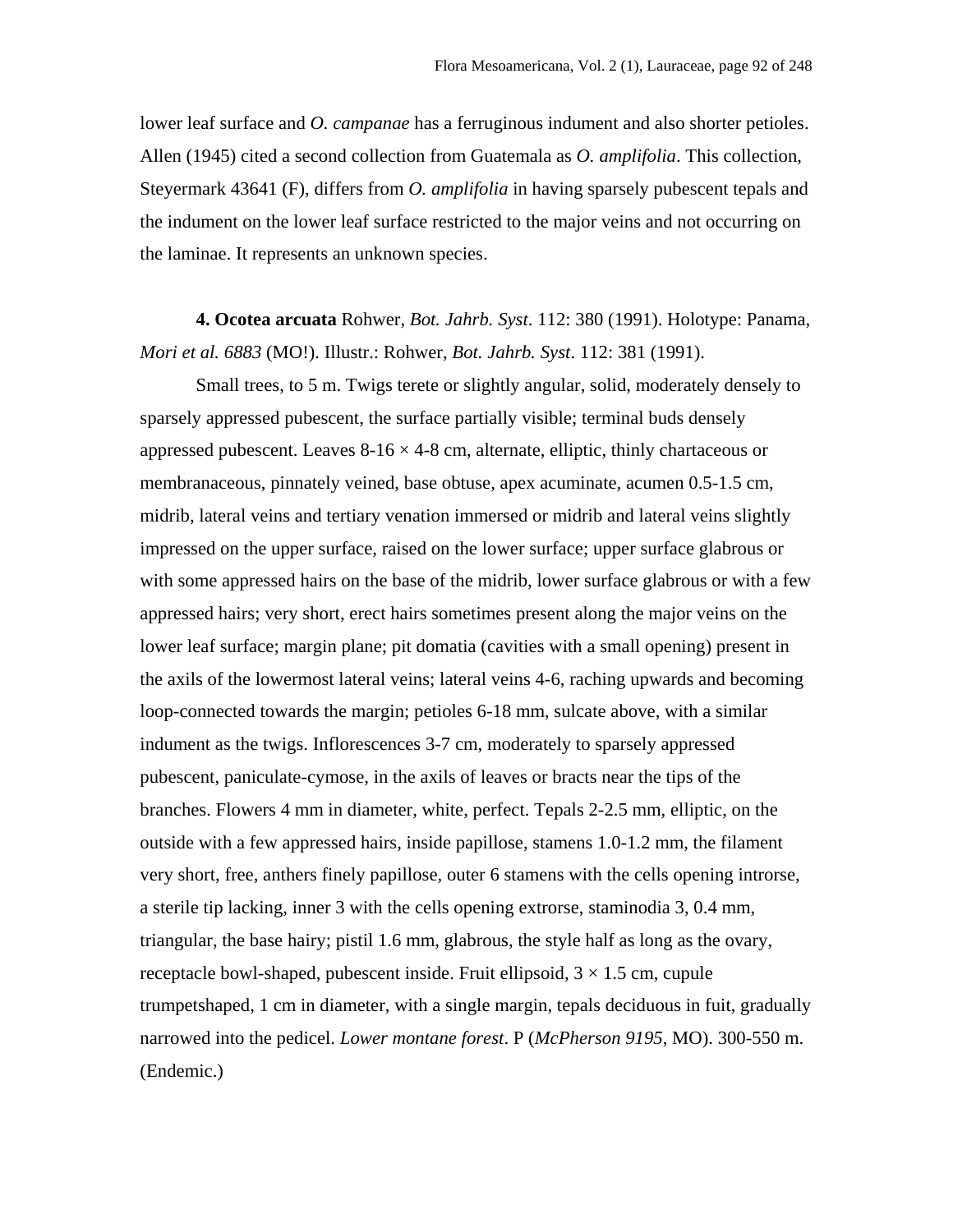*Ocotea arcuata* is rarely collected and only known from the Santa Rita Ridge Road and the El Llano-Carti Road in Panama. The almost glabrous leaves with pit domatia are diagnostic for this species. Its closest relatives in Panama are *O. pausiaca*, which has stamens with long filaments, and *O. rubriflora*, which has a very dense and short indument on its twigs.

**5. Ocotea atirrensis** Mez & J.D. Smith*, Bot. Jahrb. Syst*. 30, *Beibl*. 67: 18 (1901). Type: Costa Rica, *Donnell-Smith 4930* (US!).

*Ocotea paullii* Allen*, O. pedalifolia* Mez, *O. pentagona* Mez, *O. wedeliana* Allen.

Shrubs or small trees, to 10 m. Twigs (sharply) angular or winged, minutely appressed pubescent or glabrous, hollow, often inhabited by ants; terminal buds densely and minutely appressed pubescent. Leaves  $10-50 \times 3-15$  cm, (narrowly) elliptic to (narrowly) obovate or oblong, membranaceous to firmly chartaceous, alternate, pinnately veined, the base rounded to acute, the margin plane, the apex obtuse to acuminate, the acumen to 2 cm, midrib, lateral veins and tertiary venation immersed or midrib somewhat impressed on the upper surface, midrib and lateral veins raised, tertiary venation weakly raised to immersed on the lower surface, the tertiary venation sometimes contrasting with the darker lamina tissue; glabrous on both surfaces, domatia lacking; lateral veins 5-12; petioles 5-18 mm, glabrous, sulcate. Inflorescences 10-30 cm, in the axils of leaves or cataphylls, paniculately cymose, minutely appressed pubescent to glabrous, the branchlets flattened. Flowers 2-2.5 mm in diameter, greenish-white or creamy, hermaphrodite. Tepals c. 1 mm, ovate-elliptic, slightly spreading to erect at anthesis, minutely appressed pubescent or glabrous. Stamens 9, the outer 6 0.7-1.0 mm, the filament half as long a the anther, with a few minute hairs, the upper pair of locelli often smaller than the lower pair; inner 3 stamens as the outer 6, but on the side facing the pistil with a tuft of whitish, short hairs at the upper part of the filament; anther cells arranged in two pairs, anthers without a sterile tip; globose glands present at the base if the filaments of the inner 3 stamens; staminodia not seen. Pistil c. 1.5 mm, glabrous, style as long as the ovary; receptacle cup-shaped, glabrous inside. Fruits 2-3.5 cm, ellipsoid, seated on a small cupule with a single margin, bowl- to shallowly cup-shaped, the tepals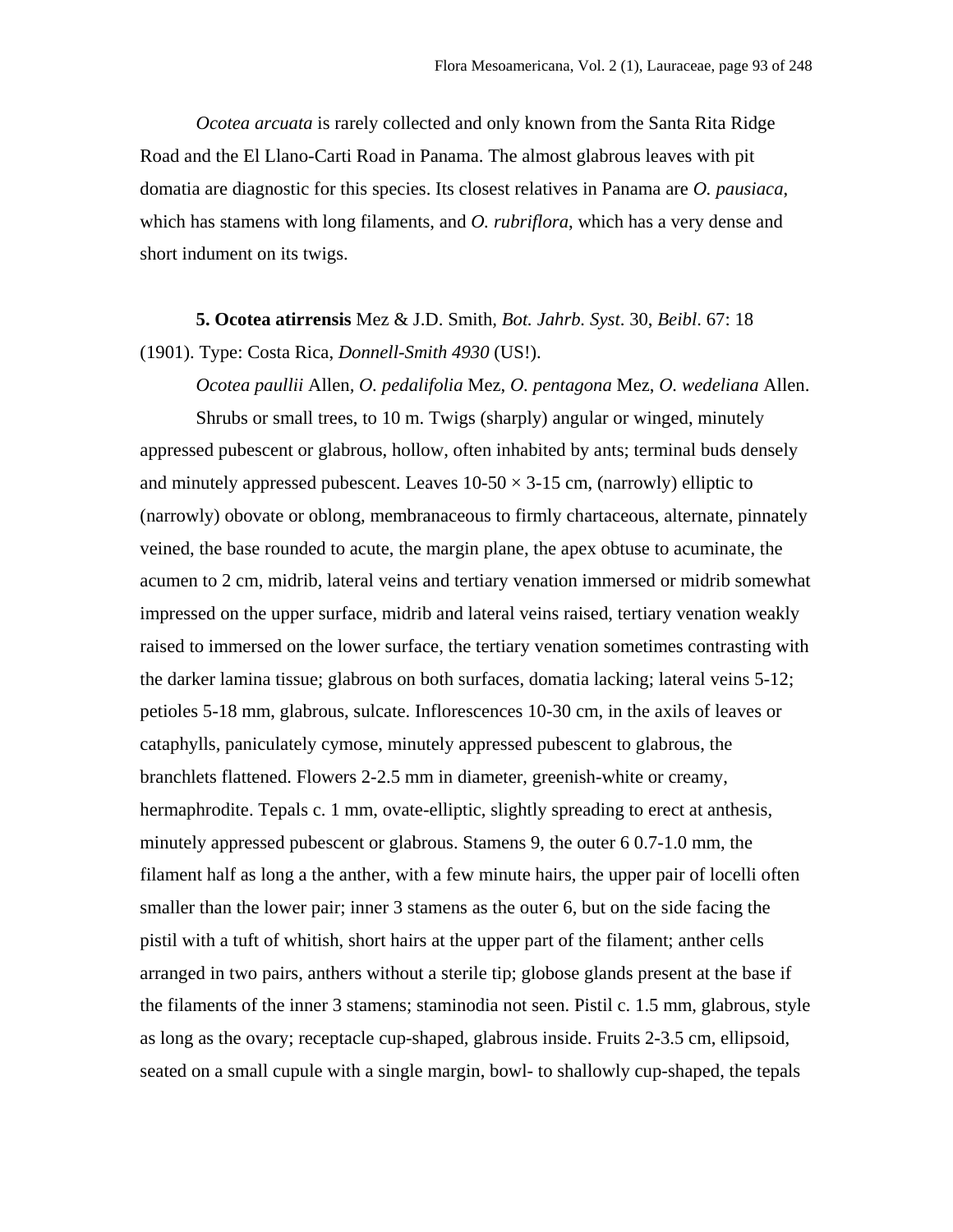sometimes persisting as small lobes on the cupule*. Lowland and montane wet forests*. N (*Neill 3368*, MO); CR (*Morales 128*, MO); P (*Gentry 6817*, MO). 50-1200 m. (Endemic.)

The angular, hollow twigs, stamens without a sterile tip and the small cupules make identification of this species relatively easy*. Ocotea dendrodaphne* also has hollow twigs, but its stamens have a conspicuous sterile tip and its cupules are cup-shaped with a small double margin. *Ocotea atirrensis* is a variable species in which 3 other species recognized as distinct species in Burger & van der Werff (1990) are included. These species, *O. paullii, O. nicaraguensis* and *O. wedeliana*, were separated based on characters as leaf texture (coriaceous vs. chartaceous), color of dried leaves (green vs. very dark green) , stems angular vs. strongly angular and cupule with or without persistent tepals. Inspection of all available collections has shown that that they cannot be reliably divided into distinct entities based on these characters and no new characters have been found which allow recognition of distinct taxa in this complex. Some general trends have been found, such as fruiting specimens have more coriaceous leaves than flowering specimens, and specimens from higher altitudes have smaller, more coriaceous leaves than specimens from the lowlands, but these differences are clinal and not bi-or trimodal. Some populations seem distinct, for instance the specimens from the Reserva Biologica Carara (Costa Rica) have entirely glabrous flowers ( most other collections have sparsely pubescent flowers), but the fact that occasional specimens from other localities have also nearly glabrous flowers suggests that the recognition of distinct taxa within a variable complex using such waek characters is not wise. Therefore, I have adopted a much wider concept of this species than found in earlier publications.

**6. Ocotea atlantica** van der Werff. *Novon* 11: 504 (2001). Holotype: Honduras, Atlantida, *Zamora 1744* (MO!).

Trees to 25 m tall. Twigs terete or slightly angular, solid, densely browntomentose when young, the surface not visible, glabrescent with age; terminal buds densely brown tomentose. Leaves  $12-23 \times 3.5-9$  cm, alternate, chartaceous, (narrowly) elliptic, pinnately veined, the base acute to obtuse, the margin plane, the apex acuminate or acute, the acumen to 1 cm, the upper surface glabrous except for the tomentellous midrib, the lower surface pilose and soft to the touch, the indument denser along the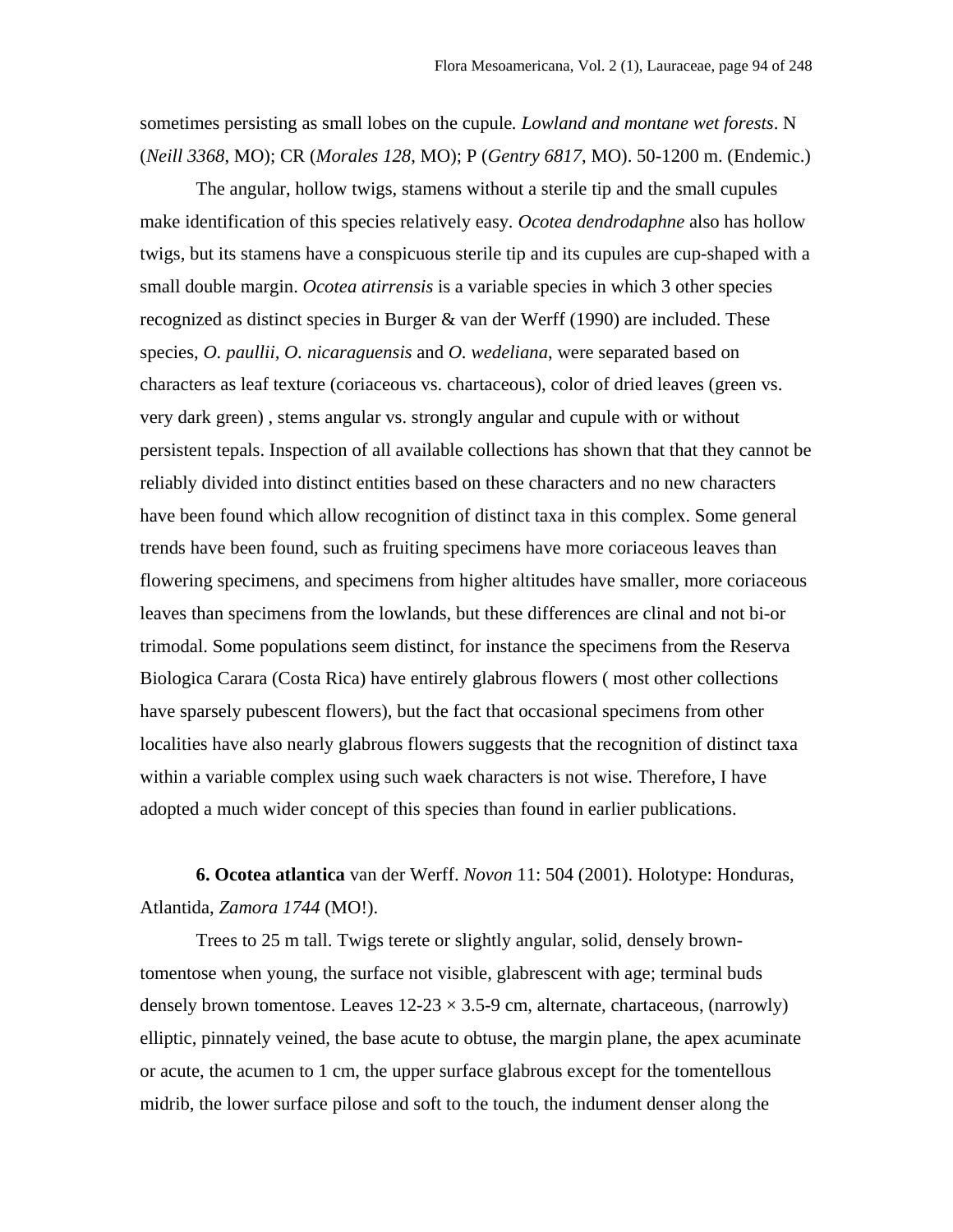veins and on the midrib tomentose; midrib, lateral veins and tertiary venation immersed or the major veins slightly impressed on the upper surface, midrib and lateral veins raised, tertiary venation slightly raised on the lower surface; domatia lacking; lateral veins 5-8, the distal ones sometimes loopconnected near the margin; petioles 1-2.5 cm, terete, with a similar indument as the twigs. Inflorescences 2-10 cm, brown-tomentellous, paniculate-cymose or by reduction racemose, in the axils of leaves. Flowers unisexual, cream colored, 3-3.5 mm in diameter, moderately to sparsely appressed pubescent, the indument less dense than on the inflorescence branchlets. Male flowers: Tepals c. 1 mm, broadly elliptic, sparsely appressed pubescent outside, glabrous inside, outer 6 stamens c. 0.8 mm, glabrous, the filaments free, the anther c. 0.6 mm, the cells introrse, arranged in 2 pairs, a sterile tip lacking; inner 3 stamens like the outer ones, but with 2 globose glands near the base of the filaments and the anther cells extrorse; staminodia not seen; pistillode 1 mm, glabrous, threadlike, with a stigma; receptacle small, pocket-like, pubescent inside; female flowers: tepals as in male flowers or with some pubescence on the inner surface, united at the base and falling off as one unit in old flowers, staminodia 9, 0.5 mm, the inner 3 with 2 glands near the base; pistil 1.5 mm, glabrous, with a distinct stigma; receptacle glabrous inside. Fruits roundish, c.  $8 \times 6$  mm, cupule shallowly bowlshaped, lenticellate, with a single margin, the tepals deciduous, the pedicel swollen. *Lowland rain forests*. H (*Evans 1064*, MO); N (*Rueda 5653*, MO); CR (*Hammel 20710*, MO). 50-400 m. (Endemic.)

*Ocotea atlantica* is restricted to wet lowland forests on the Atlantic slopes of Costa Rica, Nicaragua and Honduras. It is one of the very few *Ocotea* species with unisexual flowers endemic to Mesoamerica. The shallow, lenticellate cupule and the flowers with a much sparser indument than found on the peduncles and inflorescence branchlets point to a relationship with the widespread *Ocotea leucoxylon*. However, that species lacks the pilose indument on the lower leaf surface and the tomentose or tomentellous indument on the young twigs and inflorescences.

One collection from Cerro Pirre, Panama (*Herrera 889*, MO) will also key to *O. atlantica*, due to its unisexual flowers, erect indument on leaves and dense pubescence on the stems. It differs from *O. atlantica* in its poorly defined petioles due to the somewhat decurrent leaf bases and in its raised, scaleriform tertiary venation on the lowers leaf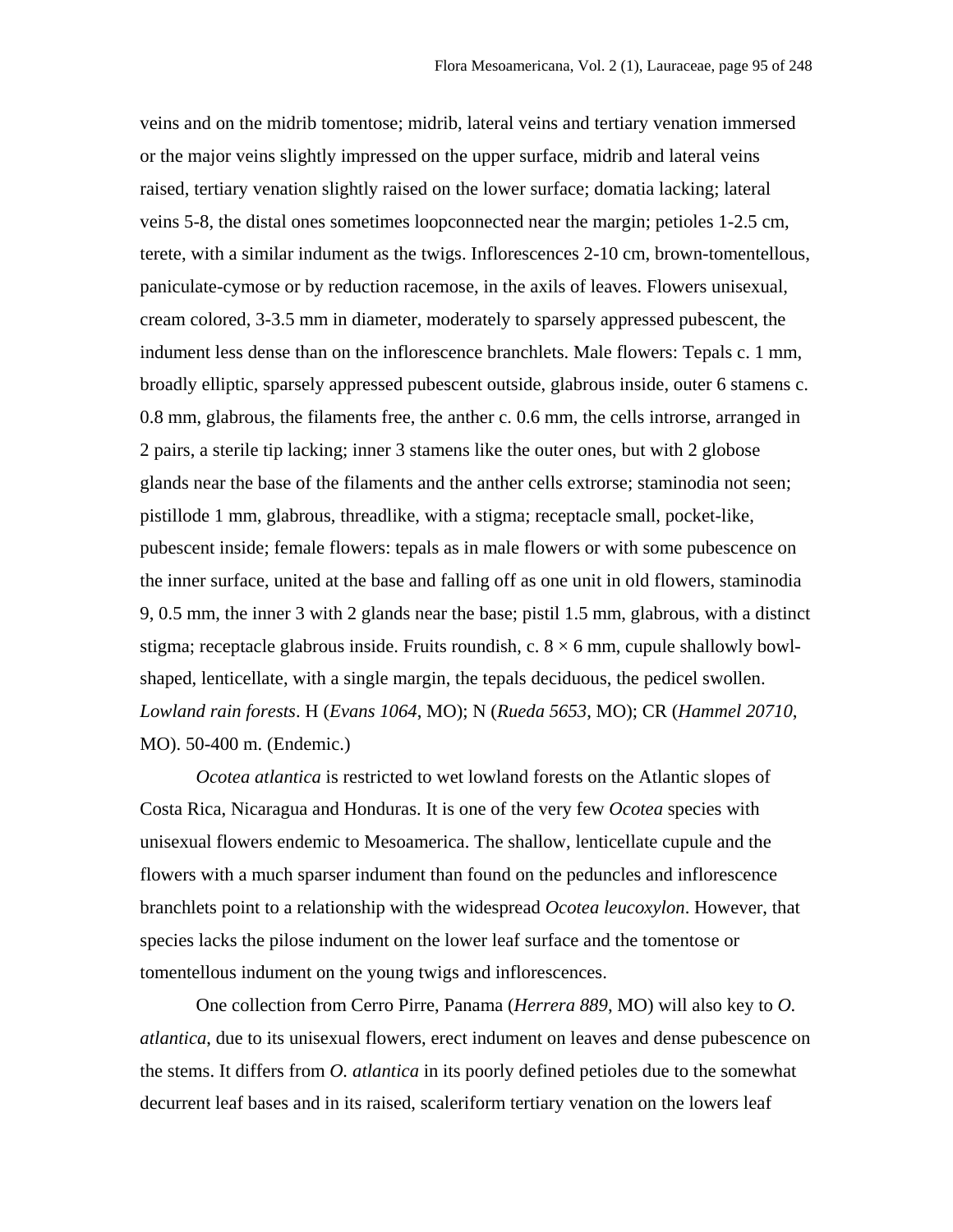surface. The only known collection has pistillate flowers and more collections, with staminate flowers and fruits, are needed for a description.

**7. Ocotea aurantiodora** (Ruiz & Pavon) Mez*, Jahrb. Koenigl. Bot. Gart. Berlin* 5: 295 (1889). *Laurus aurantiodora* Ruiz & Pavon, *Fl. Peruv.* 4: t. 349 (1804-1830). Type: Peru, *Ruiz & Pavon s.n*. (B).

Small trees, to 15 m. Twigs strongly angular, solid, moderately to sparsely appressed pubescent, glabrescent with age, solid, terminal buds densely appressed pubescent. Leaves  $13-35 \times 4-10$  cm, alternate, firmly chartaceous, elliptic, pinnately veined, the base cuneate and often somewhat decurrent, the margin towards the base recurved, the apex acute or shortly acuminate, the upper surface glabrous, the lower surface moderately dense to sparsely appressed pubescent; upper surface with midrib and lateral veins somewhat impressed, the tertiary venation raised and forming a fine mesh, the lower surface with the midrib prominently raised, lateral veins and tertiary venation raised, the leaf margin often recurved; domatia lacking; lateral veins 9-14; petioles to 10 mm, with a similar indument as the twigs, the upper side flat or broadly canaliculate. Inflorescences 10-20 cm , moderately densely pubescent, the hairs appressed or ascending, paniculate-cymose, in the axils of distal leaves. Flowers unisexual, c. 3 mm in diameter. Tepals moderately densely appressed pubescent outside, glabrous or nearly so inside, 1-1.5 mm, broadly elliptic, erect or slightly spreading at anthesis. Male flowers: outer 6 stamens c. 1.2 mm, glabrous, the filament half as long as the anther, free, the cells arranged in 2 pairs, introrse, filling the entire anther; inner three stamens as long as the outer ones, glabrous, tightly pressed together and with the filaments fused; glands present, closely pressed together and almost forming a annular disk; staminodia not seen; pistillode threadlike,the lower part appressed pubescent, the upper half glabrous; receptacle cup-shaped, pubescent inside; female flowers: staminodia 9, c. 0.6 mm, glabrous, the filaments free, pistil glabrous, c. 1.7 mm, receptacle cup-shaped, glabrous inside. Fruits ellipsoid to ovoid, c. 8 mm, cupule cup-shaped, 6 mm in diameter and 5 mm high, with a single margin, tepals often persisting on the cupule in young fruit, falling off later. *Lowland and lower montane wet forest*. N (*Robleto 676*, MO); CR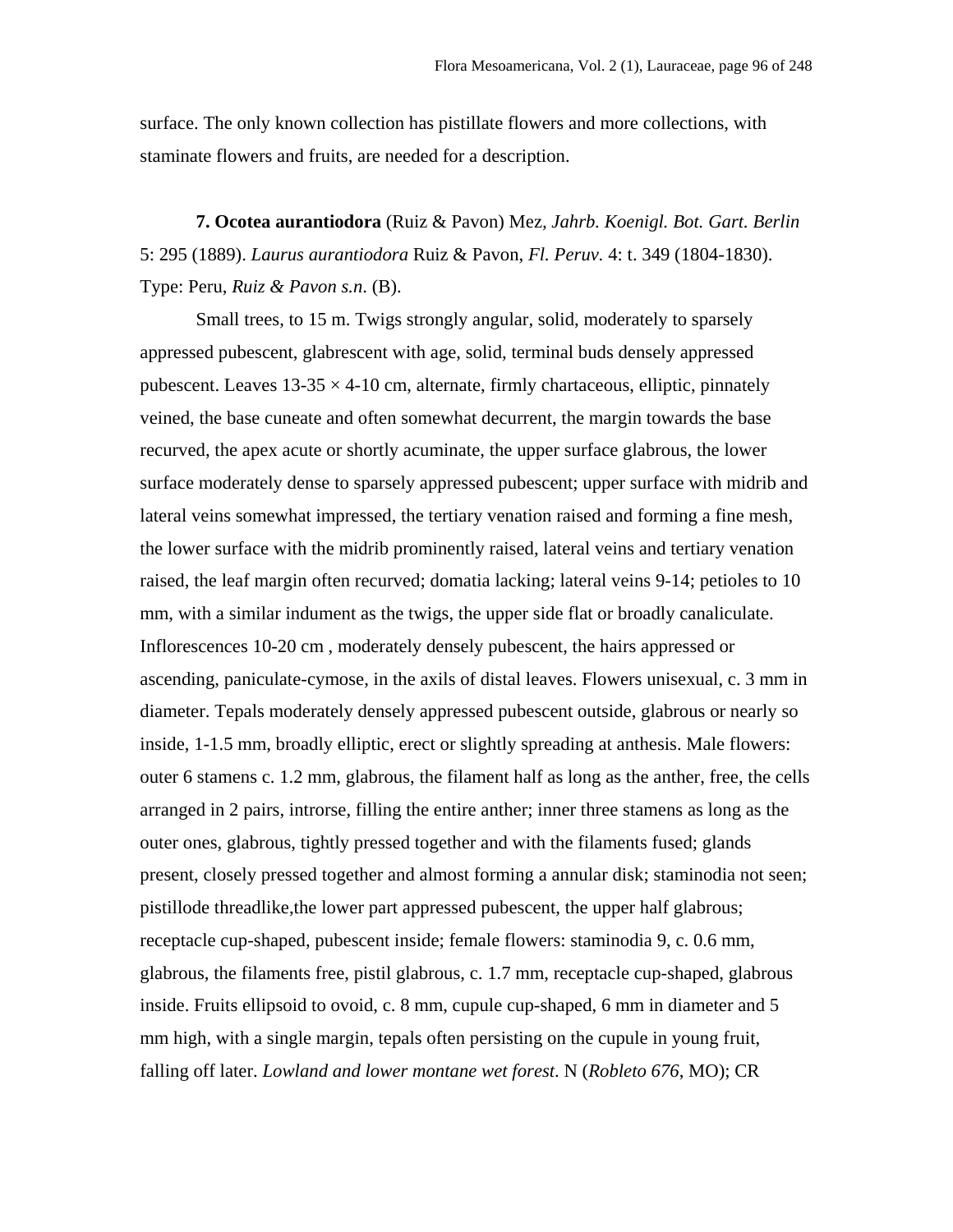(*Smith 15313*, MO); P (*Galdames et al. 3301*, MO). 0-600 m. (Mesoamerica, Colombia, Venezuela, French Guiana, Brazil, Ecuador, Peru, Bolivia.)

*Ocotea aurantiodora* can be recognized by its sharply angular twigs, the small, raised reticulation formed by the tertiary venation, the unisexual flowers and small, cupshaped cupules. Almost all South American specimens included in the distribution of the species have been identified as *O. longifolia* Kunth. which is almost certainly a synonym of *O. aurantiodora*. Occasionally the lower leaf surfaces are slightly glaucous and faint vernation lines are sometimes visible on more pubescent leaves; these lines are never as clearly visible as in *O. calophylla*, a close relative of this species.

**8. Ocotea austinii** C. Allen, *J. Arn. Arbor.* 26: 350 (1945). Isotype: Costa Rica, *Smith A 125* (MO!).

# *Ocotea irazuensis* Lundell.

Trees, to 20 m. Twigs angular or ridged, solid, glabrous to densely appressed pubescent, terminal buds densely appressed pubescent. Leaves  $8-14 \times 3-4.5$  cm, alternate, elliptic to oblong, coriaceous, pinnately veined,the base decurrent on the petiole and inrolled, the margin recurved towards the base, apex obtuse or acute, midrib; lateral veins and tertiary venation raised on both surfaces; upper surface glabrous or with some appressed hairs along the midrib, frequently shiny, lower surface moderately to densely appressed pubescent, somewhat sericeous, vernation lines frequently visible on the lower surface, axillary tufts of hairs or glabrous depressions in the axils of lateral veins present or absent; lateral veins 6-9; apparent petioles 1-2 cm, flat above, with a similar indument as the twigs. Inflorescences 7-18 cm, paniculate-cymose, sparsely to densely appressed pubescent. Flowers 4 mm in diameter, green or yellow, perfect. Tepals 2-3 mm, appressed pubescent outside, the surface largely or completely covered by the indument, inner surface moderately to sparsely pubescent, somewhat spreading at anthesis, spreading in old flowers, outer 6 stamens 1.5 mm, the filament with a few appressed hairs, half as long as the anther, free, the cells arranged in 2 rows, opening introrsely, filling the entire anther, inner 3 stamens 2 mm, the filament with some hairs, especially dorsally, 0.7 mm, the cells arranged in 2 rows, lateral-extrorse, staminodia not seen, pistil 2 mm, glabrous, the ovary as long as the style, receptacle cup-shaped, pubescent inside.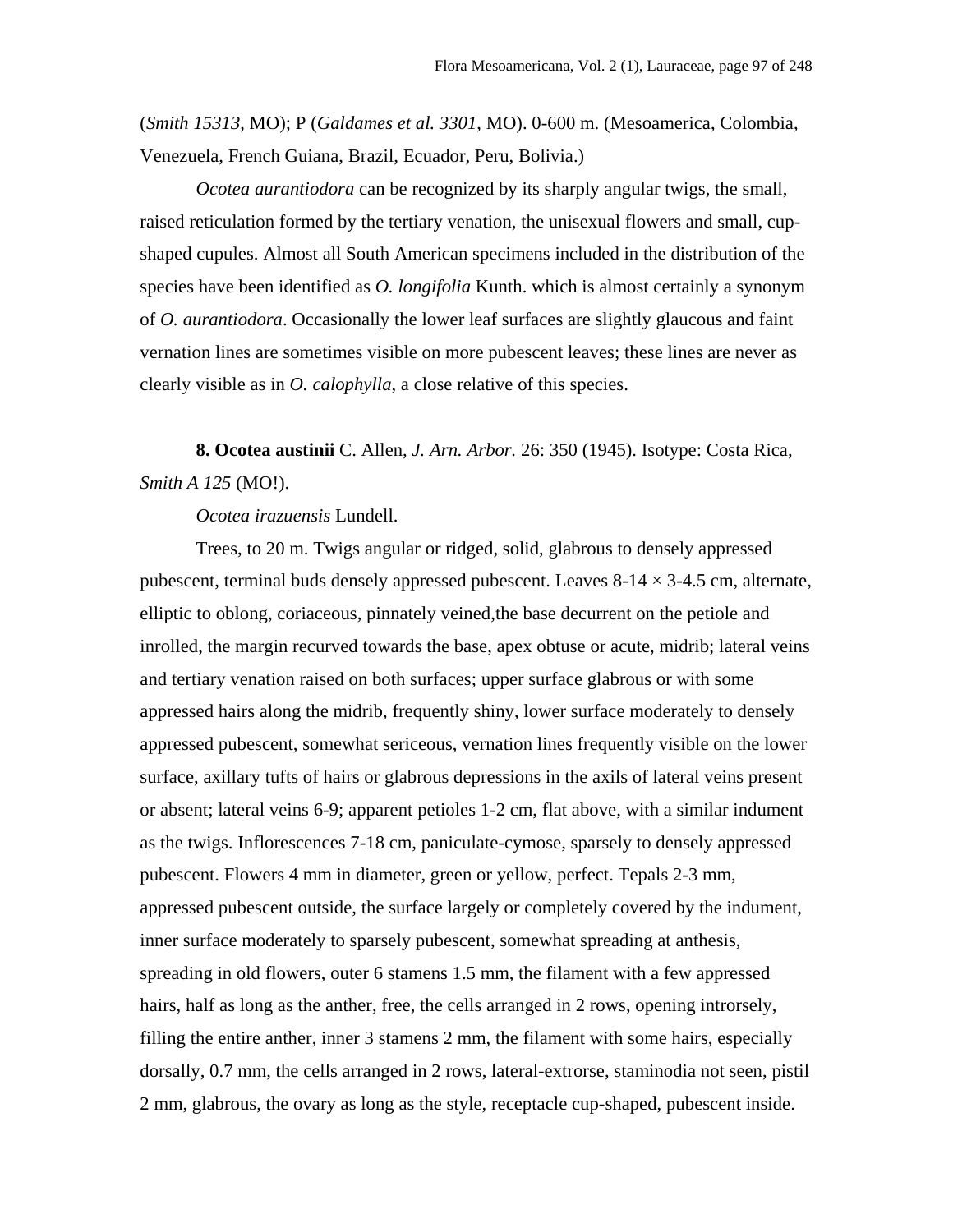Fruits ellipsoid,  $3 \times 1.5$  cm, cupule platelike, to 1.5 cm in diameter, with a single margin, the tepals sometimes persisting in young fruits. *Montane forests*. CR (*Proctor 32355*, MO); P (*Todzia 2590*, MO). 2000-3000 m. (Endemic.)

*Ocotea austinii* is best recognized by the raised tertiary venation on the upper leaf surface and the coriaceous, rather small, frequently oblong leaves. The leaf base is always decurrent on the petiole and inrolled. It can be confused with *O. glaucosericea*, but that species has larger (to 21 cm), less coriaceous leaves, densely pubescent flowers and its receptacle is generally glabrous inside. It is also related to *O. whitei* and *O. skutchii*, but these species lack the raised tertiary venation on the upper leaf surface and have less coriaceous leaves.

**9. Ocotea bajapazensis** Lundell, *Wrightia* 6: 8 (1978). Isotype: Guatemala, *Lundell & Contreras 20946* (F!). Illustr.: Lundell, *Wrightia* 6: pl. 18 (1978).

Small tree, to 8 m. Twigs angular, solid, sparsely appressed pubescent with short, white hairs; terminal buds densely white pubescent, the surface completely covered. Leaves  $11-18 \times 4-7$  cm, elliptic, chartaceous, alternate, pinnately veined, the base acute, margin flat, the apex acute or slightly acuminate, the upper surface with some scattered, appressed hairs, soon becoming glabrous, but some hairs persisting along the major veins, lower surface with some appressed hairs, these denser along the major veins, the laminae becoming glabrous with age; midrib, lateral veins and tertiary venation immersed on the upper surface, midrib and lateral veins raised, tertiary venation weakly raised on the lower surface; domatia in the form of small axillary tufts of hairs frequently present; lateral veins 4-7, petioles 10-15 mm, sulcate, with a similar indument as the twigs. Inflorescences 4-13 cm, sparsely appressed pubescent, often with a few of the inflorescence bracts developed into normal leaves, paniculate-cymose, in the axils of normal leaves. Flowers 4.5 - 5.5 mm in diameter, white, fragrant, perfect. Tepals 2-2.5 mm, spreading at anthesis, glabrous outside, inner surface of the inner 3 tepals uniformly papillose inside, outer 3 tepals with a basal triangular papillose patch, otherwise glabrous, outer 6 stamens 1.2 mm, densely papillose, the cells in 2 pairs, opening introrse, the cells filling the entire anther, the filaments free, inner 3 stamens 1.2 mm, the cells in 2 pairs, extrorse-lateral, glands present at the base of the very short filaments, staminodia not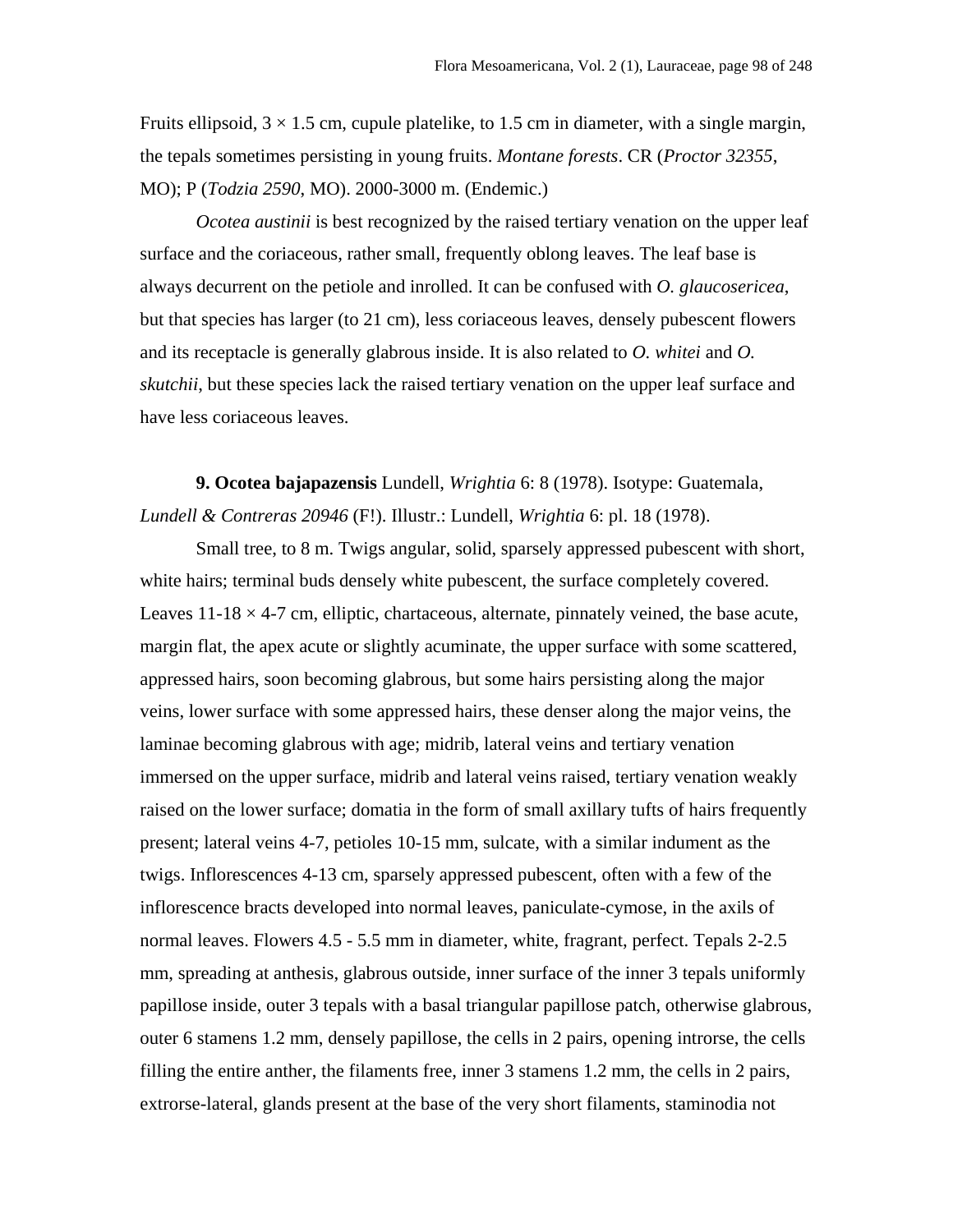seen, pistil 1.8 mm, glabrous, the style as long as the ovary, receptacle cup-shaped, pubescent inside. Tepals deciduous in old flowers. Fruit and cupule unknown. *Lowland rain forest*. G (*Lundell & Contreras 20886*, MO). 100-300 m. (Endemic.)

*Ocotea bajapazensis* can be recognized by the combination of sparsely appressed pubescent twigs, paniculate-cymose inflorescences and rather small flowers. It closely resembles *O. heydeana*, which differs mainly in having larger flowers and occurring at higher altitudes. These differences are not strong, but the alternative, merging *O. heydeana* and *O. bajapazensis*, would be a species with an uncommonly large variation in flower size. I prefer, as Rohwer (1991) did, to recognize *O. bajapazensis* as a distinct species.

**10. Ocotea barbatula** Lundell, *Wrightia* 5: 336 (1977). Isotype: Guatemala, *Lundell & Contreras 19444* (MO!).

Tree, to 16 m. Twigs terete or angled, solid, moderately to sparsely appressed pubescent, becoming glabrous with age, solid; terminal buds densely appressed pubescent. Leaves  $6-11 \times 2-3.5$  cm, alternate, chartaceous, elliptic, pinnately veined, the base acute, the margin flat, the apex acute or acuminate, the acumen to 1 cm, the upper surface glabrous, the lower surface with some appressed hairs, becoming glabrous with age; midrib, lateral veins and tertiary venation immersed on the upper surface, raised on the lower surface, the tertiary venation forming a fine mesh, the major veins often lighter in color than the lamina; lateral veins 6-8; domatia present as pits with a pubescent margin, one or several times their diameter away from the midrib; petioles 5-14 mm, weakly canaliculate, with a similar indument as the twigs. Inflorescences 3-6 cm, glabrous or nearly so, paniculate-cymose, in the axils of leaves. Flowers 2-2.5 mm in diameter, yellowish, perfect. Tepals 1.5 mm, broadly elliptic, glabrous or nearly so on both surfaces, erect at anthesis; outer 6 stamens glabrous, c. 1 mm, the filaments free, the cells in 2 rows, opening introrse and filling the entire anther, inner 3 stamens with the same length, the back of the filament pubescent, otherwise glabrous, 2 globose glands present at the base of the filaments, the cells in 2 pairs, opening lateral-extrorse; staminodia not seen; pistil 1.8 mm, the style distinct and about as long as the ovary, the receptacle cup-shaped, appressed pubescent in the upper part, glabrous in the lower part.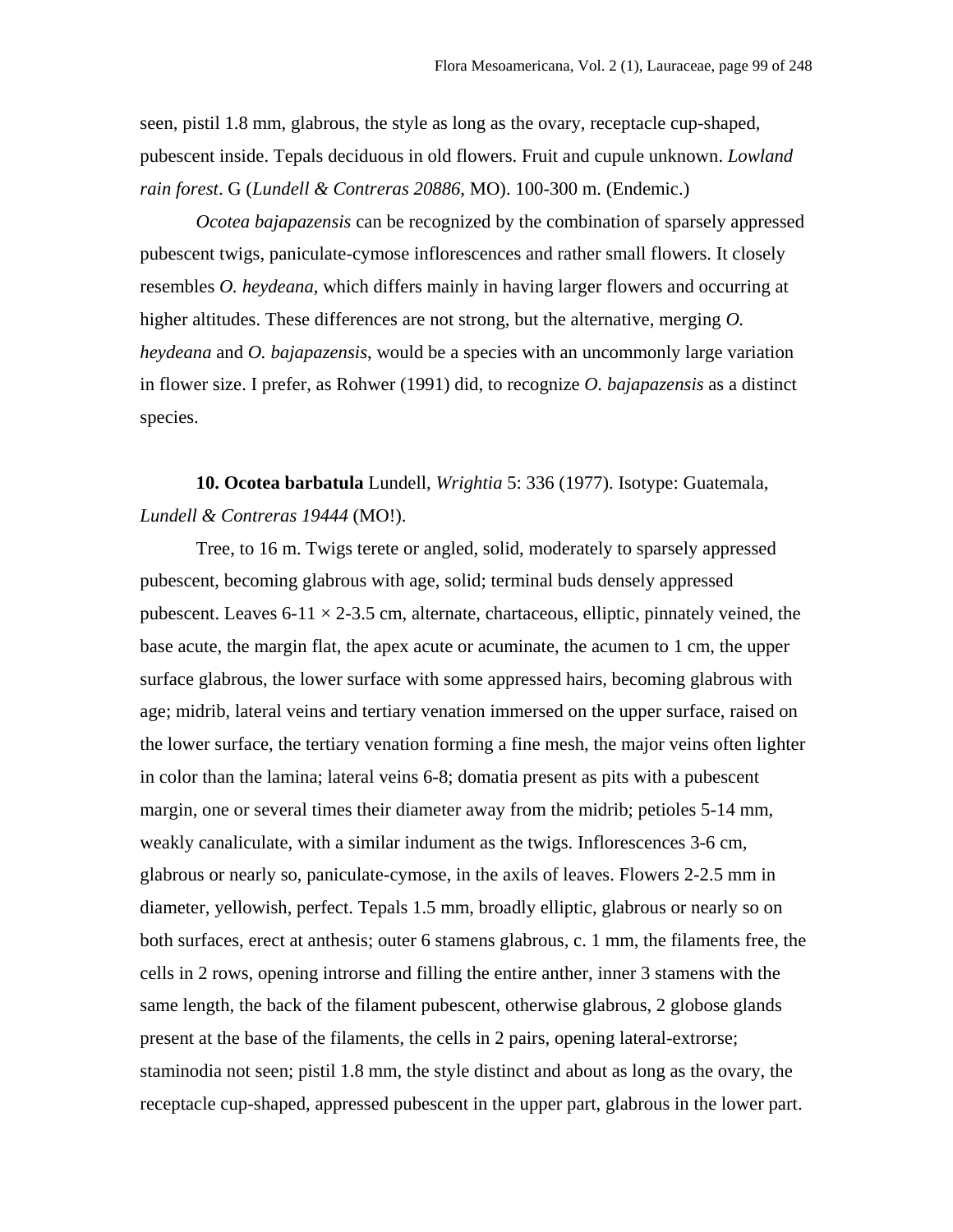Fruits  $1.7 \times 1.1$  cm, ellipsoid, the cupule disk-shaped, with a single margin, to 1 cm in diameter, the tepals not persistent, the pedicel distinctly widened towards the cupule. *Wet forest*. G (*Lundell & Contreras 20916*, MO). Altitude ?. (Endemic.)

*Ocotea barbatula* is similar to *O. meziana*, but can be identified by its pitdomatia with a pubescent margin which are well away from the midrib. I have some doubt if this character is sufficient for the separation of two species. A number of specimens placed in *O. meziana* have small domatia along the lateral veins, while in others these secondary domatia are lacking. This suggests that the distribution of domatia is variable and leaves the pubescent margin of the domatia as the only character separating *O. barbatula* from *O. meziana*.

**11. Ocotea bernoulliana** Mez, *Jahrb. Koenigl. Bot. Gart. Berlin* 5: 275 (1889). Isotype: Guatemala, *Bernoulli & Cario 2590* (U!).

Tree, to 11 m. Twigs angular, solid, glabrous; terminal buds glabrous. Leaves 10-  $16 \times 3.5$ -6.5 cm, chartaceous, glabrous, elliptic, alternate, dark green when dry, pinnately veined, the base acute, the margin plane, the apex acute or acuminate, acumen to 1 cm, midrib, lateral veins and tertiary venation raised on both surfaces, conspicuous pitdomatia with a slit-like opening present in the axils of several lateral veins, smaller pitdomatia present along the basal lateral veins, the domatia with a glabrous margin, lateral veins 4-6, petioles 7-12 mm, glabrous, flat above. Inflorescence 21 cm, glabrous, paniculate-cymose. Flowers 2.5-3 mm in diameter, perfect. Tepals 1.7 mm, ovate, glabrous on both surfaces, erect to half erect at anthesis, stamens 9, 4-celled, the outer 6 1 mm, the filament half as long as the anther, free, sparsely pubescent, the anther glabrous, anther cells opening introrse, filling the entire anther, the inner 3 about as long, the filament very short, rather densely pubescent, glands present at the base of the filaments, staminodia stipitiform, pubescent, pistil glabrous, 1.7 mm, the style about as long as the ovary, receptacle deep, pubescent inside. Fruit  $2.5 \times 1.5$  cm, seated in a deep, cup-shaped cupule, this 2.5 cm in diameter, 2 cm, narrowed into the pedicel, the cupule with 6 prominent, longitudinal ribs, these terminating in a blunt tooth; margin of the cupule simple. *Montane forests*. Ch (*Matuda 17659*, CAS); G (*Steyermark 37643*, F). 1000-1600 m. (Endemic.)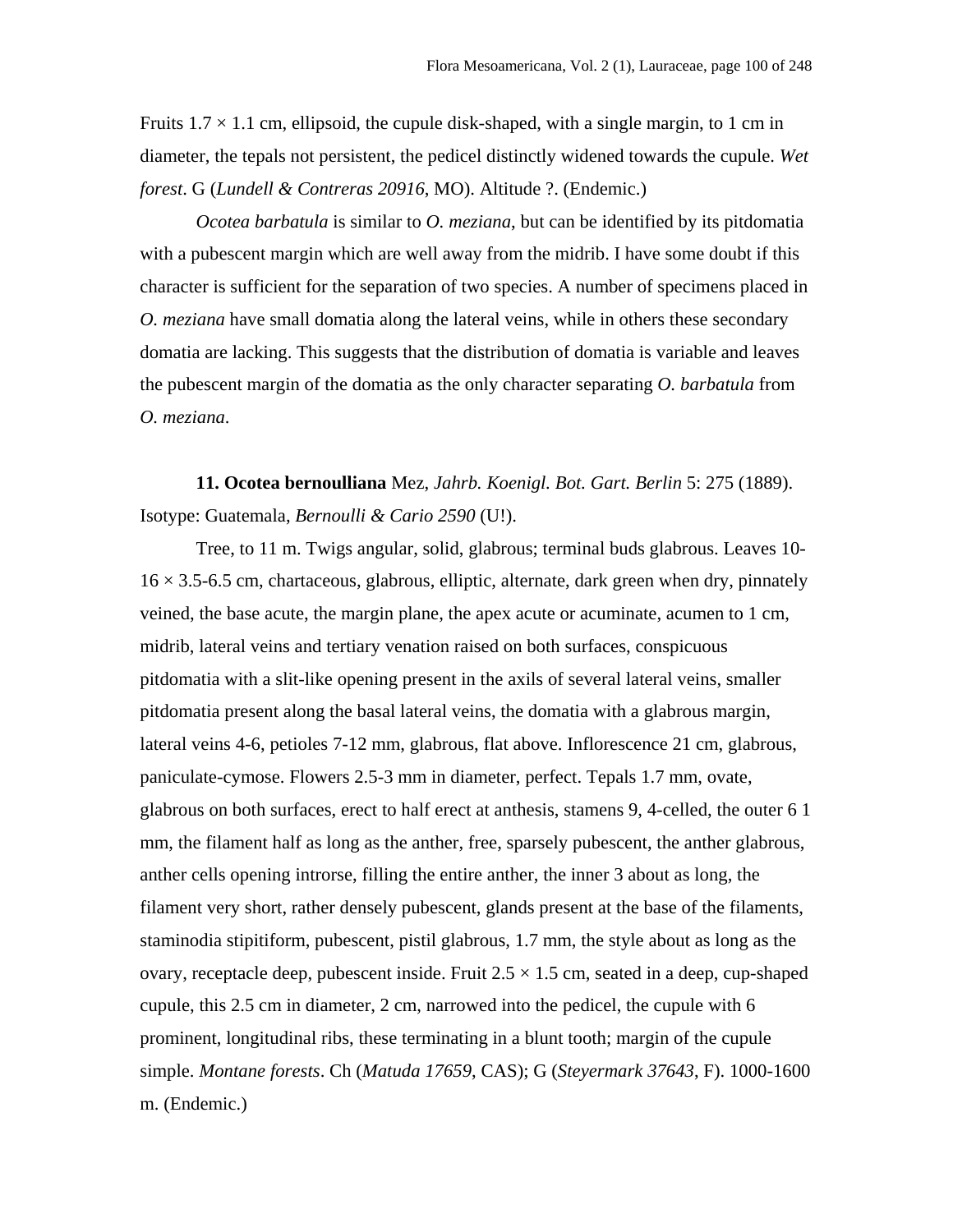*Ocotea bernoulliana* can be recognized by the following combination of characters: glabrous twigs, leaves, terminal buds and flowers; leaves with conspicuous pitdomatia in the axils of the lateral veins and smaller pitdomatia along the lateral veins; leaves dark green when dry and deep cupules with 6 prominent longitudinal ridges. This species is rarely collected and the type collection is the only one I have seen with flowers. Its closest relative is *Ocotea vanderwerffii*, which differs mainly in having pitdomatia only in the axils of the basal lateral veins, in having tripliveined leaves and a shallow, almost platelike cupule. Most collections of *O. vanderwerffii* come from lower altitudes (150-700 m), although a few come from 1000-1300 m.

**12. Ocotea betazensis** (Mez) van der Werff, *Novon* 9: 572 (1999). *Phoebe betazensis* Mez. Syntype: Mexico, Oaxaca, *Liebmann 23* (C!). Illustr.: van der Werff, *Novon* 9: 573 (1999).

*Ocotea mexicana* (Meissner) Hemsley var. *diminuta* (Meissner) Hemsley; *Oreodaphne mexicana* Meissner var. *diminuta* Meissner.

Trees, to 20 m. Twigs terete or slightly angular, solid, densely brown tomentellous-tomentose, the indument completely covering the young branches, solid; terminal buds densely tomentellous-tomentose. Leaves  $8.5$ -18  $\times$  4.5-7.5 cm, alternate, firmly chartaceous, (broadly) elliptic, pinnately veined, the base obtuse or rounded, rarely acute, the margin plane, the apex obtuse, acute or shortly acuminate; upper surface sparsely pubescent when young, the hairs erect, soon becoming glabrous, the indument persisting on the midrib and lateral veins, the lower surface sparsely to moderately pubescent, the hairs erect, discernable to the touch, the surface well visible, midrib and lateral veins densely pubescent, axillary tufts of white hairs sometimes present on the lower surface; lateral veins 5-7; petioles 12-23 mm, roundish above, with a similar dense pubescence as the twigs. Inflorescences 4-12 cm, paniculate-cymose, sparsely to moderately hirsute, the surface well visible, in the axils of leaves or cataphylls. Flowers 7-9 mm in diameter, white or yellow, perfect. Tepals c. 3 mm, elliptic, glabrous outside, glabrous inside or with a few hairs near the base, spreading at anthesis; outer 6 stamens 1.2 mm, the filament half as long to equally long as the anther, free, glabrous, the cells introrse and arranged in 2 rows, a sterile tip lacking, inner 3 stamens 1.8 mm, the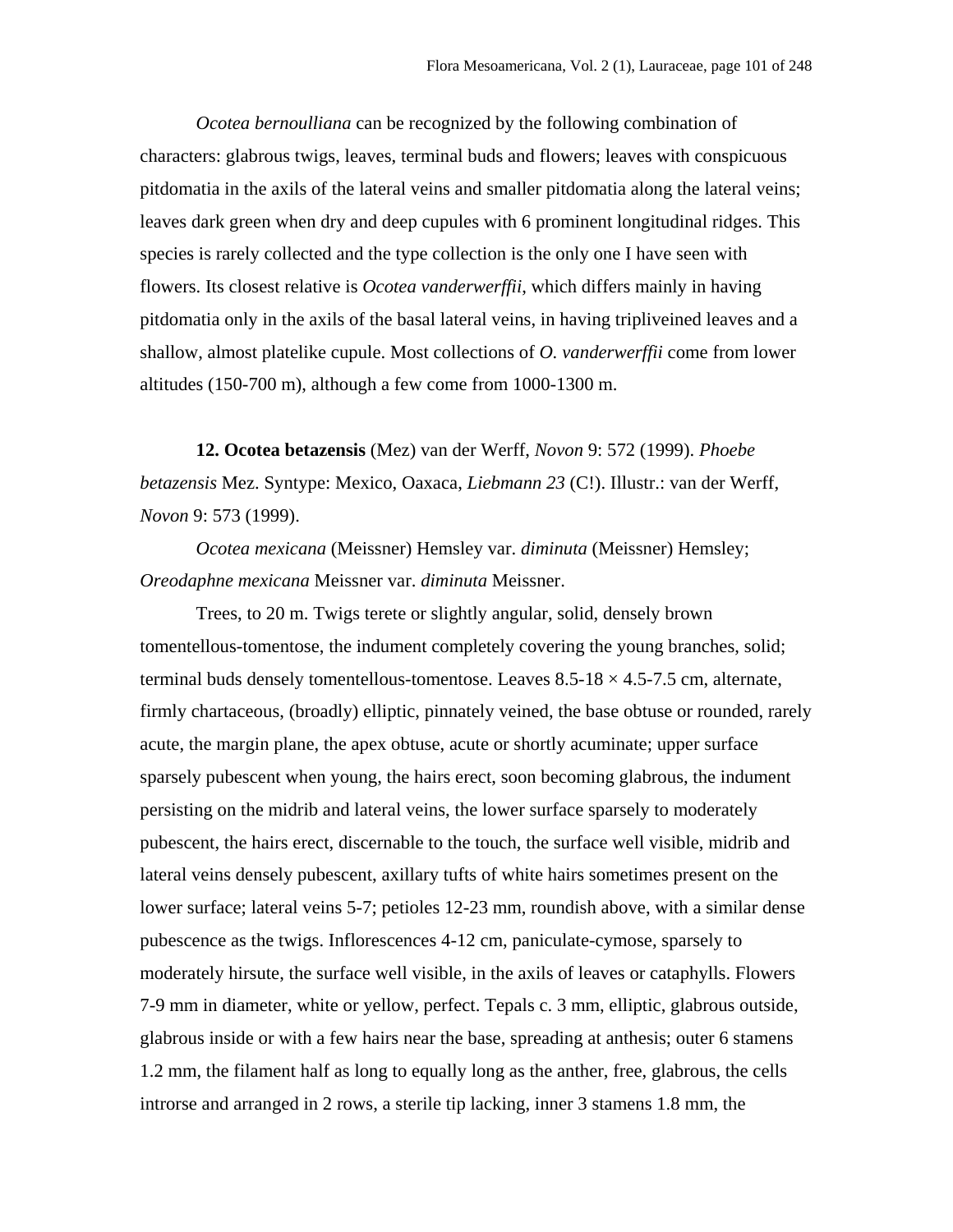filament 0.8 mm, glabrous, the cells in 2 rows, extrorse-lateral, staminodia 3, stipitiform, 0.6 mm, pubescent, pistil glabrous, 2 mm, the style c. 0.7 mm, the receptacle cup-shaped, glabrous or pubescent inside. Fruit broadly ellipsoid,  $1.5 \times 1.3$  cm, cupule shallow, almost plate-like, 1 cm in diameter, with a single margin, the tepals not persistent, the pedicel thickened. *Upper montane forests*. 2000-2600 m. (Mexico [Oaxaca], to be expected in Chiapas.)

*Ocotea betazensis* can be recognized by its (broadly) elliptic leaves, relatively long petioles, well developed filaments of the stamens and the dense indument of young twigs. It has been usually included in *O. helicterifolia*, but that species has frequently obovate leaves, shorter petioles, a hirsute indument of the twigs which usually does not completely obscure the surface of the twigs and nearly sessile anthers. The indument of the twigs is the best character to identify fruiting specimens. In some specimens the inner surface of the receptacle is glabrous, in others pubescent; in most related species this character does not vary.

**13. Ocotea botrantha** Rohwer, *Bot. Jahrb. Syst*. 112(3): 375 (1991). Isotype: Mexico, *Matuda 1880* (MO!).

*Persea matudae* Lundell.

Trees, to 25 m. Twigs angular or terete, densely whitish tomentose when young, the indument turning darker and wearing off with age, solid, terminal buds densely tomentose. Leaves  $15-22 \times 6-17$  cm, (broadly) obovate, chartaceous, alternate, pinnately veined, the base cordate to acute, the margin plane, the apex (shortly) acuminate, the acumen to 1.5 cm; the upper surface glabrous or sparsely pubescent when young, the lower surface moderately to densely pubescent, the hairs erect, discenable to the touch, and the surface visible between the hairs, midrib, lateral veins and tertiary venation immersed on the upper surface, midrib strongly raised, lateral veins and tertiary venation raised on the lower surface; domatia absent; lateral veins 8-10; petioles 2-4 cm, flat to sulcate on the upper side. Inflorescences 6-18 cm, racemose, in the axils of leaves or cataphylls, densely to moderately pubescent. Flowers 1.2-1.4 cm in diameter, white, perfect. Tepals c. 5 mm, elliptic, spreading at anthesis, outside of the outer 3 tepals densely pubescent, the inner 3 tepals with a pubescent, triangular patch,inside of the outer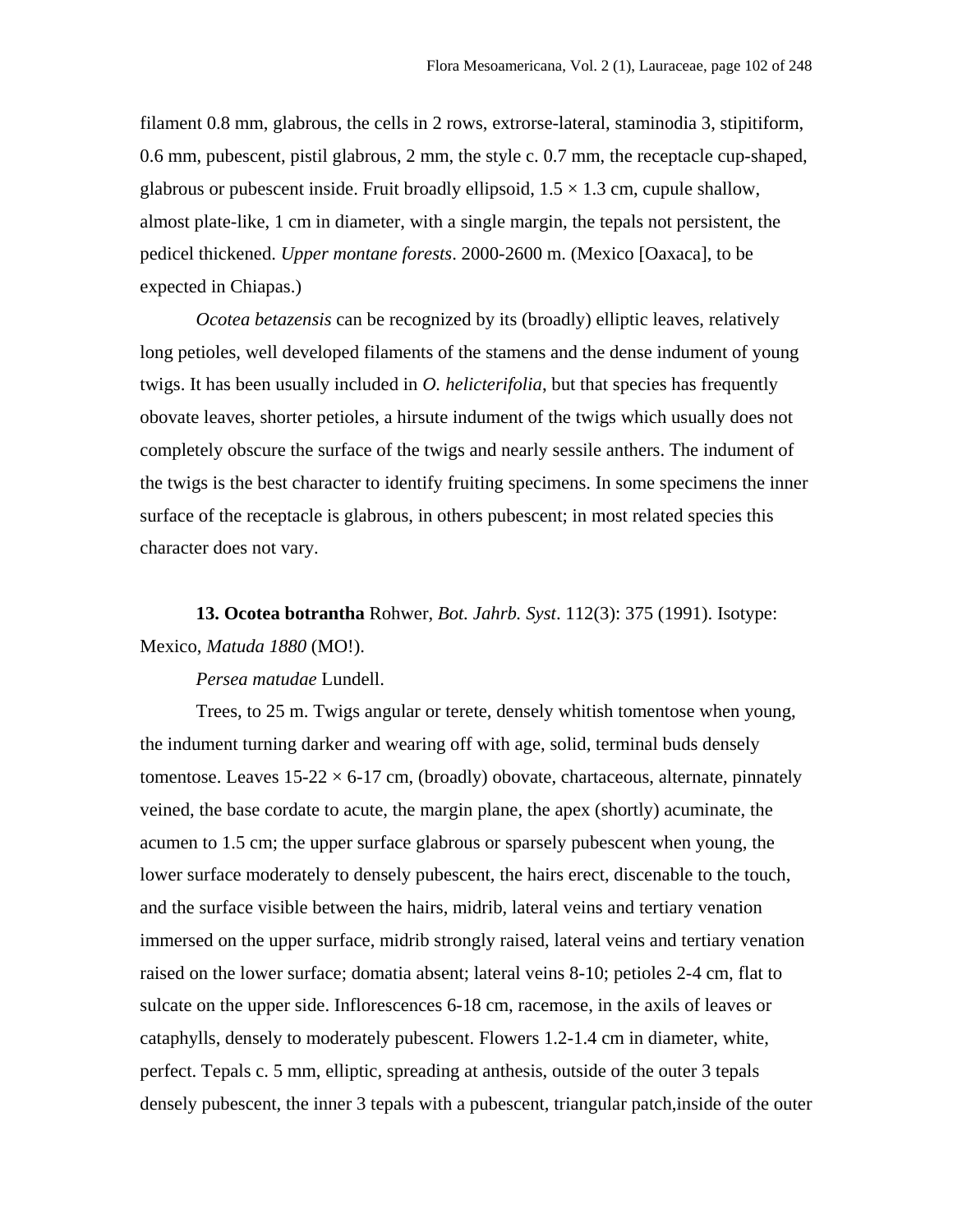3 tepals with papillose, triangular patch, otherwise glabrous, the inner 3 tepals densely papillose; outer 6 stamens c. 3 mm, tongue-shaped, sessile, papillose, the sterile tip c. 1 mm, the anther cells introrse, arranged in two pairs, inner 3 stamens c. 3 mm, tongueshaped, sessile, papillose, the anther cells lateral, two glands present at the base of the stamens, staminodia not individually visible, apparently fused with the glands and forming a ring above the receptacle; pistil glabrous or sparsely pubescent, receptacle pubescent inside. Fruits  $1.5 \times 1$  cm, glabrous, cupule cup-shaped, c. 1.5 cm in diameter, with a single margin, tepals and stamens often present on young cupules. *Montane wet forest*. Ch (*Lorea 5526*, MO); G (*Williams et al. 40699*, MO); ES (*Standley 22968*, MO). 800-2400 m. (Endemic.)

*Ocotea botrantha* can be easily recognized by its racemose inflorescences, large flowers with tongue-shaped stamens and its densely pubescent twigs. It is closely related to *O. sinuata*, which differs in having paniculate-cymose inflorescences and densely pubescent pistils.

**14. Ocotea bourgeauviana** (Mez) van der Werff, *Novon* 9: 574 (1999). *Phoebe bourgeauviana* Mez. Isotype: Mexico, Veracruz, *Bourgeau 2234* (MO!). Illustr.: van der Werff, *Novon* 9: 573 (1999).

*Cinnamomum chinantecorum* (Schultes) Kostermans*; Nectandra longicuspis* Lundell*; Phoebe chinantecorum* Schultes.

Tree, to 25 m. Twigs terete, densely hirsute, solid, the surface slightly visible between the hairs. Leaves  $10{\text -}20 \times 3.5{\text -}6$  cm, chartaceous, narrowly elliptic to narrowly elliptic-obovate, clustered or a few leaves scattered along the twigs, pinnately veined, the base acute or obtuse, the margin plane, the apex acuminate, acumen to 1.5 cm, or acute, the upper surface moderately erect pubescent when young, soon becoming glabrous, the indument denser and tomentellous along the midrib, the lower surface moderately pubescent with erect hairs, the surface mostly visible between the hairs, the indument discernable to the touch, denser along midrib and lateral veins, midrib, lateral veins and tertiary venation immersed on the upper surface, midrib and lateral veins clearly raised, tertiary venation somewhat raised on the lower surface, domatia absent, lateral veins 6-9, petioles 6-9 mm, flat above, with a similar dense indument as the twigs. Inflorescences 5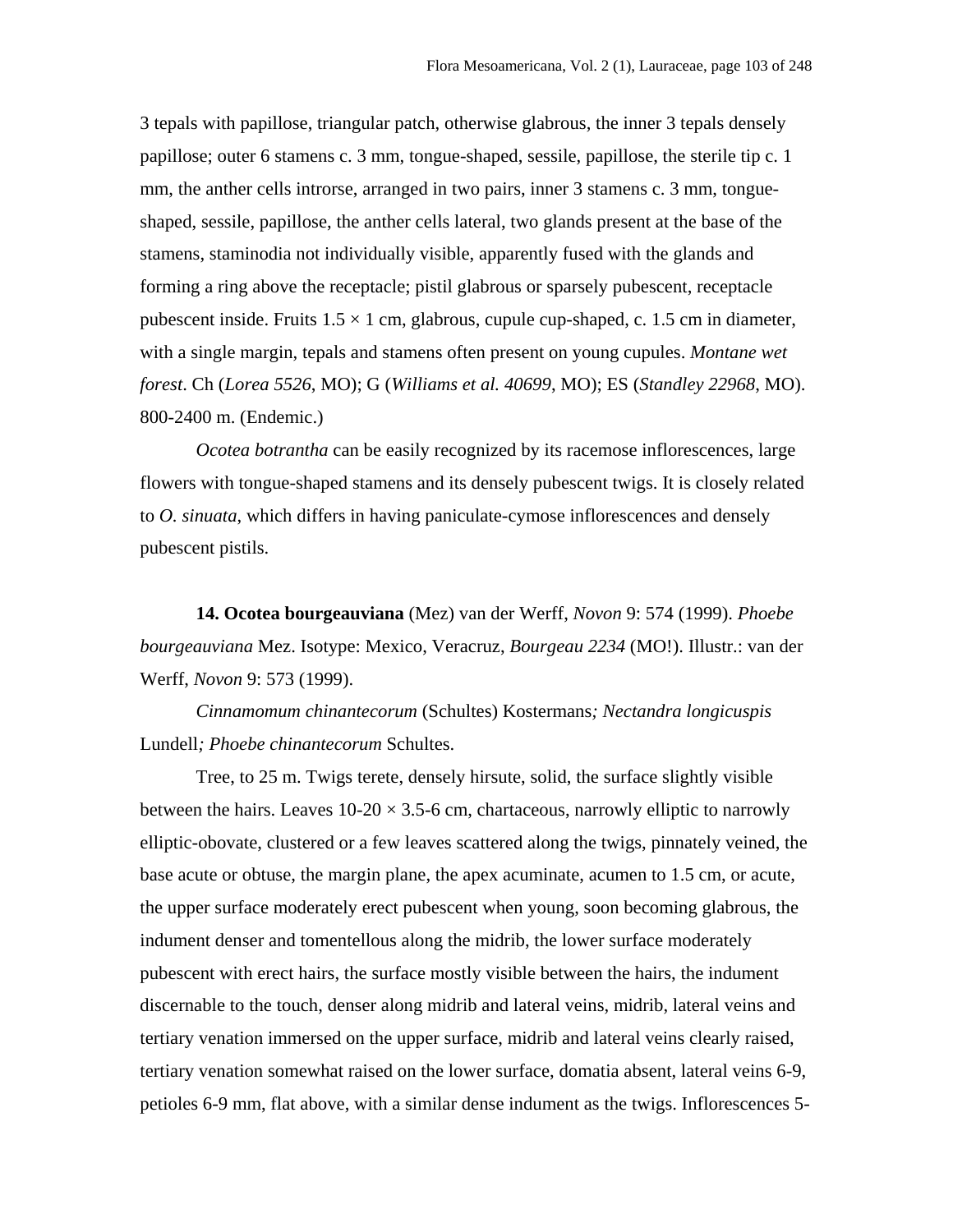10 cm, paniculate-cymose, in the axils of leaves or cataphylls, sparsely to moderately pubescent with erect hairs. Flowers 5-6 mm in diameter, yellowish or cream-colored, perfect. Tepals 2 mm, elliptic, glabrous on the outer surface, pubescent on the inner surface, especially near the base, sometimes papillose distally, spreading at anthesis; outer 6 stamens c. 1.2 mm, filament short, 0.3 mm, free, with some coarse hairs as well as at the base of the stamen, a sterile tip absent, the cells introrse, arranged in 2 pairs, inner 3 stamens 1.1 mm, the filament 0.3 mm, glabrous or with a few hairs, the cells extrorse, arranged in 2 pairs, glands present at the base of the filaments, staminodia 3, pubescent, poorly visible between the hairs on the top of the receptacle; pistil 1.2 mm, glabrous, style short, 0.2 mm, receptacle deeply cup-shaped, glabrous or pubescent inside. Fruit ellipsoid,  $1.6 \times 1$  cm, pedicel gradually broadened into the plate-like cupule, this 0.6 cm in diameter, with a single margin; tepals not persistent. *Lowland and montane forests.* Ch (*Breedlove 50583*, CAS); B (*Davidse 36160*, MO); G *(Contreras 11186*, MO); H (*Brant & Hazlett 2871*, MO).100-1200 m. (Mexico [Oaxaca, Veracruz], Mesoamerica.)

*Ocotea bourgeauviana* can be recognized by the combination of clustered leaves, and the tepals which are glabrous on the outside and pubescent on the inside. Occasionally, leaves can be somewhat alternate and such plants resemble *O. helicterifolia* vegetatively; they differ from *O. helicterifolia* in the pubescent inner surface of the tepals and the smaller flowers and stamens. The narrowly elliptic, clustered leaves are also found in *O. tonii*, but that species has the outside of the tepals pubescent and larger flowers (5-6 mm vs 9-10 mm in diameter). The two collections from Guatemala and Honduras had the inside of the receptacle pubescent, while the Mexican collections have a glabrous receptacle. Because no other differences were found between these specimens, I have included them in one species. If additional differences would be found in the future (fruiting material is, for instance, not known from Guatemala or Honduras), the name *Nectandra longicuspis* is available for the Guatamalan/Honduran taxon. Provisionally placed here are also some collections from Veracruz which differ from *O. bourgeauviana* in having a glabrous inner surface of the tepals and slightly smaller flowers (4-5 mm in diameter). These specimens have a pubescent inner surface of the receptacle. They differ in only one character (the glabrous tepals) from *O.*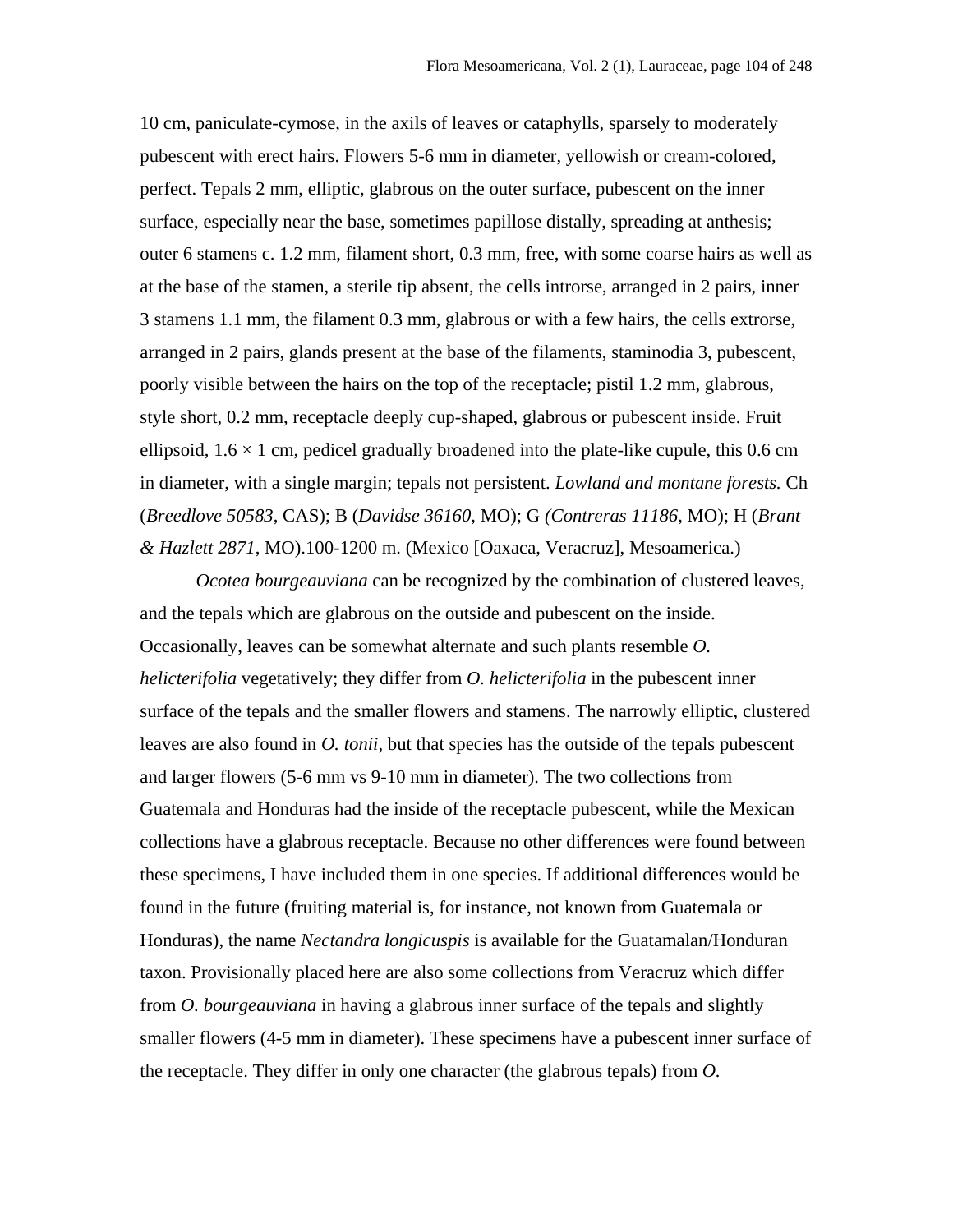*bourgeauviana* and I prefer to have at least two good differences for the recognition of a new species.

**15. Ocotea brenesii** Standley, *Publ. Field Mus. Nat. Hist., Bot*. Ser. 18: 454 (1937). Holotype: Costa Rica, *Brenes 13653* (F!).

*Nectandra brenesii* (Standley) C.K. Allen.

Trees, usually to 12 m, but occasionally taller (to 28 m). Twigs ridged or terete, solid, moderately to sparsely appressed pubescent; terminal buds densely appressed pubescent. Leaves  $7-16 \times 3-6$  cm, thinly chartaceous, elliptic, alternate, pinnately veined, the base obtuse to acute, the margin flat, the apex acuminate or acute, glabrous on the upper surface, very sparsely pubescent on the lower surface, the hairs appressed and denser along the major veins; midrib and lateral veins immersed, tertiary venation immersed or slightly raised on the upper surface, midrib and lateral veins raised, tertiary venation slightly raised on the lower surface; domatia lacking; lateral veins 4-6; petioles 10-15 mm, sulcate, with a similar indument as the twigs. Inflorescences 2.5-7 cm, sparsely appressed pubescent, racemose, in the axils of leaves. Flowers 6-9 mm in diameter, white, perfect. Tepals 3-4 mm, glabrous outside, weakly papillose inside, spreading at anthesis, outer 6 stamens c. 1.5 mm, papillose, the filaments short, 0.3 mm, free, the cells opening introrse, arranged in 2 pairs and filling nearly the entire anther; inner 3 stamens with same dimensions, the cells arranged in 2 pairs, lateral-extrorse, filaments with 2 globose glands at the base and also with a few spreading hairs near the base, staminodia not seen, pistil 1.8 mm, glabrous, the style slightly shorter than the ovary, the receptacle cup-shaped and appressed pubescent inside. Fruit ellipsoid,  $3 \times 1$ cm, cupule shallow, almost platelike, 1 cm in diameter, the tepals not persistent, with a single margin, the pedicel gradually thickened towards the cupule. *Montane forests*. CR (*Alvarado 108*, MO); P (*Quiroz 717*, MO). 700-2000 m. (Endemic.)

The racemose inflorescences and appressed indument of the young twigs characterize *Ocotea brenesii*. Other useful characters are the relatively large, glabrous flowers with spreading tepals and the small, platelike cupule seated on a swollen pedicel. It resembles *O. pittieri*, but the latter species has an erect indument on the young twigs as well as domatia in the form of axillary tufts of hairs.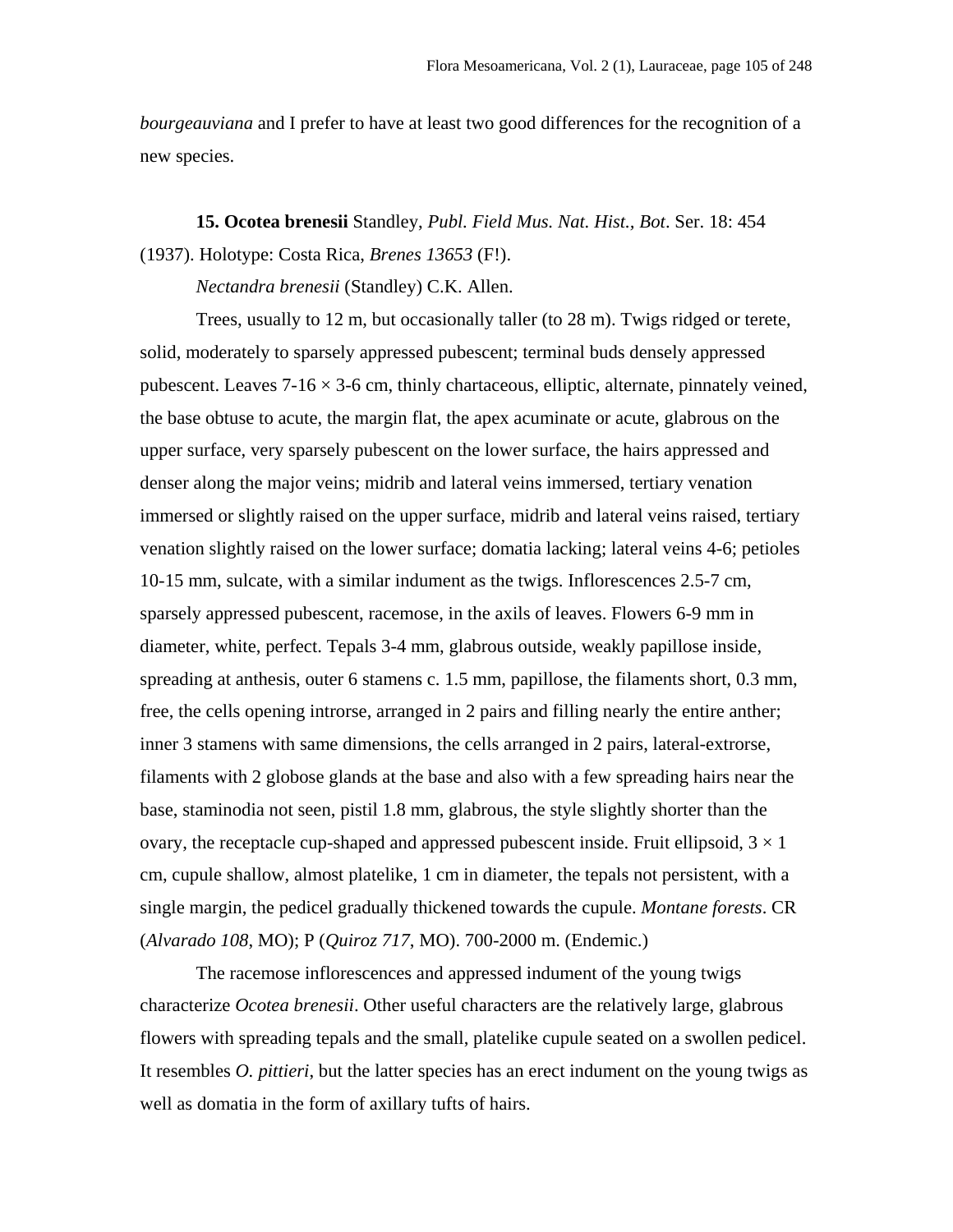**16. Ocotea calophylla** Mez, *Jahrb. Koenigl. Bot. Gart. Berlin* 5: 298 (1889). Type: Colombia, *Jervise s.n*. (K).

*Ocotea fulvescens* Standley & Steyermark, *Pleurothyrium velutinum* Meissner.

Trees to 20 m. Twigs angular, densely reddish brown pubescent, the hairs appressed and ascending, completely covering the surface, turning brown with age, solid; terminal buds densely, more or less sericeous pubescent. Leaves  $10{\text -}20 \times 4{\text -}7$  cm, (narrowly) elliptic, coriaceous, alternate, pinnately veined, the base revolute and decurrent along the petiole, thus the leaves appearing sessile, the margin recurved or inrolled towards the base, the apex acute; the upper surface densely to sparsely appressed pubescent, becoming glabrous with age, the lower surface densely appressed sericeous pubescent or the hairs partially ascending, discernable to the touch, the surface not visible, vernation lines clearly visible on the lower surface; midrib, lateral veins and tertiary venation immersed on the upper surface, midrib raised, lateral veins and tertiary venation immersed on the lower surface; domatia lacking; lateral veins 10-13; petioles indistinct due to the decurrent leaf bases. Inflorescences 8-25 cm, paniculate-cymose, densely reddish-brown pubescent, in th axils of leaves. Flowers c. 10 mm in diameter, pale green or pale yellow, unisexual. Tepals c. 4 mm, elliptic, densely pubescent outside, pubescent and papillose towards the apex and margin inside, sometimes the pubescence restricted to the base of the tepals; spreading at anthesis. Male flowers with the outer 6 stamens c. 2-2.5 mm, the anther c. 1.4 mm, stamens glabrous, filaments free, the cells in 2 pairs, filling the entire anther, introrse, inner 3 stamens c. 3 mm, anthers about as long as the filaments, glands present at the base of the filaments; staminodes not seen; pistillode c. 4 mm, slender, glabrous; receptacle glabrous inside; female flowers with 9 staminodes, these c. 1-1.3 mm, glabrous, the anther cells visible, but not opening, inner 3 staminodes with 2 large glands at their base; pistil c. 4 mm, glabrous, receptacle glabrous inside. Fruits 2-2.5 cm, ellipsoid, cupule shallowly bowl-shaped, 1-1.3 cm in diameter, with a single margin, the tepals not persistent. *Upper montane forests*. CR (*Leon 2166*, MO). 2600-3000 m. (Mesoamerica, Colombia, Venezuela, Ecuador.)

*Ocotea calophylla* is a striking species and easily recognized by its densely pubescent leaves with revolute base; the vernation lines on the leaves and its upper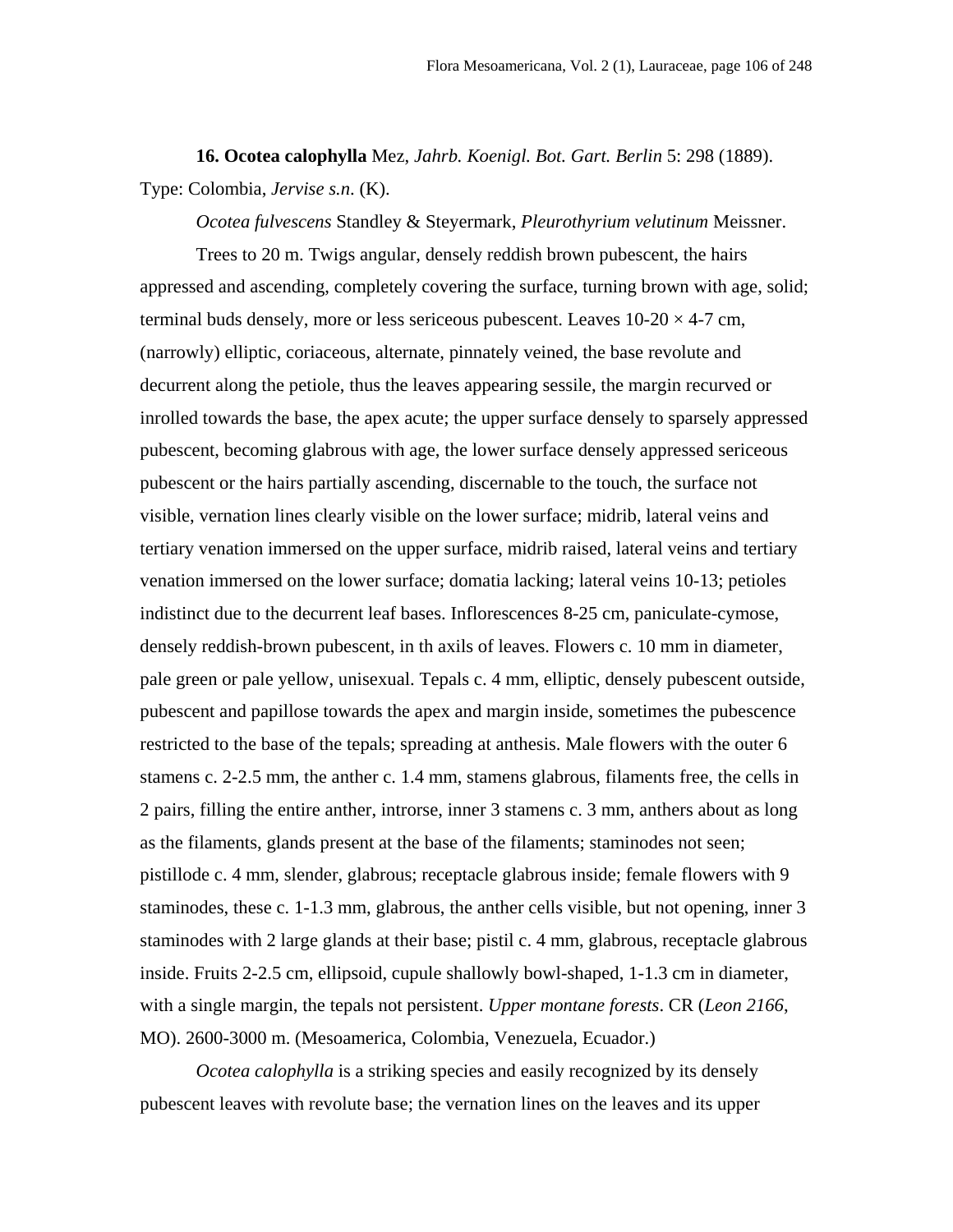montane habitat. The pubescence of the leaves can vary from sericeous-appressed to more or less ascending. The four collections I have seen from Costa Rica had an appressed-sericeous indument on the leaves. Pistillate flowers can be readily recognized as unisexual, because the staminodia are small and the anther cells remain closed. Staminate flowers have a well-developed pistillode and these flowers may well appear perfect; the pistillode is however very slender and does not contain an ovary.

**17. Ocotea cernua** (Nees) Mez, *Jahrb. Koenigl. Bot. Gart. Berlin* 5: 377 (1889). *Oreodaphne cernua* Nees, *Syst. Laur.* 424 (1836). Syntype: Martinique, *Sieber 106* (MO!)

Shrub or tree to 20 m. Twigs somewhate angular or terete, solid, glabrous or initially sparsely appressed pubescent, solid, terminal buds rather densely appressed pubescent. Leaves  $6-15 \times 3-6$  cm, oblong, elliptic or braodly elliptic, chartaceous, alternate, pinnately veined, rarely weakly tripliveined, acute to obtuse at the base, the margin plane, acuminate or caudate at apex, acumen to 2 cm, glabrous or nearly so, midrib, lateral veins and tertiary veins immersed on the upper surface, immersed or slightly raised on the lower surface; domatia lacking; lateral veins 3-6 pairs, the basal pair sometimes stronger developed than the more distal ones; petioles 6-20 mm glabrous, canaliculate. Inflorescences 4-14 cm, glabrous, paniculate-cymose, in the axils of leaves. Flowers 3-4 mm in diameter, yellowish, fragrant, unisexual. Tepals c. 1.5 mm, ellipticovate, glabrous on both surfaces or with some papillae along the margin, half erect at anthesis. Male flowers: stamens 9, glabrous, the outer 6 c. 0.7 mm, filaments largely fused with the tepals, the anthers glabrous, locelli opening introrse, filling the entire anther; inner 3 stamens c. 1 mm , with 2 globose glands at the base, the filament lacking almost completely, the anther cells opening extrorse (the lower pair) or lateral (the upper pair); staminodia not seen; pistil minute or lacking; receptacle urceolate, pubescent inside; female flowers: staminodia 9, c. 0.5 mm, the inner 3 with 2 small, globose glands at the base, pistil c. 1.5 mm, glabrous, the style very short, receptacle urceolate, glabrous inside, in old flowers the tepals united at the base and falling off as a unit. Fruit ellipsoid,  $15 \times 10$  mm, seated in a (deeply) cup-shaped cupule, 10 mm wide and 6-7 mm high, with a single margin; tepals not persistent on the cupule. *Evergeen lowland forest*. T (*Cowan*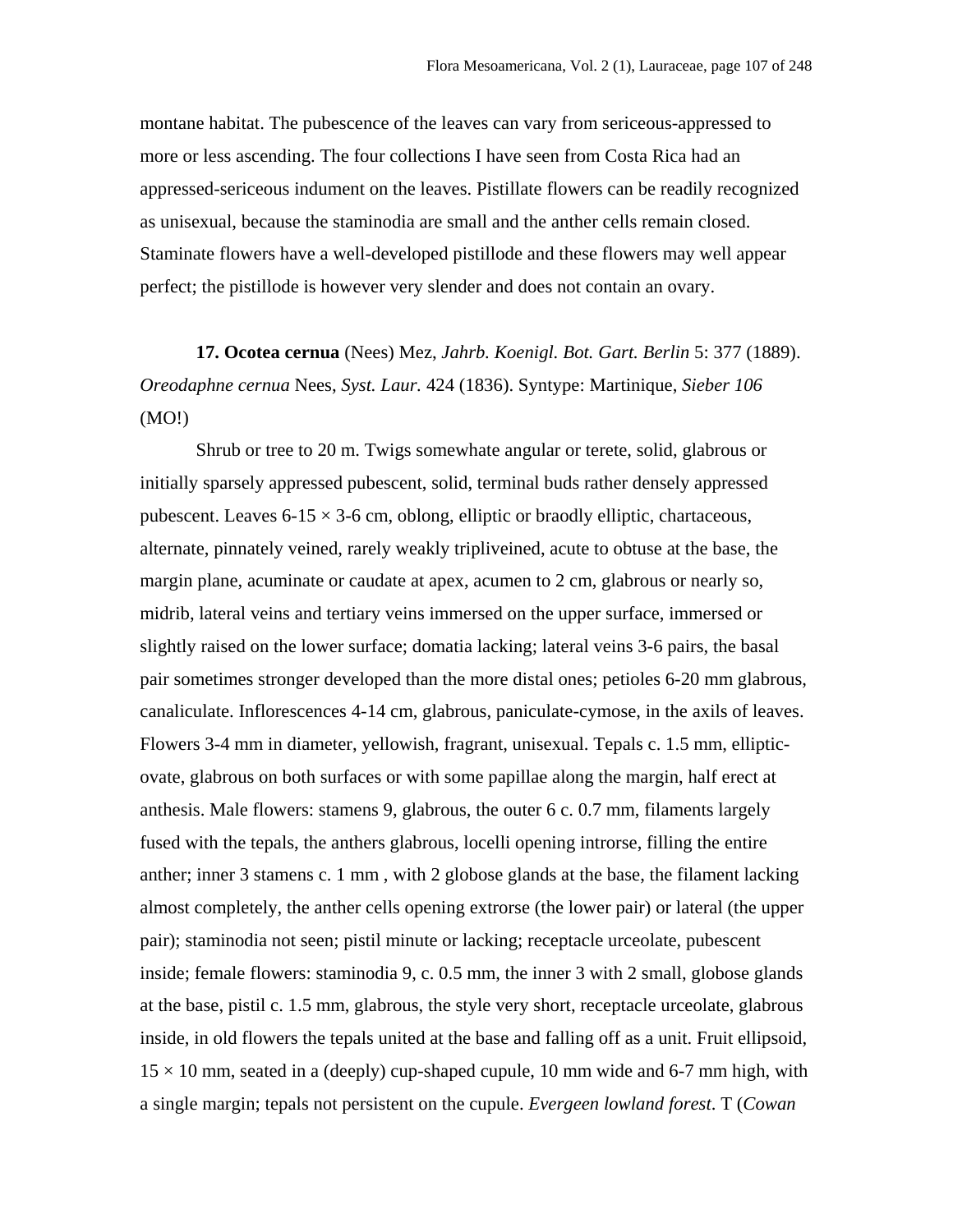*2046*, CAS); Ch (*Gonzalez-Espinosa et al. 1006*, MO); B (*Proctor 36013*, MO); G (*Contreras 4300*, MO); H (*Yunker et al. 8788*, MO); N (*Little 25445*, MO); CR ( *Stevens et al. 25112*, MO); P (*Croat 8186*, MO). 0-700m. (Mexico, Mesoamerica, Colombia, Venezuela, Guyanas, Ecuador, Peru, Bolivia, Brasil, Guadeloupe, Dominica, Martinique, St. Lucia.)

*Ocotea cernua* is easily recognized by its nearly glabrous twigs, leaves, inflorescences and flowers, unisexual flowers which are often somewhat reflexed or nodding, the rather deeply cup-shaped cupules and the weakly tripliveined leaves (although this is not always the case). The species is widely distributed and therefore variable. The flowers are often described as fragrant; I found them to have a strong lemon-like scent.

**18. Ocotea chiapensis** (Lundell) Standley & Steyermark, *Publ. Field Mus. Nat. Hist., Bot. ser. 23: 114* (1944). *Nectandra chiapensis* Lundell, *Contr. Univ. Michigan Herb.* 6: 12 (1941). Type: Mexico, Chiapas, *Matuda 2042* (isotype MO!).

Trees to 25 m. Twigs angular, solid, densely appressed pubescent when young, the indument becoming sparser with age; terminal buds densely sericeous. Leaves 11-21  $\times$  3.5-8 cm, firmly chartaceous, elliptic to elliptic-obovate, alternate, pinnately veined, the base inrolled and decurrent on the petiole, the margin inrolled towards the base, the apex acute or shortly acuminate, midrib, lateral veins and tertiary venation slightly raised on the upper surface or the midrib immersed, midrib, alteral veins and tertiary venation raised to slightly raised on the lower surface, upper surface glabrous, lower surface sparsely to moderately appressed pubescent; domatia present and usually conspicuous as axillary tufts of hairs; petioles with decurrent and inrolled leaf bases 2-3 cm, with a similar indument as the twigs. Inflorescenses 12-20 cm, paniculate-cymose, moderately to sparsely appressed pubescent or puberulous, in the axils of leaves. Flowers 5-6 mm in diameter, greenish, perfect. Tepals moderately appressed pubescent and somewhat papillose outside, densely so inside, 1.8 mm, elliptic, spreading at anthesis, outer 6 stamens 1.2 mm, the filament pubescent, c. 0.4 mm, free, the cells arranged on 2 overlapping pairs and filling the entire anther, inner 3 stamens 1.5 mm, dorsally with some hairs at the junction of the filament and the anther, the cells in 2 pairs, the upper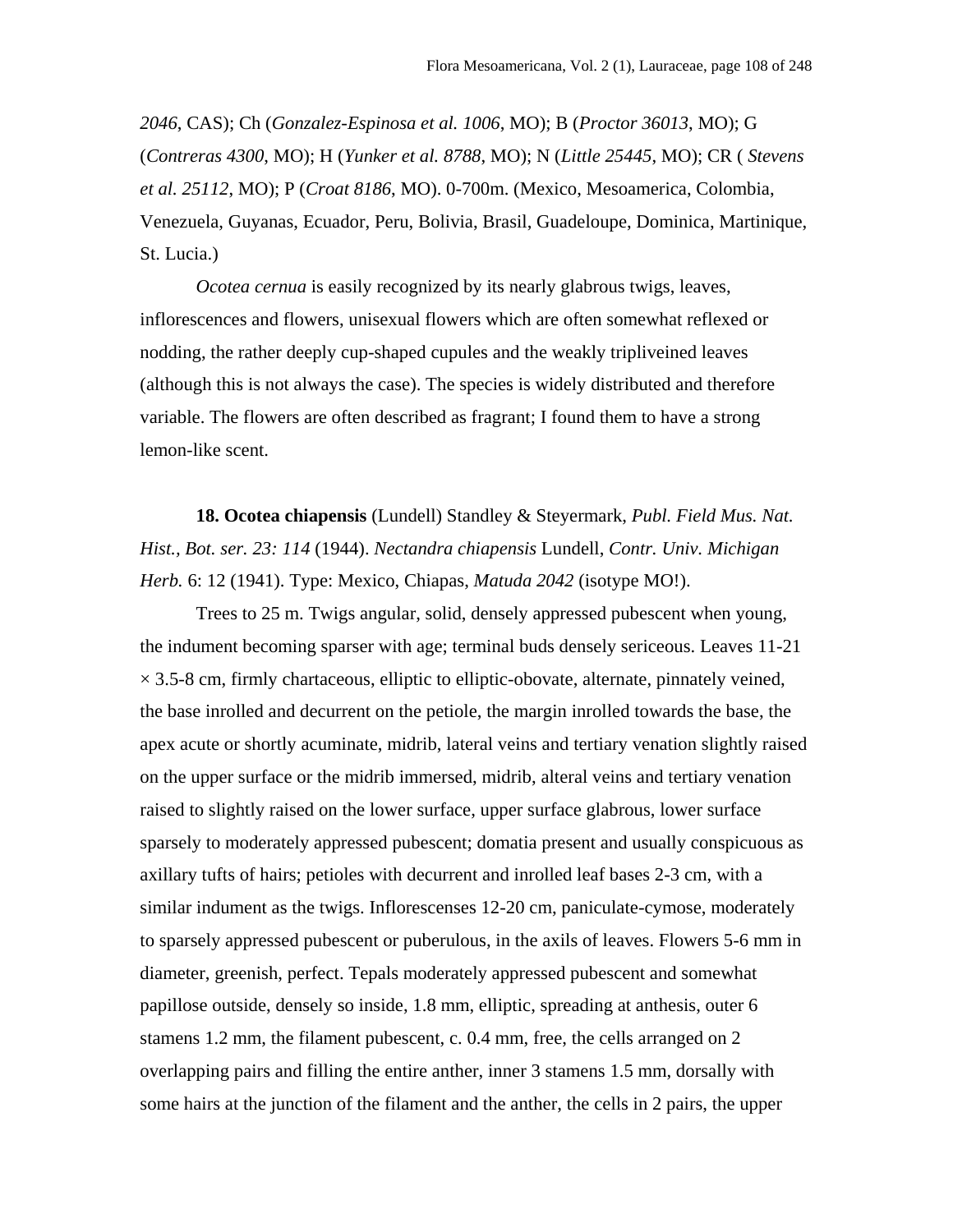pair lateral, the lower extrorse, 2 globose glands present at the base of the filaments of the inner stamens, staminodia stipitiform, 0.3 mm, with a few hairs, pistil 2 mm, glabrous, the style as long as the ovary, receptacle shallowly cup-shaped, glabrous or pubescent inside. Fruit ellipsoid,  $2 \times 1$  cm, the cupule initially shallowly cup-shaped, becoming flat, platelike at maturity, margin single and without persistent tepals*. Montane forests*. Ch (*Matuda 4579*, MO); G (*Castillo 2052*, MO). 1000-2800 m. (Mexico [Guerrero], Mesoamerica.)

*Ocotea chiapensis* is quite similar to *O. glaucosericea*, but the latter species has a denser indument on leaves and flowers (the flowers are white-pubescent), usually lacks domatia and has a deeper cup-shaped receptacle and cupule, with the tepals semipersistent. The distribution of the 2 species does not overlap*; O. chiapensis* is known from Mexico and Guatemala, while *O. glaucosericea* is only known from Costa Rica and Panama. The relatively large flowers and leaves with decurrent, inrolled base are characteristic for both species.

**19. Ocotea chrysobalanoides** (Lundell) Lundell, *Wrightia* 5: 35 (1974). *Persea chrysobalanoides* Lundell. Isotype: Mexico, Chiapas, *Matuda 5582* (MO!).

Trees, to 10 m. Twigs ridged and angular, solid, densely and minutely grey appressed pubescent, the indument covering the twig entirely; terminal buds not seen, but probably densely grey pubescent. Leaves  $9-18 \times 5.5-10$  cm, elliptic to slightly obovateelliptic, coriaceous, alternate, pinnately veined, the base obtuse or acute, shortly decurrent on the petiole, but a distinct petiole present, the margin flat, the apex obtuse to rounded, glabrous on both surfaces, midrib, lateral veins and tertiary venation raised on both surfaces, but more prominenetly so on the lower surface; domatia lacking; lateral veins 8-12; petioles 1-1.8 cm, thick, flat above, with a similar indument as the twigs. Inflorescences to 21 cm, paniculate-cymose, axillary, densely and minutely pubescent, the indument covering the inflorescences almost completely. Flowers 4-5 mm in dimeter, perfect. Tepals c. 3 mm, broadly elliptic, densely pubescent on both surfaces, half-erect at anthesis; stamens 9, 4-celled, the outer 6 c. 1.5 mm, glabrous or with a few hairs on the filaments, the filaments 2/3 the length of the anther, free, the cells arranged in 2 pairs, filling the entire anther, opening introrse; the inner 3 c. 1.8 mm, glabrous or with a few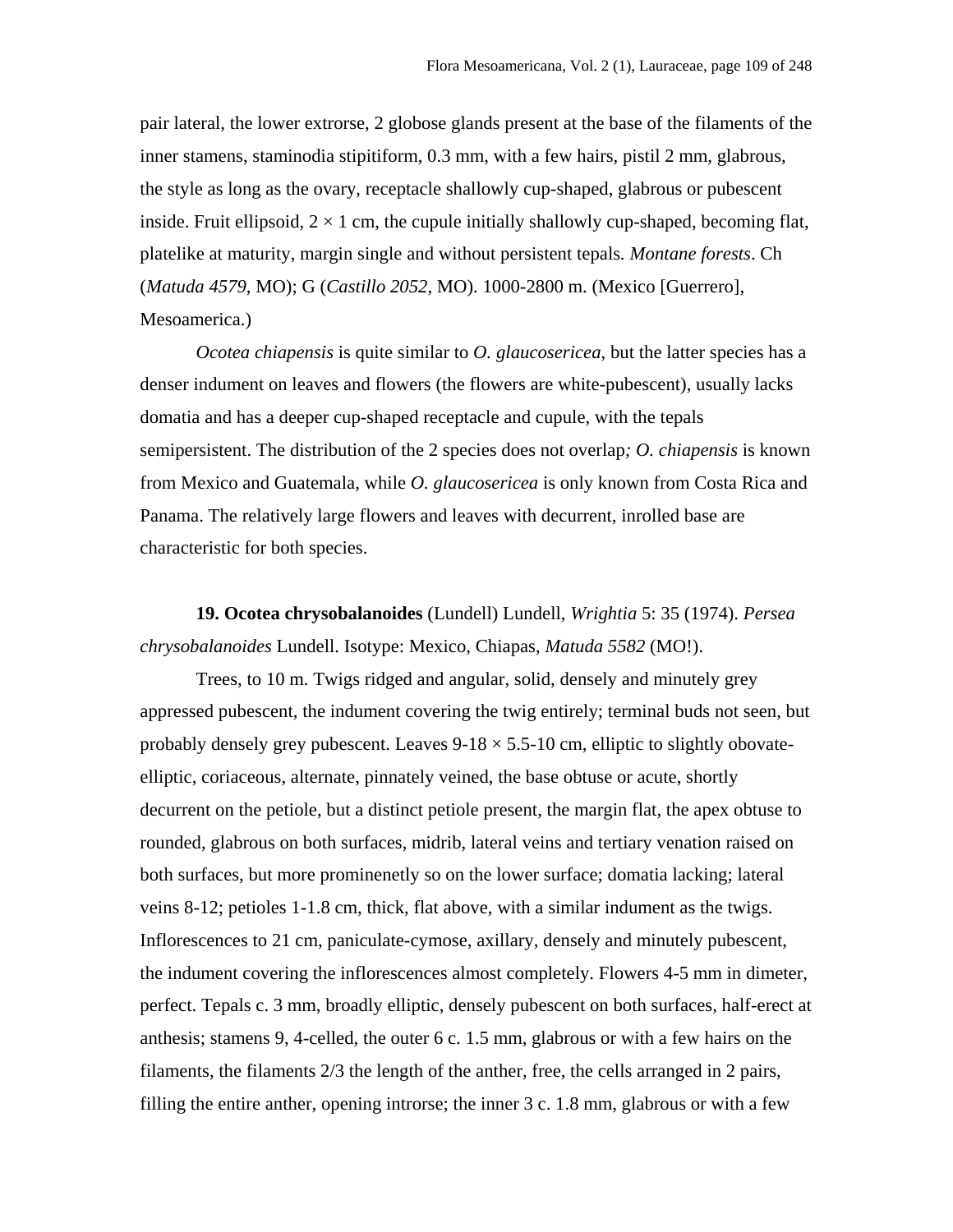hairs, the filaments with 2 glands near the base, about as long as the anther, the anther cells opening extrorse; staminodia present, c. 0.8 mm, with a triangular apex, pubescent. Pistil glabrous, 2 mm, the style as long as the ovary; receptacle cup-shaped, appressed pubescent inside. Fruits and cupule not known*. Montane rain forest*. Ch (*Matuda 5582*, MO). 2000 m. (Endemic.)

*Ocotea chrysobalanoides* is only known from the type collection and its relationships remain unclear. It can be recognized by its leaves, with obtuse to rounded apices, pubescent receptacles, large staminodia, and the dense, grey indument on twigs and inflorescences.

**20. Ocotea congregata** van der Werff, *Novon* 9: 574 (1999). Holotype: Mexico, Chiapas, *Shilom Ton 8930* (MO!). Illustr.: van der Werff, H., *Novon* 9: 573 (1999).

Small trees, to 15 m tall. Twigs terete, solid, densely brown-tomentose or tomentellous, the hairs erect and twisted, covering the surface of the young twigs completely; terminal buds densely brown-tomentose. Leaves  $9-17 \times 4-7$  cm, elliptic to broadly elliptic, firmly chartaceous, clustered, pinnately veined, the base rounded or obtuse, rarely acute, the margin plane, the apex obtuse to acute, midrib and lateral veins impressed, tertiary venation weakly impressed on the upper surface, midrib and major veins prominently raised, smaller veins raised on the lower surface;upper surface moderately pubescent when young, the hairs erect, soon becoming glabrous, the pubescence denser and persisting along the major veins, lower surface moderately densely pubescent, the hairs erect and discernable to the touch, the surface readily visible between the hairs, the indument denser and tomentose along the midrib and lateral veins; domatia lacking; petioles 10-25 mm, round, with a similar indument as the twigs. Inflorescences 5-12 cm, paniculate-cymose, the flowers in compact clusters, densely hirsute-tomentose, mostly in the axils of bracts, infrequently in the axils of leaves. Flowers 7-9 mm in diameter, white, perfect, the receptacle densely pubescent outside. Tepals 3 mm, elliptic, the outside moderately to sparsely pubescent, the inside pubescent near the base, otherwise glabrous, spreading at anthesis, outer 6 stamens 1.6 mm, sessile or nearly so, with a few hairs near the base, otherwise glabrous, the cells arranged in 2 pairs, introrse, at the tip with a narrow, sterile border, inner 3 stamens 1.7 mm, the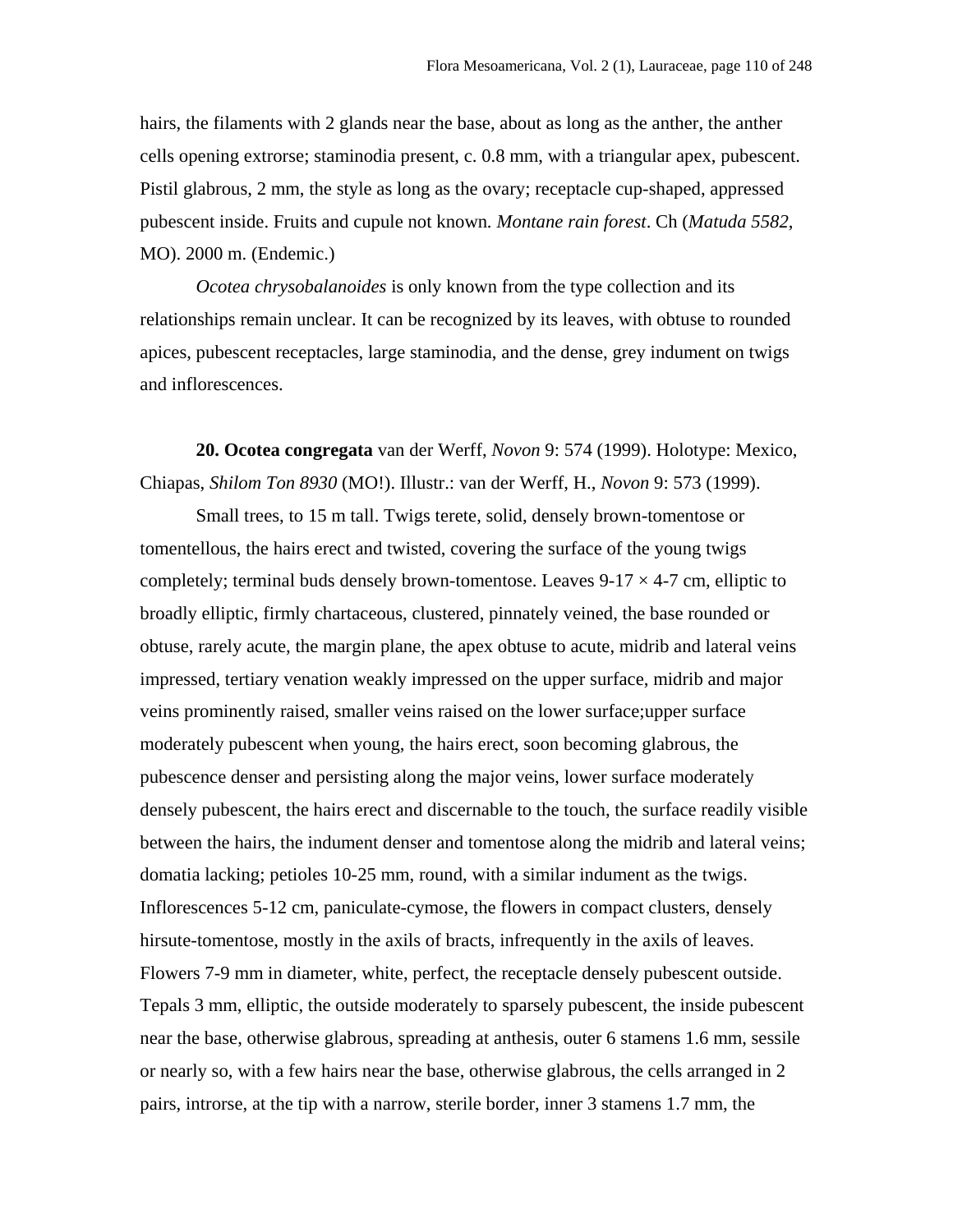filament 0.5 mm, with a few hairs, the cells in 2 pairs, extrorse-lateral, glands present at the base of the filaments, staminodia 3, minute, stipitiform, hidden between the hairs on the top of the receptacle; pistil 1.5 mm, glabrous, the style 0.4 mm, receptacle cupshaped, appressed pubescent or glabrous inside. Fruit ellipsoid,  $2 \times 1.3$  cm, the cupule deeply cup-shaped when young, bowl-shaped at maturity, 1 cm in diameter, with a single margin, the tepals deciduous. *Montane forests*. Ch (*Mendez Ton 9594*, MO). 800-1400 m. (Endemic.)

*Ocotea congregata*, named after the erect stamens grouped in a rather tight cluster, is currently only known from the Mexican state of Chiapas and occurs between 800-1370 m altitude. It can be recognized by the slightly bullate, loosely clustered leaves, the pubescent flowers arranged in paniculate-cymose inflorescences, the brown to dark brown indument on the twigs and the rather long (10 mm or more) petioles. Its closest relative is *Ocotea tonii,* which differs in its narrower, longer leaves, shorter petioles (to 6 mm) and the yellowish brown indument on the young twigs.

**21. Ocotea contrerasii** Lundell, *Wrightia* 5: 337 (1977). Isotype: Guatemala, *Lundell & Contreras 19588* (MO!).

Tree, to 20 m. Twigs terete, solid, densely pubescent, the hairs erect or ascending, covering the surface of young twigs completely; terminal buds completely covered by erect or ascending, whitish hairs. Leaves  $9-14 \times 3-4.5$  cm, elliptic, subchartaceous, alternate, pinnately veined, the upper surface glabrous or with a few scattered appressed hairs, these more numerous along the major veins, the lower surface with some ascending or appressed hairs, glabrescent, midrib and lateral veins pubescent, the hairs erect, not discernable to the touch, the hairs denser and longer in the axils of the lateral veins; leaf base and apex acute or the apex acuminate; leaf margin flat; midrib, lateral veins and tertiary venation immersed on the upper surface, raised on the lower surface, the major veins lighter in color than the surrounding laminae, especially in older leaves; lateral veins 7-9; domatia present as axillary tufts of hairs; petioles 7-12 mm, with a similar indument as the twigs, flat above. Inflorescences 3-6 cm, moderately to rather densely pubescent, the hairs ascending or erect, racemose, with less than 10 flowers. Flowers 4 mm in diameter, yellow-green, perfect. Tepals c. 1.8 mm, moderately pubescent on both surfaces, half erect at anthesis; stamens 9, all 4-celled, outer 6 1.2 mm, the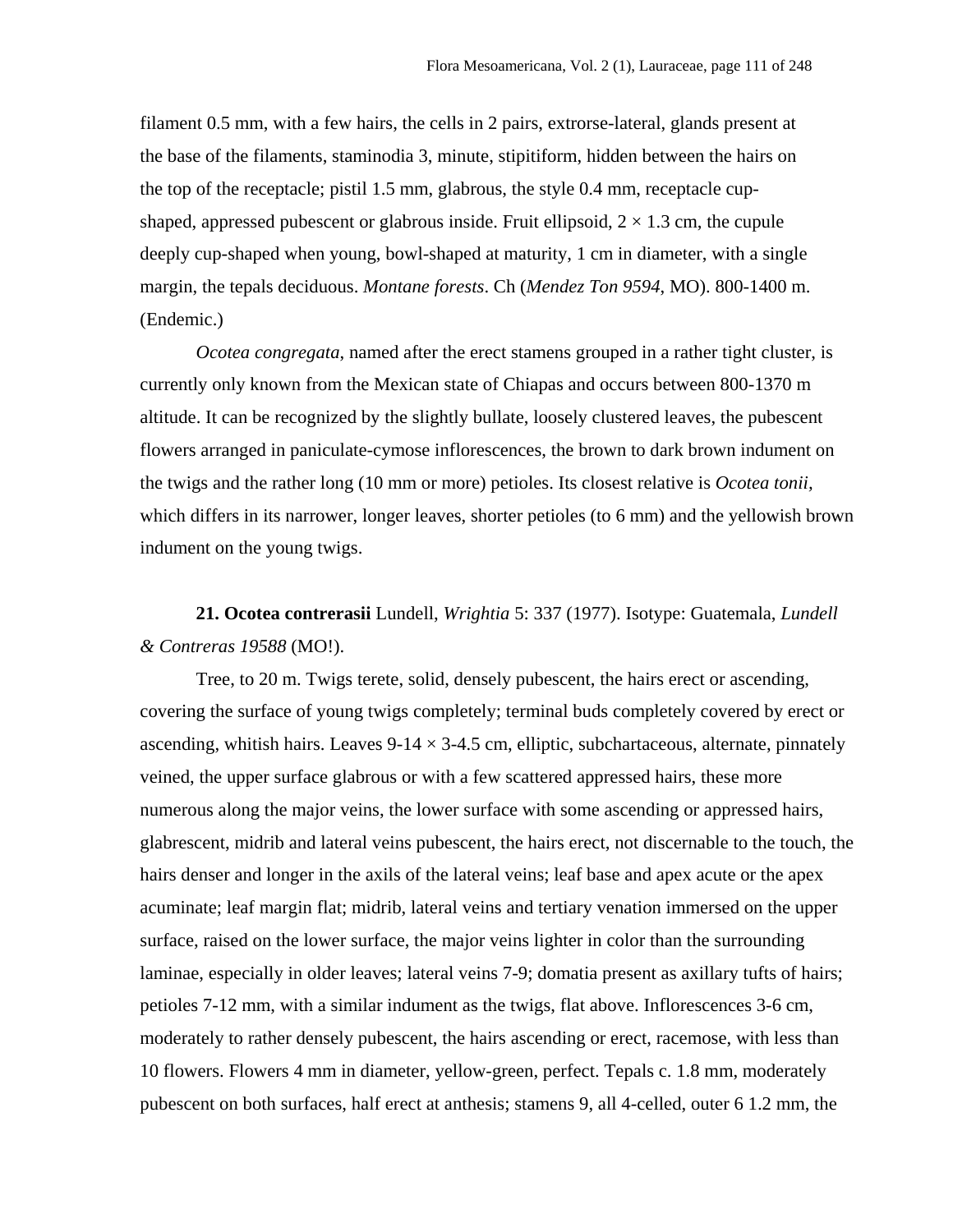anther twice as long as the filament, filament dorsally pubescent, free, anther cells in 2 rows, opening introrse, filling the entire anther; inner 3 stamens 1.2 mm, the filament half as long as the anther and with 2 globose glands near the base, dorsally together with the lower half of the anther densely pubescent; staminodia not seen; pistil 2 mm, glabrous, the ovary gradually narrowed into the style, receptacle deeply cup-shaped, the basal part glabrous, the upper 2/3 appressed pubescent. Fruits ellipsoid,  $3 \times 1.5$  cm (to 4 cm long fide Lundell), cupule 1.5 cm in diameter, shallow, the tepals persisting as small teeth on the single margin. *Rain forests*. G (*Lundell & Contreras 20942*, MO). Altitude ?. (Endemic.)

*Ocotea contrerasii* is a rarely collected species, related to *O. meziana*. It is best recognized by the dense indument on the twigs, with erect or ascending hairs, and the spreading hairs along the major veins on the lower leaf surface. The indument on the twigs is rather persistent and is also readily visible on fruiting specimens.

**22. Ocotea corrugata** van der Werff. *Novon* 9: 574 (1999). Isotype: Mexico, Oaxaca, *Wendt et al. 6765* (MO). Illustr.: van der Werff, H. *Novon* 9: 573 (1999).

Small tree, to 4 m. Twigs terete, solid, densely brown-tomentellous, the surface of the young twigs not visible; terminal buds densely tomentellous. Leaves  $7-14 \times 2.5-7$  cm, elliptic to broadly elliptic, firmly chartaceous, alternate, pinnately veined, the base variable, from acute/obtuse to rounded, the margin plane, the apex acute or obtuse, the upper surface sparsely pubescent with erect or ascending hairs when young, soon becoming glabrous, the lower surface sparsely pubescent, the hairs erect and discernable to the touch, the indument denser and tomentellous along the major veins, midrib, lateral veins and tertiary venation impressed on the upper surface, strongly raised on the lower surface, the leaves bullate/rugose, lateral veins 5-7, domatia absent, petioles 7-15 mm, flat above, with a similar indument as the twigs. Inflorescences 3-5 cm, densely hirsute, racemose, less than 10-flowered, the flowers grouped near the tip of the inflorescence. Flowers 7-8 mm in diameter, cream-colored, perfect. Tepals 3 mm, elliptic, on both surfaces pubescent near the base, otherwise glabrous, spreading at anthesis; outer 6 stamens 1.5 mm, the filaments c. 0.4 mm, free, with some hairs near the base, otherwise glabrous, the cells introrse, arranged in 2 pairs, a steril tip lacking, inner 3 stamens 1.5 mm, the filament 0.4 mm, with 2 glands near the base, the cells in 2 rows, the upper row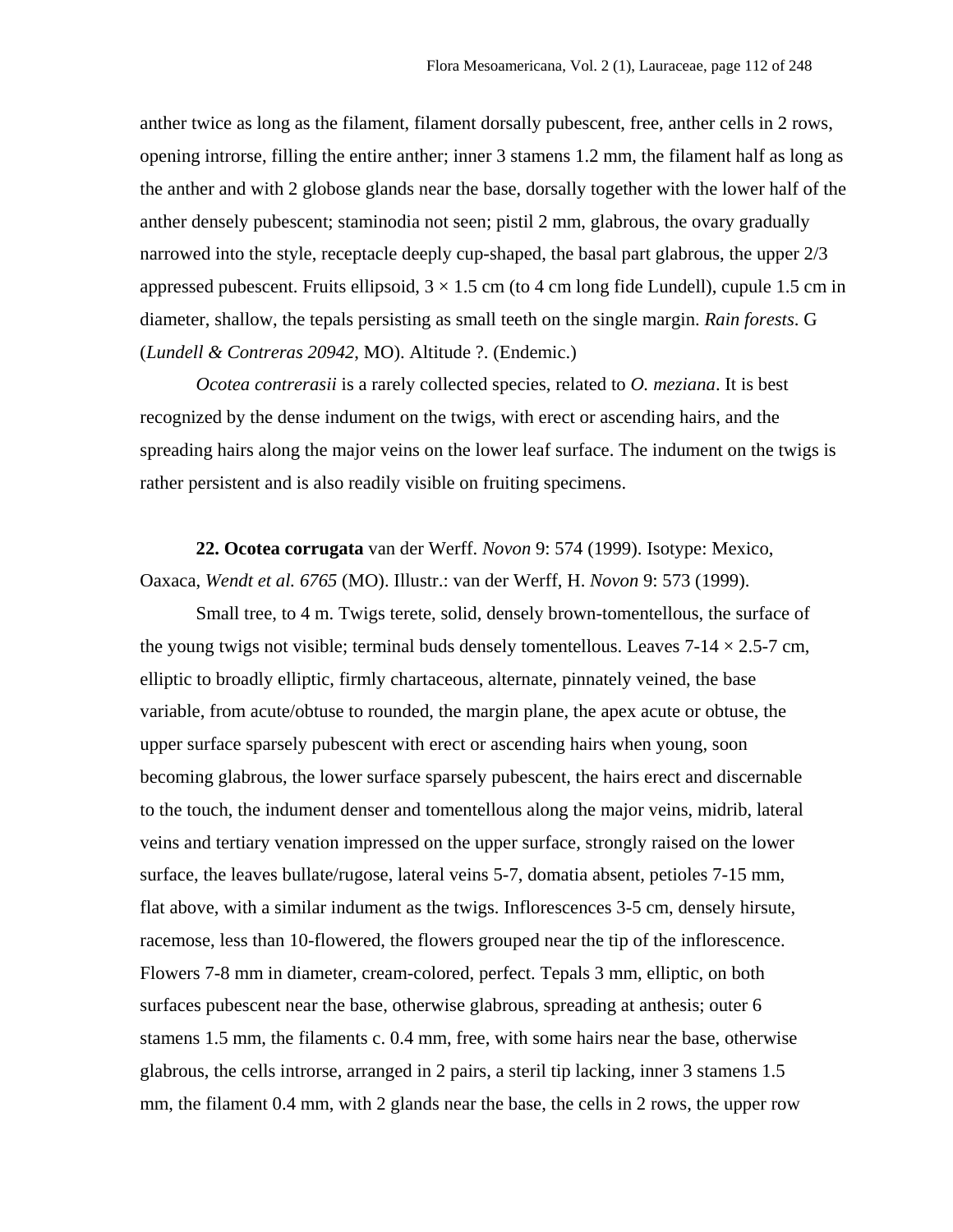lateral, the lower one lateral extrorse, staminodia 3, clavate, with a few hairs, difficult to see among the hairs on the rim of the receptacle, pistil glabrous, c. 1 mm, the style very short, receptacle cup-shaped, appressed pubescent inside. Fruit and cupule unknown. *Montane forests*. 1100-1300 m. (Mexico [Oaxaca], to be expected in Chiapas.)

*Ocotea corrugata* can be immediately recognized by its rugose leaves; it is the only species in the *O. helicterifolia* complex and may well be the only centro-american *Ocotea* species with such leaves. Additionally, the racemose inflorescences and pubescent inside of the receptacle are useful characters. Although it has not yet been found in Chiapas, it occurs so close to or on the Isthmus of Tehuantepec, that inclusion in the *Flora Mesoamericana* seems justified.

**23. Ocotea darcyi** van der Werff. *Novon* 11: 505 (2001). Isotype: Panama, *Correa & Montenegro 10176* (MO!).

Trees to 20 m. Twigs angular, solid, densely ferruginous tomentellous, the surface completely covered by the indument, terminal buds densely ferruginous tomentellous. Leaves  $9-15 \times 4-7$  cm, alternate, coriaceous, pinnately veined, obovate to obovateelliptic, the base acute to cuneate, flat, the margin plane, the apex obtuse or with a very short acumen, the upper surface sparsely or moderately pubescent, but soon becoming glabrous except for the tomentellous major veins, the lower surface densely ferruginous pubescent, the hairs erect, discernable to the touch, the surface visible between the hairs, the major veins densely tomentellous and completely covered by the indument; midrib, lateral veins and tertiary venation immersed on the upper surface, raised to prominently raised on the lower surface; domatia lacking; petioles 5-8 mm, with a similar indument as the twigs. Inflorescences 10-20 cm, paniculate-cymose, many-flowered, densely ferruginous tomentellous, the surface completely covered by the indument, mostly in the axils of bracts near the tips of the twigs, less frequently in the axils of leaves. Flowers 4- 4.5 mm in diameter, perfect. Tepals 1.5 mm, densely pubescent on both surfaces, halferect at anthesis; stamens 9, 4 celled, the outer 6 0.9 mm, the filament c. 0.4 mm, free, pubescent, the anther glabrous, the cells arranged in 2 pairs, opening introrse, a sterile tip lacking, inner 3 stamens 1.1 mm, the filament and the base of the anther pubescent, the cells arranged in 2 pairs, the lower pair opening extrorse, the upper pair lateral, glands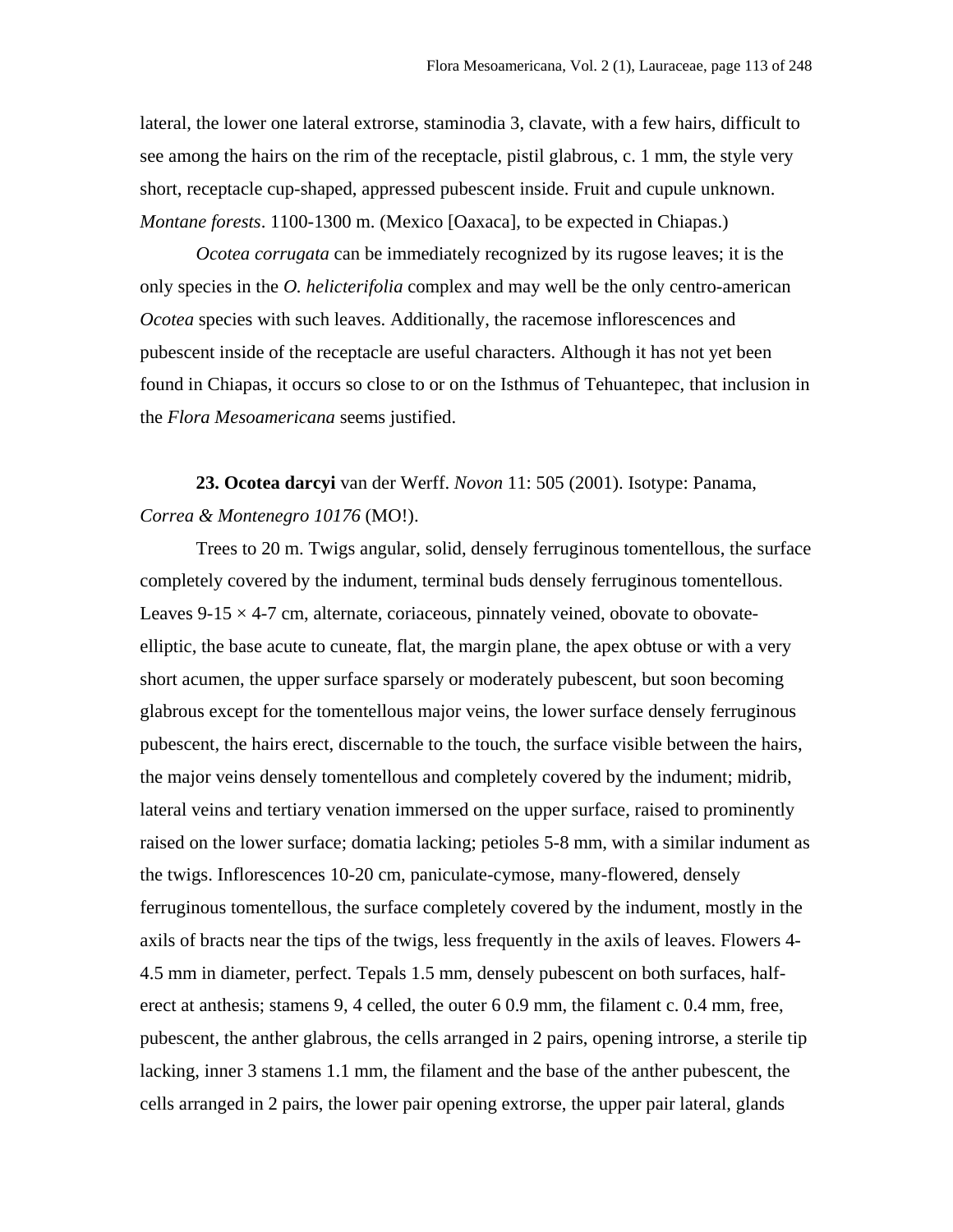present at the base of the filaments, staminodia not seen, pistil glabrous, 2 mm (but already developing into young fruit); receptacle cup-shaped, with a ring of hairs in the upper part, otherwise glabrous. Fruits globose, 1-1.4 cm in diameter, cupule very shallow to plate-like, 9 mm in diameter, with a single margin, the tepals not persisting. *Montane forest*. P (*Galdames et al*. *3891*, MO). 700-1000 . (Endemic.)

*Ocotea darcyi* can be confused with *O. pseudopalmana*, but differs in its multiflowered and much-branched inflorescences, its ferruginous indument, and smaller flowers*. Ocotea darcyi* is probably more closely related to *O. stenoneura*; the two species share a similar indument (the hairs on the leaves of *O. pseudopalmana* are much shorter and not as straight), fruit shape and cupule shape, the dense pubescence on inner and outer surface of the tepals and the ladder-like pattern of the intersecondary veins. However*, O. stenoneura* differs in its inrolled and decurrent leafbases, its acute leaf apices and its elliptic leaf shape.

**24. Ocotea dendrodaphne** Mez, *Jahrb. Koenigl. Bot. Gart Berlin* 5: 238 (1889). Type: Panama, *Billberg s.n.* (S).

*Dendrodaphne macrophylla* Beurl., *Ocotea ovandensis* Lundell, *O. quisara* Mez & J.D. Smith.

Small trees to 10 m, rarely to 20 m. Twigs angular, minutely appressed pubescent when young, soon glabrescent, hollow, the upper part frequently with slits or holes, often with ants living inside; terminal buds densely, minutely appressed pubescent. Leaves 14-  $40 \times 5$ -14 cm, elliptic, firmly chartaceous, alternate, pinnately veined, the base acute or obtuse, the margin plane, the apex acute to acuminate, the acumen to 1 cm, glabrous on both surfaces, midrib, lateral veins and tertiary venation immersed on the upper surface, midrib raised, lateral veins weakly raised and tertiary venation more or less immersed on the lower surface; domatia lacking; lateral veins 5-11; petioles 8-35 mm, glabrous or nearly so, sulcate above. Inflorescences 3-15 cm, paniculate-cymose, minutely pubescent, in the axils of cataphylls. Flowers c. 8 mm in diameter, white, perfect. Tepals c. 5 mm, elliptic, somewhat spreading at anthesis, sparsely appressed pubescent outside, minutely papillose to subglabrous and with some hairs near the base inside; outer 6 stamens 2.5-3 mm, narrowly tongue-shaped, sessile or with a short pubescent filament; anther cells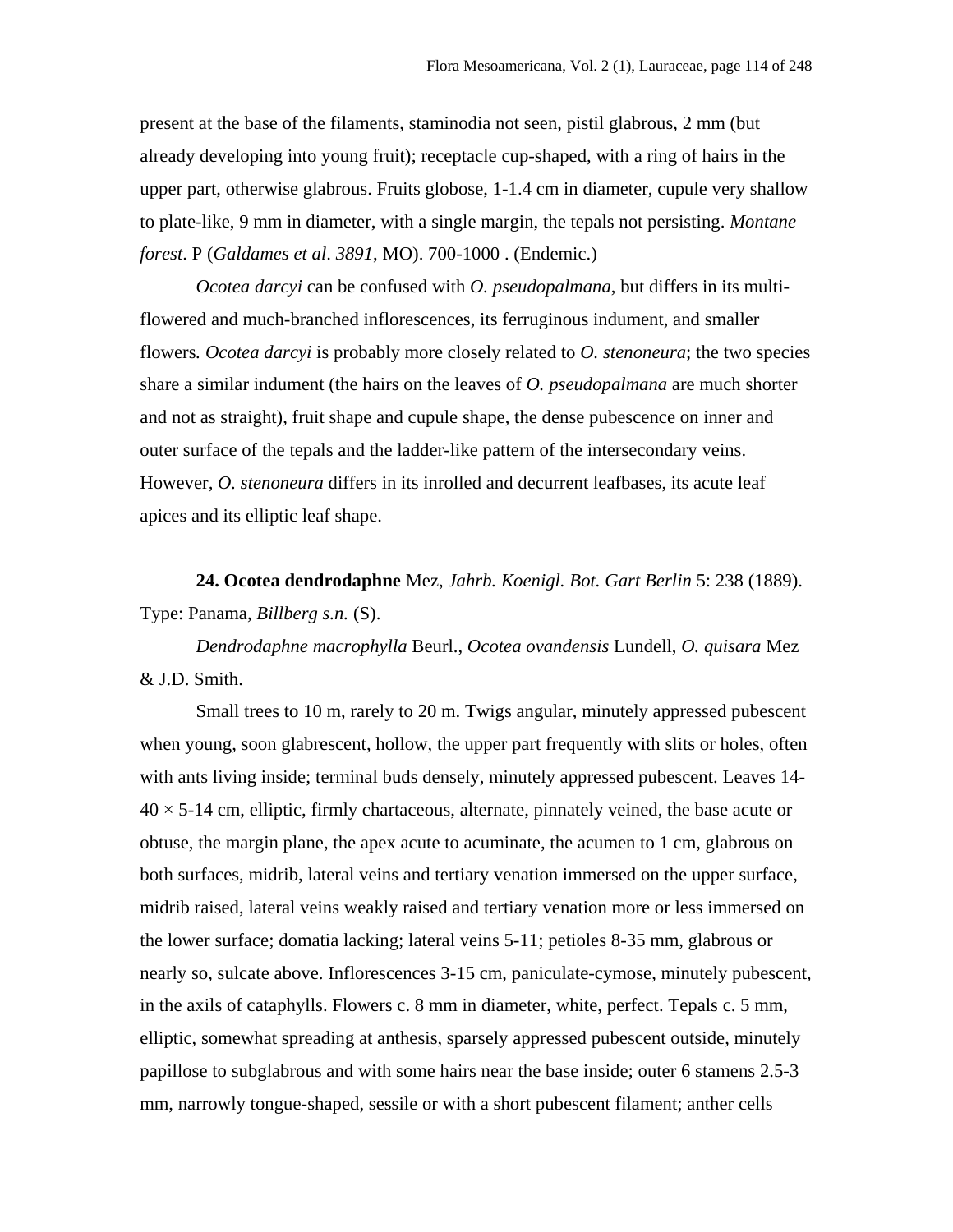arranged on two pairs, sterile tip 0.7 mm, inner 3 stamens of the same length, the cells lateral, with two glands near the base, staminodia c. 1 mm, stipitiform; pistil c. 2 mm, glabrous; receptacle cup-shaped, rather densely pubescent inside. Fruits ellipsoid,  $2-2.5 \times$ 1 cm, cupule cup-shaped, 1.4 cm wide, 0.7 cm high, sparsely pubescent inside, apparently with a single margin, but the outer margin erect and concealing the shorter inner margin. *Lowland and montane wet forest*. T (*Cowan 4673*, MO); Ch (*Breedlove 35304*, MO); G (*Skutch 2007*, MO); H (*Brant & Hazlett 2888*, MO); N (*Moreno 23376*, MO); CR (*Beach 1318*, MO); P (*Gentry 7459*, MO).50-1300 m. (Mexico [Oaxaca, Veracruz], Mesoamerica).

*Ocotea dendrodaphne* is the only *Ocotea* species in Mesoamerica with tongueshaped stamens and hollow , ant-inhabited twigs. Its closest relative is *O. veraguensis* and differences between the two species are discussed under the latter.

**25. Ocotea dentata** van der Werff, *Fieldiana Botany, n.s. 23: 79*. 1990. Holotype: Costa Rica, *Gomez & Herrera 23653* (MO!). Illustr.: Burger & van der Werff, *Fieldiana Botany n.s*. 23: 33 (1990).

Tree, to 25 m. Twigs (strongly) angular, sparsely to moderately appressed pubescent, glabrescent with age, solid or infrequently hollow, terminal buds densely to sparsely appressed pubescent. Leaves  $18-35 \times 6-12$  cm, alternate, obovate to ellipticobovate, firmly chartaceous to coriaceous, pinnately veined, the base decurrent on the petiole and inrolled, the margin inrolled towards the very base, the apex obtuse or shortly acuminate, the upper surface glabrous, the lower surface sparsely pubescent with erect or ascending hairs, the indument discernable to the touch, midrib, lateral veins and tertiary venation immersed on the upper surface, midrib prominently raised, lateral veins and tertiary venation (weakly) raised on the lower surface; domatia lacking; lateral veins 9- 12; petioles to 2 cm, but sometimes difficult to measure due to the decurrent leaf bases, with a similar indument as the twigs, (shallowly) canaliculate. Inflorescences 10-25 cm, paniculate-cymose, moderately densely puberulous, the hairs erect or ascending, in the axils of leaves or cataphylls. Flowers perfect, greenish or yellowish, more or less erect at anthesis, 3-4 mm in diameter; tepals 1.5-2 mm, broadly ovate, the outer 3 densely puberulous outside, the inner 3 with a puberulous base, otherwise subglabrous, all tepals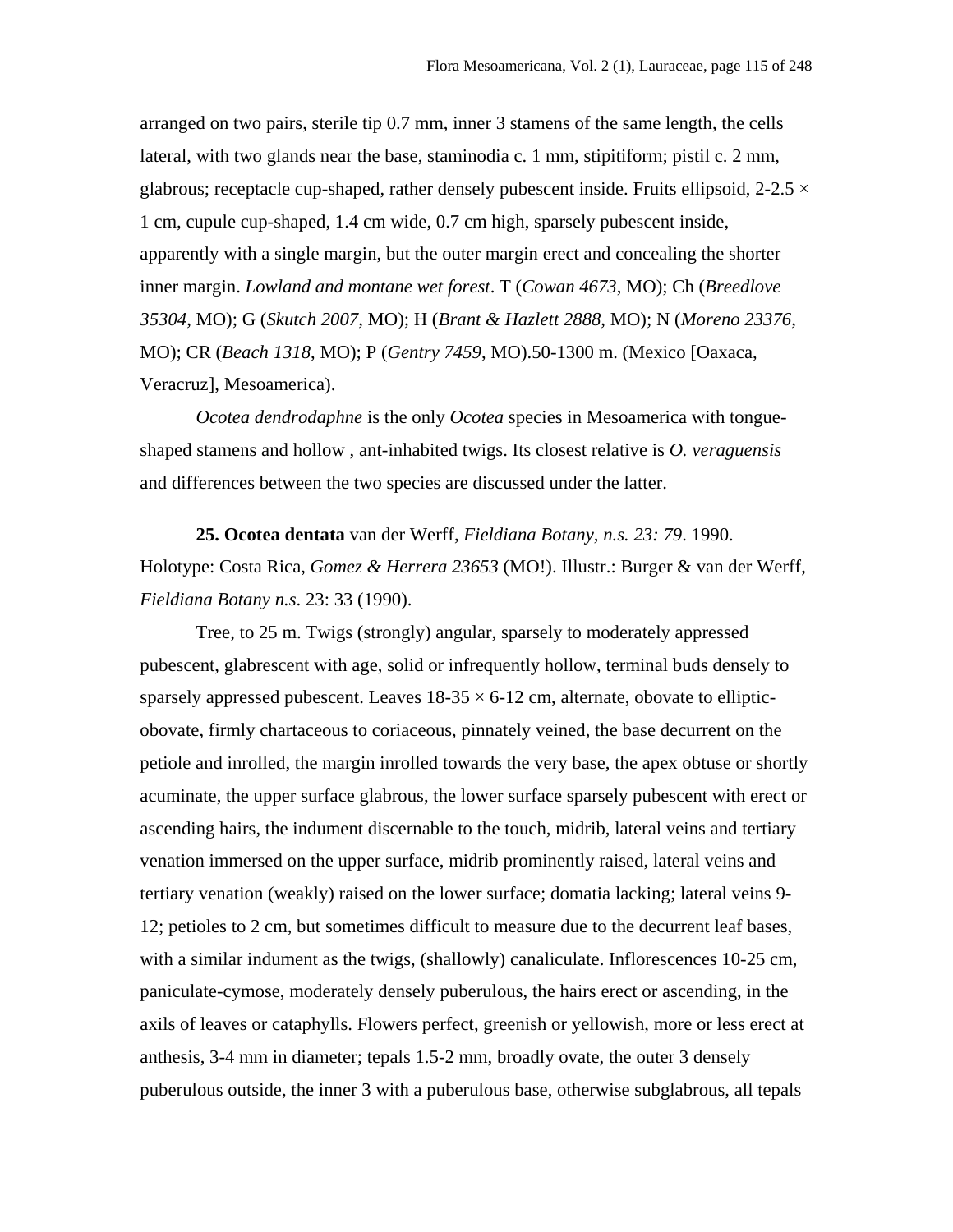glabrous inside except for a few hairs near the base; stamens 9, all 4-celled, the outer 6 c. 1 mm, the filaments 0.2 mm, free, pubescent, the anther glabrous, with the cells introrse, a sterile tip lacking, inner 3 c. 1.4 mm, the filament with a pubescent patch near the tip on the dorsal side, the anther glabrous, the cells extrorse, the lower pair larger than the upper pair, glands present at the base of the inner stamens, staminodia not seen, pistil 1.8 mm, glabrous, the ovary 0.7 mm, receptacle cup-shaped, with some hairs near the top; fruit ellipsoid  $10 \times 8$  mm, cupule cup-shaped, c. 8 mm in diameter, with a single margin, the tepals persisting on the cupule*.Lowland and montane wet forest*. N (*Sandino 4492*, MO); CR (*Bello 1311*, MO); P (*Lao 94*, MO). 100-1000 m. (Endemic.)

*Ocotea dentata* can be recognized by its leaves with decurrent, inrolled bases and with a rather sparse, erect indument and by the appressed pubescence of the twigs. Additional characters are the persistent tepals in the fruiting stage and the obovateelliptic leaves. The other species with an erect indument on the leaves and with decurrent, inrolled leafbases have a denser and predominantly erect indument on the twigs. *Ocotea dentata* seems to be restricted to the Atlantic slopes of Nicaragua, Costa Rica and Panama.

**26. Ocotea effusa** (Meissner) Hemsley, *Biol. Centr. Amer. Bot*. 3: 73 (1882). *Oreodaphne effusa* Meissner, *Prodr.* 15(1): 120 (1864). Syntype: Mexico, *Jürgensen 906* (BM!).

Trees, to 20 m. Twigs ridged, sparsely appressed pubescent, soon becoming glabrous, solid; terminal buds densely appressed white pubescent. Leaves  $6\n-10.5 \times 1.5\n-$ 2.5 cm, lanceolate, chartaceous, alternate, pinnately veined, the base acute, the margin flat, and the apex finely acute or acuminate, the upper surface glabrous or with some appressed hairs along the midrib when very young, the lower surface sparsely appressed pubescent when young, soon becoming glabrous; midrib slightly raised, lateral veins and tertiary venation immersed on the upper surface, midrib, lateral veins and tertiary venation raised on the lower surface; domatia present as small, shallow pits, these with glabrous or pubescent margins; lateral veins weakly developed and difficult to count, about 7-10; petioles 6-9 mm, glabrous or with a few appressed hairs, canaliculate. Inflorescences 5-10 cm, paniculate-cymose, sparsely appressed pubescent or glabrous, in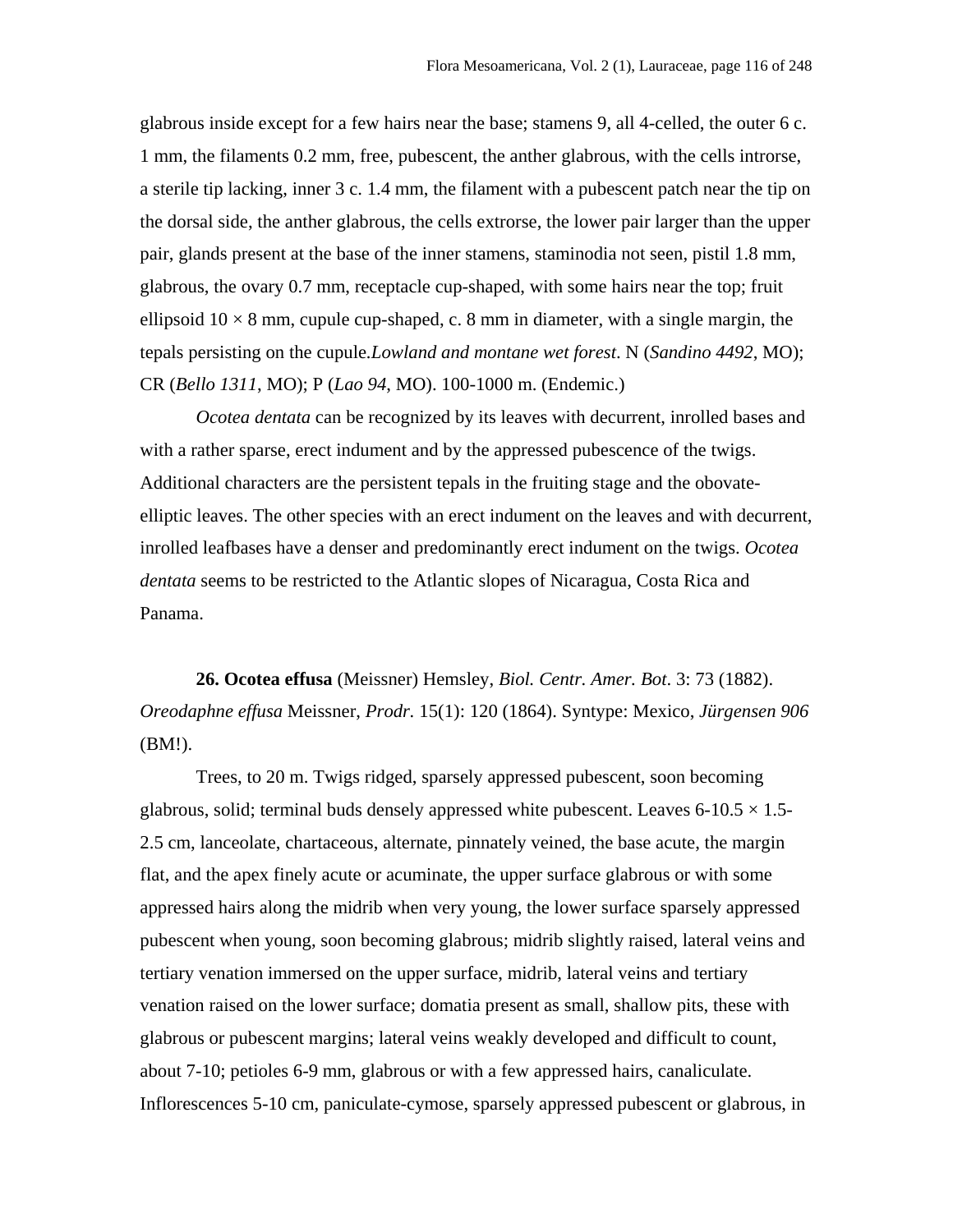the axils of bracts or leaves. Flowers 2.5-3 mm in diameter, yellowish green, fragrant, perfect. Tepals 1.5 mm, ovate-lanceolate, sparsely pubescent outside, glabrous inside, half erect at anthesis; stamens 9, 4-celled, 1.4 mm, sterile tip absent, the filaments about as long as the anthers, free, glabrous or with a few appressed hairs, outer 6 anthers with the cells in 2 rows, opening introrse, inner 3 with the cells opening extrorse-lateral, filaments of the inner 3 stamens with 2 glands near the base; staminodia 0.8 mm, stipitiform, pubescent; pistil glabrous, 1.4 mm, the style half as long as the ovary; receptacle bowl-shaped, glabrous inside. Fruits  $12 \times 8$  mm, ellipsoid, the cupule bowlshaped, 7 mm in diameter, the margin simple; tepals deciduous in fruit. *Lowland and montane rain forest*. B (*Gentle 2926*, MO); G (*Steyermark 49373*, F). 200-2000 m. (Mexico [Oaxaca, Veracruz], Belize, Guatemala, reported from Chiapas.)

*Ocotea effusa* is best recognized by its lanceolate leaves with shallow, often pubescent, pitdomatia on the lower surface. The large, pubescent staminodia are also a useful character. Provisionally included in *O. effusa* are several collections from higher altitudes (1700-2000 m) from Oaxaca (Cerro Salomon) and Chiapas (Cerro Tres Picos, *Mendoza 2167*, MO) which differ in having smaller cupules with persistent tepals. Flowers are not available at this time; it is likely that these plants represent an undescribed species.

The description given here is based on specimens from lower elevations.

**27. Ocotea endresiana** Mez, *Jahrb. Koenigl. Bot. Gart. Berlin 5: 257*. 1889. Holotype: Costa Rica, *Endres 223* (K!).

Trees, to 25 m. Twigs angular, solid, glabrous or sparsely appressed pubescent and soon glabrescent, terminal buds apressed pubescent or glabrous. Leaves  $10-30 \times 4-20$ cm, coriaceous, alternate, obovate, pinnately veined, gradually narrowed towards the base and at the base reflexed and decurrent on the petiole, the margin recurved towards the base, the apex rounded to shortly acuminate, midrib, lateral veins and tertiary venation immersed on the upper surface or the tertiary venation slightly raised, midrib and lateral veins raised, tertiary venation slightly raised on the lower surface, both surfaces glabrous or the lower surface with a few appressed hairs, domatia present as axillary tufts of hair, lateral veins 5-10, free petioles 0.5 cm, due to decurrent, reflexed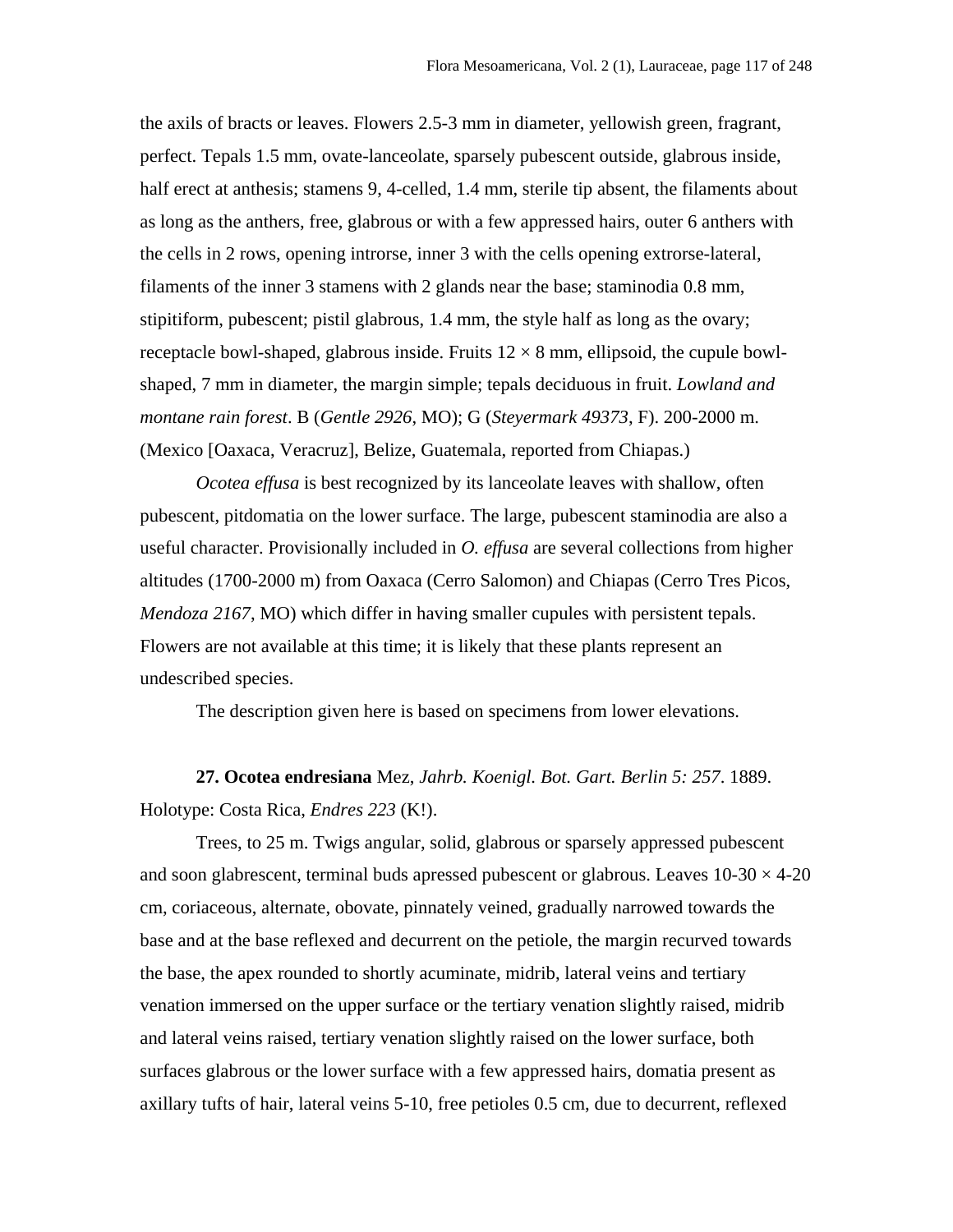leaf bases, glabrous. Inflorescences 10-25 cm, glabrous, paniculate-cymose, in the axils of leaves or bracts towards the tips of the twigs. Flowers 3-4 mm in diameter, greenish, glabrous, perfect. Tepals 1.4 mm, elliptic, on the inner with very short, papillae-like hairs, outer 6 stamens c. 1 mm, glabrous, the anthers twice as long as the free filaments, the cells arranged in 2 pairs, opening introrse, inner 3 stamens 1.2 mm, the filaments dorsally pubescent but the anthers glabrous, the filaments a little shorter than the anthers, upper pair of cells opening lateral, the lower pair extrorse, 2 glands present at the base of the filaments, staminodia not seen, pistil glabrous, 2 mm, the style slightly longer than the ovary, receptacle cup-shaped, glabrous inside. Fruits  $8-15 \times 7-10$  mm, ellipsoid, cupule a shallow cup, c. 8 mm in diameter, with a simple margin; tepals deciduous in the fruiting stage. *Montane and lowland forests*. CR (*Solomon 19240*, MO); P (*Folsom 5049*, MO). 200-1500 m. (Endemic.)

Distinctive for *O. endresiana* is the combination of glabrous leaves, inflorescenses and flowers, reflexed leaf bases, and the cupules without persistent tepals. Nearly all collections from Costa Rica have well developed domatia, but domatia are less conspicuous or lacking in the collections from Panama. Specimens with large leaves can be confused with *O. rivularis* from the Osa Peninsula in Costa Rica, but that species has puberulous flowers and lacks domatia.

**28. Ocotea eucuneata** Lundell, *Contr. Univ. Mich. Herb*. 6: 16 (1941). Isotype: Belize, Stann Creek Distr., *Gentle 3068* (MO!).

Large trees. Twigs winged or sharply angular when young, becoming angular with age, solid, very sparsely appressed pubescent, becoming glabrous; terminal buds slender, finely and densely appressed pubescent. Leaves  $8-14 \times 2.8-4.7$  cm, obovate, chartaceous, alternate, pinnately veined; the base cuneate, the margin flat or inrolled, the apex acute to acuminate, the upper surface glabrous, lower surface sparsely pubescent, the hairs short, erect, denser along the major veins, not discernable to the touch; midrib and lateral veins slightly raised, tertiary venation immersed on the upper surface, midrib, lateral veins and tertiary venation raised on the lower surface; domatia present as shallow depression fringed with erect hairs; lateral veins 6-8; petioles 7-12 mm, glabrous, canaliculate above. Inflorescences to 8.5 cm, paniculate-cymose, in the axils of leaves,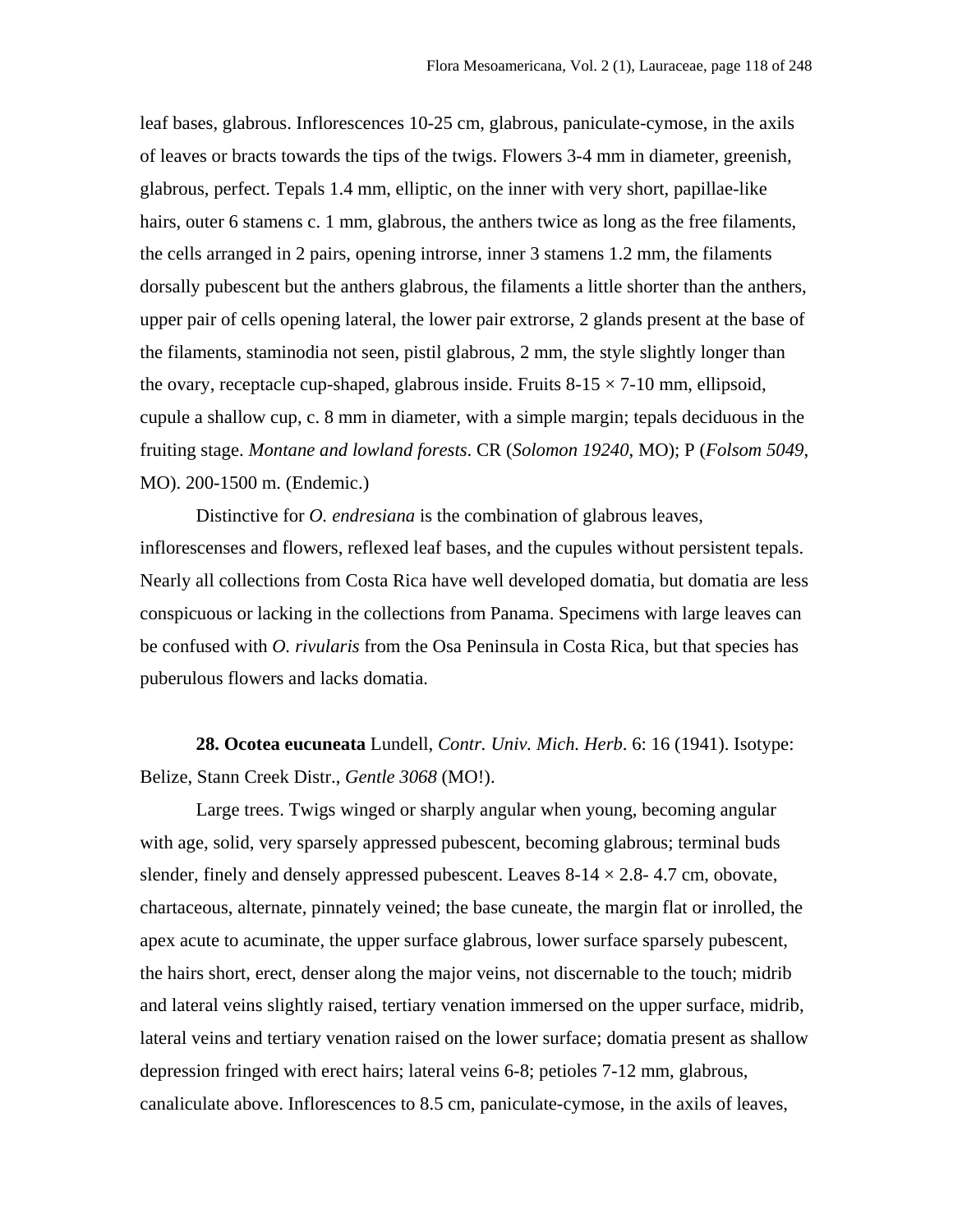near the base sparsely puberulous, near the flowers moderately to densely puberulous, the hairs short and erect. Flowers c. 3 mm in diameter, creamy, perfect. Tepals 1.5 mm, elliptic, moderately to densely puberulous outside, moderately to sparsely puberulous inside, more or less spreading at anthesis; stamens 9, 4-celled, the outer 6 0.8 mm, the cells arranged in 2 rows and filling the entire anther, opening introrse, the pubescent, free filaments as long as the anthers; inner 3 stamens c. 1 mm, the pubescent filaments with 2 globose glands near the base, filaments slightly shorter than the anthers; staminodia not seen; pistil 3mm, glabrous, the style twice as long as the pistil; receptacle deply cupshaped, glabrous inside. Fruit and cupule unknown. *Lowland rainforest*. B (*Gentle 3068*, MO). 200 m. (Endemic.)

*Ocotea eucuneata* is only known from the type collection. Distinguishing features for this species are the obovate leaves, the sparse, erect indument on the lower leaf surface, this best seen along the major veins, the long, slender style and the winged or sharply angled young twigs. Fruiting collections are desired for a better understanding of its relationships. The Guatemalan specimens cited by Allen (1945) *as O. eucuneata* do not belong here.

**29. Ocotea euvenosa** Lundell, *Wrightia* 4: 157 (1971). Holotype: Guatemala, *Contreras 4678* (LL!).

*Ocotea venosa* Lundell non Gleason.

Tree, 17 m. Twigs angular, solid, glabrous; terminal buds glabrous. Leaves 17-27  $\times$  8-15 cm, chartaceous, broadly elliptic, alternate, pinnately veined, the base obtuse, margin plane, apex acute or shortly acuminate, acumen to 1 cm, drying dark, nearly black, glabrous on both surfaces, midrib, lateral veins and teriary venation raised on both surfaces, pitdomatia present in the axils of the lowermost lateral veins, lateral veins 5-7; petioles 1.5-2 cm, flat above, glabrous. Inflorescences c. 25 cm, paniculate-cymose, glabrous, in the axils of leaves. Flowers not seen, hermaphrodite. Tepals c. 2 mm, ovate, glabrous on both surfaces; outer stamens 1.2 mm, 4-celled, glabrous, the anther slightly longer than the filament; inner stamens the same length, glabous, the filament as long as the anther, 4-celled, the cells opening extrorse-lateral, filaments with 2 globose glands at the base; staminodia not seen; pistil glabrous; receptacle (enclosing young fruits) deeply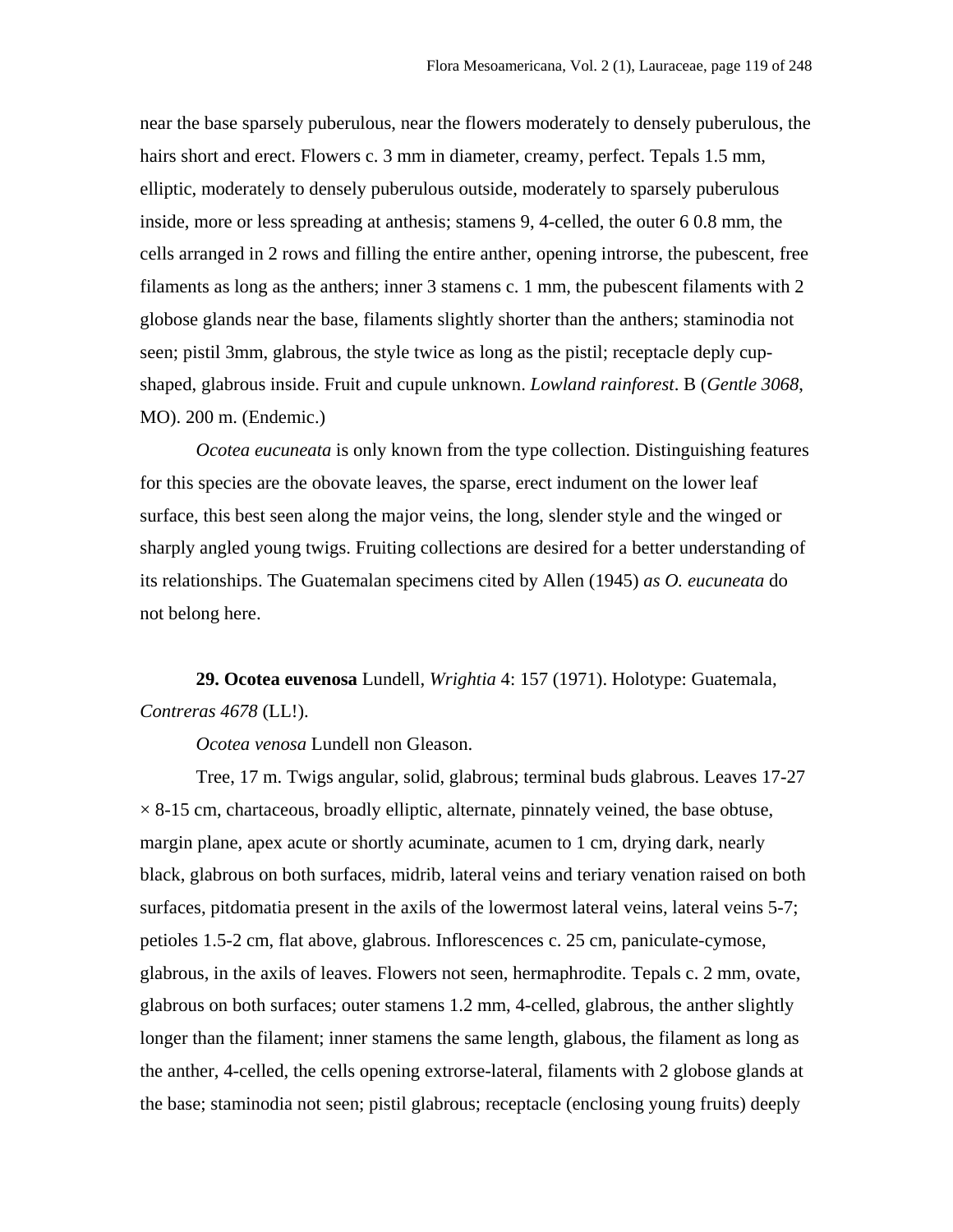cup-shaped, glabrous inside. Fruits and cupule unknown; tepals deciduous in very young fruiting stage. *Rainforest*. G (*Contreras 4678*, LL). Altitude not indicated. (Endemic.)

*Ocotea euvenosa* is a rarely collected species of which I have only seen the type specimen. This specimen has very young fruits on which remnants of the floral parts are present and the description is based on this incomplete material. Diagnostic are the large, dark green to black drying leaves with pinnate venation and pitdomatia in the axils of the lowermost lateral veins. The specimen is entirely glabrous; although the terminal buds were not present on the type, I described them as glabrous based on Lundell's statement that the plant is entirely glabrous. *Ocotea euvenosa* is closely related to *O. bernouilliana*, which differs in its smaller, narrower leaves with pitdomatia not only in the axils of the lowermost lateral veins, but also along the lateral veins, and to *O. vanderwerffii*, which differs in its smaller, tripliveined leaves.

**30. Ocotea fendleri** (Meissner) Rohwer, *Mitt. Inst. Allg. Bot. Hamburg* 20: 152 (1986). *Gymnobalanus fendleri* Meissner, *Prodr.* 15: 142 (1864). Holotype: Venezuela, *Fendler 2395* (G-DC)

Trees, to 20 m. Twigs terete or angular, solid, densely, shaggy, reddish-brown pubescent, the surface completely covered by the indument, the hairs becoming matted and less erect with age; terminal buds densely pubescent, the surface completely covered. Leaves  $10-17 \times 4-7$  cm, chartaceous, elliptic, alternate, pinnately veined, the base acute and decurrent on the petiole, the margin plane or slightly inrolled, the apex shortly acuminate or acute, the acumen to 1 cm; the upper surface at maturity nearly glabrous, but some shaggy hairs persisting along the major veins, when young, near the base rather densely shaggy pubescent, distally sparsely appressed pubescent; the lower surface sparsely pubescent, the hairs erect and discernable to the touch, the indument denser along the major veins, these becoming tomentose; midrib and lateral veins weakly raised, tertiay venation immersed on the upper surface, midrib, lateral veins and tertiary venation raised on the lower surface, the tertiary venation frequently scalariform; domatia lacking; petioles 8-15 mm, with a similar indument as the twigs, weakly canaliculate above. Inflorescences 5-10 cm, paniculate-cymose, moderately pubescent, the hairs erect, in the axils of leaves. Flowers 3-4 mm in diameter, green or yellow, unisexual. Tepals c. 1.5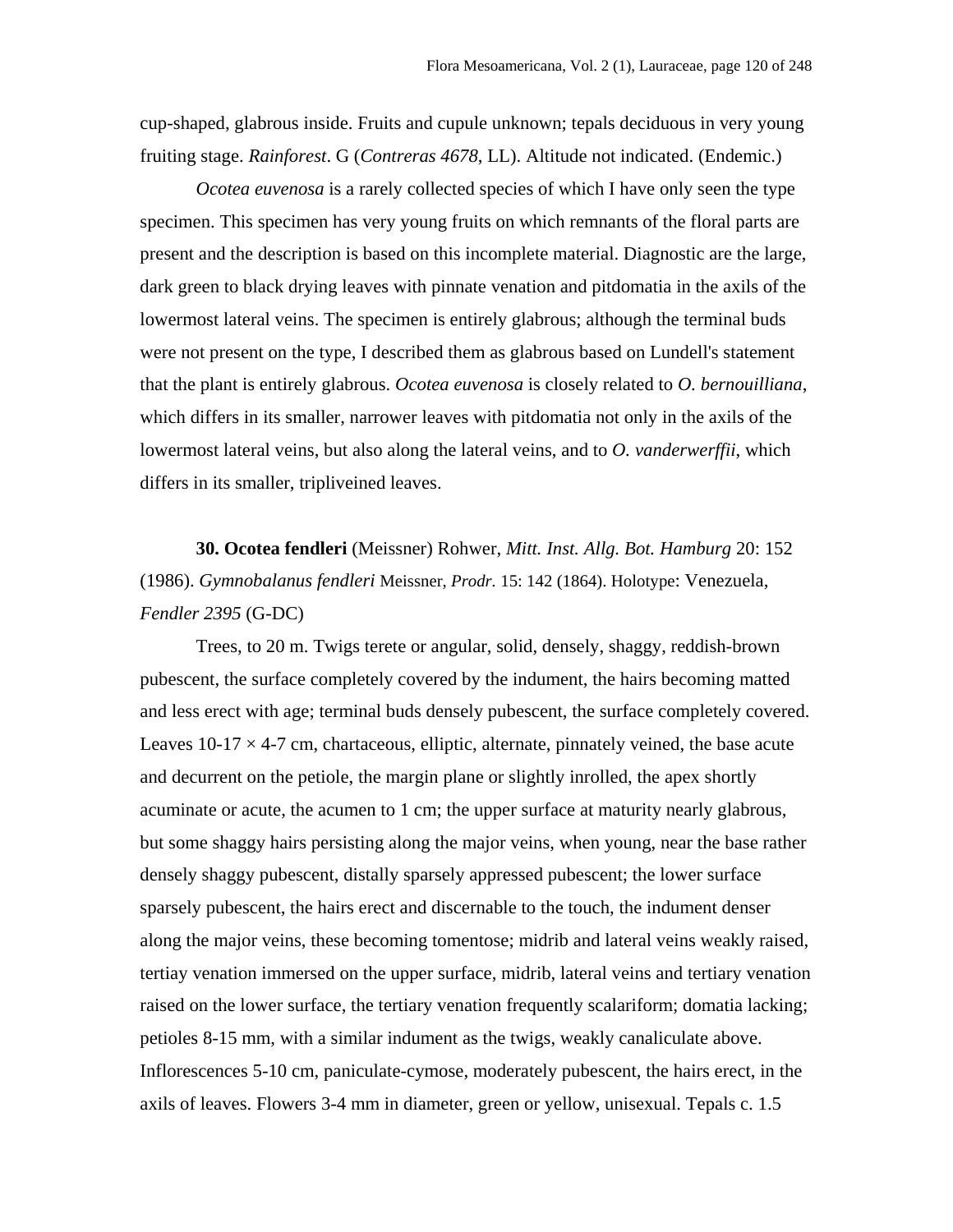mm, elliptic, moderately pubescent on both surfaces or the inner surface sparsely pubescent, at anthesis half erect, but in old flowers spreading; staminate flowers: stamens 9, 4-celled, the outer 6 1 mm, the filament very short, free and with a few hairs, the anther cells in 2 pairs, introrse, the locelli filling the entire anther, the anther glabrous; inner 3 1.5 mm, the filament 0.4 mm, with a few hairs, the anther cells extrorse, small glands present at the base of the filaments; staminodia not seen; pistillode (or pistil ?) glabrous, 1.5 mm, the style 1 mm and clearly distinct from the ovary, a stigma present; pistillode completely hidden by the inner stamens in the staminate flowers; receptacle cup-shaped, appressed pubescent inside; pistillate flowers: staminodia 9, c. 0.5 mm, the anther cells not developped, pistil 1.5 mm, glabrous, the style as long as the ovary, the stigma raised above the level of the staminodia, pistil larger and thicker than in the staminate flowers; recepracle cup-shaped, glabrous or with a few appressed hairs inside. Fruits ellipsoid,  $1.5 \times 1$  cm, the cupule small, plate-like, 0.5 cm in diameter, with a single margin, the tepals not persistent. *Montane rain forest*. P (*Herrera 889*, MO). 1000-1100 m. (Mesoamerica, Venezuela, French Guyana.)

*Ocotea fendleri* is known in Mesoamerica from only two collections, one pistillate and one sterile; therefore the identification is best considered tentative. Among the Mesoamerican species with unisexual flowers it can best be recognized by its dense, shaggy pubescence on the young twigs, the decurrent leaf bases, the erect indument and the raised, scalariform, tertiary venation on the lower leaf surface. The specimens from Venezuela (the type is from Venezuela) differ in having larger leaves (to 22 cm), petioles to 2 cm and a slightly shorter, paler indument on twigs and leaves. However, it seems for the time being best to identify the Panamanian collection as *O. fendleri*.

**31. Ocotea floribunda** (Sw.) Mez, *Jahrb. Koenigl. Bot. Gart. Berlin* 5: 325. 1889. *Laurus floribunda* Sw., Prodr. 65 (1788). Type: Jamaica*, Swartz s.n*. (S).

Trees, to 30 m. Twigs angular, sparsely appressed pubescent when young, soon glabrescent, solid, terminal buds densely grey appressed pubescent. Leaves  $7-18 \times 2-7$ cm, alternate, elliptic to obovate, firmly chartaceous, pinnately veined, the base acute to cuneate, the margin plane, the apex acute or shortly acuminate, glabrous or nearly so on both surfaces, midrib slightly raised, lateral veins and tertiary venation immersed on the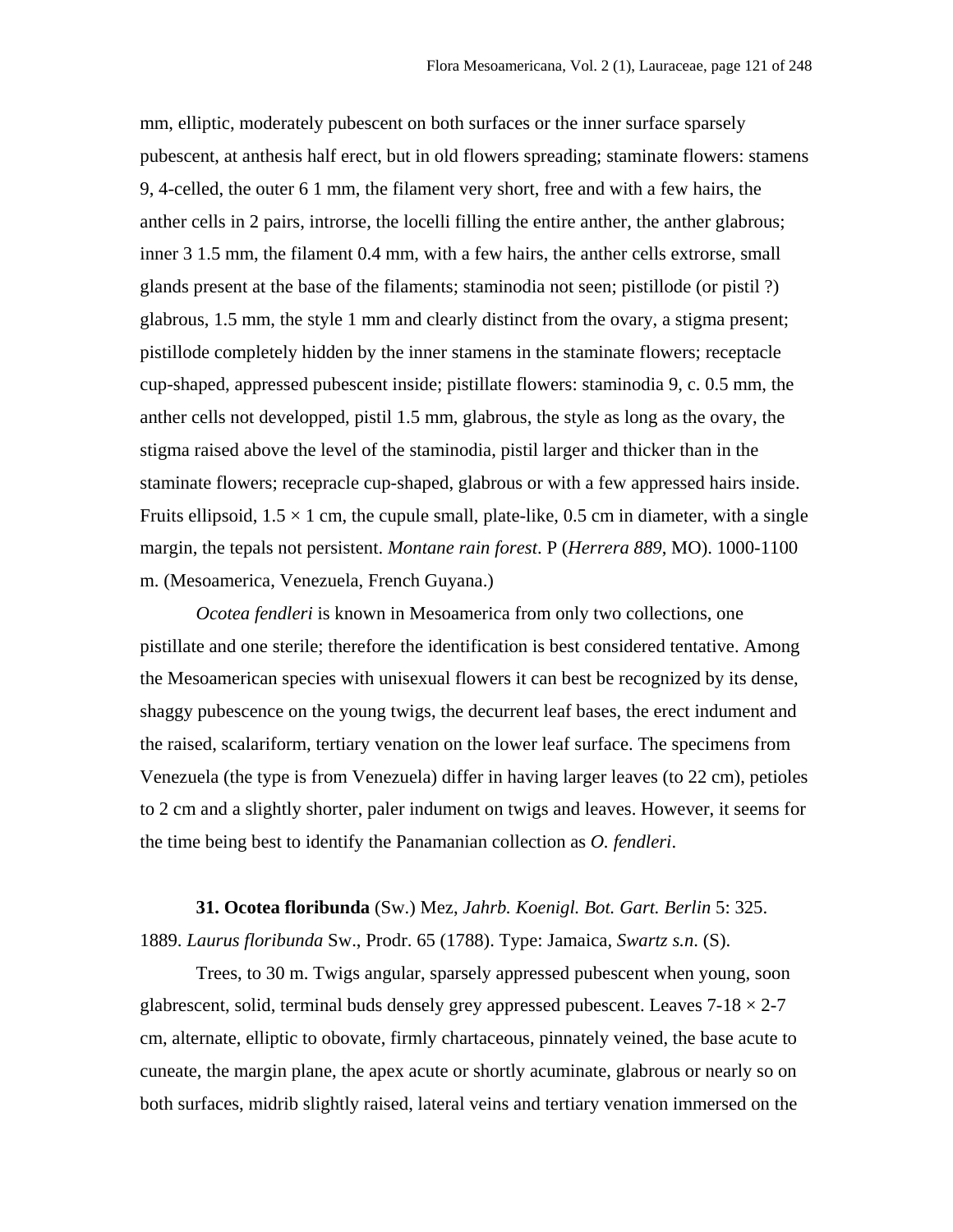upper surface, midrib raised, lateral veins and tertiary venation slightly raised or immersed on the lower surface; domatia lacking; lateral veins 5-8; petioles 5-15 mm, with a similar indument as the twigs, shallowly canaliculate on the upper surface. Inflorescences 5-15 cm, in the axils of leaves or cataphylls, sparsely to densely puberulous, paniculate-cymose. Flowers unisexual, 6-7 mm in diameter, yellow green, the tepals  $2.5 - 3$  mm, broadly ovate, spreading at anthesis, sparsely to moderately appressed pubescent on both surfaces; male flowers: outer 6 stamens 2-2.5 mm, sparsely pubescent, the filaments free, as long as the anthers, the anther cells arranged in 2 pairs, introrse, filling the entire anther; inner 3 stamens 2-3 mm, sparsely pubescent to glabrous, the filament about as long as the anther, the cells in 2 pairs, lateral-extrorse, the filaments with 2 globose glands near the base, staminodia not seen, pistillode slender, c. 2.5 mm, (sparsely) pubescent, receptacle shallow, pubescent; female flowers: staminodia 9, c. 1 mm, glands present at the base of the innermost staminodia, pistil c. 3 mm, ovary glabrous, style (densely) pubescent, rounded base of the tepals persisting in the fruiting stage, receptacle cup-shaped, glabrous. Fruits roundish, c. 15 mm in diameter, cupule c. 8 mm in diameter, flat, platelike, with a double margin, the remnants of the tepals often persisting in fruit*. Lowland and montane wet forests*. N (Seemann 141, BM); CR (Herrera 5002, MO); P (Correa et al. 11171). 100-1400 m. (Mesoamerica, Colombia, Venezuela, Guyanas, Ecuador, Peru, Brazil, Antillas.)

Distinctive for *Ocotea floribunda* are the pubescent pistil, thick, platelike cupule, and the large, unisexual flowers. The species is widespread and variable in the amount of indument on twigs, inflorescences and flowers but it is not at all certain that this variation is of any taxonomic significance.

**32. Ocotea glaucosericea** Rohwer, *Mitt. Inst. Allg. Bot. Hamburg* 20: 144 (1986). Isotype: Panama, *Davidson 531* (MO!).

*Nectandra hypoglauca* Standl. ex C.K. Allen non *Ocotea hypoglauca* (Nees) Mez.

Trees, to 30 m. Twigs angular or ridged, solid, densely grey pubescent with appressed or ascending hairs, the surface not visible; terminal buds densely grey pubescent. Leaves  $9-21 \times 3.5-9$  cm, alternate, stiffly chartaceous, elliptic to obovate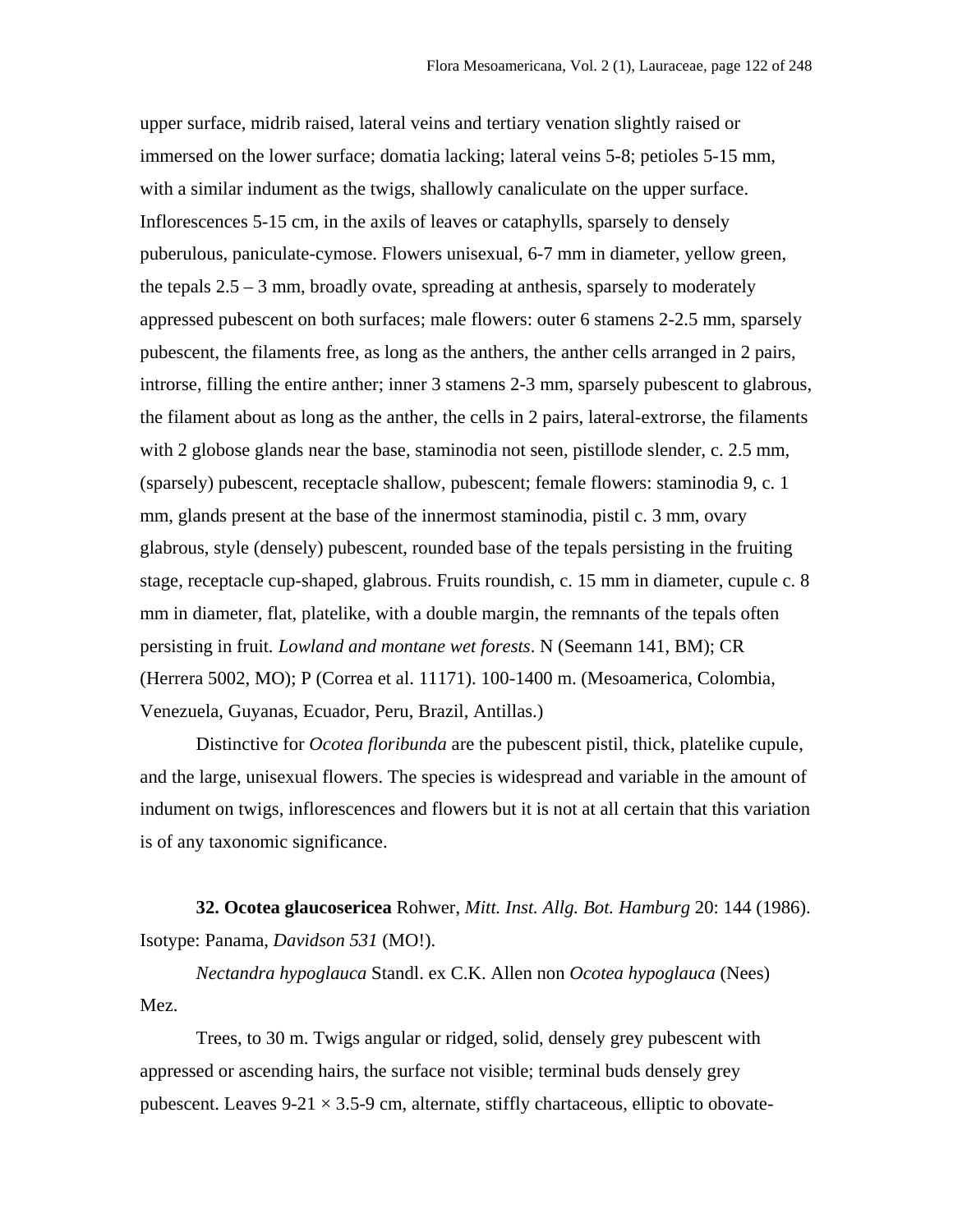elliptic, pinnately veined, towards the base gradually narrowed, inrolled and decurrent along the petiole, the apex obtuse or acute, the upper surface glabrous or with appressed hairs along the midrib, the lower surface moderately densely to sparsely appressed pubescent, the surface always partially visible, midrib, lateral veins and tertiary venation raised on both surfaces, domatia lacking, lateral veins 6-10, petioles poorly defined due to decurrent leaf bases, to 3 cm, with a similar indument as the twigs. Inflorescences 10- 22 cm, densely pubescent with curly, ascending hairs, the surface not visible, paniculatecymose, in the axils of normal leaves. Flowers 5-6 mm in diameter, creamy white, perfect. Tepals 2 mm, broadly ovate, the outer surface densely pubescent, the surface not visible, the inner surface of the inner tepals densely pubescent and not visible, of the outer tepals slightly less densely pubescent and often partially visible; outer stamens c. 1 mm, the filaments much shorter than the anthers, free, pubescent dorsally, the cells arranged in 2 overlapping, introrse pairs, a sterile tip absent; inner stamens 1.3 mm, the filaments 0.3 mm, somewhat pubescent, cells arranged in 2 pairs, the upper pair lateral, the lower pair extrorse, glands present at the base of the filaments of the inner stamens, staminodia minute, pubescent, scarcely exceeding the glands; pistil 2mm, glabrous, the ovary gradually narrowed into the style, style 0.7 mm, receptacle cup-shaped, glabrous or with some hairs in the upper part. Fruit  $3 \times 1.5$  cm, ellipsoid, cupule initially cup-shaped, with persisting tepals, at maturity the cupule flat or a shallow bowl, 1.5-2 cm in diameter, with a single margin and without persistant tepals*. Montane forests*. CR (*Vargas 946*, MO); P (*Galdames 2931*, MO). 1500-2000 m. (Endemic.)

*Ocotea glaucosericea* is similar to *O. chiapensis* and the differences between the two species are discussed under the latter. Large leaved forms of *O. whitei* and *O. austinii* can also be confused with *O. glaucosericea*, but differ in having smaller flowers and in the case of *O. whitei*, lacking the raised tertiary venation on the upper leaf surface. Flowers and inflorescences of *O. austinii* are less densely pubescent than in *O. glaucosericea* and the surface usually remains visible. Bernardi treated this species as a synonym of *O. caracasana* (Nees) Mez, from the coastal mountains of Venezuela. I regard the two as different species: in *O. glaucosericea* the hairs on the lower leaf surface are strictly appressed, and rather long (to 0.4 mm), the anthers are slightly longer than wide and have a tuft of white hairs at their base (both in the inner and outer stamens)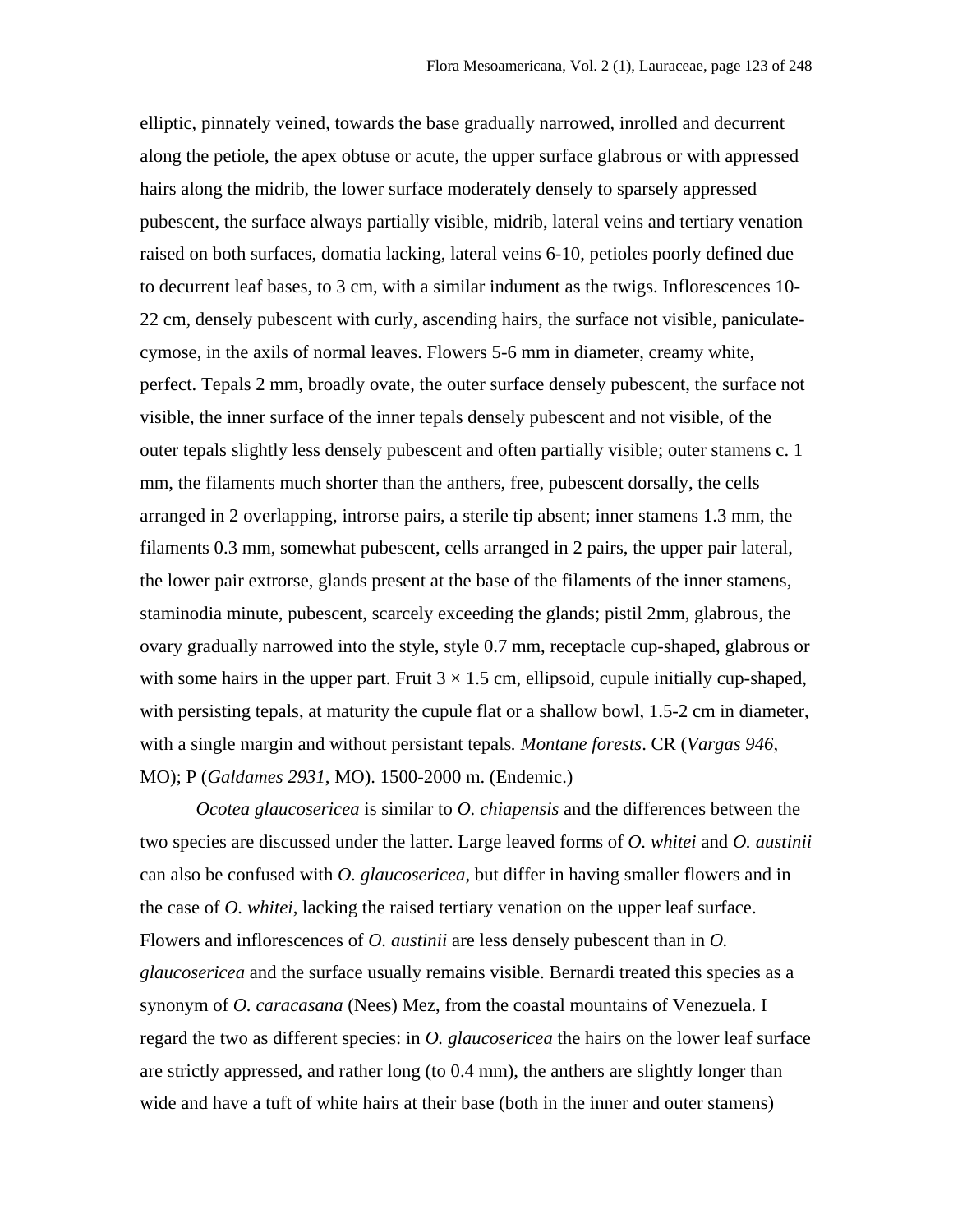while in *O. caracasana* the hairs are much shorter and somewhat ascending and the anthers are slightly broader than long and do not have a tuft of hairs at the base.

**33. Ocotea gomezii** Burger, *Fieldiana Botany, n.s*., 23: 81 (1990). Isotype: Costa Rica, *Gómez-Laurito et al. 11450* (MO!).

Small tree, to 10 m. Twigs roundish, solid, densely ferruginous tomentellous, the surface completely covered; terminal buds densely ferruginous tomentellous. Leaves 10-  $25 \times 6$ -16 cm, broadly elliptic, firmly chartaceous, pinnately veined, alternate or grouped near the tips of the twigs, the margins sometimes inrolled in the lower half, the base rounded or obtuse, the apex acute or acuminate, the acumen to 2 cm; the upper surface glabrous except for the tomentellous midrib and lateral veins, lower surface pubescent, the hairs erect and discernable to the touch, the surface visible, the pubescence denser and tomentellous along the major veins; midrib and lateral veins slightly raised, tertiary venation slightly raised and forming a fine reticulum on the upper surface, the upper surface a little shiny; midrib and lateral veins prominently raised, tertiary venation raised on the lower surface; domatia lacking; lateral veins 5-8; petioles 12-25 mm, with a similar indument as the twigs. Inflorescences 10-20 cm, densely tomentellous, the surface not visible, paniculate-cymose, in the axils of cataphylls at the tips of the branches, the infructescences along the twigs but not in the axils of leaves. Flowers 10-14 mm in diameter, yellowish, perfect. Tepals 5-7 mm, elliptic, the outer 3 densely pubescent outside, the inner 3 with a basal, triangular densely pubescent patch, the distal part with a dense, papillose indument; inner surface densely papillose and pubescent at the base, spreading at anthesis; stamens 9, 4-celled, the outer 6 2-3 mm, filaments c. 1.4 mm, free, densely pubescent, anther glabrous, a sterile tip lacking, the cells introrse, inner 3 stamens similar in size, the filaments also densely pubescent, the cells extrorse, filaments with 2 glands at the base, staminodes lacking, receptacle cup-shaped, densely pubescent inside; pistil  $3 - 3.5$  mm, glabrous. Fruits  $2.5 \times 1.5$  cm, pubescent when immature, ultimately becoming glabrous, cupule conical, 1 cm, with a single margin, the tepals persisting as 5 mm long lobes on the cupule*. Montane rain forest*. CR (*Herrera 504*, MO). 800-1400 m. (Endemic.)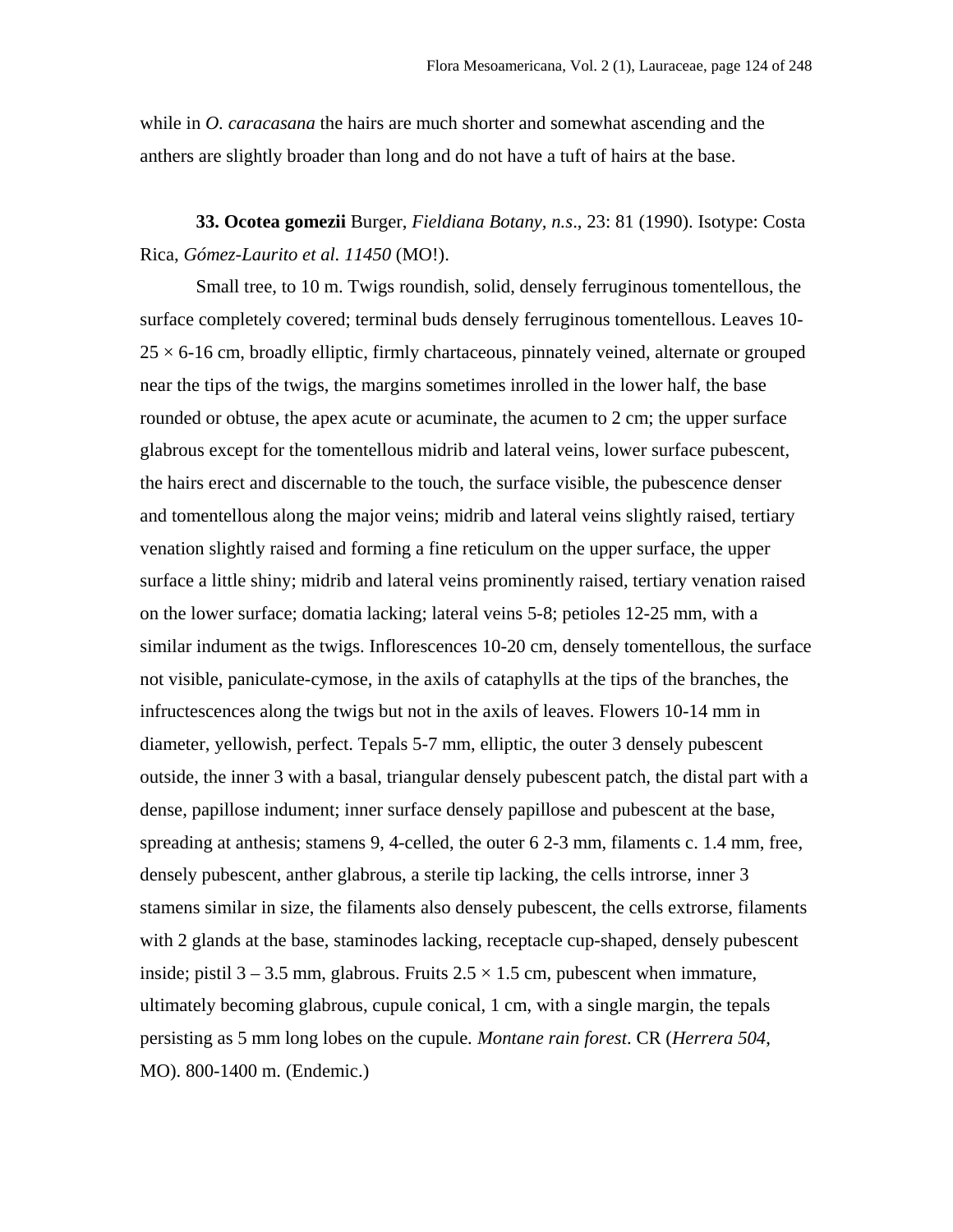*Ocotea gomezii* is a very distinctive species by virtue of its large flowers, dense pubescence on twigs, flowers and leaves, cupule with large, persistent tepals and pubescent fruits. Provisionally placed here is a collection from Panama (Chiriqui, Fortuna Dam, *McPherson 12585*, MO). This collection differs in its reduced inflorescence (a raceme almost contracted in an umbel), its pubescent pistil and its more coriaceous, slightly bullate leaves. This collection may well represent an undescribed species, but more collections are needed for a description.

**34. Ocotea gordonii** van der Werff. *Novon* 9: 575 (1999). Holotype: Panama, Chiriqui, *McPherson 10421* (MO!). Illustr.: van der Werff, *Novon* 9: 576 (1999).

Small trees, to 10 m tall. Twigs terete, solid, densely tomentose, the surface not or scarcely visible between the hairs; terminal buds densely tomentose. Leaves  $12{\text -}22 \times 5{\text -}8$ cm, alternate and evenly distributed along the twigs, chartaceous, pinnately veined, narrowly to broadly elliptic, the margin flat or sometimes folded downwards, the base acute or obtuse to almost rounded, the tip acuminate with an acumen to 2 cm or acute, the upper surface with some erect, curled hairs when young, but this indument rapidly wearing off, the hairs denser and becoming tomentose along the major veins, the lower surface copiously pubescent, the hairs erect and soft to the touch, denser and tomentose along the midrib and lateral veins, midrib and lateral veins somewhat impressed, tertiary venation slightly raised on the upper surface, midrib, lateral veins and tertiary venation raised or clearly raised on the lower surface; domatia absent; lateral veins 6-8; petioles 8- 14 mm, flattened on the upper side, with a similar indument as the twigs. Inflorescences 8-16 cm, racemose, moderately densely to sparsely pubescent, the hairs erect or spreading, to 0.6 mm; in axils of bracts or , less frequently, of normal leaves. Flowers 8- 10 mm in diameter, glabrous, white, fragrant, perfect. Tepals 6, 4-4.5 mm, elliptic, spreading at anthesis, the outer 3 with a basal triangular papillose patch, otherwise glabrous, the inner 3 uniformly papillose on the inner surface; stamens 9, 4-celled, the outer 6 weakly papillose, the cells arranged in 2 rows, opening introrse-lateral, the anthers sessile or nearly so, sterile tip short, 0.2-0.3 mm, inner 3 stamens 1.5 mm, the anther sessile, the cells arranged in 2 rows, lateral extrorse, the anthers weakly papillose and with a few hairs near the base, glands present at the base og the inner 3 stamens,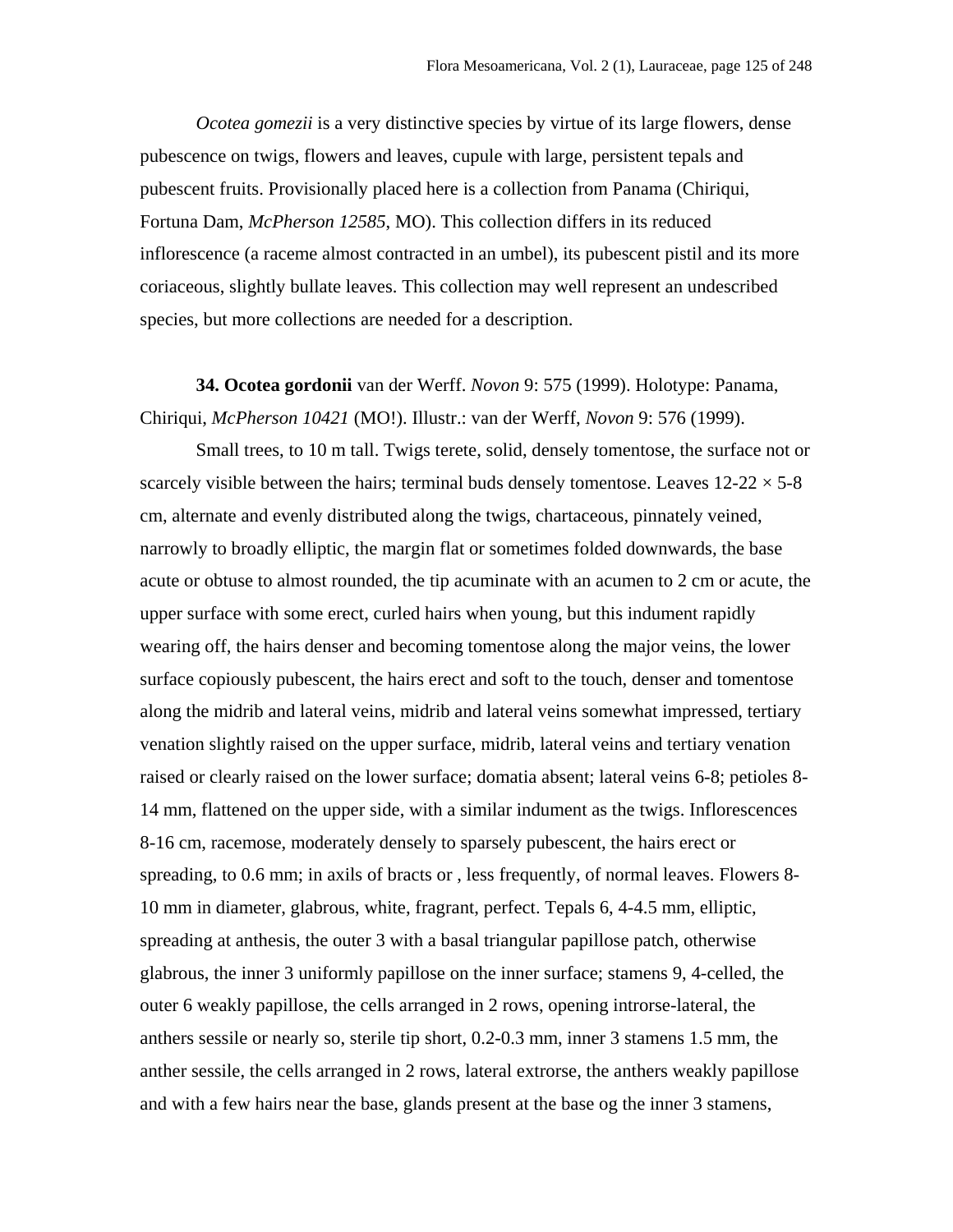staminodia not seen, receptacle cup-shaped, pubescent inside. Fruits and cupules not known. Flowers: February-April. *Montane forests*. P(*McPherson 10573*, MO). 1000- 1150 m. (Endemic.)

*Ocotea gordonii* is part of the *Ocotea helicterifolia* complex because of the papillose inner surface of the tepals, the relatively large flowers, the long spreading indument of stems and leaves and the spreading tepals. Vegetatively, there is a resemblance between *O. gordonii* and *O. valerioana* and *O. helicterifolia*, both of which occur in Costa Rica. These two species have paniculate-cymose inflorescences and glabrous receptacles. Two other species from Costa Rica and Panama*, O. lentii* and *O. valerioides*, have pubescent receptacles like *O. gordonii*, but differ in their paniculatecymose inflorescences and obovate leaves.

**35. Ocotea guatemalensis** Lundell, *Wrightia* 5: 339 (1977). Isotype: Guatemala, *Lundell & Contreras 19754* (MO!).

Trees, to 20 m. Twigs angular, at first finely appressed pubescent, but soon becoming glabrous, drying dark, solid; terminal buds densely and finely appressed pubescent. Leaves  $13-25 \times 4-8$  cm, firmly chartaceous, elliptic or broadly elliptic to elliptic-oblong, alternate, pinnately veined; the base obtuse or acute, the margin flat, the apex obtuse or blunt; the upper surface with midrib, lateral veins and tertiary venation slightly raised, the lower surface with midrib, lateral veins and tertiary venation raised; glabrous on the upper surface, very sparsely appressed pubescent on the lower surface, becoming glabrous with age; domatia present as axillary tufts of hairs; lateral veins 8-12 pairs; petioles 7-12 mm, with a similar indument as the twigs, canaliculate. Inflorescences 5-15 cm, paniculate-cymose, sparsely appressed pubescent, the indument denser towards the flowers and almost completely covering the surface of the pedicels; in the axils of bracts or leaves. Flowers 4-5 mm in diameter, yellow-green, perfect. Tepals 1.5-2 mm, ovate, moderately to densely pubescent outside, sparsely pubescent inside, half erect to spreading at anthesis; stamens 9, 4-celled, 1.2-1.4 mm, glabrous or with a few hairs at the base of the filaments, these free, a little shorter than the anthers, sterile tip of the anthers lacking, the outer 6 with the cells arranged in 2 rows and opening introrse, the inner 3 with the upper pair opening lateral and the lower pair opening extrorse, glands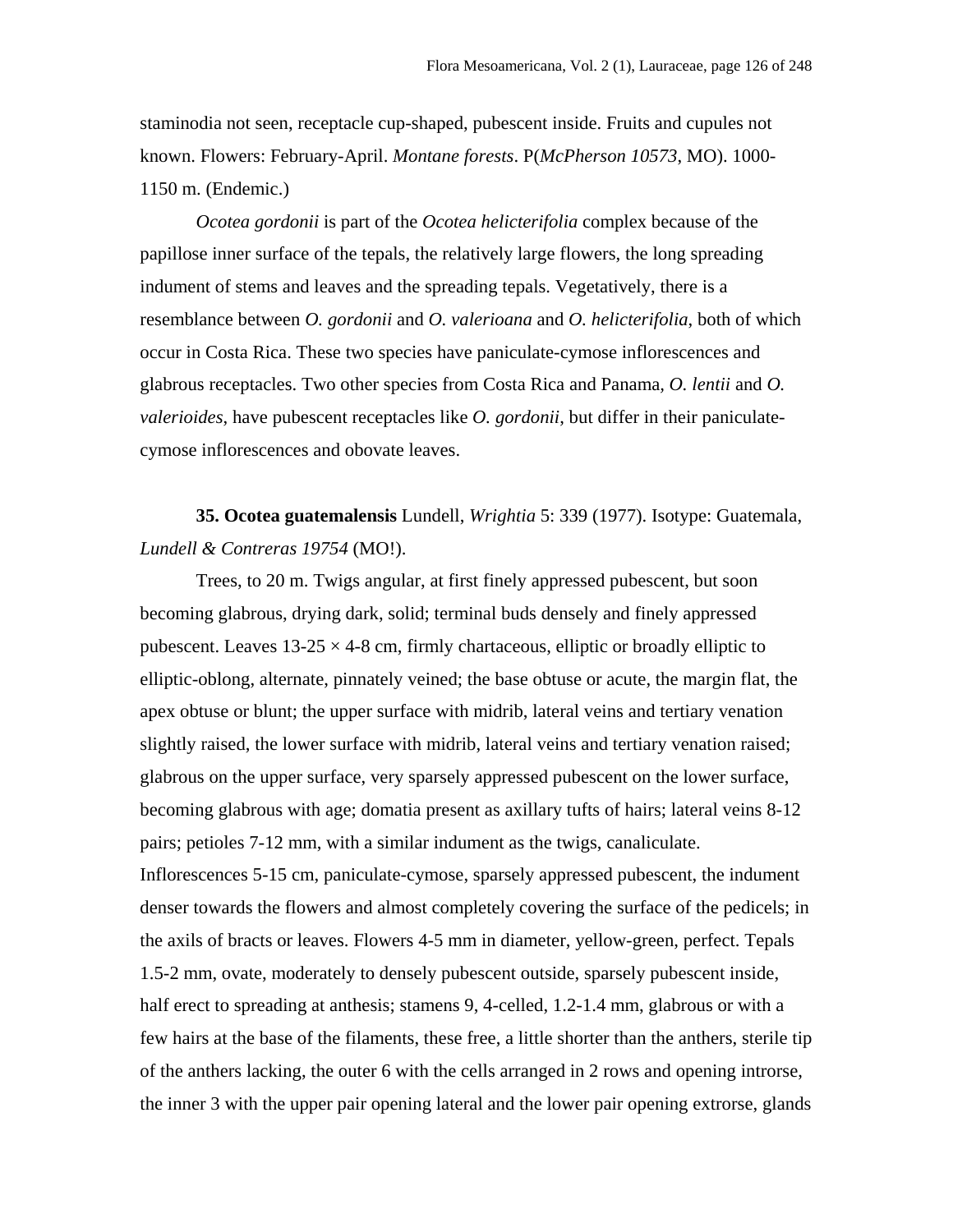present at the base of the filaments of the inner 3 stamens; staminodia not seen; pistil 2 mm, glabrous, the style half as long as the ovary; receptacle shallow, glabrous inside. Fruit and cupule not known. *Rain forest*. G (*Lundell & Contreras 19747*, F!). Altitudinal distribution unknown. (Endemic.)

*Ocotea guatemalensis* is only known from 3 collections, all from the Dept. of Baja Verapaz in Guatemala. It is best recognized by its rather large, dark drying leaves with conspicuous domatia and raised reticulation on the lower leaf surface and that fact that the indument of flowers and pedicels is much denser than near the base of the inflorescence. The leaf bases are frequently obtuse. Its relationships may be with the *O. insularis* group, based on the flattened branchlets of the inflorescences, but it lacks the tufts of hairs on the ventral side of the filaments of the inner 3 stamens, which otherwise characterize the *O. insularis* group.

Provisionally included here are a few collections from the Pacific coast of Costa Rica and adjacent Panama (*Herrera 5404*, buds; *Lobo 16*, buds; *Herrera 6078*, flowers, from Costa Rica; *McPherson 11081*, flowers; *McPherson 12587*, fruits; *Churchill et al. 4602*, fruits, from Panama; all collections at MO). These collections differ in having less pubescent flowers (quite sparsely pubescent in *McPherson 11081*) which are also smaller (ca. 3 mm in diameter). There is some variation in density of the indument among those collections and it seems premature to describe another new species based largely on flower size when so few collections are available.

## **36. Ocotea haberi** van der Werff, *Novon* 11: 505 (2001). Holotype: Costa Rica, *Haberet al. 11093* (MO!)

Trees, to 20 m tall. Twigs angular, moderately to sparsely appressed pubescent, becoming glabrous with age, solid; terminal buds densely appressed pubescent. Leaves 6-  $16 \times 2$ -5 cm, chartaceous to papyraceous, alternate, elliptic to obovate-elliptic, pinnately veined, the base acute to cuneate, margin plane, the apex obtuse, acute or shortly acuminate, acumen to 8 mm, upper leaf surface glabrous except the sometimes appressed pubescent midrib, lower surface sparsely appressed pubescent to glabrous, the indument denser along the midrib, midrib, lateral veins and tertiary venation immersed on the upper surface, midrib and lateral veins raised, tertiary venation slightly raised or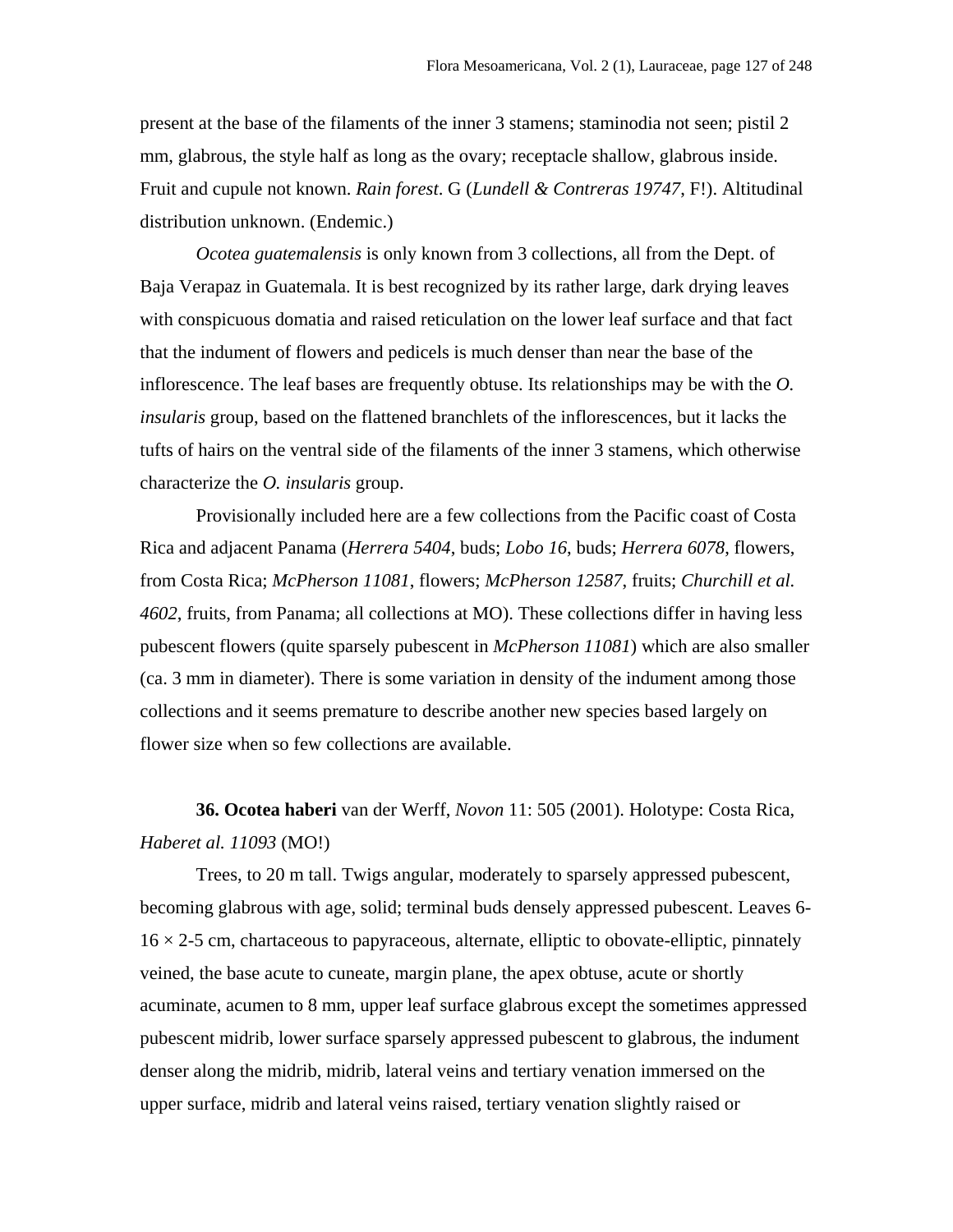immersed on the lower surface; pit or pocket domatia present in the axils of the basal lateral veins, these usually visible on the upper leaf surface; lateral veins 3-6; petioles 6- 13 mm, canaliculate, sparsely appresed pubescent or glabrous. Inflorescences 4-10 cm, racemose or with several cymes near the base of the inflorescences and the distal part racemose, moderately to sparsely appressed pubescent, in the axils of leaves. Flowers 4 mm in diameter, yellow, perfect. Tepals c. 1.7 mm, sparsely appressed pubescent outside, sparsely to moderately pubescent inside, half erect at anthesis, stamens 4-celled, the cells arranged in 2 pairs, a sterile tip lacking, outer 6 stamens 1.2 mm, glabrous, the anther 0.7 mm, filament free, the cells opening introrse; inner 3 stamens 1.4 mm, glabrous or with the filaments pubescent, the anther c. 1.0 mm, as wide as the filament, the cells opening extrorse, the filaments with 2 glands at the base; staminodia 3, narrowly cylindrical, pistil slender, 1.7 mm, glabrous, the ovary much shorter than the style; receptacle deeply cupshaped, pubescent inside. Fruits  $15 \times 7$  mm (described as green and probably immature), ellipsoid; cupule deeply cup-shaped, the tepals sometimes persisting, with a single margin. *Montane forest*. CR (*Haber 11158*, MO); P (*Allen 1907*, MO). 800-1400m. (Endemic.)

*Ocotea haberi* is an inconspicuous species, best recognized by the combination of pubescent flowers, pit or pocket domatia (often the opening is much smaller than the domatium) and the pubescent inside of the receptacle. The other species with pit domatia have glabrous flowers and a glabrous inside of the receptacle. The immature cupules are deeply cup-shaped unlike cupules of the other species with pit domatia, but it is not certain that mature cupules remain cup-shaped. One collection with galled inflorescences has fruits seated in shallow cupules, but these fruits and cupules might be diseased and atypical. The twigs of dried specimens have frequently very lightcolored bark, while the other species in the *O. meziana* group tend to have darker colored twigs. *Ocotea haberi* is only known from montane forests in Costa Rica and Panama.

**37. Ocotea hartshorniana** Hammel*, J. Arnold Arbor*. 67: 128 (1986). Isotype: Costa Rica, *Hammel 11932* (MO!).

Trees to 30 m. Twigs ridged or angular, solid, densely reddish-brown tomentellous, the surface completely covered by the indument; terminal buds densely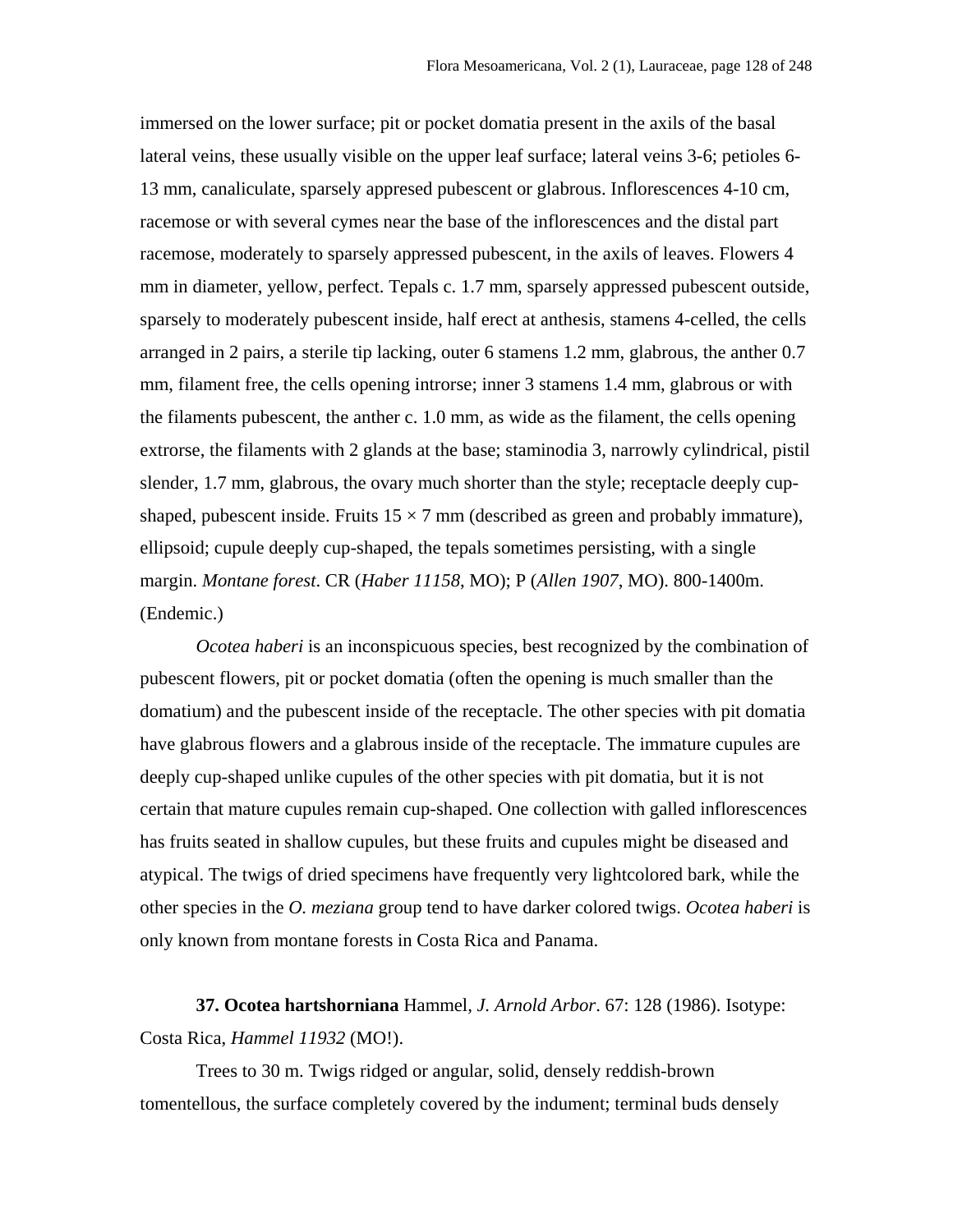reddish-brown tomentellous. Leaves  $10-20 \times 4-10$  cm, alternate, (narrowly) obovate to (narrowly) elliptic, chartaceous, pinnately veined, the base flat, decurrent on the petiole or rarely acute, the apex acute or acuminate, the acumen to 1.5 cm; upper surface glabrous or with some curled hairs along the midrib, lower surface with short, erect or ascending hairs, but surface visible between the hairs, the indument denser along the main veins and becoming tomentellous, more or less discernable to the touch, frequently glaucous, midrib, lateral veins and tertiary venation immersed on the upper surface, midrib and lateral veins raised, tertiary venation weakly raised on the lower surface; domatia lacking; lateral veins 4-8; petioles to 2 cm, but not always distinct due to the decurrent leaf bases. Inflorescences 8-18 cm, paniculate-cymose, densely reddish-brown pubescent, the surface completely covered by the indument, in the axils of normal leaves. Flowers 3-4 mm in diameter, tan or yellowish inside, perfect. Tepals 1.5 mm, broadly elliptic or ovate, densely pubescent on both surfaces, half erect at anthesis; stamens 9, 4 celled, the outer 6 1 mm, the filament c. 0.3 mm, free, pubescent, the anthers with the cells arranged in 2 pairs, introrse, a sterile tip lacking, inner 3 stamens 1.2 mm, the filaments c. 0.4 mm, pubescent, 2 glands present at the base of the filaments, the cells arranged in 2 pairs, the lower pairs extrorse, the upper pair lateral-extrorse; staminodes not seen; pistil 2 mm, glabrous, the style as long as the ovary, receptacle cup-shaped, (sparsely) pubescent inside. Fruits ellipsoid, 15 mm long (probably immature), cupule deeply cup-shaped,  $15 \times 15$  mm, the margin simple, entire; tepals deciduous in fruit. *Lowland rain forest*. CR (*Folsom 9930*, MO); P (*Churchill & de Nevers 4324*, MO). 100- 300 m. (Endemic.)

*Ocotea hartshorniana* is best recognized by its erect or ascending indument on the lower leaf surface, the dense, reddish-brown indument on the twigs and inflorescences, and the decurrent leaf bases. It resembles *O. stenoneura*, but that species has inrolled, not flat leaf bases; it is also very close to *O. monteverdensis*. The latter species has predominantly appressed pubescence on the lower leaf surface, smaller leaves and shorter petioles. It occurs at higher altitudes than *O. hartshorniana*. The differences between *O. hartshorniana* and *O. monteverdensis* are rather weak. It is quite well possible that additional collections from the Caribbean slope may demonstrate that the lowland *O. hartshorniana* gradually changes into the montane *O. monteverdensis* and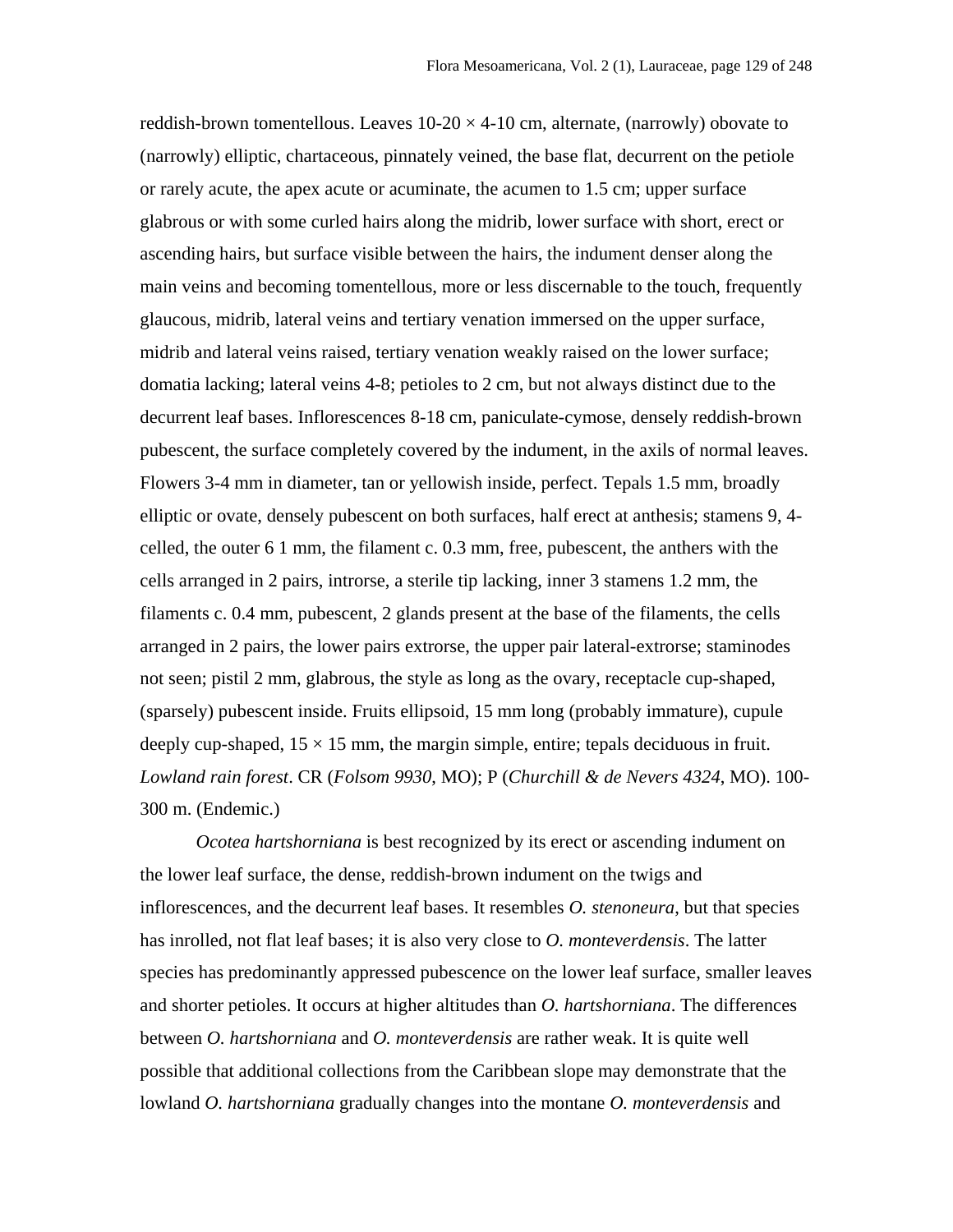that these 2 species need to be merged. I have only seen one collection from higher altitude (*Haber 11522* (MO), between 960-1700 m) with the erect pubescence of *O. hartshorniana* and therefore do not yet merge the two species.

**38. Ocotea helicterifolia** (Meissner) Hemsley*, Biol. Centr. Amer. Bot*. 3: 73 (1882). *Oreodaphne helicterifolia* Meissner, *Prodr.* 15: 123. 1864. Isotype: Mexico, Chiapas, *Linden 1641* (K!).

*Nectandra corzoana* Lundell, *Ocotea mexicana* (Meissner) Hemsley var. *subsessilis* (Meissner) Hemsley, *O. mexicana* (Meissner) Hemsley var. *longipes*  (Meissner) Hemsley, *O. tenejapensis* Lundell, *Oreodaphne mexicana* Meissner var. *subsessilis* Meissner, *O. mexicana* Meissner var*. longipes* Meissner, *Phoebe helicterifolia* (Meissner) Mez, *P. nectandroides* Mez, *P. obtusata* Lundell.

Trees, to 20 m. Twigs terete, solid, densely brown-hirsute, the hairs erect, usually straight and the surface almost entirely covered by the indument; terminal buds densely tomentose. Leaves  $8-30 \times 3.5-11$  cm, alternate, chartaceous, narrowly to broadly elliptic or obovate, frequently broadest above the middle, pinnately veined, the base acute, obtuse, rounded to cordate, the margin plane, the apex obtuse, acute or acuminate, midrib and lateral immersed or slightly impressed, tertiary venation immersed on the upper surface, midrib and lateral veins raised, tertiary venation slightly raised on the lower surface; upper surface sparsely to moderately pubescent, the hairs erect and discernable to the touch, or glabrous, lower surface moderately to sparsely pubescent, the hairs erect and discernable to the touch, most of the surface visible between the hairs, the indumne t denser along the major veins; domatia absent; lateral veins 5-13; petioles 4-15 mm, flat above, with a similar indument as the twigs. Inflorescences 6-30 cm, (sparsely) hirsute, the hairs erect, the surface well visible, paniculate-cymose, in the axils of leaves or cataphylls. Flowers 5-8 mm in diameter, white or yellowish, perfect. Tepals 2-3 mm, elliptic, glabrous on both surfaces or the inner surface somewhat papillose, spreading at anthesis; outer 6 stamens 1-1.5 mm, sessile or nearly so, glabrous, the cells introrse and arranged on 2 pairs, a sterile tip lacking, inner 3 stamens 1-1.5 mm, the filaments 0.2 mm, glabrous or with a few hairs, the cells lateral-ectrorse, arranged in 2 pairs, glands present at the base of the filaments, staminodia 3, small, 0.3 mm, hidden between the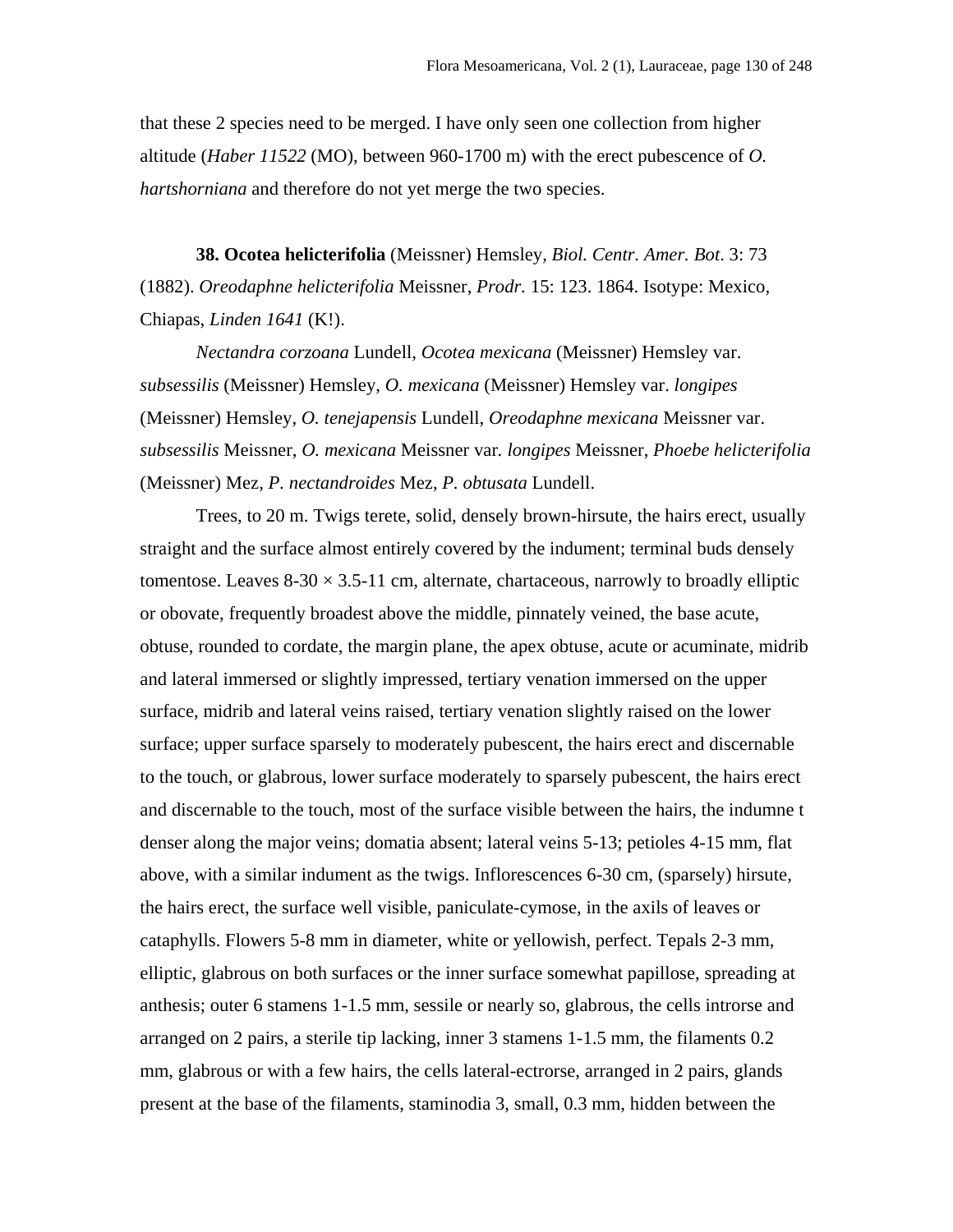glands; pistil c. 2 mm, glabrous, the style 0.6 mm, receptacle cup-shaped, glabrous inside. Fruits ellipsoid,  $2.5 \times 1.5$  cm, cupule at maturity very shallow, almost platelike, 1 cm in diameter, with a single margin, tepals deciduous in fruit; immature cupules cup-shaped; pedicels swollen in fruit. *Montane or lowland (in Costa Rica) forests*. Ch (*Shilom Ton 5902*, MO); B (*Allen 15209*, MO); G (*Williams et al. 40390*, MO); H (*Williams 15760*, MO); N (*Moreno 21103*, MO); CR (*Herrera 4866*, MO). 1000-1900 m, in Costa Rica 50- 600 m. (Mexico, Mesoamerica.)

*Ocotea helicterifolia* is a widespread and vegetatively variable species. I include here all specimens with paniculate-cymose inflorescences, glabrous flowers, a glabrous inner surface of the receptacle, alternate leaves and a hirsute indument on twigs and leaves. The differences with the similar *O. valerioana* and *O*. *betazensis* are discussed under those species. The fact that species placed in *O. helicterifolia* here have been described in *Ocotea, Phoebe* and *Nectandra* and the variation in leaf shape found in *O. helicterifolia* has led to an extensive synonymy. Specimens placed in *N. corzoana* and *P. obtusata* have leaves with an obtuse to subcordate base, but in floral characters these specimens do not differ. Although extremes in leaf shape can be recognized easily, the number of collections with leaves intermediate between the extremes made me reject leaf shape as a species character in this complex. The strongest case for acceptance of a taxon in this complex based on leaf shape can be made for the Costa Rican collections: they have clearly obovate leaves, gradually narrowed towards the base and at the base abruptly rounded; moreover, they occur on lower altitudes. Floral characters do not separate these specimens from other collections of *O. helicterifolia.* Provisionall included here is *Ocotea tenejapensis* Lundell, only know from the type collection. This collection differs from typical *O. helicterifolia* in having the outer stamens with filaments 1/3 as long as the anthers, a very sparsely pubescent lower leaf surface and in often having small axillary tufts of hairs on the lower leaf surface. I have not found other collections with these characters and consider *O. tenejapensis* as an aberrant form of *O. helicterifolia*.

**39. Ocotea heribertoi** Wendt, *Lundellia* 1: 40 (1998). Isotype: Mexico, Oaxaca, *Wendt et al. 6871* (MO!). Illustr.: Wendt et al., *Lundellia* 1: 42 (1998).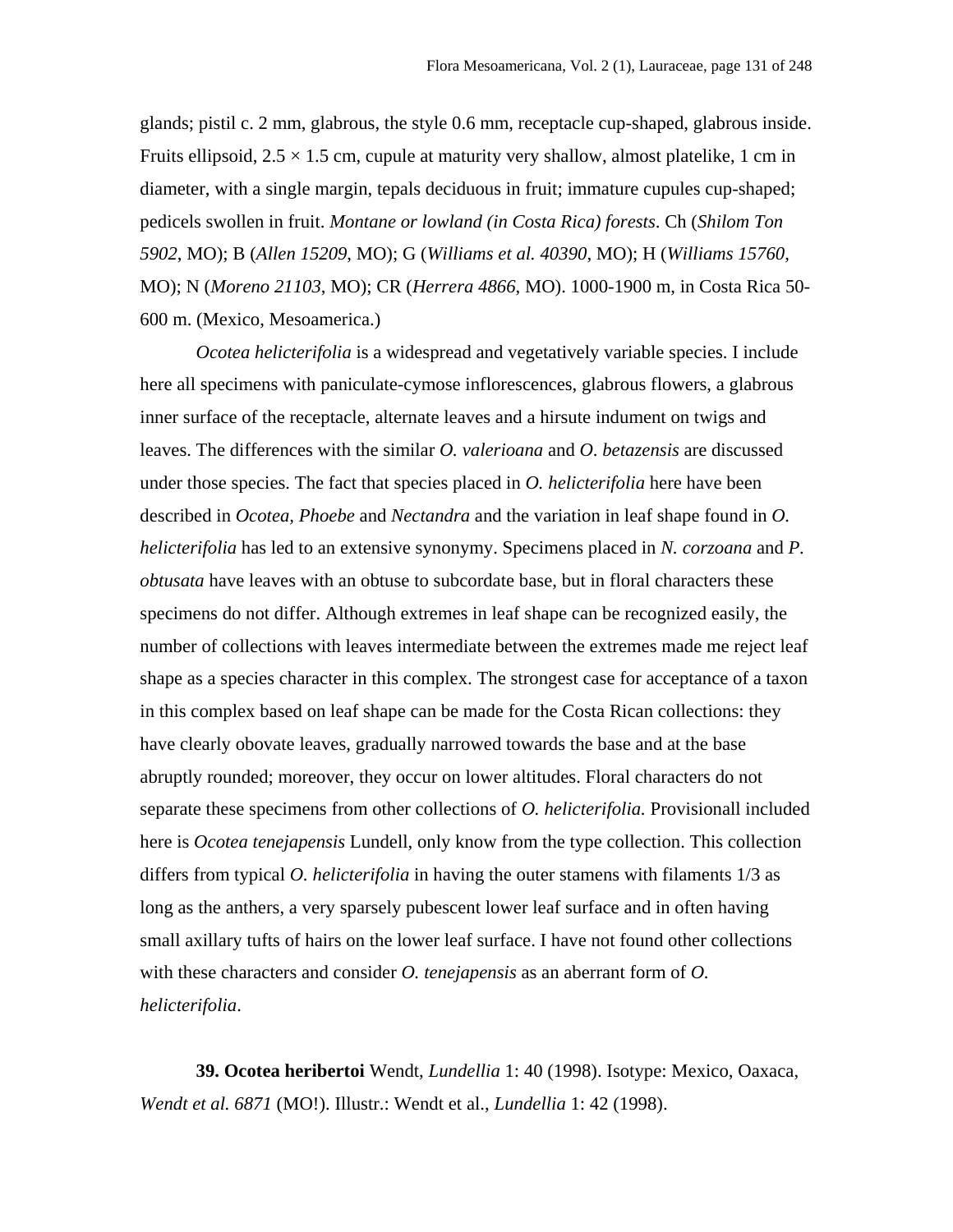Trees, to 40 m. Twigs ridged, minutely and sparsely appressed pubescent, soon glabrescent, solid; terminal buds white appressed pubescent. Leaves  $7-15 \times 2.5-5$  cm, firmly chartaceous, elliptic to elliptic-oblong, alternate, pinnately veined; the base acute or cuneate, the margin flat, the apex obtuse or blunt, glabrous on both surfaces, midrib, lateral veins and tertiary venation immersed on the upper surface, the tertiary venation often not visible on the upper surface; midrib raised, lateral veins and tertiary venation immersed to slightly raised on the lower surface; domatia, as tufts of white hairs, often present near the base of the lateral veins, but usually their diameter or more away from the midrib; lateral veins 6-10; petioles 8-20 mm, glabrous or nearly so, canaliculate above. Inflorescences 2-7 cm, paniculate-cymose, sparsely appressed pubescent or glabrous, in the axils of bracts. Flowers 2.5-4 mm in diameter, pale green, perfect. Tepals 1.5-2.3 mm, sparsely appressed pubescent on the outer surface, more densely so on the inner surface, erect or half erect at anthesis; stamens 9, 4-celled, the outer 6 1.0-1.5 mm, the filaments slightly shorter than the anthers, free, sparsely pubescent, anthers without a sterile tip, the cells in 2 rows, opening introrse, inner 3 1.5-1.8 mm, the filaments about as long as the anthers, sparsely pubescent, 2 glands present at the base, staminodia 0.8 mm, stipitiform or with a thickened tip; pistil 2.5 mm (in old flower), glabrous, the style about as long as the ovary; receptacle cup-shaped, glabrous inside. Fruit c. 2.5 cm in diameter, roundish; cupule bowl-shaped, 3.5 cm in diameter, warty or strongly warty on the outer surface, with a single margin; tepals not persistent in fruit. *Lowland rain forest*. 200-300 m. (Mexico [Oaxaca], to be expected in Chiapas.)

*Ocotea heribertoi* is only known from 2 collections from the Isthmus of Tehuantepec, but is likely also present in lowland forests in Chiapas. The description of the flowers is based on old flowers and the measurements of young flowers are probably somewhat smaller. This species can be recognized by its smooth leaves with an obtuse apex, the domatia which are well away from the midrib, and, in fruit, by the large (to 4.5 cm in diameter when fresh) fruits and the bowl-shaped, large cupules. It is not clear what its relationships might be; there are no other species in the area with similarly shaped or sized fruits and cupules. The large size of the trees, which makes collecting difficult, might explain why so few collections have been made of this species.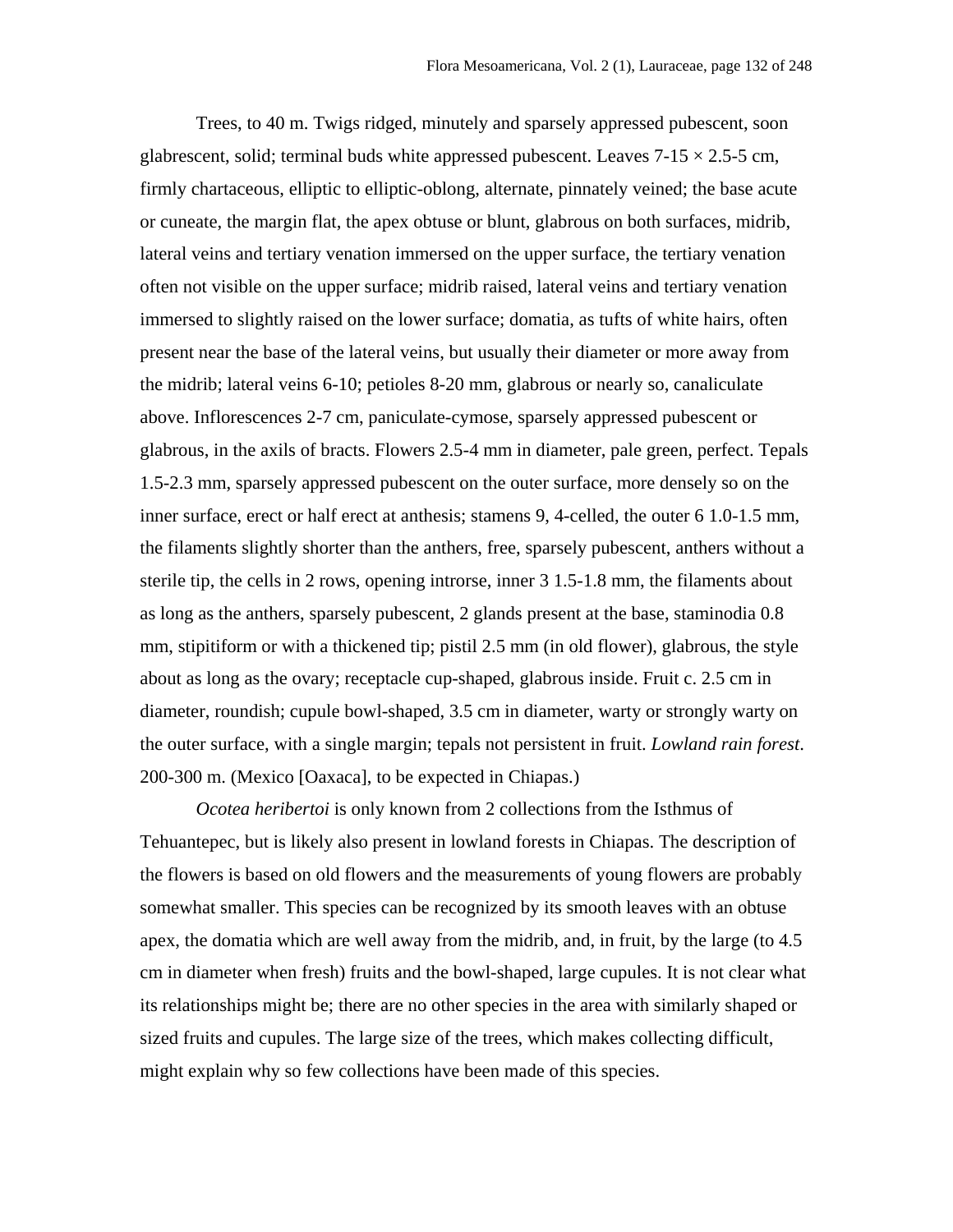**40. Ocotea heydeana** (Mez & J.D. Smith) Bernardi, *Candollea* 22: 93 (1967). *Nectandra heyde*ana Mez & J. D. Smith, *Bot. Gaz*. 19: 262 (1894). Syntype: Guatemala, *Heyde & Lux 4260* (MO!).

Trees, to 30 m. Twigs angular, solid, sparsely to moderately appressed pubescent; terminal buds densely appressed pubescent, the surface completely covered. Leaves 9-18  $\times$  4-8 cm, (narrowly) elliptic, chartaceous, alternate, pinnately veined, the base obtuse or acute, margin flat, the apex acute to slightly acuminate, the upper and lower surfaces glabrous or nearly so, the indument denser along the major veins, midrib and lateral veins immersed, tertiary venation slightly raised on the upper surface, midrib and lateral veins raised, tertiary venation slightly raised on the lower surface; small axillary tufts of hairs sometimes present; lateral veins 6-8; petioles 15-20 mm, sulcate, with a similar indument as the twigs. Inflorescences 6-12 cm, with some scattered appressed hairs, paniculatecymose, sometimes with one or two bracts of the inflorescence developed in normal leaves, in the axils of leaves or cataphylls near the tip of the branches. Flowers 6.5-9 mm in diameter, white, perfect.Tepals 3-4 mm, spreading at anthesis, glabrous outside, inner surface of the inner 3 tepals uniformly papillose, of the outer 3 tepals with a triangular, basal, papillose patch; outer 6 stamens 1.5 mm, nearly sessile, papillose, the cells in 2 pairs, opening introrse and filling nearly the entire anther; inner 3 stamens 1.5 mm, columnar, the cells in 2 pairs, lateral-extrorse, 2 large glands present at the base, staminodia stipitiform, 0.3 mm, pistil 1.6 mm, glabrous, the style half as long as the ovary, receptacle cup-shaped, sparsely appressed pubescent inside. Fruits ellipsoid,  $27 \times$ 15 mm, cupule very shallowly bowl-shaped to platelike, 1 cm in diameter, with a single margin and without persistant tepals, the pedicel somewhat thickened. *Montane rain forest*. G (*Heyde & Lux 4578*, MO); ES (*Davidse et al*. 37453, MO); H (*Molina* 23335, F). 600-1900 m. (Endemic.)

*Ocotea heydeana* can be recognized by its relatively large, glabrous (or nearly so) flowers, paniculate inflorescences with at leat some lateral cymes near the base of the inflorescence and the sparsely pubescent twigs. It can be confused with *O. bajapazensis*, which has smaller flowers and occurs at lower altitudes and with *O. magnifolia*, which has a denser indument on the twigs. More good collections of the species in the *O.*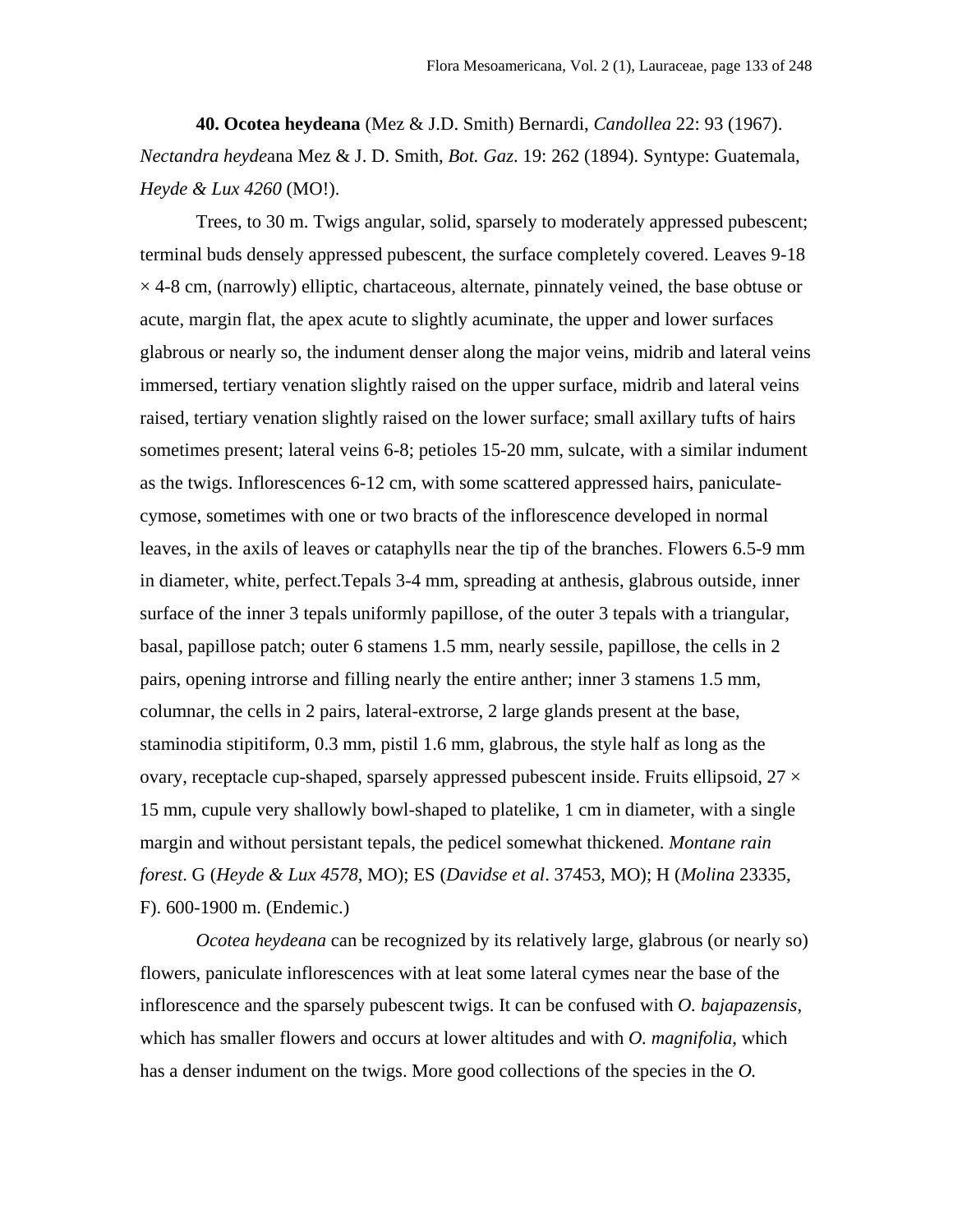*heydeana* complex are needed to test our currently accepted species concepts; differences between the some of the species seem sometimes weak.

**41. Ocotea holdridgeiana** Burger, *Fieldiana Bot. N.s*. 23: 83. 1990. Isotype: Costa Rica, *Lent 1677* (MO!).

Trees, to 15 m. Twigs roundish, appressed gray-pubescent, very soon becoming glabrous, solid; terminal buds densely appressed pubescent. Leaves  $8-18 \times 2-6$  cm, alternate, elliptic, chartaceous, tripliveined or somewhat pinnately veined, the base acute or rarely obtuse, the margin flat, the apex acute to acuminate; the upper surface glabrous, the lower surface glabrous or with some scattered appressed hairs, these denser along the midrib and lateral veins; midrib, lateral veins and tertiary venation immersed or slightly raised on the upper surface, raised on the lower surface; conspicuous domatia (rather deep pockets with stiff hairs at the edges) present in the axils of thelowermost pair of lateral veins and visible as bulges on the upper surface; lateral veins 3-5, the basal pair more strongly developed than the more distal ones; petioles 8-18 mm, with a similar indument as the twigs, (narrowly) canaliculate. Inflorescences in the axils of cataphylls near the tips of the branches, rarely in the axils of leaves, 3-8 cm, racemose, moderately densely appressed pubescent. Flowers 1 cm in diameter, hermaphrodite, white, fragrant. Tepals 4-5 mm, elliptic, glabrous outside, the outer 3 with a basal and apical triangular papillose patch inside, the inner 3 with a papillose inner surface, spreading at anthesis, outer 6 stamens 2-2.5 mm, weakly papillose, the filament 0.3 mm,free, the anther with the cells arranged in 2 pairs, these introrse, a sterile tip of the stamens present, this 0.4- 0.5 mm long; inner 3 stamens 2.2 mm, the hairy filament c. 0.4 mm, the cells in 2 pairs, lateral-extrorse, glands present at the base of the inner stamens; staminodia not seen , but said to be small and present; pistil glabrous, 2 mm, the style as long as the ovary; receptacle shallow, pubescent inside. Fruit ellipsoid,  $2.5 \times 1.5$  cm, cupule shallowly bowl-shaped, gradually narrowed to wards and into the pedicel; the margin simple and tepals deciduous in fruit*. Montane wet forests*. CR (*Jimenez et al. 1052*, MO); P (*McPherson 9444*, MO). 1600-2400 m. (Endemic.)

*Ocotea holdridgeiana* is readily recognized by its conspicuous pocket domatia in the axils of the basal pair of lateral veins, the large flowers, and the large stamens with a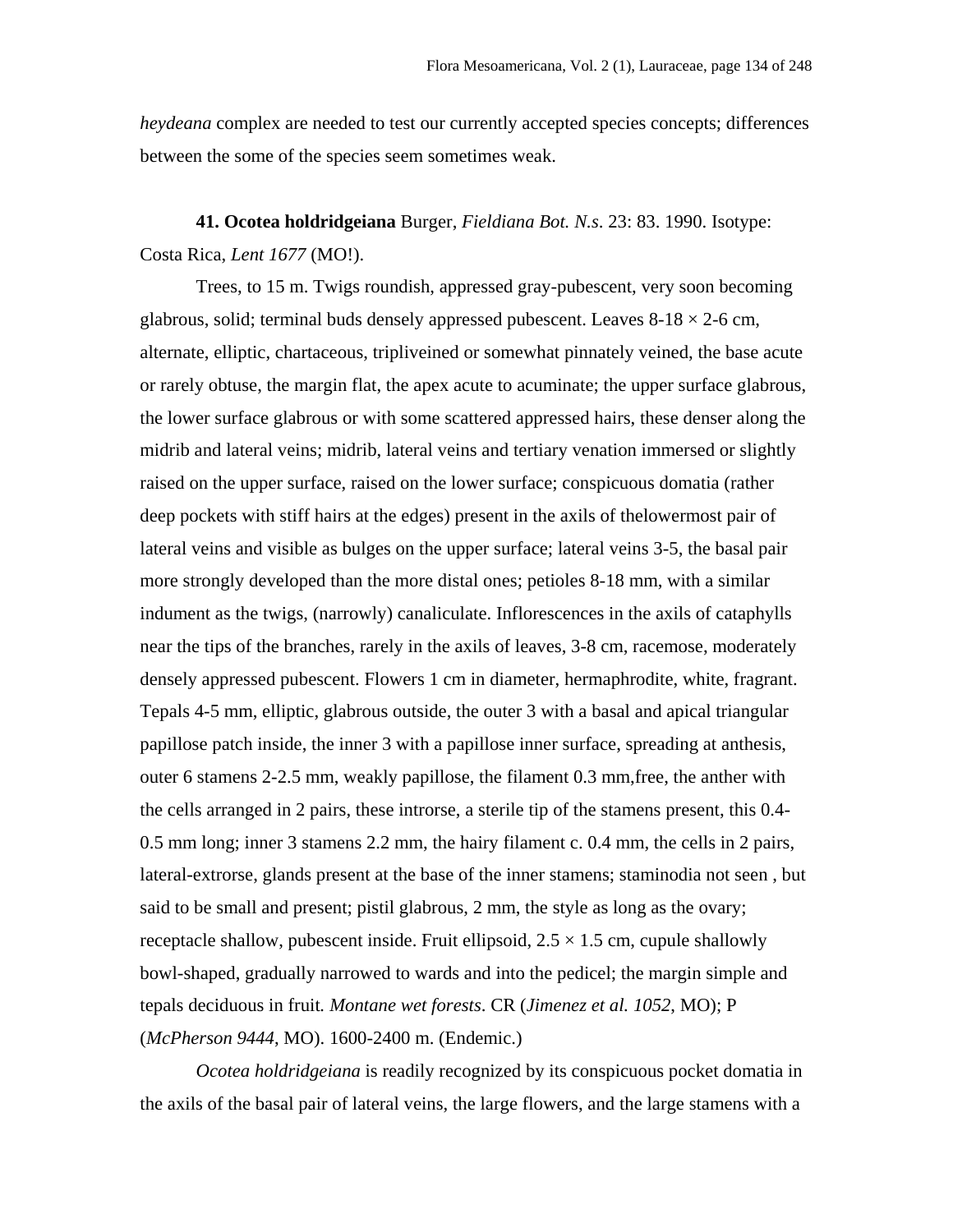sterile tip. Its relationships are probably with *O. brenesii*, which differs in the lack of domatia and smaller flowers; both species have a racemose inflorescence, an infrequent character in *Ocotea*. The cupule shape and the papillose indument of the tepals and stamens also suggest a relationship with *O. brenesii* and its allies.

**43. Ocotea insularis** (Meissner) Mez, *Jahrb. Koenigl. Bot. Gart. Berlin* 5: 271. 1889. *Phoebe insularis* Meissner, *Prodr.* 15: 33 (1864). Isotype: Costa Rica, Cocos Island, *Menzies s.n.* (MO!)

*Aiouea lundelliana* C.K. Allen*, Ocotea floccifera* Mez & Sodiro*, O. ira* Mez & Pittier.

Trees, to 25 m. Twigs angled or ridged, solid, glabrous or sparsely appressed pubescent, terminal buds sparsely to moderately appressed pubescent. Leaves  $8-25 \times 5-$ 12 cm, alternate, chartaceous to coriaceous, elliptic to obovate, pinnately veined, the base attenuate, infrequently inrolled and (shortly) decurrent on the petiole, the margin plane, the apex rounded to shortly acuminate, midrib, lateral veins and tertiary venation immersed on the upper surface, slightly raised on the lower surface, the upper surface glabrous, the lower surface glabrous or sparsely appressed pubescent, domatia consisting of tufts of hairs often present in the axils of the lateral veins, lateral veins 6-10, petioles to 1,2 cm, flat or slightly canaliculate above, with the same indument as the twigs. Inflorescences 8-20 cm, paniculate-cymose, in the axils of normal leaves. Flowers 2.5 - 3.5 mm in diameter, greenish or creamy, perfect. Tepals 1.5 mm, ovate, moderately to sparsely pubecsent outside, less pubescent to glabrous on the inner surface, erect to half erect at anthesis, outer 6 stamens 1.5 mm, the free filament half as long as the anther, glabrous, the cells arranged in 2 pairs, opening introrse, a sterile tip lacking, inner 3 stamens 1.5 mm, the filament half as long as the anther, with a tuft of whitish hairs at the transition of filament to anther, cells extrorse, arranged in 2 pairs; staminodia not seen; pistil 1.6 mm, glabrous, the ovary about as long as the style, receptacle bowl-shaped, glabrous inside. Fruit ellipsoid,  $20 \times 10$  mm, cupule a shallow bowl, to 12 mm in diameter, with a single margin, tepals rarely persisting on the cupule. *Lowland and montane forests*. CR (*Stevens 14131*, MO); P (*Croat 22225*, MO). 100- 2000 m. (Mesoamerica, Colombia, Ecuador.)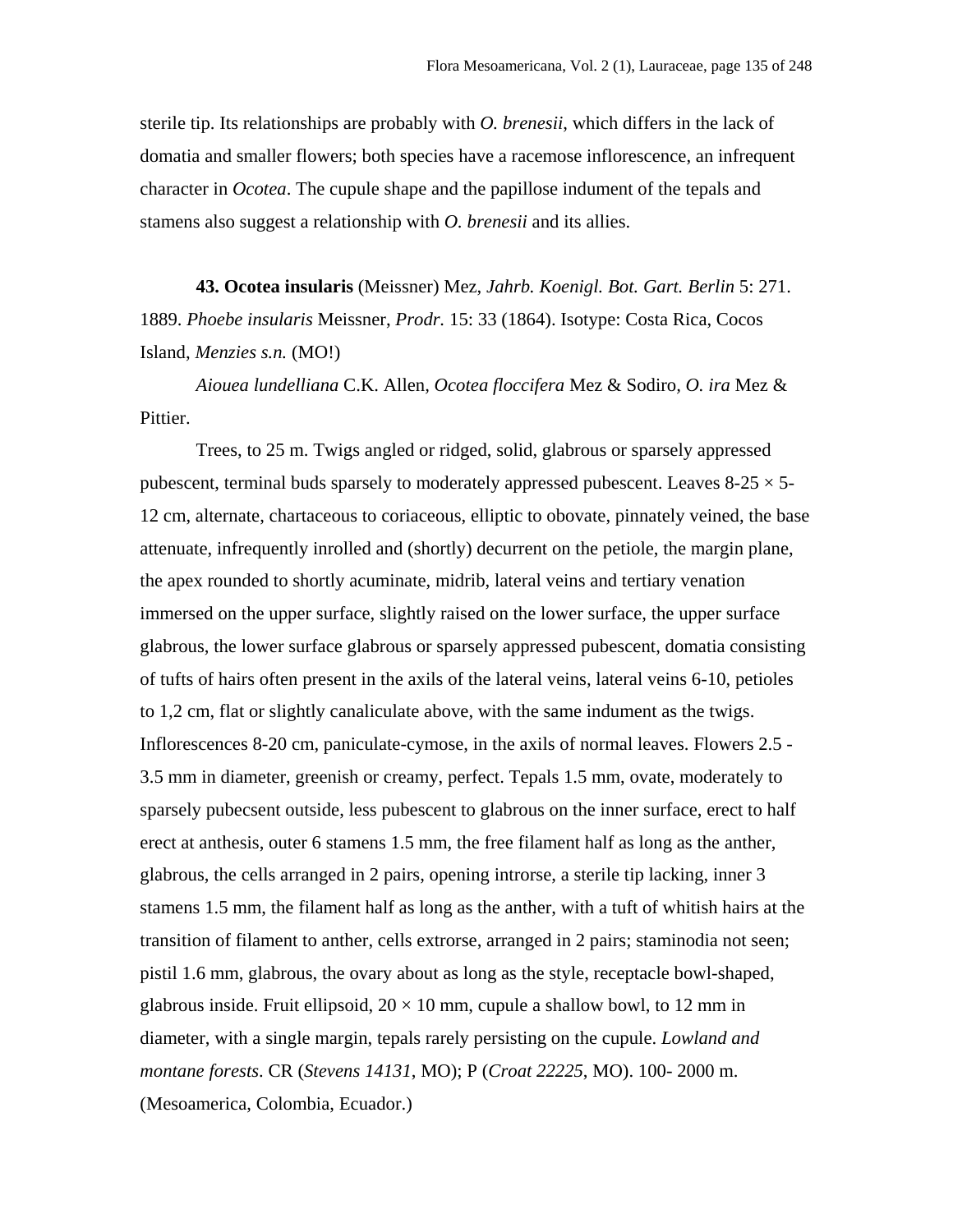*Ocotea insularis* is a variable species best recognized by its rather large leaves with a decurrent, sometimes inrolled leaf base, the frequently rounded or obtuse leaf apices, the small flowers with usually erect tepals, and the tufts of hairs on the backs of the inner stamens. Lowland collections have larger, more chartaceous, slightly obovate or elliptic leaves, while montane collections have stiffer, obovate leaves with rounded apices. The presence of persistent tepals on the cupules and of domatia is not correlated with other characters. Collections from Colombia and Ecuador have rather large leaves (to 35 cm), these more coriaceous at higher altitudes, and may or may not have persistent tepals on the cupules or domatia.

Montane populations often have smaller, more coriaceous leaves; these are known from Monteverde in Costa Rica and Cerro Jefe, Cerro Campana, Cerro Gaital and Cerro Tute in Panama. These montane populations can vary also in indument (from whitepubescent to almost glabrous inflorescences and flowers) and in fruit (from narrowly ellipsoid, to 4 cm long to broadly ellipsoid, to 1.5 cm). Giving these populations taxonomic recognition would create only very weakly defined species and I therefore prefer to recognize O. insularis as a very variable species.

Closely related species are *O. whitei*, an equally variable species, but with smaller, elliptic leaves with an inrolled base, *O. endresiana*, with strongly reflexed leaf bases*, O. rivularis*, restricted to the Osa Peninsula in Costa Rica and with larger leaves than *O. insularis* and to *O. glaucosericea*, which has larger, densely pubescent flowers. Future studies may show that the concept of *O. insularis* accepted here is too broad and that it is better to split this taxon.

**??. Ocotea iridescens** Lorea-Hern. & van der Werff. Isotype: Mexico, Oaxaca, *Salomón Maya 3018* (MO!).

Treelets, to 7 m. Twigs terete, solid, densely appressed or somewhat ascending pubescent, the surface completely coverd, becoming glabrous with age; terminal buds densely whitish pubescent, the surface completely covered. Leaves  $6-11 \times 1.7-4.5$  cm, elliptic, alternate, chartaceous, pinnately or tripliveined; the base acute, the margin plane, the apex acuminate, the acumen to 1.5 cm; the upper surface glabrous, the lower surface densely and minutely appressed pubescent, the surface completely covered by the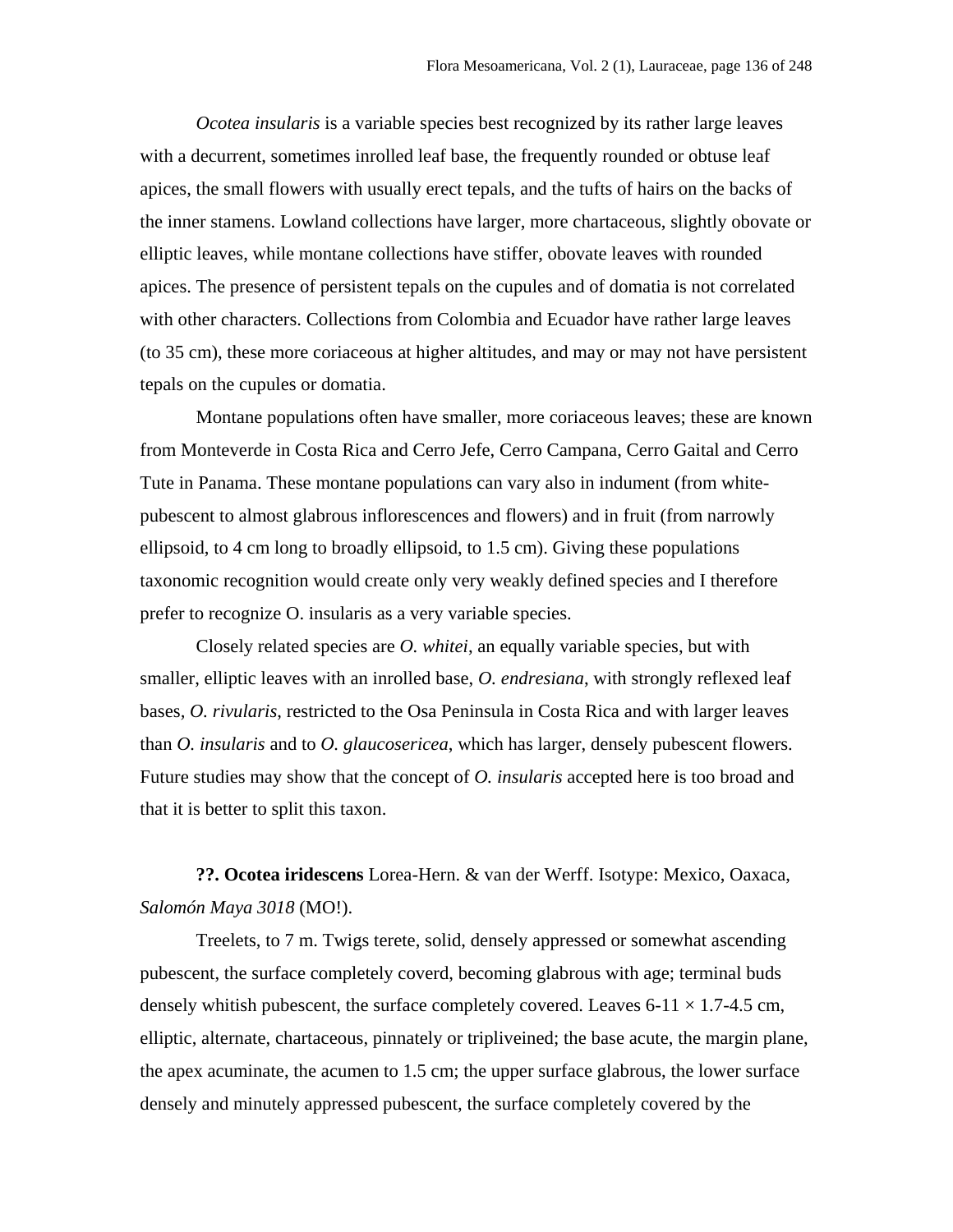silvery-whitish indument, this turning light brown with age; midrib, lateral veins and teriary venation immersed on the upper surface, midrib and lateral veins slightly raised, teriary venation not evident on the lower surface; domatia present as axillary tufts of hairs, sometimes also a few along the lateral veins; petioles 6-10 mm, flat above, with a similar indument as the twigs. Inflorescences 4-7 cm, paniculate-cymose, few-branched, lax, densely appressed pubescent. Flowers 4 mm in diameter, yellowish, perfect. Tepals 1.5 mm, elliptic, sparsely pubescent on the outer surface, with some appressed hairs near the base and slightly papillose near the apex on the inner surface, spreading at anthesis; stamens 9, 4-celled, glabrous, c. 1 mm, the anther about as long as the free filament, the outer 6 with the cells in 2 pairs, opening introrse, a sterile tip lacking, the inner 3 with the cells opening lateral-extrorse and with 2 globose glands near the base of the filaments; staminodia present, 0.7 mm, with a triangular tip, several hairs attached near the base of the filaments and the filaments appearing pubescent; pistil 1 mm, glabrous, the style much shorter than the ovary; receptacle shallow, pubescent inside. Fruits  $14 \times 9$  mm, ellipsoid, cupule shallow, with a spreading, simple margin, tepals not persistent in fruit, fruiting pedicels clearly swollen. *Montane forest*. 1400-1600 m. (Mexico [Oaxaca].)

The nearest relatives of *O. iridescens* are not obvious. The spreading tepals, the swollen fruiting pedicel and the presence of small papillae on the inner surface of the tepals point towards the *O. heydeana* group in the sense of Rohwer (1991). One species allied to this group, *O. pharomachrosorum*, has also a dense, light-colored indument on the lower leaf surface. Although the species of the *O. heydeana* group have larger flowers and larger stamens, I think *O. iridescens* has its relationships with this group. Among the Mexican species of *Ocotea*, *O. iridescens* is readily identified by its dense, minute and light-colored indument on the lower leaf surface, its acuminate leaves, the slender inflorescences and the thickened pedicel in fruit. The three collections of *O. iridescens* all come from Oaxaca, but two have been collected nearly on the border with Chiapas and it seems very likely that this species occurs in Chiapas as well.

**44. Ocotea jefensis** van der Werff, *Novon* 11: 506 (2001). Holotype: Panama, *Carrasquilla* 2123 (MO!).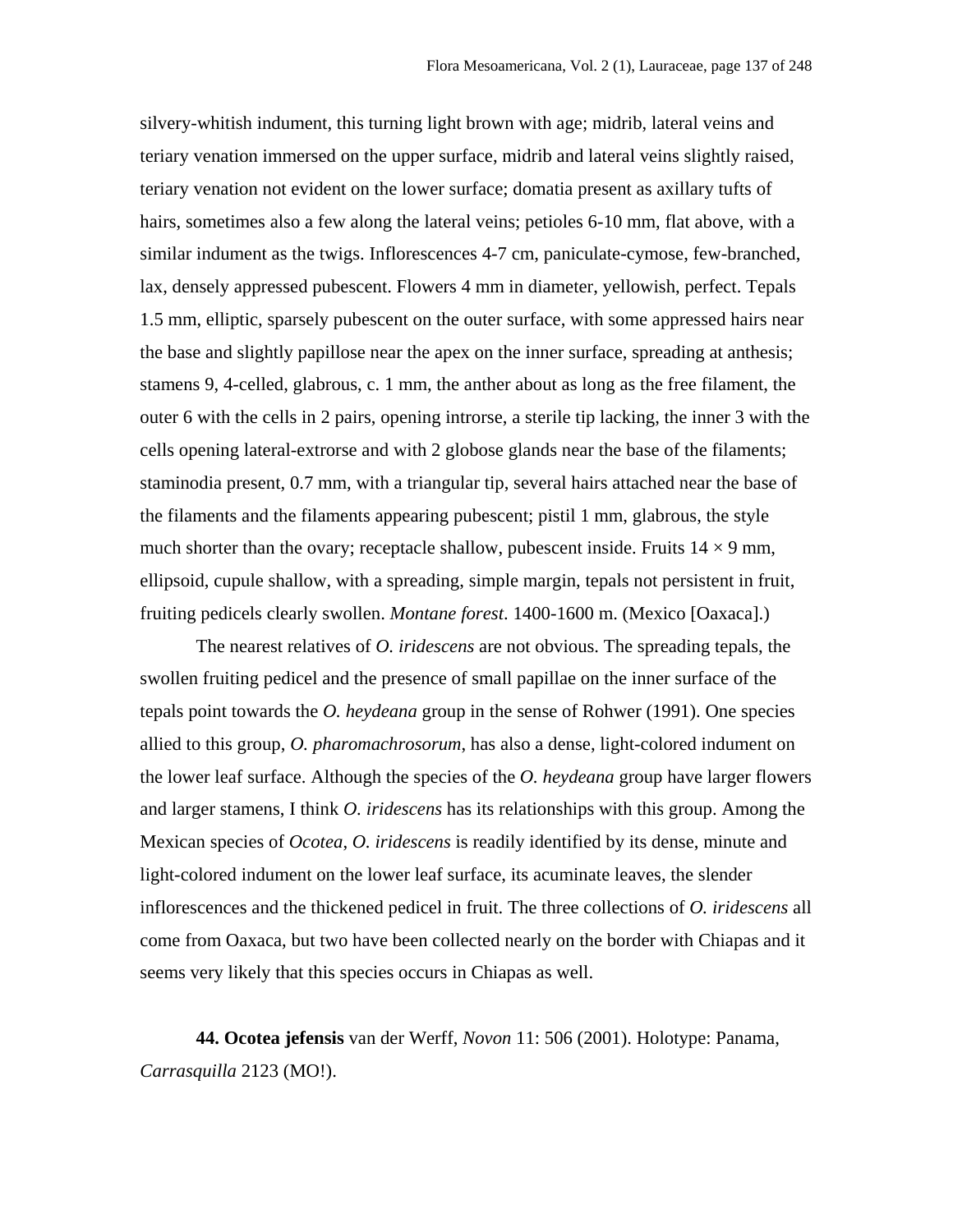Small tree, to 15 m. Twigs thick, prominently angled, minutely and rather densely appressed pubescent when young, glabrescent with age, hollow, with exit holes for the twig-inhabiting ants; terminal buds densely appressed pubescent. Leaves  $16-21 \times 8-12$ cm, alternate, broadly obovate, coriaceous, pinnately veined, the base decurrent on the short petiole, the margin recurved towards the base, the apex obtuse to rounded, glabrous on both surfaces, midrib broad and immersed, lateral veins immersed and tertiary venation raised on the upper surface, midrib, lateral veins and tertiary venation raised on the lower surface, domatia lacking, lateral veins 7-9; petioles not distinct due to the decurrent, inrolled leaf bases, 5-10 mm, flat. Inflorescences 15-20 cm, sparsely pubescent near the base but towards the flowers progressively denser tomentellous, the hairs very short and spreading; in the axils of leaves; paniculate-cymose; the branchlets angular or flattened. Flowers hermaphrodite, c. 4 mm in diameter. Tepals 1.3 mm, ovate to elliptic, rather densely and minutely pubescent outside, glabrous inside, outer 6 stamens c. 1 mm, glabrous, the filament c. 0.3 mm, the anther cells introrse in 2 pairs; inner 3 stamens as long as the outer ones, with a few hairs on the distal part of the filament, the lower 2 cells extrorse, the upper 2 latrorse, glands present at the base of the filaments of the inner 3 stamens; staminodia not seen; pistil c. 1.5 mm, glabrous; receptacle cup-shaped, glabrous inside. Immature fruits largely eclosed in the deeply cup-shaped cupule, at maturity fruits narrowly ellipsoid,  $15 \times 6$  mm, the cupule small, bowl-shaped, 5-6 mm tall and 6 mm wide, with a single margin; tepals not persistent. *Lowland and montane wet forests*. P (*Mori 7745*, MO). 200-900 m. (Endemic.)

*Ocotea jefensis* is a member of the *O. insularis* group sensu Rohwer (1986) based on the flattened inflorescence branches and the tuft of hairs on the distal, inner side of the filaments of the inner 3 stamens. Within this group it shares with *O. atirrensis* s.l. the hollow, ant-inhabited twigs, but differs in its tomentellous flowers and inflorescences, in its indistinct petioles due to the decurrent, incurved laef bases and the coriaceous, broadly obovate leaves with the raised tertiary venation. With *O. insularis* s.l. the new species shares the obovate leaf shape with decurrent base, but it differs from *O. insularis* in its thick, hollow twigs, the coriaceous leaves with raised tertiary venation and the tomentellous flowers and inflorescences. *Ocotea tonduzii*, a montane species from Costa Rica, can also be confused with *O. jefensis*. Like *O. jefensis, O. tonduzii* has glabrous,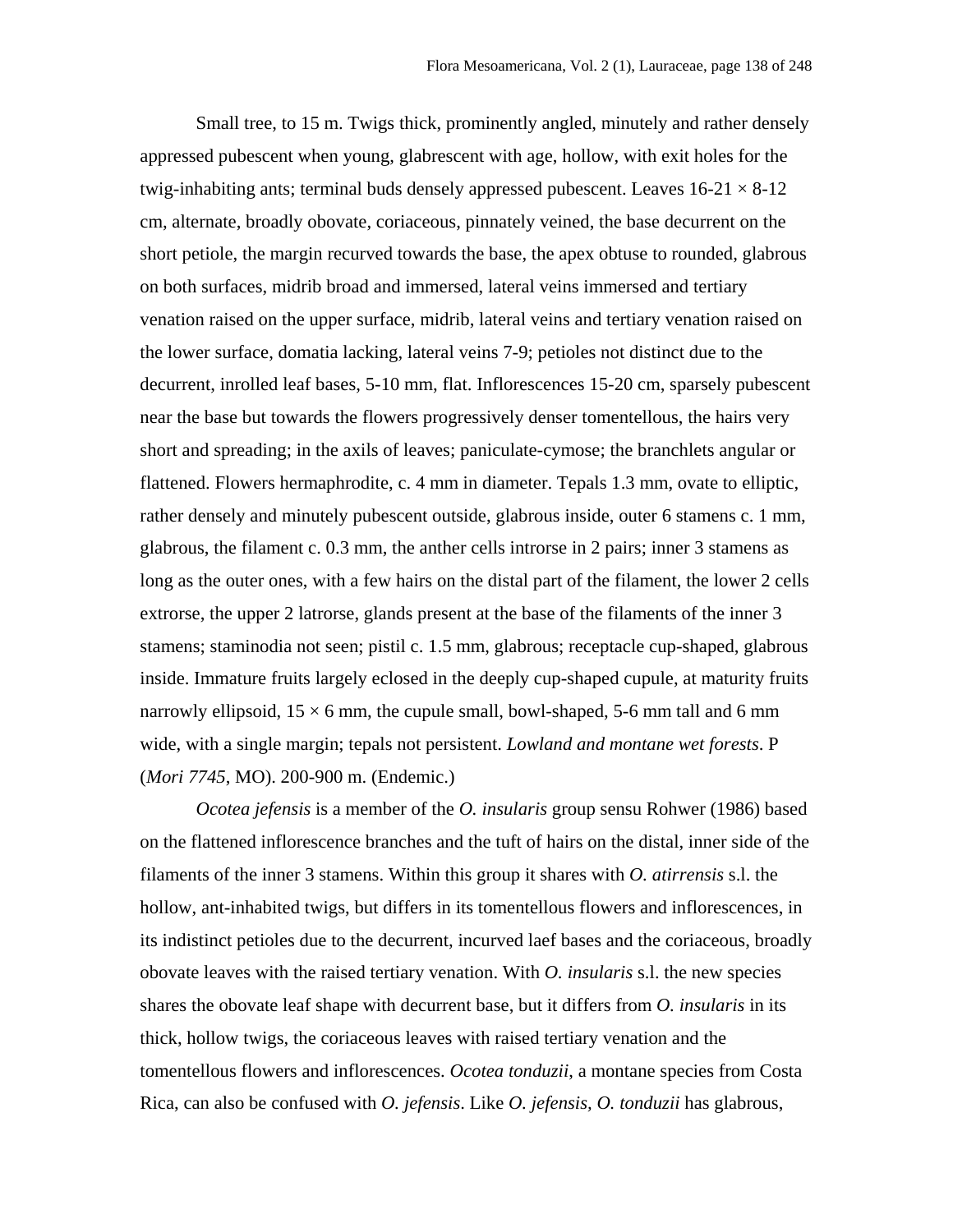obovate leaves with raised tertiary venation and tomentellous flowers, but it differs in its solid, glabrous twigs, its largely or entirely glabrous terminal buds, the less pubescent inflorescences and the pubescence on the inner surface of the tepals.

**45. Ocotea jorge-escobarii** C. Nelson, *Ceiba* 25: 173 (1984). Isotype: Honduras, Olancho, *Nelson & Soto 8188* (MO!).

Trees, to 20 m. Twigs angular, sparsely appressed pubescent, becoming glabrous with age, solid; terminal buds densely white pubescent, the hairs appressed and completely covering the buds. Leaves  $9-15 \times 3.5-6$  cm, coriaceous or firmly chartaceous, elliptic to elliptic-obovate, alternate, pinnately veined, the base acute or cuneate, the margin plane, the apex bluntly acute, the upper surface glabrous, the lower surface glabrous or with a few appressed hairs, mostly along the midrib, midrib, lateral veins and tertiary venation immersed on the upper surface, midrib raised, lateral veins and tertiary venation immersed on the lower surface, pit domatia present, mostly along the basal lateral veins, occasionally also in the axils of the basal lateral veins, their openings roundish and glabrous; lateral veins 5-8; petioles 7-13 mm, flat above, glabrous or with a few appressed hairs. Inflorescences 10-15 cm, paniculate-cymose, glabrous, in the axils of leaves. Flowers 5 mm in diameter, greenish, perfect. Tepals 1.6 mm, the outer surface glabrous, inner surface of the outer 3 tepals sparsely appressed pubescent, of the inner 3 tepals glabrous, mostly erect, but in old flowers spreading and ultimately falling off; stamens all 4-celled, the cells arranged in 2 pairs, a sterile tip lacking, outer 6 stamens 1.8 mm, the filaments free, pubescent, about as long as the anthers, the cells opening introrse; inner 3 stamens as the outer 6, but the cells opening lateral-extrorse and the filaments with 2 large glands at the base; staminodia present, as long as the glands, with a few hairs; pistil 2.2 mm, glabrous, the style as long as the ovary, receptacle cup-shaped, glabrous inside, with a fringe of hairs distally. Fruits c.  $2.5 \times 2$  cm, ellipsoid, cupule 2.5 cm in diameter, deeply cup-shaped, often with 6 thickened, longitudinal ribs and gradually narrowed in the pedicel, margin simple. *Montane wet forest*. H (*Mejia 138*, MO); N (*Montenegro s.n*., MO). 1000-1500 m. (Endemic.)

*Ocotea jorge-escobarii* is best recognized by its rather dark green, stiff leaves with pitdomatia along the lateral veins and its large, ribbed cupules. It can be confused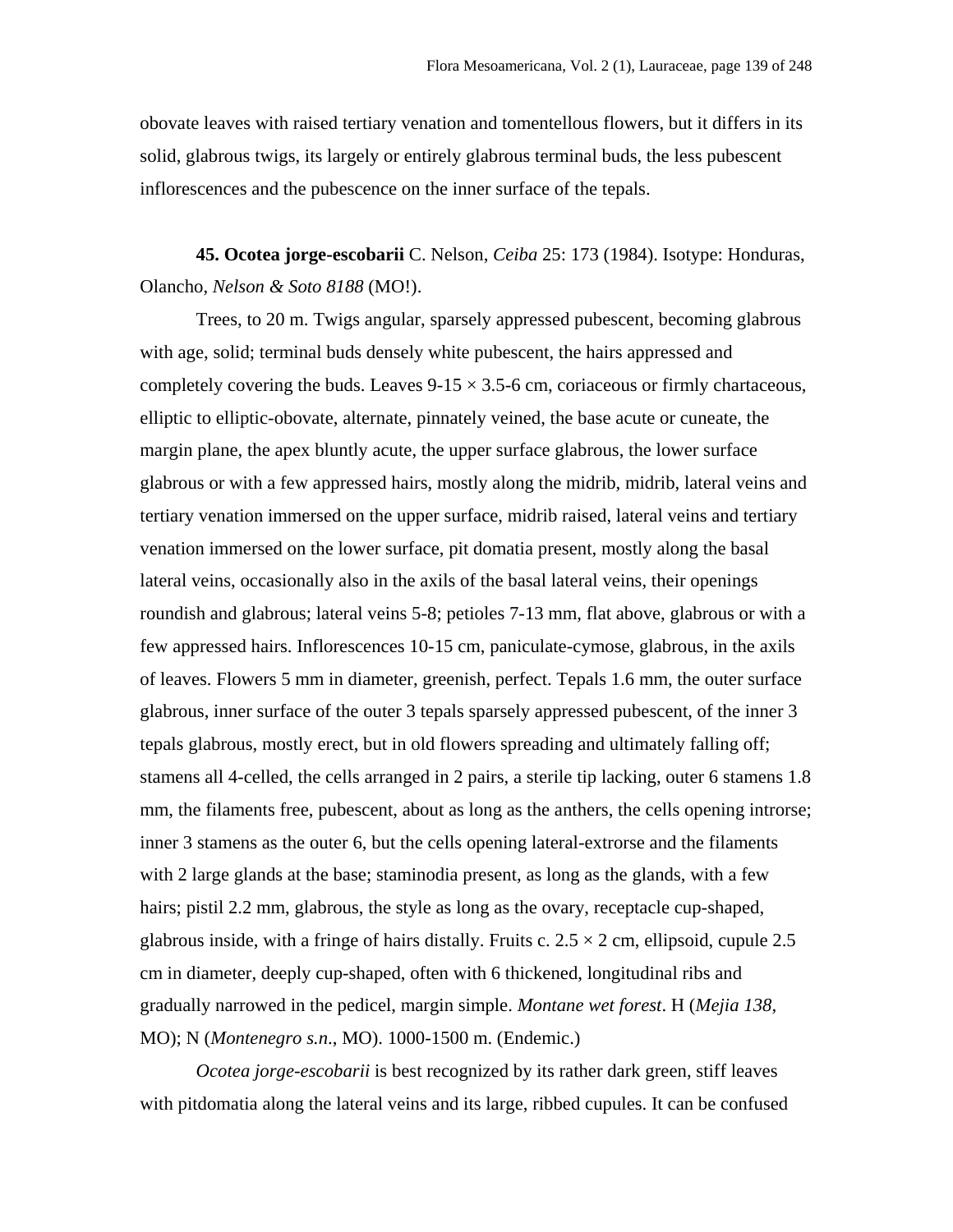with *O. meziana*, which differs in its thinner, yellowish green drying leaves, shorter inflorescences (not more than 10 cm), shallow to almost platelike cupules and the raised reticulation on the lower leaf surface. Also closely related is *O. pullifolia*, which differs in its coriaceous dark leaves with an obtuse to rounded apex and large pit domatia restricted to the axils of the basal lateral veins. A few collections from Nicaragua placed here are unusual in the pale green color of the dried leaves (as found in *O. meziana*), but in leaf texture, fruit and cupule size they agree with typical O. *jorge-escobarii*.

**46. Ocotea klepperae** van der Werff. *Novon* 11: 508 (2001). Isotype: Costa Rica, *Hammel 22068* (MO!).

Trees, to 8 m. Twigs terete, solid, densely pubescent, the hairs erect and completely covering the surface; terminal buds similarly densely pubescent. Leaves 8-16  $\times$  3-6 cm, elliptic, chartaceous, alternate, pinnately veined, the base obtuse or acute, the margin plane, the apex acute or slightly acuminate, the upper surface glabrous, the lower surface sparsely pubescent, the hairs erect and discernable to the touch, the indument denser along the lateral veins and largely or entirely covering the midrib; midrib and lateral veins immersed but visible, tertiary venation immersed and not visible on the upper surface, midrib and lateral veins raised, tertiary venation moderately raised on the lower surface; domatia absent; lateral veins 5-7 pairs; petioles 5-9 mm, with a similar indument as the twigs, canaliculate, the indument wearing off with age and then petioles darker in color than the twigs. Inflorescences 5-8 cm, densely pubescent, the surface completely covered by the erect hairs, paniculate-cymose, in the axils of bracts mostly near the tips of the twigs, less frequently in the axils of bracts along the twigs. Flowers 1 cm in diameter, perfect. Tepals 4-4.5 mm, narrowly elliptic to oblong, spreading at anthesis, densely pubescent on both surfaces, stamens 9, densely covered with hair-like papillae, the outer 6 2.5 mm, tongue-shaped, the sterile tip c. 1 mm, the cells arranged in 2 pairs and introrse, the inner 3 2.5 mm, columnar, the cells extrorse-lateral, in 2 pairs, with 2 glands 1-1.5 mm at their base, the glands covering part or most of the lower pair of anther cells; staminodia absent or rarely one present, then 1.5 mm, stipitate, with a glands at the base; pistil 2.5 mm, glabrous, the style 1 mm; receptacle deeply cup-shaped,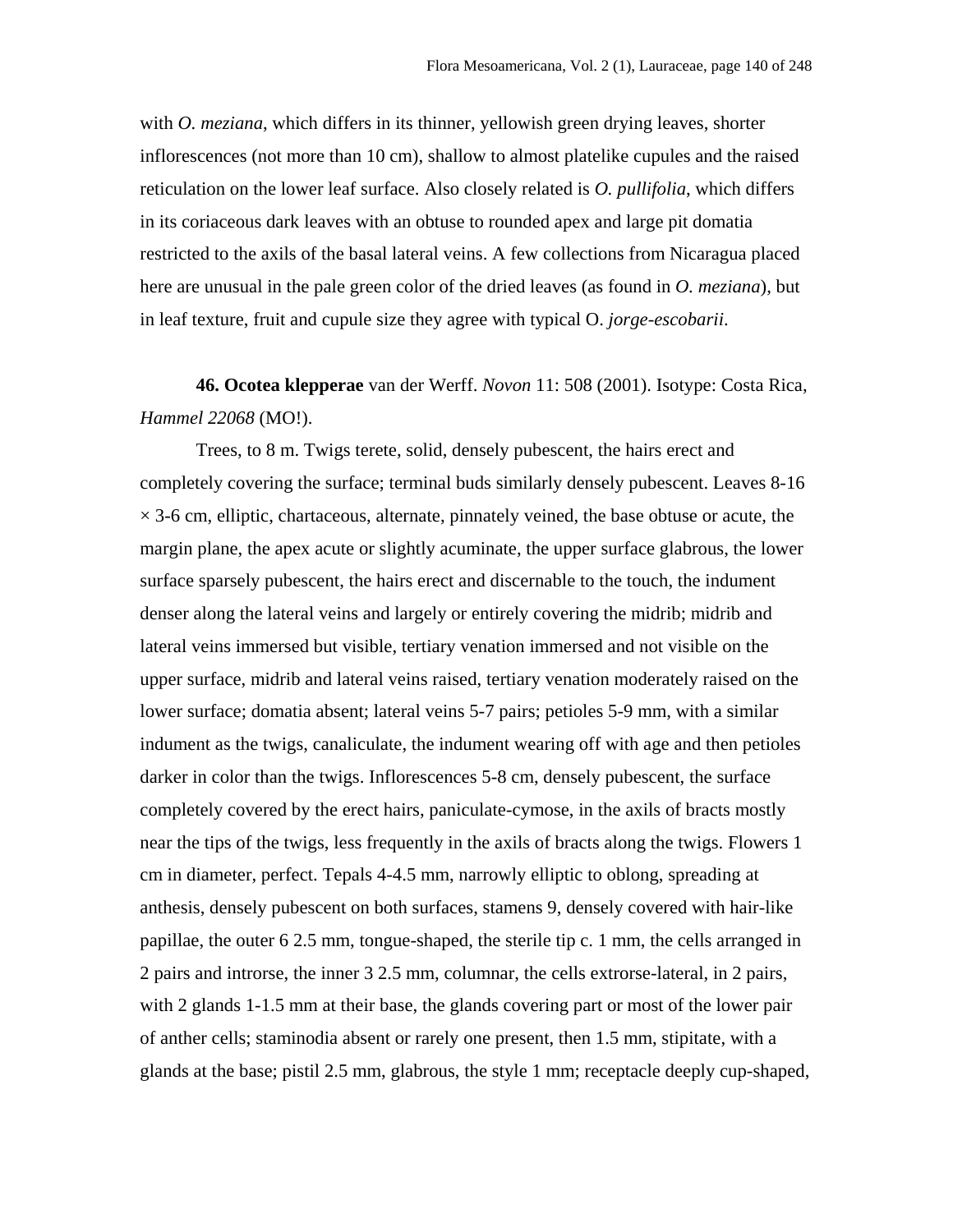densely pubescent inside. Fruit and cupule unknown. *Lowland rain forest*. CR (*Harmon 82*, MO). 10-300 m. (Endemic.)

The tongue-shaped, papillose stamens with a sterile tip, large flowers and the position of the inflorescences in axils of bracts near the tips of the branches places this new species in the subgenus *Dendrodaphne*. It differs from the other species in this subgenus in its dense indument on twigs, inflorescences and flowers. *Ocotea klepperae* further differs from the common *O. veraguensis* and *O. dendrodaphne* in having shorter inflorescences with fewer flowers.

The indument of twigs, inflorescences and flowers is less dense on the second collection, *Harmon 82*; in other characters, such as the few-flowered inflorescences and obtuse leaf base, it agrees with the type collection.

**47. Ocotea laetevirens** Standley & Steyermark*, Field Mus. Publ. Bot*. 23: 114 (1944). Isotype: Guatemala, *Steyermark 49378* (US!).

*Ocotea clarkei* Lundell.

Trees, to 15 m. Twigs terete or angled, glabrous to sparsely appressed pubescent, solid, terminal buds moderately to densely appressed pubescent. Leaves  $12{\text -}25 \times 5{\text -}11$ cm, elliptic to elliptic-obovate, alternate, chartaceous, pinnately veined, the base acute, margin plane and apex acute or shortly acuminate, the upper surface glabrous, lower surface glabrous or with a few appressed hairs, midrib and lateral veins immersed, tertiary venation raised on the upper surface, midrib, lateral veins and tertiary venation raised on the lower surface, leaves usually drying yellowish green, the venation with a paler color than the laminae, domatia lacking or present as axillary tufts of hairs, lateral veins 5-8 pairs, petioles 8-20 mm, glabrous or nearly so, flat or weakly canaliculate above. Inflorescences 8-25 cm, paniculate-cymose, glabrous or sparsely appressed pubescent, mostly in the axils of leaves. Flowers 3.3-4 mm in diameter, pale yellowish, perfect. Tepals 1.2 mm, elliptic, glabrous or sparsely pubescent on the both surfaces, half erect at anthesis; stamens 9, 4-celled, the outer 6 1.4 mm, with the cells arranged in 2 pairs, opening introrse, a sterile tip lacking, the filaments free, shorter than the anthers, glabrous or pubescent; inner 3 of the same size, but with the cells opening lateral-extrorse and the pubescent or glabrous filaments with 2 large glands at the base; staminodia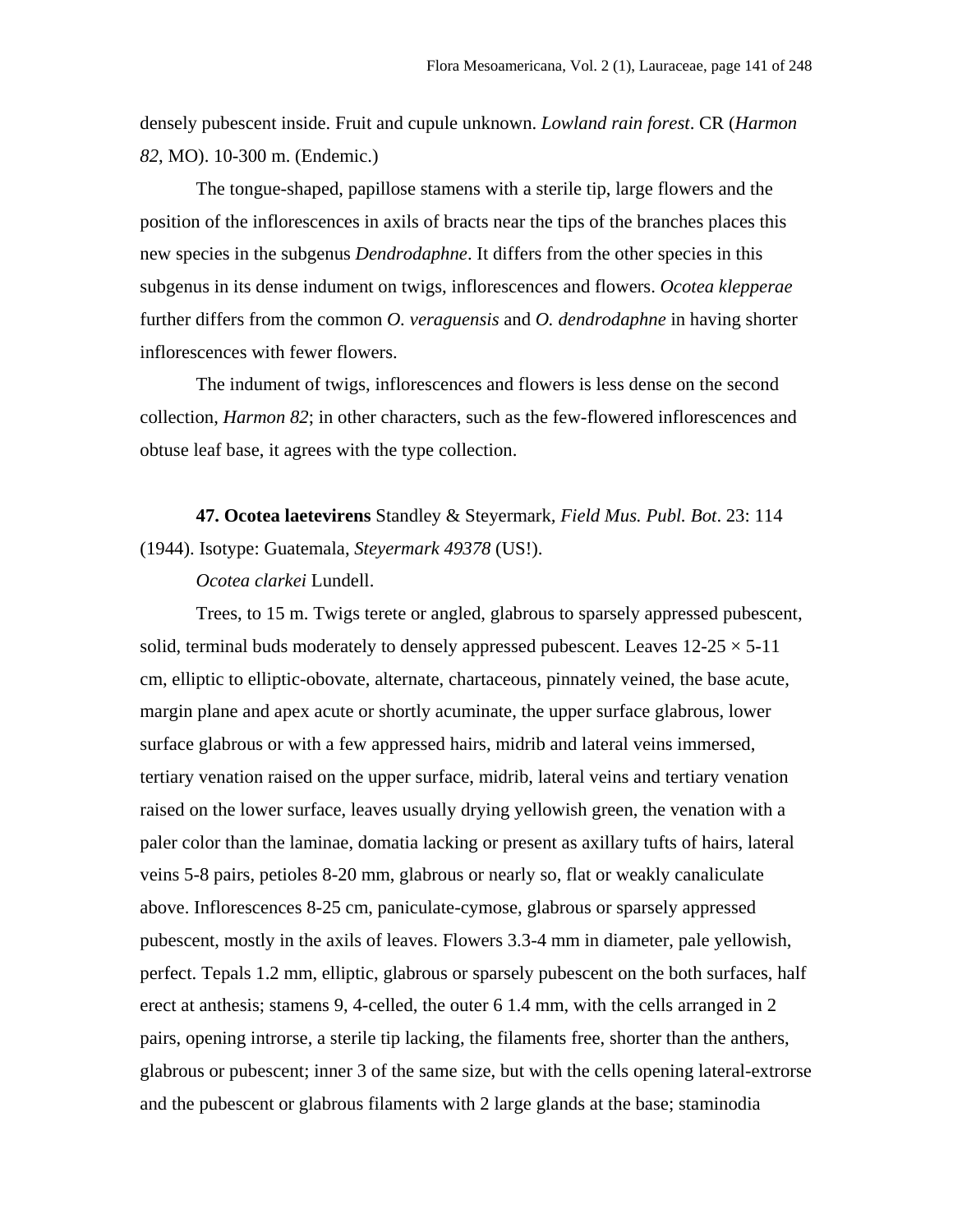lacking or stipitiform, pubescent, to 0.7 mm; pistil glabrous, 1.5 mm, the ovary gradually narrowed into the style, receptacle cup-shaped, glabrous or appressed pubescent inside. Fruits to 28x15 mm, ellipsoid, the cupule shallow to deeply cup-shaped, with a single margin, tepals not persistent. *Lowland and montane rain forests*. Ch (*Clarke 38*, CAS); G (*Steyermark 49189*, F); H (*Davidse et al. 34535*, MO); CR (*Marin 346*, MO); P (*Gentry 2978*, MO). 100-3000 m. (Mexico, Mesoamerica.)

*Ocotea laetevirens* as accepted here is a variable species and includes all specimens of the *O. meziana* group with glabrous or sparsely appressed pubescent leaves, pubescent terminal buds, and without domatia or with domatia as axillary tufts of hairs. It is similar to *O. meziana*, but this species has generally smaller leaves and pitdomatia on the lower leaf surface. The paucity of collections from Honduras, Guatemala and Chiapas makes it impractical to divide the variable *O. laetevirens* into more sharply defined species. The specimens from Costa Rica are less pubescent than the types of *O. laetevirens* and *O. clarkei*, but even within Costa Rica the lowland specimens differ from the high altitude specimens as *Chavarría 758* (MO) in having chartaceous (not coriaceous) leaves and in having shallower cupules. Unfortunately, flowering collections with such coriaceous leaves are not yet known. Thus, the present circumscription of *O. laetevirens* is may well be too broad and needs to be revised once more specimens from Mexico, Guatemala, Honduras and Nicaragua are available. Collections from Cerro Campana in Panama, the Osa Peninsula and the Monteverde area in Costa Rica have 2 celled stamens but are otherwise indistinguishable from *O. laetevirens* and are provisionally included in this species. The alternative, describing these collections as new species of *Aiouea* while they are clearly very closely related to *O. laetevirens*, would create more confusion than clarity.

**48. Ocotea lentii** Burger, *Fieldiana Botany n.s*. 23: 86 (1990). Isotype: Costa Rica *Lent 794* (MO!).

Shrubs or small trees to 8 m. Twigs terete, rather densely pilose, the hairs erect, stiff, the surface visible between the hairs, solid; terminal buds densely pilose. Leaves 18-  $40 \times 8$ -16 cm, alternate, firmly chartaceous, obovate or obovate-elliptic, pinnately veined, the base obtuse or rounded, the margin plane, the apex shortly acuminate or obtuse, the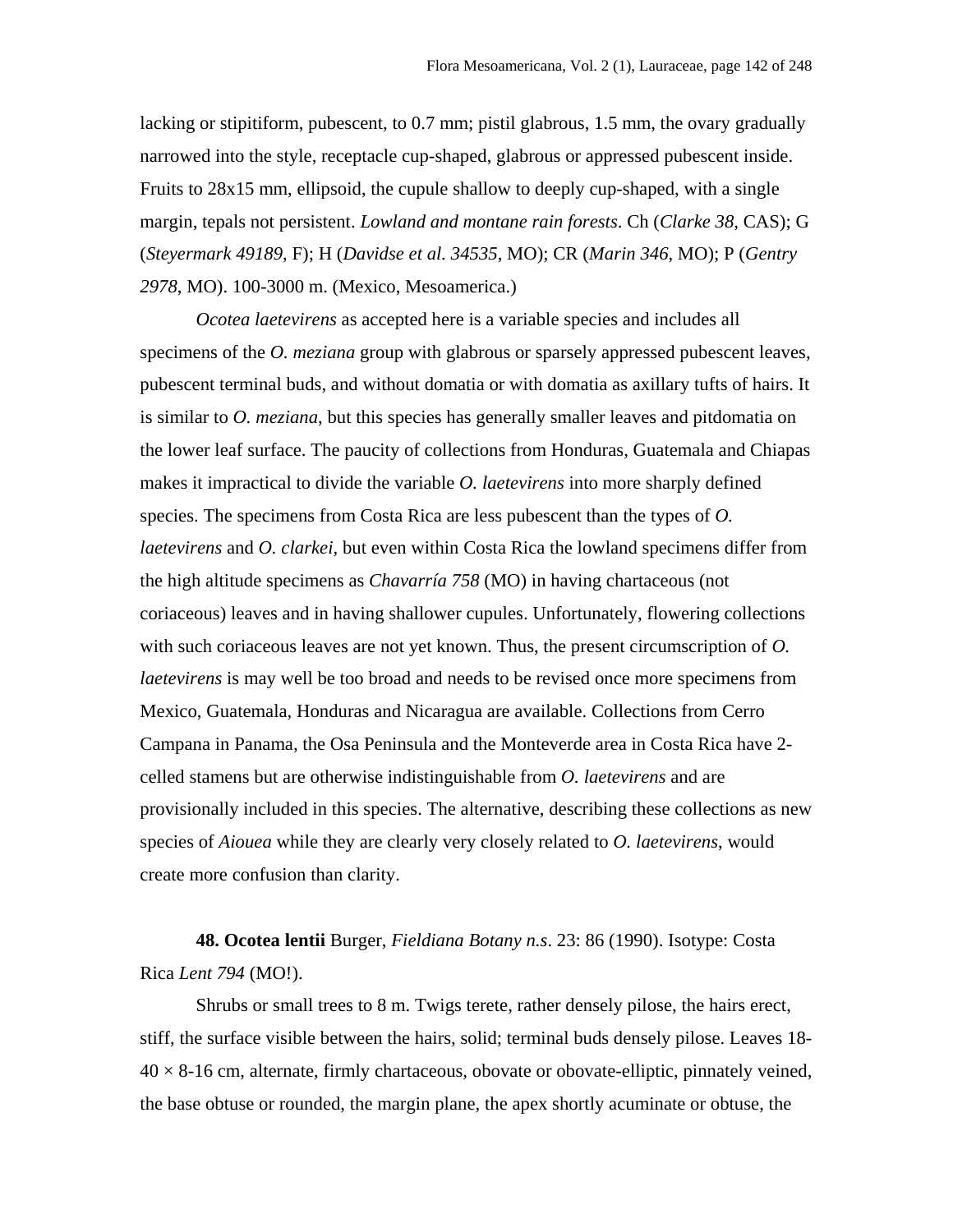upper surface glabrous or with some erect hairs, these denser along the midrib and lateral veins, the lower surface moderately pubescent with erect, long (c. 1 mm) hairs, these discernable to the touch, most of the surface visible, the indument denser along the major veins, but not completely covering these; midrib, lateral veins and tertiary venation more or less immersed on the upper surface, midrib prominently raised, lateral veins and tertiary venation raised on the lower surface; domatia absent; lateral veins 7-12; petioles 10-20 mm, sulcate above, with a similar indument as the twigs. Inflorescences 10-20 cm, paniculate-cymose, sparsely pubescent with erect or ascending hairs, mostly in the axils of cataphylls. Flowers c. 10 mm in diameter, yellow, whitish or light green, perfect, sparsely pubescent on the outside. Tepals 4 mm, elliptic, the inner surface pubescent near the base, otherwise papillose, spreading at anthesis; stamens 9, 4-celled, the outer 6 1.5-2 mm, the filament c. 0.5 mm, free, with a few hairs, the anther glabrous, without a sterile tip, the anthers arranged in 2 pairs, but the lower pair extending next to the upper pair; inner 3 stamens c. 1.8 mm,the cells extrorse-lateral, the filaments 0.6 mm, with a few hairs, glands present at the base of the filaments of the inner stamens, staminodia 3, minute, pubescent; pistil 2.2 mm, glabrous, the stayle as long as the ovary, receptacle cup-shaped, densely pubescent inside. Fruits ellipsoid,  $5 \times 2.5$  cm, cupule initially deeply cup-shaped, at maturity shallow, almost platelike, 1.5 cm in diameter, with a single margin and tepals deciduous*. Montane forests*.CR (*Herrera 8938*, MO). 700-1400 m. (Endemic.)

*Ocotea lentii* can be recognized by its large, obovate leaves, the sparsely pubescent inflorescences, the pubescent receptacles and the large fruits. Due to its large leaves, specimens consist rarely of more than a few leaves with a short piece of twig; it is possible that the leaves are more clustered than alternate. A few of the twigs have a soft core and may become hollow with age, but the growing tips are all solid. Differences with similar species are discussed under *O. valerioides*.

Provisionally placed here is *Quesada 941* (MO), a fruiting collection. It agrees reasonably well with *O. lentii*, but was collected at only 100 m altitude, much lower than any of the other collections of *O. lentii*.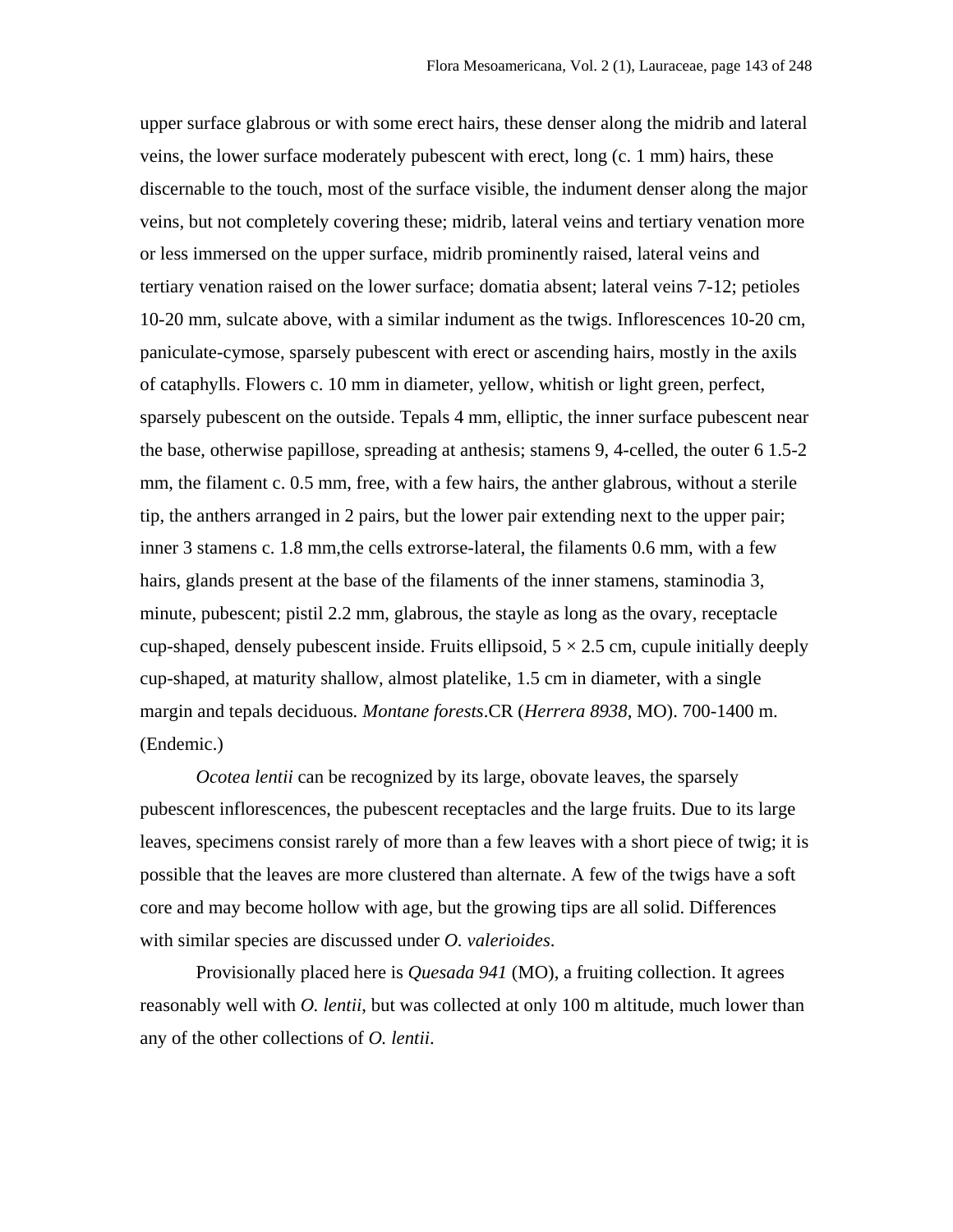**49. Ocotea leucoxylon** (Sw.) Laness*., Pl. util. Col. Franc*. 156 (1886). *Laurus leucoxylon* Sw., *Prodr.* 65 (1788). Holotype: Jamaica, *Swartz s.n.* (S).

*Ocotea lenticellata* Lundell; *O. subsericea* Standley.

Trees, to 25 m, but frequently flowering when only 5-8 m. Twigs angular, solid, densely grey appressed pubescent, glabrescent with age, the hairs minute and covering the surface almost completely on the young shoots; terminal buds densely appressed pubescent. Leaves  $10-25 \times 30-9$  cm, elliptic to oblong, stiffly chartaceous, alternate, pinnately veined; the base acute or obtuse, the margin sometimes revolute, the apex acute or acuminate, the acumen to 2 cm, the upper surface glabrous, the lower surface glabrous or minutely appressed pubescent; midrib, lateral veins and tertiary venation immersed on the upper surface, this smooth; midrib and lateral veins raised, tertiary venation immersed or slightly raised on the lower surface; domatia lacking; lateral veins 4-8; petioles 1-2 cm, weakly canaliculate, with a similar indument as the twigs. Inflorescences 4-12 cm, paniculate-cymose, densely to moderately dense appressed pubescent, in the axils of leaves. Flowers 3-4 mm in diameter, white, unisexual. Male flowers: tepals c. 2 mm, sparsely appressed pubescent outside, glabrous inside, spreading or half-erect at anthesis, stamens 9, 4-celled, the outer 6 c. 0.8 mm, glabrous, the filaments 0.2 mm, free, the cells opening introrse, a sterile tip lacking, inner 3 stamens with the same dimensions, the cells opening extrorse-lateral, glands present at the base of the inner 3 stamens, staminodes not seen, pistillode 1.8 mm, slender, glabrous, with a small discoid stigma, receptacle deeply cup-shaped, pubescent inside; female flowers: staminodia 9, 0.5 mm, glabrous, the inner 3 with 2 glands at the base, pistil 1.2 mm, glabrous, the style 0.4 mm, the stigma discoid, receptacle deeply cup-shaped, glabrous inside. Fruits subglobose, c. 12 mm in diameter, cupule shallowly bowl-shaped, 8 mm in diameter, the pedicel often thickened and lenticellate; margin simple; tepals deciduous in fruit. *Lowland and montane evergreen forests*. Ch (*Martinez S. 18866*, MO); B (*Holst 5744*, MO); G (*Contreras 10291*, MO); CR (*Bello 1281*, MO); P (*McPherson 7891*, MO). 200-1600 m. (Mexico, Mesoamerica, Colombia, Venezuela, Guyanas, Ecuador, Peru, Brasil, Tortola, Cuba, Jamaica, Dominican Republic, Puerto Rico, Antigua, Montserrat, Guadeloupe, Dominica, Martinique, Grenada, Trinidad.)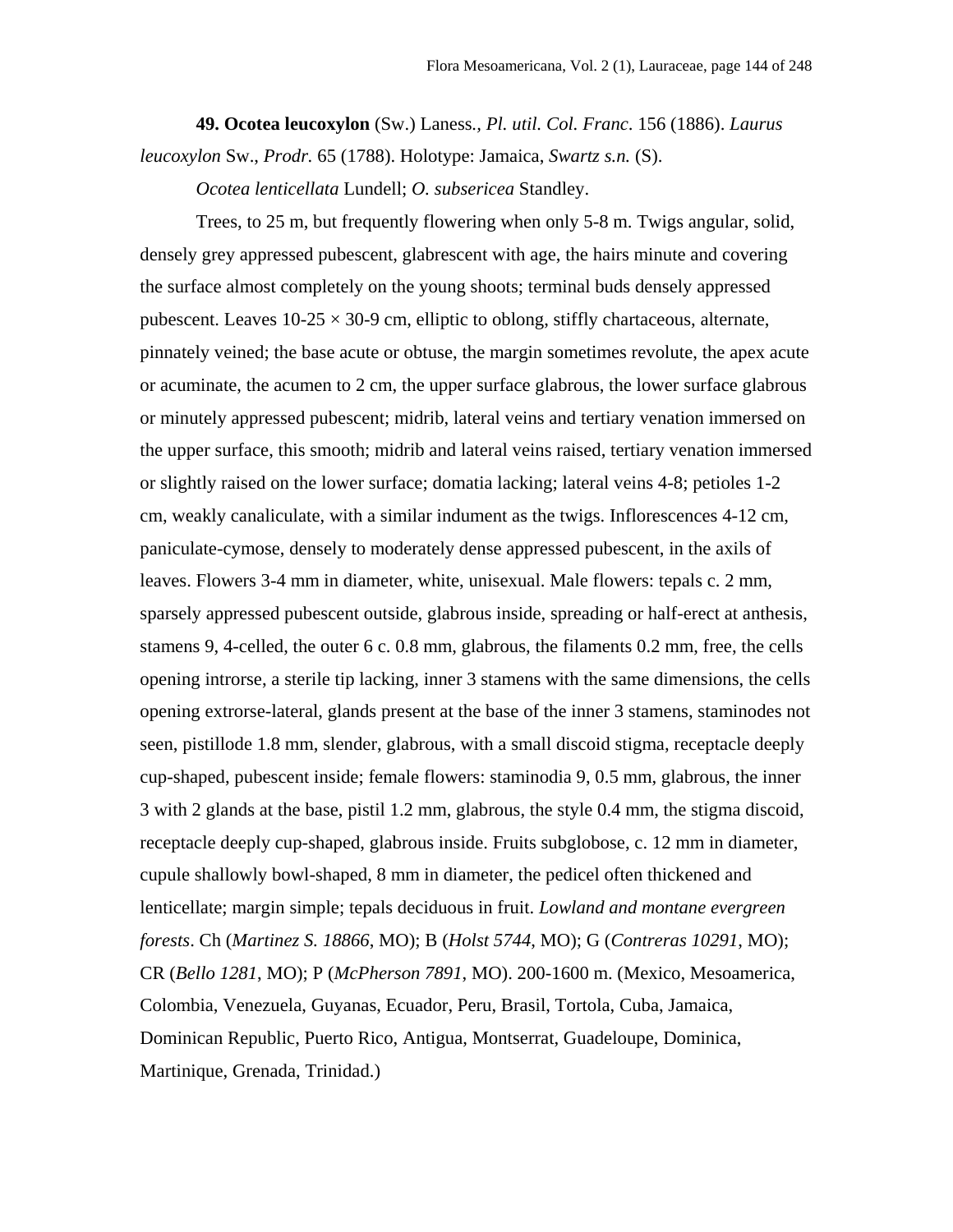Diagnostic for *Ocotea leucoxylon* are the unisexual flowers, leaves with smooth upper surface, the minute appressed, grey indument on the young twigs and the small, almost platelike cupules. However, when the fruits are still immature, the cupules are deeper and cup-shaped. Frequently, the pedicels are swollen and lenticellate in fruit. *Ocotea leucoxylon* is a widespread species and rather variable. Some collections (but not all) from Cerro Jefe in Panama have smaller, narrower leaves with an inrolled base and larger flowers, while the fruiting collections upon which *O. lenticellata* is based, have deeper cupules than normal. However, separating these populations from *O. leucoxylon* will only result in a proliferation of ill-defined species and I prefer to treat *O. leucoxylon* in a wider sense. *Ocotea subsericea* is placed here following Burger & van der Werff (1990); the holotype of that species (*Brenes 6789*, F!) is in bud and has very immature leaves, making a positive identification next to impossible.

**??. Ocotea macrantha** van der Werff *, Novon* 11: 508 (2001). Holotype: Costa Rica, *Aguilar 4688* (MO!).

Trees, 20 m. Twigs ridged to angular, solid, densely and minutely brown tomentellous, the surface completely covered and individual hairs scarcely recognizable; terminal buds completely covered with the same indument. Leaves  $19-26 \times 7-12$  cm, alternate, chartaceous, elliptic, pinnately veined, the base obtuse, rarely acute, the margin flat, the apex acuminate or acute, acumen to 2 cm, the upper surface glabrous except for some minute hairs on the major veins, the lower surface sparsely to moderately minutely puberulous, the individual hairs scarcely visible, the indument denser and becoming tomentellous along the major veins, midrib and lateral veins immersed, tertiary veins slightly raised on the upper surface, midrib prominently raised, lateral veins raised and tertiary venation waekly raised on the lower surface; domatia absent; lateral veins 7-10; petioles 2-3 cm, sulcate, with a similar dense, brown indument as the twigs. Inflorescences 9-17 cm, densely and minutely brown tomentellous, the surface completely covered, paniculate-cymose, in the axils of normal leaves. Flowers 10-12 mm in diameter, pale green, perfect. Tepals 4-5 mm, elliptic, spreading at anthesis, the outer 3 sparsely to moderately puberulous outside and with a basal triangular papillose patch , otherwise glabrous inside, the inner 3 tepals densely and coarsely papillose on both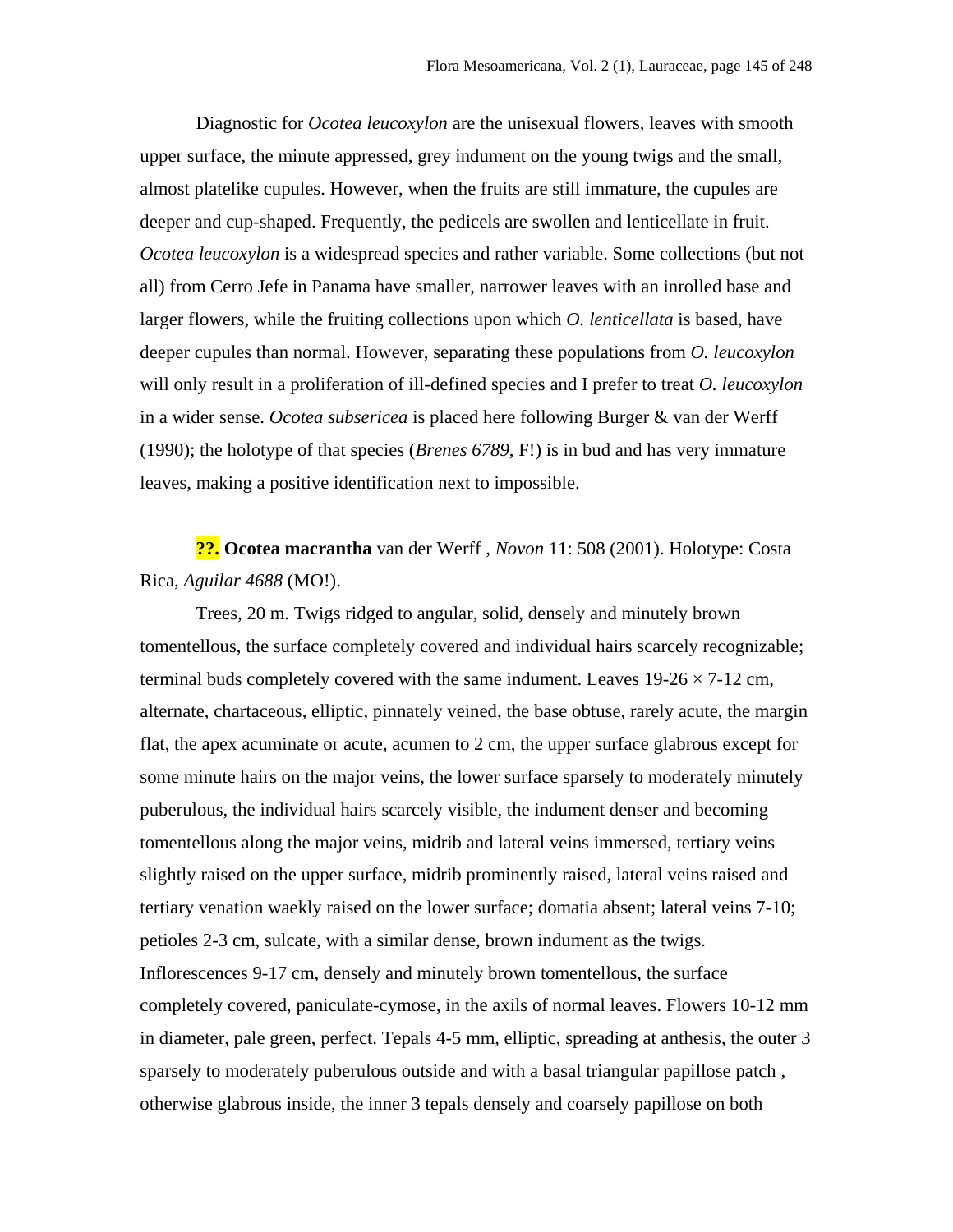surfaces, sometimes appearing floccose on the outer surface; stamens 1.6 mm, densely papillose, sessile or nearly so, the outer 6 with the cells arranged in 2 pairs, opening introrse, a sterile tip lacking, the inner 3 with the lower pair of cells extrorse, the upper pair lateral, small glands present at the base of the filaments of the inner 3 stamens, staminodia not seen; pistil 3-4 mm, glabrous, the style a little shorter than the ovary; receptacle deeply cup-shaped, densely appressed pubescent inside. Fruit ellipsoid,  $28 \times$ 14 mm, the cupule bowl-shaped, 14 mm in diameter, the tepals not persisting and with a single margin; pedicel slightly thickened in fruit. *Lowland rain forest*. CR (*Aguilar 4785*, MO). 100-200 m. (Endemic.)

Vegetatively, *Ocotea macrantha* is very similar to *O. rubriflora*; the peculiar short and dense indument of the twigs and inflorescences is not found in any other species of the *O. heydeana* group and the pubescent outer surface of the tepals, shared by both species, is also very unusual in the group. Flowering material of *O. macrantha* can be readily identified by the size of the flowers: 10-12 mm in diameter for *O. macrantha* vs. 6-7 mm in *O. rubriflora*.

**50. Ocotea macropoda** (Kunth) Mez, *Jahrb. Koenigl. Bot. Gart. Berlin* 5: 348. 1889. *Persea macropoda* Kunth in Humb., Bonpl. & Kunth, *Nov. Gen. Sp.* (quarto ed.) 2: 160 (1817). Holotype: Colombia, *Humboldt & Bonpland s.n*. (P).

## *Ocotea babosa* Allen

Trees, to 30 m. Twigs angular, moderately to densely pubescent, the hairs curled, erect, solid; terminal buds densely tomentellous. Leaves  $12{\text -}25 \times 6{\text -}12$  cm, alternate, (firmly) chartaceous, broadly elliptic to elliptic or ovate-elliptic, pinnately veined, the base obtuse, the margin flat, the apex acute or obtuse, the upper surface with some scattered hairs when young, soon glabrescent, but midrib and lateral veins sometimes pubescent; the lower surface sparsely to moderately densely pubescent, the hairs erect and curled, discernable to the touch, the indument denser along midrib and lateral veins; midrib and lateral veins immersed to slightly impressed, tertiary venation slightly raised on the upper surface; midrib, lateral veins and tertiary venation raised on the lower surface; domatia lacking; lateral veins 5-7; petioles 10-25 mm, with a similar indument as the twigs, the upper side flattened. Inflorescences 7-12 cm, in the axils of leaves,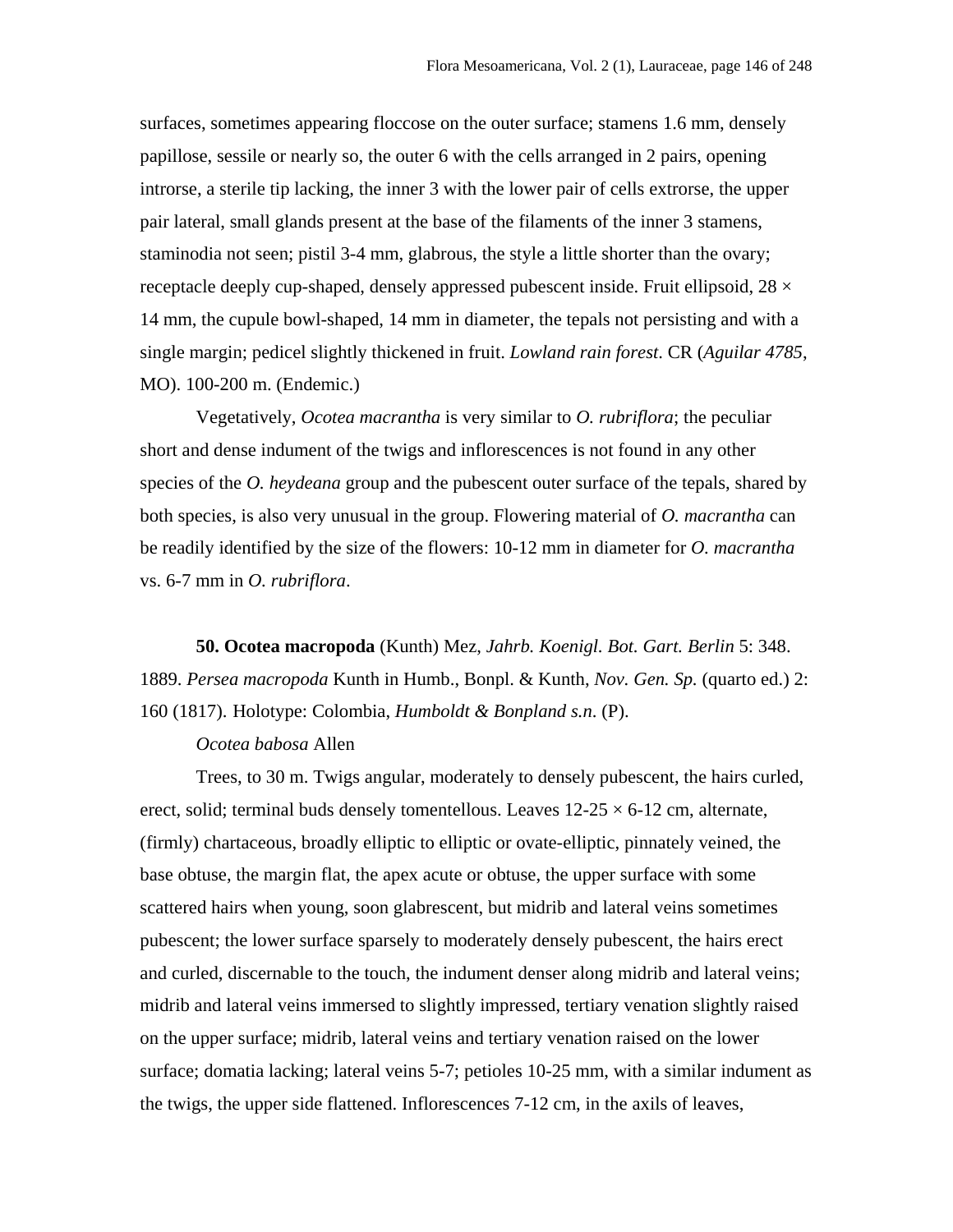paniculate-cymose, puberulous or densely puberulous, the hairs curled and erect, the branchlets roundish. Flowers greenish yellow, unisexual, 5-6 mm in diameter, male flowers: tepals 1.5 mm, ovate-elliptic, glabrous or nearly so outside, inside distally glabrous but pubescent near the base; outer 6 stamens c. 2 mm, glabrous, the filament free, slightly shorter than the anther,the cells introrse, arranged in two rows, sterile tip lacking, inner 3 stamens 2 mm, the filament with a few hairs, as long as the anther,and with 2 globose glands near the base, the lower 2 cells extrorse, the upper 2 latrorse, staminodia not seen, pistillode threadlike, glabrous; female flowers: tepals as in male flowers, staminodia 9, 0.8-1.0 mm, glabrous, inner 3 staminodia with 2 small glands at the base of the filaments, pistil glabrous, 3 mm long in old flowers and probably smaller at anthesis; receptacle cup-shaped and glabrous inside in old flowers. Fruits roundish, c. 1 cm in diameter, seated on a plate-like cupule with a single margin; tepals deciduous. *Lowland and montane forests*. CR (*Zamora 2342*, MO); P (*Correa et al. 8431*, MO). 100- 800 m. (Mesoamerica, Colombia, Venezuela, Ecuador.)

*Ocotea macropoda* is best recognized by the combination of unisexual flowers and erect indument on twigs, leaves and flowers. This combination of characters also occurs in *O. atlantica*, but the latter species has smaller flowers (3.5 vs 5-6 mm in diameter) and a denser indument on the twigs (covering the surface completely in *O. atlantica* vs. the surface visible in *O. macropoda*). Also, *O. macropoda* has a thin, platelike cupule and a smooth pedicel, while *O. atlantica* has a turbinate, swollen pedicel, often with lenticels, but lacks a platelike cupule. This species is found over an unusual wide range of altitudes, from 100 m in Costa Rica to 2600 m in Ecuador. Nearly all collections in South America come from 2000 m or higher but there is one collection from Colombia made at 1450 m. These high altitude collections have a somewhat denser indument on twigs and leaves and less indument in the flowers. However, the single collection from Panama was made at 800-900 m and connects the lowland collections from Costa Rica with the high altitude collections from South America. Still, the species is poorly known; all staminate specimens come from Mesoamerica, while all pistillate collections come from South America and it is possible that more collections will show that the Mesoamerica and South American specimens are better treated as distinct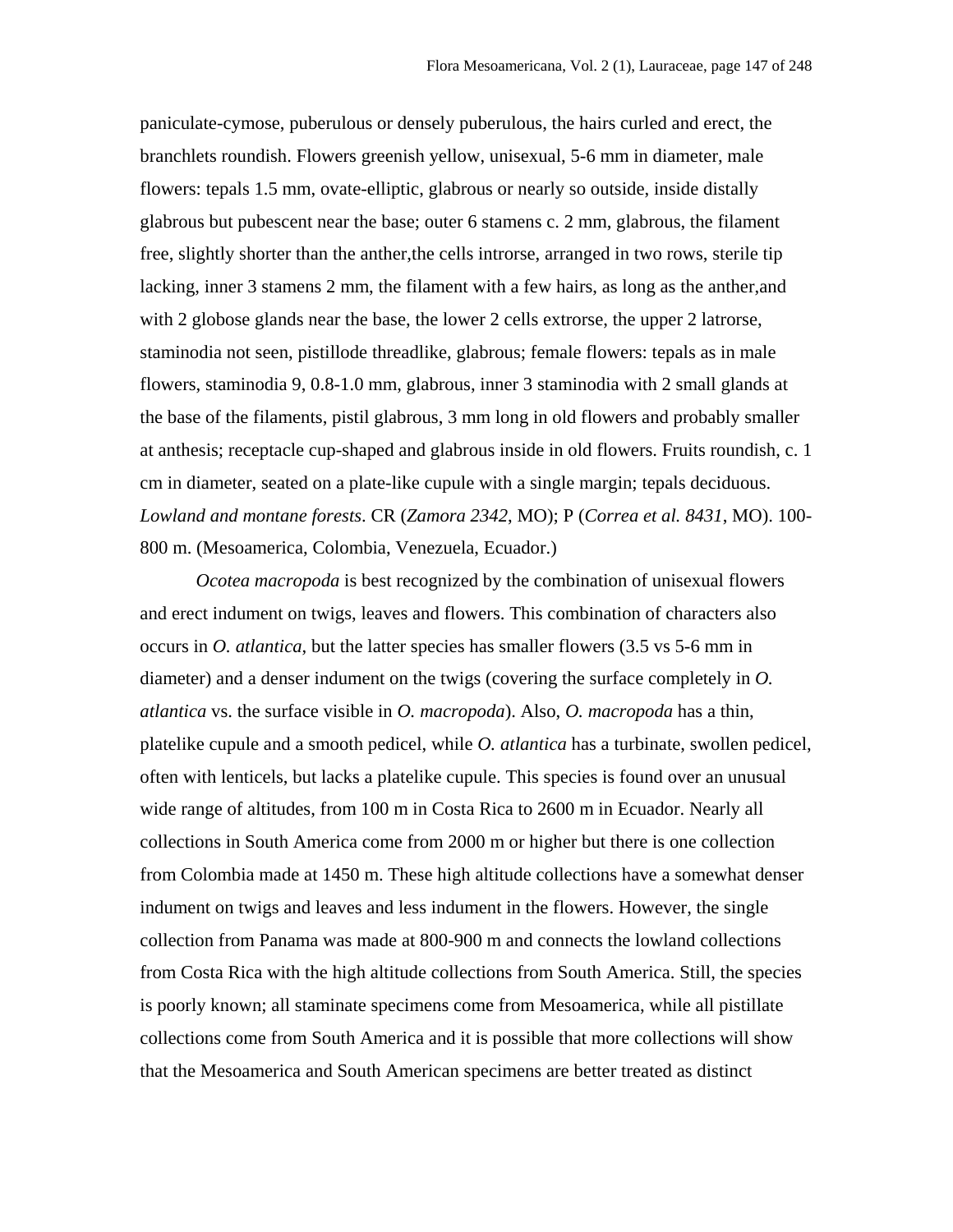species. The Costa Rican collections were previously identified as *O. babosa*, which I regard as a synonym of *O. macropoda.* 

## **51. Ocotea magnifolia** (Lundell) Lundell, *Wrightia* 5: 341 (1977). *Nectandra magnifolia* Lundell, *Wrightia* 4: 103 (1969). Isotype: Guatemala, *Contreras 7865* (MO!). *Nectandra thornei* Lundell.

Trees, to 20 m. Twigs angular or ridged, solid, moderately dense to densely appressed pubescent, the hairs very short and largely covering the surface of the twigs; terminal buds densely appressed pubescent, the surface entirely covered by the hairs. Leaves  $17-24 \times 5-10$  cm, alternate, chartaceous, (broadly) elliptic to elliptic-ovate, pinnately veined; the base obtuse, rarely rounded or acute, the margin flat, the apex acute to acuminate, the upper surface glabrous, the lower surface with some minute, appressed hairs along the major veins, otherwise glabrous, midrib, lateral veins and tertiary venation immersed on the upper surface, midrib and lateral veins raised, tertiary venation weakly raised on the lower surface; domatia lacking; lateral veins 6-9; petioles 15-30 mm, sulcate, with a similar indument as the twigs. Inflorescences 4-12 cm, paniculatecymose, rather densely and minutely appressed pubescent, the surface largely covered. in the axils of normal leaves. Flowers 6-7 mm in diameter, yellowish, fragrant, perfect. Tepals 3 mm, ovate-elliptic, glabrous outside, inner three densely papillose inside, outer three with a basal triangular papillose patch inside, spreading at anthesis; anthers 1 mm, densely papillose, the outer 6 with the cells introrse, arranged in 2 pairs and filling nearly the entire anther, the filaments very short or lacking; the inner 3 with lateral cells arranged in 2 pairs, glands present at the base of the filaments of the inner 3 stamens; staminodia not seen; pistil 2 mm, glabrous, the style as long as the ovary, receptacle cupshaped, glabrous or appressed pubescent inside. Fruit  $2 \times 1$  cm, ellipsoid, cupule deeply cup-shaped, c. 1 cm deep and 1 cm wide, the margin simple and without persistent tepals. *Lowland rain forest*. Ch (*Hernandez G. 1421*, MO); G (*Contreras 7865*, MO). 100-200 m. (Endemic.)

*Ocotea magnifolia* is a poorly known and not clearly defined species. Its most distinctive character is the indument on twigs and inflorescences, which is denser than in *O. heydeana* and sparser than in *O. rubriflora*. Fruiting material is best identified by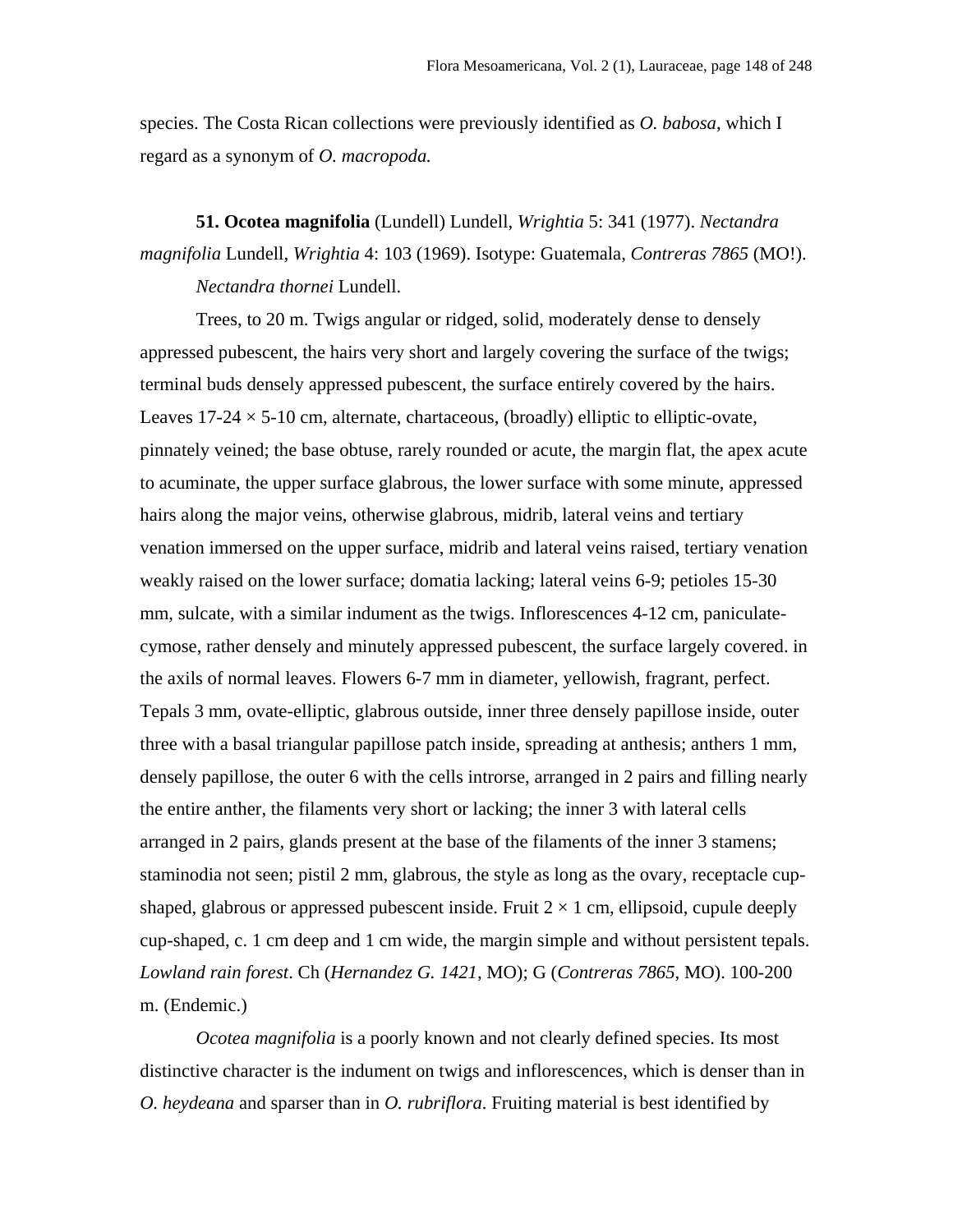comparison with specimens of *O. heydeana* and *O. rubriflora*. The two known flowering collections (cited above) differ from each other in the pubescence on the inside of the receptacle: in the type collection the receptacle is glabrous, in the collection from Chiapas it is clearly pubescent. More collections of the species in this complex are needed and may result in different species circumscriptions.

**52. Ocotea matudai** Lundell, *Bull. Torrey Bot. Club* 69: 388 (1942). Isostype: Mexico, Chiapas, *Matuda 4221* (F!).

Small trees, to 10 m. Twigs terete or slightly ridged, solid, glabrous; terminal buds glabrous. Leaves  $10-16 \times 3.5-6$  cm, elliptic, chartaceous, alternate and evenly distributed along the twigs, pinnately veined, the apex and base acute, the margin flat, glabrous on both surfaces except for the axillary tufts of hairs on the lower leaf surface, midrib and lateral veins immersed, tertiary venation weakly raised on upper surface, midrib raised, lateral veins and teriary venation weakly raised on lower surface, pinnately veined, domatia present as conspicuous tufts of hairs, lateral veins 7-10; petioles 1.2-1.8 cm, weakly canaliculate, glabrous. Inflorescences 3-10 cm, paniculate-cymose, branched from the very base, sparsely and in the distal parts moderately pubescent, the hairs very short and ascending to erect, in the axils of bracts near the tips of the twigs or in the axils of leaves. Flowers 4-5 mm in diameter, white, perfect. Tepals 1.4-1.6 mm, elliptic, sparsely pubescent on the outer surface, with a few hairs near the base and weakly papillose near the tip on the inner surface, spreading to reflexed at anthesis; stamens 9, all 4-celled, outer 6 stamens 1.3 mm,glabrous, the filament free, the anther 1mm, the cells more or less arranged on 2 rows, opening introrse, a sterile tip lacking; inner 3 stamens with the same length, the anther as long as the filaments, the cells lateral, filaments with 2 glands near the base, staminodia minute, 0.3 mm, stipitiform, glabrous. Pistil 1.5 mm, glabrous, the ovary gradually narrowed into the style; receptacle shallowly cup-shaped, glabrous inside. Fruits and cupule unknown. *Montane rain forests*. Ch (*Matuda 4221*, F). 1300-2700 m. (Endemic.)

*Ocotea matudai* is rarely collected and known from very few collections. It is best recognized by its glabrous terminal buds and leaves and flowers with spreading tepals at anthesis. The minute, predominantly erect indument on the distal parts of the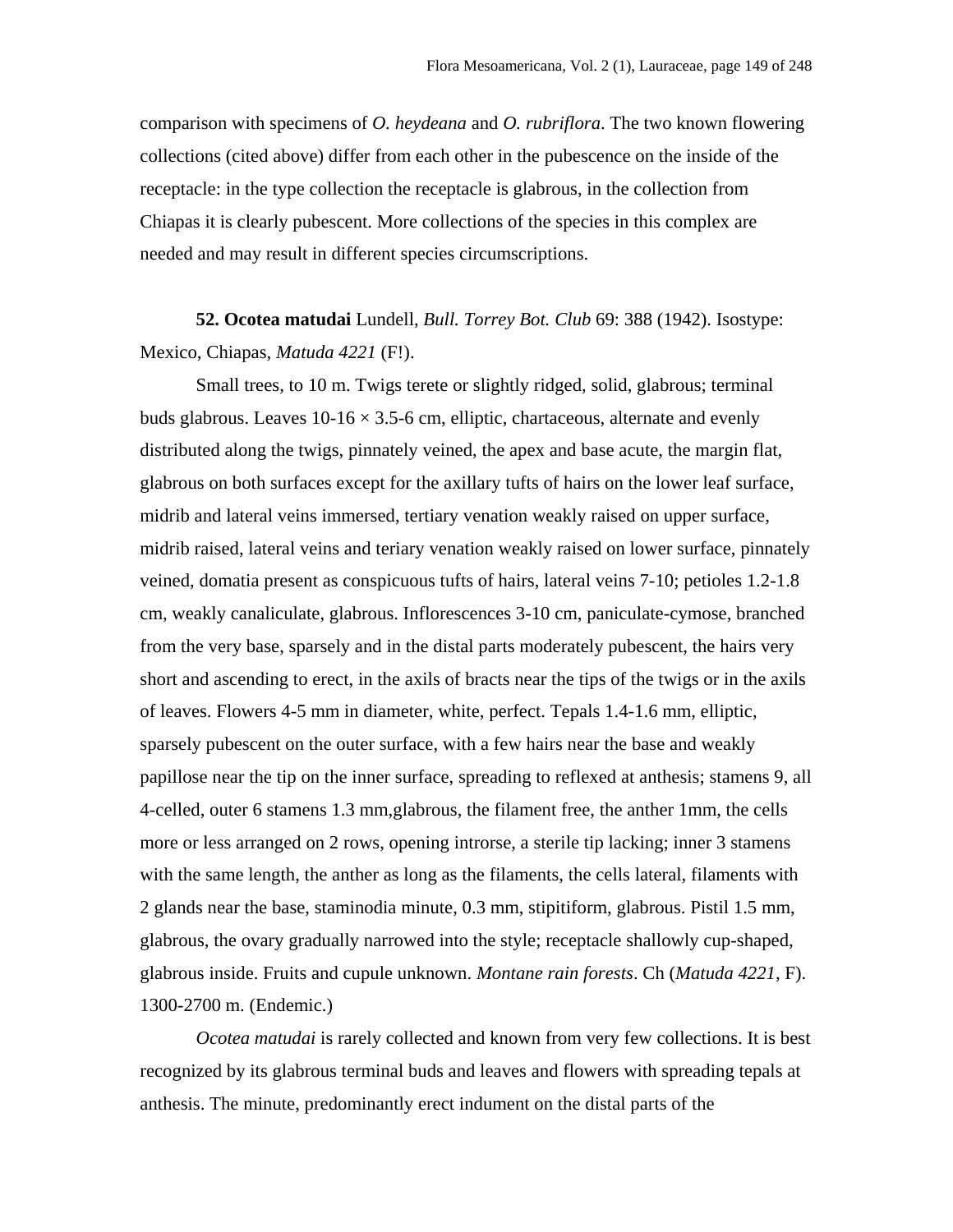inflorescenes is also a useful character. The elliptic, rather narrow tepals which are slightly papillose near the tip are rare on *Ocotea*, but more common in *Nectandra* and it is possible that this species is better placed in the latter genus. Additional collections are needed to solve this problem.

**53. Ocotea meziana** C.K. Allen, *J. Arnold Arbor.* 26: 360 (1945). Isotype: Costa Rica, *Smith H359* (MO!).

Trees, to 20 m. Twigs angular or ridged, solid, initially moderately to sparsely appressed pubescent, soon becoming glabrous with age; terminal buds densely white appressed pubescent. Leaves  $7-16 \times 3-5.5$  cm, elliptic or narrowly elliptic, chartaceous, alternate, pinnately veined, the base acute, margin plane, the apex bluntly acute or bluntly acuminate, the upper surface glabrous, the lower surface glabrous or with a few appressed hairs, these mostly near the base along the midrib; midrib, lateral veins and tertiary venation immersed on the upper surface, raised on the lower surface; small pit domatia present along the basal lateral veins, larger pit domatia occasionally present in the axils of the lowermost lateral veins; lateral veins 4-6; petioles 5-15 mm, flat above, with a few appressed hairs or glabrous. Inflorescences 3-10 cm, glabrous, paniculatecymose, in the axils of leaves. Flowers 2.5-3.2 mm in diameter, yellow, perfect. Tepals 1.8 mm, ovate, glabrous on both surfaces, erect to half erect at anthesis; stamens 4-celled, the cells arranged in 2 pairs, outer 6 stamens 1.2 mm, the filament free, sparsely pubescent and about as long as the anther, the cells opening introrse, a sterile tip lacking, inner 3 stamens 1.5 mm, the filament dorsally pubescent, slightly longer than the anther, cells lateral-extrorse, base of the filaments with 2 large glands, staminodia not seen; pistil 2 mm, glabrous, the style slender, 1 mm; receptacle bowl- or cup-shaped, glabrous or with a few hairs inside. Fruit  $2.5 \times 1.5$  cm, ellipsoid, cupule a flaring disc, 1.2 cm in diameter, with a single margin and the tepals deciduous; pedicel thickened towards the cupule. *Wet lowland and montane forest.* H (*Hawkins & Merello 771*, MO); N (*Rueda 8603*, MO); CR (*Haber 9835*, MO); P (*Quiroz 718*). 100-1800 m. (Endemic.)

*Ocotea meziana* can be recognized by its greenish drying leaves, small pit domatia along the lateral veins and occasionally larger pit domatia in the axils of the lateral veins, the pubescent terminal buds and the glabrous flowers. It is quite similar to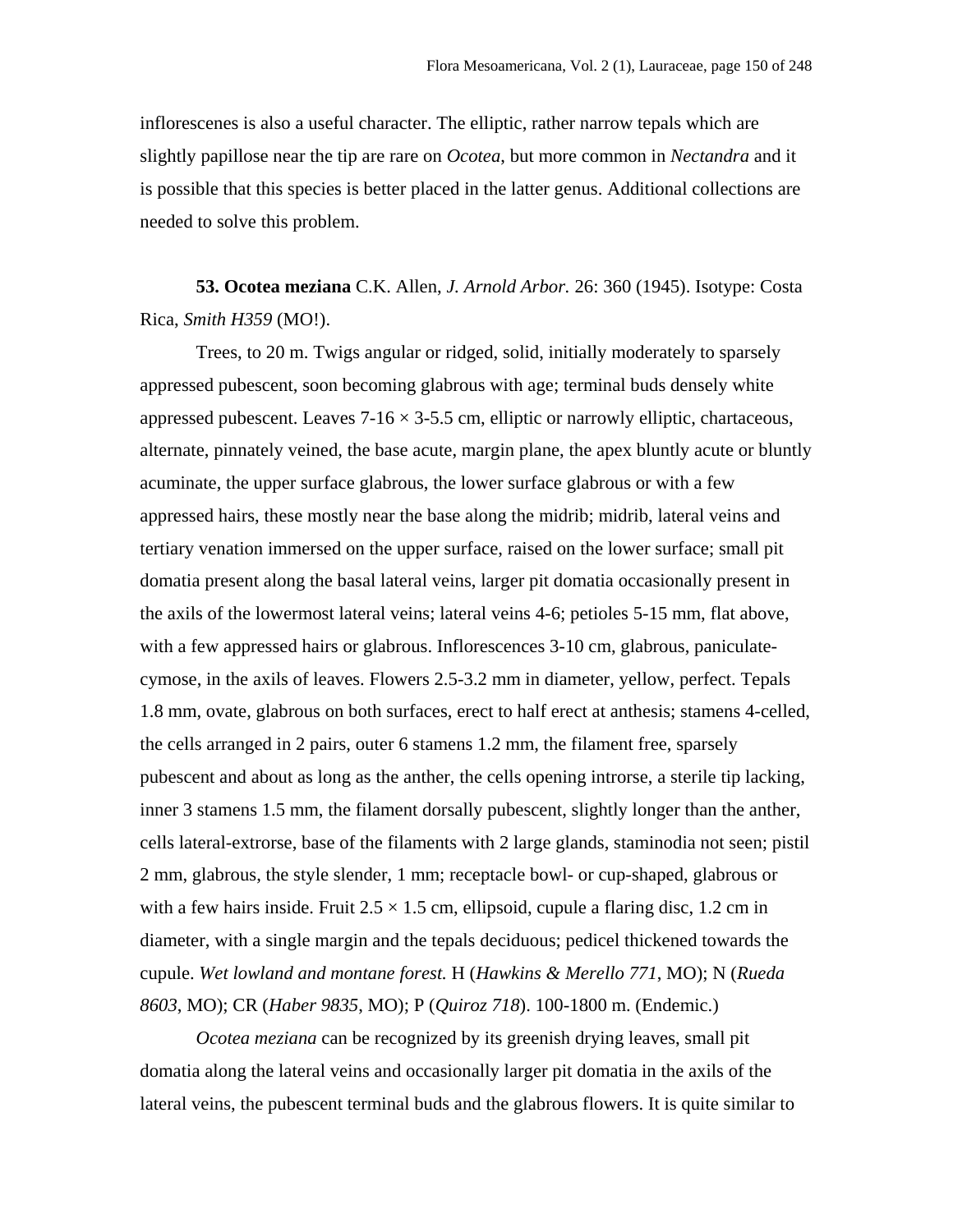*O. viridiflora*, which differs in its glabrous terminal buds, finely acute leaf apices and its shorter, few-flowered inflorescences. Specimens from Cerro Campana (Panama) are provisionally included in *O. meziana*. These specimens have generally stiffer leaves without pit domatia; one collection with a few flowers has 2-celled stamens. The general aspect, color of the leaves, raised venation on the lower leaf surface, cupule and fruit are a good match for *O. meziana*. Flowering collections are needed in order to determine the correct status of these plants.

Lowland collections from Costa Rica are also similar to *O. laetevirens*, but the latter species lacks pit domatia (it has usually shallow depressions fringed with hairs or lacks domatia altogether).

**54. Ocotea mollicella** (Blake) van der Werff, *Fieldiana Bot*., n.s. 23: 88 (1990). *Phoebe mollicella* Blake, *Contr.Gray Herb.* 52: 64-65 (1917). Holotype: Costa Rica, *Tonduz 11676* (GH!). Illustr.: van der Werff, Novon 9: 578 (1999).

*Cinnamomum mollicellum* (Blake) Kostermans.

Trees to 15 m. Twigs terete or slightly angular, solid, densely puberulous or tomentellous, the indument covering the surface almost completely; terminal buds densely tomentellous. Leaves  $3-8 \times 1-2.5$  cm, alternate, firmly chartaceous, elliptic to narrowly elliptic, pinnately veined, the base acute, the margin flat, the apex acute; midrib, lateral veins and tertiary venation immersed on the upper surface, midrib and lateral veins raised, tertiary venation immersed or very weakly raised on the lower surface; upper surface glabrous except for the grey-tomentellous midrib, lower surface moderately densely grey-pubescent, the hairs short, ascending to somewhat erect, the surface visible between the hairs, the indument discernable to the touch; domatia (as small axillary tufts of white hairs) present or absent; lateral veins 3-6; petioles 6-12 mm, flat or slightly sulcate above, with a similar indument as the twigs. Inflorescences to 6 cm, racemose, moderately to densely pubescent with ascending or erect hairs, the surface visible between the hairs, in the axils of cataphylls or leaves. Flowers 5-6 mm in diameter, greenish yellow, hermaphrodite, glabrous or nearly so outside. Tepals 2 mm, elliptic, with a few scattered hairs on the outside, pubescent at the very base but otherwise glabrous on the inside, spreading at anthesis; outer 6 stamens 1 mm, glabrous, the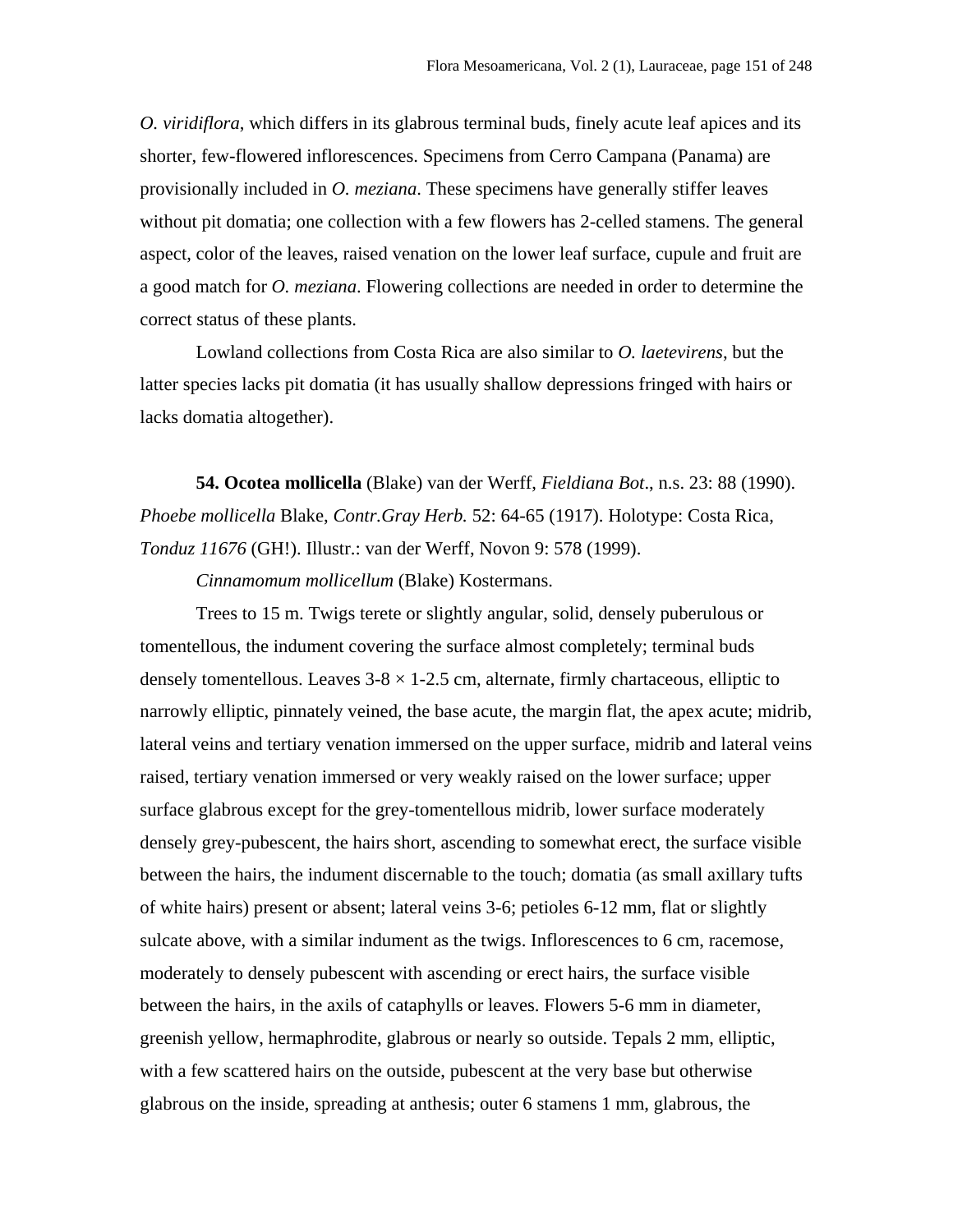filament 1/3 as long as the anther, free, the cells arranged in 2 pairs, introrse, filling the entire anther and a sterile tip lacking; inner 3 stamens 1 mm, glabrous, the filament 1/3 as long as the anther, the cells in 2 pairs, lateral-extrorse, glands present at the base on the filaments; staminodia 3, 0.5 mm, inconspicuous; pistil 2 mm, glabrous, the style as long as the ovary; receptacle shallow, bowl-shaped, glabrous inside, but with a ring of hairs at the upper rim. Fruits ellipsoid,  $2 \times 1$  cm, cupule a shallow cup, c. 6 mm wide, with a single margin and deciduous tepals; the pedicel thickened in fruit. *Montane forests*. CR (*Poveda 455*, MO). 1400-2300 m. (Endemic.)

*Ocotea mollicella* is readily recognized by its racemose inflorescences, elliptic to narrowly elliptic leaves with soft, grey pubescence and the densely pubescent twigs. There are no species with which it can be confused*. Ocotea mollicella* is not frequently collected.

**55. Ocotea mollifolia** Mez & Pittier, *Bull. Herb. Boissier, ser. 2*, 3: 233 (1903). Holotype: Costa Rica, *Pittier 16031* (B).

Trees, to 25 m. Twigs terete or slightly angular, solid, densely tomentellous, the hairs brown and covering the surface completely; terminal buds densely tomentellous. Leaves  $12-25 \times 5-15$  cm, alternate, chartaceous, obovate to broadly elliptic-obovate, pinnately veined, the base acute, obtuse to rounded, the margin flat, the apex acuminate, acumen to 1.5 cm, rarely apex rounded, the upper surface sparsely pubescent to glabrous except for the pubescent major veins, the lower surface moderately pubescent, the hairs erect, discernable to the touch, the surface visible between the hairs, the major veins densely pubescent; midrib, lateral veins and tertiary venation immersed on the upper surface, raised on the lower surface; domatia lacking; petioles 4-15 mm, with a similar indument as the twigs. Inflorescences 6-20 cm, densely brown-tomentellous, the surface not visible, paniculate-cymose, mostly in the axils of bracts near the tips of the branches, rarely in the axils of leaves. Flowers 3-6 mm in diameter, yellowish, perfect. Tepals c. 2 mm, broadly elliptic, densely pubescent outside, glabrous or nearly so inside, erect to half erect at anthesis; stamens 9, 4-celled, outer 6 c. 1 mm, the pubescent filament half as long as the glabrous anther, free, anther cells arranged in 2 pairs, opening introrse, a sterile tip lacking, inner 3 stamens the same size as the outer 6, also with pubescent filaments, the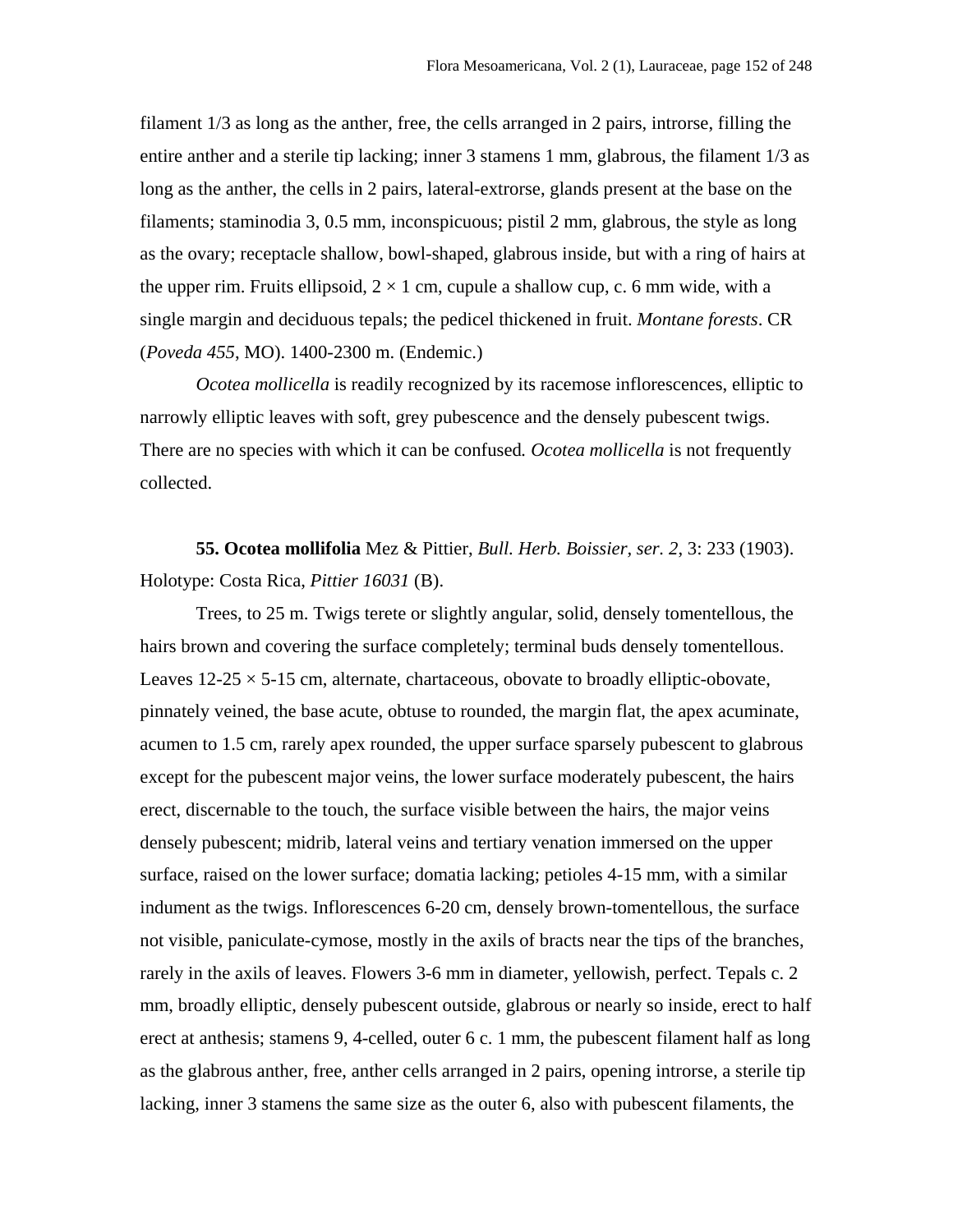cells in 2 pairs, lateral-extrorse, with 2 large bean-shaped glands at the base of the filaments, staminodes not seen, pistil 1.5 mm, glabrous, the ovary gradually narrowed into the style, receptacle cup-shaped, pubescent inside. Fruits narrowly ellipsoid at maturity,  $3.5 \times 1.3$  cm, the cupule shallowly cup-shaped, with a single margin, the tepals persisting as 6 lobes on the cupule. *Lowland and montane wet forests*. CR (*Hammel 16776*, MO); P (*McPherson 11134*, MO). 50-1000 m (Endemic.)

*Ocotea mollifolia* can be recognized by its densely pubescent twigs, pubescent, chartaceous leaves, manyflowered inflorescences and the persistent tepals on the cupule. The leaf base can be quite variable, ranging from acute to abruptly rounded. Differences with *O. pseudopalmana* are discussed under the latter species. It can be confused with *O*. *darcyi*, but the latter species has coriaceous leaves, a much denser, ferruginous pubescences on the leaves and lacks the persistent tepals on the cupule.

**56. Ocotea monteverdensis** Burger, *Fieldiana Bot. n.s. 23: 89* (1990). Isotype: Costa Rica, *Hartshorn 1900* (MO!).

Trees, to 35 m. Twigs angular or ridged, brown-tomentellous, the surface completely covered by the indument, solid; terminal buds densely tomentellous. Leaves  $5-12 \times 1.5-4$  cm, alternate, stiffly chartaceous, elliptic or narrowly elliptic, pinnately veined, the base acute and decurrent on the petiole, the margin rarely somewhat inrolled, the apex acute or infrequently obtuse, midrib, lateral veins and tertiary venation immersed on the upper surface, midrib and lateral veins raised, tertiary venation slightly raised on the lower surface, upper surface glabrous except for some persistent appressed indument on the midrib, especially near the base, the lower surface with a moderately dense appressed or ascending indument, this slightly discernable to the touch, the surface remaining largely visible; domatia absent; lateral veins 3-8; petioles not clearly recognizable due to the decurrent leaf bases, less than 1 cm. Inflorescences 6-14 cm, in the axils of leaves, paniculate-cymose, densely brown-tomentellous, the surface completely covered. Flowers yellowish, 4 mm in diameter, densely tomentellous outside, perfect. Tepals 1.5-2 mm, half erect at anthesis, puberulous on the inner surface; outer 6 stamens 1.2 mm, the filament half as long as the anther, free, pubescent on the outside, the anther cells introrse and arranged in 2 pairs, the upper pair smaller than the lower, a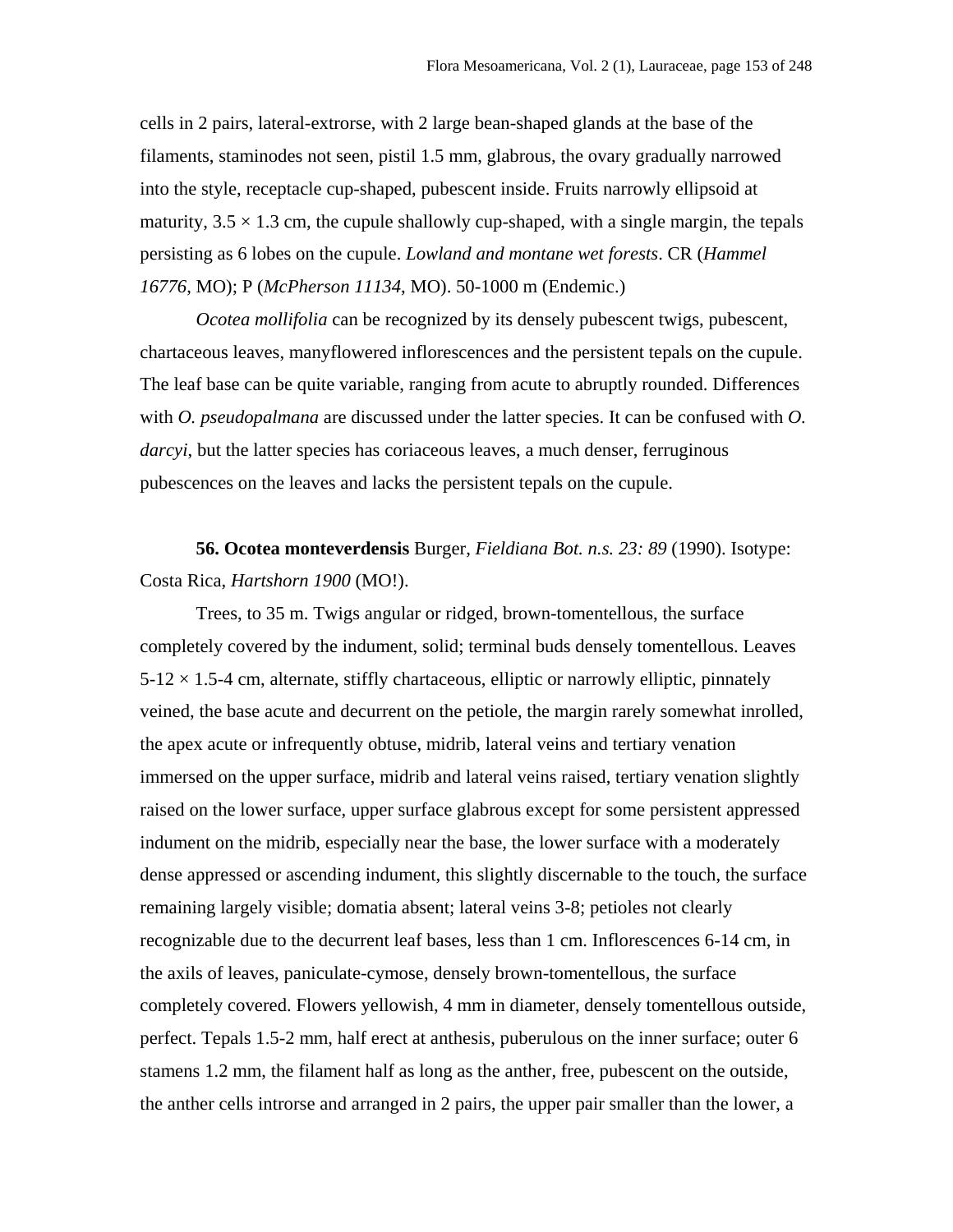sterile tip absent, inner 3 stamens 1.2 mm, the filament as long as the anther, pubescent, the upper pair of locelli lateral, the lower extrorse, 2 globose glands present at the base of the filament, staminodia not seen; pistil 1.5-2 mm, glabrous, receptacle cup-shaped, sparsely appressed pubescent inside. Fruit ellipsoid,  $3 \times 1.5$  cm, cupule initially cupshaped, at maturity flat and platelike, 1.5 cm in diameter, with a single margin; tepals deciduous in fruit*. Montane forests*. CR (*Haber 8521*, MO). 800-1500 m. (Endemic.)

*Ocotea monteverdensis* is very close to *O. hartshorniana* and the two differ mainly in the indument on the lower leaf surface (appressed or ascending in *O. monteverdensis*, erect in *O. hartshorniana*). Additional differences are the leaf size (10- 20 cm in *O. hartshorniana*, 5-12 cm in *O. monteverdensis*) and the generally denser indument on the leaves in *O. monteverdensis*. These differences are not strong and collections from other sites than Monteverde and La Selva may well indicate that the two species should be merged.

**57. Ocotea morae** Gómez-Laurito, *Novon* 7: 145 (1997). Isotype: Costa Rica, *Gómez-Laurito & Mora 12817* (MO!). Illustr.: Gómez-Laurito, *Novon* 7(2): 146, t.1 (1997).

Trees, to 20 m. Twigs angular, minutely appressed pubescent, glabrescent with age, solid or hollow, terminal buds densely appressed pubescent. Leaves  $18-28 \times 5-10$ cm, elliptic or oblong, firmly chartaceous, alternate, pinnately veined, the base obtuse or acute, the margin slightly recurved, the apex obtuse or acute; the upper surface glabrous, the lower surface glabrous or with some small, appressed hairs, the upper surface with the midrib immersed or impressed near the base, lateral veins and tertiary venation immersed, lower surface with the midrib rather strongly raised, and lateral veins and tertiary venation waekly raised; domatia lacking; lateral veins 9-12; petioles 1.5-2 cm, strongly canaliculate, glabrous or nearly so. Inflorescences 2-8 cm, rather densely and minutely pubescent, paniculate-cymose, in axils of leaves or cataphylls. Flowers white, c. 1 cm in diameter, perfect. Tepals c. 4 mm, elliptic, spreading at anthesis, finely and rather sparsely pubescent outside, more or less papillose and pubescent at the base inside. Stamens c. 2 mm, the outer 6 sessile, with the cells arranged on two introrse pairs, tongue-shaped, the pase pubescent, otherwise sparsely papillose, sterile tip c. 0.5 mm, the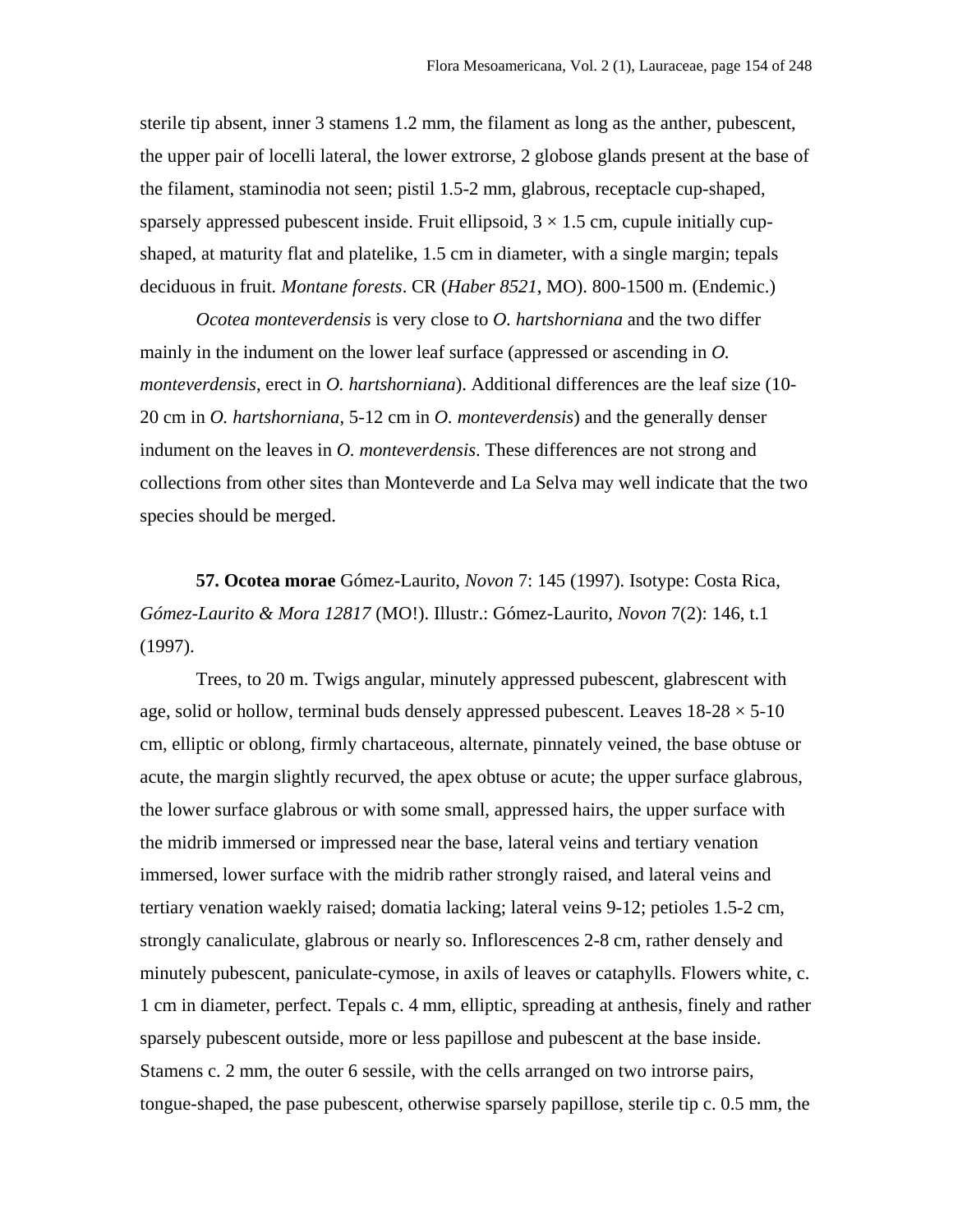inner 3 with lateral cells, glands not visible and probably fused with the base of the inner stamens; staminodia c. 0.5 mm, triangular, densely pubescent. Pistil c. 2 mm, glabrous; receptacle urceolate, densely pubescent inside. Fruits  $5 \times 3.5$  cm, ellipsoid, cupule cupshaped, 4-6.5 cm wide, 2 cm high, with a conspicuous double margin, this spreading and 1-1.5 cm wide, tepals deciduous in fruit. *Lowland and montane wet forests*. CR (*Thomsen 1475*, MO). 100-800 m. (Endemic.)

*Ocotea morae* is still poorly known and I have not seen good flowering specimens. Its placement in the subgenus *Dendrodaphne* is without hesitation because of its tongue-shaped stamens with a sterile tip and the cupule with a double margin. It can be confused with *O. dendrodaphne*, but differs in its habit (a 20 m tall tree) and in its inrolled leaf bases. Its large fruits and large double-rimmed cupules are very distinctive characters in *Ocotea*. A fruiting specimen (*Espinoza 848*, MO) had been previously identified as a *Licaria* species, a genus where cupules with a double margin are common. A recent collection from Panama (*Correa & Montenegro 9334*, MO) represents a probably undescribed species related to *O. morae*; its cupules are c. 3 cm in diameter, with a double margin, its fruits measure  $3 \times 2.5$  cm and its leaf bases are rounded to obtuse. A few old stamens found on the cupule are tongue-shaped, with a sterile tip.

**58. Ocotea multiflora** van der Werff, *Novon* 6: 481 (1996). Holotype: Costa Rica, *Aguilar 791* (MO!).

Trees, to 45 m. Twigs slender, angular, lenticellate with age, glabrous or nearly so, solid; terminal buds white appressed pubescent. Leaves  $6-9 \times 1.5-3$  cm, narrowly elliptic to elliptic, alternate, chartaceous, pinnately veined, the base cuneate, slightly inrolled and decurrent on the petiole, the margin flat, the apex (bluntly) acute, gland dots readily visible on the lower leaf surface of flowering specimens, less visible on fruiting specimens, upper leaf surface glabrous, lower surface glabrous or with some appressed hairs, especially along the midrib, midrib, lateral veins and tertiary venation immersed on the upper surface, weakly raised on the lower surface; domatia lacking; lateral veins 12- 17 pairs; petioles 4-7 mm, flat above, glabrous or with some appressed hairs. Inflorescences 6-10 cm, paniculate-cymose, in the axils of leaves, almost glabrous near the base, but towards the flowers progressively more puberulous, the hairs short, erect to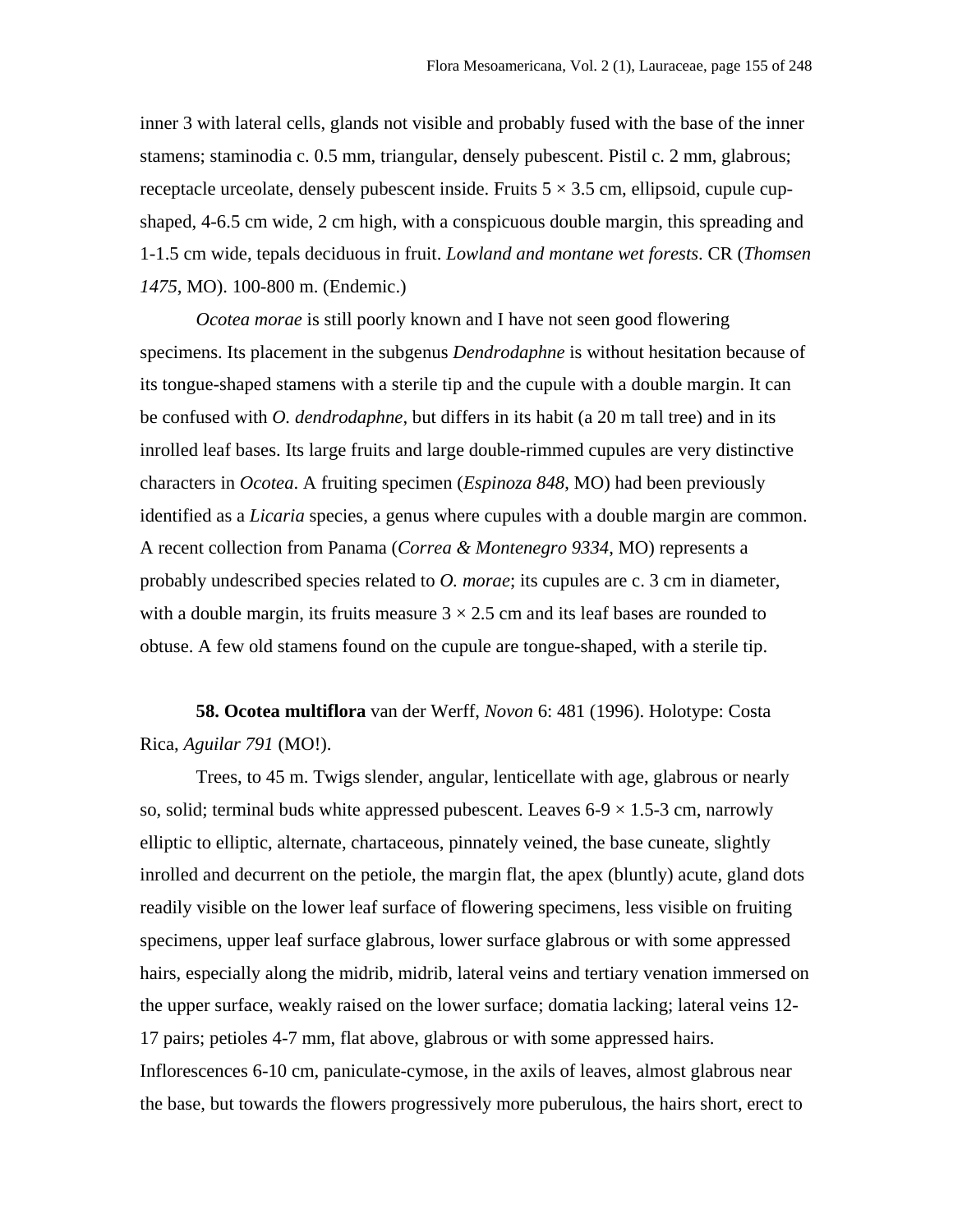ascending. Flowers 2-2.5 mm in diameter, white, perfect. Tepals 0.8-1.0 mm, half erect at anthesis, moderately pubescent on the both surfaces, the hairs hairs short, ascending to erect; stamens 9, 4-celled, the outer 6 0.6 mm, the anther sessile or nearly so, dorsally with some curled hairs, the cells opening introrsely, a sterile tip lacking, inner 3 0.8 mm, the filament pubescent and with 2 globose glands near the base, the anther cells lateralextrorse; staminodia stipitate, 0.5 mm, pubescent; pistil glabrous, 2 mm, the style c. 0.5 mm, receptacle cup-shaped, glabrous inside; flowers pubescent inside at the insertion of tepals and stamens. Fruits  $2 \times 1.2$  cm, ellipsoid, cupule small, plate-like, 5 mm in diameter, the margin simple and entire. *Lowland rain forest*. CR (*Aguilar 4844*, MO). 10- 200 m. (Endemic.)

*Ocotea multiflora* is an inconspicuous species, best recognized by its rather small leaves with many pairs of lateral veins, small flowers, many-flowered inflorescences and its large size. It is only known from the Osa Peninsula in Costa Rica. The fruits of this species are obliquely attached to the cupules, a feature not known from other *Ocotea* species. Dissected fruits show no signs of insect damage and have well-shaped cotyledons.

**59. Ocotea nigrita** (Lundell) Lundell, *Wrightia* 5: 341 (1977). *Nectandra nigrita* Lundell, *Wrightia* 4: 132 (1970). Isotype: Guatemala, *Contreras 9465* (CAS!).

Trees, to 30 m. Twigs angular, solid, sparsely appressed pubescent, soon becoming glabrous; terminal buds densely appressed pubescent. Leaves  $6-15 \times 1.5-2.5$ cm, oblanceolate, rarely narrowly obovate-elliptic, chartaceous, alternate, black when dry, pinnately veined, the base cuneate or acute, the margin flat or nearly so, the apex obtuse or bluntly acute; the upper surface glabrous, the lower surface glabrous or sparsely appressed pubescent; midrib, lateral veins and tertiary venation raised on both surfaces; domatia present as axillary tufts of hairs; lateral veins 7-10; petioles 6-12 mm, with a similar indument as the twigs, dlightly canaliculate above. Inflorescences 5-10 cm, paniculate-cymose, densely and minutely puberulous, the indument towards the flowers covering the surface completely, in the axils of cataphylls or normal leaves. Flowers 3-4 mm in diameter, creamy-white, perfect. Tepals 1.5 mm, densely puberulous on both surfaces, spreading at anthesis; stamens 9, 4-celled, outer 6 c. 1 mm, the pubescent, free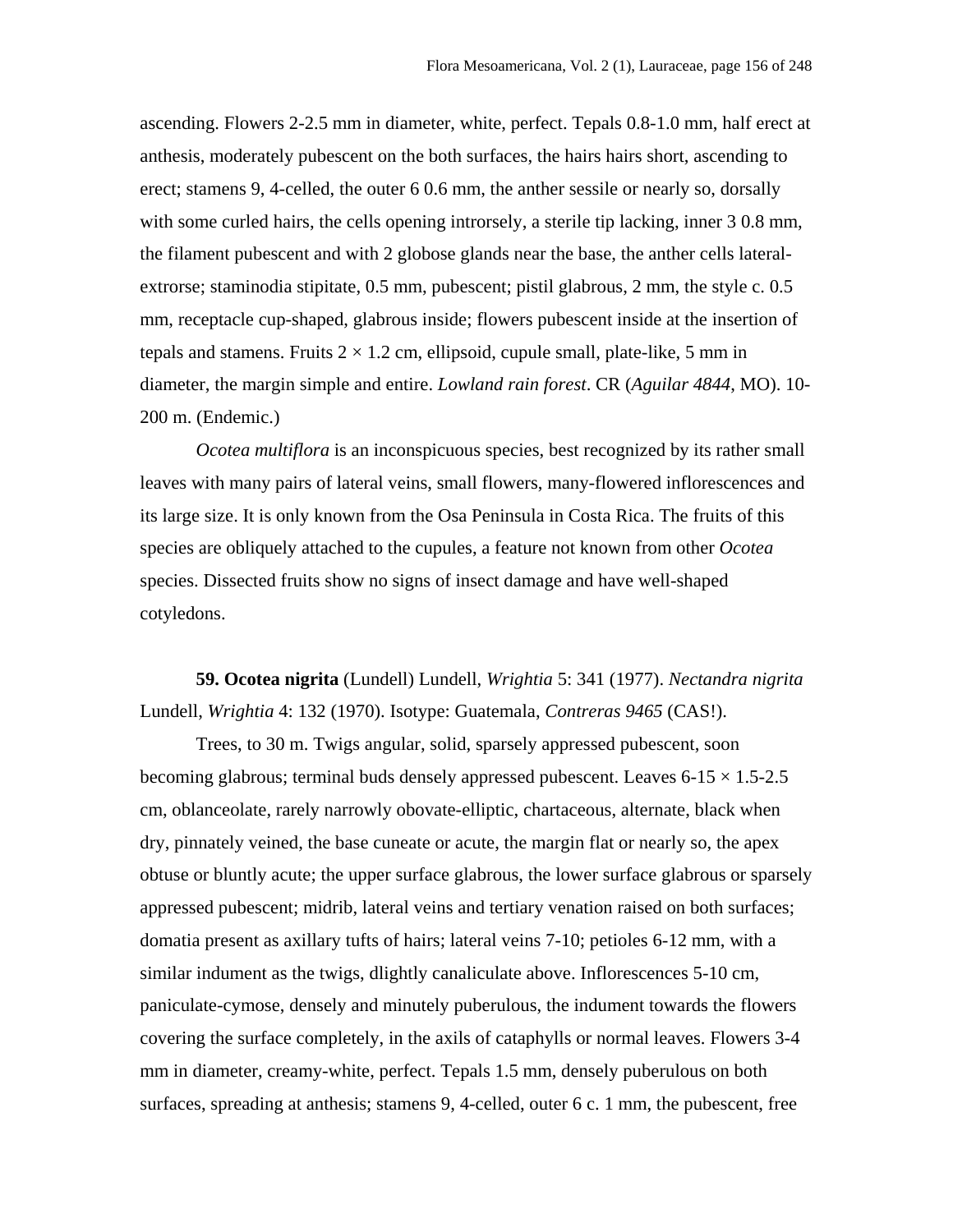filament as long as the anther, the cells arranged in 2 rows, opening introrsely, a sterile tip lacking, inner 3 with the same dimensions, the filaments with 2 glands near the base, pubescent, as long as the anthers, the anthers pubescent at their lower edge, the cells in 2 rows, opening extrorse-latrorse; staminodia present, 0.6 mm, slender, stipitiform, glabrous and inconspicuous; pistil glabrous, 1.8 mm, the style slender, 0.7 mm; receptacle shallow, glabrous inside. Fruits and cupules unknown. *Lowland rain forest*. G (*Lundell & Contreras 18984*, MO). 100-300 m. (Endemic.)

*Ocotea nigrita* is an infrequently collected species only known from Guatemala. It is best recognized by the oblanceolate, black-drying leaves, the small, densely puberulous flowers and the tufts of hairs in the axils of the basal lateral veins. It can be confused with *O. uxpanapana*, a species with longer and wider leaves and larger flowers.

**60. Ocotea oblonga** (Meissner) Mez*, Jahrb. Koenigl. Bot. Gart. Berlin* 5: 367 (1889). *Mespilodaphne oblonga* Meissner, *Prodr.* 15: 107 (1864). Holotype: French Guyana*, Sagot 491* (G-DC).

*Ocotea mayana* (Lundell) Lundell; *Phoebe mayana* Lundell

Trees to 30 m. Twigs angular, sparsely to densely appressed pubescent, solid; terminal buds densely appressed pubescent, slender. Leaves  $5\n-16 \times 2\n-5$  cm, obovateelliptic to oblanceolate, firmly chartaceous, alternate, pinnately veined; the base cuneate, the lamina at the base recurved or slightly inrolled and decurrent on the petiole, the apex acute or obtuse; upper surface glabrous or with some appressed hairs when young, these frequently persisting on the basal part of the midrib, the lower surface very sparsely to moderately appressed pubescent, the surface visible; midrib, lateral veins and tertiary venation immersed on the upper surface, midrib raised, lateral veins weakly raised and tertiary venation immersed and poorly or not visible on the lower surface; domatia present in the form of slits or circular pits which are frequently visible as small bumps on the upper surface; lateral veins 5-8; petioles 1-2 cm, often poorly differentiated from the decurrent leaf bases. Inflorescences 5-14 cm, paniculate cymose, moderately pubecsent, the hairs appressed or ascending, in the axils of leaves. Flowers 3-4 mm in diameter, white, unisexual. Tepals 1.5-2 mm, broadly elliptic, moderately appressed pubescent outside, moderately to densely pubescent inside, half-erect to spreading at anthesis. Male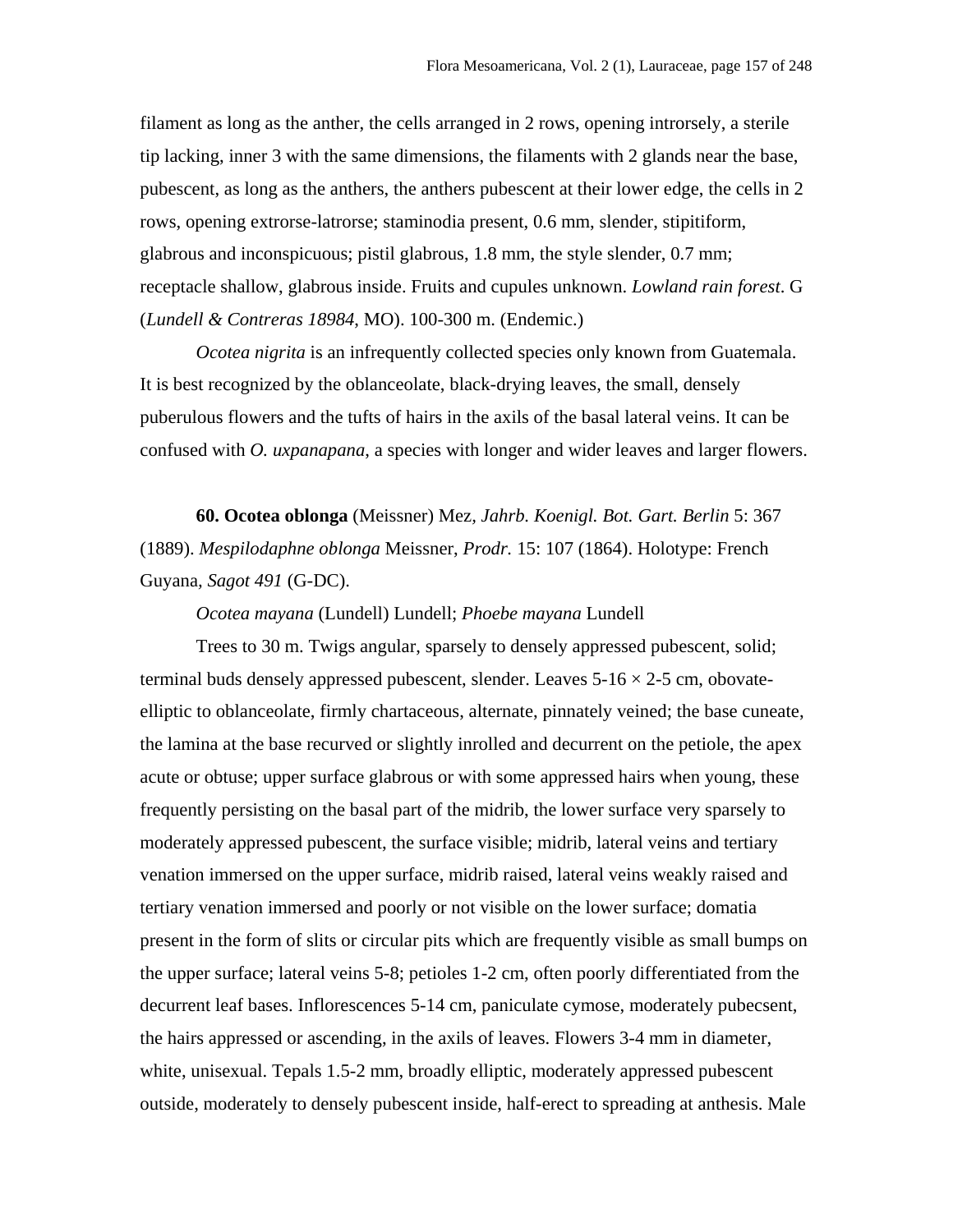flowers: stamens 9, all 4-celled, a sterile tip lacking, the outer 6 with the anther cells arranged in two pairs, introrse, c. 1 mm, glabrous, the anthers slightly longer than the free filaments, inner 3 with the cells extrorse, 1.2 mm, glabrous, with 2 globose glands near the base, anthers slightly longer than the filaments; pistillode c. 1.4 mm, glabrous, slender, with a small stigma; staminodia absent; receptacle cup-shaped, appressed pubescent inside; female flowers: staminodia 9, c. 0.5 mm, glands at the base of the inner 3 staminodia present, pistil 1.7 mm, glabrous, the receptacle deeply cup-shaped, glabrous inside. Fruit  $9-18 \times 7-9$  mm, seated on a shallow plate, this c. 7 mm in diameter, the pedicel gradually thickened into the platelike cupule, frequently lenticellate, the margin simple; tepals deciduous in fruit. *Evergreen lowland and montane forest*. B (*Gentle 4212*, MO); G (*Steyermark 44649*, F); CR (*Herrera 645*, MO); P (*Croat 16515*, MO). 0-1000 m. (Mexico, Colombia, Venezuela, Guyanas, Ecuador, Peru, Bolivia, Brasil, Puerto Rico, Trinidad.)

*Ocotea oblonga* can be easily recognized by the combination of unisexual flowers and leaves with pit or slit domatia. Such domatia are rare among the Lauraceae found in Mesoamerica. The plate-like cupules with thickened pedicels, which are frequently lenticellate, are also useful characters for identifying fruiting specimens. *Ocotea mayana* has been recognized as distinct from *O. oblonga* based on its glaucous lower leaf surfaces and consistent presence of domatia. Most collections of *O. oblonga* from South America have weakly developed domatia or lack domatia, but some (for example *Holm-Nielsen 801* from Ecuador) have also very prominent domatia and specimens with pale or glaucous lower leaf surfaces are not restricted to Mesoamerica. Therefore*, O. mayana* is here treated as a synonym of *O. oblonga*.

**61. Ocotea oblongifolia** van der Werff*. Novon* 11: 509 (2001). Holotype: Guatemala, *Walker 442* (US!).

Small tree, 6 m. Twigs terete, solid, densely light-brown pubescent with mostly erect, straight hairs, the surface of the twigs completely covered or nearly so; terminal buds completely covered by the dense, light-brown, erect indument. Leaves  $9-13 \times 3-5$ cm, oblong to slightly ovate-oblong, chartaceous, alternate, pinnately veined, the base obtuse to subcordate, the margin flat, the apex gradually acute, the upper surface sparsely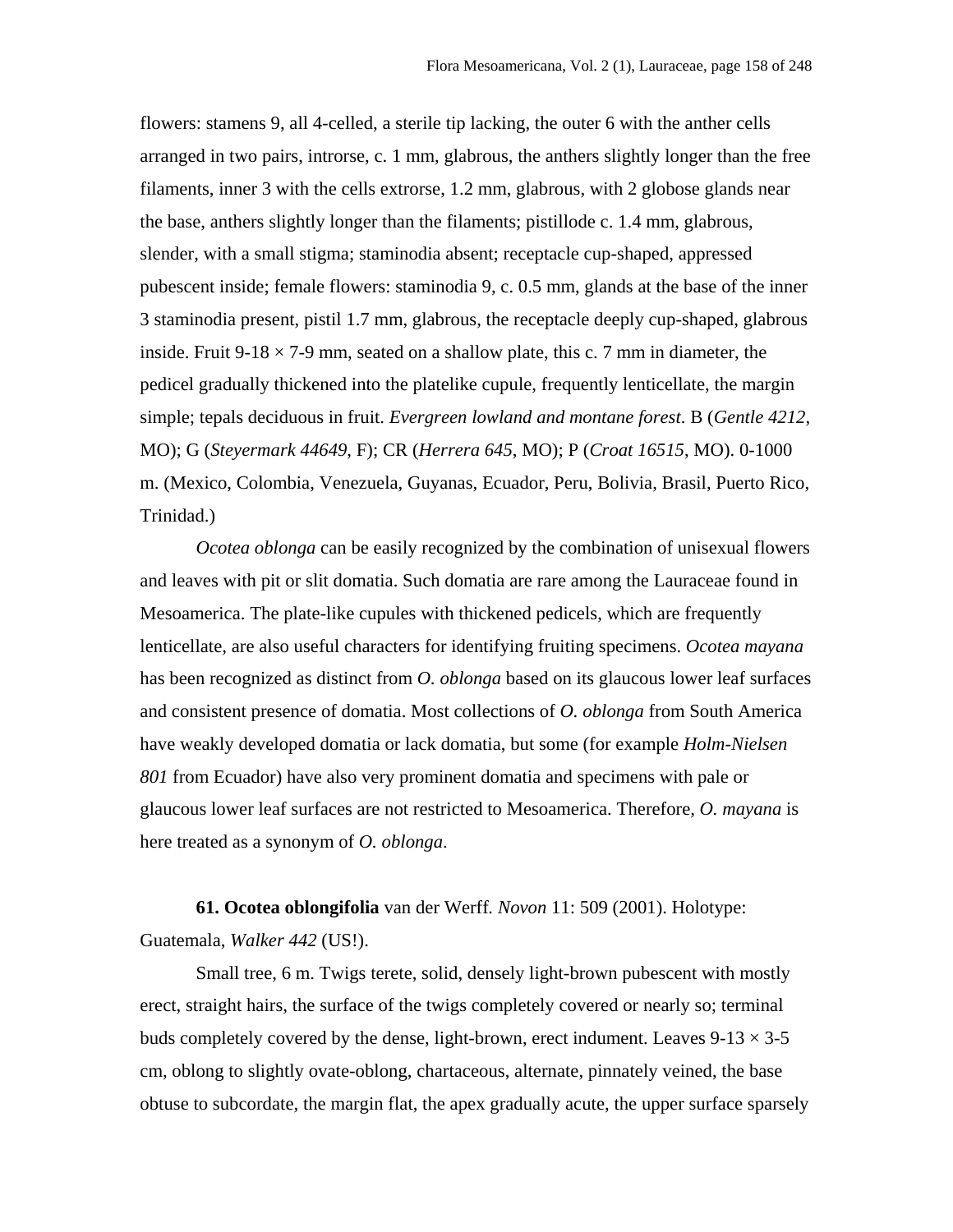pubescent with erect hairs, the indument much denser along the major veins, the lower surface densely pubescent with erect hairs, these soft to the touch, the surface partially visible between the hairs, the pubescence denser along the major veins and these clearly visible; midrib, lateral veins and tertiary venation immersed on the upper surface, midrib and lateral veins raised, tertiary venation immersed on the lower surface; domatia lacking; lateral veins 7-10; petioles 6-8 mm, terete, with the same dense idument as the twigs. Inflorescences 4-6 cm, in the axils of leaves, paniculate-cymose, rather fewflowered, sparsely to moderately pubescent with erect hairs. Flowers 2-3 mm in diameter, cream colored, perfect. Tepals 1-1.2 mm, erect to half erect at anthesis, hypanthium and tepals sparsely pubescent on the outer surface, glabrous inside, stamens 9, all 4-celled, c. 0.7 mm, glabrous, anthers sessile or nearly so, the cells arranged in 2 superposed pairs, filling the entire anther and a sterile tip absent, outer 6 stamens with the cells opening introrse, inner 3 with the cells opening lateral-extrorse, glands present at the base of the inner 3 stamens, staminodia small, triangular, glabrous; pistil 1.5 mm, glabrous, receptacle deep, cup-shaped. Fruits and cupules not seen. *Montane forests*. G (*Walker 442*, US). 1400-1800 m. (Endemic.)

*Ocotea oblongifolia* can be readily recognized by the combination of oblong, densely pubescent leaves with an obtuse to subcordate base, and the small, hermaphrodite flowers. The soft, villous indument is similar to that found in the *O. helicterifolia* group, but the small flowers with erect to half erect tepals which lack the papillose indument so typical of the *O. helicterifolia* group, suggest it is not related to that group. Morphologically, *O. oblongifolia* is quite distinct and it is described based on only the type collection. Its relationships are not clear.

**62. Ocotea parvula** (Lundell) van der Werff, *Novon* 11: 510 (2001). *Phoebe parvula* Lundell, *Wrightia* 5: 343-344 (1977). Holotype: Mexico, Chiapas, *Ton 605*  $(LL!)$ .

*Cinnamomum parvulum* (Lundell) Kostermans.

Shrub or small tree, to 7 m. Twigs terete, solid, moderately densely appressed pubescent, the indument becoming sparser with age; terminal buds densely sericeous. Leaves  $3-8 \times 1-2.5$  cm, chartaceous, ovate or narrowly ovate, alternate, pinnately veined,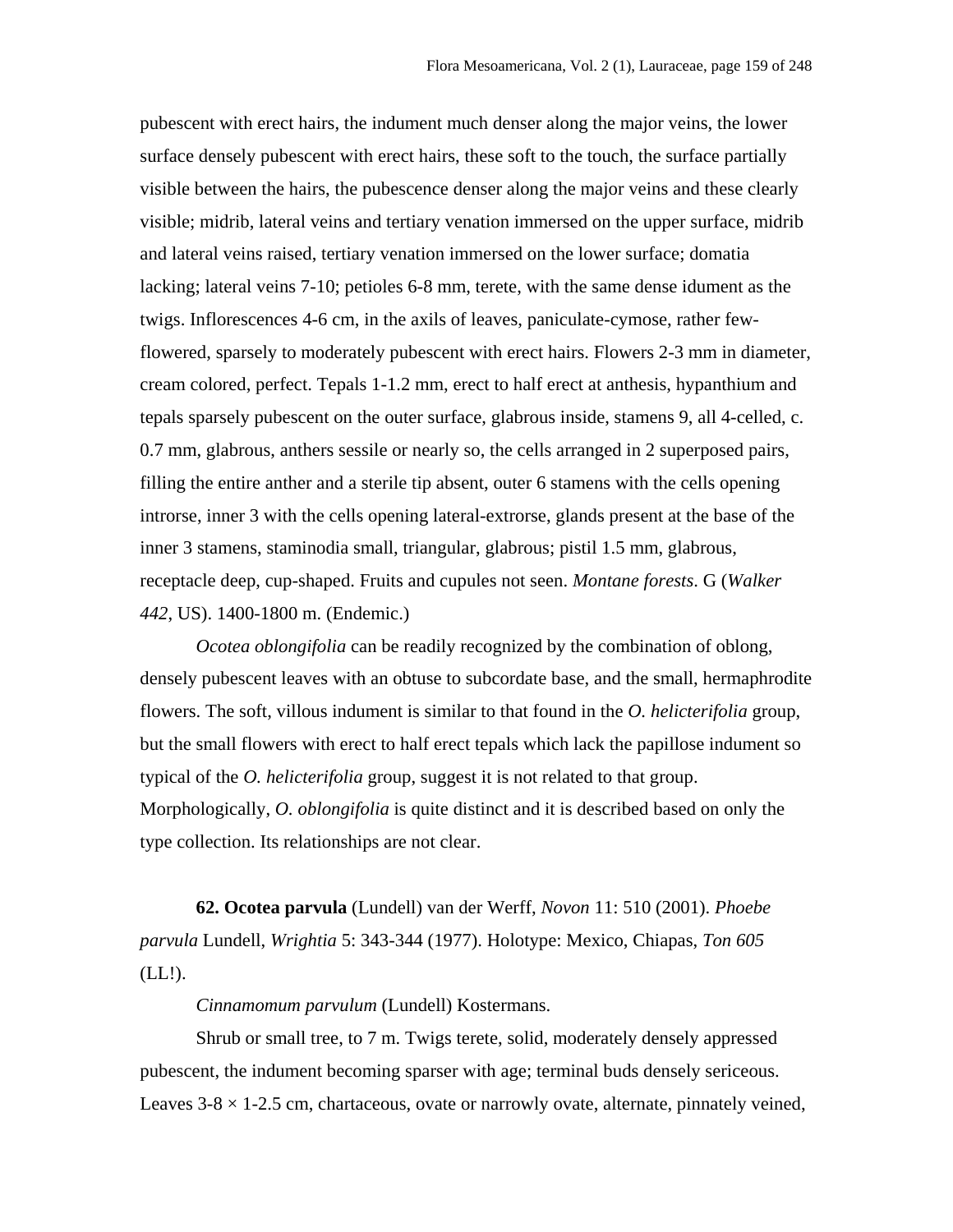the base acute, margin plane, apex tapering into a slender tip, the upper surface glabrous, lower surface glabrous or with some appressed hairs, these mostly along the midrib; midrib, lateral veins and tertiary venation immersed on the upper surface, midrib raised, lateral veins and tertiary venation very slightly raised on the lower surface; domatia present as axillary tufts of hairs; lateral veins 3-4 pairs; petioles 5-9 mm, moderately appressed pubescent, flat or shallowly canaliculate above. Inflorescences to 5 cm, paniculate-cymose, appressed pubescent, in the axils of leaves, bracts often persisting at anthesis. Flowers 3-3.5 mm in diameter, perfect. Tepals 1.5 mm, lanceolate, glabrous on both surfaces, initially erect, but spreading in older flowers; stamens 9, all 4-celled, glabrous, a sterile tip lacking, the outer 6 1.2 mm, filaments free, as long as the anthers, the cells in 2 pairs and opening introrse, inner 3 1.5 mm, the filaments with 2 glands at the base and as long as the anthers; staminodia present, 0.8 mm; pistil glabrous, 1.5 mm, the style slightly shorter than the ovary; receptacle shallow, with a few appressed hairs and a ring of hairs on the rim. Fruits  $17 \times 7$  mm, ellipsoid or narrowly ellipsoid, cupule 7 mm in diameter, shallowly bowl-shaped, with a single margin, the tepals sometimes persisting or, when fallen off, the margin slightly lobed; pedicel thickened in fruit. *Cloud forest*. Ch (*Breedlove 21508*, MO). 1800-2800 m. (Mexico [Oaxaca], Mesoamerica.)

*Ocotea parvula* is an infrequently collected species best recognized by its ovate leaves, gradually tapering into the apex, presence of domatia, glabrous tepals and the small inflorescences with the bracts frequently persisting. It is closely related to *O. strigosa*, a species from Nicaragua which see for differences between the two species. Provisionally placed here are several collections from 1000-1300 m altitude which differ in having a denser indument on the twigs and the inflorescences and in their pubescent flowers.

**63. Ocotea patula** van der Werff. *Novon* 9: 577 (1999). Holotype: Costa Rica, *Aguilar et al. 2715* (MO!). Illustr.: van der Werff, *Novon* 9: 578 (1999).

Small trees, to 8 m. Twigs terete or slightly ridged, solid, densely yellowishbrown tomentose when young, the surface completely covered by the indument, the indument becoming whitish with age, terminal buds densely yellowish-brown tomentose. Leaves  $12-24 \times 9-14$  cm, broadly elliptic, chartaceous, pinnately veined, alternate, the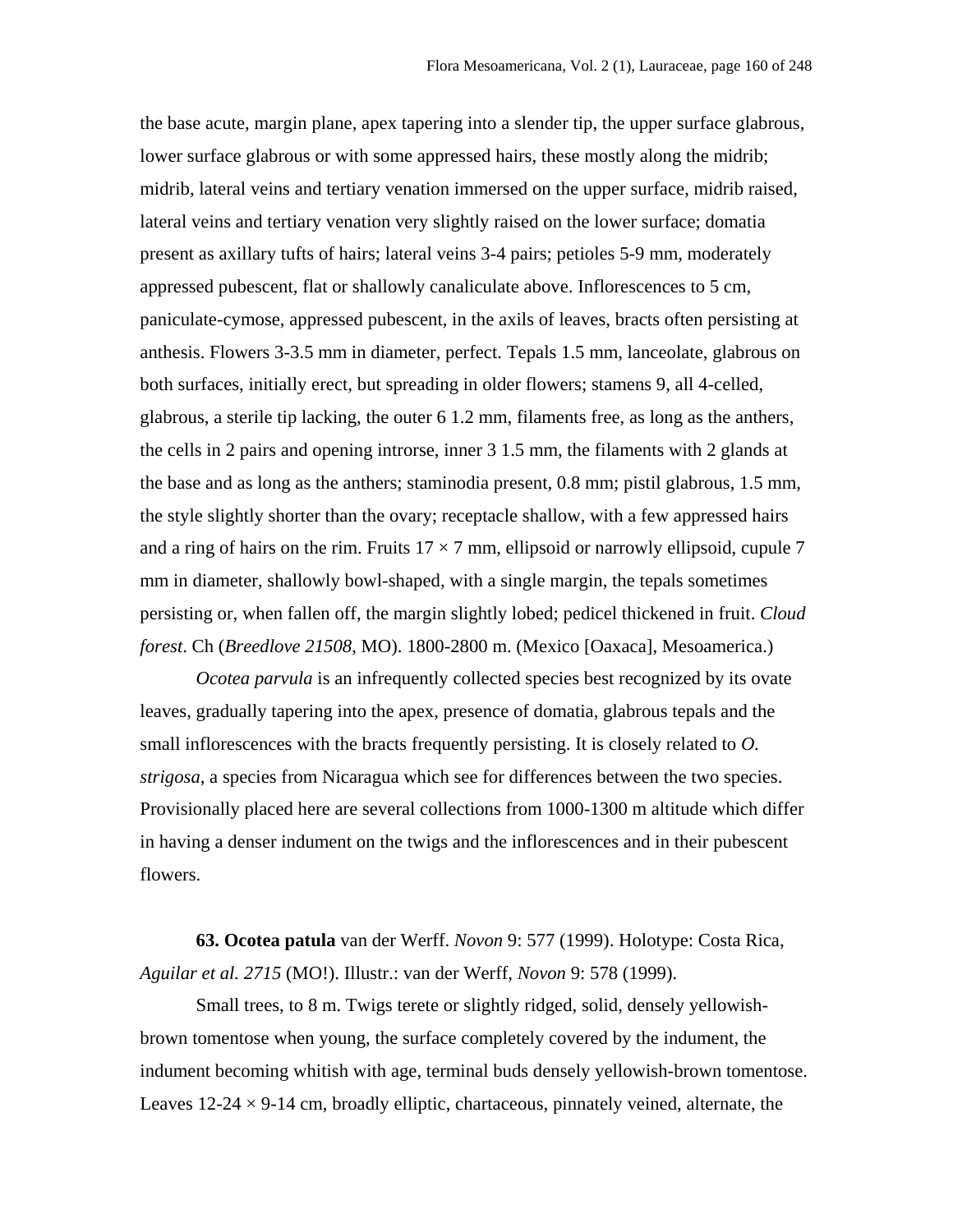base obtuse to rounded, the margin plane, the apex obtuse or shortly acuminate, the upper surface with some erect hairs when young, soon glabrescent, the midrib and lateral veins tomentellous, the lower surface sparsely to moderately pubescent, the hairs erect, discernable to the touch, the indument denser and tomentellous along the midrib and lateral veins, midrib, lateral veins and tertiary venation immersed on the upper surface, raised to prominently raised on the lower surface, domatia lacking, lateral veins 7-8; petioles 17-26 mm, with a similar indument as the twigs, shallowly canaliculate on the upper surface. Inflorescences 10-16 cm, densely yellowish-brown tomentellous, paniculate-cymose, in the axils of cataphylls, rarely in the axils of leaves. Flowers c. 7 mm in diameter, white, hermaphrodite, sparsely to moderately pubescent. Tepals c. 2.5 mm, elliptic, spreading or somewhat reflexed at anthesis, the inner surface moderately to sparsely papillose; stamens 9, 4-celled, the outer 6 c. 1.2 mm, weakly papillose, the cells arranged in 2 pairs, introrse, a short (0.2 mm) sterile tip present, the anthers sessile or nearly so, inner 3 stamens as long as the outer 6, also weakly papillose, sessile or nearly so, the cells in 2 pairs, extrorse, glands present at the base, staminodia not seen. Pistil c. 1.5 mm, the style as long as the ovary, glabrous, receptacle cup-shaped, glabrous inside. Fruits and cupules not known. Flowers: December*. Montane forests*. CR (*Hammel 19217*, MO). 1000-1400 m. (Endemic.)

*Ocotea patula* is part of the *O. helicterifolia* group and resembles *O. valerioana*. However, it differs in its densely tomentellous inflorescences (with the surface entirely or almost entirely covered by the indument), by its shorter (2-3 mm vs. 6-8 mm), tomentellous pedicels and its pubescent flowers. It is only known from 2 collections from the same locality and is reported to grow on a limestone substrate.

**64. Ocotea pausiaca** Rohwer, *Bot. Jahrb. Syst*. 112: 387 (1991). Holotype: Panama, Colon, *Knapp 5782* (MO!). Illustr.: Rohwer, *Bot. Jahrb. Syst*. 112: 388 (1991).

Trees, to 10 m. Twigs angular, solid, densely to sparsely appressed pubescent, becoming glabrous with age; terminal buds densely appressed pubescent, the surface covered by the indument. Leaves  $5-11 \times 2.5-5.5$  cm, alternate, elliptic, firmly chartaceous, pinnately veined, the base obtuse to acute, the apex obtuse to acuminate, the margin flat, the upper surface glabrous, the lower surface glabrous or with a few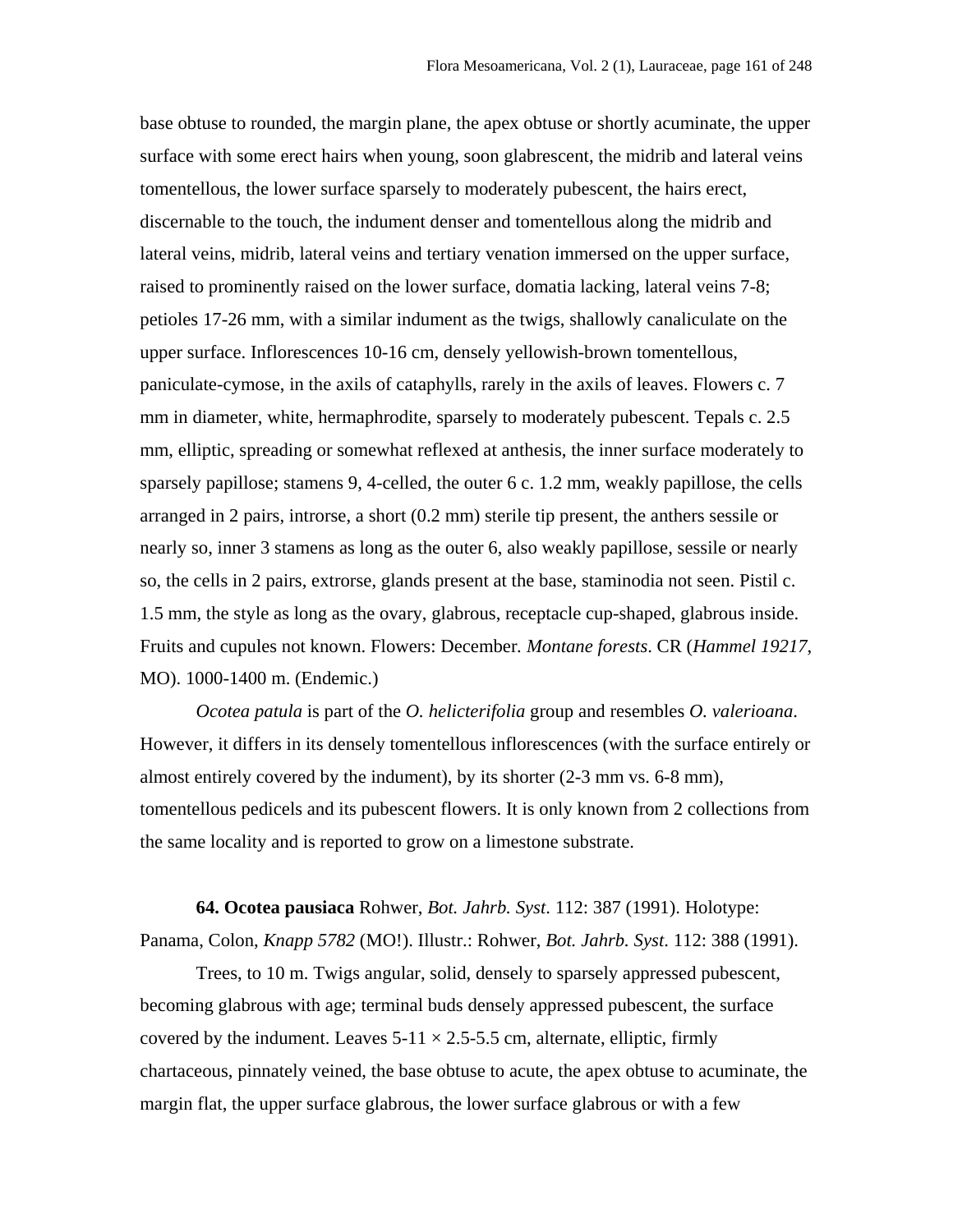appressed hairs, especially along the major veins, midrib, lateral veins and tertiary venation slightly raised on the upper surface, sometimes the major veins slightly raised in a depression and appearing impressed, midrib and lateral veins raised, tertiary venation weakly raised on the lower surface, domatia absent, lateral veins 4-6; petioles 7-15 mm, deeply canaliculate, with a similar indument as the twigs. Inflorescences 2-7 cm, moderately to densely appressed pubescent, in the axils of leaves or cataphylls and sometimes appearing terminal, paniculate or, in small inflorescences, racemose. Flowers 7-10 mm in diameter, white, fragrant, perfect. Tepals 4-5 mm, spreading at anthesis, glabrous outside or nearly so, finely papillose inside, the outer 3 tepals with the papillosity restricted to a basal triangular patch, stamens 1.5-2.2 mm, the filaments free, at least twice as long as the anthers, the outer 6 stamens strongly curved inwards, the cells in 2 pairs and opening introrse, a sterile tip lacking, the inner 3 stamens erect, the cells lateral-extrorse, staminodia 3, 1/3 to 1/2 as long as the inner stamens, clavate; pistil glabrous, 1.8 mm, the style as long as the ovary; receptacle shallowly cup-shaped, pubescent inside. Fruit and cupule unknown*. Montane forest*. P (*McPherson 9550*, MO). 900-1500 m. (Endemic.)

*Ocotea pausiaca* is a rare species restricted to Panama. Flowering specimens can be readily recognized by the peculiar stamens: the other species in the *O. heydeana* group of Rohwer have nearly sessile stamens and broad anthers, while *O. pausiaca* has stamens with long filaments, slender anthers and the outer 6 stamens are curved inwards. Vegetatively, it can be easily confused with small-leaved specimens of *O. rubriflora*, but the latter has a very dense, minute indument on the young twigs which completely covers the surface and with individual hairs not discernable, while the indument on young twigs of *O. pausiaca* is less dense, does not cover the surface completely and individual hairs can clearly be seen with moderate magnification.

**65. Ocotea pharomachrosorum** Gómez-Laurito, *Novon* 3: 31 (1993). Isotype: Costa Rica, San Jose, *Gómez-Laurito et al. 12160* (MO!). Illustr.: Gómez-Laurito, *Novon* 3: 32, t. 1 (1993).

Trees to 20 m. Twigs angular or ridged, densely grey-brown tomentellous, the surface completely covered by the felty indument, solid; terminal buds densely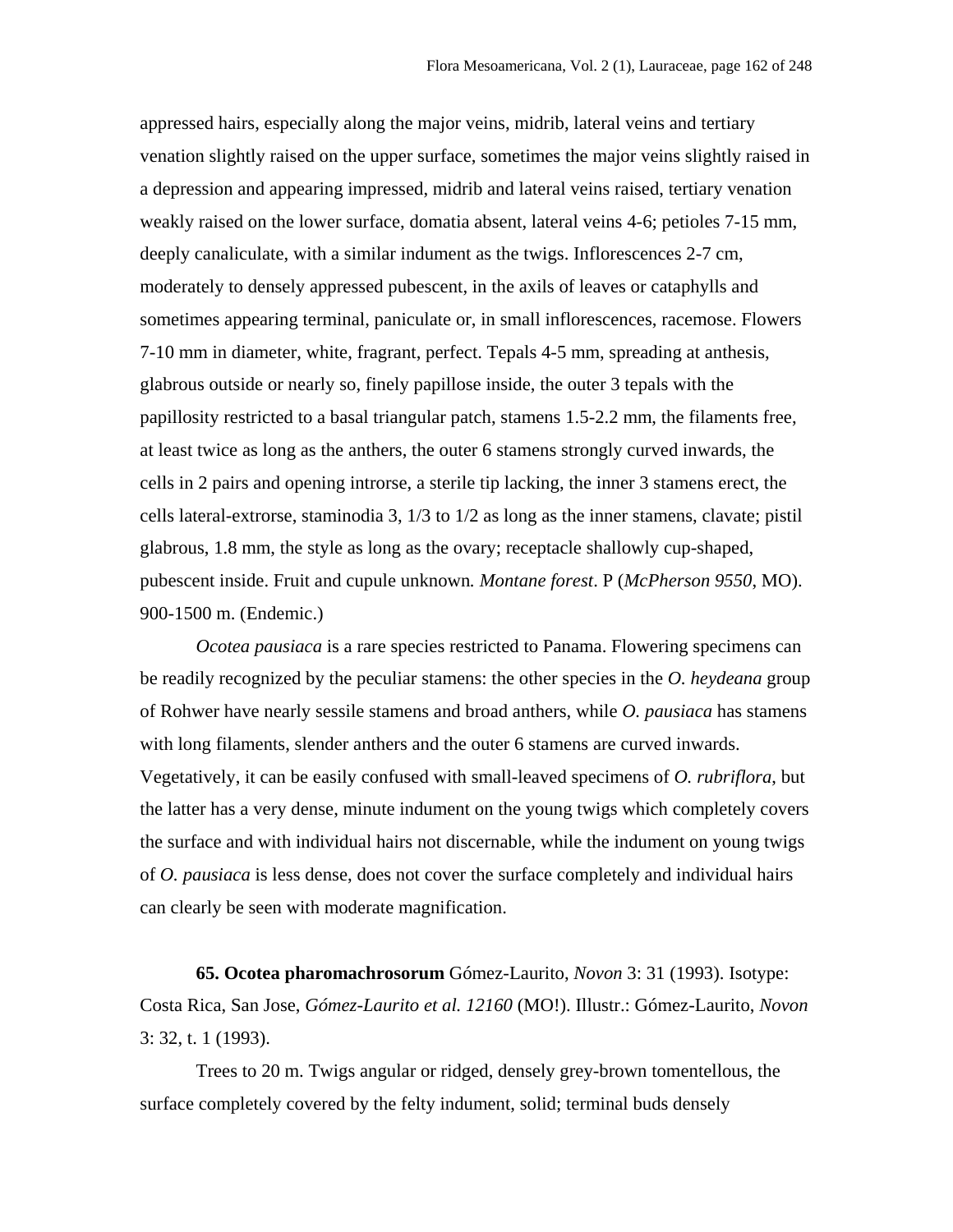tomentellous. Leaves  $10\n-16 \times 5\n-6.5$  cm, elliptic or ovate, firmly chartaceous, alternate, pinnately veined, the base obtuse or acute, sometimes inequilateral, the margin plane, the apex acute to rounded; the upper surface initially sparsely tomentellous, but soon becoming glabrous and shiny, the lower surface densely matted, grey-brown tomentellous, the surface not visible, the indument slightly discernabke to the touch; the upper surface with the midrib and lateral veins immersed or impressed and then leaves bullate, tertiary venation scarcely to moderately raised, the lower surface with midrib and lateral veins raised, tertiary venation not visible; domatia lacking; lateral veins 4-6; petioles 2-3 cm, with a similar (but usually sparser) indument as the twigs, longitudinally ridged, otherwise flat on the upper side. Inflorescences to 10 cm, paniculate-cymose, in the axils of distal leaves or cataphylls, densely grey-tomentellous, contrasting markedly with the dark drying flowers. Flowers c. 8 mm in diameter, white, fragrant, perfect. Tepals c. 4 mm, elliptic, half-erect, sparsely pubescent outside, papillose near the tip, otherwise glabrous inside; outer 6 stamens c. 2 mm, tongue-shaped, glabrous, the filament 0.1-0.2 mm, anther cells introrse, in two pairs, sterile tip present, c. 0.8 mm, inner 3 stamens c. 1.5 mm, the filament c. 0.2 mm with 2 glands near the base, the anther rectangular, the cells lateral-extrorse; staminodia c. 1 mm, clubshaped; pistil glabrous, c. 1 mm, receptacle cup-shaped, glabrous inside. Fruits  $3 \times 2$  cm, ellipsoid, cupule bowlshaped, c. 1.2 cm in diameter, with a single margin, tepals deciduous in fruit, the pedicel swollen. *Montane forests*. CR (*Herrera 7449*, MO); P (*Quiroz 719*, MO). 1800-2200 m. (Endemic.)

*Ocotea pharomachrosorum* is the only species which has tongue-shaped outer stamens with a sterile tip and densely tomentellous lower leaf surfaces. Other distinctive characters are the rather long petioles and the frequently inequilateral leaf bases. Its stamens suggest a relationship with the *Ocotea dendrodaphne* group, but other characters (glabrous stamens, single margined cupules, the dense pubescence) point to the *O. helicterifolia* group and I think it relationships are with the latter.

**66. Ocotea pittieri** (Mez) van der Werff, *Fieldiana Botany n.s.* 23: 92 (1990). *Phoebe pittieri* Mez, *Bot. Jahrb. Syst. Beibl*. 67: 16 (1901). Holotype: Costa Rica, *Tonduz 11893* (B).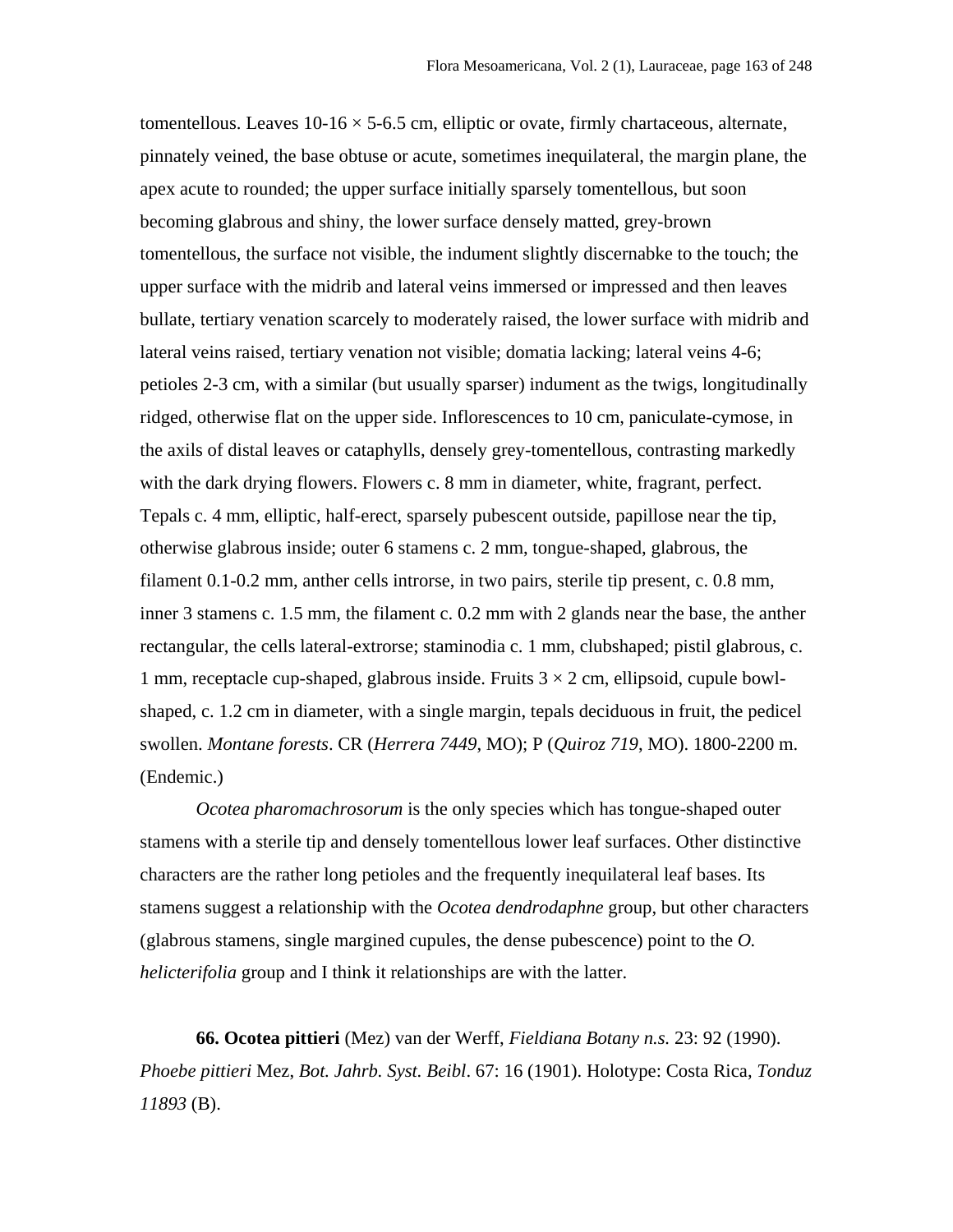*Cinnamomum pittieri* (Mez) Kostermans.

Small trees or shrubs. Twigs terete, solid, moderately to densely pubescent with very short, erect hairs, the surface largely or entirely covered; terminal buds densely white pubescent. Leaves  $6-10 \times 2.3-3.8$  cm, chartaceous, elliptic, alternate, pinnately veined, the base acute, the margin flat, the apex acuminate, rarely acute, the upper surface glabrous, the lower surface glabrous except for short, erect hairs along the major veins, midrib, lateral veins and tertiary venation immersed on the upper surface, raised or slightly raised on the lower surface, domatia as axillary tufts of hair present, lateral veins 4-5, petioles c. 1 cm, flat above, with a similar dense indument as the twigs. Inflorescences to 8 cm, sparsely to moderately pubescent, the hairs ascending, racemose, in the axils of leaves or bracts. Flowers 6-7 mm in diameter, white, perfect. Tepals sparsely appressed pubescent outside, papillose inside. spreading at anthesis; filaments of the outer 6 stamens very short; inner 3 stamens with large, globose glands at the base of the filaments; staminodia present, slender. Fruit and cupule unknown. *Montane forests*. CR (*Morales 3397*, MO). 1800-2200 m. (Endemic.)

*Ocotea pittieri* is characterized by its racemose inflorescences and the dense, short, erect indument on the young twigs. It is very close to *O. brenesii*, which differs in having an appressed indument on the twigs.

*Ocotea pittieri* is rarely collected and my description is based on Mez's original description and a second collection, which has only buds. The name *O. pittieri* was used in Burger & van der Werff (1990) for the species here treated as *O. praetermissa*.

**67. Ocotea platyphylla** (Lundell) Rohwer, *Bot. Jahrb. Syst*. 112: 390 (1991); *Phoebe platyphylla* Lundell, *Contr. Univ. Michigan Herb*. 6: 23 (1941). Isotype: Mexico, Chiapas, *Matuda 1930* (MO!).

*Nectandra platyphylla* (Lundell) C.K. Allen.

Trees, to 20 m. Twigs angular, solid, moderately to sparsely appressed pubescent, glabrescent with age; terminal buds densely whitish pubescent, the surface completely covered. Leaves  $13-25 \times 4-8$  cm, alternate, thinly chartaceous, obovate-elliptic to elliptic, pinnately veined, the base obtuse to rounded, leaf margin at the base reflexed or inrolled, apex acute to shortly acuminate, upper surface glabrous, lower surface glabrous or with a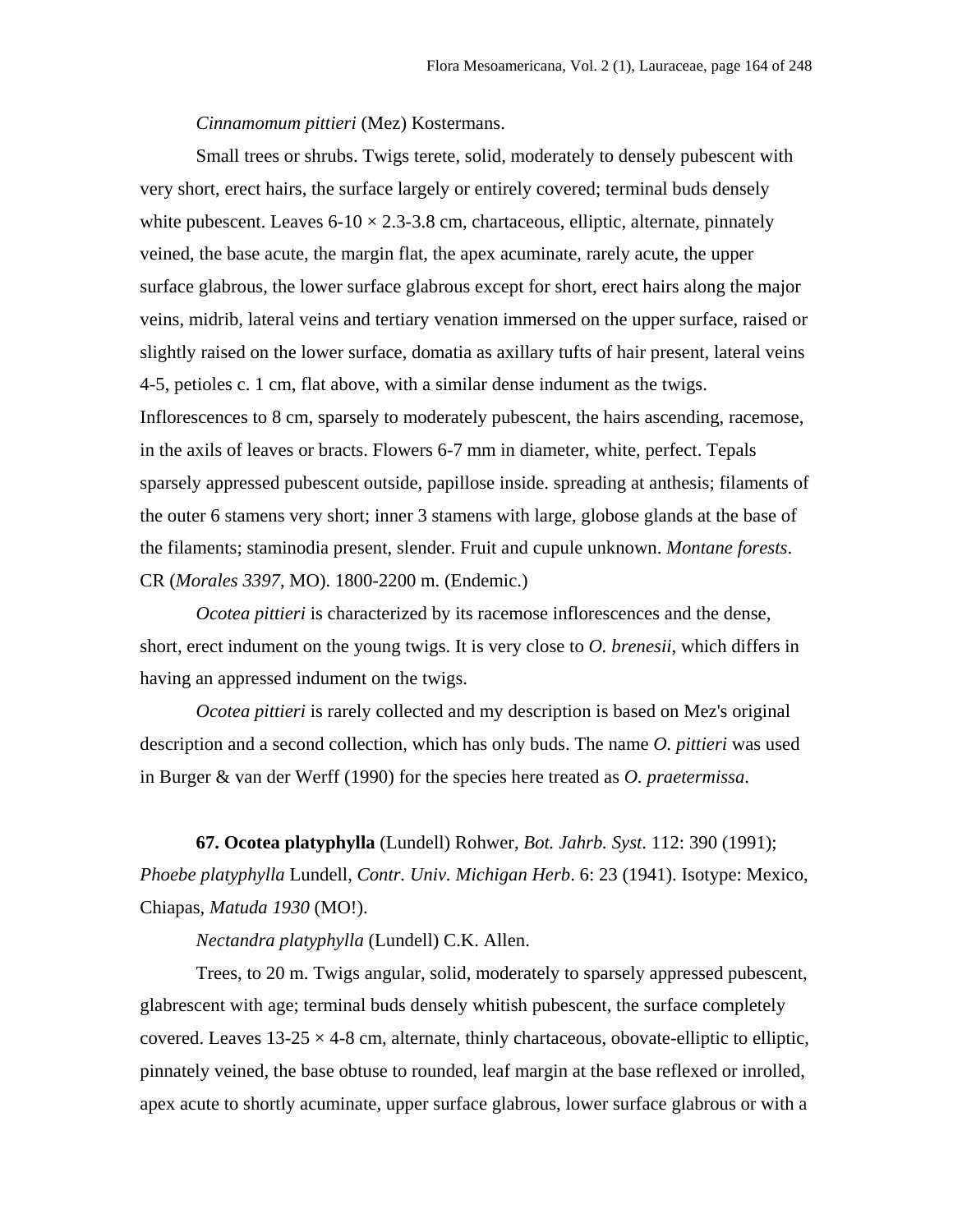few appressed hairs along the major veins, midrib and lateral veins immersed, tertiary venation slightly raised on the upper surface, midrib and lateral veins raised, tertiary venation slightly raised on the lower surface; domatia absent; lateral veins 9-14; petioles 1-2 cm, canaliculate, sparsely appressed pubescent. Inflorescences 5-10 cm, sparsely appressed pubescent to almost glabrous, paniculate-cymose, in the axils of leaves. Flowers 8-9 mm in diameter, perfect. Tepals 3.5 mm, broadly ovate, glabrous outside, minutely papillose inside, spreading at anthesis; outer stamens 1.6 mm, finely papillose, filament free, short, 0.3 mm, anther cells in 2 pairs, opening introrse and filling the entire anther, inner 3 stamens as outer ones except opening extrorse; glands present, partially fused with with the base of the filaments; staminodia 3, 0.2 mm, with a glandular tip; pistil 1.8 mm, glabrous, the style as long as the ovary, receptacle cup-shaped, with a few hairs inside. Fruit  $23 \times 13$  mm, ellipsoid, cupule bowl-shaped, 1 cm in diameter, with a single margin and without persisting tepals*. Montane forests*. Ch (*Lorea 5528*, MO); G (*Molina & Molina 12373*, F); ES (*Reyna 1444*, MO). 900-2600 m. (Endemic.)

Characteristic for this species are the inrolled or revolute leaf bases. Otherwise, it resembles *Ocotea heydeana* closely. The description of the fruit is based on the collection from El Salvador. This specimens differs from the Chiapas and Guatemalan collections in having tufts of hairs in the axils of the lowermost lateral veins and in having fewer (5-8) lateral veins.

**68. Ocotea praetermissa** van der Werff, *Novon* 6: 482 (1996). Holotype: Costa Rica, *Burger et al. 12065* (MO!). Illustr.: van der Werff, *Novon* 9: 578 (1999).

Shrubs or medium-sized trees to 15 m. Twigs terete, densely tomentellous when young, the indument ususally completely covering the surface, becoming glabrous with age, solid; terminal buds densely pubescent. Leaves  $3\textrm{-}10 \times 1.5\textrm{-}4$  cm, alternate, chartaceous, elliptic or obovate-elliptic, pinnately veined, base acute or infrequently obtuse, the apex acute or obtuse, the upper surface glabrous or nearly so, the lower surface (sparsely) pubescent, the hairs erect, usually discernable to the touch, denser along the main veins, axillary tufts of hairs frequently present, midrib, lateral veins and tertiary venation immersed or slightly raised on the upper surface, raised on the lower surface, lateral veins 3-6, petioles 5-12 mm, flat or shallowly canaliculate on the upper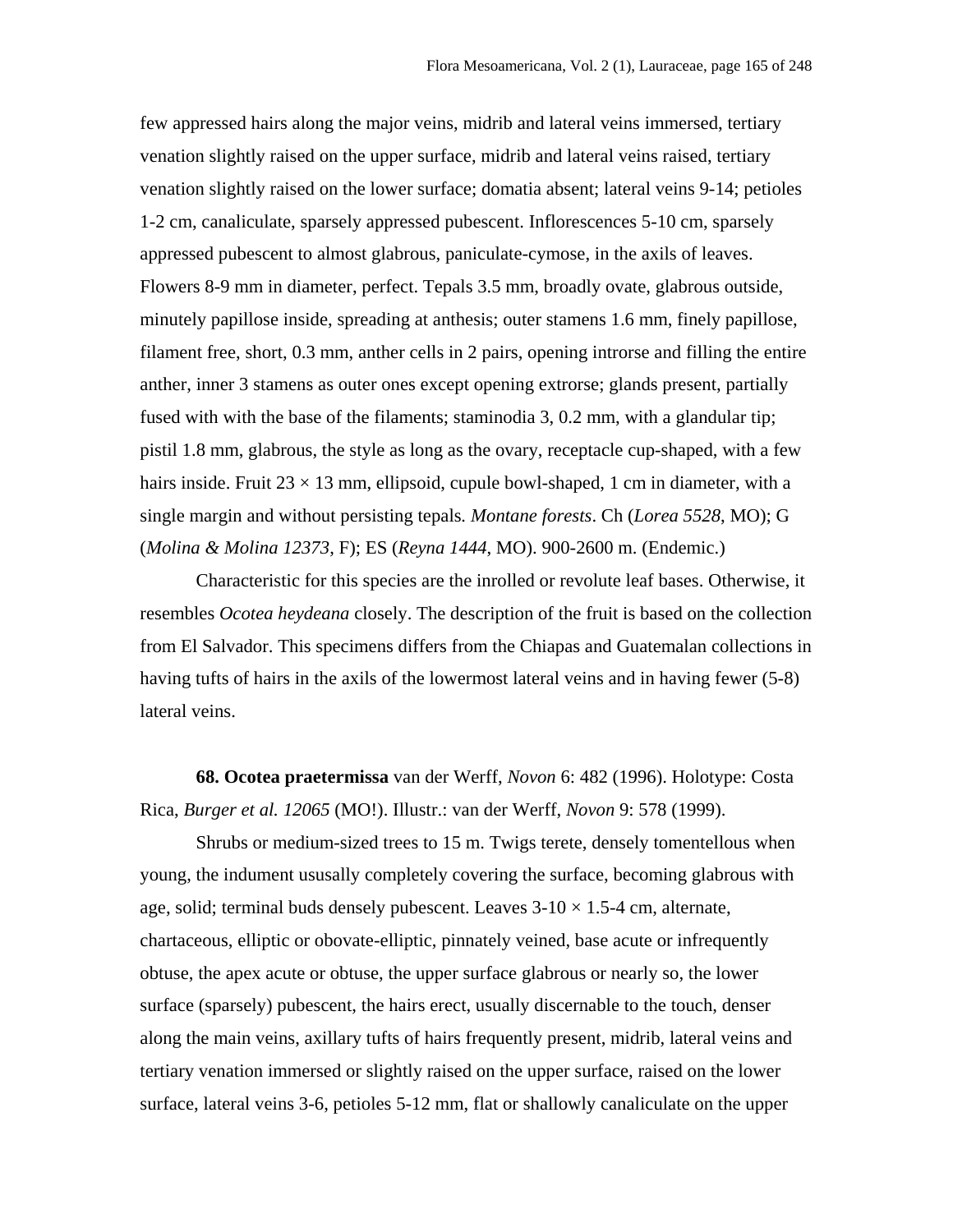surface and with a similar indument as the twigs. Inflorescences to 12 cm, paniculatecymose, glabrous or with a few scattered hairs. Flowers 5-7 mm in diameter, glabrous, yellowish, perfect.Tepals 6, 2-2.5 mm, the inner surface pubescent, especially near the base, the margin frequently papillose, spreading at anthesis; stamens 9, 4-celled, the outer 6 1-1.4 mm, glabrous, the cells arranged in 2 rows, introrse, a sterile tip lacking, filaments free, from 1/3 to about as long as the anthers; inner 3 stamens 1.3 mm, glabrous, the filaments as long as the anthers, the cells in 2 rows, extrorse-lateral, glands present at the base of the filaments, staminodia usually present, 3, glabrous; pistil 2-2.5 mm, glabrous, the style half as long as the ovary, receptacle cup-shaped, glabrous inside. Fruit ellipsoid,  $2.5 \times 1.8$  cm, cupule shallow, bowl-shaped, 1.3 cm in diameter, tepals sometimes persistent, margin simple, pedicel thickened in fruit. *Montane forests; rarely lower on exposed ridges.* CR (*Rivera 260*, MO); P (*Hammel et al. 7013*, MO). 2000-3200 m. (Endemic.)

Vegetatively, *Ocotea praetermissa* resembles *O. purpurea*; the latter species differs in its racemose inflorescences, and pubescent flowers. Until recently, many collections now included in *O. praetermissa* had been identified as *O. pittieri*, but that species has almost glabrous leaves, whereas the indument on the lower leaf surface of *O. praetermissa* is discernable to the touch.

**69. Ocotea producta** (C.K. Allen) Rohwer, *Mitt. Inst. Allg. Bot. Hamburg* 20: 143 (1986). *Nectandra producta* C.K. Allen, *J. Arnold Arbor.* 26: 397-398 (1945). Isotype: Costa Rica, *Skutch 3906* (MO).

Tree, 30 m. Twigs ridged, solid, densely, somewhat sericeous, appressed pubescent, the indument completely covering the surface, glabrescent with age; terminal buds densely sericeous pubescent. Leaves 12-17 cm, narrowly elliptic, alternate, chartaceous, pinnately veined, the base inrolled and long decurrent on the petiole, the margin inrolled towards the base, the apex acute, midrib, lateral veins and tertiary venation immersed on the upper surface, slightly raised on the lower surface, upper surface glabrous, lower surface moderately to sparsely appressed pubescent, domatia lacking; lateral veins 6-9; petioles not clearly separated from the lamina due to the decurrent, inrolled leaf bases, but the apparent petioles 4-5 cm long. Inflorescences 10-12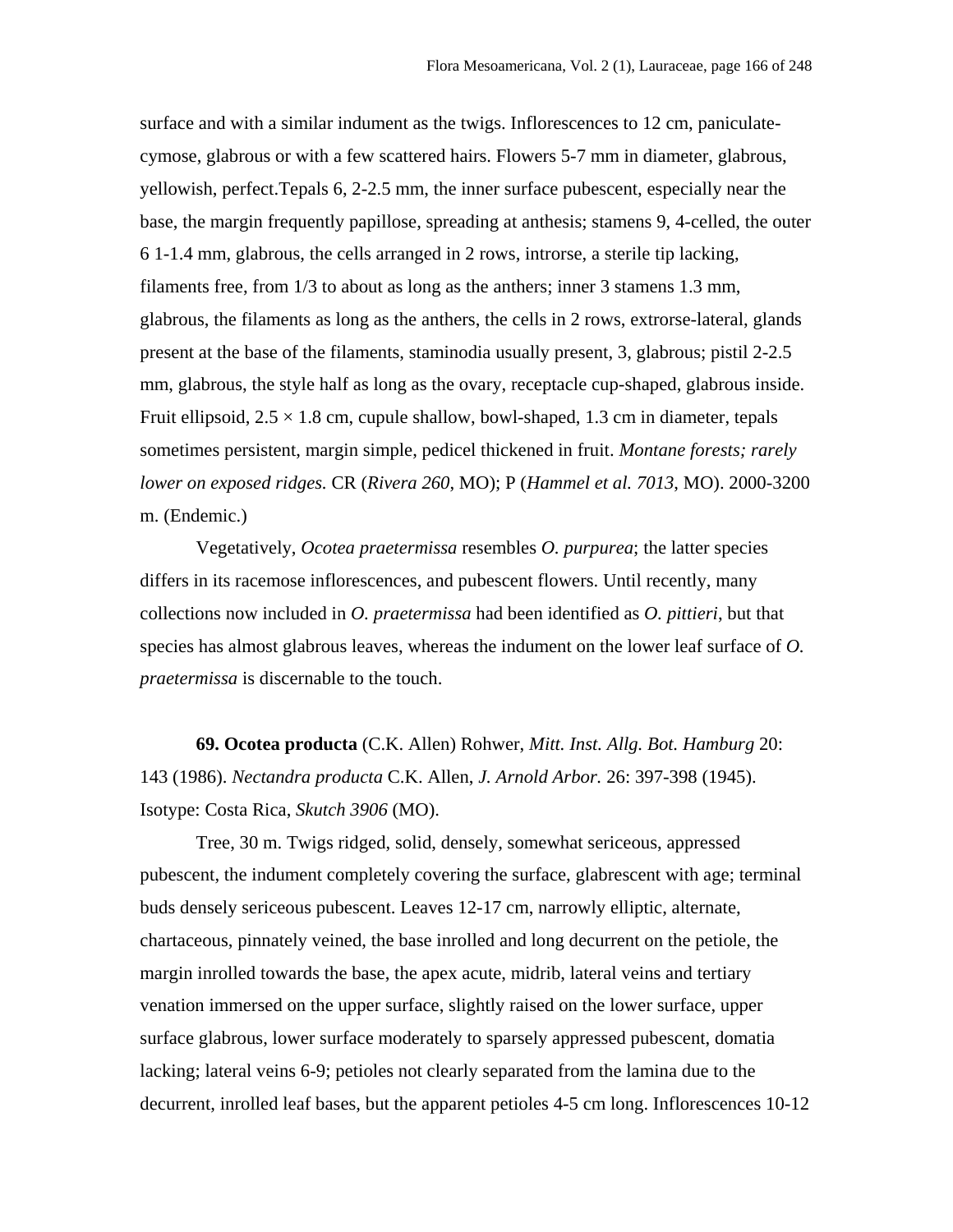cm, in the axils of leaves, paniculate-cymose. Flowers 3-4 mm in diameter, greenish, perfect. Tepals 1.5 mm, elliptic, sparsely pubescent outside, moderately pubescent inside, half erect to spreading at anthsis, outer 6 stamens 0.8 mm, the anther as long as broad, the short, free filament and the base of the anther dorsally pubescent, the 4 cells arranged in an arc, opening introrse, a sterile tip lacking, inner 3 stamens 1 mm, the cells lateralextrorse, the filaments united into a tube, staminodia not seen, pistil 1.5 mm, glabrous, receptacle glabrous inside, deeply cup-shaped. Tepals fused at the base and falling of as a unit in old flowers. Cupule and fruit not known. *Premontane forest*. CR (*Skutch 3906*, MO). 700 m. (Endemic.)

*Ocotea producta* is only known from the type collection. Distinctive are the long apparent petioles with the decurrent, inrolled leaf bases. The fused filaments of the inner 3 stamens are also an unusual character. Although the single known collection of this species can be regarded as an aberrant form of *Ocotea skutchii*, I accept it as a valid species because it possesses two distinctive characters, the long apparent petioles and the fused filaments of the inner 3 stamens.

## **70. Ocotea pseudopalmana** Burger, *Fieldiana, Botany, n.s*. 23: 92 (1990). Holotype: Costa Rica, *Lent 1679* (F).

Tree, to 30 m. Twigs angular, solid, densely brown-tomentellous when young, the surface completely covered, the indument wearing off with age; terminal buds densely brown-tomentellous. Leaves  $8-20 \times 3-9$  cm, (broadly) elliptic or elliptic-oblong, alternate, coriaceous, pinnately veined, the base cuneate or obtuse, sometimes slightly decurrent and inrolled near the base, the apex obtuse or short-acuminate, the upper surface sparsely pubescent when young, more densely so along the midrib, becoming glabrous with age, the lower surface moderately to sparsely pubescent, the hairs erect, usually discernable to the touch, more densely pubescent and tomentellous along the major veins; midrib and lateral veins immersed, tertiary venation slightly raised on the upper surface, midrib and lateral veins prominently raised, tertiary venation raised on the lower surface; domatia sometimes present as axillary tufts of hairs; lateral veins 5-8; petioles 6-15 mm, with a similar indument as the twigs. Inflorescences 6-16 cm, densely brown tomentellous, the surface completely covered, in the axils of normal leaves,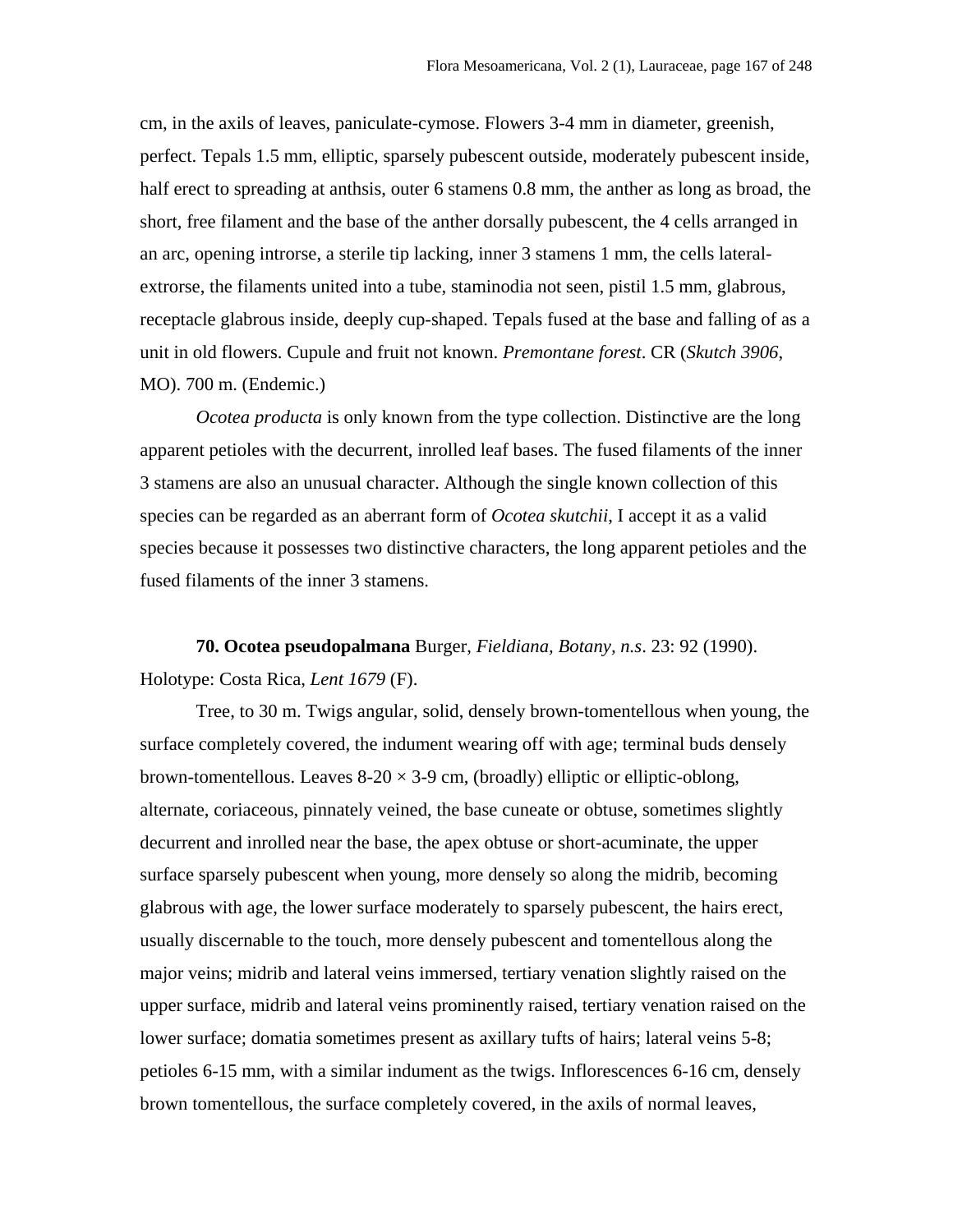racemose or paniculate-cymose. Flowers 6-8 mm in diameter, green or yellow, perfect. Tepals 3.5-4 mm, broadly elliptic, densely pubescent outside, the surface not visible, the inner surface sparsely pubescent, half-erect at anthesis; stamens 9, 4-celled, the outer 6 1.8 mm, the anther 1 mm, glabrous, the cells arranged in 2 pairs and opening introrse, a sterile tip absent, filaments 0.8 mm, pubescent; inner 3 2 mm, filaments pubescent, free, as long as the anthers, with 2 glands at the base, staminodia absent; pistil 3.5 mm, glabrous, the style as long as the ovary, receptacle deeply cup-shaped, glabrous inside. Fruit ellipsoid,  $2.5 \times 1.5$  cm, cupule shallow, bowl-shaped, 1.3 cm in diameter, with a single margin, tepals deciduous, the pedicel thickened. *Montane forests*. CR (*van der Werff et al. 14041*, MO); P (*Aranda et al. 1224*, MO). 2200-2900 m. (Endemic.)

Diagnostic for *Ocotea pseudopalmana* is the combination of coriaceous leaves with erect indument on the lower surface, the fewflowered inflorescences and the rather large (6-8 mm in diameter) flowers. It can be confused with *O. mollifolia*, but this species has chartaceous leaves with an acuminate tip, smaller flowers (3-6 mm in diameter), occurs at lower altitudes (usually below 1000 m) and has persistent tepals on the cupule. Rarely a specimen of *O. mollifolia* may have a reduced inflorescence, resembling that of *O. pseudopalmana*, but the thinner texture of the leaves, the acuminate apex and the altitudinal distribution allow a correct identification. Another similar species is *O. campanae*, which differs in its multi-flowered, much-branched inflorescences, and its ferruginous indument.

Provisionally placed here are 4 collections which differ from *O. pseudopalmana* in having an appressed indument on the lower leaf surface and smaller leaves (to 10 cm). The 2 flowering collections (*Davidse & Pohl 1510* and *van der Werff et al. 14038*, both at MO) resemble *O. pseudopalmana* in their lax, few-flowered inflorescences and large flowers. However, *Davidse et al. 28550* (MO), cited in Burger & van der Werff (1990) as *O. pseudopalmana*, has appressed hairs on the lower leaf surface and leaf size typical for *O. pseudopalmana*. Because the 4 small-leaved collections also vary in the density of the indument, it seems best to place these collections for the time being under *O. pseudopalmana*, while noting that it is quite likely that they represent an undescribed species. Additional collections are needed to settle this question.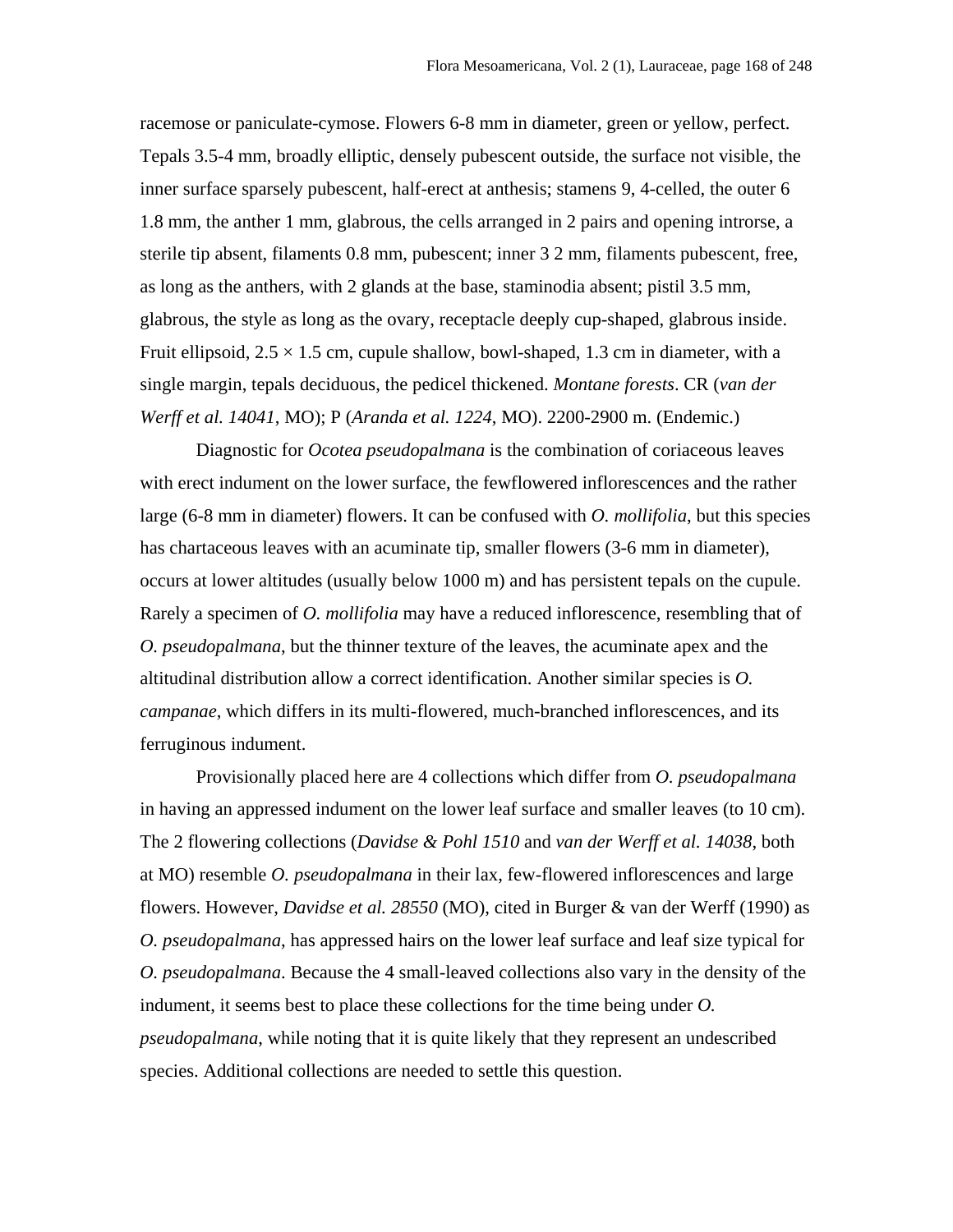**71. Ocotea puberula** (Rich.) Nees, *Syst. Laurin*. 472 (1836). *Laurus puberula* Richard, *Actes Soc. His. Nat. Paris* 1: 108 (1792). Holotype: French Guyana, *Le Blond s.n.* (P).

*Ocotea pyramidata* Blake ex Brandegee.

Trees to 40 m. Twigs ridged or somewhat angular, glabrous, sparsely to moderately densely appressed or ascending pubescent, solid; terminal buds densely appressed or ascending pubescent. Leaves  $7-25 \times 3-10$  cm, elliptic or broadly elliptic, chartaceous, alternate, pinnately veined, the base acute to obtuse, the margin flat, the apex obtuse to acuminate; glabrous on both surfaces or the lower surface with some appressed (rarely erect) hairs; midrib, and lateral veins immersed, tertiary venation raised and visible on the upper surface, midrib prominently, lateral veins regularly and tertiary venation weakly raised on the lower surface; domatia lacking; petioles 1-3 cm, glabrous or nearly so. Inflorescences 4-15 cm, paniculate-cymose, sparsely to moderately pubecsent, the hairs appressed or ascending, in the axils of leaves. Flowers 4-5 mm in diameter, pale greenish, unisexual. Tepals 2-2.5 mm, broadly ovate, glabrous or with some appressed hairs near the base outside, subglabrous to moderately pubescent on the inside, erect to half-spreading at anthesis. Male flowers: stamens 9, 4-celled, glabrous, the outer 6 c. 2 mm, the filaments half as long as the anthers, free, the cells opening introrse, a sterile tip lacking, inner 3 2.4 mm, the filament 0.7 mm, sometimes with a few hairs, 2 globose glands present at the base of the filaments, staminodia not seen, pistillode c. 1.2 mm, glabrous; female flowers: staminodia 9, 0.8 mm, glabrous, glands present at the base of the inner 3 staminodia, all staminodia much shorter than the pistil; pistil 2 mm, glabrous, style as long as the ovary, stigma capitate, receptacle bowl-shaped, glabrous inside. Fruits subglobose, c. 8 mm in diameter, seated on a platelike cupule, 6-8 mm in diameter, with a single margin, tepals deciduous in fruit, the pedicel somewhat swollen, pedicel and cupule not lenticellate.*Lowland and montane evergreen forest*. Ch (*Breedlove 52277,* MO); CR (*Grayum et al. 9104* MO); P (*Croat 12805*, MO). 0-1300 m. (Mexico, Mesoamerica, Colombia, Venezuela, Guyanas, Ecuador, Peru, Bolivia, Brasil, Paraguay, Argentina.)

*Ocotea puberula* can be recognized by the combination of unisexual flowers, a somewhat raised reticulation on the upper leaf surface and rather large, (thinly)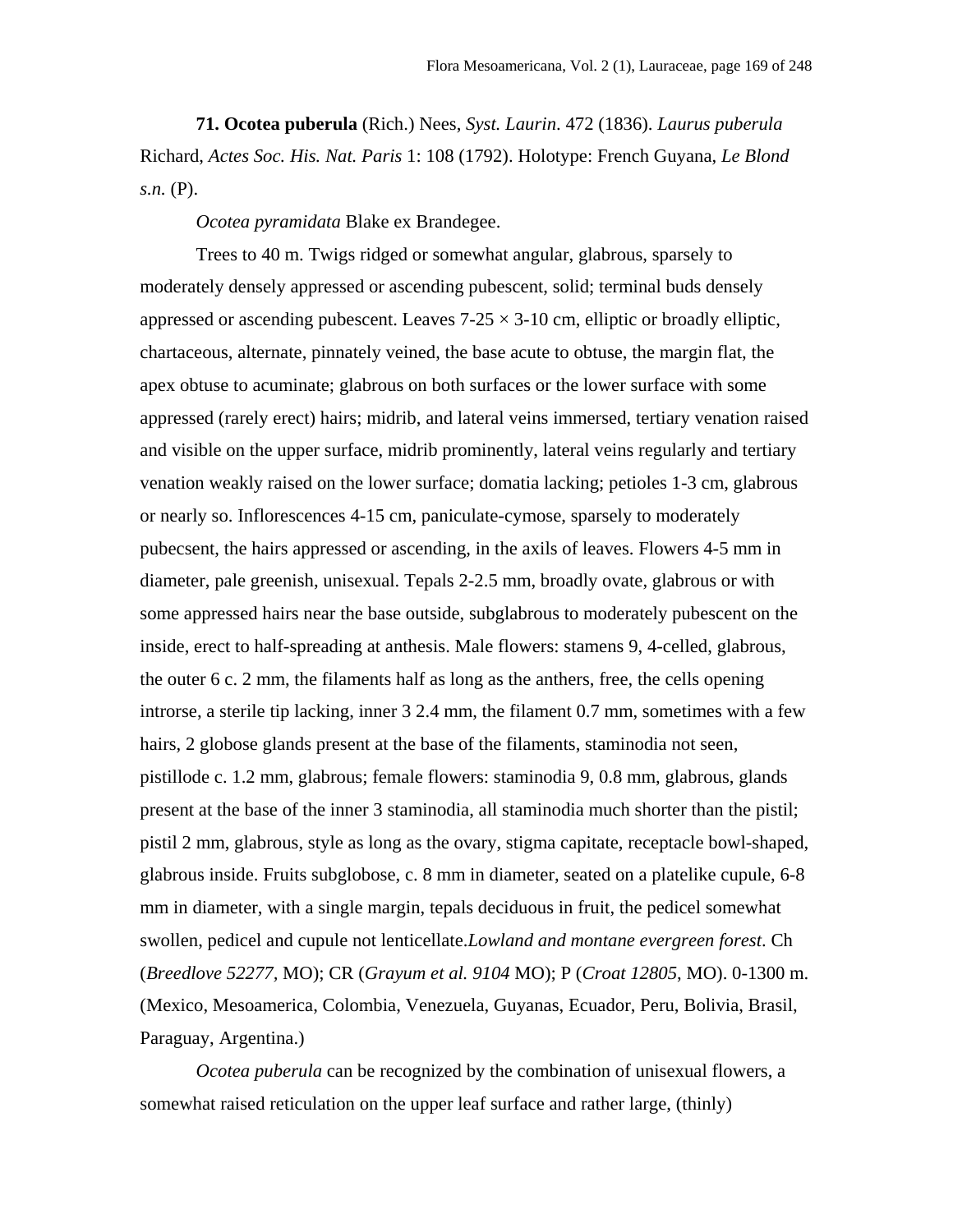chartaceous leaves. It can be confused with *O. leucoxylon*, but that species has the upper durface of the leaves smooth and has generally lenticellate cupules and/or pedicels. Like *O. leucoxylon*, it has a wide distribution and is somewhat variable in its vegetative characters, especially in its indument.

**72. Ocotea pullifolia** van der Werff. *Novon* 11: 509 (2001). Holotype: Costa Rica, *Herrera 4119* (INB).

Trees, to 25 m. Twigs angular, solid, the very tip sparsely to moderately appressed pubescent, but soon becoming glabrous; terminal buds densely appressed pubescent, the hairs white and often contrasting with the dark leaves and twigs. Leaves 7-  $15 \times 2.5$ -5 cm, coriaceous, elliptic to obovate-elliptic, alternate or more closely together near the tips of the branches, pinnately veined, the base acute to cuneate, the margin flat or slightly inrolled, the apex obtuse or rounded, glabrous on both surfaces or with a few appressed hairs on the lower surface; midrib, lateral veins and tertiary venation immersed to raised on the upper surface, raised on the lower surface; domatia, as deep pits, usually present, few, in the axils of the basal lateral veins, not along the secondary veins, glabrous, visible as bulges on the upper surface; lateral veins 4-7; petioles 6-11 mm, glabrous, strongly ridged above. Inflorescences 4-7 cm, glabrous or very sparsely appressed pubescent, paniculate-cymose, in the axils of leaves. Flowers 4-5 mm in diameter, green, perfect. Tepals 1.8 mm, glabrous on both surfaces, spreading in old flowers; stamens 9, 4-celled, the outer 6 1.2 mm, glabrous, the filaments free, as long as the anthers, anther cells arranged in 2 pairs, introrse, a sterile tip lacking; inner 3 stamens as long as the outer 6, the anther cells opening extrorse, the filaments broad, as long as the anthers, with a patch of white hairs at the base of the anther on the side facing the pistil; filaments with 2 large glands at the base; staminodia not seen; pistil 1.5 mm, glabrous, the style about as long as the ovary; receptacle cup-shaped, glabrous inside. Fruits ellipsoid,  $2.6 \times 1.8$  cm, cupule cup-shaped, 2 cm in diameter, 1 cm high, with a simple margin, the tepals not persisting. *Lower montane rain forest*. CR (*Aguilar* 1211, MO); P (*McPherson* 9608, MO). 200-1100 m. (Endemic.)

*Ocotea pullifolia* is closely related to *O. jorge-escobarii*, but differs in having domatia restricted to the axils of the basal lateral veins, in the small number of domatia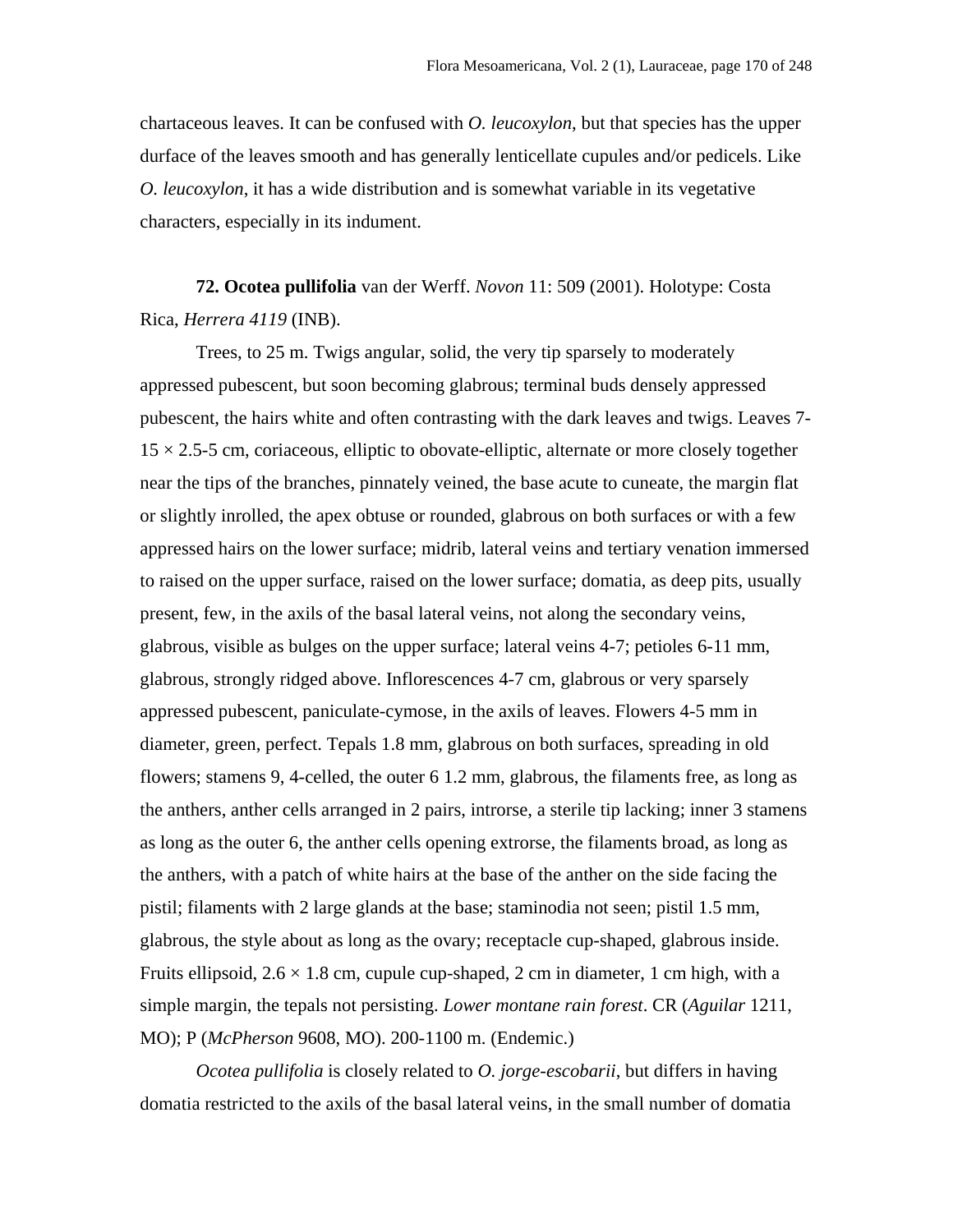and in having the leaf apices obtuse. In *O*. *jorge-escobarii* the small domatia are found along the lateral veins, and the leaf apices are bluntly acute.

The domatia are more common in collections from Costa Rica than in those from Panama; sometimes only one leaf from a Panamanian specimen might show 1 or 2 domatia and in a few collections domatia are lacking altogether. In that case, the darkdrying leaves, the raised reticulation and the obtuse leaf apices make an identification possible. On Cerro Jefe in Panama *O. pullifolia* occurs together with *O. whitei* s.l. and the two can resemble each other strongly. They can be separated by the much larger cupules of *O. pullifolia*, and the more scalariform reticulation on the upper leaf surface found in *O. whitei* s.l.

**73. Ocotea purpurea** (Mez) van der Werff, *Novon* 9: 579 (1999). *Phoebe purpurea* Mez, *Jahrb. Königl. Bot. Gart. Berlin* 5: 196 (1889). Isotype: Guatemala, *von Tuerckheim 371* (K). Illustr.: van der Werff, *Novon* 9: 580 (1999).

*Nectandra capituliforma* Lundell.

Shrubs or trees to 20 m. Twigs terete, densely brown-tomentellous, the indument wearing off with age, but initially covering the surface completely, solid; terminal buds densely brown-tomentellous. Leaves  $7-11 \times 2-4$  cm, narrowly to broadly elliptic, alternate, firmly chartaceous, pinnately veined, the base acute to obtuse, the margin flat, the apex acute or acuminate, acumen to 1.5 cm; midrib and lateral veins immersed, tertiary venation weakly raised on the upper surface, midrib and lateral veins raised, tertiary venation weakly raised on the lower surface; the upper surface sparsely pubescent, the hairs erect or ascending, or glabrous, the major veins often tomentellous, the lower surface sparsely to moderately pubescent, the hairs erect, discernable to the touch on young leaves, the pubescence denser along the major veins, these tomentellous, axillary tufts of hairs frequently present; lateral veins 4-8; petioles 5-14 mm, weakly sulcate to flat above, with a similar indument as the twigs. Inflorescences 5-10 cm, sparsely, moderately or rarely densely pubescent, the hairs erect, the surface usually visible, racemose or occasionally with some cymes along the lower part of the inflorescence, in the axils of leaves or cataphylls. Flowers 4-7 mm in diameter, white, yellowish or cream-colored, perfect. Tepals 2.5-3 mm, elliptic, sparsely pubescent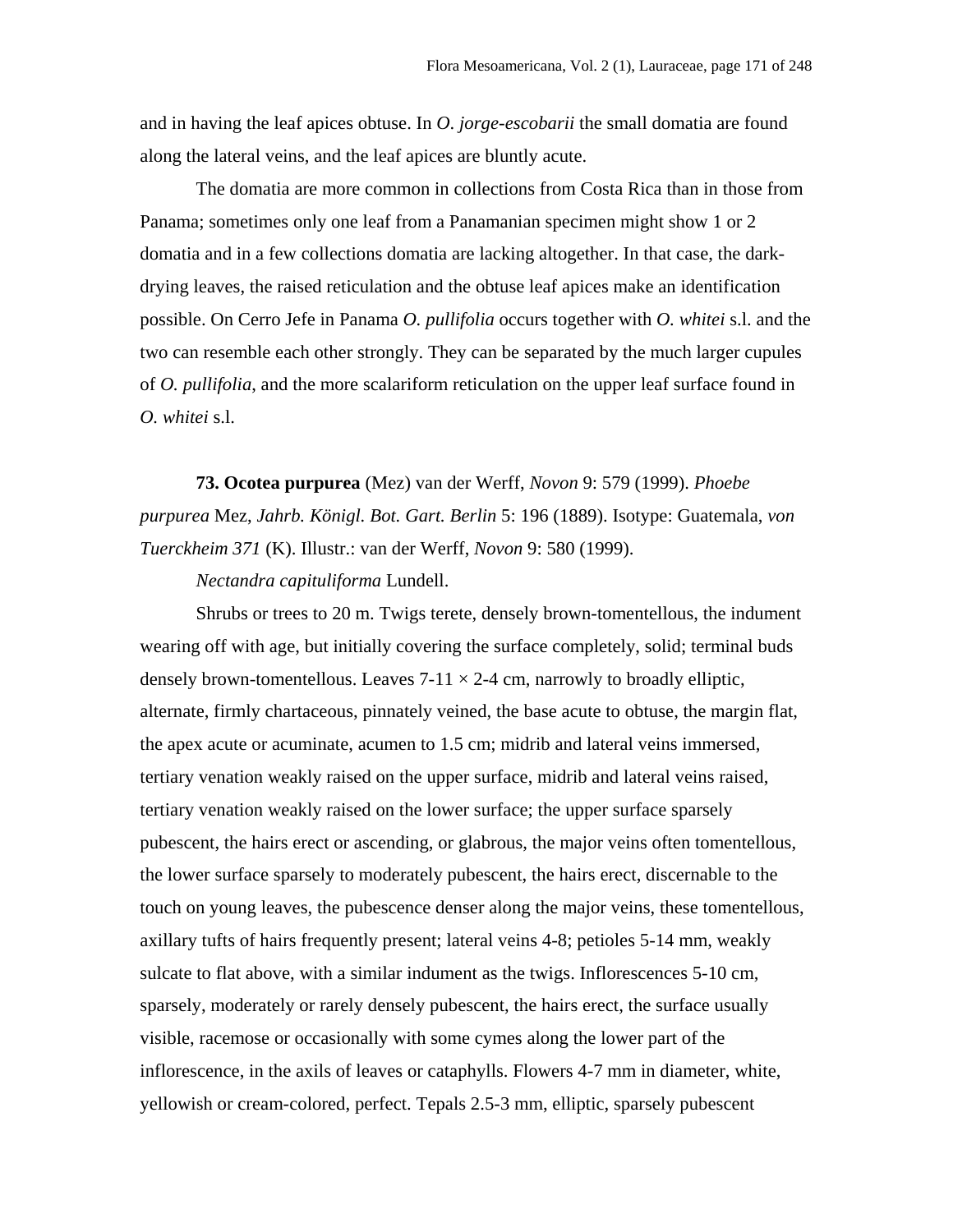outside, papillose, glabrous or with a few hairs near the base inside, spreading or half erect at anthesis; outer 6 stamens c. 1.6 mm, the filament free, 1/3 to 1/2 as long as the anthers, the cells introrse, in 2 rows, a sterile tip lacking; inner 3 stamens c. 1.6 mm, the filament 0.6 mm, the cells lateral-extrorse, in 2 rows, glands present at base of the inner stamens, staminodia 3, 0.6 mm, the tip somewhat swollen, pistil 2 mm, glabrous, the style 0.5 mm; receptacle deeply cup-shaped, glabrous inside. Fruit broadly ellipsoid,  $1.8 \times 1.4$ cm, the cupule at maturity a flaring disc on top of a swollen pedicel, 8 mm in diameter, with a simple margin, tepals sometimes persisting on young cupules, but evetually falling off. *Montane and upper montane forests*. Ch (*Shilom Ton 7399*, MO); G (*Contreras 11318*, MO); H (*Hazlett 582*, MO); P (*Aranda et al. 1261*, MO). 1400-2600 m. (Mexico [Oaxaca], Mesoamerica.)

*Ocotea purpurea* is readily identified by its usually racemose inflorescences, sparsely pubescent flowers and rather small (to 11 cm ), elliptic leaves. Other species in the *O. helicterifolia* group with racemose inflorescences and pubescent flowers are a new species from Guerrero with large (about 20 cm), obovate leaves and *O. corrugata*. Specimens of *O. purpurea* have been frequently misidentified as *Phoebe bourgeauviana*, but that species has glabrous flowers and a paniculate-cymose inflorescence; I regard it as a synonym of *O. helicterifolia*.

*Ocotea purpurea* is a widespread and variable species. The specimens from Panama differ from the more northern populations in having few (mostly 4) lateral veins. There is also variation in the density of the pubescence on the leaves; the types of both *O. purpurea* and *Nectandra capituliforma* have a denser indument than most other collections, while some collections from Honduras have a rather sparse indument. I prefer to include all in a variable species instead of recognizing additional taxa based on weak, vegetative characters.

**74. Ocotea racemiflora** Lundell, *Wrightia* 4: 107 (1969). Holotype: Guatemala, Contreras 7904 (LL!).

Tree, 13 m. Twigs terete, solid, rather densely and minutely puberulous, the hairs very short, partially appressed, partially erect; terminal buds densely appressed pubescent, the hairs much longer and more lightly colored than those on the twigs.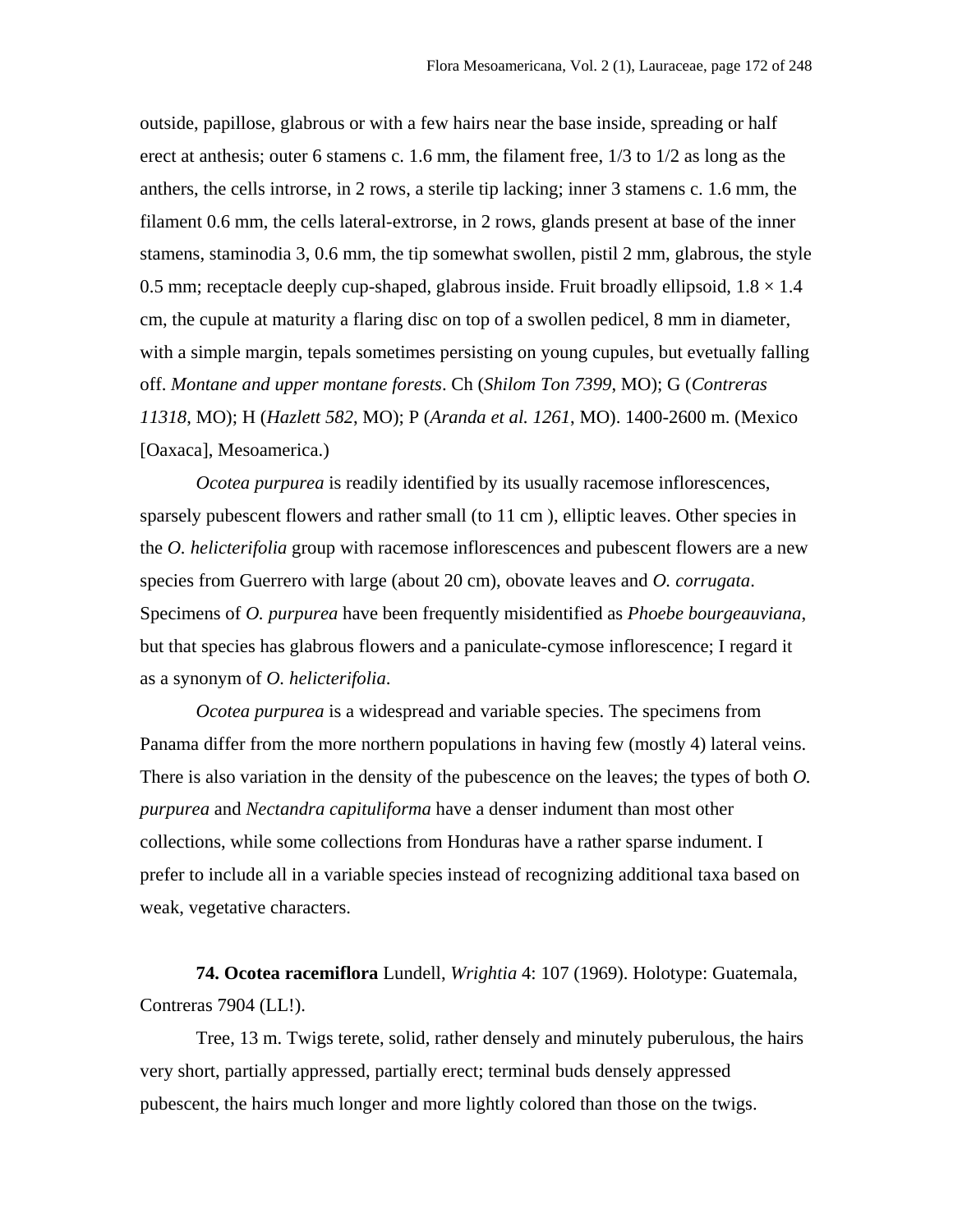Leaves  $5-12 \times 2.5-5$  cm, subchartaceous, elliptic to broadly elliptic, alternate, pinnately veined, the base acute, the margin plane, the apex shortly acuminate, acumen to 1 cm, glabrous on both surfaces except for occasional tufts of hairs in the axiles of the lateral veins, midrib, lateral veins and tertiary venation immesred on the upper surface, midrib and lateral veins raised, tertiary venation weakly raised on the lower surface; lateral veins 4-6; petioles 5-11 mm, with a similar indument as the twigs, weakly canaliculate above. Inflorescences to 3 cm, racemose, moderately appressed pubescent, in the axils of leaves. Flowers 2.5 mm in diameter, perfect. Tepals 1.5 mm, erect at anthesis, moderately appressed pubescent on both surfaces; stamens 9, 4-celled, c. 1.5 mm, the filaments free, about as long as the anthers, filaments with some hairs at the base, those of the inner 3 stamens with 2 glands at their base, anther cells of the outer 6 stamens opening introrse, those of the inner 3 opening extrorse, a sterile tip lacking, staminodia not seen; pistil glabrous, 2 mm. Fruits roundish, 1 mm in diameter, the cupule plate-like, 6 mm in diameter, with a single margin, the tepals persisting on the cupule; pedicel somewhat swollen in fruit. *Rain forest*. G (*Contreras 7904*, MO). Altitudinal distribution not known. (Endemic.)

*Ocotea racemiflora* is only known from the type collection. The F and MO isotypes are fruiting, and the holotype has a few detached inflorescences in a pocket. Because so few flowers are available, I have taken the floral floral measurements from Lundell's description. Lundell considered the species to be dioecious. There are very few dioecious *Ocotea* species known from Mesoamerica and only one, *O. atlantica*, appears to be endemic. It is also very uncommon to find flowers and fruits together on one specimen and I assume that the lack of well-developed anther cells is due to the fact that the flowers are old and the flaps of the anthers cells have fallen off. Therefore I accept *O. racemiflora* as a species with perfect flowers. The species is morphologically isolated; the flat, thin cupules with persistent tepals and the roundish fruits are not known from other species in Mesoamerica.

**75. Ocotea rhytidotricha** Rohwer, *Bot. Jahrb. Syst*. 112: 391 (1991). Holotype: Nicaragua, *Hall & Bockus 7919* (MO!).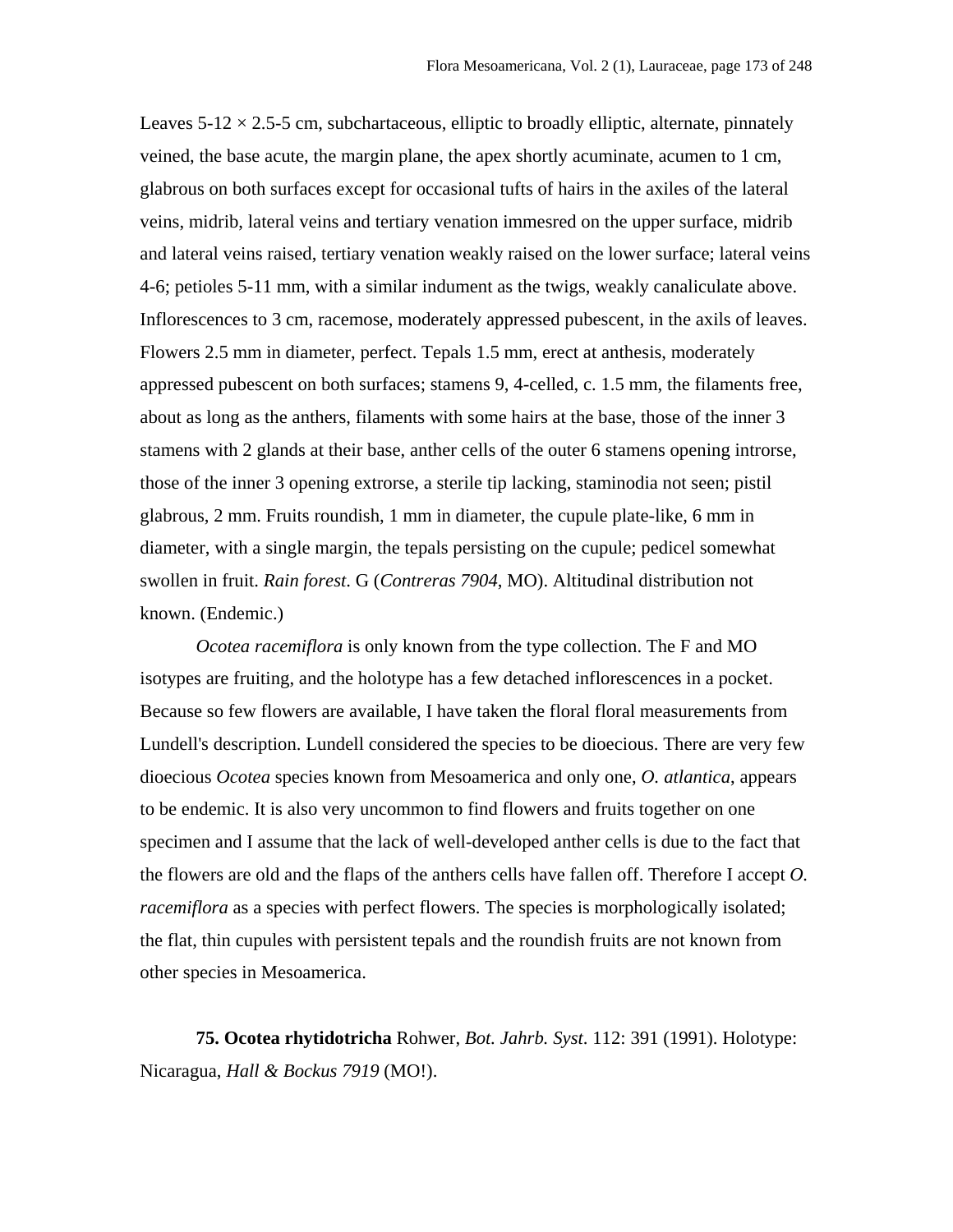Trees, to 20 m. Twigs angular, solid, moderately to densely appressed pubescent, becoming glabrous with age; terminal buds densely appressed pubescent. Leaves  $10{\text -}20 \times$ 5-14 cm, alternate, chartaceous, elliptic to broadly elliptic, pinnately veined, the base obtuse or rarely acute, the margin plane, the apex obtuse to shortly acuminate, the upper surface glabrous, except for some appresed pubescence on the major veins, lower surface sparsely pubescent with mostly erect hairs, these denser and better visible along the midrib and lateral veins, midrib, lateral veins and tertiary venation immersed on the upper surface or the tertiary venation slightly raised, midrib, lateral veins and tertiary venation slightly to moderately raised on the lower surface; domatia (as axillary tufts of hairs) usually present, but inconspicuous, petioles 1-2.5 cm (rarely to 4 cm), somewhat canaliculate on the upper side, with a similar indument as the twigs. Inflorescences 2-14 cm, sparsely to moderately appressed pubescent, paniculate-cymose, in the axils of leaves. Flowers 7-8 mm in diameter, white, perfect. Tepals 3 mm, broadly ovate, glabrousor with a few hairs outside, the outer 3 with a papillose, basal triangular patch, the inner 3 entirely papillose, spreading at anthesis; outer 6 stamens 1.2 mm, strongly papillose, the filaments very short and anthers appearing sessile, the cells arranged in 2 pairs, opening introrse, filling almost the entire anther, a sterile tip lacking; inner 3 stamens 1.2 mm, densely papillose, columnar, without a distinct filament, the cells in 2 pairs, extrorse or extrorse-lateral; pistil 2 mm, glabrous, the style 0.7 mm, receptacle cupshaped, with some appressed hairs inside. Fruit ellipsoid,  $3 \times 1.7$  cm, cupule platelike, 1 cm in diameter, with a single margin and the tepals not persisting in fruit. *Montane forest*. ES (*Villacorta 704*, MO); H (*Yunker 6386*, MO); N (*Neill 2307*, MO). 1200-1600 m. (Endemic.)

*Ocotea rhytidotricha* is best recognized by its paniculate-cymose inflorescences and the erect indument on the lower leaf surface. This pubescence is inconspicuous, not discernable to the touch and is most clearly seen along the major veins. The stamens are also densely papillose. The collection from San Salvador has slightly obovate leaves, while the other collections have (broadly) elliptic leaves. A collection from Mexico (*Martinez 1487*,MO, from Veracruz) resembles *O. rhytidotricha*, but has the pubescence on the lower leaf surface sparser, has shorter hairs and smaller flowers. It is included in *O. rhytidotricha* with hesitation.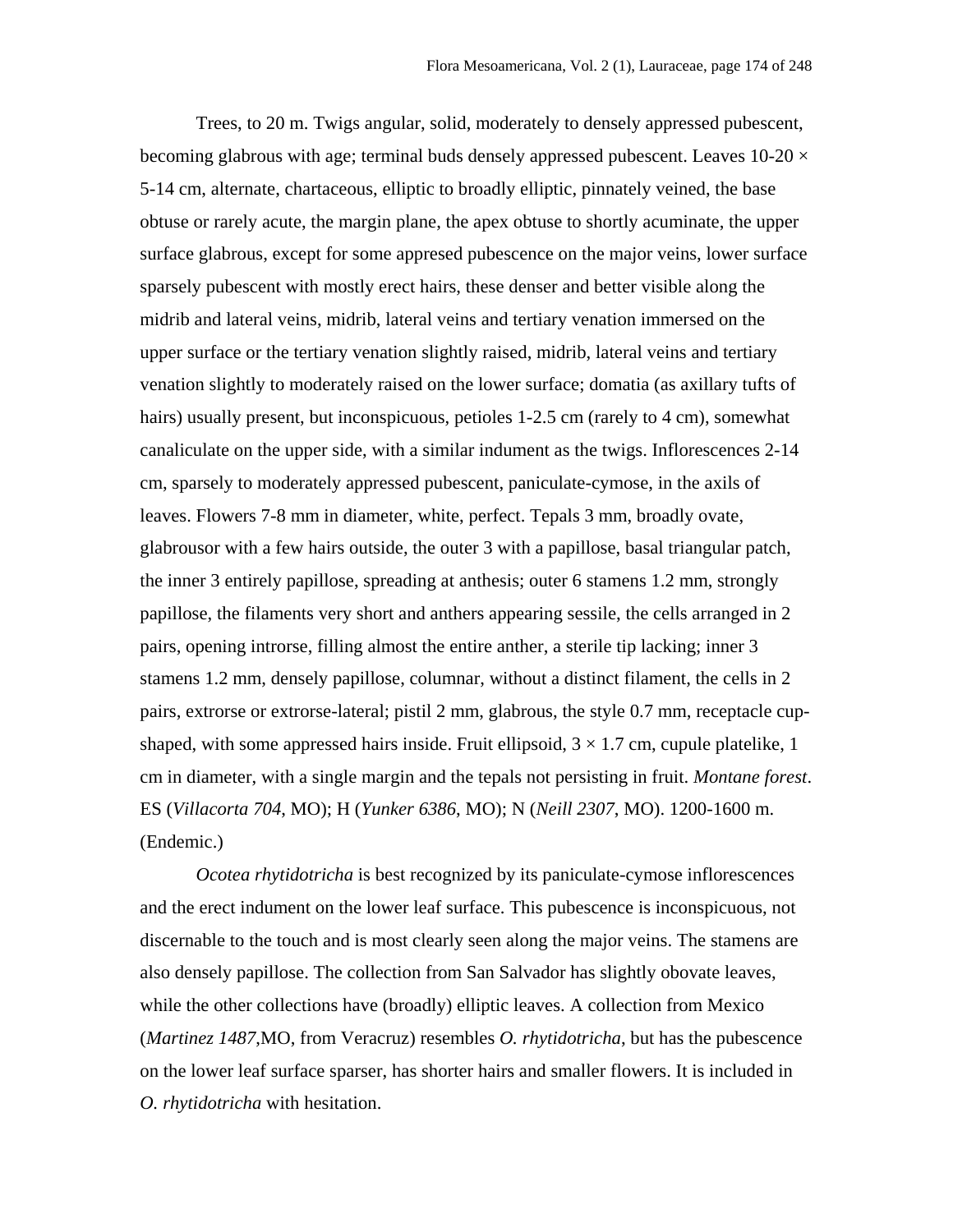**76. Ocotea rivularis** Standley & L.O. Williams, *Ceiba* 1: 238 (1951). Isotype: Costa Rica, *Allen 5590* (MO!).

Trees, to 15 m. Twigs angular, solid, finely appressed pubescent, soon glabrescent, terminal buds densely appressed pubescent. Leaves  $(27-)30-50 \times 15-25$  cm, alternate, chartaceous, obovate, pinnately veined, gradually narrowed towards the base, at the base inrolled or reflexed, the apex rounded or shortly acuminate, midrib, lateral veins and tertiary venation immersed on the upper surface, midrib and lateral veins raised, tertiary venation immersed on the lower surface, at maturity glabrous on both surfaces, domatia lacking; lateral veins 10-15; petioles to 1 cm, often poorly defined due to decurrent leaf bases, glabrous. Inflorescences 15-30 cm, paniculate-cymose, in the axils of leaves, moderately to densely puberulous, the hairs ascending to erect. Flowers greenish, 3.5 mm in diameter, perfect. Tepals 1.3 mm, elliptic, (sparsely) pubescent on both surfaces, the surface readily visible, more or less spreading at anthesis; outer 6 stamens 1 mm, glabrous, the filament free, half as long as the anther, the cells arranged in 2 pairs and opening introrse, a sterile tip lacking; inner 3 stamens 1.2 mm, with a few minute hairs at the junction of anther and filament, otherwise glabrous, the cells arranged in 2 pairs, the upper pair smaller than the lower pair, opening extrorse, glands present at the base of the filaments of the inner stamens, staminodia not seen; pistil glabrous, 1.5-2 mm, the ovary as long as the style, receptacle cup-shaped, glabrous inside. Fruits ellipsoid,  $15 \times 7$  mm, cupule shallowly cup-shaped, 7 mm in diameter, tepals initially persistent on the cupule, but ultimately falling off, cupule with a simple margin. *Lowland rain forests*. CR (*Chavarria 514*, MO). 50-300 m. (Endemic.)

*Ocotea rivularis* is readily recognized by its large, obovate leaves. It can be confused with *O. endresiana*, due to the frequently reflexed leaf bases, but the latter species has smaller leaves, glabrous inflorescences and flowers and lacks the persistent tepals on the margin of the cupule. *Ocotea rivularis* is only known from the Osa Peninsula and is related to the variable *O. insularis*. A population of the latter species on the Osa Peninsula can be separated by its leaves to 25 cm and domatia in the form of tufts of hairs in the axils of the lateral veins. Included here are several collections matching *O. rivularis* vegetatively, but with 2-celled stamens (for instance, *Herrera 3974*, MO). I am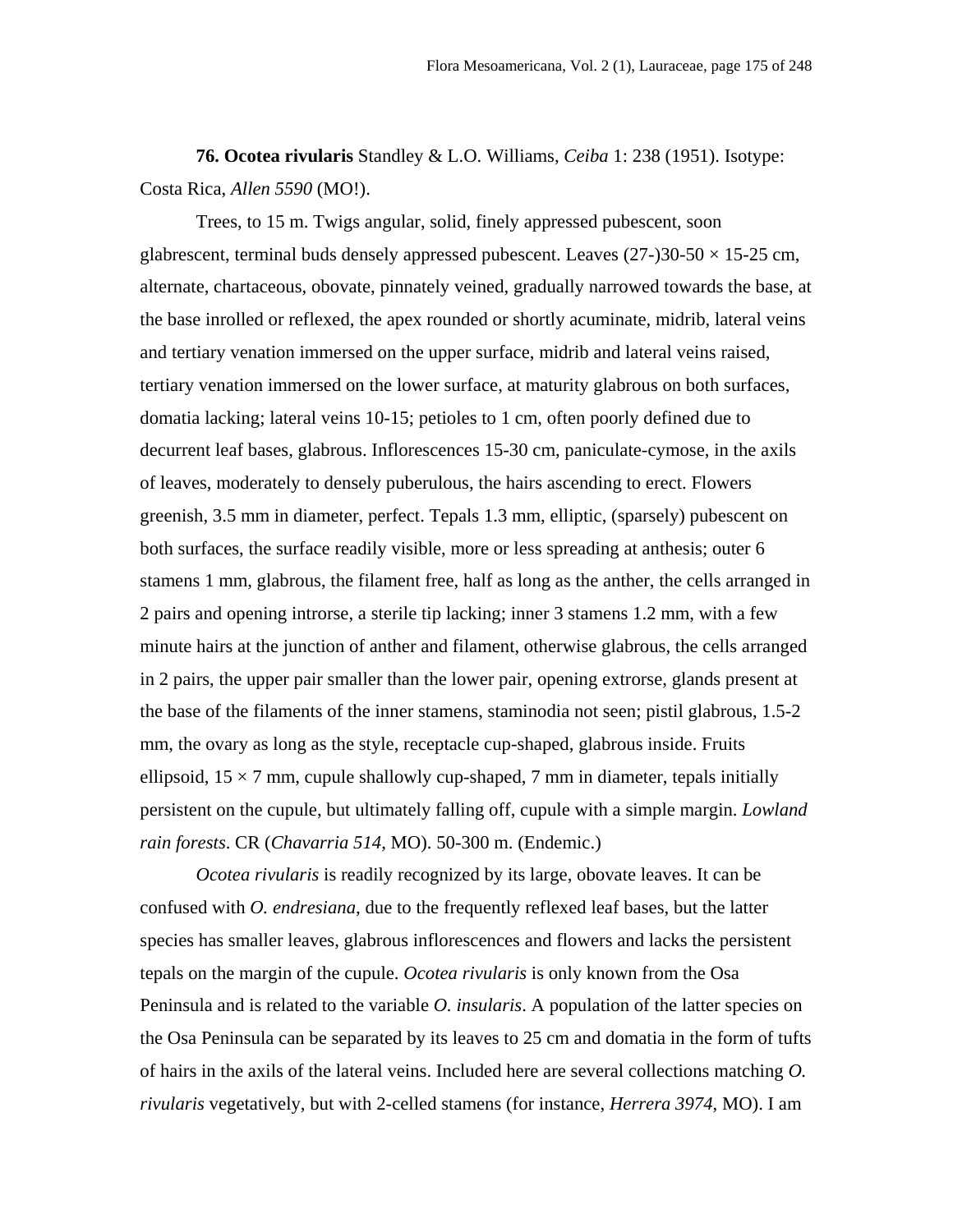reluctant to describe these specimens as a new species of *Aiouea* and prefer for the time being their inclusion in *O. rivularis*.

**??. Ocotea rovirosae** Lorea-Hern. & van der Werff. *Brittonia* 54: 150-153, f. 3 (2002). Isotype: Mexico, Veracruz, Santiago Sinaca Colin 1023 (MO!).

Trees, to 35 m, already flowering at 8 m. Twigs terete, ridged, solid, densely puberulous, the hairs very short, ereect, covering young twigs almost completely, becoming flabrous with age; terminal buds completely covered by short, erect to ascending hairs. Leaves  $14-35 \times 5-16$  cm, elliptic, alternate, chartaceous, pinnately veined, base and apex acute or the apex shortly acuminate, the margin plane, midrib and lateral veins immersed, tertiary venation raised on the upper surface, midrib, lateral veins and tertiary venation raised on the lower surface, the laminae drying often yellowish green and the venation lighter in color than the laminae; upper surface glabrous except for the somewhat pubescent base of midrib, lower surface with scattered, erect, short hairs along the tertiary veins, not discernable to the touch, the indument denser and more conspicuous along the lateral veins and midrib; domatia present as axillary tufts of hairs; lateral veins 7-10; petioles 1.2-3.4 cm, with a similar indument as the twigs, round and ridged. Inflorescences 7-17 cm, paniculate-cymose, many-flowered, moderately to densely puberulous, the hairs erect or ascending, the surface partially visible. Flowers 2.5-3.3 mm in diameter, green or yellow, perfect. Tepals 1.4-1.7 mm, ovate-oblong, moderately pubescent on the outer surface, glabrous or nearly so on the inner surface,erect or slightly spreading at anthesis; stamens 9, all 4-celled, 1.3-1.5 mm, the filaments sparsely pubescent, about as long as the glabrous anthers, free, the outer 6 with the cells arranged in two pairs, opening introrse, a sterile tip lacking, the inner 3 with the cells opening lateral-extrorse and with 2 globose glands near the base of the filaments, staminodia not seen, pistil glabrous, 1.5 mm, the style a little shorter than the ovary, receptacle cup-shaped, glabrous. Fruits ellipsoid,  $3 \times 1.7$  cm, the cupule flat, plate-like, with a single margin, the tepals not persistent, 1.5 cm in diameter, the pedicel thickened, warty. *Lowland rain forest*. 10-200 m. (Mexico [Oaxaca, Veracruz], to be expected in Chiapas and Tabasco.)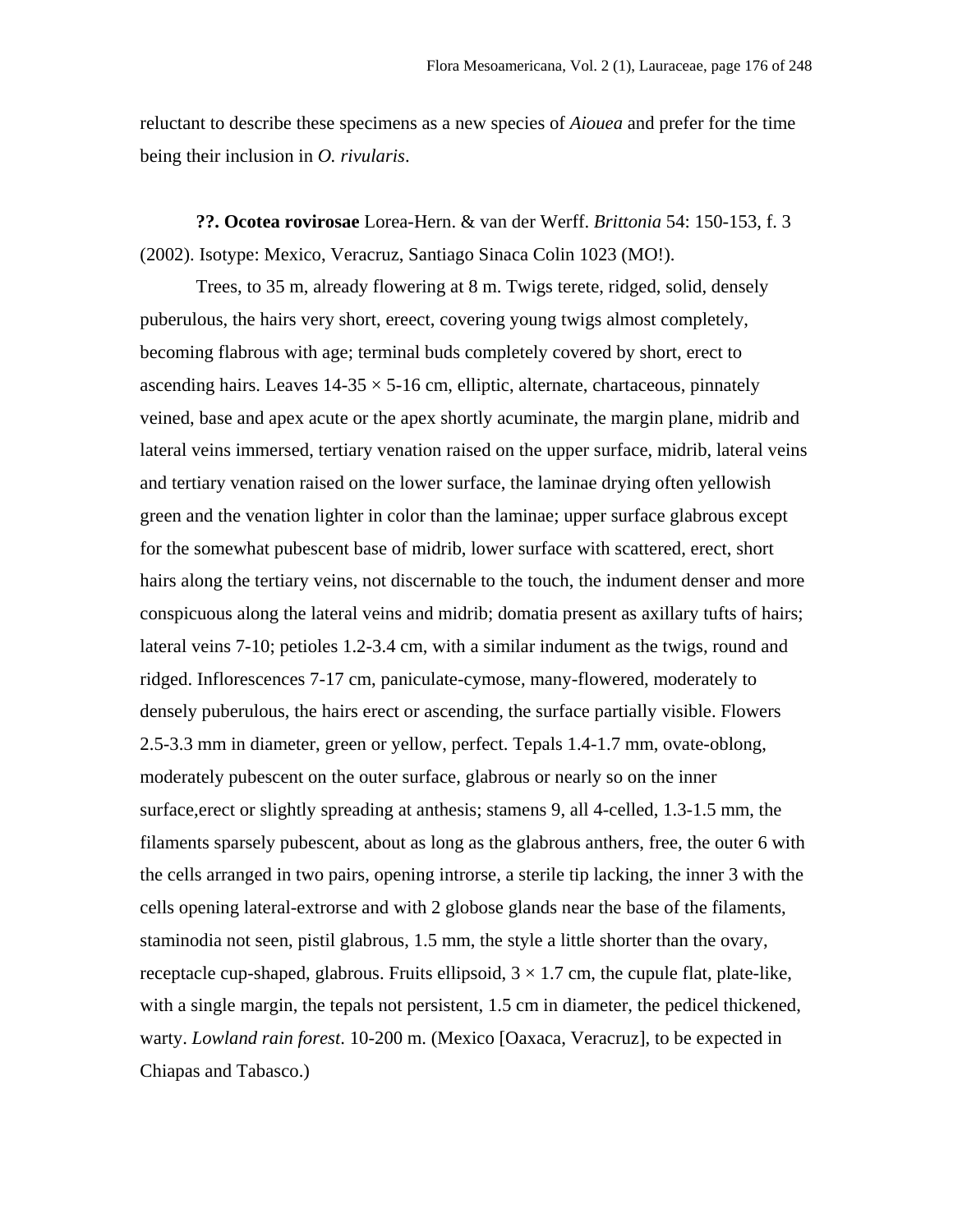*Ocotea rovirosae* has only been collected in the Isthmus of Tehuantepec at low altitudes (up to 200 m). It can be readily recognized by the following combination of characters: the short, erect indument on twigs and leaves, the branched, many-flowered inflorescences and the rather large leaves. The yellowish-green color of the dried leaves and light color of the venation, often lighter than the surrounding laminae, indicate a relationship with *O. meziana* and allies. Of these, it approaches the variable *O. laetevirens* in leaf size and shape, but differs from it in the short, erect indument and *O. contrerasii* in indument, from which it differs in its paniculate-cymose, manyflowered (not racemose, few-flowered) inflorescences and its larger leaves (to 14 cm in *O. contrerasii*, more than 14 cm in *O. rovirosae)*. Vegetatively, *O. rovirosae* resembles *Nectandra lundellii*, which is also known from the Isthmus of Tehuantepec, in its large leaves, drying yellowish green and with raised reticulation. The flowers of *N. lundellii* differ in having spreading tepals which are densely papillose on the inner surface and papillose stamens; its fruits are seated on much smaller cupules which are not warty and swollen pedicels are lacking.

**77. Ocotea rubriflora** Mez, *Jahrb. Koenigl. Bot. Gart. Berlin* 5: 279 (1889). Type: Mexico, Tabasco, *Linden s.n*. (G!).

*Nectandra rubriflora* (Mez) C.K. Allen; *Ocotea perseifolia* Mez & J.D. Smith.

Trees, to 20 m. Twigs angular, solid, densely and minutely brown pubescent, the surface completely covered, individual hairs scarcely recognizable; terminal buds densely and minutely pubescent, the surface completely covered. Leaves  $10\n-30 \times 7\n-13$  cm, ovateelliptic to elliptic, alternate, chartaceous, pinnately veined, the base rounded to obtuse, the margin flat, the apex acute, the upper surface glabrous except for some appressed hairs on the major veins, the lower surface sparsely to moderately pubescent, the hairs short and appressed, midrib, lateral veins and tertiary venation slightly raised on the upper surface, raised or weakly raised on the lower surface, domatia absent, lateral veins 7-13; petioles 2-4 cm, ridged, with a similar dense indument as the twigs. Inflorescences 5-15 cm, paniculate-cymose, densely and minutely pubescent, the surface covered or nearly so, in the axils of leaves or bracts near the tip of the twigs. Flowers 6-7 mm in diameter, red, rarely white or yellowish, perfect. Tepals 3 mm, ovate, sparsely to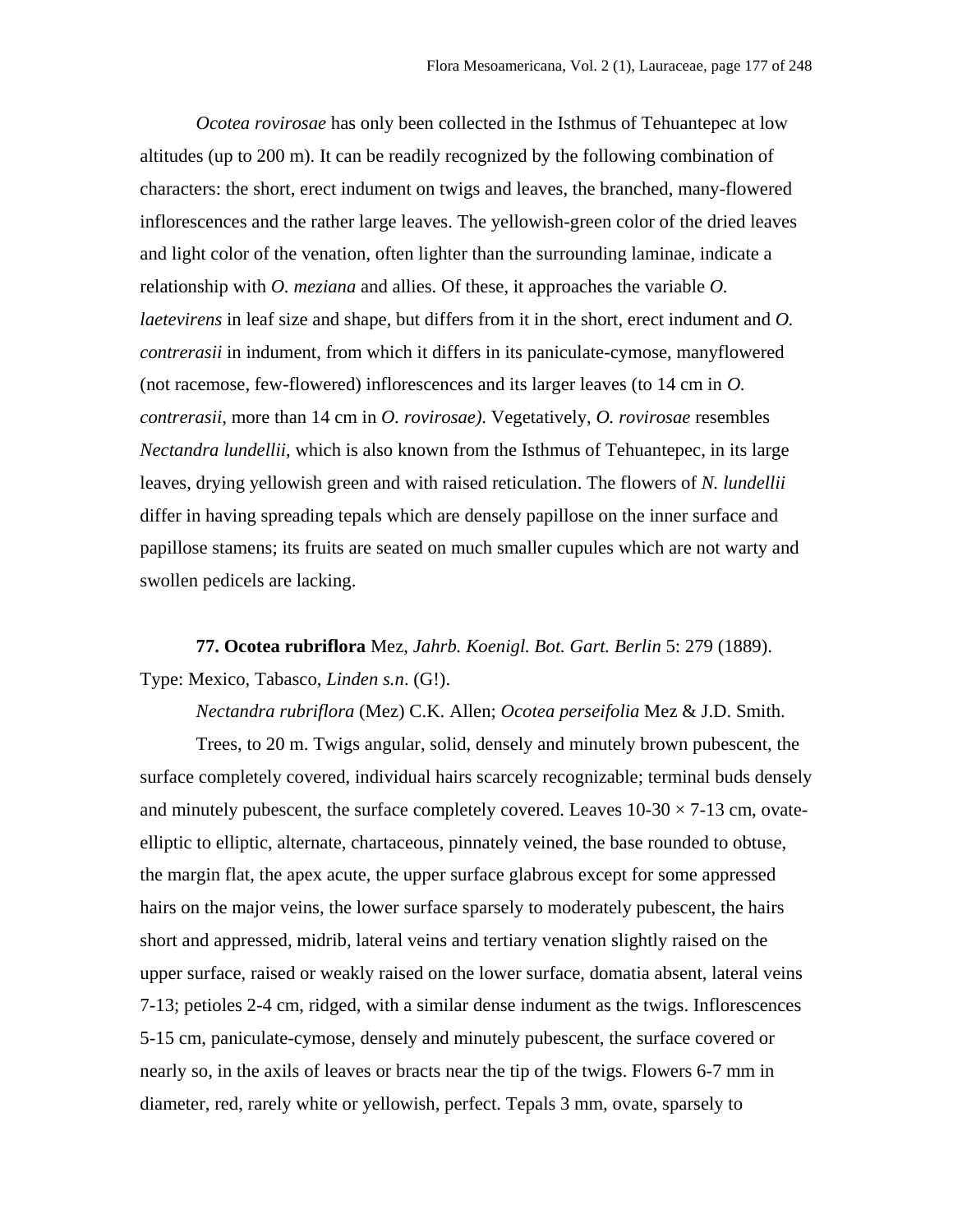moderately appressed pubescent outside, papillose inside, spreading at anthesis; outer stamens 1.2 mm, densely papillose, the filament free, short, 0.2 mm, anther cells arranged in 2 pairs, opening introrse and filling the entire anther, inner 3 stamens 1.8 mm, densely papillose, the filament as wide as the anther, 0.4 mm, anther cells in 2 pairs, opening extrorse and filling the entire anther, glands present but rather small and inconspicuous, staminodia not seen; pistil 1.5 mm, glabrous, the ovary gradually narrowed into the short style, receptacle deeply cup-shaped, pubescent inside. Fruit ellipsoid,  $28 \times 10$  mm, cupule funnel-shaped, 10 mm in diameter, margin simple, tepals usually not persistent and the pedicel thickened. *Lowland rain forest*. Ch (*Shilom Ton 7452*, MO); T (*Rico 746*, MO); B (*Schipp 1164*, MO); G (*Contreras 10044*, MO); CR (*Hammel 16929*, MO); P (*Sytsma 1323*, MO). 100-350 m. (Mexico, Mesoamerica).

The distinguishing character for *Ocotea rubriflora* is the dense and minute indument on the twigs and inflorescences, which covers the surface completely. This indument is also present on the major veins and to a lesser degree on the lower leaf surface. The flower color of most collections is described as red, a few collections placed here have white or yellowish flowers. Although tepals are absent from the rim of mature cupules, one collection, *Contreras 10288* (MO), has immature cupules with persistent tepals. A few fruiting collections from Panama (*McPerson 12128*, *Mori & Kallunki 4928* and *Nee 11285*, all MO) are included here, but differ in having shallower cupules, smaller leaves and large  $(35 \times 20 \text{ mm})$  fruits. All three show the distinctive indument. Vegetatively, *O. rubriflora* resembles *O. macrantha* from the Osa Peninsula in Costa Rica, but the latter species differs in its larger flowers (10-12 mm vs 6-7 mm in diameter).

**78. Ocotea rubrinervis** Mez*, Jahrb. Koenigl. Bot. Gart. Berlin* 5: 351. (1889). Syntype: Peru, *Spruce 4580* (B!).

Shrub or small tree to 10 m. Twigs terete, sparsely to densely pubescent, the hairs more or less appressed or ascending, solid; terminal buds densely pubescent, the hairs ascending or appressed. Leaves  $6-12 \times 2.5-6$  cm, (broadly) elliptic, chartaceous, alternate, pinnately veined, the base obtuse or acute, the margin flat, the apex obtuse, acute or shortly acuminate, the upper surface glabrous except for some hairs on the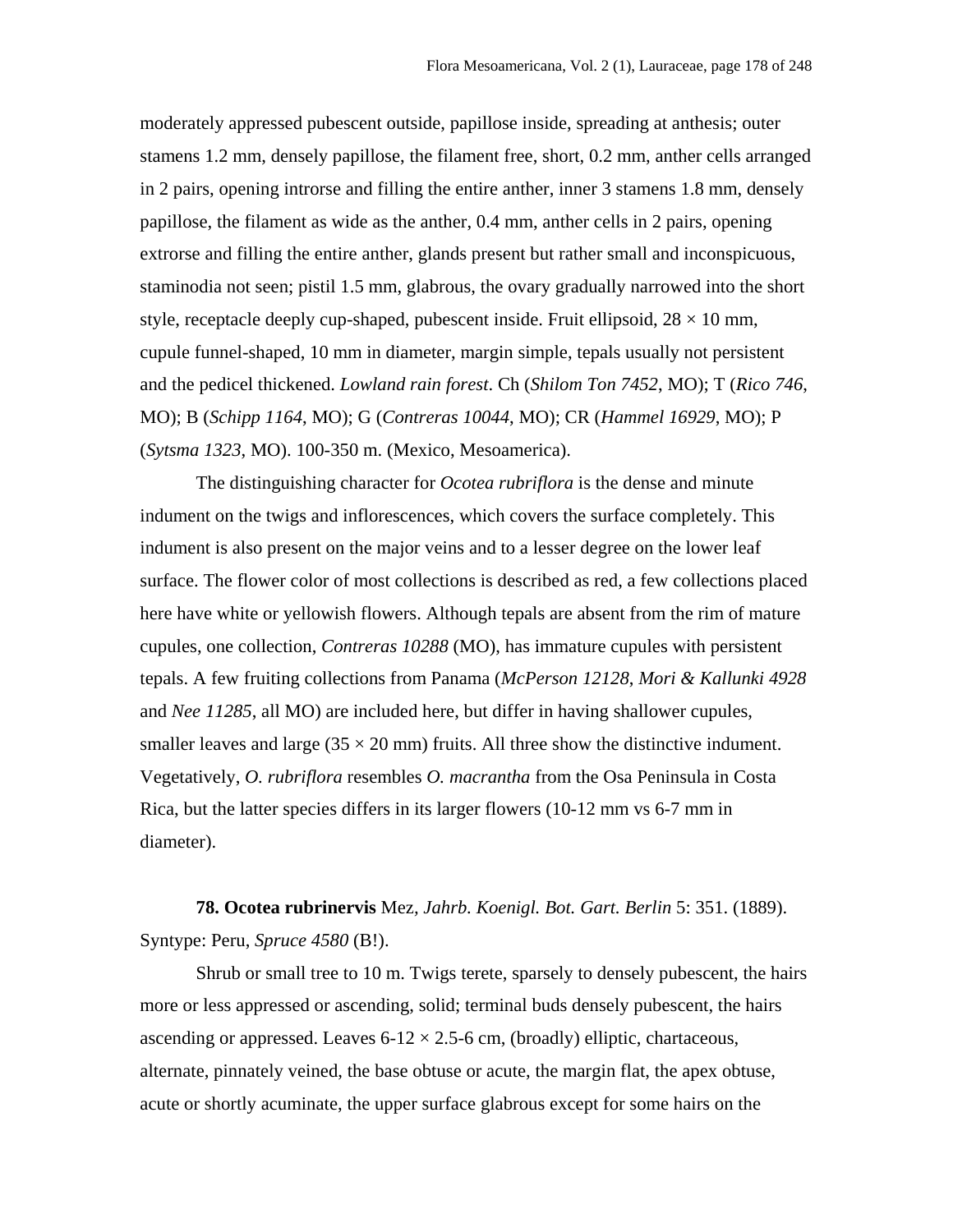proximal part of the midrib, the lower surface with some minute, erect hairs on the major veins, axillary tufts of hairs present, otherwise glabrous; midrib and lateral veins immersed, tertiary venation slightly raised and forming a small reticulum on the upper surface, gland dots usually readily visible on the upper surface, midrib and lateral veins raised , tertiary venation weakly raised on the lower surface; lateral veins 4-6; petioles 4- 6 mm, with a similer indument as the twigs. Inflorescences to 6 cm, paniculate-cymose, moderately pubescent, the hairs ascending, axillary. Flowers c. 3 mm in diameter, white or creamy, unisexual. Tepals c. 1.8 mm, broadly elliptic, moderately appressed pubescent outside, rather sparsely appressed pubescent inside, erect to somewhat spreading at anthesis. Male flowers: stamens 9, 4-celled, the cells arranged in 2 pairs, a sterile tip lacking, outer 6 stamens c. 1.5 mm, glabrous or nearly so, the filament free, slightly shorter than the anther; inner 3 stamens with the anther cells opening extrorse, with 2 globose glands near the base, otherwise like the outer 6, staminodia stipitiform, very small, c. 0.2 mm, pistillode stipitiform, 1.4 mm glabrous, receptacle shallow, pubescent inside; female flowers: staminodia 9, c. 0.5 mm, glabrous, glands present at the base of the inner 3 staminodes, pistil 1.5 mm, glabrous, the style as long as the ovary, receptacle shallow, pubecsent inside. Fruit ellipsoid,  $10 \times 8$  mm, the pedicel widened into the shallow, platelike cupule, 8 mm in diameter, the margin simple, tepals persisting in the fruiting stage. *Lowland evergreen forest near the coast or along streams*. P (*Tyson & Loftin 5057*, MO). 0-50 m. Distribution outside Panama uncertain due to confusion with *Ocotea bofo*.

*Ocotea rubrinervis* is characterized by its unisexual flowers, the readily visible gland dots on the upper leaf surface, and the shallow cupule with persistent tepals. The Panamanian collections all come from Pacific islands (San Jose island, Coiba island) or the Pacific coast. If and how this species differs from *Ocotea bofo* Kunth is not clear and therefore the distribution *of O. rubrinervis* cannot be given at this moment.

**79. Ocotea rufescens** van der Werff, *Novon* 6: 479 (1996). Isotype: Costa Rica, *Aguilar & Schmidt 1077* (MO). Illustr.: van der Werff, *Novon* 6: 480, t. 2 (1996).

Trees, to 25 m. Twigs terete or ridged, densely rusty brown tomentellous, the surface completely covered by the indument, solid; terminal buds densely brown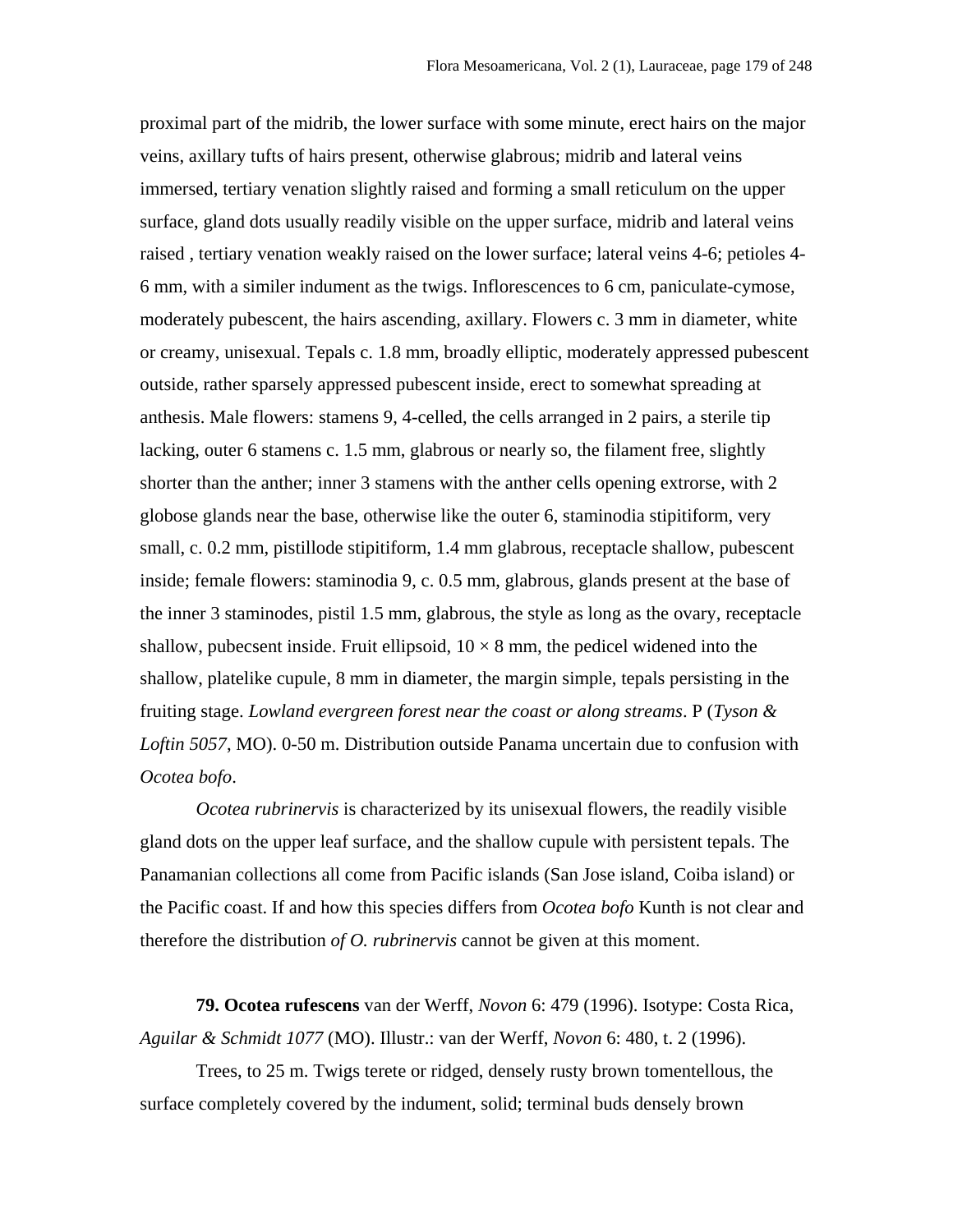tomentellous. Leaves  $9-16 \times 3.5-6$  cm, elliptic or ovate-elliptic, firmly chartaceous, alternate, pinnately veined, the base acute or obtuse, sometimes inequilateral, the margin plane, the apex acute or slightly acuminate; the upper surface glabrous, shiny, except for some curled hairs along the midrib and lateral veins, the lower surface completely covered by a reddish brown, tomentellous indument, this discernable to the touch; midrib, lateral veins and tertiary venation slightly raised on the upper surface, midrib raised, lateral veins weakly raised and tertiary venation scarcely visible on the lower surface; domatia lacking; lateral veins 4-6; petioles 1-2 cm, densely tomentellous. Inflorescences 5-11 cm, in the axils of cataphylls or leaves, paniculately cymose, densely reddish brown tomentellous. Flowers c. 6 mm in diameter, white, perfect. Tepals 2-2.5 mm, elliptic, half-erect, the outside pubescent near the base, becoming glabrous near the tip, the inside papillose; outer 6 stamens c. 1 mm, glabrous, the filaments 0.1 mm, the anthers rectangular to roundish,with a narrow sterile margin near the tip, the cells arranged in 2 rows, introrse, a sterile tip lacking, inner 3 stamens c. 1 mm, the cells lateral-extrorse, the filaments with 2 glands near the base. staminodia present, very small; pistil glabrous, receptacle deep, glabrous inside. Fruits 2-2.5 cm, ellipsoid, cupule shallowly bowl-shaped, c. 8 mm in diameter, with a single margin and the tepals deciduous; pedicels swollen. *Montane forests*. CR (*Herrera 5279*, MO). 450-1500 m. (Endemic.)

*Ocotea rufescens* is only known from the Caribbean slopes of Costa Rica near the Panamanian border and is to be expected in adjacent Bocas del Toro. It is best recognized by the dense, reddish-brown pubescence on the lower leaf surface and is the only species in Costa Rica or Panama with such an indument. In general appearance it seems close to *O. pharomachrosorum*, but that species has a dense grey-brown pubescence and has tongue-shaped outer stamens with a sterile tip.

**80. Ocotea salvadorensis** (Lundell) van der Werff, *Novon* 6: 481 (1996). *Nectandra salvadorensis* Lundell, *Wrightia* 4: 105-106 (1969). Isotype: El Salvador, *Allen 7173* (GH!).

*Phoebe salvadorensis* (Lundell) Lundell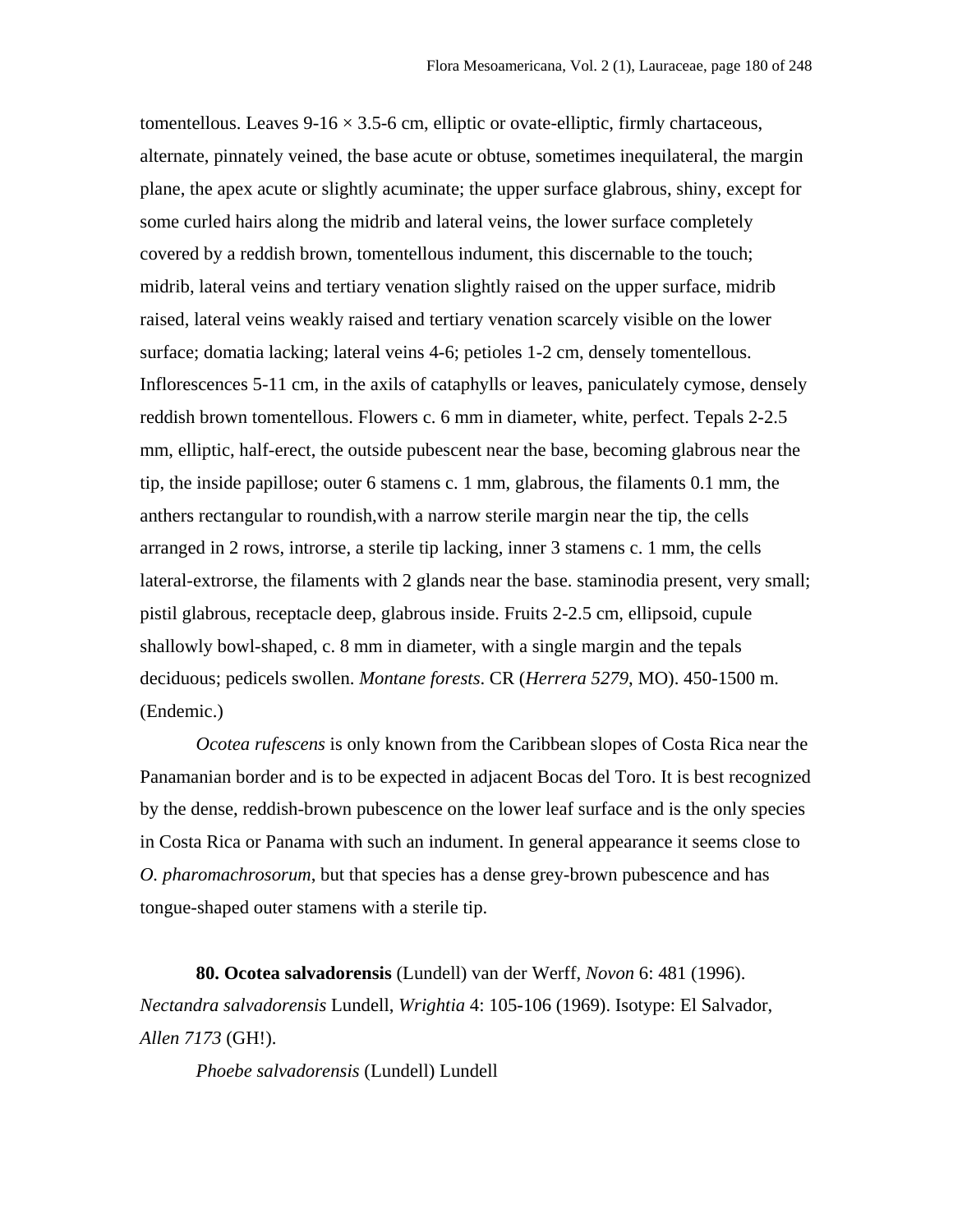Trees, to 25 m. Twigs angular, densely and minutely brown-tomentellous, the surface not visible, the indument wearing off with age; solid; terminal buds densely tomentellous. Leaves  $7-10 \times 2.5-3.5$  cm, (narrowly) elliptic, firmly chartaceous, alternate, pinnately veined; base and apex acute, the margin plane; the upper surface glabrous, the lower surface completely covered with a dense, greybrown, tomentellous indument, this discernable to the touch; midrib and lateral veins immersed or slightly impressed. tertiary venation slightly raised on the upper surface, midrib and lateral veins raised, tertiary venation scarcely visible on the lower surface; domatia absent; lateral veins 4-6; petioles 1-1.5 cm, ridged or slightly sulcate, with a similar indument as the twigs. Inflorescences to 7 cm, paniculate-cymose, densely appressed puberulous, in the axils of cataphylls. Flowers c. 6 mm in diameter, whitish, perfect. Tepals 2-2.5 mm, sparsely appressed pubescent outside, moderately papillose with some appressed hairs near the base inside, more or less spreading; outer 6 stamens c. 1.5 mm, the filaments very short, the anther rectangular, without a sterile tip, glabrous, the cells in 2 pairs, introrse; inner 3 stamens c. 1.8 mm, the filaments with 2 glands at the base, the cells lateral extrorse, staminodia c. 1 mm, clubshaped, with a few hairs near the base; pistil c. 2.8 mm, glabrous, receptacle appressed pubescent inside. Fruit and cupule unknown. *Cloud forest*. ES (*Allen 7173*, GH). 2500 m (Endemic.)

*Ocotea salvadorensis* is only known from the type collection. Only two species shares the distinctive grey-brown tomentellous indument on the lower leaf surface with *O. salvadorensis* and of those, one, *O. pharomachrosorum*, has tongue-shaped stamens with a sterile tip, as well as larger, wider leaves often with an inequilateral base; the other, *O. iridescens,* has domatia on the lower leaf surface and smaller flowers. Provisionally included in *O. salvadorensis* are two collections from Honduras, *Dario 407* and *Liesner 26530* (both MO). Both collections come from tall (30-35 m) trees in cloud forest and differ from *O. salvadorensis* in their reddish brown indument on leaves and twigs and in the rather dense pubescence on the inner surface of the tepals. Possibly these collection represent an undescribed species, but more collections are needed for a better understanding of the variation in indument characters.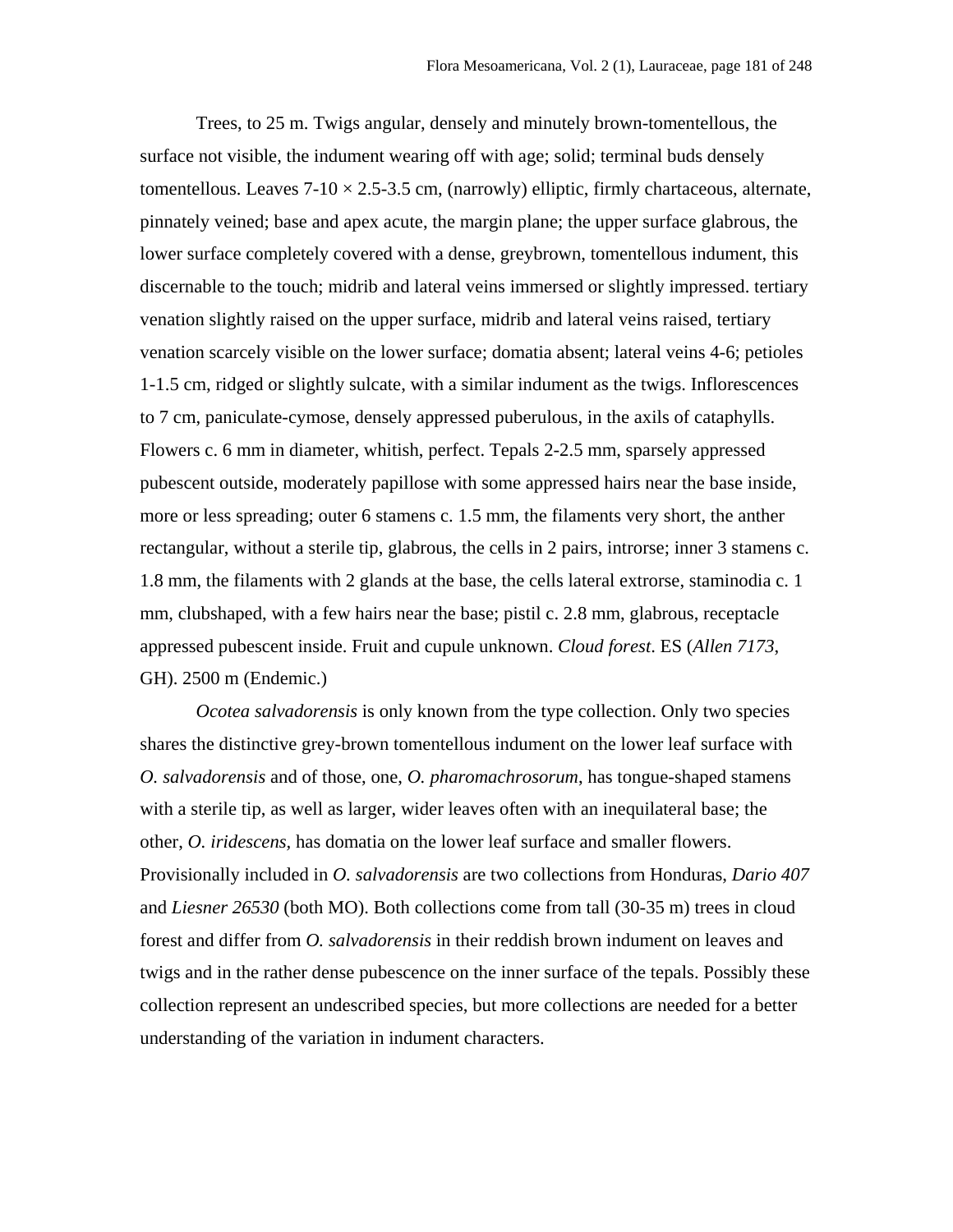**81. Ocotea salvinii** Mez, *Jahrb. Koenigl. Bot. Gart. Berlin* 5: 264 (1889). Type: Guatemala, *Salvin s.n*. (K).

*Cinnamomum salvinii* (Mez) Kostermans, *Phoebe salvinii* (Mez) Lundell.

Trees, to 20 m. Twigs angular, densely ferruginous tomentellous, the surface not visible, the indument becoming sparser with age, solid; terminal buds densely ferruginous tomentellous. Leaves  $8-12 \times 4-7$  cm, elliptic, coriaceous, alternate, pinnately veined, the base obtuse to acute, inrolled, the margin towards the base recurved, the apex acute or obtuse; the upper surface glabrous, often shiny, or, when very young, sparsely tomentellous; the lower surface densely ferruginous tomentellous, completely covered by the indument, this discernable to the touch; midrib, lateral veins and tertiary venation immersed or nearly so on the upper surface, midrib and lateral veins raised, tertiary venation not visible on the lower surface; domatia lacking; lateral veins 8-10; petioles 1.3-2.5 cm, with a similar indument as the twigs, longitudinally ridged. Inflorescences 5- 14 cm, paniculate-cymose, densely ferruginous tomentellous,but the flowers and buds less densely pubescent than the inflorescence axes; in the axils of normal leaves or, less commonly, in the axils of cataphylls. Flowers c. 8 mm in diameter, green or yellow, perfect. Tepals c. 3 mm , elliptic, spreading, the outside sparsely to moderately pubescent, the inside with a tomentellous apex, otherwise glabrous or with a few hairs; outer 6 stamens c. 1.5 mm, the filaments free, c. 0.5 mm, glabrous or with a few hairs, anthers glabrous, the cells introrse arranged in 2 pairs, a sterile tip lacking; inner 3 stamens glabrous, c. 1.5 mm, the filaments about as long as the anthers, anther cells extrorse-lateral, 2 glands present at the base of the filaments; staminodia c. 1 mm, stipitiform to club-shaped, glabrous, pistil c. 2 mm, glabrous, the style c. 0.7 mm; receptacle urceolate, glabrous or with a few hairs inside. Fruits to  $3 \times 2$  cm, ellipsoid, cupule shallowly bowl-shaped, becoming platelike, 1.2 cm in diameter, weakly doublemargined, the inner margin erect, the outer spreading, the outer margin c. 1 mm, the inner c. 0.5 mm; tepals deciduous. *Cloud forest*. Ch (*Breedlove 46290*, MO); G (*Standley 80191*, F). 2400-3000 m. (Endemic.)

Characteristic for *Ocotea salvinii* is the combination of densely ferruginous tomentellous leaves with an inrolled base and the perfect flowers. It can only be confused with *O. rufescens*, which has perfect flowers and a similar indument, but this species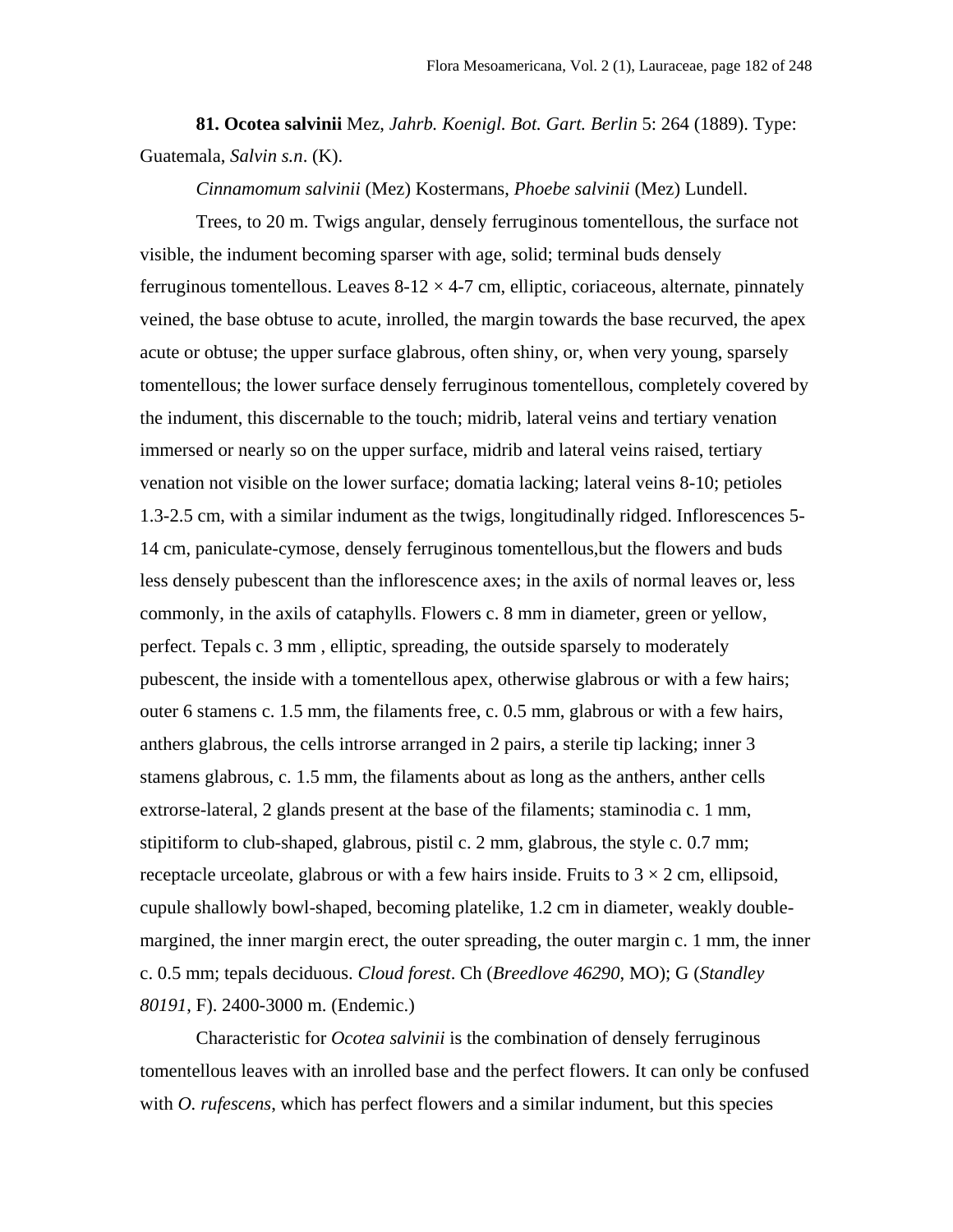lacks inrolled leaf bases. *Ocotea salvinii* seems to be an isolated species without close relatives; the large staminodia and the indument of the tepals (tomentellous-papillose near the apex on the inner surface) points to the *O. helicterifolia* group, but doublemargined cupules have not been reported from that group.

Ocotea sinuata (Mez) Rohwer, *Bot. Jahrb. Syst*. 112: 373 (1991). *Nectandra sinuata* Mez, *Jahrb*. *Koenigl. Bot. Gart. Berlin* 5: 402 (1889). Type: Guatemala, *Bernoulli & Cario 2581* (B).

Trees to 30 m. Twigs terete or ridged, densely brownish-tomentose, solid; terminal buds densely tomentose. Leaves  $9-21 \times 5-11$  cm, (broadly) obovate or elliptic, chartaceous, alternate, pinnately veined, the base rounded, obtuse or acute, the margin plane, the apex shortly acuminate, acute or obtuse, the upper surface moderately to sparsely pubescent, the hairs erect, the lower surface moderately to densely pubescent, the hairs erect, discernable to the touch, the surface visible between the hairs; midrib, lateral veins and tertiary venation immersed on the upper surface, midrib and lateral clearly raised, tertiary venation raised on the lower surface; domatia absent; lateral veins 8-11; petioles 1.5-2.5(-3) cm, with a similar indument as the twigs, canaliculate above. Inflorescences 10-30 cm, densely pubescent, in the axils of leaves or less frequently of cataphylls. Flowers 13-16 mm in diameter, white or pink, perfect. Tepals  $5 \times 3.5$  mm, spreading at anthesis, densely pubescent outside, densely papillose inside, outer 6 stamens 2.5-3 mm, (densely) papillose, sessile, the anther cells arranged in two rows, sterile tip 0.6-0.8 mm, inner 3 stamens 2.5 mm, papillose, with a short (0.3 mm) filament, this with 2 glands at the base, the anther cells lateral in 2 pairs, staminodia not seen; pistil c. 2.5 mm, densely pubescent; receptacle glabrous inside. Fruit  $2.5 \times 1.5$  cm, ellipsoid, pubescent when young, becoming glabrous with age; cupule (shallowly) cup-shaped, 1.5 cm in diameter, with a single margin and the tepals deciduous. *Lowland and montane rainforests*. Ch (*Breedlove 23720*, MO); G (*Standley 64949*, F); ES (*Martinez ISF00129*, MO); CR (*Herrera 467*, MO); P (*Roubik 464*, MO). 200-1500 m. (Mexico [Oaxaca], Mesoamerica.)

*Ocotea sinuata* is characterized by its large, branched infloresences, and pubescent twigs, leaves and pistil. Vegetatively it is difficult to separate from *O.*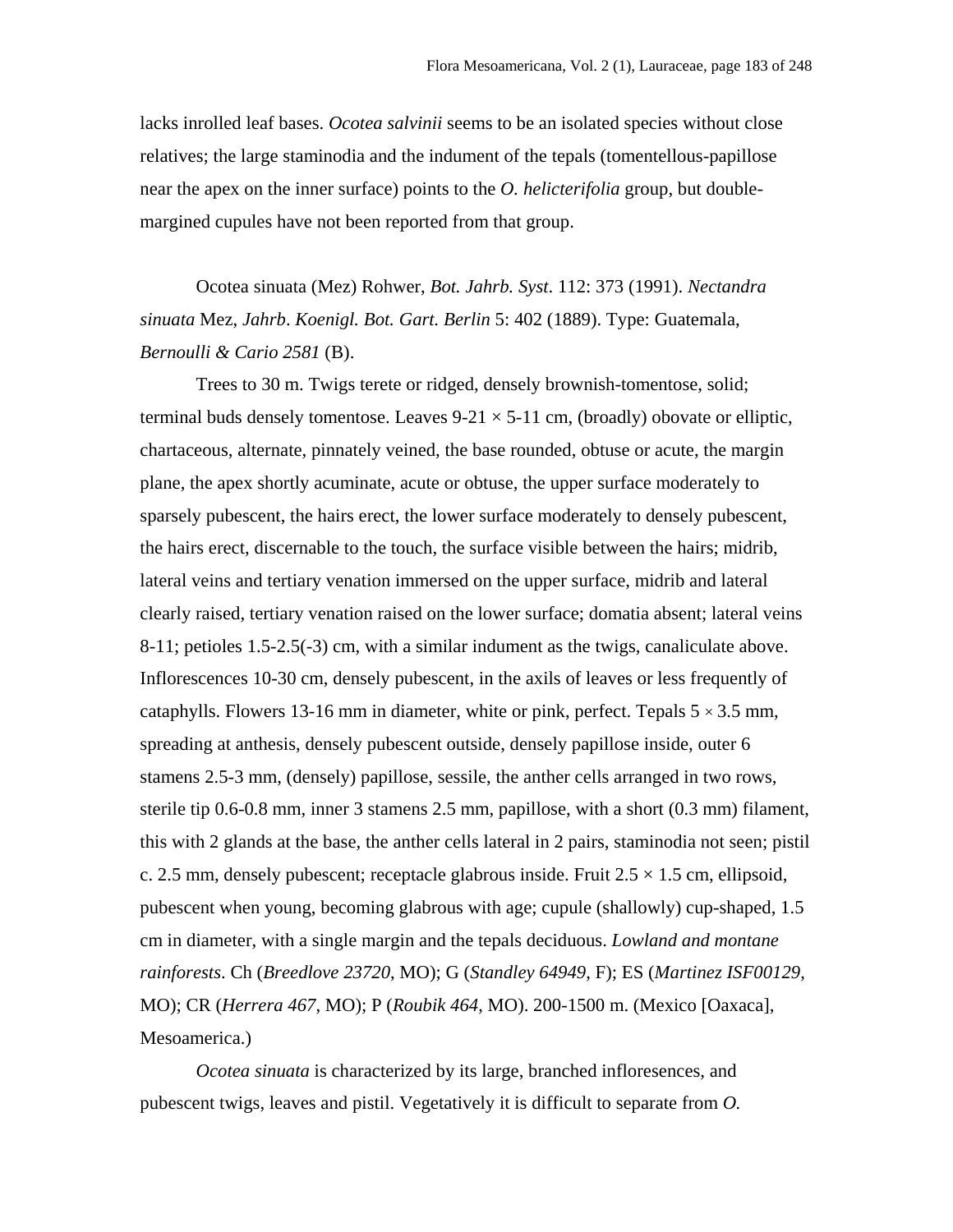*botrantha*; however, the latter has, at least in Mexico, a whitish (not brownish) indument on the twigs, has longer petioles and tends to occur at higher altitudes.

**83. Ocotea standleyi** Allen, *J. Arnold Arbor*. 26: 343 (1945). Holotype: Guatemala, *Standley 70009* (F).

*Phoebe macrophylla* Standley & Steyermark non Blume.

Trees, to 15 m, rarely taller. Twigs roundish or angular and ridged, glabrous, solid; terminal buds glabrous. Leaves (12-)15-35 cm, broadly elliptic, coriaceous or firmly chartaceous, alternate, pinnately veined; the apex obtuse to somewhat acute, the base rounded, subcordate or obtuse, the margin flat, glabrous on both surfaces, midrib, lateral veins and teriary venation slightly raised on the upper surface, raised on the lower surface; domatia lacking; lateral veins 8-13; petioles 1.5-2 cm, glabrous, weakly canaliculate or flat above. Inflorescences to 15 cm, paniculate-cymose, sparsely pubescent, the hairs very short and erect, in the axils of leaves or near the tips of the twigs. Flowers c. 4 mm in diameter, perfect. Tepals 1.5 mm, broadly ovate or roundish, the outer surface sparsely pubescent, the inner surface glabrous or with a few hairs near the base, more or less erect at anthesis; stamens 9, all 4-celled, the outer 6 stamens glabrous, 1.3 mm, the anther free, slightly longer than the narrow filament, the cells arranged in 2 pairs, opening introrse, a sterile tip lacking; inner 3 stamens the same size, glabrous, the lower cells extrorse, upper cells lateral and sometimes smaller; globose glands present at the base of the filaments of the inner stamens; staminodia stipitate, 0.4 mm, glabrous; pistil glabrous, 1.5 mm, the ovary twice as long as the style, receptacle cup-shaped, glabrous inside. Fruits broadly ellipsoid,  $2.5 \times 2$  cm, cupule shallowly cupshaped, 1.5 cm in diameter, often lenticellate, rather gradually narrowed into the pedicel, the margin simple, tepals deciduous. *Montane rainforests*. Ch (*Breedlove & Almeda* 58139, MO); G (*Williams et al.* 40600, F). 800-2500 m, mostly above 1500 m. (Endemic.)

*Ocotea standleyi* is a distinct species, readily recognized by its large, almost coriaceous leaves with an rounded to subcordate base and glabrous terminal buds and leaves. It is a morphologically isolated species without close relatives. A *Licaria* species occurring in Chiapas, probably *L. alata* Miranda, resembles *O. standleyi* vegetatively and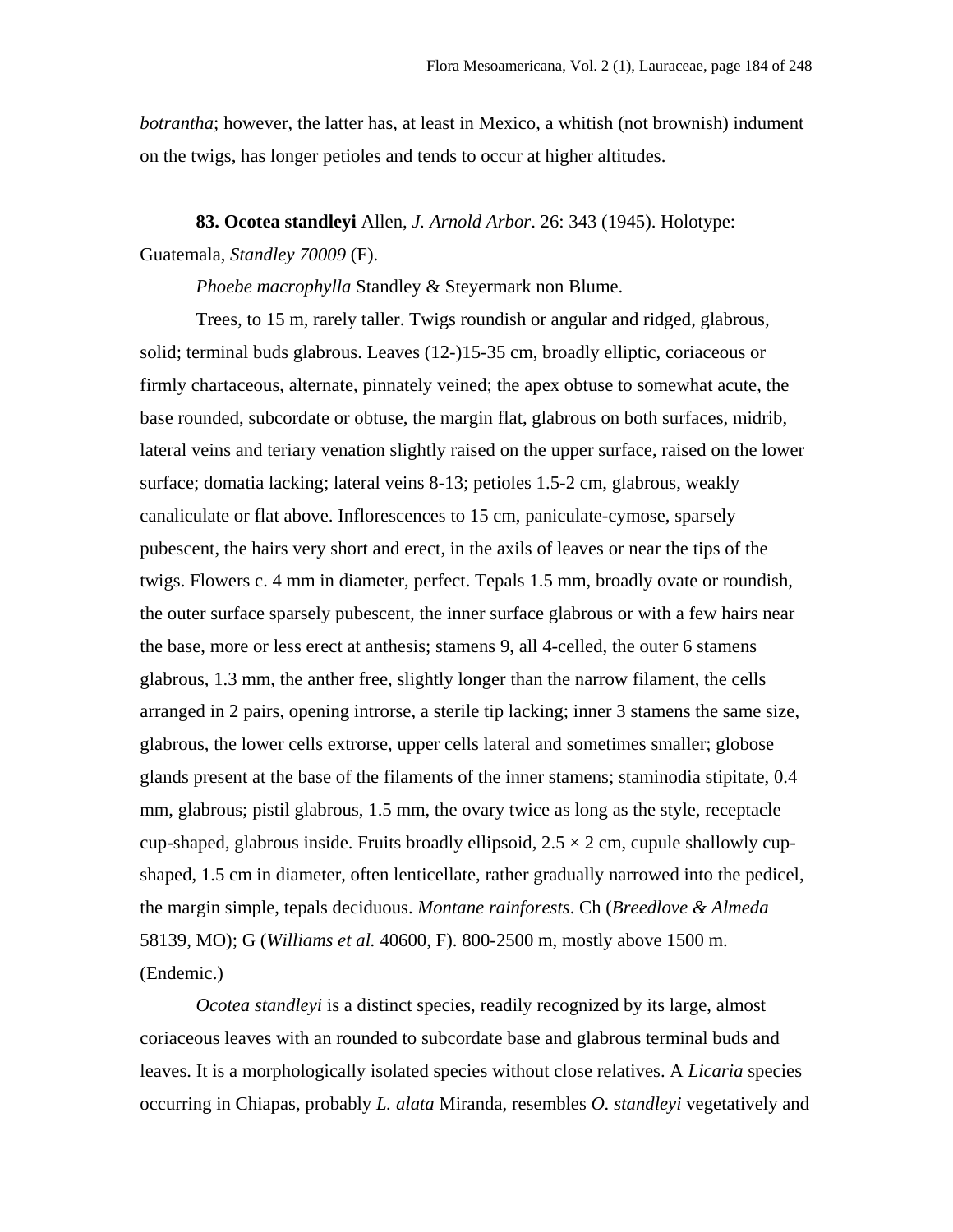has been confused with it. When fertile, the *Licaria* can be identified by its flowers with only 3, 2-celled stamens and its deeply cup-shaped cupule with a weakly developed double margin. The *Licaria* species occurs in Chiapas generally below 1000 m.

**84. Ocotea stenoneura** Mez & Pittier, *Bull. Herb. Boissier, ser. 2, 3*: 233 (1903). Isotype: Costa Rica, *Tonduz 13377* (US!).

Trees, to 25 m. Twigs angular and ridged, solid, densely rufous-tomentellous or tomentose, terminal buds densely rufous-tomentellous or tomentose. Leaves  $12{\text -}22 \times 6{\text -}11$ cm, elliptic, subcoriaceous, alternate, pinnately veined; the apex obtuse to shortly acuminate, the margin recurved towards the base, the base decurrent on the petiole and revolute, sometimes auriculate, the upper surface mostly glabrous, but tomentellous on the base of the midrib, the lower surface densely or moderately pilose, the surface visible between the hairs, the indument discernable to the touch; midrib, lateral veins and tertiary venation immersed on the upper surface, raised on the lower surface, with the intersecondary veins forming a ladder-like pattern; domatia lacking; lateral veins 8-12; petioles with similar indument as the twigs and poorly differentiated due to the decurrent leaf bases, to 2 cm, flat above. Inflorescences c. 15 cm, densely rufous-tomentellous, paniculate-cymose, in the axils of leaves. Flowers 4-5 mm in diameter, whitish, perfect. Tepals 2-2.5 mm, broadly ovate, densely pubescent on both surfaces, more or less erect at anthesis; stamens 9, 4-celled, the outer 1-1.5 mm, the filament free, pubescent and about half as long as the anther, the cells introrse, a sterile tip lacking, the inner 3 about as long, the filament dorsally densely pubescent, glands present at the base of the inner stamens, staminodia not seen, pistil c. 2 mm, glabrous, the style half as long as the ovary, receptacle cup-shaped, densely pubescent inside. Fruits roundish,  $1.2 \times 1.4$  cm, the cupule flat, platelike, 8-10 mm in diameter, with a single margin; tepals persistent on young cupules but ultimately falling off *. Montane forests*. CR (*Aguilar & Schmidt 1176*, MO); P (*Gentry & Mori 14126*, MO). (Mesoamerica, possibly Colombia and Ecuador.)

*Ocotea stenoneura* can be recognized by its decurrent, revolute leafbases, the erect, rather dense indument on the lower leaf surface and by the prominently raised venation (including tertiary venation) on the lower leaf surface. It is rarely collected and the few specimens assigned to this species, vary somewhat in vegetative characters. One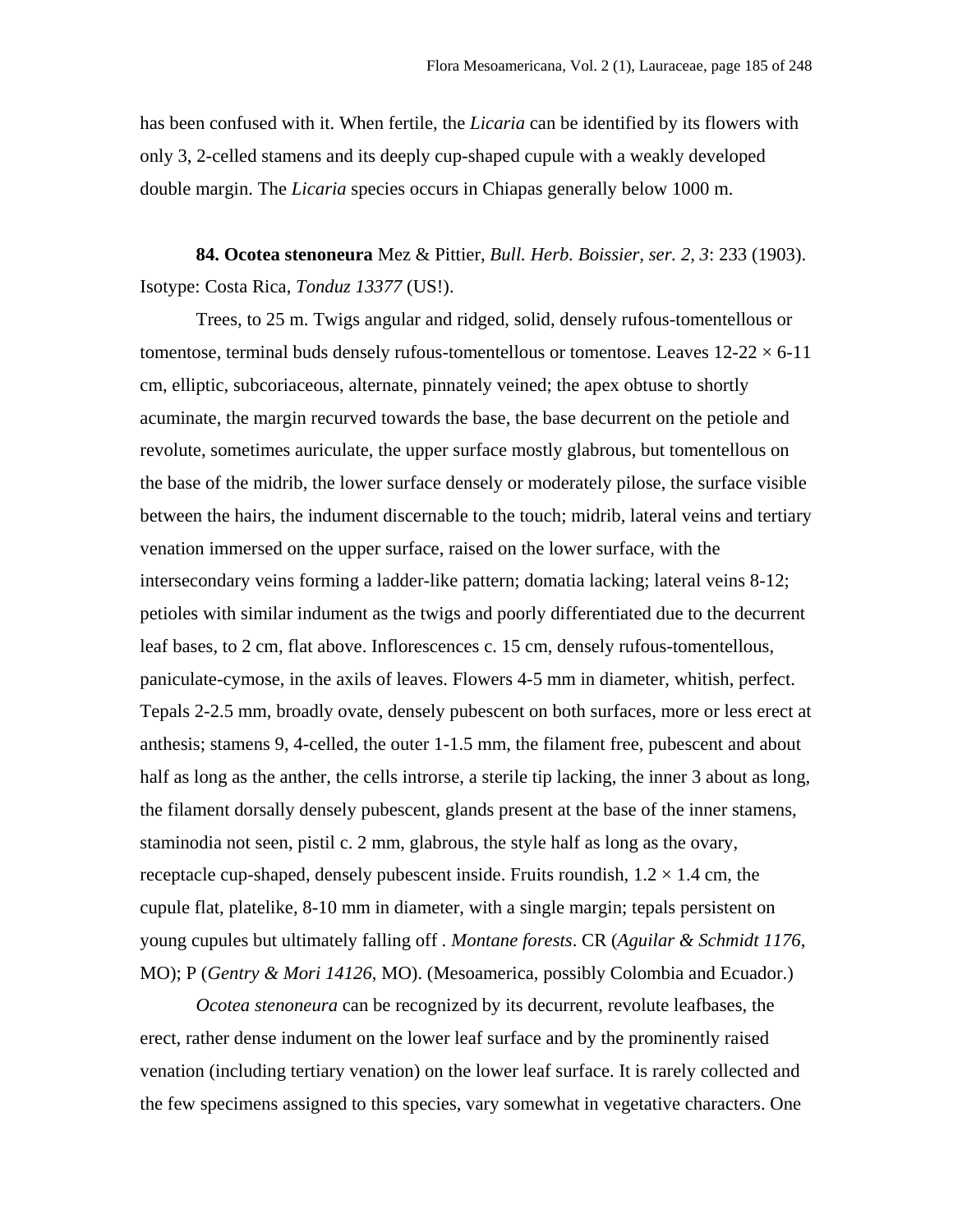collection, *Skutch 3014*, has a glaucous lower leaf surface, a character not visible in the other collections; the decription of the flowers is based on this collection. Provisionally included are two collections from the San Vito region in Costa Rica; these specimens differ in having cup-shaped cupules, a softer indument on the leaves and longer petioles with the leaf bases decurrent and inrolled, but not recurved-auriculate. A few other collections included with hesitation in *O. stenoneura* have a denser, more ascending or spreading indument on the lower leaf surface (*Morales 4353*, *Rivera 1983*). Describing these collections as different species would increase the number of poorly known and weakly defined species and it seems better to wait until more collections become available. Collections from Colombia and Ecuador have shorter petioles, inrolled but not recurved leaf bases and cup-shaped cupules. They may well represent a different species.

**85. Ocotea strigosa** van der Werff, *Ann. Missouri Bot. Gard*. 75: 723 (1988). Holotype: Nicaragua, *Stevens 22181* (MO!). Illustr.: van der Werff, *Ann. Missouri Bot. Gard*. 75: 724 (1988).

Shrubs or small trees, to 10 m. Twigs terete, solid, glabrous at maturity, but near the tips with varying amounts of brown, appressed hairs; terminal buds densely appressed pubescent. Leaves  $6-9 \times 2-3.5$  cm, ovate or narrowly ovate, firmly chartaceous, alternate, pinnatel;y veined, the base obtuse or acute, the margin plane, the apex gradually narrowed into a slender tip, when young, strigose on both surfaces, becoming glabrous with age, midrib, lateral veins and teriary venation immersed on the upper surface, midrib raised, lateral veins and tertiary venation slightly raised on the lower surface, domatia absent or rarely a few erect hairs present in the axils of the lateral veins; lateral veins 3-6 pairs; petioles 6-10 mm, sparsely appressed pubescent or subglabrous, flat above. Inflorescences to 6 cm, paniculate-cymose, sparsely to moderately pressed pubescent, in the axils of leaves or cataphylls. Flowers 3-4 mm in diameter, white, perfect. Tepals 1.5 mm, narrowly elliptic, initially erect, but spreading in old flowers, the outer surface sparsely pubescent, the inner surface glabrous and the tips of the outer tepals papillose; stamens 9, all 4-celled, glabrous, the outer 6 with introrse cells, these arranged on 2 rows, c. 1 mm, the anther as long as the free filament, a sterile tip lacking, inner 3 with the cells extrorse-lateral, c. 1.5 mm, the filament about as long as the anther, glands present at the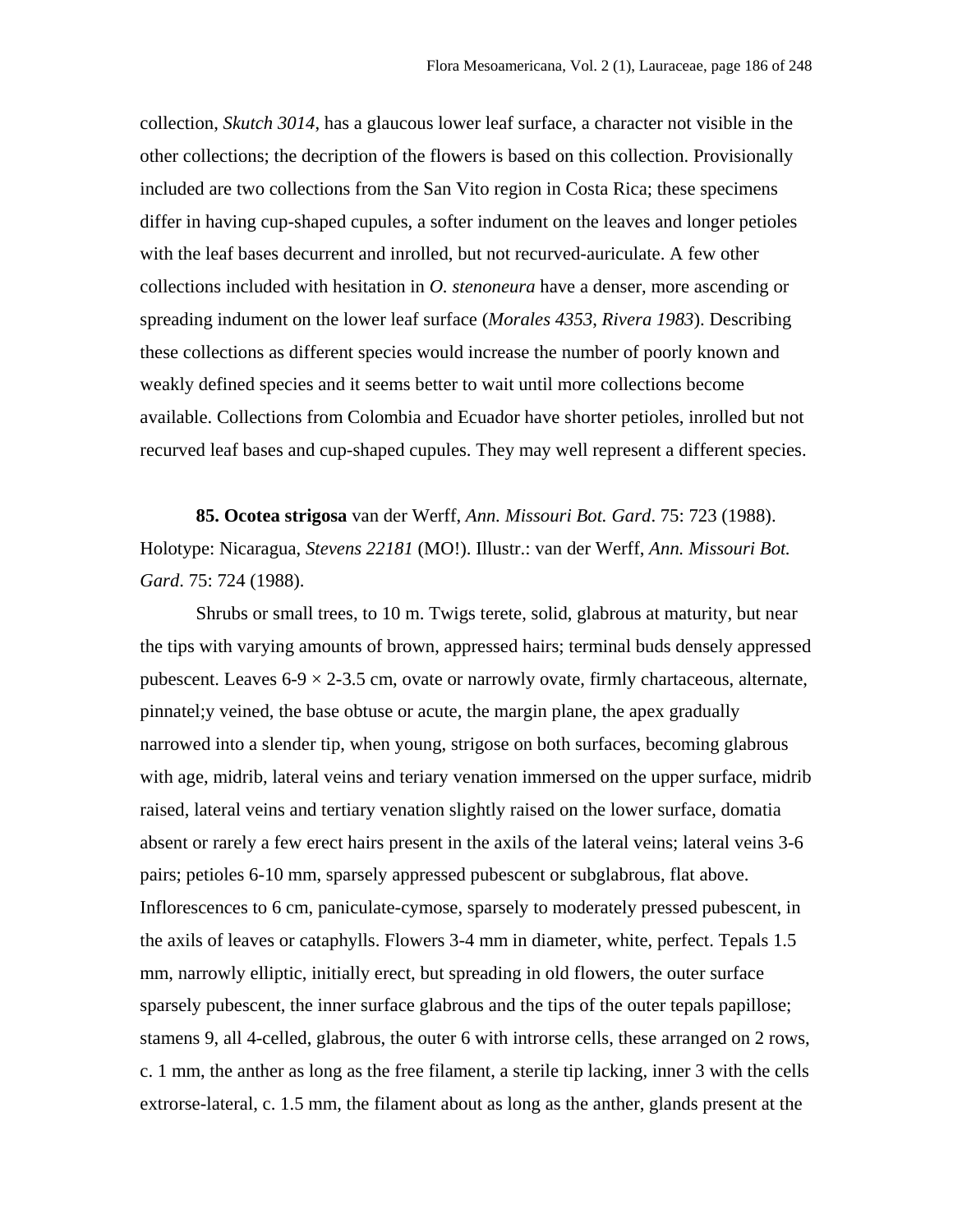base of the filaments of the inner 3 stamens, staminodia present, 0.7 mm, with a small, triangular apex; pistil 1.5 mm, glabrous, the ovary as long as the style, receptacle shallow, sparsely pubescent inside, with a ring of hairs on the upper rim. Fruit  $12 \times 7$ mm, ellipsoid, the cupule 1 cm in diameter, shallowly cup-shaped, with a single margin, the tepals not persistent. *Cloud forest*. N (*Moreno 20201*, MO). 1000-1600 m. (Endemic.)

*Ocotea strigosa* is an inconspicuous species, best recognized by its ovate leaves and few-flowered inflorescences. It is very similar to *O. parvula*, a cloud forest species from Chiapas, which differs in having domatia and glabrous tepals. These differences are not very strong and if intermediate specimens should be collected in Guatemala or Honduras, it might be best to consider *O. strigosa* a synonym of *O*. *parvula*. *Ocotea iridescens* is another close relative of *O. strigosa* and *O. parvula*, but it differs in the dense indument on the lower leaf surface.

**86. Ocotea subalata** Lundell, *Lloydia* 4: 48 (1941). Isotype: Mexico, Chiapas, *Matuda 2957* (F!)

Trees, to 10 m. Twigs strongly angular to winged, densely pubescent, the hairs erect and largely covering the surface, soon becoming glabrous, solid; terminal buds completely covered by whitish, appressed or ascending hairs. Leaves  $9-19 \times 3-6.5$  cm, narrowly elliptic to narrowly obovate, pinnately veined, the base obtuse or acute, the margin flat, the apex obtuse or acute; the upper surface glabrous or with e few appressed hairs near the base, the lower surface sparse;y appressed pubescent, the indument denser and partially ascending along the major veins; midrib, lateral veins and tertiary venation slightly raised on the upper surface, more prominently so on the lower surface; domatia lacking; lateral veins 9-12; petioles 10-15 mm, with a similar indument as the twigs, strongly canaliculate. Inflorescences to 20 cm, paniculate-cymose, moderately to sparsely pubescent, the hairs erect, in the axils of leaves. Flowers 3 mm in diameter, perfect. Tepals 1.5 mm, broadly ovate, moderately to densely pubescent on the both surfaces, erect at anthesis; stamens 9, 4-celled, c. 1.5 mm, a sterile tip lacking, the filaments free, pubescent and about as long as the anthers, inner 3 stamens with 2 large glands near the base and the base of the anther densely pubescent; staminodia not seen; pistil 1.8 mm, the ovary 1.3 mm, glabrous, the style sparsely pubescent; receptacle shallow, glabrous inside.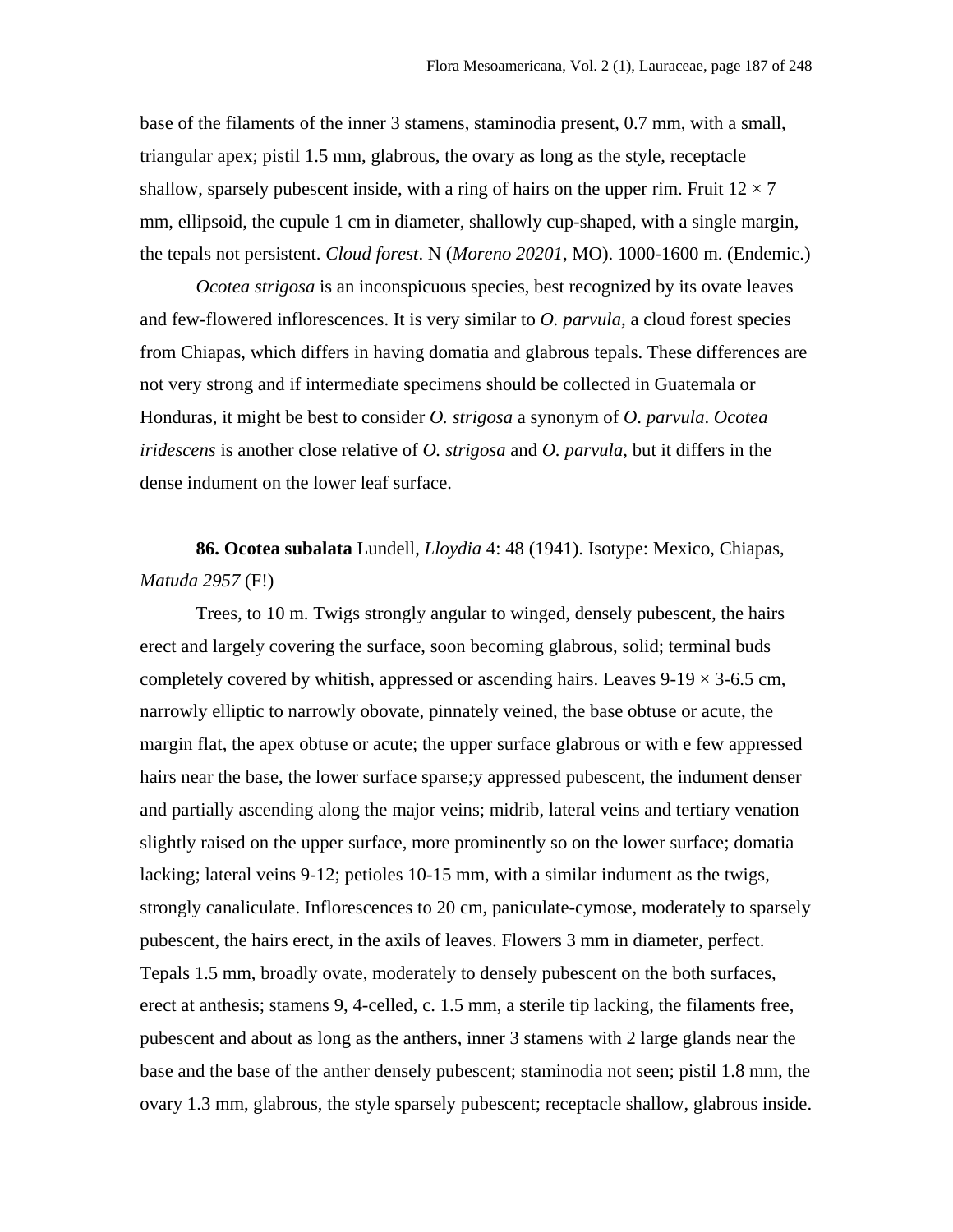Fruits  $2 \times 1$  cm, ellipsoid; cupule flat, 1.1 cm in diameter, the margin simple, tepals not persistent, the pedicel swollen in fruit. *Montane forest*. Ch (*Matuda 5376*, MO). 2100- 2500 m. (Endemic.)

*Ocotea subalata* is only known from 2 collections, both made in Chiapas. Useful characters for identification of this species are the long inflorescences, and the sharply angled or winged and densely pubescent young twigs. Its relationships are not well known. The cupule shape and thickened fruiting pedicels suggest the *O. tenera* group, but the indument on twigs and inflorescences do not.

**87. Ocotea tenera** Mez & J.D. Smith, *Bull. Herb. Boissier*, ser. 2, 3: 234 (1903). Syntype: Costa Rica, *Pittier 13396* (US!).

*Ocotea effusoides* Lundell; *O. eucymosa* Lundell.

Shrubs or small trees, to 12 m. Twigs terete, solid, glabrous; terminal buds glabrous. Leaves  $5-18 \times 2-7$  cm, papyraceous, alternate, elliptic or ovate-elliptic, drying dark, pinnately veined, the base acute, the apex acute or acuminate, the acumen to 1.5 cm, the margin plane, glabrous on both surfaces, midrib, lateral veins and tertiary venation immersed on the upper surface, raised on the lower surface, gland dots visible as small pinpricks on the upper surface, small pit domatia present in the axils of the basal lateral veins or along those veins; lateral veins 4-7, arching upwards near the margin and sometimes loopconnected; petioles 6-12 mm, flat or canaliculate, glabrous. Inflorescences 4-12 cm, paniculate-cymose, slender, laxly flowered, glabrous, in the axils of leaves. Flowers 2.5-3 mm in diameter, pale yellow, perfect (but see discussion). Tepals 1.3-1.5 mm, glabrous on both surfaces, erect at anthesis, outer 6 stamens c. 1.3 mm, glabrous, the anther about as long as the free filament, the cells arranged in 2 superposed pairs, opening introrse, a sterile tip lacking, inner 3 stamens c. 1.5 mm, glabrous, glands present at the base of the filaments, anther 0.6 mm, the cells extrorse and arranged in 2 pairs, cells occupying the entire anther in all stamens; staminodia 0.4 mm, linear, glabrous, pistil 1.5 mm, glabrous, the style 0.6 mm, receptacle bowl-shaped, glabrous inside. Fruits  $3 \times 1.5$  cm, ellipsoid or narrowly ellipsoid; cupule 1 cm in diameter, discshaped, with a single margin and the tepals deciduous; the pedicel gradually thickened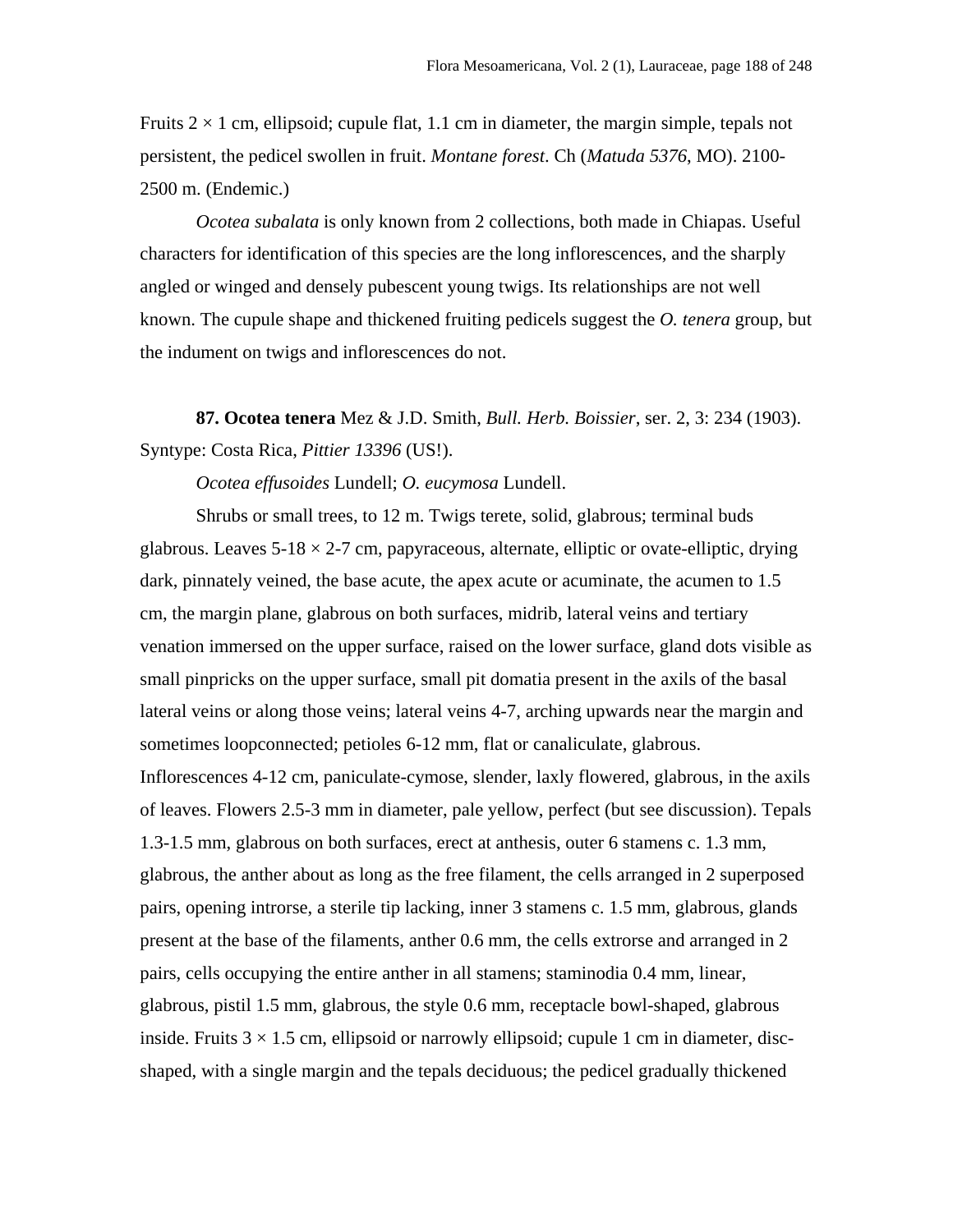towards the cupule. *Lowland and montane rainforests*. G (*Lundell & Contreras 19174*, MO); CR (*Grayum & Sleeper 3875*, MO). 100-1600 m. (Endemic.)

*Ocotea tenera* is easily recognized by its small size, its thin, darkdrying leaves with gland dots on the upper surface, glabrous terminal buds and small, glabrous flowers with erect tepals. It is related to a few other species with glabrous, darkdrying leaves, pitdomatia and glabrous flowers with erect tepals from Mexico and Guatemala. Of these, *O. vanderwerffii* has tripliveined leaves, *O. bernouilliana* has large (20 cm) inflorescences and deeply cup-shaped cupules and *O. euvenosa* has large (to  $27 \times 15$  cm) leaves. Also related is an undescribed species from Costa Rica and Panama, which differs in having coriaceous leaves with an obtuse apex, large domatia, larger, cup-shaped cupules and a pubescent terminal bud.

The flowers of *O. tenera* have here been described as perfect. Detailed field studies have shown that some trees of this species never set fruit and that others consistently do so. Careful observations on liquid preserved flowers have indicated that three floral types can be distinguished, one associated with trees that never set fruit, one with trees that rarely set fruit and one with trees that frequently set fruit. The authors of this study (Gibson & Diggle, 1997) conclude that *O. tenera* is gynodioecious. While I accept their conclusion, I still describe this species as having perfect flowers because the differences between the floral types are so small that a casual observer would almost certainly judge the flowers to be perfect.

The type of *O. eucymosa* has lighter colored leaves than typical *O. tenera*, but other collections of *O. eucymosa* from the same area have leaves as dark as typical *O. tenera*. Because no other differences could be found beteween *O. tenera, O effusoides* and *O. eucymosa*, I place the latter two species in the synonymy of *O. tenera*.

**88. Ocotea tonduzii** Standley, *Field Mus. Publ. Bot. 18: 456* (1937). Syntype: Costa Rica, *Tonduz 2142* (BR!)

*Ocotea cunea*ta Mez non (Grisebach) Gomez.

Trees, to 15 m. Twigs (sharply) angular, glabrous, solid, terminal buds glabrous or finally appressed pubescent in the distal half. Leaves  $11-22 \times 4.5-11$  cm, alternate, stiffly chartaceous or coriaceous, (broadly) obovate, rarely elliptic, pinnately veined, the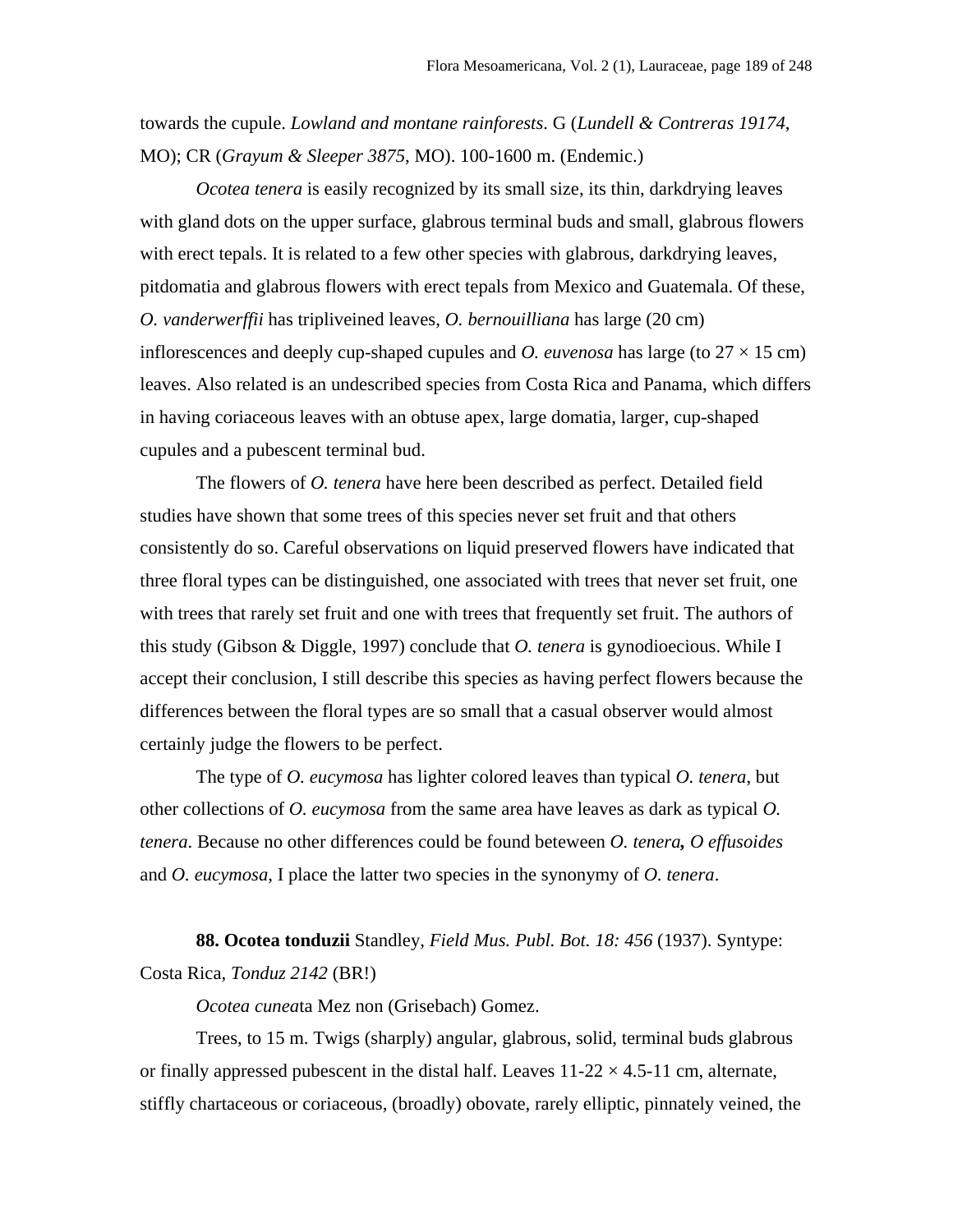base cuneate, with the margin inrolled, the apex obtuse; midrib, lateral veins and tertiary venation slightly raised or immersed on the upper surface, slightly to moderately raised on the lower surface, upper surface glabrous, lower surface glabrous or with a few appressed hairs, tufts of brownish, erect hairs frequently present along the midrib on the lower surface and these not confined to the axils of the main lateral veins; lateral veins 7- 9; petioles very short, 1-2 mm long and the leaves appearing sessile. Inflorescences mostly in the axils of leaves, 7-19 cm, paniculate-cymose, mostly glabrous, but towards the flowers with increasing amounts of reddish indument. Flowers 5 mm in diameter, bronze-colored, perfect, densely pubescent outside, the indument covering the surface completely. Tepals c. 2.5 mm, appressed pubescent on the inner surface, half erect at anthesis; stamens 9, 4-celled, the outer 6 c. 1mm, glabrous, the anther as long as the free filament, the cells opening introrse, a sterile tip lacking, inner 3 stamens c. 1.5 mm, glabrous, the upper 2 cells lateral, the lower 2 extrorse, glands present at the base of the filaments, staminodia 3, c. 0.7 mm, stipitate; pistil 2.5 mm, glabrous, the ovary gradually narrowed into the style, receptacle cup-shaped to deeply cup-shaped, glabrous inside. Fruits (probably immature) ellipsoid,  $9 \times 6$  mm; cupule shallowly cup-shaped, with entire, simple margin. *Montane forests*. CR (*Morales 1716*, MO). 1500-2400 m. (Endemic.)

*Ocotea tonduzii* is easily recognized by the dense, reddish indument on the flowers, the large, glabrous (or partially appressed pubescent) terminal buds, the raised tertiary venation on the lower leaf surface and the glabrous, nearly sessile leaves with an inrolled base. *Ocotea endresiana* has a similar appearance, but lacks the reddish indument of the flowers.

**89. Ocotea tonii** (Lundell) van der Werff, *Novon* 9: 579 (1999). *Nectandra tonii* Lundell. Isotype: Mexico, Chiapas, *Ton 2014* (NY!). Illustr.: van der Werff, *Novon* 9: 580 (1999).

Trees, to 15 m. Twigs terete, densely yellowish-brown tomentose, the indument turning darker on older growth, covering the young twigs completely, solid; terminal buds densely tomentose. Leaves  $13{\text -}25 \times 3{\text -}6$  cm, firmly chartaceous, clustered, narrowly elliptic to narrowly elliptic-obovate, pinnately veined, gradually narrowed towards the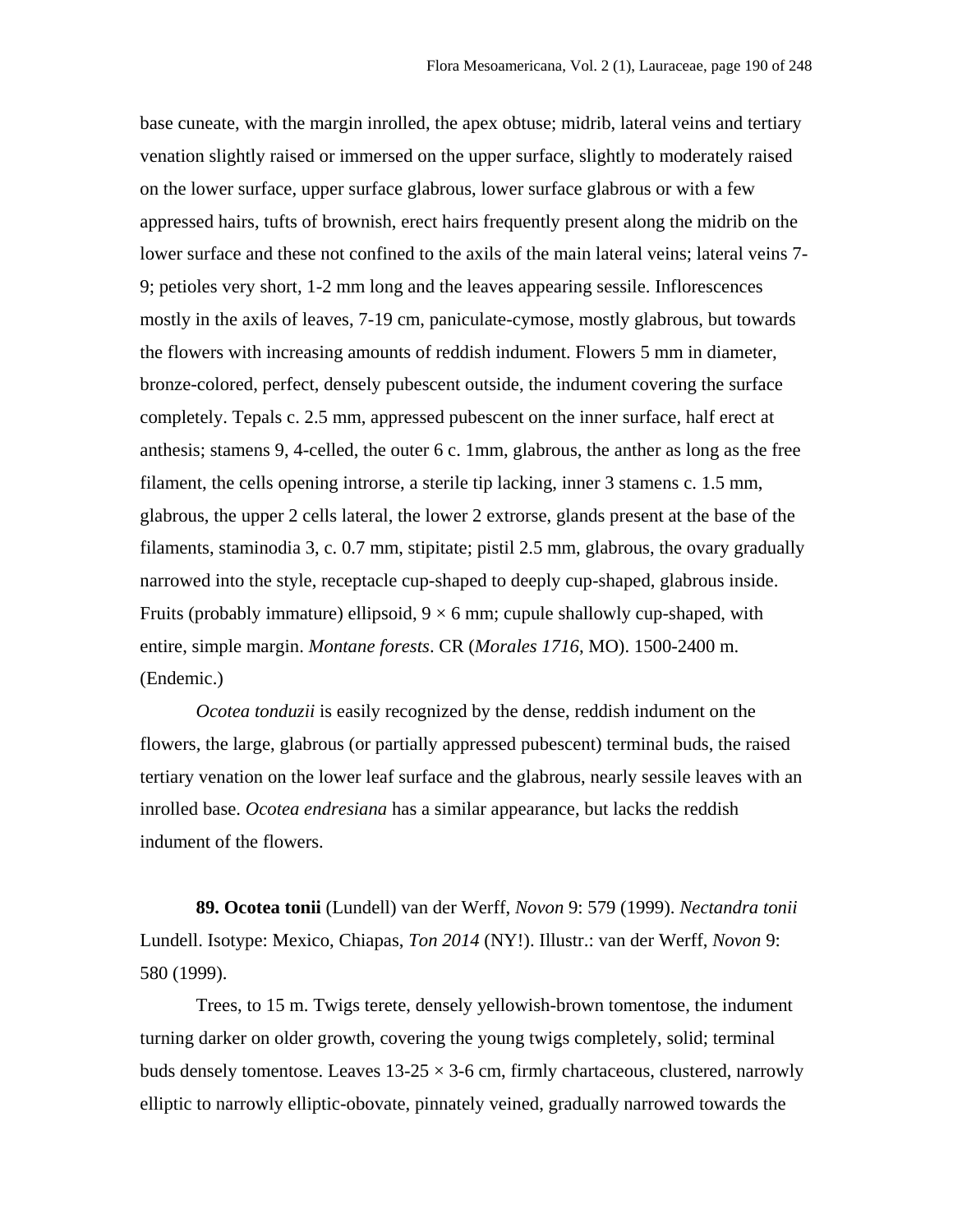base, rounded at the base, the margin plane, the apex acute, gradually narrowed into a slender tip; midrib, lateral veins and tertiary venation immersed on the upper surface, raised on the lower surface, the upper surface moderately pubescent, the hairs erect and discernable to the touch, the lower surface moderately to densely pubescent, the hairs erect and soft to the touch, domatia absent; lateral veins 10-15; petioles to 6 mm, densely pubescent. Inflorescences 6-15 cm, densely tomentose, paniculate-cymose, mostly in the axils of cataphylls. Flowers 8-10 mm in diameter, white, perfect, the outside of the receptacle densely, of the tepals sparsely pubescent. Tepals 3.5 mm, elliptic, spreading at anthesis, the inner surface pubescent near the base, papillose distally; stamens 9, 4-celled, the outer 6 1.8 mm, slightly papillose, filaments lacking, sterile tip c. 0.3 mm, inner 3 stamens c. 1.5 mm, sessile or nearly so, the cells lateral, glands present at the base of the inner stamens, staminodia not seen, pistil glabrous, 2 mm, the style 0.6 mm, receptacle cup-shaped, glabrous inside. Fruits  $3 \times 1.8$  cm, ellipsoid, the cupule initially cup-shaped, at maturity shallowly bowl-shaped, 1.3 cm in diameter, with a single margin and the tepals deciduous, the pedicel thickened. *Montane forests*. Ch (*Shilom Ton 5264*, MO). 1000-1500 m. (Endemic.)

*Ocotea tonii* is easily recognized by its clustered leaves with short petioles, yellow-brown indument, paniculate-cymose inflorescences and pubescent flowers. Most of these characters also occur in *O. congregata* but that species differs in its longer petioles (10 mm or more vs. less than 6 mm), the impressed midrib and lateral veins on the upper leaf surface, the relatively broader leaves (2-2.5 times as long as broad vs. 3-4 times as long as broad in *O. tonii*) and the darker indument of the twigs.

**90. Ocotea truncata** Lundell, *Phytologia* 12: 244 (1965). Isotype: Guatemala, *Contreras 4731* (US!).

Shrubs or small trees, to 13 m, but usually smaller. Twigs terete, solid, sparsely to rather densely appressed pubescent; terminal buds densely appressed pubescent, the hairs white. Leaves  $6-12 \times 1.8-4$  cm, thinly chartaceous to papyraceous, elliptic to broadly elliptic, alternate, drying dark green, pinnately veined; the base acute or cuneate, the margin plane, the apex shortly acuminate to acute, acumen to 1 cm; glabrous on both surfaces or the lower surface with a few appressed hairs; midrib, lateral veins and tertiary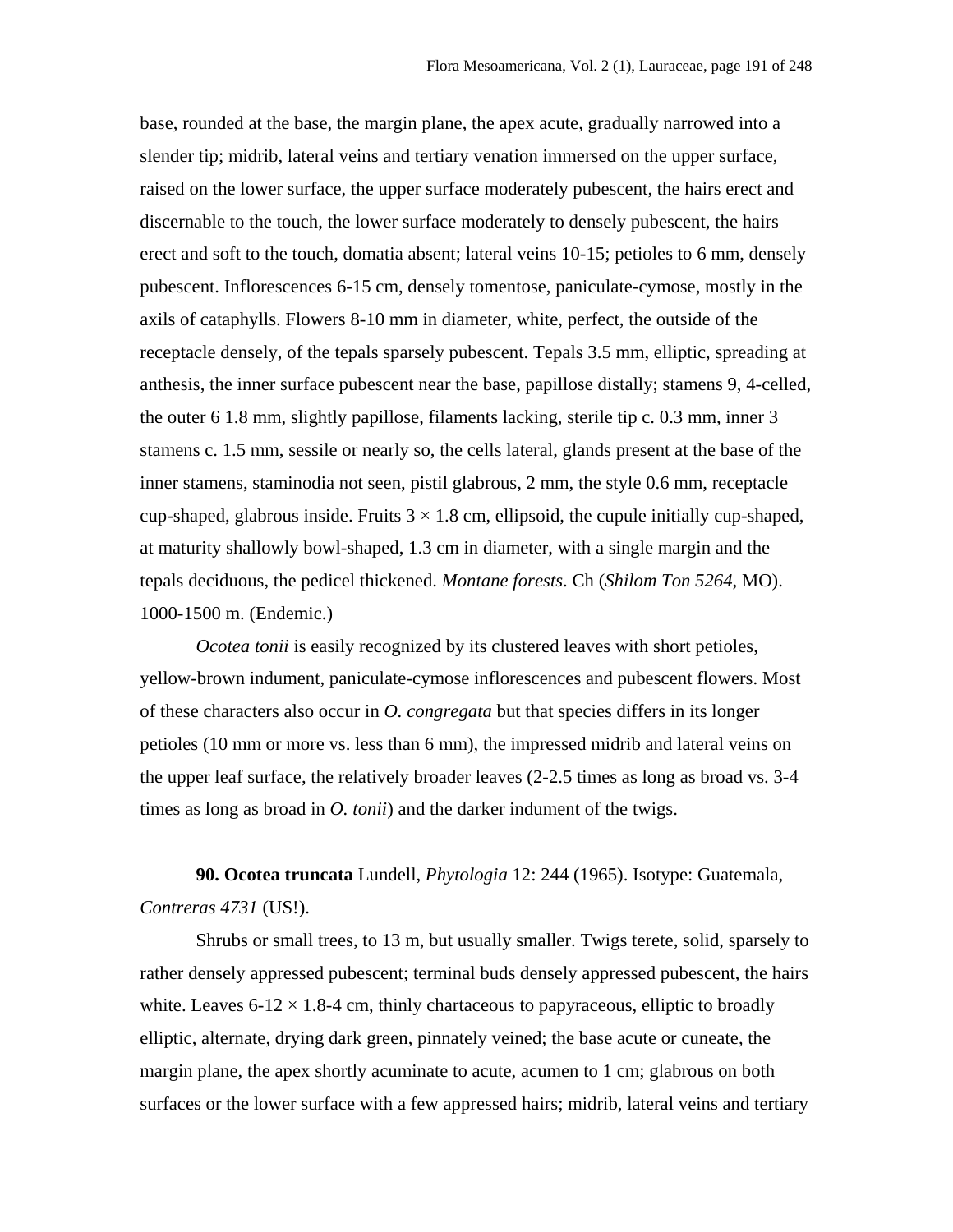venation immersed or slightly raised on the upper surface, midrib and lateral veins raised, tertiary venation slightly raised on the lower surface, midrib and lateral veins often lighter in color than the leaf tissue; small gland dots commonly present on the lower surface; domatia present as axillary tufts of hairs, often in a small depression, visible to the unaided eye; lateral veins 4-6; petioles 4-9 mm, with a similar indument as the twigs, flat above. Inflorescences to 7 cm, paniculate-cymose, few-flowered, sparsely appressed pubescent to almost glabrous, in the axils of leaves or bracts. Flowers c. 2.5 mm in diameter, white, perfect. Tepals 1.5 mm, glabrous or nearly so on both surfaces, erect at anthesis; stamens 9, 4-celled, the outer 6 1 mm, glabrous or with a few hairs on thefree filaments, the anther slightly longer than the filament, the cells arranged in 2 pairs, introrse, a sterile tip lacking; inner 3 stamens 1.3 mm, with a patch of hairs dorsally at the base of the anther, the filaments with 2 large glands at the base and about as long as the anther; pistil 1.8 mm, glabrous, the ovary gradually narrowed into the style; receptacle shallow, glabrous inside. Fruits  $30 \times 12$  mm, narrowly ellipsoid, cupule shallowly bowlshaped, to 7 mm in diameter, but cup-shaped in immature fruits; cupule with a single margin; tepals not persistent in fruit; pedicel not or scarcely thickened in fruit*. Montane rain forest*. Ch (*Breedlove 56243*, CAS); G (*Williams et al. 42057*, F). 700-1200 m. (Endemic.)

*Ocotea truncata* can be recognized by its thin, dark green drying leaves with rather conspicuous domatia, its few-flowered inflorescences with glabrous flowers and its slender fruits. The presence of many small gland dots on the lower leaf surface and the light-colored veins in the dark green leaves are also useful characters. The type specimen has narrower leaves than the other collections. This species is possibly related to *Ocotea tenera*, but the cupule is smaller and the pedicel is not or scarcely enlarged in fruit. The truncate apex of the young fruits is less pronounced in more mature fruits and does not help the identification very much.

**91. Ocotea uxpanapana** Wendt & van der Werff, *Ann. Missouri Bot. Gard*. 74: 413 (1987). Isotype: Mexico, Veracruz, *Wendt et al. 2869* (MO!). Illustr.: Wendt & van der Werff, *Ann. Missouri Bot. Gard*. 74: 414 (1987).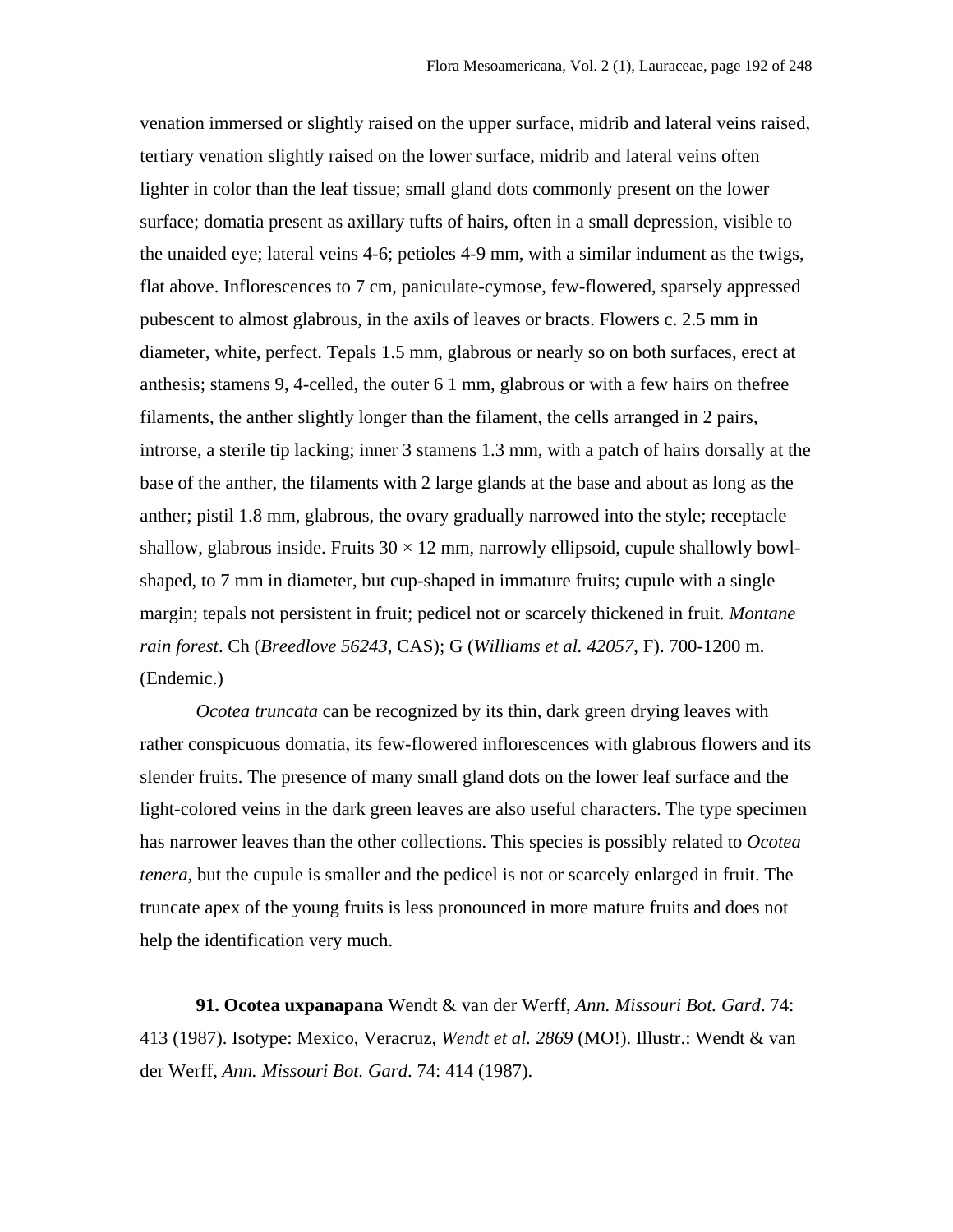Trees, to 30. Twigs angular, finely appressed pubescent, soon glabrescent, solid; terminal buds slender, densely appressed pubescent. Leaves  $10-25 \times 2.5-8$  cm, narrowly elliptic to elliptic-obovate, chartaceous, alternate, pinnately veined, the base acute to cuneate, the margin flat or slightly recurved, the apex acute or acuminate, the upper surface glabrous, lower surface sparsely appressed pubescent or glabrous, midrib, lateral veins and tertiary venation weakly raised on the upper surface, more prominently so on the lower surface, domatia present as axillary tufts of hairs surrounding a shallow depression, lateral veins 7-14, petioles 1-2.3 cm, with a similar indument as the twigs, shallowly canaliculate above. Inflorescences 5-20 cm, rather densely puberulous, the hairs ascending, mostly in the axils of cataphylls near the tips of the twigs, infrequently in the axils of leaves, paniculate-cymose. Flowers 4-6 mm in diameter, pale yellowish or greenish, perfect. Tepals 2-2.5 mm, broadly ovate, the outer surface densely pubescent with short, grey hairs, inner surface less densely so; more or less spreading at anthesis; stamens 9, 4-celled, the outer 6 1.2 mm, the pubescent, free filament half as long as the anther, cells arranged in 2 pairs, opening introrsely, sterile tip lacking; inner 3 1.5 mm, the pubescent filament as long as the anther, glands present at the base of the filaments, staminodia not seen; pistil 2 mm, glabrous, the style as long as the ovary, receptacle cupshaped, glabrous inside. Fruits  $2.2 \times 1.9$  cm, ellipsoid, the cupule shallowly bowl-shaped, 1 cm in diameter, with 6 strongly developed lobes, the margin simple, tepals not persistent. Surface of the fruits finely wrinkled, except for the smooth tip. *Lowland rain forest*. 100-300 m. (Mexico [Veracruz], to be expected in Chiapas.)

*Ocotea uxpanapana* is currently only know from the Uxpanapa region in Veracruz, where it is a rather common riparian tree. It resembles *O. eucuneata* and *O. nigrita*, but differs from these in its rather large, mostly elliptic leaves and the slightly larger flowers. The strongly lobed cupules are a unique feature of this species, but fruits and cupules of *O. eucuneata* and *O. nigrita* are not yet known.

**92. Ocotea valerioana** (Standley) Burger, *Fieldiana Botany n.s. 23: 96* (1990). *Phoebe valerioana* Standley, *Publ. Field Mus. Nat. Hist., Bot. Ser.* 18: 460 (1937). Holotype: Costa Rica, *Tonduz 11746* (F).

*Nectandra austinii* Allen; *Phoebe smithii* Allen.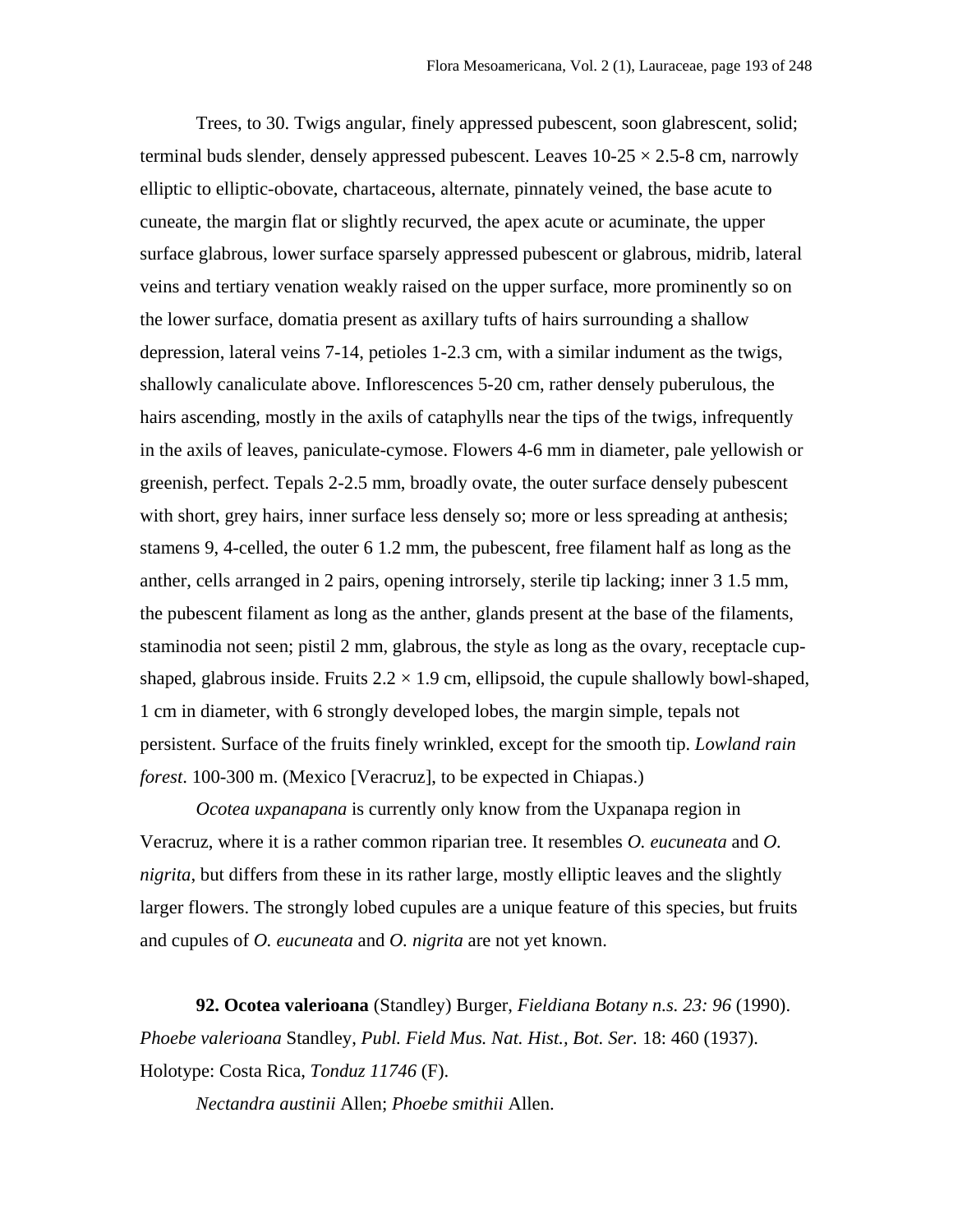Tree, to 15 m (rarely 20 m). Twigs terete or somewhat angular, densely tomentellous, the surface almost completely covered, the indument grey- or yellowish brown, solid; terminal buds densely tomentellous. Leaves  $8-25 \times 4-14$  cm, alternate, (stiffly) chartaceous, elliptic, oblong or obovate, pinnately veined, the base acute, obtuse or rounded, the margin plane, the apex acuminate or rounded, the acumen to 1 cm, the upper surface sparsely pubescent with mostly erect hairs, soon becoming glabrous, the hairs denser along midrib and lateral veins, lower surface moderately to sparsely pubescent with erect hairs, these denser along the major veins and discernable to the touch; midrib, lateral veins and tertiary venation immersed or nearly so on the upper surface, midrib rather prominently raised, lateral veins and teriary venation raised on the lower surface, domatia lacking, lateral veins 8-12; petioles 4-15 mm, flat above, with a similar indument as the twigs. Inflorescences 8-30 cm, paniculate-cymose, sparsely to moderately pubescent, the hairs erect, in the axils of leaves or cataphylls. Flowers 6-9 mm in diameter, glabrous, white or yellowish, fragrant at night, perfect. Tepals 3-4 mm, the inner surface glabrous, with a few hairs near the base or papillose, spreading at anthesis, stamens 9, 4-celled, the outer 6 1.5-2 mm, the cells arranged in 2 pairs, introrse, the anthers sessile or with a free filament 1/3 the length of the stamen, a sterile tip lacking, inner 3 stamens 1.7 mm, the cells lateral-extrorse, in 2 rows, glands present at the base of the filaments, staminodia 3, present, glabrous, to 0.7 mm, pistil 2-2.5 mm, glabrous, the style c. 1 mm, receptacle rather deeply cup-shaped, glabrous inside. Fruits 3  $\times$  1.8 cm, ellipsoid, cupule cup-shaped, 2 cm in diameter, 1.5 cm high, with a single margin, tepals persistent on young fruits, but deciduous at maturity*. Montane forests*. CR (*Haber & Atwood* 9155, MO); P (*McPherson* 9259, MO). 800-2200 m. (Endemic.)

*Ocotea valerioana* is similar *to O. helicterifolia* from which it differs in the indument of the twigs, consisting of shorter, matted hairs with longer, erect ones in *O. valerioana* and only long, erect hairs in *O. helicterifolia*; the shorter matted hairs in *O. valerioana* tend to completely cover the surface of the young twigs, while this surface is at least partly visible in *O. helicterifolia*. Other differences are the deeper cupules and presence at greater altitudes of *O. valerioana*. Two other species with pubescent, obovate leaves occur in Costa Rica, but these, *O. lentii* and *O. valerioides*, have the inner surface of the receptacles densely pubescent and have larger leaves*. Ocotea valerioana*, as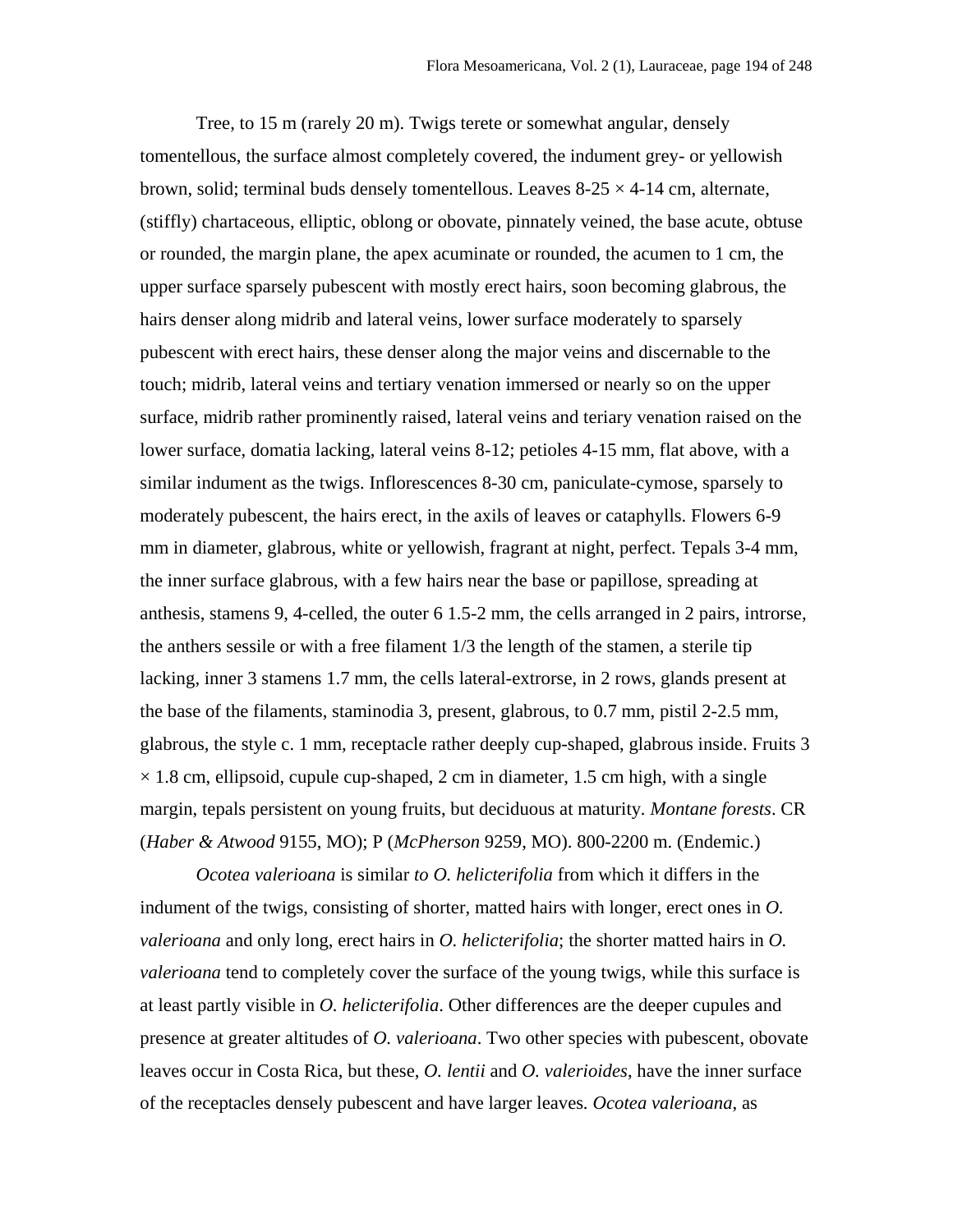accepted here, is a variable species. Specimens with short petioles, obovate leaves and short inflorescences have been described as *Phoebe smithii*. However, these characters vary independently and I consider *Phoebe smithii* as an extreme of a continuum, which should not be given taxonomic recognition.

**93. Ocotea valerioides** Burger*, Fieldiana Botany n.s*. 23: 97 (1990). Isotype: Costa Rica, *Hartshorn 1530* (MO!). Illustr.: van der Werff, *Novon* 9: 580 (1999).

Trees, to 20 m, but frequently less than 10 m. Twigs ridged, densely tomentellous, the hairs yellowish- to grey-brown, completely covering the young branches, solid; terminal buds densely tomentellous. Leaves  $13-40 \times 10-22$  cm, alternate, firmly chartaceous, obovate to oblong-obovate, pinnately veined, gradually narrowed towards the base and the base obtuse or rounded, the margin plane, the apex rounded or shortly acuminate, the upper surface with some erect hairs when young, the lamina becoming glabrous, but the major veins remaining brown-tomentellous, the lower surface moderately to sparsely pubescent, the hairs erect and discernable to the touch, the major veins tomentellous-tomentose; midrib and lateral veins immersed or slightly raised, tertiary venation immersed on the upper surface, midrib prominently raised, lateral veins and teriary venation raised on the lower surface; domatia absent; lateral veins 8-12; petioles 5-12 mm, sulcate above, with a similar indument as the twigs. Inflorescences 10- 30 cm, paniculate-cymose, densely tomentellous, the surface entirely or largely covered, in the axils of cataphylls, rarely in axils of leaves. Flowers 8-9 mm in diameter, white, perfect, sparsely pubescent on the outside. Tepals 3-4 mm, elliptic, spreading at anthesis, the inner surface with some hairs near the base, distally papillose, stamens 9, 4-celled, the outer 6 1 mm, sessile or nearly so, glabrous, the cells arranged in 2 rows, introrse, a sterile tip lacking, inner 3 1.2 mm, filament very short, pubescent, the upper 2 cells extrorse, the lower 2 cells lateral, glands present at the base of the filaments, staminodia not seen, pistil 2 mm, glabrous, the style slender, as long as the ovary, receptacle shallowly cup-shaped, appressed pubescent inside. Fruit ellipsoid,  $3 \times 2$  cm, cupule shallowly bowl-shaped, 1.7 cm wide, with a single margin, the tepals not persistent, the pedicel thickened in fruit. *Lowland rain forest.* CR (*Grayum 3519*, MO); P (*Kirkbride & Duke 486*, MO). 50-500 m. (Endemic.)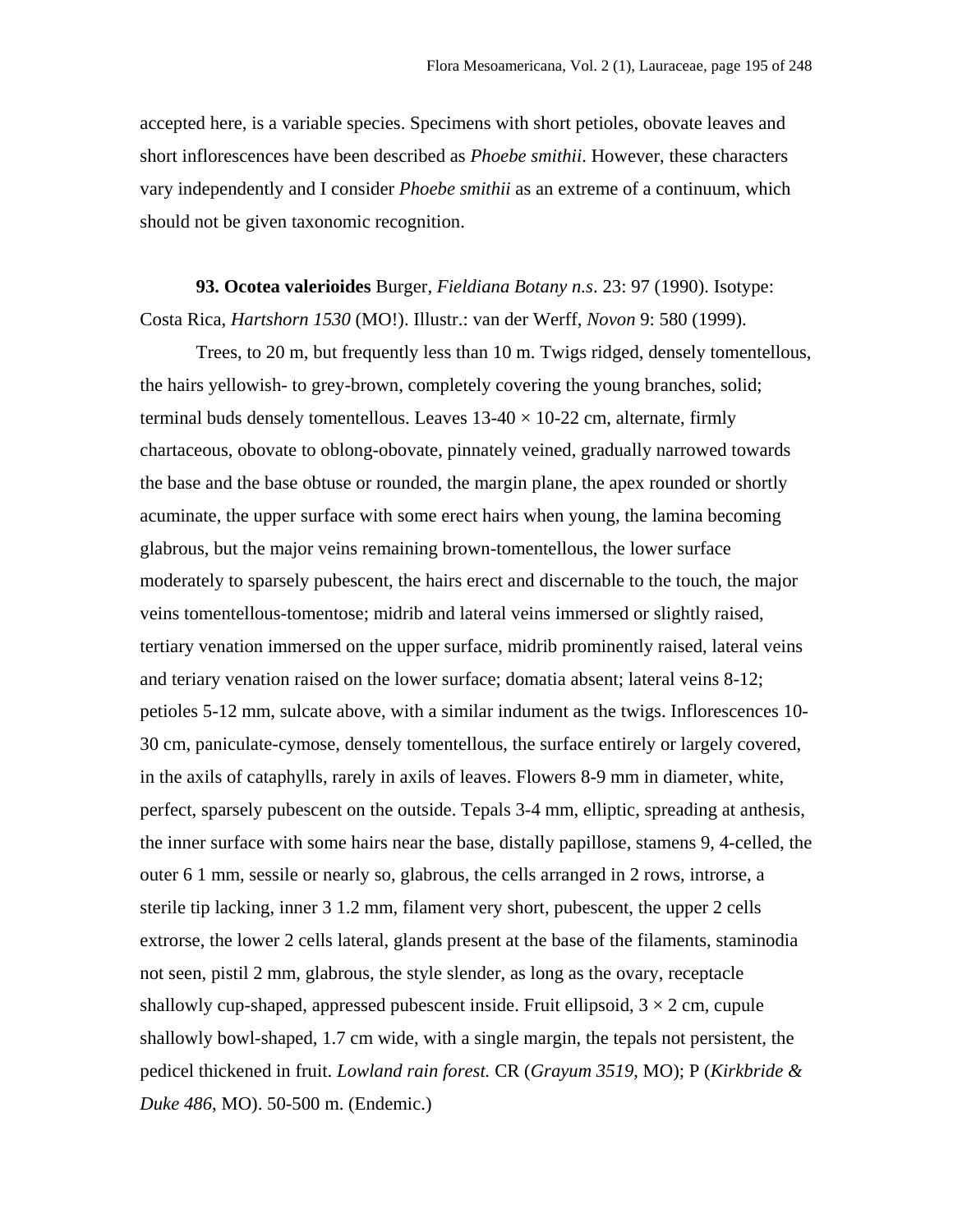*Ocotea valerioides* can be readily recognized by its large, obovate leaves and the dense, tomentellous indument on the twigs and inflorescences. It can be confused with *O. lentii*, which differs in its pilose, not tomentellous indument, with the surface of twigs and inflorescences visible; the hairs of *O. lentii* are also stiffer and coarser. Most, but not all collections of *O. lentii* come from higher altitude (above 700 m). *Ocotea helicterifolia*, which can also have rather large, obovate leaves, lacks the tomentellous indument on twigs and inflorescences and has glabrous flowers and the inside of the receptacle is also glabrous. Likewise, *O. valerioana* has a glabrous receptacle and glabrous flowers, although its twigs are densely pubescent, much like *O. valerioides*.

**94. Ocotea vanderwerffii** (Kostermans) van der Werff, *Novon* 11: 511 (2001). *Phoebe glabra* van der Werff, *Ann. Missouri Bot. Gard*. 74: 406, f. 3 (1987). Holotype: Mexico, Oaxaca*, Wendt et al. 4813* (MO!). Illustr.: van der Werff*, Ann. Missouri Bot. Gard*. 74: 407, fig. 3 (1987).

*Cinnamomum vanderwerffii* Kostermans.

Trees to 20 m. Twigs finely ridged, glabrous, solid; terminal buds glabrous. Leaves  $8-16 \times 2.5-6$  cm, chartaceous, alternate, elliptic, tripliveined, the base acute to obtuse, the apex acute to acuminate, acumen to 1 cm, the margin plane, glabrous on both surfaces, drying dark green, midrib, lateral veins and tertiary venation immersed or tertiary venation raised on the upper surface, midrib, lateral veins and tertiary venation slightly raised on the lower surface, gland dots not conspicuous on the upper surface, lateral veins 3-5 pairs, the basal pair stronger developed than the others and leaves tripliveined, pit domatia present in the axils of the lowermost pair of lateral veins, these usually visible as protuberances on the upper leaf surface, petioles 8-15 mm, canaliculate, glabrous. Inflorescences 5-10 cm, paniculate-cymose, glabrous, in the axils of leaves. Flowers 3 mm in diameter, greenish, perfect. Tepals 1.5 mm, glabrous on both surfaces or with a few hairs on the inner surface, erect at anthesis, outer 6 stamens 1.2 mm, the filament free, somewhat shorter than the anther, with a few hairs near the base, the cells introrse and arranged in 2 rows, a sterile tip lacking, the inner 3 stamens c. 1 mm, the filament pubescent on the side facing the pistil, anther 0.6 mm, the cells lateral extrorse and in 2 pairs, glands present at the base of the inner stamens, staminodia 0.5 mm,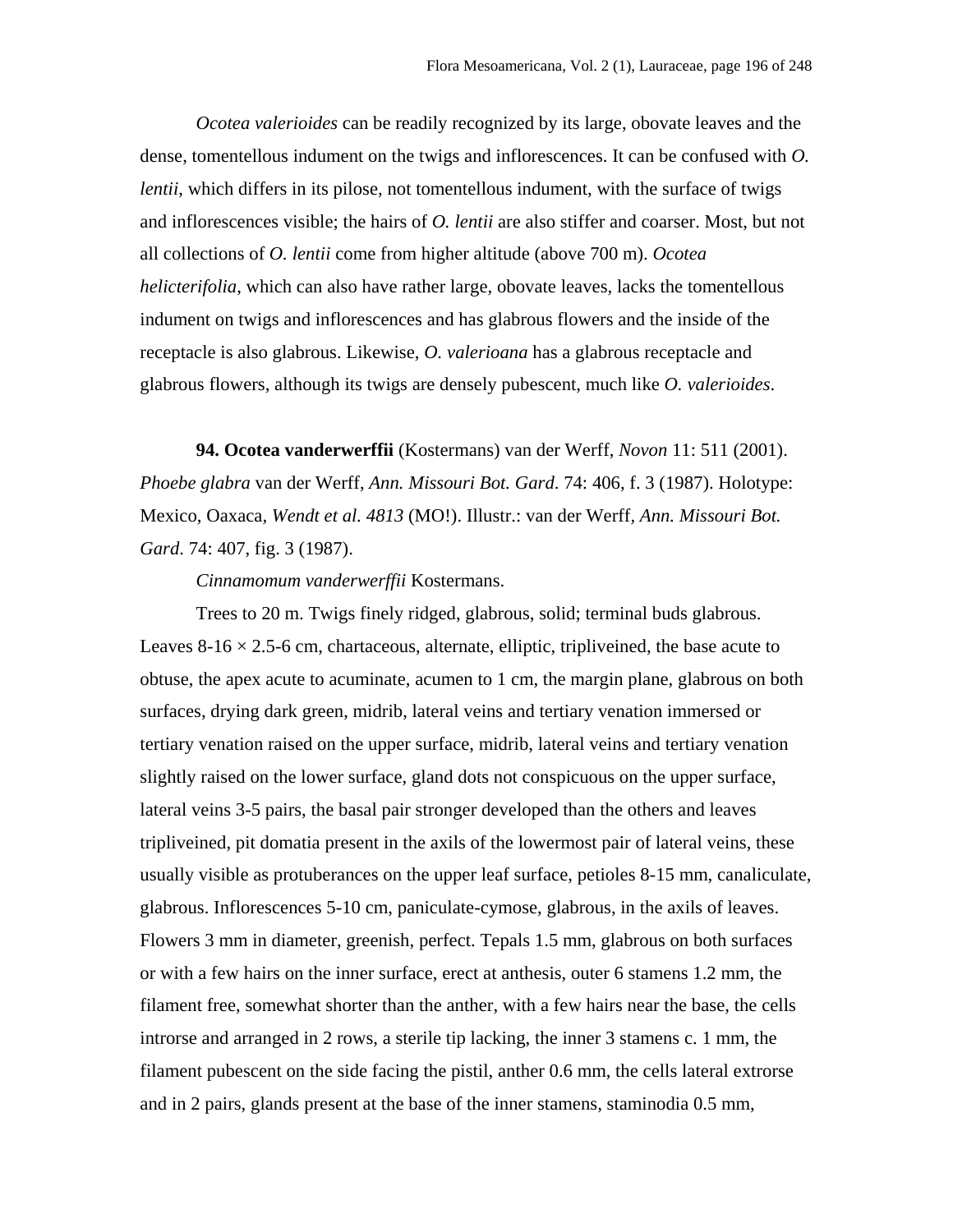pubescent; pistil 2 mm, glabrous, the style distinct, 0.5 mm, receptacle cup-shaped, glabrous inside. Fruits  $2.5 \times 1.5$  cm, ellipsoid, cupule platelike or shallowly bowl-shaped, with a single margin, frequently but not always with the tepals persisting as small teeth, the pedicel gradually thickened towards the cupule*. Lowland and montane rain forest*. Ch (*Breedlove 50853*, MO). 150-1200 m. (Mexico [Veracruz, Oaxaca], Mesoamerica.)

*Ocotea vanderwerffii* is best recognized by its dark-drying, tripliveined leaves with large pitdomatia in the axils of the basal lateral veins and the glabrous flowers with erect tepals. It resembles *O. tenera* from Costa Rica, but the latter species has pinnately veined leaves and small pitdomatia which are not visible on the upper leaf surface. For differences with *O. bernoulliana* see the discussion under the latter species.

**95. Ocotea veraguensis** (Meissner) Mez, *Jahrb. Koenigl. Bot. Gart. Berlin* 5: 240 (1889). *Sassafridium veraguense* Meissner, *Prodr.* 15: 171 (1864). Syntypes: Costa Rica, *Bridges s.n*. (K), *Oersted*, *Laur. 10* (B), *Warszewicz 1* (G).

*Ocotea bakeri* Blake, *O. escuintlensis* Lundell, *O. paradoxa* Mez.

Small to mediumsized trees, rarely to 30 m. Twigs terete or angular, finely appressed pubescent, soon glabrescent, solid; terminal buds densely pubescent. Leaves 6-  $14 \times 2$ -5 cm, elliptic, firmly chartaceous, alternate, pinnately veined, the base and apex acute to obtuse, the margin plane, glabrous on both surfaces or the lower surface with some appressed hairs; midrib, lateral veins and tertiary venation immersed on the upper surface, midrib raised, lateral veins and tertiary venation immersed or nearly so on the lower surface; domatia lacking; lateral veins 5-8; petioles 5-12 mm, shallowly sulcate above, glabrous or sparsely appressed pubescent. Inflorescences 5-16 cm, paniculatecymose, in the axils of cataphylls, occasionally in the axils of normal leaves, sparsely to moderately pubescent. Flowers 7-10 mm in diameter, white, perfect. Tepals 3-4 mm, elliptic, spreading at anthesis, sparsely to moderately appressed pubescent outside, papillose inside except for the pubescent base; stamens 1.7-2.1 mm, papillose, tongueshaped, sessile or nearly so, with a sterile apical tip, this c. 0.5 mm, sometimes stamens of whorl 2 with 2 glands at the base, inner 3 stamens with 2 glands at the base; staminodia, when visible, c. 0.5 mm, stipitiform, pubescent; pistil c. 1.5 mm, glabrous; receptacle urceolate, glabrous inside. Fruits c.  $1.8 \times 0.9$  cm, ellipsoid, cupule shallowly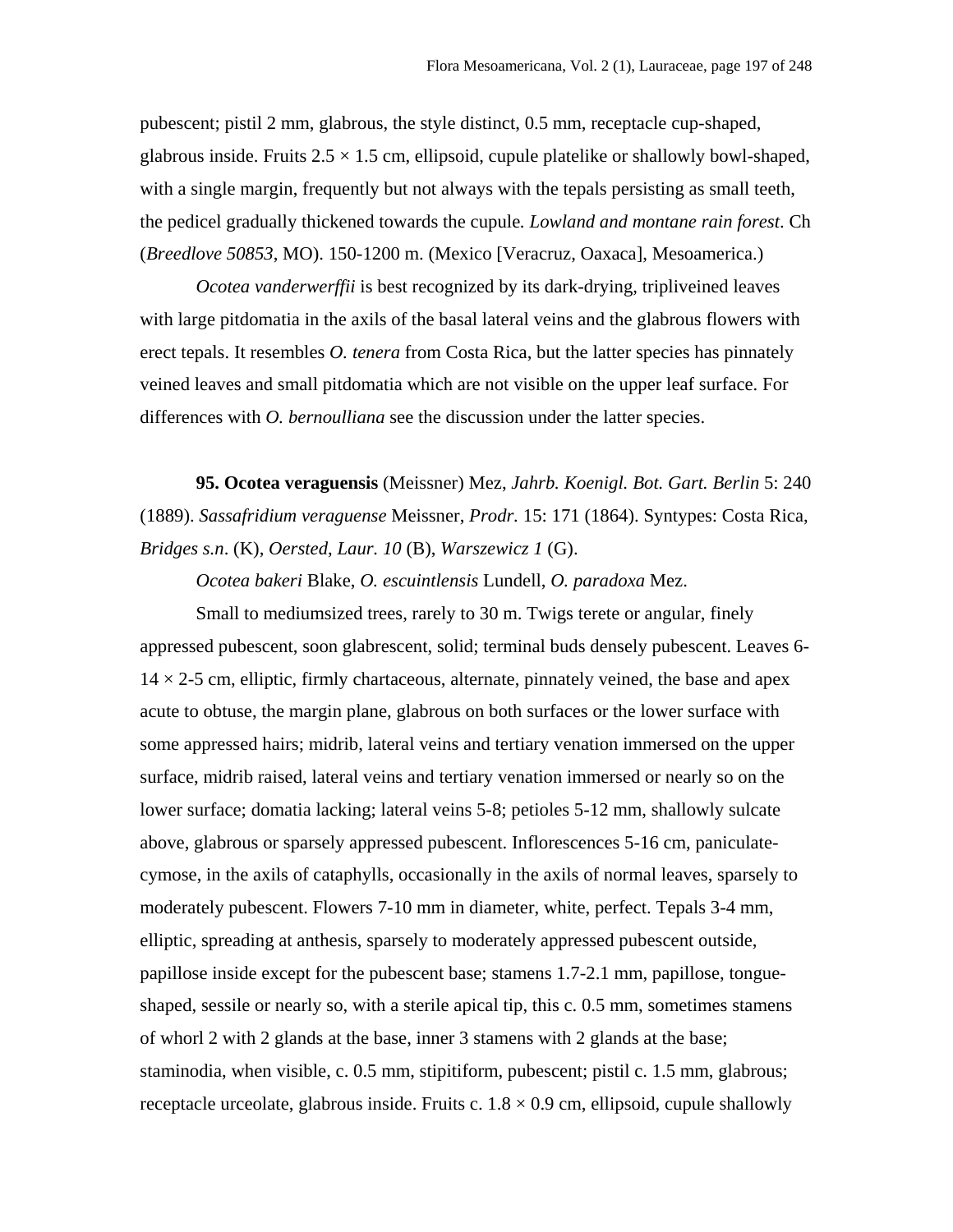cup-shaped, with a double margin, the inner margin erect, the outer margin spreading, c. 1 mm, tepals deciduous. *Lowland rain or seasonally dry forest, occasionally in montane forest*. Ch (*Ventura 4311*, MO); QR *(Cabrera 4410*, MO); B (*Brewer 438*, MO); G (*Johnston 1550*, F); H (*Saunders 154*, MO); ES (*Sermeno AS014*, MO); N *(Stevens 6476*, MO); CR *(Godfrey 67078*, MO); P (*Schmalzel 1333*, MO). 10-2000 m. (Mexico, Mesoamerica, Colombia, Ecuador.)

*Ocotea veraguensis* is a widespread and fairly frequently collected species. It is rather variable in vegetative characters and especially specimens from higher altitude show a denser indument tham most lowland collections. Also its flowers vary more than usual; for instance, glands can be present at the base of stamens of the 2nd whorl, sometimes anthers have only 3 cells instead of 4 and one collection (*Lundell 19447*, MO) has flowers with the parts in whorls of 4 instead of 3. Nevertheless, the combination of flowers with tongue-shaped, papillose stamens with a sterile tip, solid stems, (nearly) glabrous leaves and cupules with a double margin is distinctive. Its closest relative is *O. dendrodaphne*, which differs in having larger leaves, hollow twigs, a pubescent inside of the receptacle and cupules which appear single-margined and which do not have a spreading outer margin. Both species typically have greyish twigs which contrast with the dark petioles, an unusual character among *Ocotea* species. Provisionally placed in *O. veraguensis* are 2 *Matuda* collections (*4368, 5157*, F) from Siltepec, Chiapas, which differ in their short, compact inflorescences and *Thomsen 1269* (MO) from the Osa Peninsula in Costa Rica, which differs in its lax, fewflowered inflorescences, flowers with reflexed tepals and its thin, acuminate leaves.

**96. Ocotea verapazensis** Standley & Steyermark, *Field Mus. Publ. Bot*. 23: 114 (1944). Holotype: Guatemala, *Standley 71421* (F!).

Trees, to 10 m. Twigs ridged to angular, glabrous, solid; terminal buds glabrous. Leaves  $12{\text -}20 \times 4.5{\text -}8$  cm, elliptic or elliptic-obovate, pinnately veined, the base acute to rounded, the margin plane, the apex obtuse to acute, firmly chartaceous, alternate, glabrous on both surfaces, midrib, lateral veins and tertiary venation weakly raised on the upper surface, raised on the lower surface, pitdomatia sometimes present in the axils of the lateral veins, lateral veins 6-9, petioles 1.2-1.8 cm, flat above, the leaf base often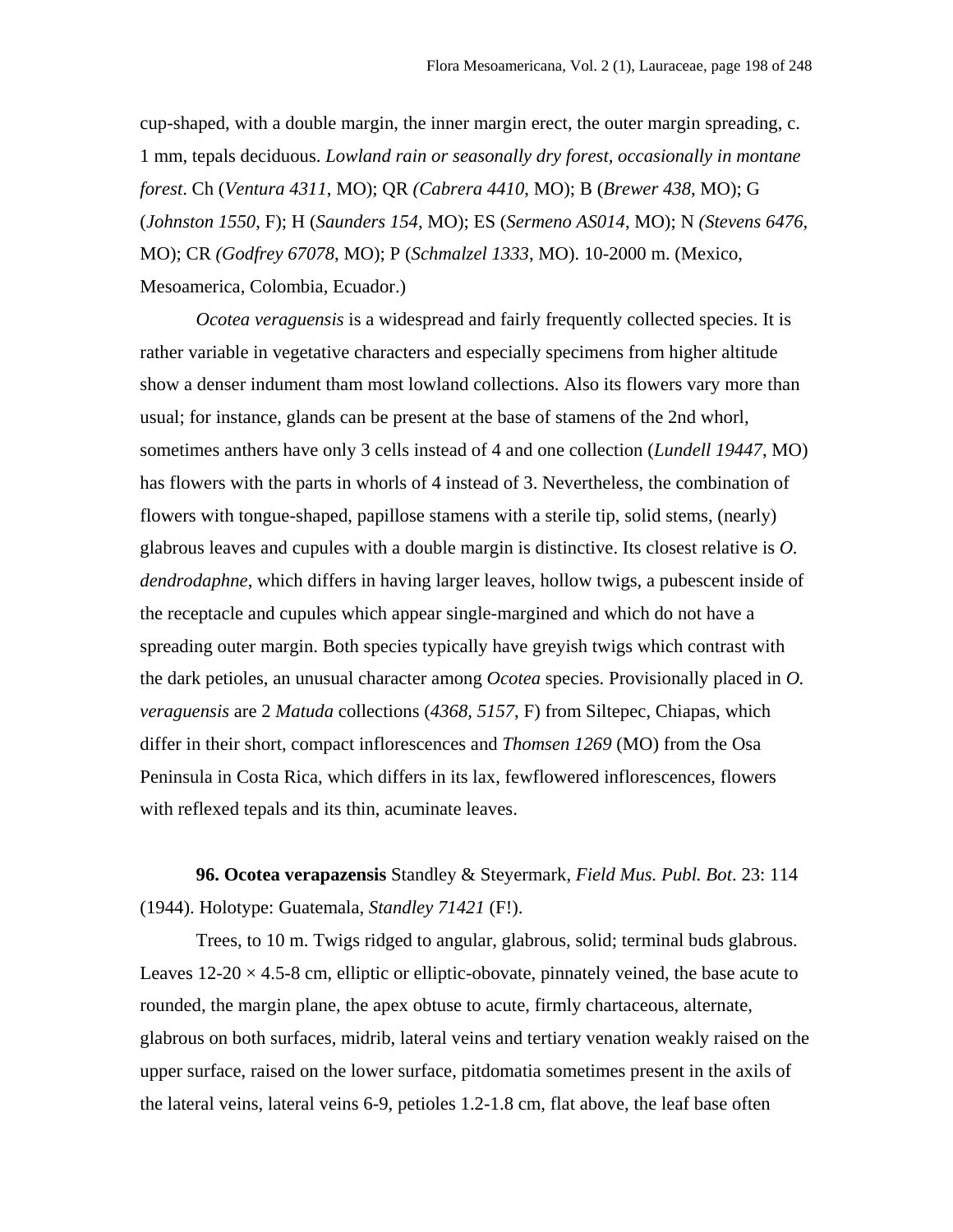decurrent as narrow wings along the petiole. Inflorescences 5-14 cm, glabrous, paniculate-cymose, in the axils of leaves. Flowers c. 3 mm in diameter, green, perfect. Tepals 1.6 mm, ovate, glabrous, erect at anthesis; stamens 9, all 4-celled, a sterile tip lacking, the outer 6 1.7 mm, glabrous, the anther as long as the free filament; the inner 3 the same length, but the filament pubescent in the distal part and the base of the filament with 2 globose glands; staminodia c. 1 mm, stipitiform, pubescent; pistil c. 2 mm, glabrous, the style much shorter than the ovary; receptacle rather shallow, glabrous inside. Fruits  $2.5 \times 1.7$  cm, ellipsoid, seated in a shallow cupule, 1.5 cm in diameter, this gradually narrowed into the pedicel; margin simple; tepals deciduous. *Montane rain forest*. G (*Standley 71421*, F). 1500-2000 m. (Endemic.)

*Ocotea verapazensis* is a poorly known species, best recognized by its glabrous terminal buds, twigs and leaves, and its slightly winged petioles. In older leaves the main veins are lighter in color than the lamina; this, the shallow cupules and flowers with erect tepals indicate a relationship with *O. meziana* and allies. Vegetatively this species resembles *O. subalata* Lundell, but the latter species has densely pubescent terminal buds and pubescent inflorescences and flowers. However, *Steyermark 37752* (F) stands in between these two species; its twigs, inflorescences and flowers are sparsely pubescent. Pit domatia are only present on older leaves; *Standley 71163* (F) has only young leaves without any trace of domatia.

**97. Ocotea verticillata** Rohwer, *Bot. Jahrb. Syst*. 112(3): 369 (1991). Holotype: Mexico, Veracruz, *Ibarra 2328* (MO!). Illustr.: Rohwer, Bot. Jahrb. Syst. 112(3): 371, t.1 (1991).

Trees, to 15 m. Twigs roundish, densely yellowish or brownish pubescent, the indument completely covering the surface, solid; terminal buds densely pubescent. Leaves  $14-26 \times 5-15$  cm, obovate, pinnately veined, gradually narrowed towards the base and at the base abruptly rounded, firmly chartaceous, whorled, the base rounded, the margin plane, the apex shortly acuminate; upper surface glabrous except for the pubescent midrib and margin, lower surface moderately densely pubescent, the hairs erect, discernable to the touch and denser along the midrib and main veins, midrib, lateral veins and tertiary venation immersed on the upper surface, midrib and lateral veins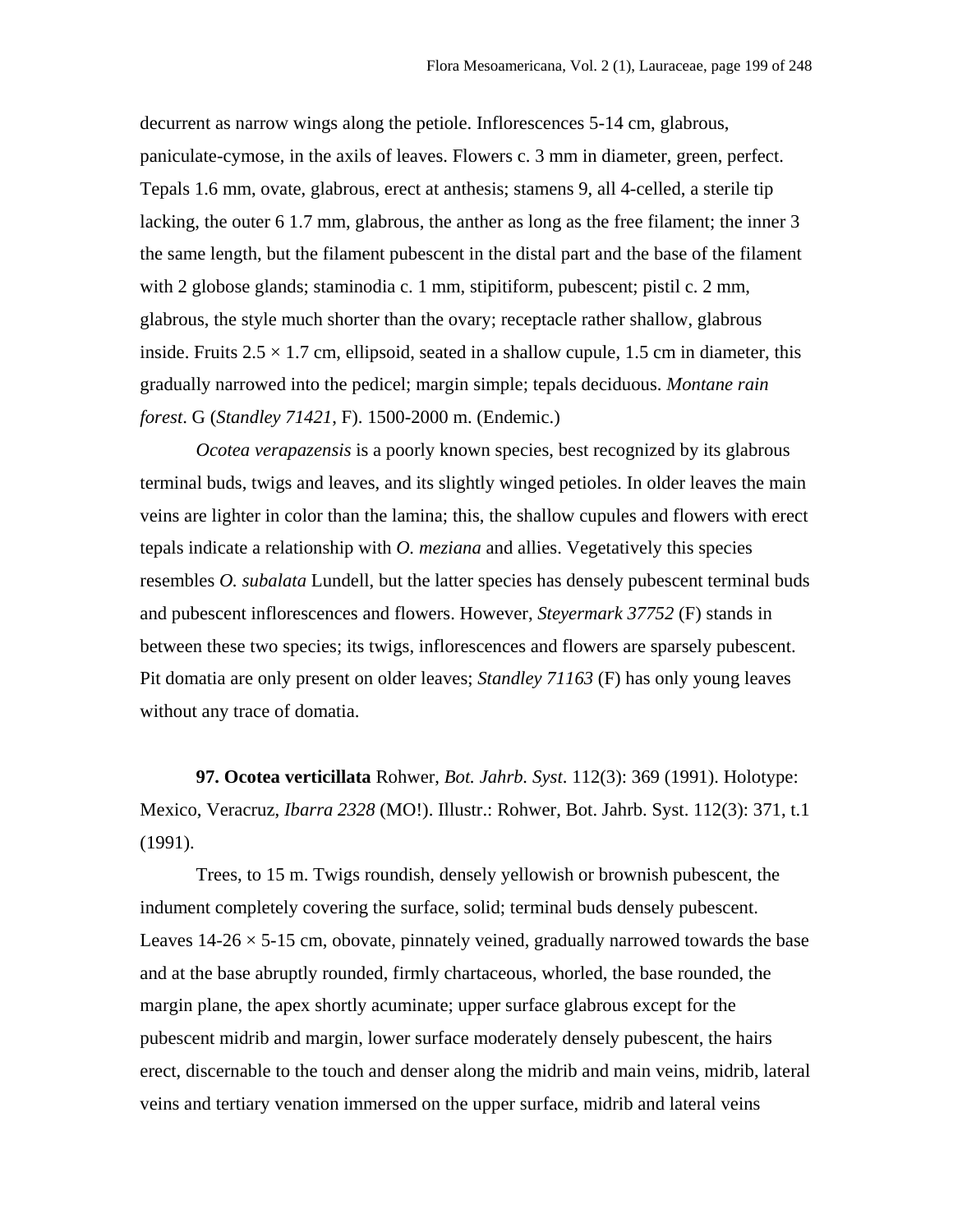prominently raised on the lower surface, tertiary venation less so; domatia lacking; lateral veins 7-12; petioles 3-8 mm, with a similar indument as the twigs, sulcate above. Inflorescences 5-10 cm, densely pubescent, racemose or with a few 3-flowered cymes near the base. Flowers 7-10 mm in diameter, white, perfect. Tepals 3-4 mm, elliptic, spreading at anthesis, the outer 3 pubescent on the outer surface, the inner 3 with a large, triangular pubescent patch near the base, otherwise glabrous; all tepals with a triangular pubescent patch near the base , otherwise glabrous on the inner surface; stamens 2-3 mm, the outer 6 dorsally near the base pubescent, otherwise sparsely papillose, tongue-shaped, sessile, the anther cells arranged in 2 pairs, the sterile tip c. 0.5 mm; inner 3 stamens with a short filament, the anther cells lateral, glands present at the base of the filaments, staminodia not seen. Pistil 2.5-3 mm, glabrous, receptacle glabrous inside. Fruits ellipsoid, 3x1.5 cm, cupule shallowly cup-shaped, c. 1.5 cm in diameter, with a single margin; tepals deciduous. *Lowland and montane rain forests*. 100-1000 m. (Mexico [Veracruz, Oaxaca], to be expected in Chiapas).

*Ocotea verticillata* is easily recognized by its whorled leaves, gradually narrowed towards the base and at the base abruptly rounded, and its tongue-shaped stamens with a sterile tip. Together with *O. botrantha* and *O sinuata* it forms a distinct group and its relationships with other *Ocotea* species are not clear.

**98. Ocotea viridiflora** Lundell, *Wrightia* 5: 36 (1974). Isotype: Panama, *Proctor 31916* (MO!)

Shrubs to trees 18 m. Twigs ridged or terete, glabrous, solid; terminal buds glabrous. Leaves  $5-12 \times 1.5-3$  cm, narrowly elliptic, chartaceous, alternate, pinnately veined, the base acute, margin plane, the apex finely acute to acuminate, acumen to 1 cm, glabrous on both surfaces, midrib, lateral veins and tertiary venation immersed on the upper surface, raised on the lower surface; pitdomatia present in the axils of several lateral veins, small, infrequently also present along the lateral veins; lateral veins 4-7; petioles 5-12 mm, glabrous, canaliculate or shallowly canaliculate. Inflorescences 3-5 cm, glabrous, paniculate-cymose or rarely racemose, in the axils of distal leaves or bracts. Flowers 5 mm in diameter, pale green, perfect. Tepals 2 mm, broadly elliptic, glabrous on both surfaces, half erect to spreading at anthesis; stamens all 4-celled, the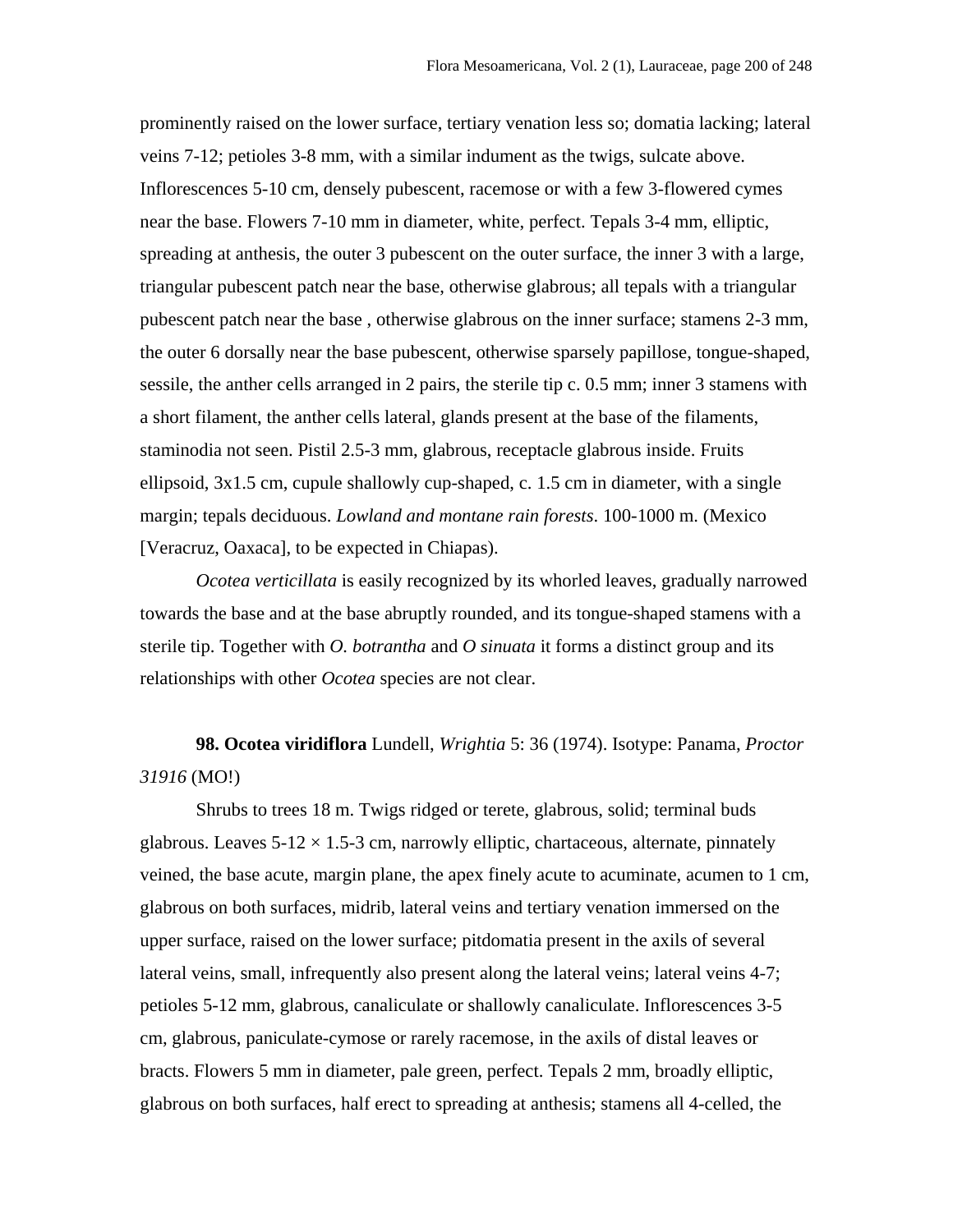cells arranged in 2 pairs, a sterile tip lacking, outer 6 stamens 1, 5 mm, glabrous or with a few hairs on the filament, the anthers slightly longer than the free filaments, the cells opening introrse; inner 3 stamens 1.5 mm, the anthers pubescent on the introrse side, anthers about as long as the filaments, the filaments with 2 large glands at the base, the cells lateral; staminodia stipitate, 0.5 mm, sparsely pubescent; pistil 2 mm, glabrous, the style as long as the ovary; receptacle shallow, glabrous inside. Fruits  $2.5 \times 1.2$  cm, ellipsoid, the cupule shallowly bowl-shaped, 1 cm in diameter, with a single margin, the tepals usually persisting as short lobes on the cupule, the pedicel thickened in fruit. *Montane forests.* CR (*Haber 6383*, MO); P (*Mori & Kallunki 5787*, MO). 1300-1800 m. (Endemic.)

*Ocotea viridiflora* is similar to *O. meziana*, but differs from it in its glabrous terminal buds, sharply acute leaves and its shorter inflorescences with slightly larger flowers. It shares with *O. meziana* its elliptic leaves with raised tertiary venation on the lower surface, the greenish gray color of the dried leaves, and the small pit domatia in the axils of the lateral veins. The collections from Costa Rica do not have persistent tepals on the cupules.

**99. Ocotea whitei** Woodson, *Ann. Missouri Bot. Gard*. 24: 188 (1937). Holotype: Panama, *Seibert 307* (MO!)

*Nectandra whitei* (Woodson) C.K. Allen, *Ocotea eusericea* Lundell, *O. skutchii* C.K. Allen.

Trees, to 30 m. Twigs ridged or angular, solid, (sparsely) appressed pubescent, soon becoming glabrous, terminal buds densely appressed pubescent. Leaves  $5\n-15 \times 2\n-5$ cm, alternate, (narrowly) elliptic to obovate, alternate, firmly chartaceous to coriaceous, pinnately veined, the base inrolled and frequently but not always decurrent on the petiole, the apex acute, less frequently obtuse, the upper surface glabrous, the lower surface (sparsely) appressed pubescent, the surface always visible, midrib, lateral veins and tertiay venation immersed or slightly raised on the upper surface, somewhat more raised on the lower surface, domatia present or absent, lateral veins 6-12, petioles 5-20 mm, often poorly defined due to the decurrent leaf blades, with a similar indument as the twigs. Inflorescences 6-20 cm, paniculate-cymose, in the axils of normal leaves,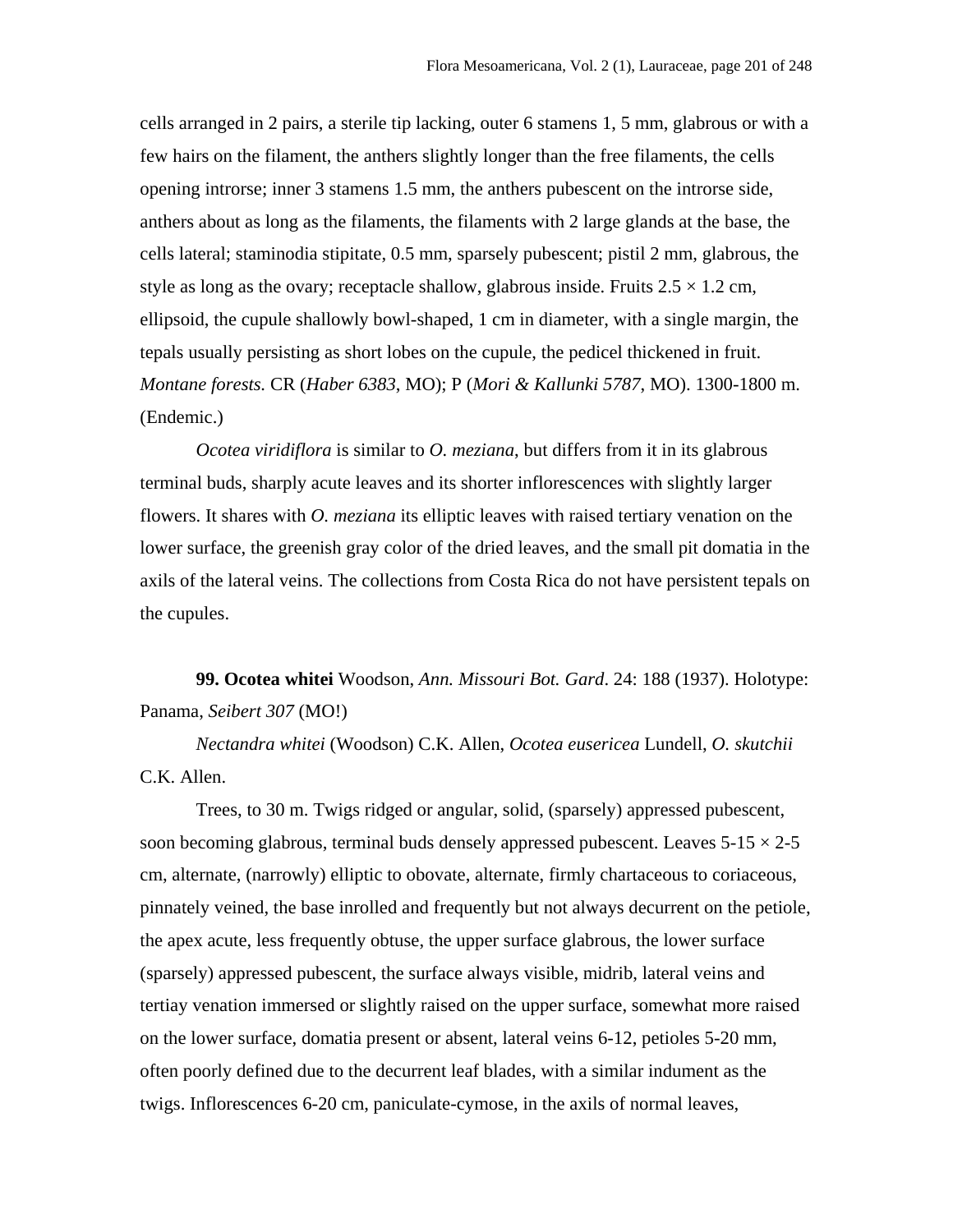moderately to sparsely appressed pubescent. Flowers 3-4 mm in diameter, white or green, perfect. Tepals 2 mm, ovate, sparsely to densely pubescent outside, sparsely to moderately pubescent inside, half erect at anthesis, outer 6 stamens 1.2 mm, the filament free, 0.4 mm, dorsally with some hairs, the cells arranged in 2 rows, opening introrse, a sterile tip lacking, the inner 3 stamens 1.4 mm, the filaments half as long as the anthers, dorsally pubescent, the cells in rows, opening extrorse, glands present at the base of the filaments of the inner 3 stamens, staminodia not seen, pistil 1.5 mm, glabrous, the receptacle glabrous inside, cup-shaped. Tepals usually falling as a unit in old flowers. Fruits  $4 \times 2$  cm, ellipsoid, cupule initially cup-shaped, at maturity platelike, 1.3 cm in diameter, with a simple margin, the tepals usually deciduous, rarely persisting on the margin of the cupule. *Lowland and montane forests*. N (*Nee 28059*, MO); CR (*Rivera 1303*, MO); P (*Quiroz 447*, MO). 100-2500 m. (Mesoamerica, Venezuela.)

As here accepted, *Ocotea whitei* is a variable species, best recognized by the dorsally pubescent filaments of the inner 3 stamens and the rather narrow (up to 5 cm wide), frequently oblanceolate or obovate-elliptic leaves with the base decurrent on the petiole and sometimes inrolled as well. *Ocotea skutchii* has been recognized by other authors as a distinct species, based on the presence or absence of domatia or the orientation of the indument on the lower leaf surface, but I find that these characters vary greatly. For instance, some collections from Barro Colorado Island have domatia, while others don't; the same applies to collections from Chiriqui in Panama. *Ocotea insularis* is closely related to *O. whitei*, but differs in having wider leaves which have frequently an obtuse apex. Also included here (albeit with some hesitation) are the specimens placed in Burger & van der Werff (1990) under *Ocotea aff. bijuga* (Rottb.) Bernardi. These specimens, all from the La Selva Biological Station in Costa Rica, resemble *O. whitei* very closely vegetatively and in flower structure. They differ from typical *O. whitei* in having a roundish fruit seated on a small, plate-like cupule. The inflorescences of the specimens from La Selva show the flattened lateral brachlets and the stamens of whorl III have a patch of hairs near the top of the filaments and the base of the anthers; both characters are typical for the *O. insularis* group to which *O. whitei* belongs. I cannot explain the unusual fruits and cupules, but do not want to describe a new species based on fruits and cupule shape only. Bernardi, who saw the type of *O. bijuga*, regarded *O.*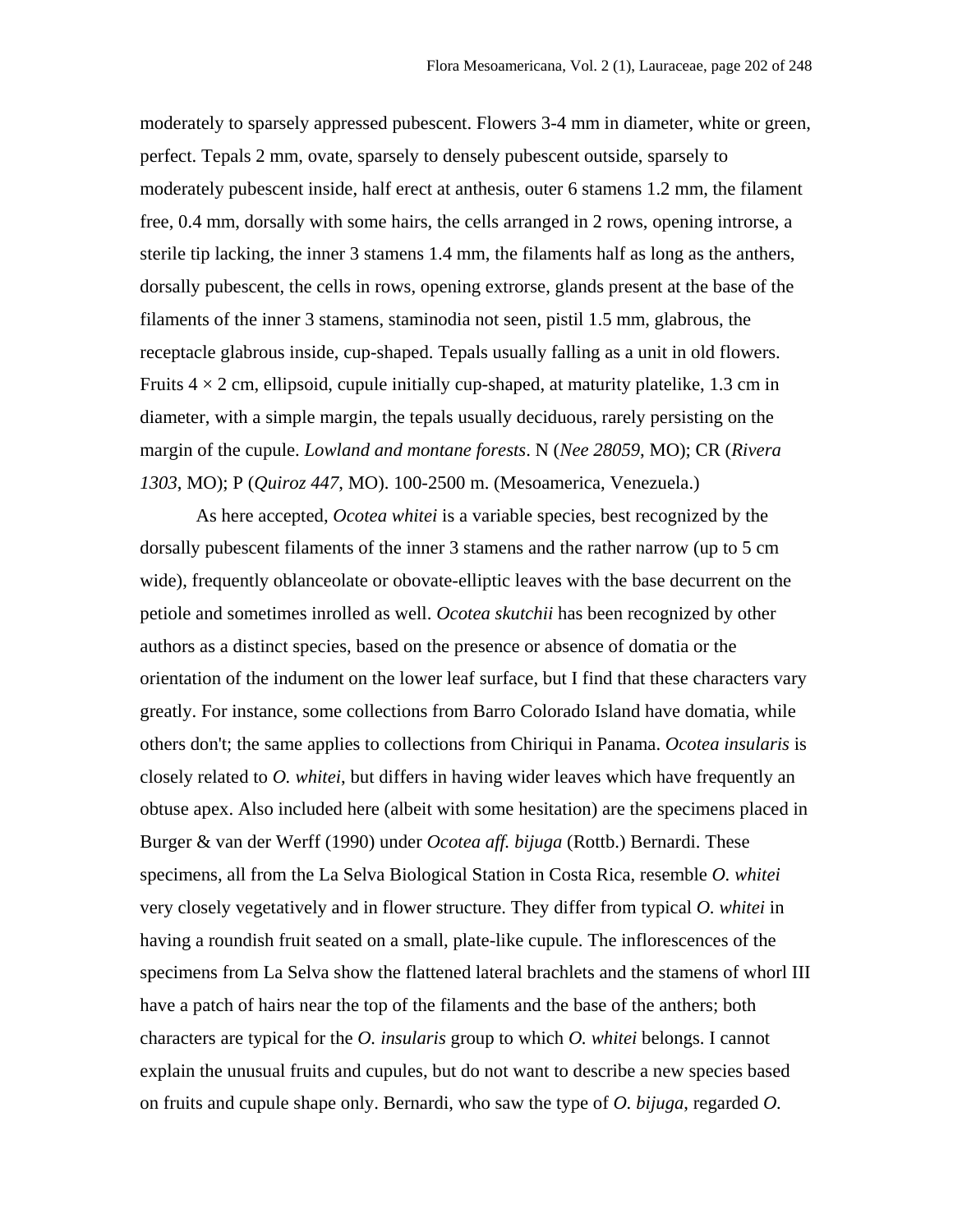*neesiana* (Miq.) Kostermans as a synonym of it, thus making it a species occuriing in Venezuelan Guayana, the Guyanas, adjacent Brazil and Amazonian Colombia. Following Bernardi's concept, I consider *O. bijuga* a species with unisexual flowers, definitely different from the La Selva specimens.

Imperfectly known species.

# **100. Ocotea** sp. **A**.

Tree, 8 m. Twigs angular, solid, densely and minutely appressed pubescent, the surface completely covered on young twigs. Leaves  $10-15 \times 4-5$  cm, alternate, elliptic, chartaceous, pinnately veined, the base obtuse to acute, the margin flat, the apex acute to acuminate, the acumen to 1.5 cm, upper leaf surface initially sparsely appressed pubescent, soon becoming glabrous except for some persistent hairs on midrib and lateral veins; lower surface with some appressed hairs, these denser along the major veins, midrib and lateral veins immersed, tertiary venation immersed or slightly raised on the upper surface, midrib and lateral veins raised, tertiary venation weakly raised on the lower surface; domatia lacking; lateral veins 4-5; petioles 13-20 mm, flat above, with a similar indument as the twigs. Inflorescences 5-12 cm, moderately densely appressed pubescent, paniculate-cymose, in the axils of leaves or bracts. Flowers 6 mm in diameter, white, perfect. Tepals 2.3 mm, glabrous or with a few appressed hairs outside, sparsely papillose and with a few hairs near the base inside, stamens 1mm, papillose, with short filaments, those of the outer 6 partially fused with the tepals, glands present at the base of the inner stamens, staminodia present, about as long as the glands; pistil glabrous, 2 mm, the style about as long as the ovary, receptacle cup-shaped, glabrous inside. Fruit and cupule unknown.

The only known collection, *Carvajal 328* from Costa Rica (MO), probably represents an undescribed species. I agree with Rohwer (1991) that it is better to wait with a description until more collections are available. It resembles *Ocotea brenesii*, but differs from that species in its paniculate inflorescence (racemose in *O. brenesii*) and in the glabrous inner surface of the receptacle.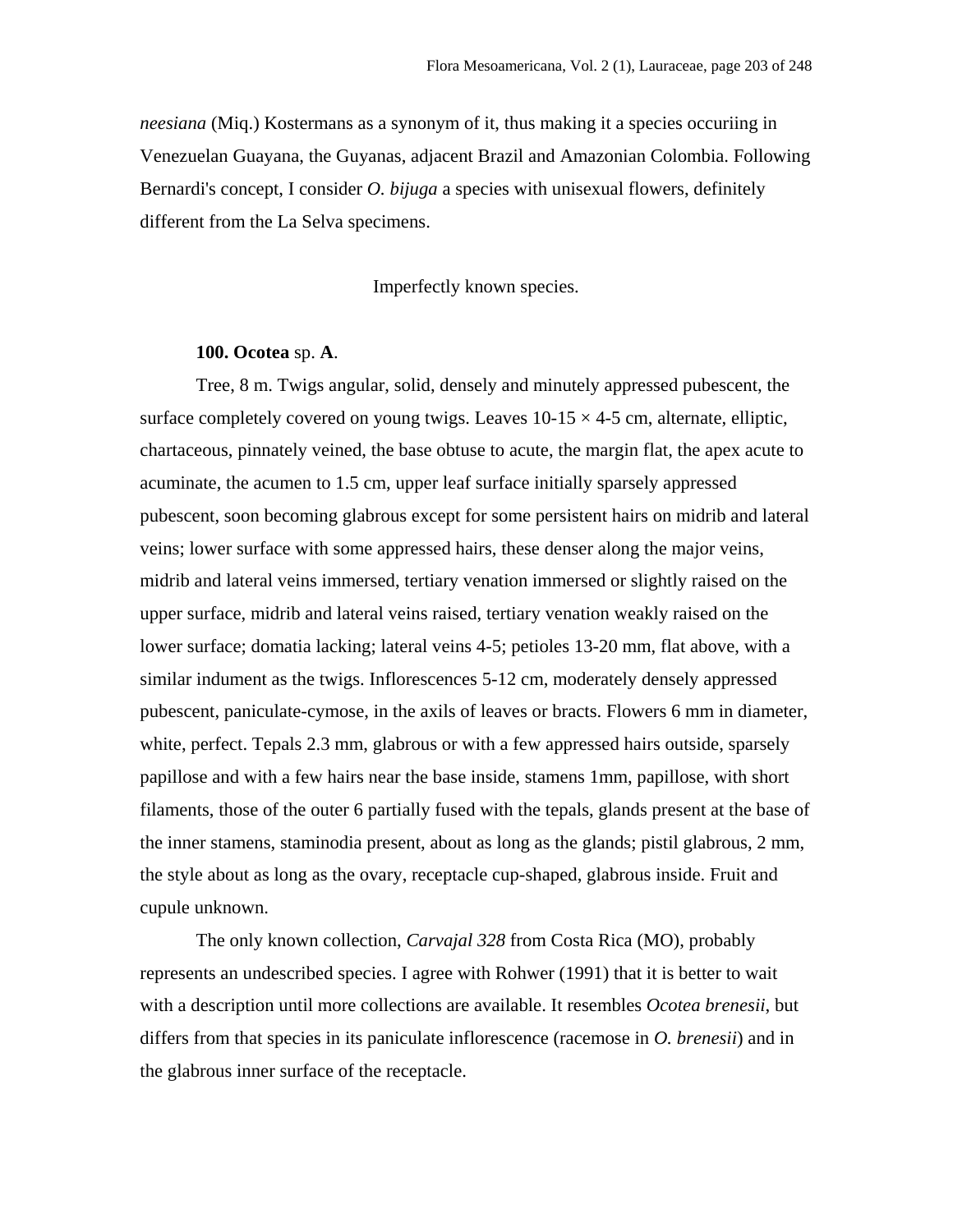## **14. Persea** Miller

By. H. van der Werff.

Trees and shrubs. Leaves alternate, evenly distributed along the twigs or clustered, pinnately veined, axillary tufts of hairs or domatia lacking. Inflorescences in the axils of leaves or cataphylls, paniculate-cymose, lateral flowers of a cyme always strictly opposite. Flowers bisexual; tepals 6, equal or unequal; if unqual, outer 3 tepals smaller than the inner 3; tepals deciduous in fruit or persistent; if persistent, usually remaining entire, rarely with the tips of the inner tepals breaking off; stamens 9 or 6; if 6, stamens of whorl III staminodial; anthers usually 4-celled, rarely 2-celled; inner 3 stamens with 2 glands at the base; staminodia of whorl IV present, with a sagittate or triangular apex. Fruit with or without persistent tepals at the base, but never with a cupule. 80-90 species in the Neotropics, 1 species on the Canary Islands.

*Persea* is a variable genus and includes in Mesoamerica three quite distinct species groups. These are the subgenus *Persea*, characterized by flowers with equal tepals which are deciduous in fruit, subgenus *Eriodaphne*, characterized by flowers with unequal tepals which are persistent in fruit, and a group characterized by flowers with equal, persistent tepals. Related species outside Mesoamerica possess yet other combinations of characters. A survey of the entire group, including Asian species placed in *Machilus*, *Alseodaphne*, *Dehaasia* and *Phoebe* is necessary for e re-evaluation of the generic boundaries in the group. In Mesoamerica, *Persea* species can be recognized in many instances by the unequal tepals, by the tepals persisting in fruit without the formation of a cupule, by the lack of domatia, by the well-developed staminodia of whorl IV or by the stamens with filaments longer than the anthers (in case of species with equal tepals). Many species have relatively long petioles. Species with deciduous tepals can be confused with *Beilschmiedia* when in fruit. *Persea americana*, the type species of the genus, is widely cultivated for its edible fruits; its long history of cultivation has resulted in much variation of fruit and vegetative characters which is reflected in a very complicated synonymy.

1. Tepals equal or nearly so.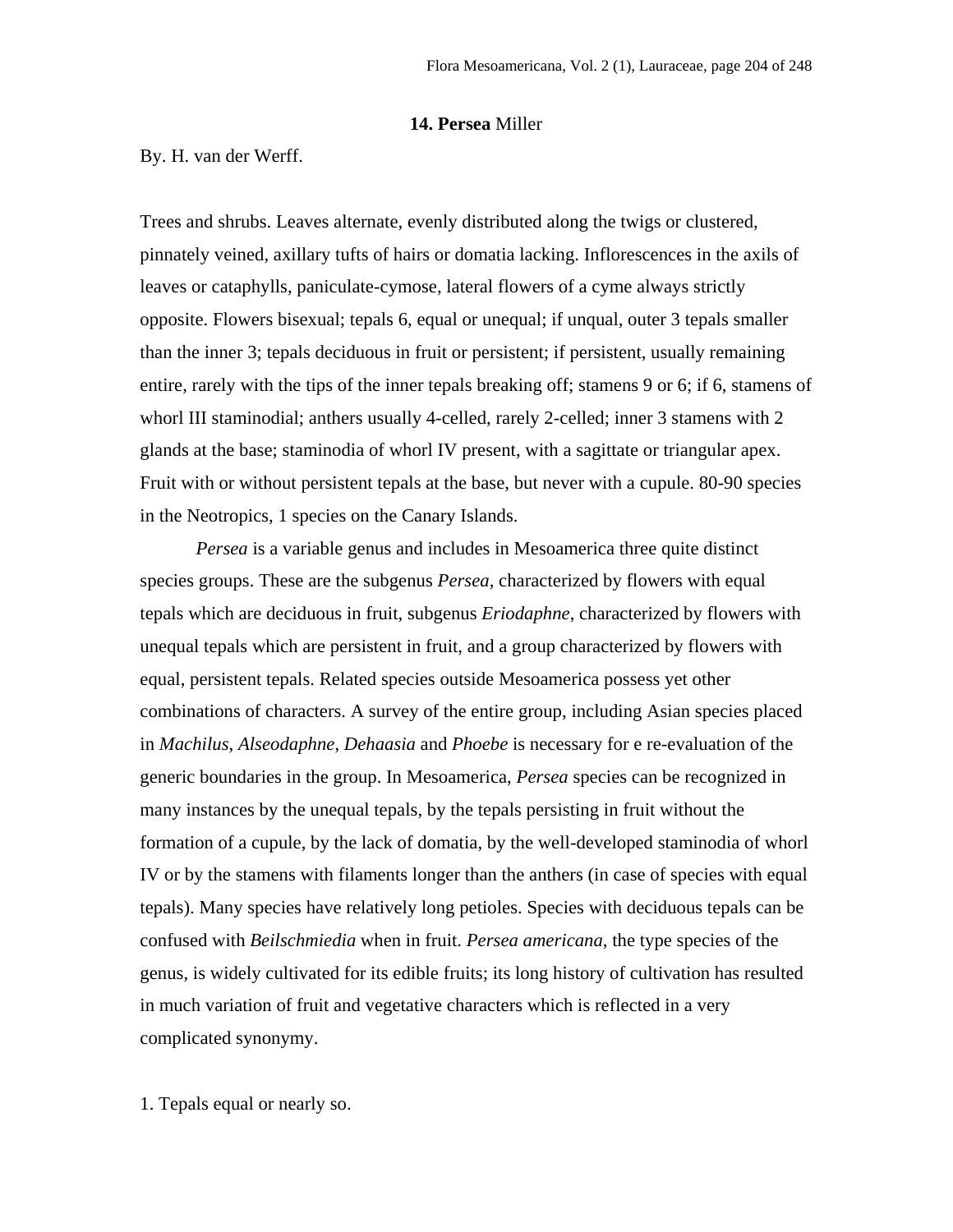2. Pistil pubescent; pedicels 5-15 mm.

3. Pedicels 5-8 mm; bracts surrounding terminal buds uniformly pubescent; pistil sparsely to densely pubescent. **3. P. 3. P.** 

# **americana**

3. Pedicels 8-15 mm; bracts surrounding the terminnal buds with a scarious margin; pistil densely pubescent. **17. P. schiedeana**

2. Pistil glabrous; pedicels to 5 mm.

4. Lower leaf surfaces glaucous; tepals to 2 mm.

5. Leaves 15-30 cm; petioles 15-40 mm. **2. P. albiramea**

5. Leaves to 15 cm , petioles to 16 mm.

6. Bark of twigs whitish; midrib impressed and reticulation raised on the upper leaf surface; terminal buds sparsely to moderately appressed pubescent. **12. P. perglauca**

6. Bark of twigs dark brown; midrib and reticulation immersed on the upper leaf surface; terminal buds densely white pubescent. **9. P. laevifolia**

4. Lower leaf surfaces not glaucous; tepals 3 mm or longer.

7. Leaves evenly distributed; tips of branches not swollen, without multiple branches.

#### **1. P. albida**

7. Leaves whorled, clustered near the tips of the branches; branches with thickened nodes from which multiple branches emerge.

8. Inflorescences and flowers densely white pubescent, the surface of the flowers completely covered. **15. P. rigens**

8. Inflorescences and flowers sparsely pubescent or if densely pubescent, the indument brown.

9. Petioles to 8 mm; tertiary venation raised on the upper leaf surface, forming a coarse reticulum; flowers sparsely pubescent to subglabrous. **5. P. brevipetiolata**

9. Petioles 8-25 mm; tertiary venation immersed or raised on the upper leaf surface; if raised, forming a fine reticulum; flowers moderately to sparsely pubescent.

10. Leaves 3-6 cm wide, the base slightly decurrent on the petiole; flowers moderately pubescent, the hairs ascending to erect. **16. P. rufescens**

10. Leaves 7-12 cm wide, the base not decurrent on the petiole; flowers sparsely or moderately pubescent; the hairs appressed. **19. P. silvatica**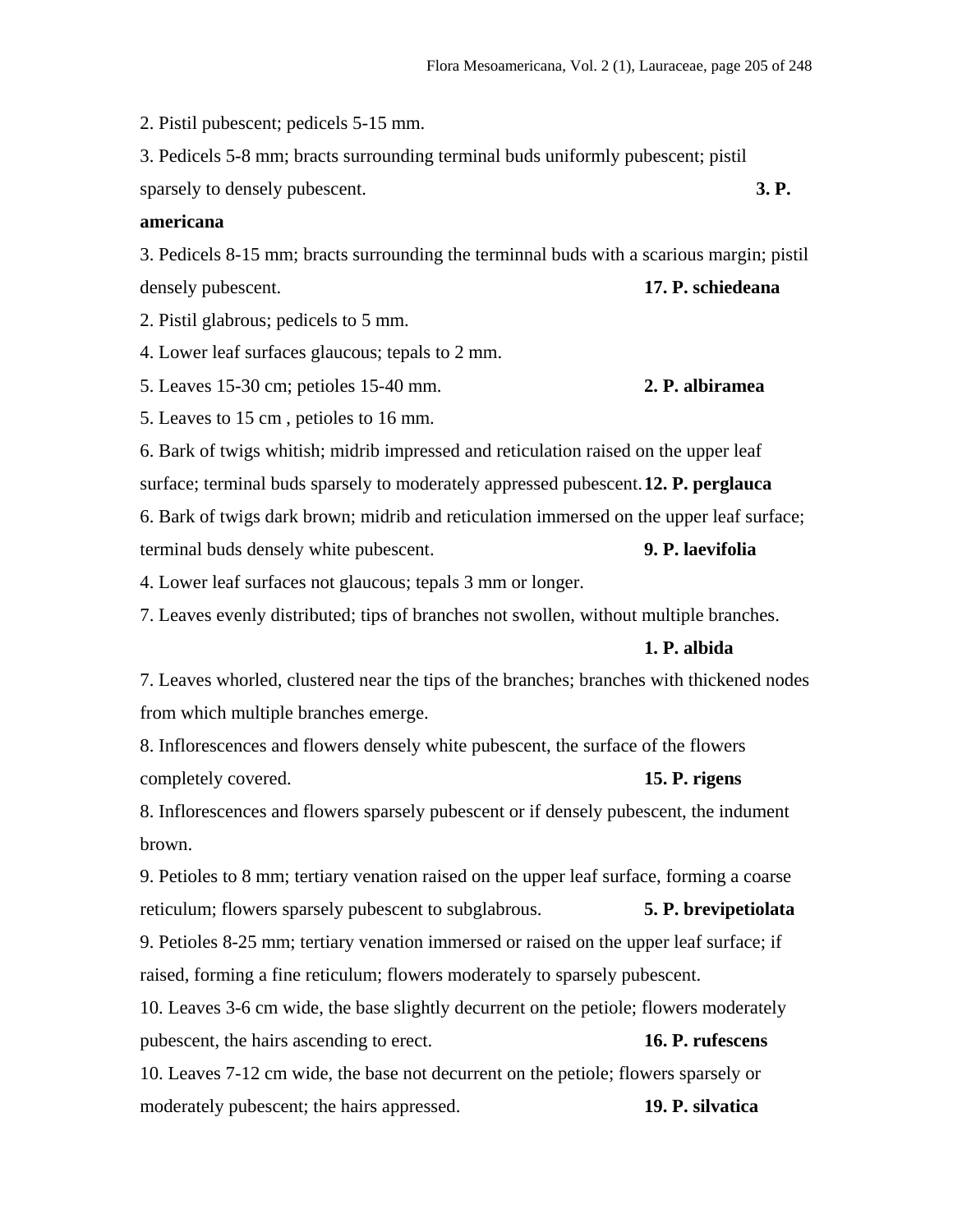1. Tepals unequal, the outer 3 clearly shorter (not more than 2/3 the length of) the inner tepals.

11. Flowers with 9 2-celled stamens. **7. P. cuneata**

11. Flowers with 6 or 9 4-celled stamens.

12. Flowers with 6 4-celled stamens. **14. P. pseudofasciculata**

12. Flowers with 9 4-celled stamens.

13). Outer tepals glabrous or nearly so on the outer surface; inner tepals moderately to densely pubescent on the outer surface, the difference in indument between inner and outer surface readily visible. **13. P. povedae**

13. Indument, if any, on inner and outer tepals similar.

14. Leaves sessile, the base cordate or rounded. **18. Persea sessilis**

14. Leaves petiolate, the base never cordate.

15. Twigs densely tomentose, the surface completely covered; lower leaf surface moderately to densely tomentose, the indument discernable to the touch.

## **8. Persea donnell-smithii**

15. Twigs glabrous or variously pubescent, but not densely tomentose; lower leaf surface usually glabrous or appressed pubescent; if hairs ascending, then straight, not curly or crisped.

16. Lower leaf surface covered by a short, dense, felt-like indument, this sometimes difficult to discern; individual hairs not or scarcely visible. **22. Persea vesticula** 16. Lower leaf surface glabrous or with appressed or ascending hairs; if pubescent, indument not felt-like and individual hairs visible.

17. Leaves, twigs and terminal buds glabrous; leaves longer than 10 cm.

## **20. P. standleyi**

17. Plants vegetatively with some indument (occasionally specimens of *P. vesticula* may be glabrous, but this species has leaves generally less than 10 cm).

18. Leaves and twigs initially pubescent, the hairs erect or ascending, but soon becoming glabrous; leaves coriaceous, rarely exceeding 10 cm. **11. P. obtusifolia** 18. Indument of twigs and leaves when present, strictly appressed; leaves coriaceous or chartaceous, usually exceeding 10 cm (check *P. brenesii*).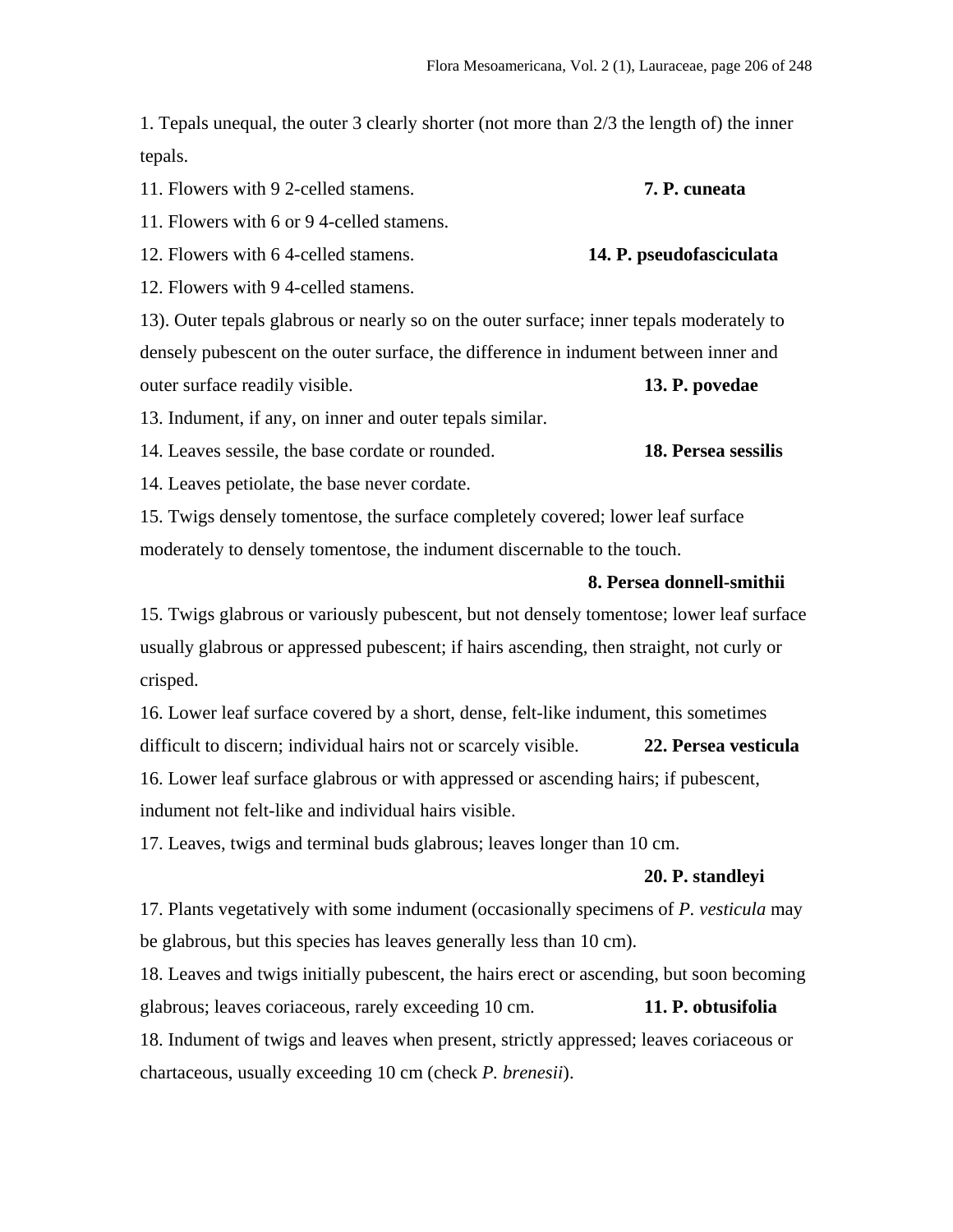19. Leaves elliptic, to  $10 \times 3.5$  cm, petioles 1-1.5 cm; indument on twigs and lower leaf surface dense, consisting of coarse, appressed hairs. **4. P. brenesii** 19. Leaves elliptic to broadly elliptic or ovate, generally longer and/or broader than  $10 \times$ 3.5 cm; indument variable; if dense, then hairs fine.

20. Inner tepals 3-4 longer than the outer tepals; flowers with a distinct, slender pedicel; distal part of the inner tepals breaking off in fruit, thus fruit seemingly subtended by 6 equal tepals. **6. P. caerulea**

20 Inner tepals twice as long as the outer ones; fruit sessile or nearly so, without slender pedicel; distal part of inner tepals not breaking off in fruit, thus fruit subtended by 6 unequal tepals.

21. Inflorescences clustered at the base of seasonal growth or near the tip of the twigs, in the axils of bracts or leaves, about as long as the leaves. **21. P. veraguasensis** 21. Inflorescences more or less evenly distributed along the seasonal growth, mostly in the axils of leaves, rarely more than half as long as the subtending leaves.

## **10. P. liebmannii**

**1. Persea albida** Kostermans, *Reinwardtia* 7: 51 (1969). Isotype: Costa Rica, Valle de Coto, *Pittier 11111* (, G!).

*Persea guatemalensis* Lundell, *P. pallida* Mez & Pittier non (Nees) Oliver.

Trees, to 25 m. Twigs angular, sparsely to moderately appressed pubescent, glabrescent, branches not clustered, without conspicuous clusters of bract scars, although some scattered scars present; terminal buds densely white, appressed pubescent; terminal buds not surrounded by bracts. Leaves  $9-22 \times 3.5-9$  cm, elliptic, chartaceous, alternate, more or less evenly distributed along the branches, the base and apex acute, the upper surface glabrous, the lower surface often glaucous, very sparsely appressed pubescent, the hairs denser along the major veins; midrib immersed, lateral veins and tertiary veins slightly raised and tertiary venation forming a fine reticulum on the upper surface, midrib and lateral veins (slightly) raised, tertiary venation immersed or slightly raised on the lower surface; lateral veins 6-9 pairs; petioles 2-4.5 cm, ridged and slightly canaliculate, with a similar indument as the twigs. Inflorescences 6-15 cm, the unbranched peduncle about 2/3 of the length of the inflorescence; the peduncle sparsely appressed pubescent,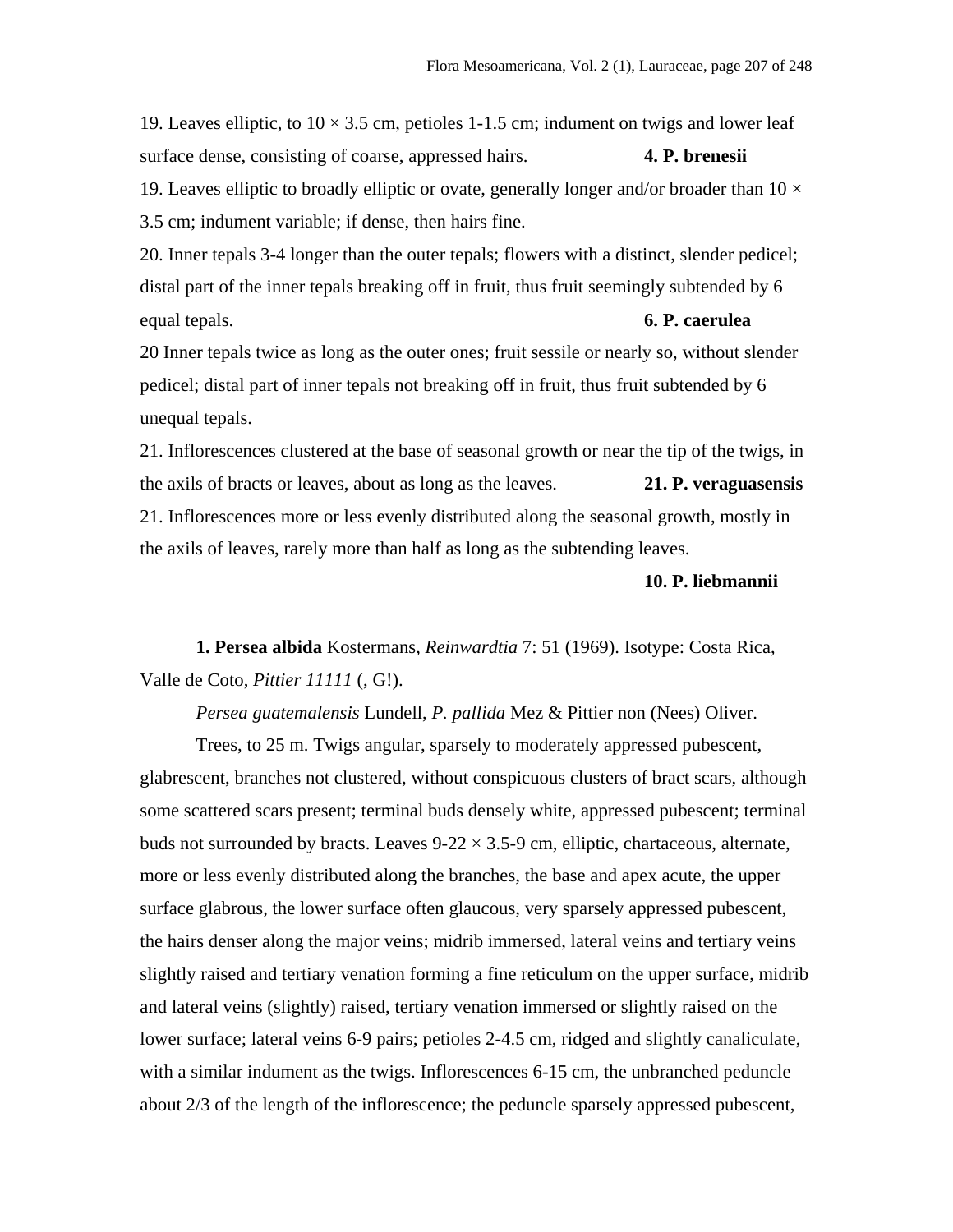the upper, branched part of the inflorescence moderately to densely appressed pubescent or slightly tomentellous; mostly in the axils of upper leaves, rarely in the axils of bracts. Flowers 4 mm in diameter, greenish yellow, the tepals erect at anthesis, pedicels 1-2 mm. Tepals 4-4.5 mm, thick, ovate, equal or the inner 3 slightly longer, densely pubescent on both surfaces; stamens 9, all 4-celled, the outer 6 2.3 mm, the anther slightly longer than the filament, the cells arranged in 2 overlapping pairs, introrse, the filaments and the base of the anther abaxially pubescent, adaxially glabrous, the filaments rather broad and gradually widened into the anther; inner 3 as long as the outer 6, the anther glabrous, the lower pairs of cells extrorse, the upper pair lateral, the filament as wide as the anther and not differentiated from it, pubescent abaxially, with two globose glands near the base; staminodia 0.8-1 mm, broadly triangular, abaxially pubescent; pistil 3 mm, glabrous, the style longer than the ovary; receptacle shallow, glabrous inside. Fruits roundish, 1.5-2 cm in diameter, glabrous, the tepals persistent and indurate at the base of the fruits*. Montane forests*. G (*Contreras 10943*, MO); H (*House 1057*, MO); CR (*Burger 12182*, MO). 1200-2100 m. (Endemic.)

*Persea albida* is an uncommon cloud forest species and is best recognized by its densely pubescent flowers with equal, persistent tepals and evenly distributed, often glaucous leaves. It can be confused with *P. rigens* and *P. silvatica*, but these two species have the leaves distinctly clustered. Included here with hesitation is a fruiting collection from Chiapas (*Breedlove 31306*, CAS), which differs in its indument on the lower leaf surface (erect, curly hairs, these clearly denser along the major veins instead of straight, appressed hairs). Such indument occurs in *P. cinerascens* Blake, known from Veracruz only, but the specimens I have seen of *P. cinerascens* have a much denser indument on the leaves and twigs. Flowering material from Chiapas is needed for a more accurate identification.

**2. Persea albiramea** van der Werff. *Novon* 12: 578-580, f. 1 (2002). Holotype: Costa Rica, *Marin* 128 (MO!)

Trees, to 30 m. Twigs thick, ridged or angular, with pale grey bark, glabrous or with a few appressed hairs near the apex, prouped towards the tip of leafless shoots, clusters of bract scars lacking; terminal buds densely pubescent, the hairs brownish,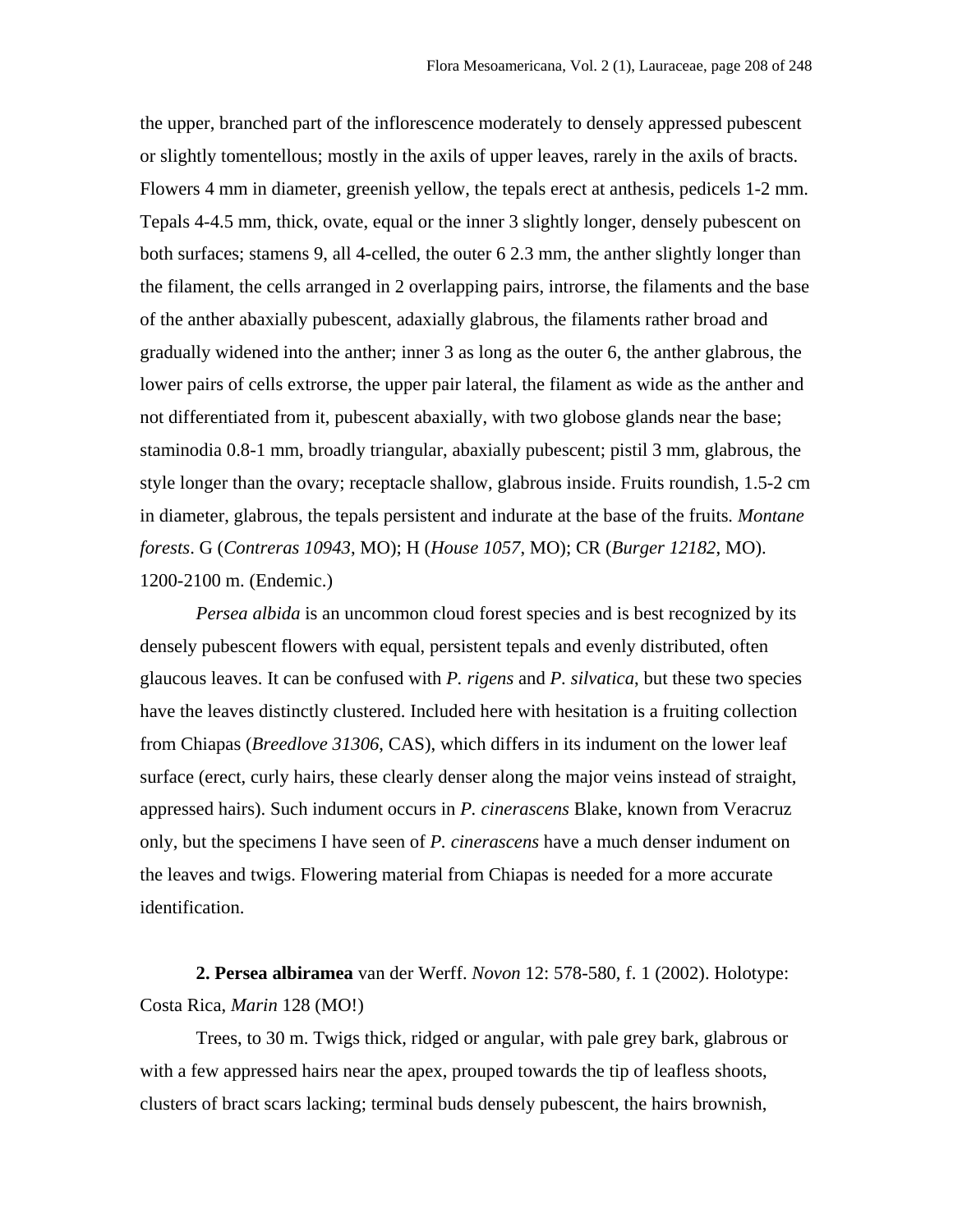ascending, completely covering the surface, not protected by bracts. Leaves  $15{\text -}30 \times 5{\text -}10$ cm, elliptic, chartaceous, grouped along the distal parts of seasonal shoots, the base and apex acute, the margin thickened, glabrous on both surfaces, or minutely puberulous along the major veins on the lower surface, the lower surface glaucous, midrib immersed or slightly raised, lateral veins and tertiary venation immersed on the upper surface, midrib and lateral veins raised, tertiary venation immersed on the lower surface; lateral veins 10-16; petioles 1.5-4 cm, ridged, glabrous, dark brown and contrasting in color with the light-colored twigs. Inflorescences 7-15 cm, sparsely puberulous, in the axils of bracts immediately below the tip of seasonal flushes. Flowers 2.5-3 mm in diameter, white, pedicels slightly longer than the flowers. Tepals c. 2 mm, the outer 3 slightly shorter than (2/3 to 4/5 the length of) the inner 3, erect at anthesis, sparsely puberulous or glabrous on the outer surface, puberulous on the inner surface; stamens 9, 4-celled, c. 1.5 mm, the filaments pubescent, about as long as the anthers, slightly narrower than the anthers; outer 6 anthers with the cells introrse, inner 3 with the cells extrorse, filaments of the inner 3 stamens with 2 globose glands at the base; staminodia 0.8 mm, broadly triangular, with a cordate base, abaxially pubescent, adaxially pubescent near the base only; pistil 1.5 mm, glabrous, the style distinct and about as long as the ovary; receptacle cup-shaped, densely pubescent inside. Fruits  $1.4 \times 1.9$  cm, wider than long, tepals persisting at the base of the fruits, reflexed, not enlarged or thickened; pedicel thickened towards the fruit, at the base 4 mm in diameter, near the tip 8 mm in diameter. *Lowland rain forest*. CR (*Herrera 4980*, MO); P (*Croat 27170*, MO). 200-600 m. (Endemic.)

*Persea albiramea* is a very distinctive species and is easily recognized by the combination of large, glaucous leaves grouped near the tips of the branches, the thick, pale twigs and the long petioles. As *P. laevifolia*, it does not fit well in any of the proposed infrageneric taxa of *Persea* due to its small flowers with subequal tepals and the persistent, but not enlarged tepals in fruit. It strongly resembles Asiatic species placed in *Alseodaphne* or *Dehaasia* and is likely closely related to these species. An unusual feature, shared with *P. laevifolia*, is the impressed tertiary venation on the upper leaf surface. Most Persea species have the tertiary venation raised and forming a fine reticulum.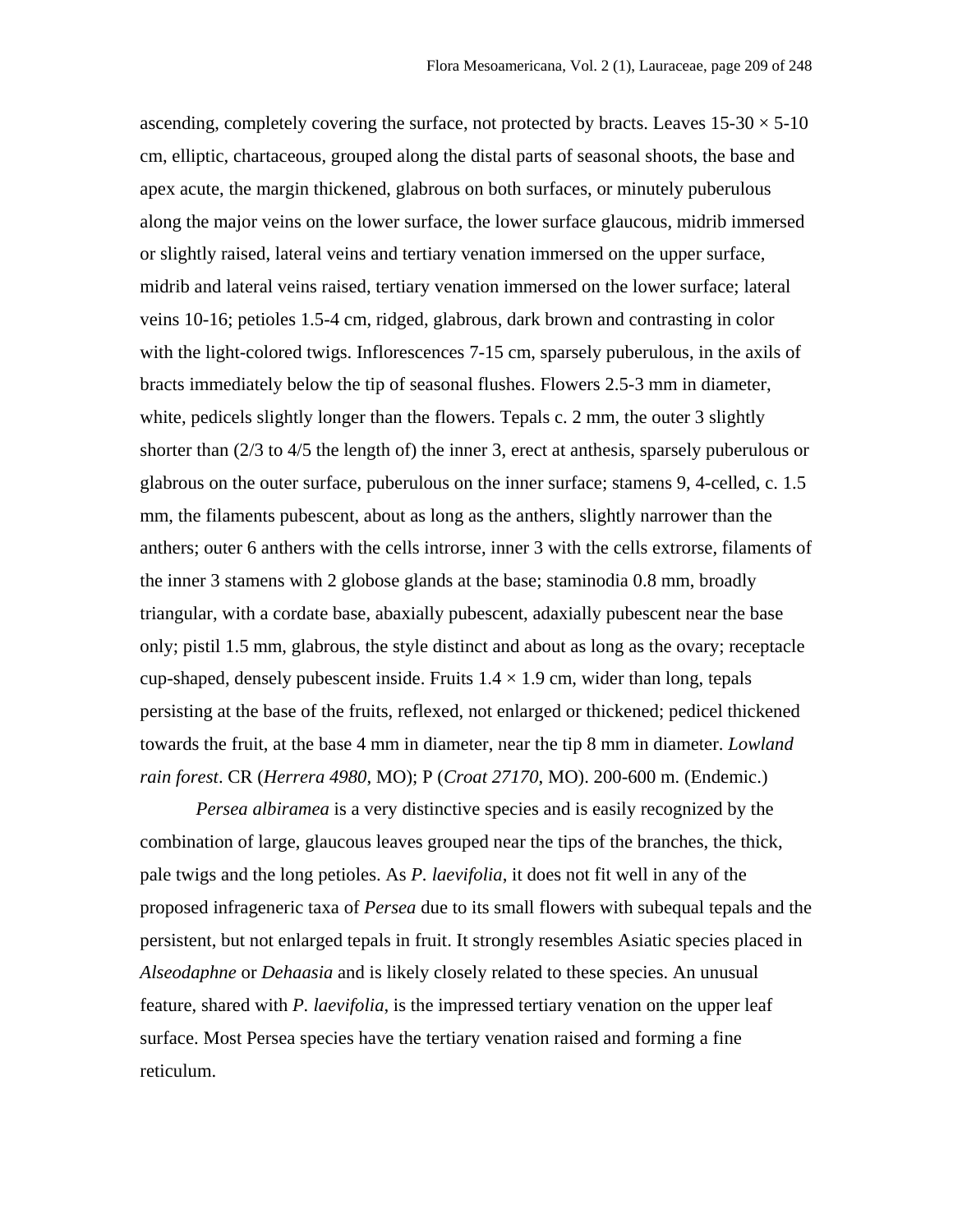The Panamanian specimen included here differs from the Costa Rican specimens in its glabrous flower buds; vegetatively, it is a good match with the Costa Rican specimens.

**3. Persea americana** Miller, Gard. *Dict. ed.* 8, (1768). Lectotype (designated by van der Werff, 2002): Sloane, *Voy. Jamaica* 2: t. 222, f. 2 (1725) (BM-SL). N.v.: Aguacate, Avocado, Palta.

*Laurus persea* L., *Persea americana var. angustifolia* Miranda, *P. americana var. drymifolia* (Schlecht. & Cham.) Blake, *P. americana var. nubigena* (L.O. Williams) Kopp*, P. drymifolia* Schlecht. & Cham., *P. edulis* Raf., *P. floccosa* Mez, *P. gigantea* L.O. Williams, *P. gratissima* Gaertn., *P. gratissima var. drymifolia* (Schlecht. & Cham.) Mez, *P. gratissima var. macrophylla* Meissner, *P. gratissima var. oblonga* Meissner, *P. gratissima var. praecox* Nees, *P. gratissima var. vulgaris* Meissner, *P. leiogyna* Blake, *P. nubigena* L.O. Williams, *P. paucitriplinervia* Lundell, *P. steyermarkii* Allen.

Trees, to 40 m. Twigs angular, initially moderately pubescent, the hairs mostly erect, soon becoming glabrous, branches not clustered, scars of bracts frequently present at the base of seasonal flushes; terminal buds densely pubescent, rarely glabrous; bracts surrounding terminal buds densely pubescent. Leaves  $6-25 \times 3-11$  cm, narrowly to broadly elliptic, chartaceous, alternate or somewhat clustered near the tips of the branches, the base acute to obtuse, apex acute, glabrous above, lower surface sparsely to rather densely pubescent, rarely glabrous, the hairs erect, glaucous or not; midrib and lateral veins immersed, or midrib impressed, tertiary venation slightly raised, forming a dense reticulum, on the upper surface, midrib and lateral veins raised, tertiary venation slightly raised on the lower surface; lateral veins 5-9; petioles 1-6 cm, terete or flattened above; glabrous or puberulous. Inflorescences 5-15 cm, sparsely to moderately puberulous, usually in the axils of bracts at the base of seasonal growth, sometimes leafless when flowering or with very immature leaves. Flowers c. 1 cm in diameter when tepals spreading, greenish-yellow, pedicels to 8 mm long. Tepals 4-6 mm, narrowly elliptic, equal, densely pubescent on both surfaces, stamens 9, all 4-celled, outer 6 3.5 mm, the anther 1.5 mm, glabrous, upper pair of anther cells introrse, lower pair lateral, filaments rather densely pubescent; inner 3 stamens 4 mm, the glabrous anther 1.5 mm,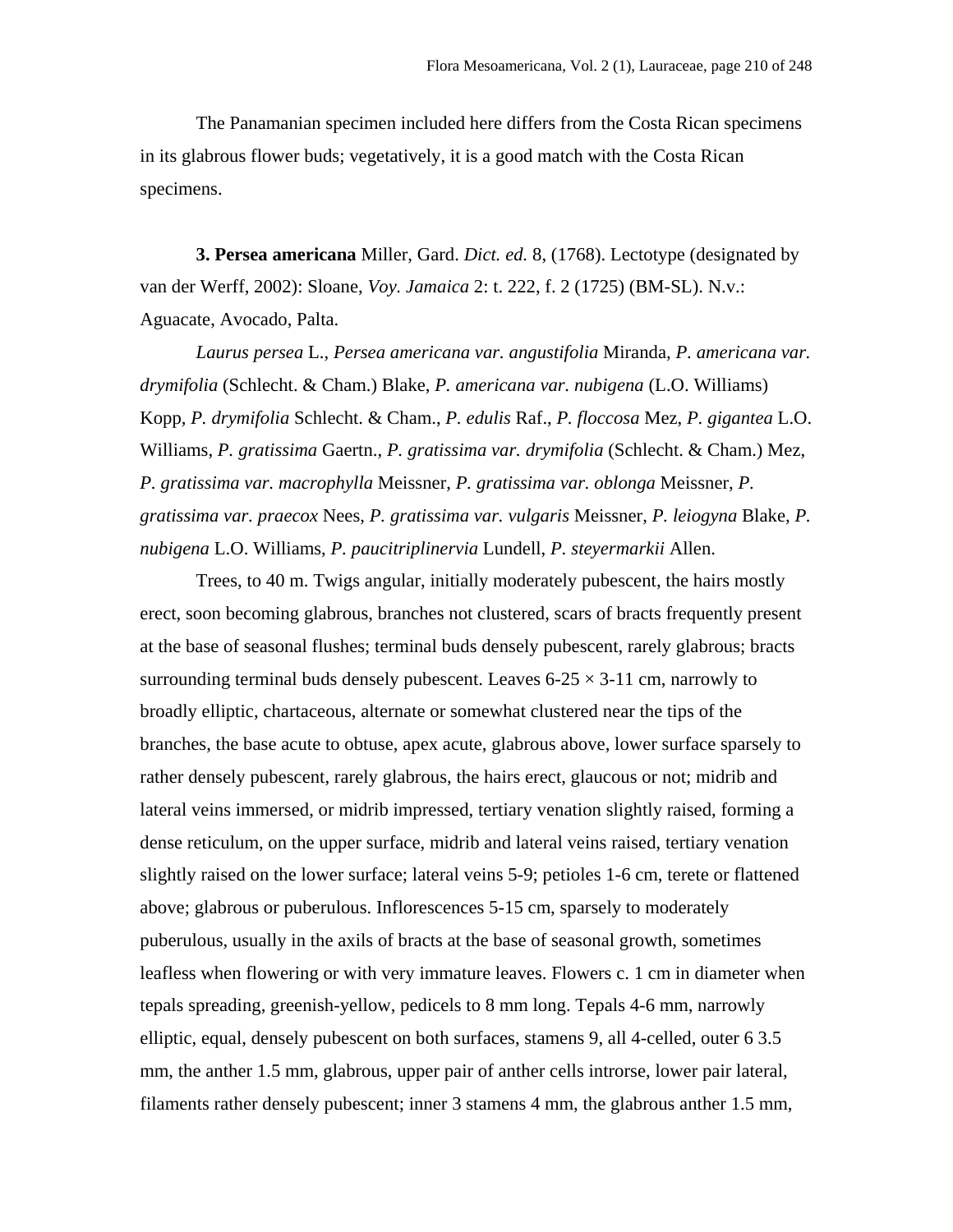the lower pair of anther cells extrorse, the upper pair lateral, glands present at the base of the inner stamens, these 5 mm; staminodia present, 1.5 mm, the filament and abaxial side of the triangular apex pubescent; pistil 4 mm, sparsely to densely pubescent, the ovary 1.5 mm; receptacle shallow, pubescent inside. Fruit 5-15 cm, pearshaped to round, glabrous, the skin smooth or warty, green or black; tepals sometimes persisting at the base of young fruits, but eventually falling off individually. *Evergreen forest.* Ch (*Breedlove 55612*, MO); Y (*Gaumer 402*, MO); C (*Lundell 1292*, MO); QR (*Tellez 1629*, MO); B (*Balick 2458*, MO); G (*Lundell 1292*, MO); H (*Garcia 37*, MO); ES (*Sandoval 887*, MO); N (*Stevens 22514*, MO); CR (*Haber 9841*, MO); P (*Busey 564*, MO). 0-3000 m. (Mesoamerica. add general distribution)

Widely cultivated in tropical and subtropical countries for its edible fruits. *Persea americana* is morphologically a variable species and is closely related to *P. schiedeana*. It can be separated from this species by its shorter pedicels (to 8 mm), the uniformly pubescent bracts protecting the terminal buds and its narrower leaves. It is widely cultivated for its edible fruit. Smith (1966) reported that *Persea americana* cotyledons were found in cave deposits approximately 10.000 years old and the species has thus been cultivated for a long period. Much of the variation in fruit shape and size as well as variation in indument and leaf shape can be attributed to the process of cultivation. A classification based on these characters (for instance, the one proposed by L.O. Williams in 1977) will only lead to the recognition of cultivars; I prefer to accept *Persea americana* in a wide sense and ignore the cultivated races of this species. It seems likely that *P. americana* originated in the highlands of Mesoamerica. However, I would not know how to recognize the "wild" *P. americana* and include all specimens matching the description given above in *P. americana*, regardless if they come from obviously cultivated or seemingly native trees.

**4. Persea brenesii** Standley, *Publ. Field Mus. Nat. Hist., Bot. Ser*. 18: 458 (1937). Holotype: Costa Rica, *Brenes 4451* (F!).

*Mutisiopersea brenesii* (Standley) Kostermans.

Small trees, to 8 m. Twigs angular, solid, moderately to densely appressed pubescent, a few bract scars present at the base of seasonal growth, branching not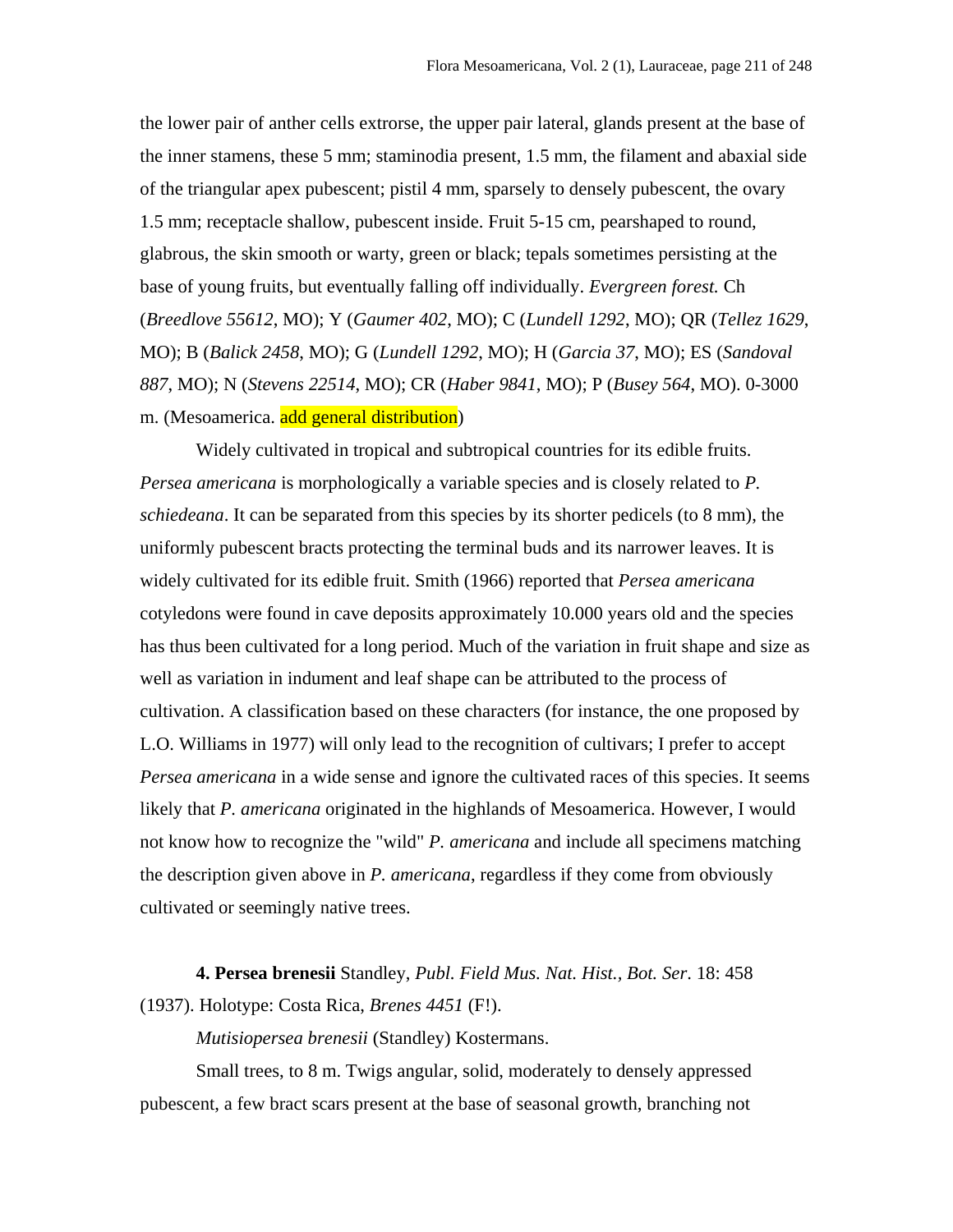clustered; terminal buds densely appressed pubescent, not protected by bracts. Leaves 5-  $10 \times 1$ -3.5 cm, elliptic or narrowly elliptic, coriaceous, alternate and evenly distributed along the twigs; the base and apex acute, the margin plane to slightly revolute near the base; the upper surface glabrous except for the midrib with appressed pubescence near the base, lower surface moderately to densely appressed pubescent, the hairs coarse; midrib, lateral veins and tertiary venation immersed on the upper surface, midrib and lateral veins raised, tertiary venation immersed on the lower surface; lateral veins 5-7; petioles 1-1.5 cm, appressed pubescent, flat above. Inflorescences 7-11 cm, moderately to densely pubescent throughout, in the axils of leaves. Flowers 5 mm in diameter, pedicels 2 mm, much shorter than the flowers. Tepals unequal, outer 3 2 mm, inner 3 4-5 mm, densely pubescent on the outside, inner surface of the outer tepals glabrous, of the inner tepals pubescent; tepals erecet to somewhat spreading at anthesis; stamens 9, all 4-celled, stamens c. 3 mm, the pubescent filament as long as or shorter than the glabrous anther; outer stamens with introrse cells, inner stamens with extrorse cells and 2 glands at the base of the filaments; staminodia c. 1.5 mm, pubescent; pistil c. 4 mm, glabrous, the ovary c. 1.5 mm; receptacle shallow, pubescent inside. Fruits roundish, c. 1 cm in diameter, subtended by the persistent tepals, these remaining entire, clasping or spreading; pedicel slightly thickened. *Montane forests*. CR (*Primack et al. 254*, F). 900- 1200 m. (Endemic.)

*Persea brenesii* is a poorly known species. The type has a striking indument on the leaves and twigs, which it not present on the other collections included here. Without the striking, coarse hairs, *P. brenesii* differs from *P. obtusifolia* only in its appressed indument and from *P. veraguasensis* in its shorter leaves and petioles. The description of the flowers is taken from *Primack et al. 254*, which has a sparser indument than the fruiting type. Three recent collections from Rincon de la Vieja are a good match for the *Primack* collection and are tentatively included in *P. brenesii* because of their leaf size and length of petioles. Without more collections which match the type, *P. brenesii* will continue to be an unsatisfactorily delimited species.

**5. Persea brevipetiolata** van der Werff. *Novon* .Holotype: Mexico, Veracruz, *Wendt et al. 4794* (MO!).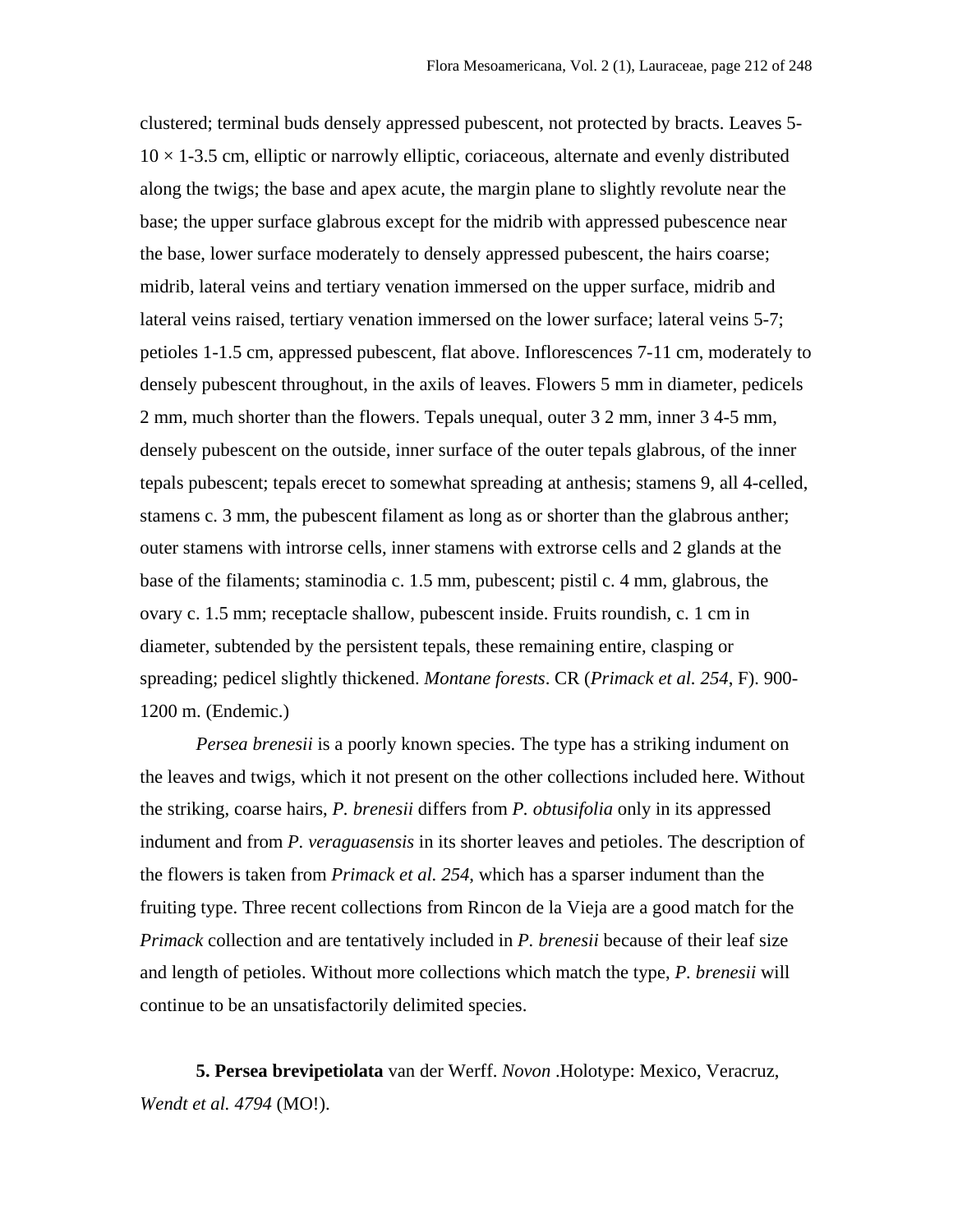Small trees, to 8 m. Twigs smooth, terete, solid, glabrous, thickened at nodes, from which multiple branches may emerge, a few bracts or bract scars present at the base of seasonal growth; terminal buds small, glabrous, protected by a few bracts. Leaves 10-  $16 \times 2.5$ -5 cm, elliptic, clustered at nodes, coriaceous; the base acute or somewhat decurrent on the petiole, apex gradually acute, glabrous on both surfaces, midrib, lateral veins and tertiary venation weakly raised on the upper surface, raised on the lower surface; lateral veins 7-10 pairs; petioles 5-8 mm, glabrous, flat above, with the same color as the twigs. Inflorescences 10-15 cm, glabrous or nearly so, often with a few bracts or bract scars at the very base, in the axils of leaves or bracts at the nodes. Flowers 4 mm in diameter, greenish yellow, pedicels 5 mm. Tepals equal or subequal, with the outer tepals slightly shorter, 2.5 mm, broadly elliptic, erect or weakly spreading at anthesis, the outer surface glabrous or very sparsely and minutely pubescent, the inner surface glabrous or nearly so, stamens 9, 4-celled, c. 2 mm, the anthers as long as the filaments, anthers glabrous, filaments pubescent, filaments half as wide as the anthers; outer 6 stamens with introrse cells, inner 3 with extrose-lateral cells, filaments of the inner stamens with 2 globose glands near the base; staminodia present, 1.3 mm, broadly triangular, abaxially pubescent; pistil 2 mm, glabrous, the ovary 1.2 mm, distinct from the narrow style; receptacle shallowly cup-shaped, glabrous inside. Fruits globose, c. 2 cm in diameter, tepals persistent in fruit, but not enlarged, spreading, the pedicel a little thickened and warty*. Lowland forests*. 200-300 m. (Mexico [Veracruz], but to be expected in Chiapas or Tabasco.

*Persea brevipetiolata* is only known from 2 collections from lowland forests on the Isthmus of Tehuantepec. It is closely related to *P. rufescens*, which occurs in montane forests between 1500 and 2500 m and it differs from this species in its glabrous (or nearly so) flowers and inflorescences, in the raised reticulation on the lower leaf surface and in its shorter (to 8 mm versus 15-25 mm in *P. rufescens*) petioles*. Persea brevipetiolata* is also close to the Costa Rican-Panamanian *P. rigens* and *P. silvatica*. The former can be recognized by its dense, white indument on flowers and inflorescences, the latter differs in its larger and wider leaves and longer inflorescences. All four species in this group are rarely collected and more collections are needed for a better understanding of this group.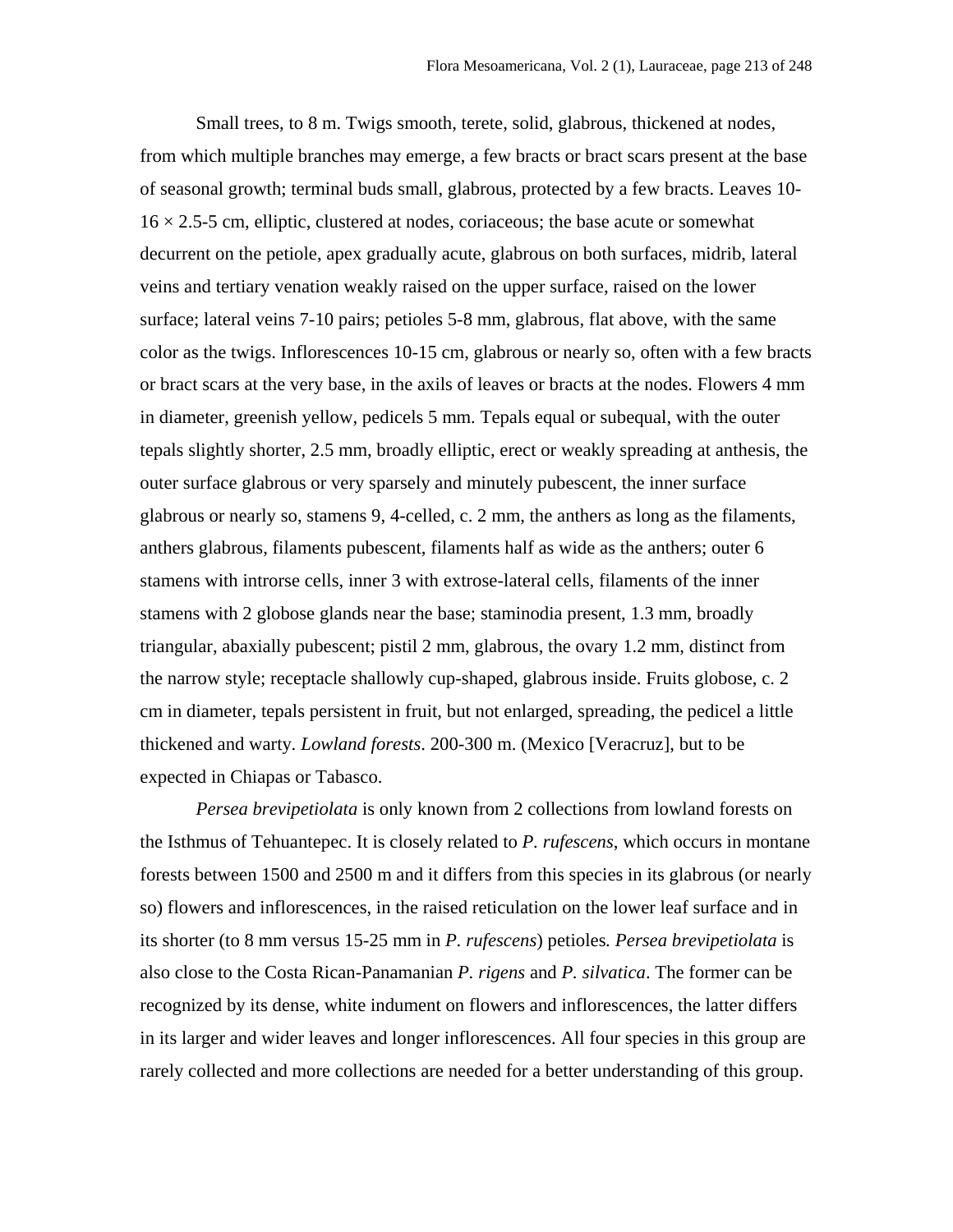**6. Persea caerulea** (Ruiz & Pavon) Mez, *Jahrb. Königl. Bot. Gart. Berlin* 5: 171 (1889). Type: Peru*, Ruiz & Pavon s.n.* (MA).

*Laurus caerulea* Ruiz & Pavon, *Persea laevigata* Kunth, *P. petiolaris* Kunth, *P. skutchii* C.K. Allen.

Trees, to 25 m. Twigs angular or terete, solid, sparsely to densely pubescent, the hairs ascending or appressed, branching not whorled, no or few bract scars present at base of seasonal growth; terminal buds densely pubescent. Leaves  $8-24 \times 4-12$  cm, chartaceous, elliptic, ovate-elliptic or ovate-oblong, alternate, evenly distributed along the twigs, the base acute, obtuse or rounded, the margin plane, the apex acute or less frequently obtuse; the upper surface glabrous, the lower surface sparsely appressed pubescent to glabrous; midrib, lateral veins and tertiary venation immersed on the upper surface, midrib and lateral veins raised, tertiary venation immersed on the lower surface; lateral veins 8-12; petioles 1.5-6 cm, striate, glabrous to moderately pubescent. Inflorescences 4-15 cm, moderately to rather densely pubescent, in the axils of leaves. Flowers yellow green, 5-6 mm in diameter, the tepals initially erect, ultimately somewhat spreading; pedicels 2-4 mm, slender. Tepals unequal, the outer 3 1-2 mm, broadly ovate, inner 3 4.5-6 mm, oblong, moderately to densely pubescent on the outer surface, inner surface of the outer tepals glabrous, of the inner tepals densely pubescent; stamens 9, all 4-celled, 3.5-4 mm, the glabrous anthers 1 mm, the pubescent filaments 2.5-3 mm, filaments of the inner 3 stamens with 2 glands attached 1 mm above the base, anthers of the outer stamens with the cells introrse, those of the inner stamens with the cells lateralextrorse; staminodia 2 mm, pubescent, with a large, sagittate apex; pistil glabrous, 3 mm, the ovary 1 mm, the style slender; receptacle shallow, pubescent inside. Fruits globose, 8- 10 mm in diameter, blue, tepals persisiting in fruit, but the distal half of the outer tepals breaking off and the fruit seemingly subtended by 6 equal tepals; pedicel scarcely thickened in fruit. *Montane forests*. H (*Williams 14056*, MO); N (*Moreno 24139*, MO); CR (*Fuentes 252*, MO); P (*Nee 10168*, MO). 500-1800 m. (Mesoamerica, Colombia, Venezuela, Ecuador, Peru, Bolivia.)

*Persea caerulea* is a frequently collected species, best recognized by its strongly unequal inner and outer tepals, its chartaceous leaves, and the partly deciduous inner tepals in the fruiting stage. The relatively long filaments (at least twice as long as the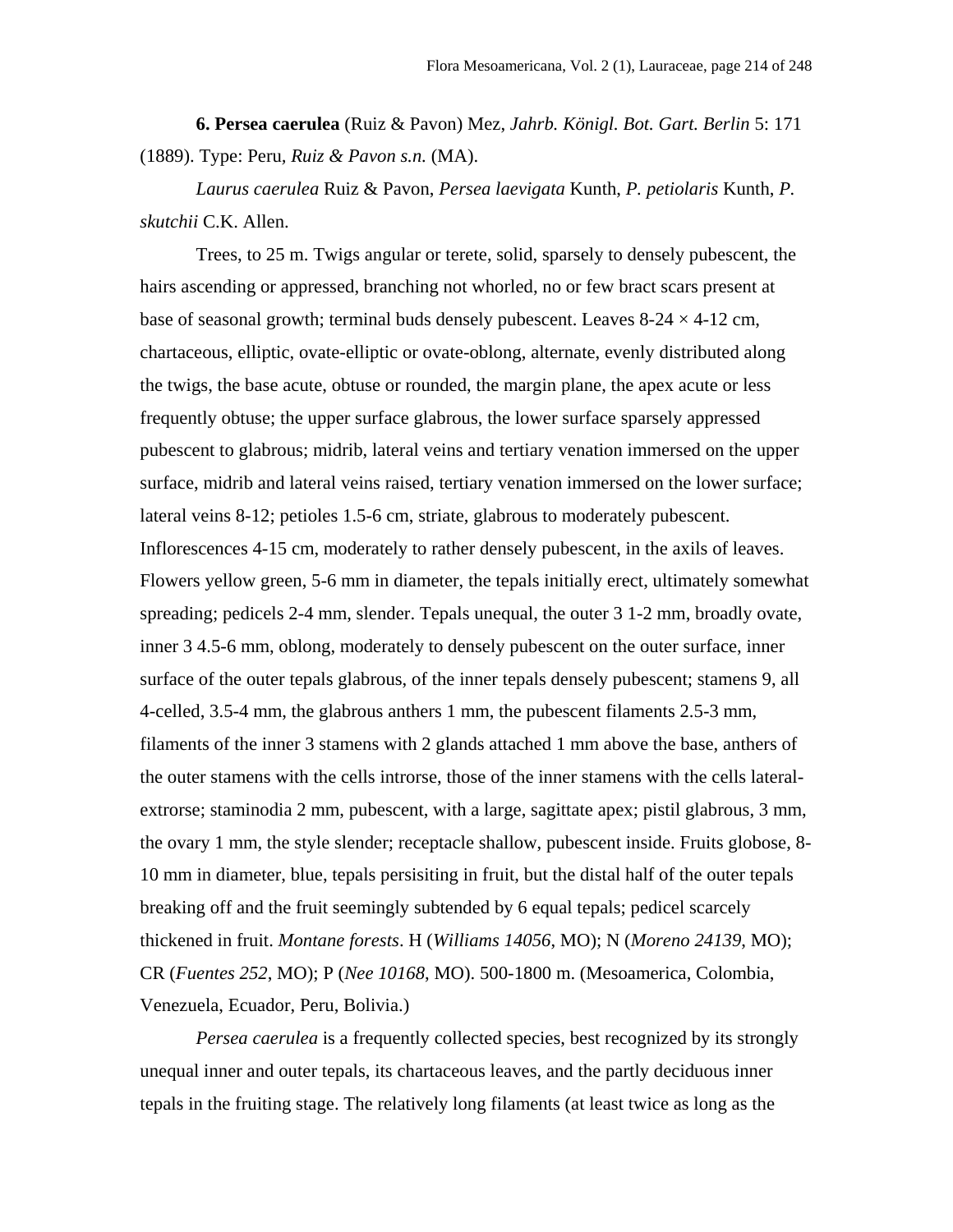anthers) are also a useful character. This species is not infrequently confused with *P. americana*, but that species has equal tepals, which are deciduous in the fruiting stage. *Persea caerulea* can persist quite well in disturbed vegetation and is often collected along roads or in pastures. Several collections from Honduras have been identified as *P. microbotrys* L. Williams, an unpublished name.

**7. Persea cuneata** Meissner, *Prodr.* 15: 46 (1864). Type: Colombia, *Jervise s.n.* (K).

*Beilschmiedia cuneata* (Meissner) Kostermans, *Mutisiopersea cuneata* (Meissner) Kostermans.

Shrubs or small trees, to 15 m. Twigs ridged or irregular angular, glabrous, solid or fistulose, the branching frequently whorled, bract scars present at the base of seasonal growth; terminal buds glabrous, rarely sparsely appressed pubescent, surrounded by bracts. Leaves  $5-12 \times 2.5-5$  cm, elliptic to obovate, firmly chartaceous to coriaceous, grouped near the tips of seasonal flushes, the base cuneate, acute or obtuse, the apex obtuse or rounded, glabrous on both surfaces, midrib impressed, lateral veins and tertiary venation immersed or slightly raised, the tertiary venation forming a fine reticulum, on the upper surface, midrib and lateral veins raised, tertiary venation immersed or slightly raised on the lower surface, the lower surface finely gland-dotted; lateral veins 7-12; petioles 1-2 cm, glabrous, canaliculate. Inflorescences 7-14 cm, in the axils of leaves and about as long as the subtending leaves, glabrous. Flowers pale yellow, 3 mm in diameter, the tepals erect or slightly spreading, pedicels short, the flowers subsessile or pedicels to 5 mm, slightly longer than the flowers. Tepals unequal, the outer 3 2 mm, broadly ovate, glabrous or sparsely appressed pubescent on the outer surface, the inner surface glabrous; inner 3 tepals 3.5-4 mm, oblong, sparsely to densely coppery appressed pubescent on the outer surface, sparsely pubescent on the inner surface; stamens 9, all 2-celled, the filaments twice as long s the anthers, outer 6 stamens 2.5 mm, the cells introrse, the filaments almost as wide as the anther, glabrous or sparsely pubescent, inner 3 stamens as long as the outer 6, the cells lateral, the filaments pubescent, glands attached above the base of the filaments, staminodia present, 1.5 mm, with a triangular apex, abaxially pubescent; pistil 2.8 mm, glabrous, the ovary 1 mm, receptacle cup-shaped, pubescent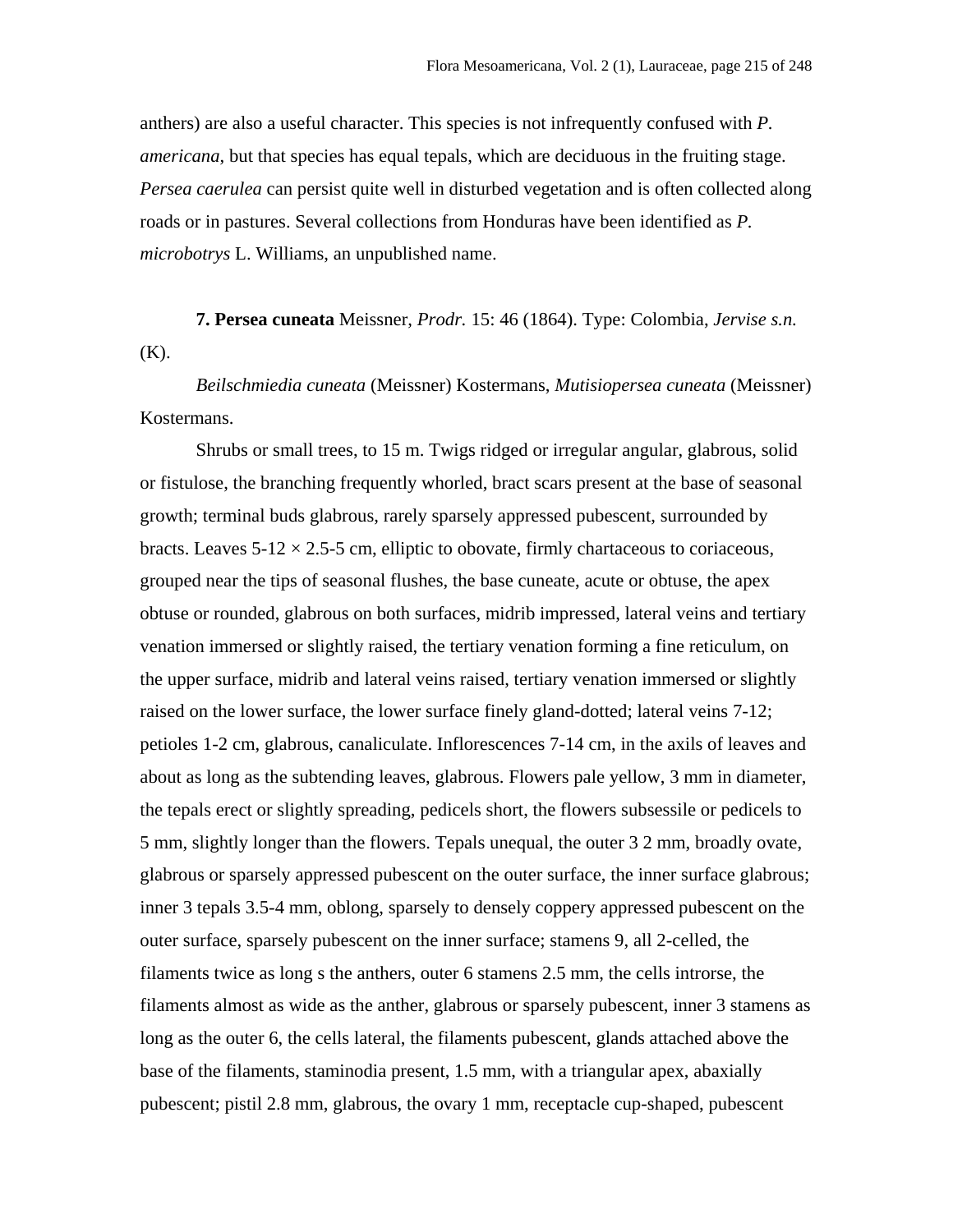inside. Fruits globose to ellipsoid,  $9 \times 7$  mm, the tepals persisting entirely and more or less clasping the fruit. *Montane forests*. CR (*Herrera 3378*, MO); P (*McPherson 13522*, MO). 1000-1900 m. (Mesoamerica, Colombia, Venezuela, Ecuador, Peru.)

*Persea cuneata* is the only *Persea* species in Mesoamerica with 2-celled stamens and can thus be easily identified. Even in fruit, some stamens usually remain attached to the tepals. Vegetatively, *P. cuneata* is very similar to *P. povedae*; the latter has somewhat larger leaves and fruits, but differs more importantly in having 9 4-celled stamens. Throughout its range *P. cuneata* is a variable species. The amount of indument on the tepals is variable, as is the length of the pedicels and one specimen from Colombia (*Giraldo-Gensini 584*, MO) has a dense, erect indument on the twigs and terminal buds as well as a sparse erect indument on the lower leaf surface. The difference in density of the indument on the inner and outer tepals is usually strong enough to be seen without magnification and this is an unusual character in *Persea*.

**8. Persea donnell-smithii** Mez, *Arbeiten Königl. Bot. Gart. Breslau* 1: 113 (1892). Syntype: Guatemala, *Donnell Smith 1718* (MO).

*Mutisiopersea donnell-smithii* (Mez) Kostermans.

Trees, to 15 m. Twigs angular to roundish, densely brown-tomentose, the surface completely covered by the indument, the indument wearing off with age, branching not clustered, a few scars present at the base of seasonal growth, terminal buds densely brown tomentose, with a few bracts. Leaves  $10\n-24 \times 5\n-21$  cm, firmly chartaceous, elliptic, broadly elliptic to almost round, alternate, the base acute, obtuse or roundish, the margin flat, not thickened, the apex acute, obtuse to roundish; the upper surface sparsely tomentose when young, soon becoming glabrous, sometimes the major veins, especially the midrib, tomentose; lower surface densely to sparsely tomentose, the surface scarcely visible to almost completely exposed; midrib, lateral veins and tertiary venation immersed on the upper surface, tertiary venation forming a fine reticulum, midrib and lateral veins strongly raised, tertiary venation raised on the lower surface; lateral veins 6- 9; petioles 2-6 cm, terete or slightly flattened above, with a similar indument as the twigs. Inflorescences 5-12 cm, paniculate cymose, densely tomentose, the surface completely covered, mostly in the axils of bracts along the lower part of seasonal growth, less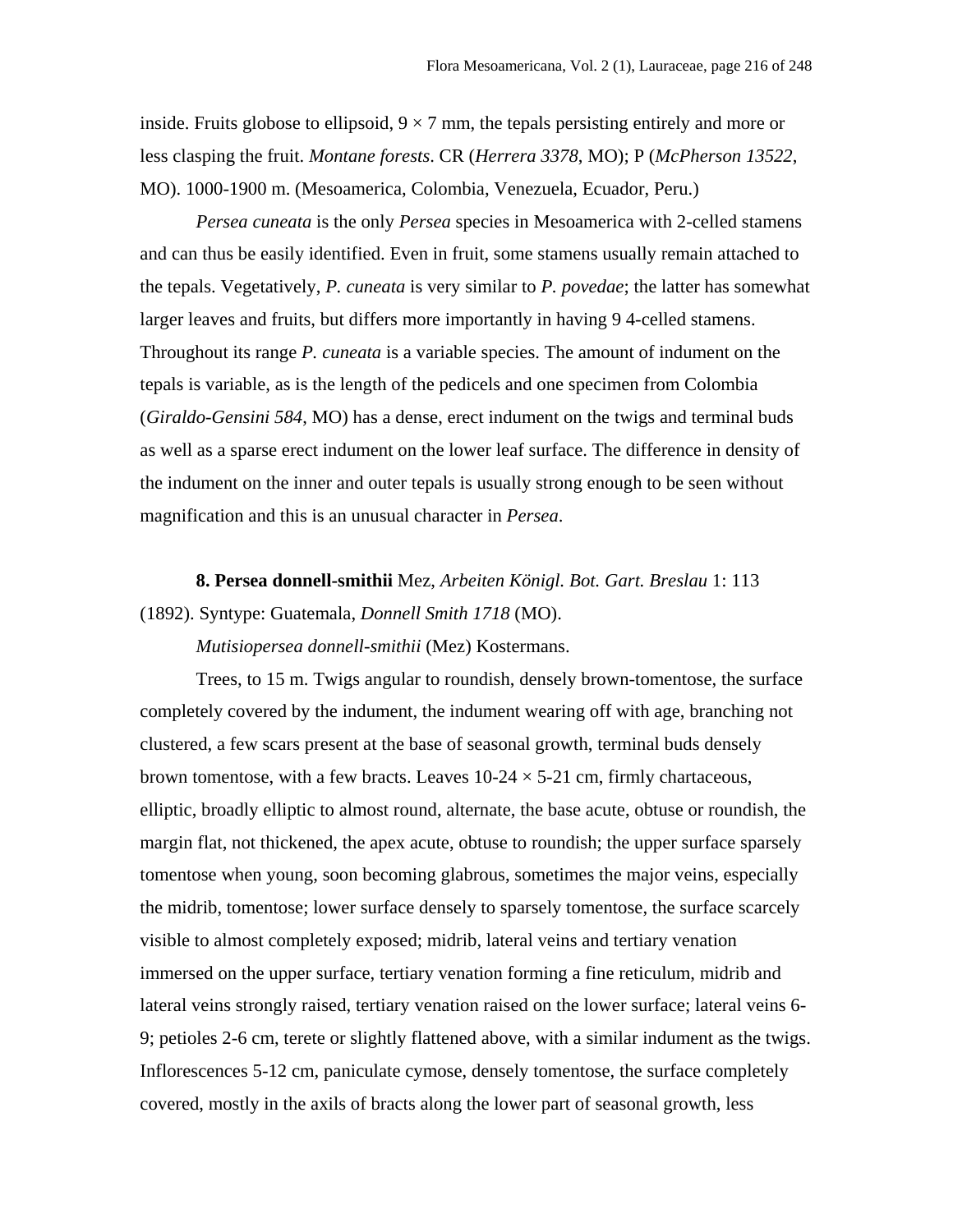frequently in the axils of leaves. Flowers cream-colored, 4 mm in diameter, the tepals more or less erect, flowers sessile or nearly so. Tepals unequal, the outer 3 2-2.5 mm, broadly elliptic, the inner 3 c. 4 mm, elliptic to oblong, both densely pubescent on the outer surface, the outer 3 glabrous on the inner surface, the inner 3 pubescent on the inner surface; stamens 9, all 4-celled, outer 6 stamens c. 2.5 mm, the anther 2 mm, glabrous, the cells opening introrse, the filament c. 0.5 mm, densely pubescent; inner 3 stamens 3 mm, linear, the filament pooly differentiated from the anther, filament and base of the anther densely pubescent, cells opening extrorse, glands present at the base of the filaments; staminodia present, 1 mm, densely pubescent, the hairs c. 1 mm long and thus staminodia appearing 2 mm long; pistil 4 mm, glabrous or with a few hairs at the base of the style, ovary globose, 1.5 mm, clearly differentiated from the style, this 2.5 mm. Fruits 1.2 cm in diameter, globose, glabrous, the tepals persisting at the base of the fruits, the tips of the inner tepals not breaking off and the tepals remaining unequal in fruiting stage. *Montane forests*. Ch (*Breedlove 24731*, MO); G (*Lundell & Contreras 19196*, MO); H (*Williams 15988*, MO); N (*Pipoly 6036*, MO); CR (*Herrera 3710*, MO). 900-2400 m. (Endemic? see discussion).

*Persea donnell-smithii* can be readily recognized by the combination of its dense pubescence on twigs and lower leaf surfaces and the unequal tepals. In leaf size and density of the indument on the lower leaf surface, it is a variable species. The single collection from Costa Rica has narrower leaves (4-5 cm wide) than usual, but does not differ in other characters from more typical *P. donnell-smithii*. Several other collections from Costa Rica, mostly sterile, are provisionally placed here. These specimens have the erect indument of *P. donnell-smithii*, but it is much less dense and leaves much of the surface of twigs and leaves visible. This species is closely related to *P. chamissonis* Mez, known in Mexico from Oaxaca northwards. I have not seen good material of *P. chamissonis*, but suspect that *P. donnell-smithii* may be conspecific with *P. chamissonis*. One of the syntypes of *P. donnell-smithii* cited by Mez (*Liebmann 11*) came from Veracruz, Mexico. This specimen has not been seen by later botanists, who have accepted *P. donnell-smithii* as occurring from Chiapas southwards and *P. chamissonis* as occurring from Oaxaca northwards. The name *P. chamissonis* has priority over *P. donnell-smithii*.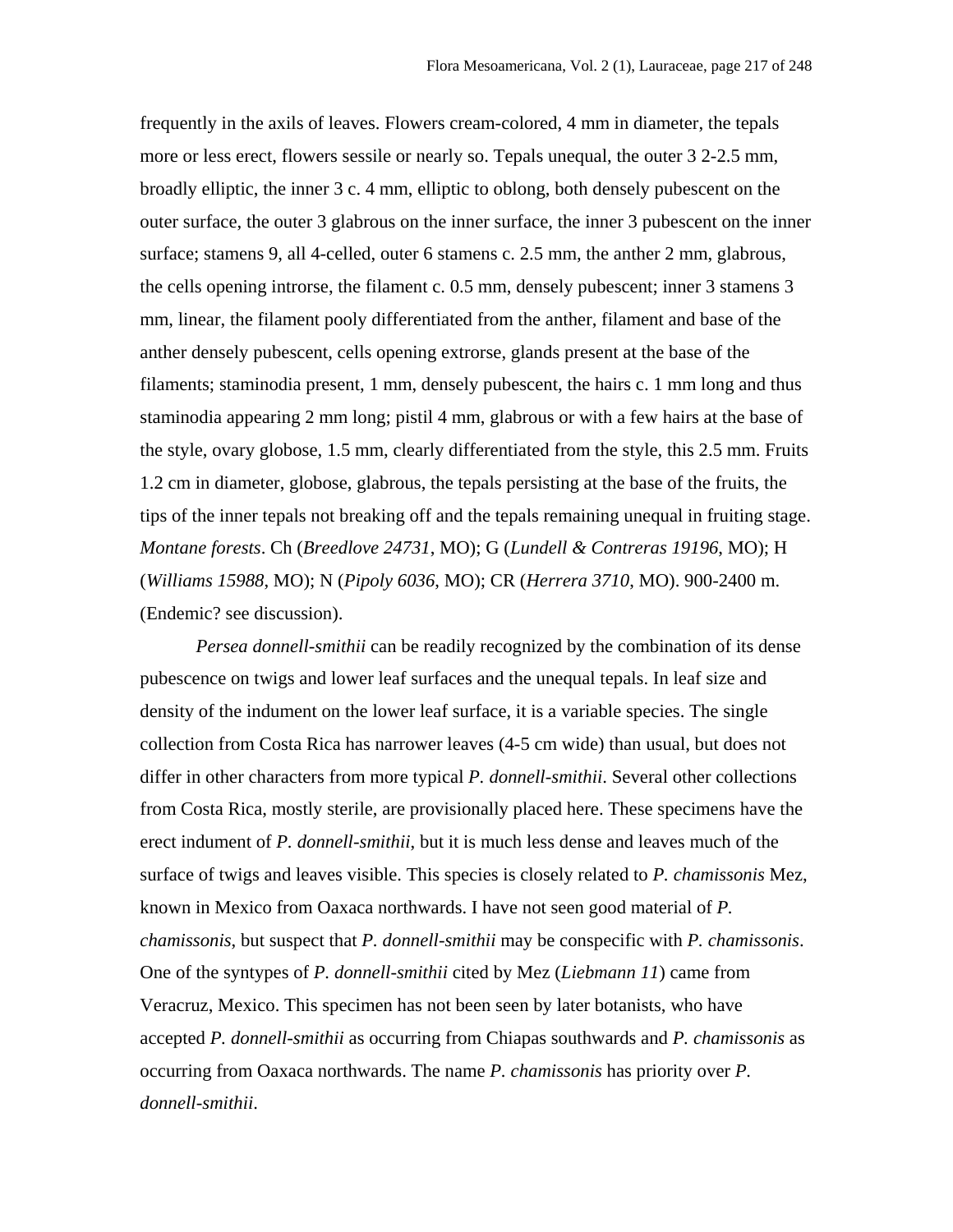**9. Persea laevifolia** van der Werff, *Novon* 12: 582, f. 4 (2002). Holotype: Costa Rica, *Hammel & Grayum 17334* (MO).

Trees, to 20 m. Twigs slightly ridged, glabrous or nearly so, dark brown, the branching not clustered, clusters of bract scars lacking; terminal buds densely white pubescent, not protected by bracts. Leaves  $7-15 \times 2-4$  cm, chartaceous, elliptic to slightly obovate, alternate and clustered near the tips of the branches; base narrowly cuneate and somewhat decurrent on the petiole, the margin thickened, the apex acute or shortly acuminate, glabrous on both surfaces, midrib immersed or weakly raised, lateral veins and tertiary venation immersed on the upper surface, midrib raised, lateral veins and tertiary venation immersed on the lower surface, lower surface glaucous; lateral veins 7- 10, poorly visible; petioles 7-14 mm, glabrous, canaliculate. Inflorescences 4-12 cm, sparsely pubescent when immature, glabrous in young fruiting stage, near the base of seasonal flushes. Flowers unknown; description of floral parts based on remnants at the base of young fruits. Tepals 1.7 mm, broadly elliptic, equal, the outer surface sparsely to moderately, the inner surface moderately to densely pubescent; stamens 9, all 4-celled, but often only 2 or 3 cells opening, the inner 3 stamens sometimes with the upper 2 cells vestigial, the outer 6 1 mm, the anther clearly wider than the filament, the cells introrse, anther about as long as the basally pubescent filament; inner 3 stamens as long as the outer 6, anther slightly wider than the filament, filament as long as the anther, densely pubescent, with large glands near the base, staminodia 0.8 mm, broadly triangular, pubescent on both surfaces, pistil glabrous. Young fruits globose, the largest seen 6 mm in diameter, tepals in very young stage persisting, but ultimately dehiscing as a unit with the stamens attached or, less frequently, individually. *Lowland rain forest*. CR (*Hammel & Chacon 16055*, MO). 100-200 m. (Endemic.)

*Persea laevifolia* is an unusual *Persea* species because of its small flowers with equal tepals which are dehiscent in the fruiting stage. Thus, it does not fit well in the previously recognized infrageneric taxa of *Persea*. Most neotropical species of *Persea* have unequal or equal, persisting tepals or equal, deciduous tepals which are not basally united. Nearly all have clearly larger flowers. *Persea laevifolia* resembles *P. perglauca* from Guatemala, but differs in having dark brown (not very pale to whitish) twigs, a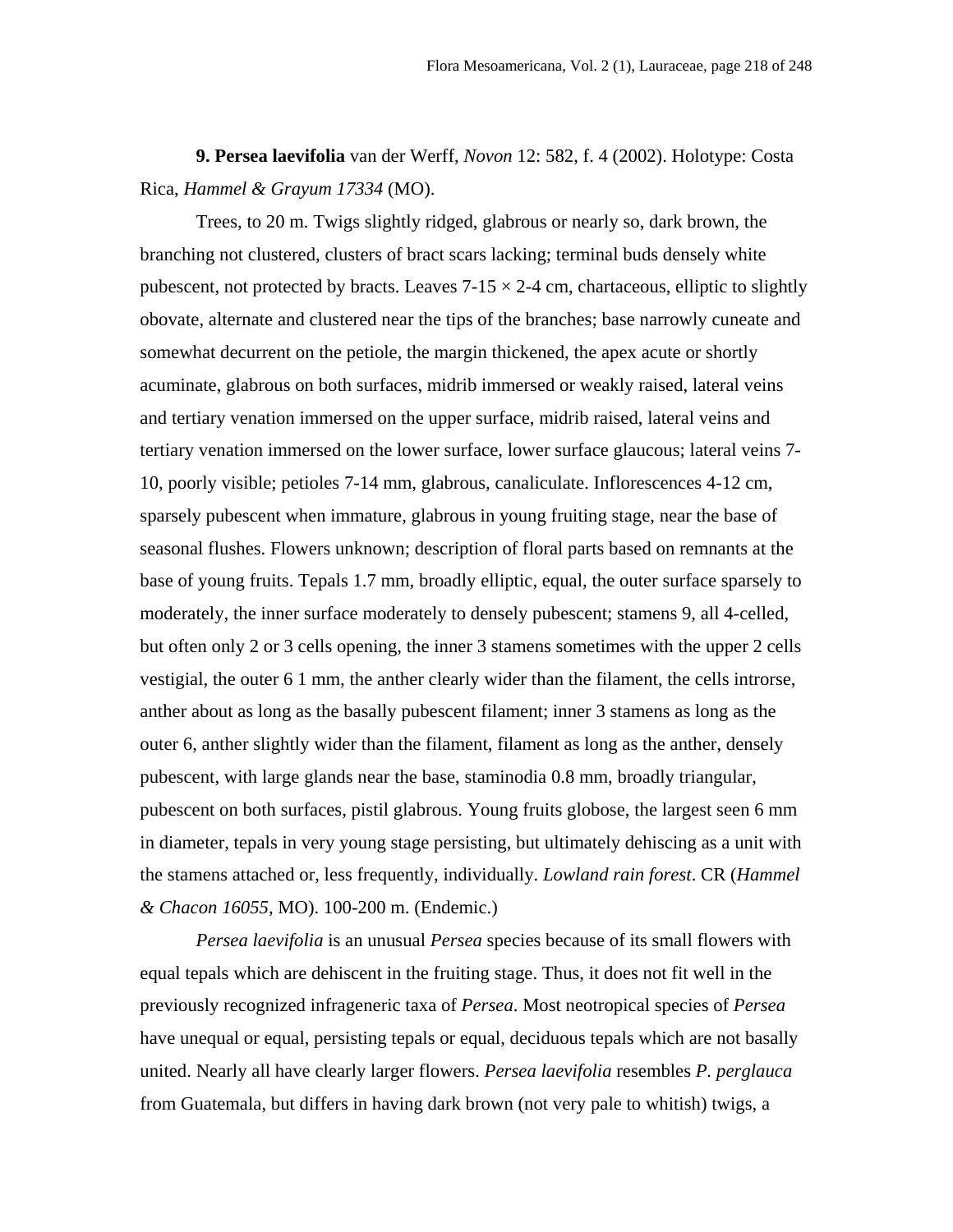densely pubescent (not sparsely pubescent) terminal bud, immersed (not raised or slightly raised) lateral and tertiary veins on both surfaces, the leaf bases slightly decurrent on the petioles and the midrib immersed (not impressed) on the upper leaf surface. These differences are slight, but consistent and I expect that when good flowering collections become available, floral differences will be found as well. Currently *P. laevifolia* is only known from 3 collections from the lower atlantic slope of Costa Rica.

**10. Persea liebmannii** Mez, *Jahrb. Königl. Bot. Gart. Berlin* 5: 166 (1889). Syntype: Mexico, Oaxaca, *Liebmann 116*, (MO!).

*Mutisiopersea liebmannii* (Mez) Kostermans, *Persea flavifolia* Lundell, *P. petenensis* Lundell.

Small trees. Twigs angular, solid, densely appressed pubescent, the surface of young twigs completely covered, with some bract scars at the base of seasonal growth, branching not clustered; terminal buds densely appressed pubescent, completely covered by the indument. Leaves  $9-16 \times 3.5 \times 8$  cm, narrowly to broadly elliptic, firmly chartaceous to coriaceous, alternate, evenly distributed; the base acute to obtuse, the margin plane, the apex acute or obtuse; the upper surface glabrous, the lower surface densely to moderately pubescent; uper surface with midrib, lateral veins and tertiary venation immersed, midrib and lateral veins weakly raised, tertiary venation immersed on the lower surface; lateral veins 7-11; petioles 2-4 cm, striate, flat above, with a similar indument as the twigs. Inflorescences 4-7 cm, densely appressed pubescent, in the axils of leaves, occasionally in the axils of bracts. Flowers 3-4 mm in diameter, the tepals erect, flowers gradually narrowed into the short pedicel and flowers appearing subsessile. Tepals unequal, the outer 3 1.7-2.2 mm, ovate, the inner 3 3-4 mm, elliptic, densely pubescent on the outer surface, inner surface of the outer tepals glabrous, of the inner tepals densely pubescent; stamens 9, all 4-celled, the outer 6 2 mm, the pubescent filament slightly shorter than the glabrous anther, the cells opening introrse, the inner 3 2.5 mm, the glabrous anther as long as the pubescent filament, the cells extrorse-lateral, the filament with 2 globose glands near the base; staminodia 3, 1 mm, densely pubescent; pistil 3 mm, glabrous, the ovary 1 mm, style slender; receptacle shallow, pubescent inside. Fruits globose, 1 cm in diameter, the tepals persisiting at the base of the fruit,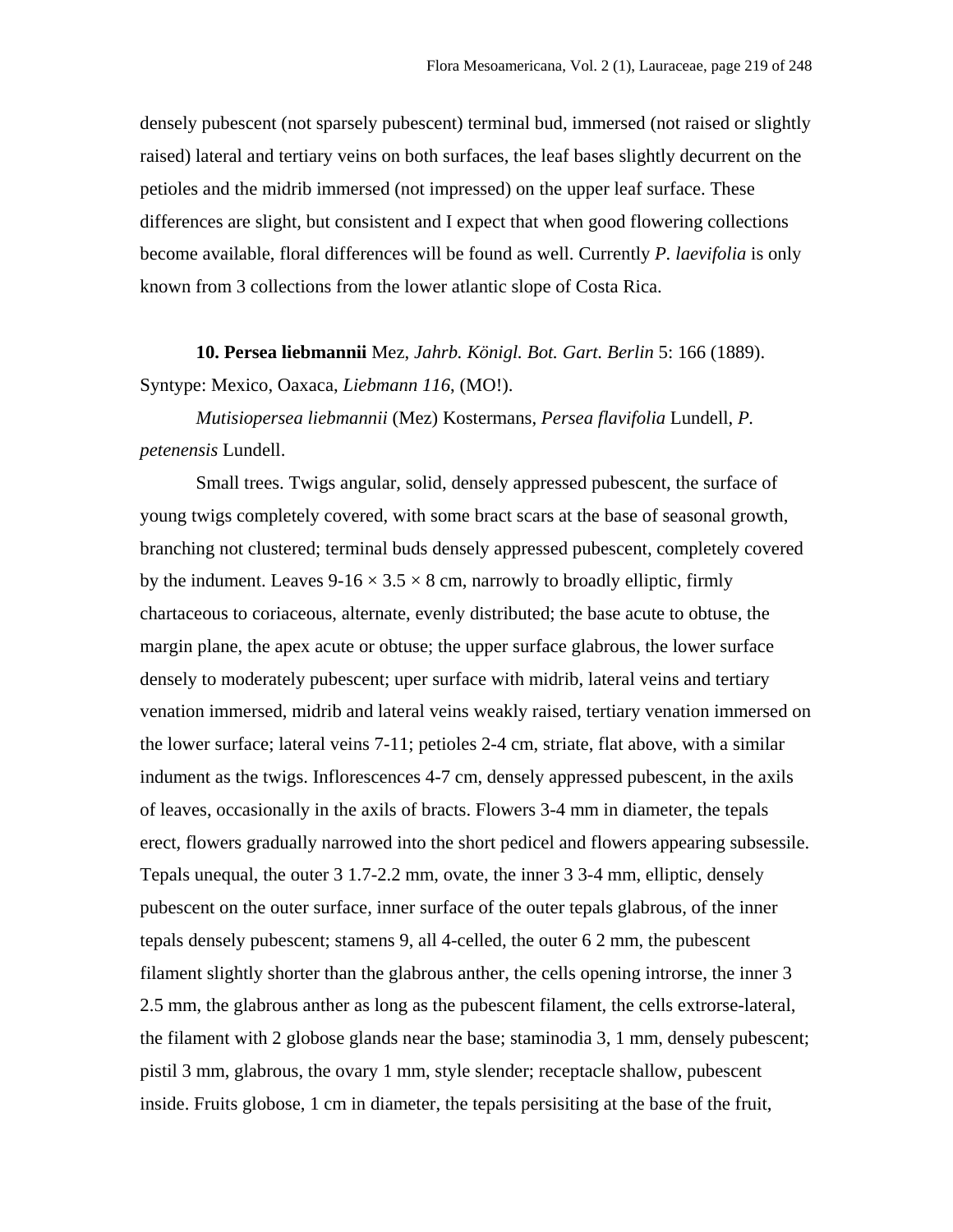clasping or spreading, remaining entire; pedicel slightly thickenend in fruit. *Montane forests*. Ch (*Purpus 7096*, MO); G (*Contreras 903*, MO). 2000-2500 m. (Mexico, Mesoamerica.)

*Persea liebmannii*, as accepted here, is best recognized by its appressed indument on twigs and leaves, the rather long petioles, short inflorescences and the inflorescences predominantly placed in the axils of leaves. This species resembles *P. veraguasensis* closely and the differences are discussed under the latter. The description presented here is based on specimens from Chiapas, including the type of *P. flavifolia*. Collections from other parts of Mexico vary somewhat and further research is needed to determine if *P. liebmannii* s.l. is a good species or if more than one species should be recognized in this complex. The single collection from Guatemala, *Contreras 903*, the type of *P. petenensis*, differs in having longer inflorescences (15-20 cm) and less densely pubescent twigs. More collections are needed to determine if *P. petenensis* should be recognized as a distinct species; I find the differences not strong enough to recognize *P. petenensis* based on a single collection.

**11. Persea obtusifolia** Kopp, *Mem. New York Bot. Gard*. 14: 81 (1966). Isotype: Panama, *Allen 4883* (MO!).

Shrub or small tree, to 6 m. Twigs angular, solid, moderately to densely pubescent when young, the hairs ascending or erect, soon becoming glabrous, with some bract scars present at the base of seasonal growth, branching not clustered; terminal buds densely pubescent, the hairs mostly erect, covering the entire surface, but terminal buds frequently covered by the leaves. Leaves  $4-11 \times 2-5.5$  cm, coriaceous, ovate to obovateelliptic, alternate, evenly distributed along the twigs, the base acute to obtuse-rounded, the margin plane, the apex obtuse tto acute, the upper surface glabrous, but midrib sometimes tomentose when young, the lower surface densely or moderately pubescent when young, the hairs ascending, the indument wearing off with age but persisting along the mirib; midrib and lateral veins immersed or nearly so, tertiary venation immersed or weakly raised, forming a fine reticulum on the upper surface; midrib and lateral veins raised, tertiary venation immersed or weakly raised on the lower surface; lateral veins 4- 6; petioles 5-12 mm, with a similar or denser indument than the twigs, striate.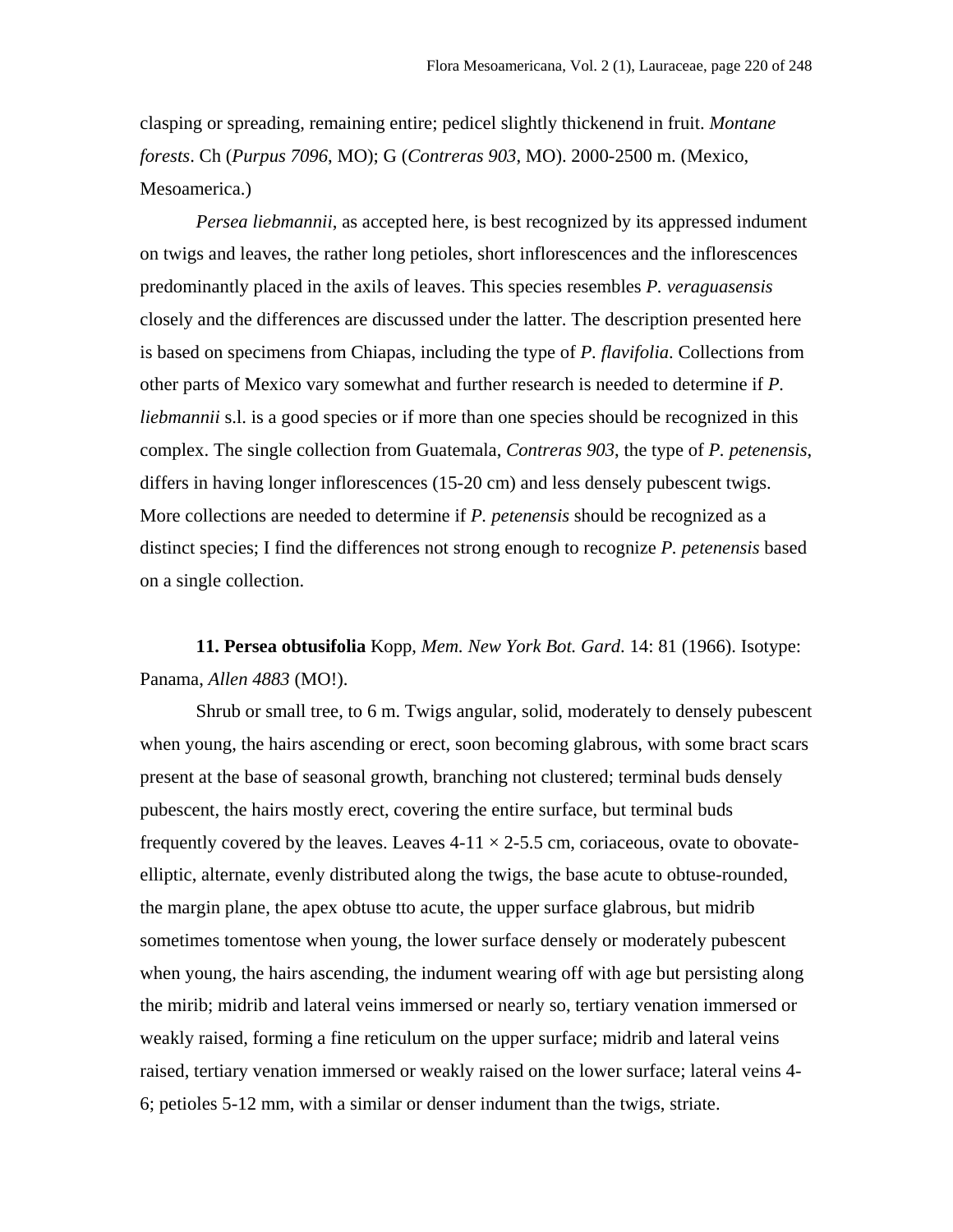Inflorescences 2.5-6 cm, moderately to densely pubescent, the indument usually covering the lateral axes completely; in the axils of leaves or reduced leaves. Flowers 4 mm in diameter, the tepals erect, green or pale yellow, pedicels c. 2 mm, shorter than the flowers. Tepals unequal, outer 3 c. 3.5 mm, inner 3 c. 5 mm, the outer suface densely pubescent, inner surface of the outer tepals glabrous, of the inner tepals densely pubescent; stamens 9, all 4-celled, outer 6 stamens 3 mm, the filaments dsnely pubescent, as long as the glabrous anthers, the cells opening introrse; inner 3 stamens about the same length, the filaments pubescent, with 2 globose glands at the base, cells opening extrorse; staminodia present, 1 mm, densely pubescent; pistil 3 mm, glabrous, the ovary 1 mm; receptacle shallow, pubescent inside. Fruits roundish, c. 1 cm in diameter, subtended by the persistent tepals, these spreading, their tips not breaking off. *Elfin forest* or *shrubby paramo*. CR (*van der Werff et al. 14040*, MO); P (*Hammel 5623*, MO). 2500-3300 m. (Endemic.)

*Persea obtusifolia* is a high-altitude shrub or low tree, best recognized by its coriaceous, rather small leaves and the erect or ascending indument on the twigs and leaves. Although this indument wears off with age, traces usually persist along the midrib on the lower leaf surface. *Persea brenesii*, another species from Costa Rica with rather small, coriaceous leaves, differs in its strictly appressed indument and occurs at lower altitudes. Most Costa Rican specimens here included in *P. obtusifolia* had been previously identified as *P. vesticula*, but this species as accepted here has a different indument on the leaves (minute, dense, with individual hairs scarcely visible) and does not occur in Costa Rica.

**12. Persea perglauca** Lundell, *Wrightia* 5: 147 (1975). Isotype: Guatemala, *Lundell & Contreras 19217* (MO!).

Trees, to 20 m. Twigs glabrous, ridged, the bark whitish, clusters of bract scars lacking, branching not clustered; terminal buds sparsely to moderately appressed pubescent, not protected by bracts. Leaves  $5.5\n-12 \times 2.2\n-4$  cm, alternate, elliptic, grouped near the tips of the branches, firmly chartaceous, the base acute or rarely obtuse, the apex acute, the upper surface glabrous, lower surface glabrous or with some scattered appressed hairs when immature, glaucous; midrib impressed, lateral veins and tertiary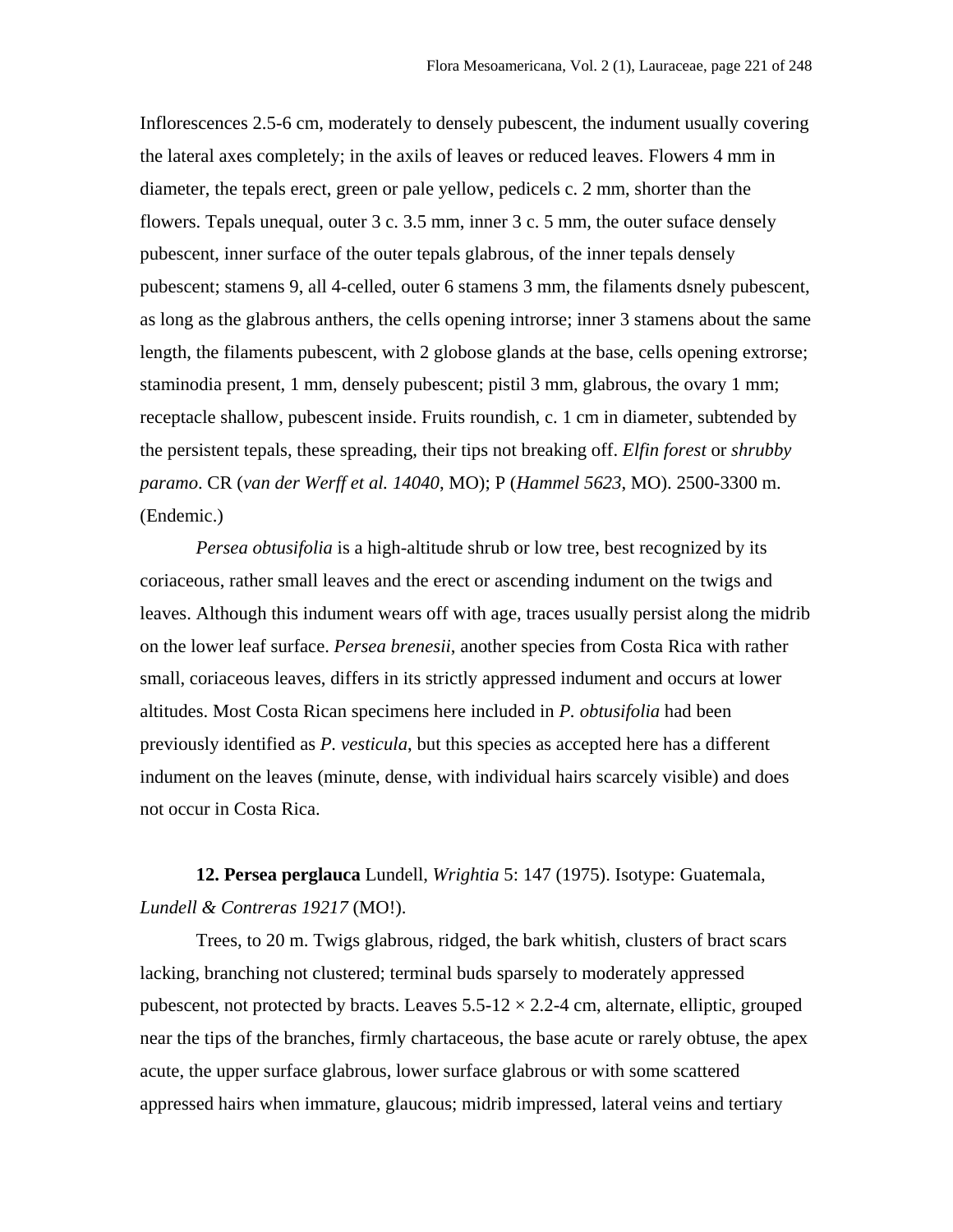venation slightly raised, the tertiary venation forming a fine reticulum on the upper surface, midrib raised, lateral veins and tertiary venation weakly raised, on the lower surface, the tertiary venation forming a similar reticulum as on the upper surface; lateral veins 7-10; petioles 9-16 mm, striate, weakly canaliculate, glabrous. Inflorescences to 2.5 cm, the flowers grouped at the tip of the inflorescence, sparsely to moderately appressed pubescent, in the axils of bracts at the base of seasonal flushes. Flowers 3.5 mm in diameter, the tepals erect or slightly spreading, yellow-green, pedicels 2-3 mm. Tepals 2 mm, ovate, equal or nearly so, moderately appressed pubescent on both surfaces; stamens 9, 4-celled, but upper pair of anther cells not always developed; outer 6 stamens 1.3 mm, the anther about as long as the pubescent filament, the cells in 2 pairs, introrse; inner stamens the same length, the upper pair of cells lateral, the lower extrorse, the filament pubescent, as long as the anther; glands present at the base of the filaments; staminodia 0.8 mm, with a triangular apex, abaxially sparsely pubescent; pistil 2 mm, pubescent except for the lower half of the ovary, style about as long as the ovary; receptacle shallowly cup-shaped, glabrous inside. Fruits roundish to weakly pearshaped,  $2.8 \times 2.5$ cm when dry, tepals persisting or deciduous in fruit, not enlarged and reflexed if persistent. Rain forest. G (*Lundell & Contreras 20910*, MO). Altitude not known. (Endemic.)

*Persea perglauca* is only known from a few collections made in the Departemento Baja Verapaz in Guatemala. It is readily recognized by the glaucous lower leaf surface, the pale bark of the twigs contrasting with the dark petioles and the impressed midrib on the upper leaf surface. It is similar to *P*. *laevifolia* from Costa Rica, which also has clustered, glaucous leaves of about the same size and shape, but that species differs in having dark twigs, an immersed midrib and tertiary venation (the latter not visible) on the upper leaf surface, a white pubescent terminal bud and leaf bases which are slightly decurrent on the petiole*. Persea perglauca* can also be confused with specimens identified as *P. steyermarkii* which are here included in *P. americana* s.l.; *P. perglauca* differs from these specimens in its much smaller flowers (tepals 2 mm vs. 4-6 mm). However, only the type of *P. perglauca* has flowers; all other collections are in fruit and very difficult to separate from specimens identified as *P. steyermarkii*.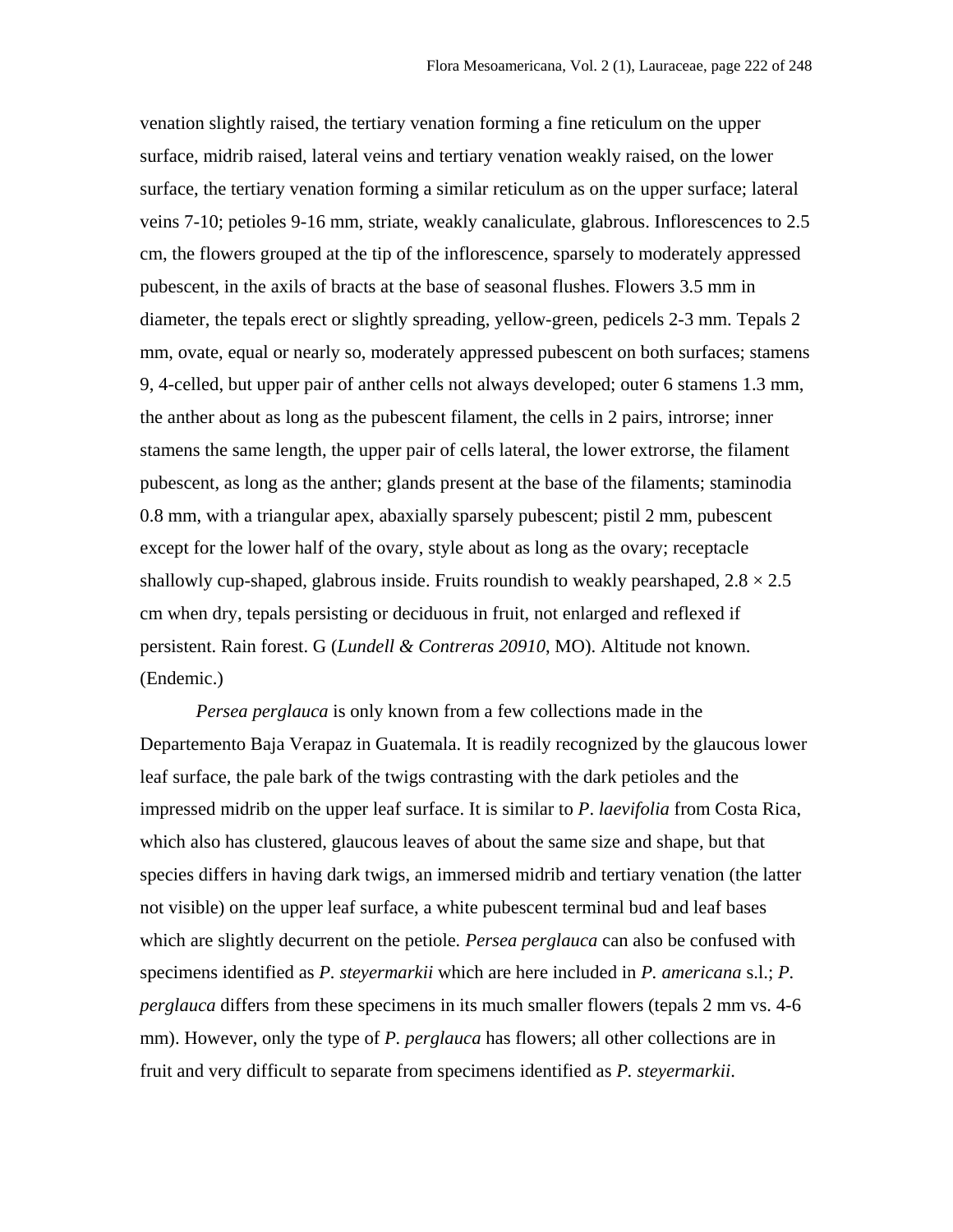Additional collections may well show that P. perglauca is nothing more than a smallflowered variety of the already variable *P. americana*.

**13. Persea povedae** Burger, *Fieldiana Botany, n.s*. 23: 105 (1990). Isotype: Costa Rica, *Poveda 740* (MO!).

Trees, to 30 m. Twigs ridged or irregularly angled, glabrous, fistulose, the branching sometimes whorled, bract scars present at the base of the seasonal growth; terminal buds glabrous, protected by bracts. Leaves  $9-21 \times 4-9$  cm, firmly chartaceous, obovate or elliptic, grouped towards the tips of the branches or more or less evenly distributed, the base cuneate or obtuse, the apex, obtuse or rounded, glabrous on both surfaces, the lower surface finely gland dotted, the midrib impressed, lateral veins and tertiary venation immersed or slightly raised, the tertiary venation forming a fine reticulum, on the upper surface, midrib and lateral veins raised, tertiary venation weakly raised on the lower surface; lateral veins 8-12 pairs; petioles 15-40 mm, glabrous, canaliculate. Inflorescences 8-15 cm, glabrous, only branched in the upper 1/3, in the axils of leaves. Flowers pale yellow, 5 mm in diameter, the tepals erect or slightly spreading at anthesis, pedicels 2-3 mm. Tepals unequal, the outer 3 2 mm, broadly ovate, glabrous on both surfaces or the outer surface sparsely appressed pubescent, the inner 3 5-6 mm, oblong, densely pubescent on both surfaces, stamens 9, all 4-celled, the outer 6 4.5 mm, the anthers glabrous, 1 mm, the filaments 3.5 mm, pubescent, the anther cells introrse; inner 3 stamens 4 mm, the anther glabrous, 1 mm, the cells extrorse-lateral, the filaments 3 mm, pubescent, glands present, attached 0.5 mm above the base of the filaments; staminodia present, 2.5 mm, the apex narrowly triangular, glabrous adaxially, otherwise staminodia pubescent; pistil 4,5 mm, glabrous, the ovary 1 mm, the style long, slender; receptacle shallow, densely pubescent inside. Fruits globose, to 17 mm in diameter, tepals initially persistent, ultimately falling off individually, not enlarged or thickened; distal part of the inner tepals not breaking off; fruiting pedicels thickened and often warty. *Montane forest*. CR (*Bello 856*, MO); P (*Galdames 4148*, MO). 700-1100 m. (Mesoamerica, Ecuador.)

*Persea povedae* is an infrequently collected species, best recognized by the combination of its 4-celled anthers, the inner tepals much more densely pubescent than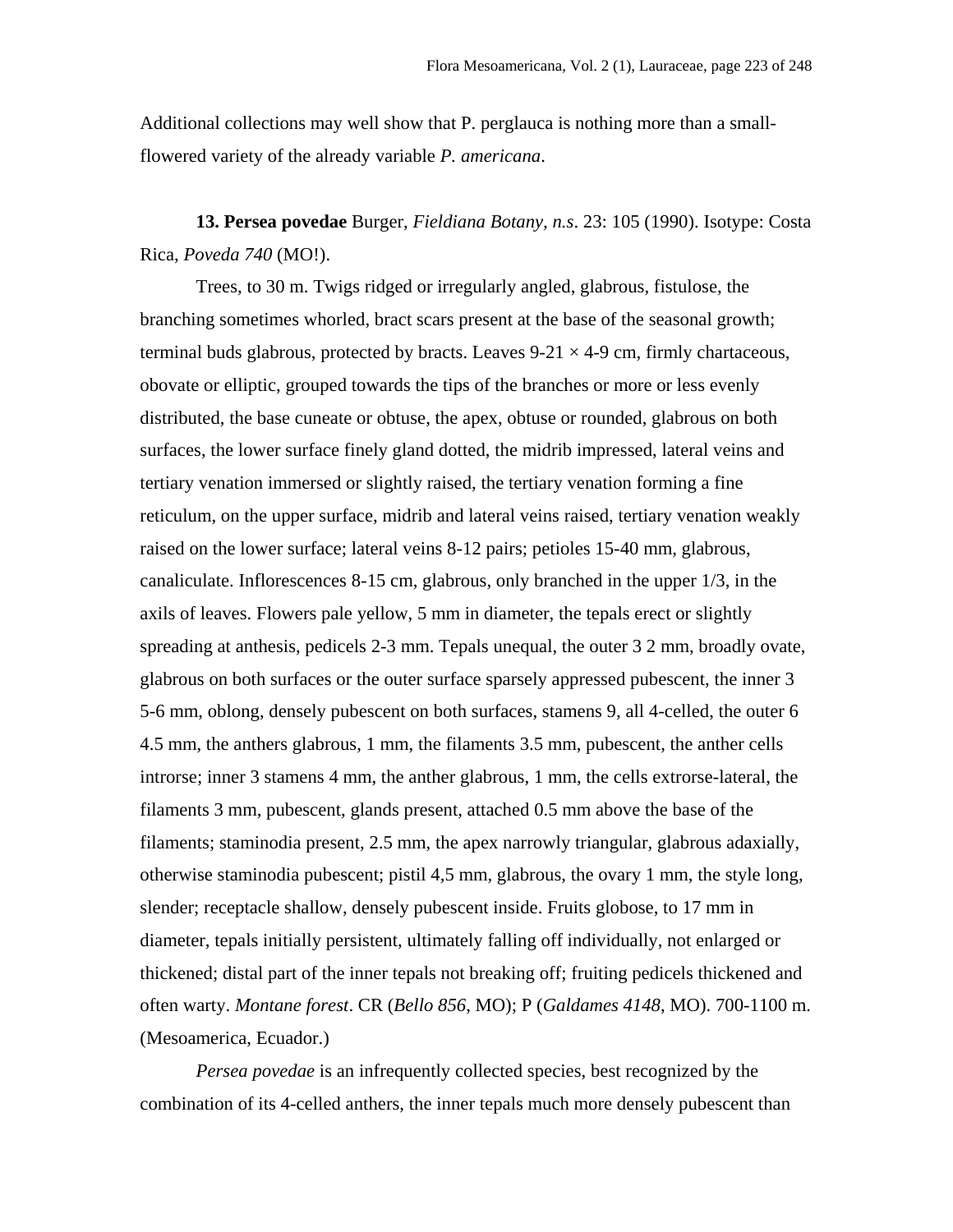the small outer tepals and the glabrous twigs and obovate, glabrous leaves. It is quite similar to *P. cuneata*, but differs in its 4-celled (not 2-celled) anthers and larger leaves, flowers and fruits. However, vegetatively these two species are difficult to separate. Two fruiting collections from Venezuela, may belong to *P. povedae*, but lack of flowers prevents a more definite identification of these specimens.

**14. Persea pseudofasciculata** Kopp, *Mem. New York Bot. Gard*. 14: 85 (1966). Isotype: Bolivia, *Krukoff 11283* (MO!).

Tree, 25 m. Twigs terete or slightly angular, glabrous or with a few appressed hairs, fistulose, branching unknown, bracts scars lacking on the twigs; terminal buds densely appressed pubescent, nor surrounded by bracts. Leaves  $15{\text -}20 \times 4.5{\text -}5.5$ , elliptic, firmly chartaceous, evenly distributed along the twigs, base and apex acute, the upper surface glabrous, the lower surface very sparsely to sparsely appressed pubescent, midrib impressed, lateral veins slightly impressed or immersed, tertiary venation weakly raised to immersed, forming a fine reticulum, on the upper surface, midrib and lateral veins raised, tertiary venation immersed on the lower surface; lateral veins 6-8 pairs; petioles 2- 3 cm, ridged, glabrous or with a few appressed hairs. Inflorescences 2-6 cm, densely pubescent, the hairs ascending, branched from the very base, in the axils of leaves. Flowers yellowish green, 4 mm in diameter, the tepals erect or somewhat spreading, pedicels very short, c. 1 mm. Tepals unequal, the outer 3 1.5-2 mm, densely pubescent outside, glabrous inside, inner 3 5.5 mm, oblong, densely pubescent on both surfaces; fertile stamens 6, representing the outer 6, 4-celled, 4 mm, the anther 1.2 mm, glabrous, the much longer filament slender, pubescent; inner 3 stamens staminodial, 4.5 mm, the tip glabrous, otherwaise pubescent, glands stalked, attached near the base; staminodia (whorl IV) present, 2 mm, the tip incurved, scarcely wier than the filament and adaxially glabrous, otherwise staminodia densely pubescent; pistil 4 mm, glabrous, the ovary 1 mm, the style slender, stigma conspicuous, receptacle shallow, pubescent inside. Fruits globose, 1-1.3 cm in diameter, tepals persisting, but not enlarging, spreading to reflexed, pedicels swollen in fruit. *Lowland rain forest*. CR (*Herrera 4799*, MO). 500 m. (Mesoamerica, Ecuador, Peru, Venezuela, Brazil, Bolivia.)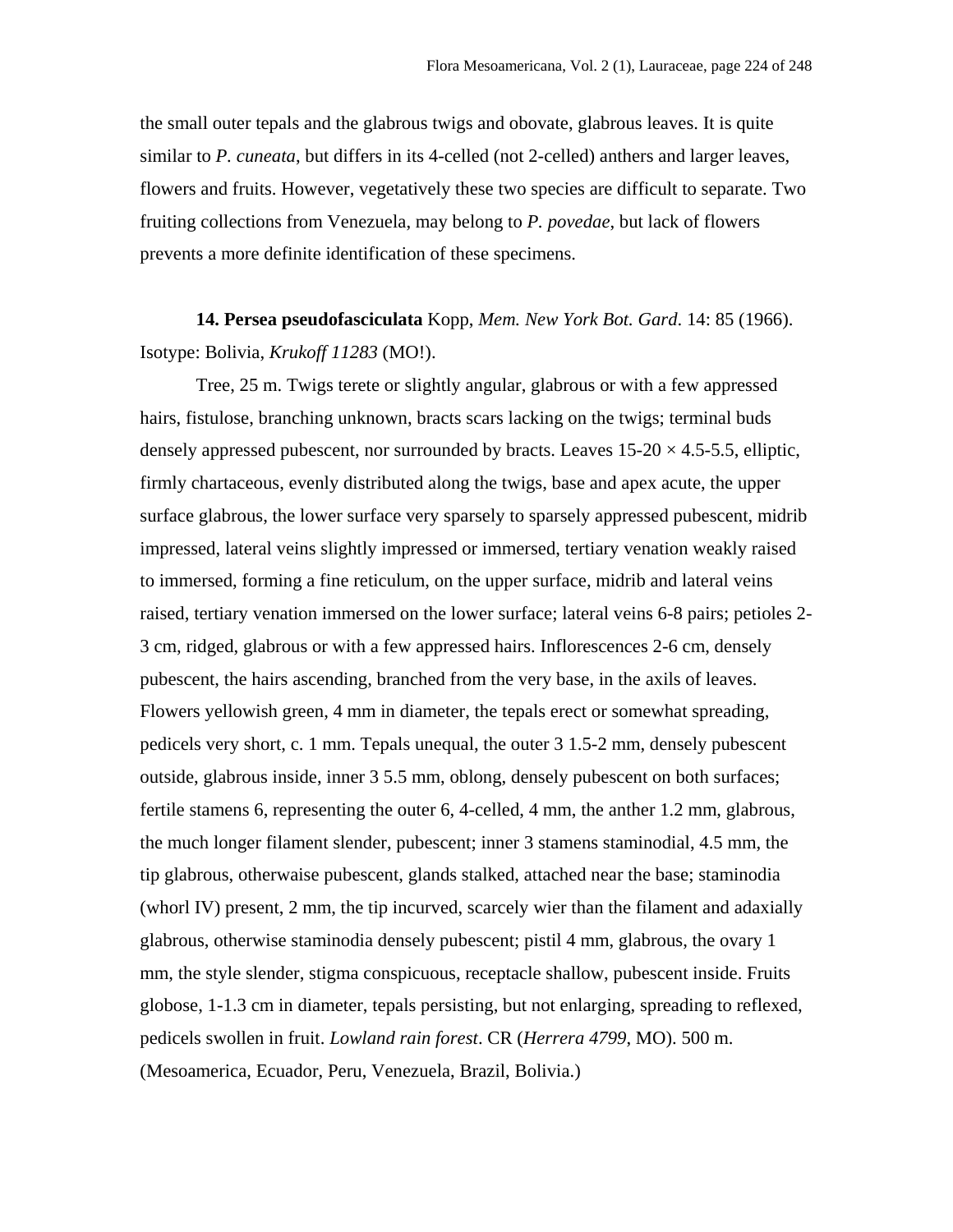*Persea pseudofasciculata* is the only Persea species in Mesoamerica with whorl III staminodial and thus with only 6 fertile stamens. Additional useful characters are the densely pubescent, short, branched inflorescences and the nearly glabrous twigs. This species is known from 1 collection in Mesoamerica. Its distribution in South America is not certain; most collections identified as this species are sterile and the identifications are not much more than educated guesses. The floral size of the Costa Rican collection places it in the var. *pseudofasciculata*; the var. *parviflora* Kopp has flowers with the inner 3 tepals only 2 mm.

**15. Persea rigens** Allen, *J. Arnold Arbor*. 26: 297 (1945). Isolectotype (designated by ???, ???): Panama, *Little 6058* (MO!).

Trees, to 30 m. Twigs terete or slightly angled, glabrous, solid, branching whorled, the nodes swollen and knob-like; bract scars present at the base of seasonal growth; terminal buds glabrous, protected by glabrous bracts. Leaves  $10\n-20 \times 4\n-10$  cm, stiffly chartaceous, elliptic, clustered near the tips of the branches; base obtuse to acute, apex acute, glabrous on both surfaces, midrib, lateral veins and tertiary venation immersed or slightly raised on the upper surface, midrib and lateral veins raised, tertiary venation slightly raised or immersed on the lower surface; lateral veins 6-8 pairs; petioles 1-1.5 cm, glabrous. Inflorescences (immature) to 8 cm, near the base moderately, the distal parts densely white pubescent, in the axils of bracts at the swollen tips of the branches or in the axils of leaves. Mature flowers not known, those farthest developed 3 mm in diameter, the pedicels as long as the flowers. Tepals (measurements from immature flowers) equal, 3 mm, ovate, densely white pubescent on both surfaces, stamens 9, 4-celled, c. 1.5 mm, the pubescent filaments as long as the glabrous anthers, slightly narrower than the anthers, outer anthers with introrse cells, inner anthers with extrorse-lateral cells, glands present at the base of the filaments of the inner stamens; staminodia present, c. 1 mm, broadly triangular, abaxially pubescent, adaxially glabrous and folded around the pistil; pistil 2.5 mm, glabrous, the tyle a little longer than the ovary, receptacle cup-shaped, glabrous inside. Fruits globose, 7-8 mm in diameter, tepals persistent at the base of the fruit, somewhat spreading to appressed; pedicel scarcely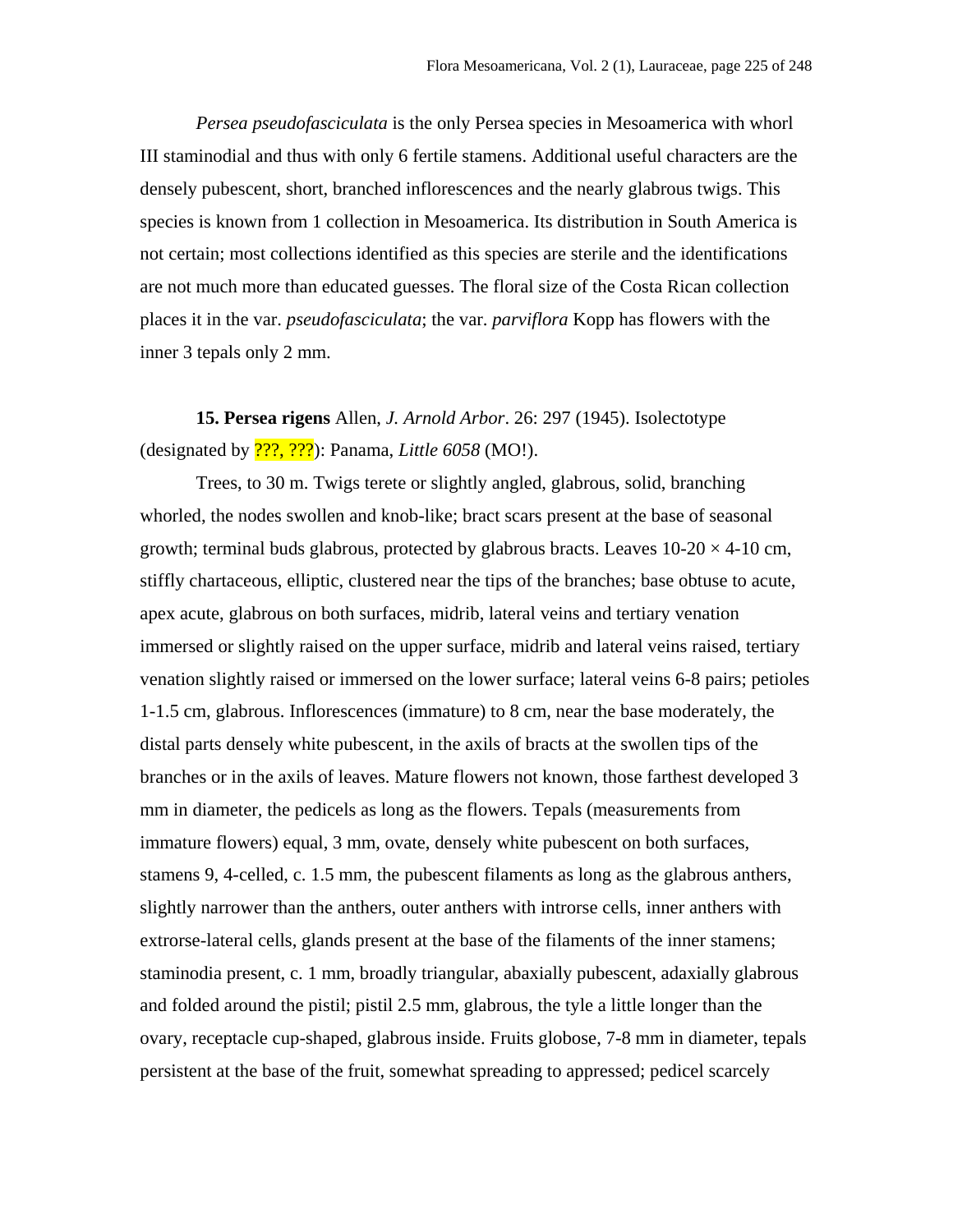thickened. *Montane forest.* CR (*Herrera 4744*, MO); P (*Croat 26775*, MO). 1400-1600 m. (Mesoamerica, probably Colombia.)

*Persea rigens* is a poorly known species. The type collection is largely in bud and the measurements for the floral parts may therefore not be accurate. Distinctive are the densely white pubescent inflorescences and flowers. It is closely related to *P. silvatica* and *P. rufescens*, with which it shares the whorled branching and swollen tips of the branches. Specimens identified as *P. rigens* from Venezuela differ in having longer petioles (to 3 cm) and fruits wider (2.8 cm) than long (1.8 cm) and it is likely that reports of *P. rigens* from Venezuela and Ecuador are based on closely related, but different species.

**16. Persea rufescens** Lundell, *Wrightia* 5: 38 (1974). Isotype: Mexico, Chiapas, *Matuda 5394* (MO!).

Trees, to 12 m. Twigs terete or ridged, glabrous, solid, the nodes thickened; few bract scars present at the base of seasonal flushed and inflorescences; terminal buds glabrous, surrounded by a few bracts. Leaves  $13{\text -}20 \times 3{\text -}6$  cm, coriaceous, narrowly elliptic to narrowly oblong, clustered at the tips of the branches, the base acute or somewhat decurrent on the petiole, the apex acute, glabrous on both surfaces, midrib, lateral veins and tertiary venation immersed on the upper leaf surface, midrib raised, lateral slightly raised and tertiary venation immersed on the lower surface; lateral veins 7-11 pairs; petioles 1.5-2.5 cm, glabrous, flat above. Inflorescences 12-16 cm, very sparsely puberulous near the base, becoming densely puberulous distally, the hairs brown, very short and predominantly erect; in the axils of leaves or bracts near the tips of the branches. Flowers 5 mm in diameter, yellow, pedicels 4-5 mm, densely puberulous. Tepals equal, 2.5 mm, broadly ovate, the outer surface densely pubescent, the inner surface moderately so, stamens 9, 4-celled, the outer 6 1.5-2 mm, the anthers glabrous, slightly longer than the pubescent filaments, these almost as wide as the anthers; anther cells introrse; inner 3 stamens about as long, anthers glabrous, cells lateral-extrorse, the filaments a litle shorter than the anthers, pubescent, glands present at the base of the filaments; staminodia present, 1.3 mm, abaxially pubescent, the apex broadly triangularsagittate; pistil 2 mm, glabrous, style as long as the ovary, receptacle cup-shaped, largely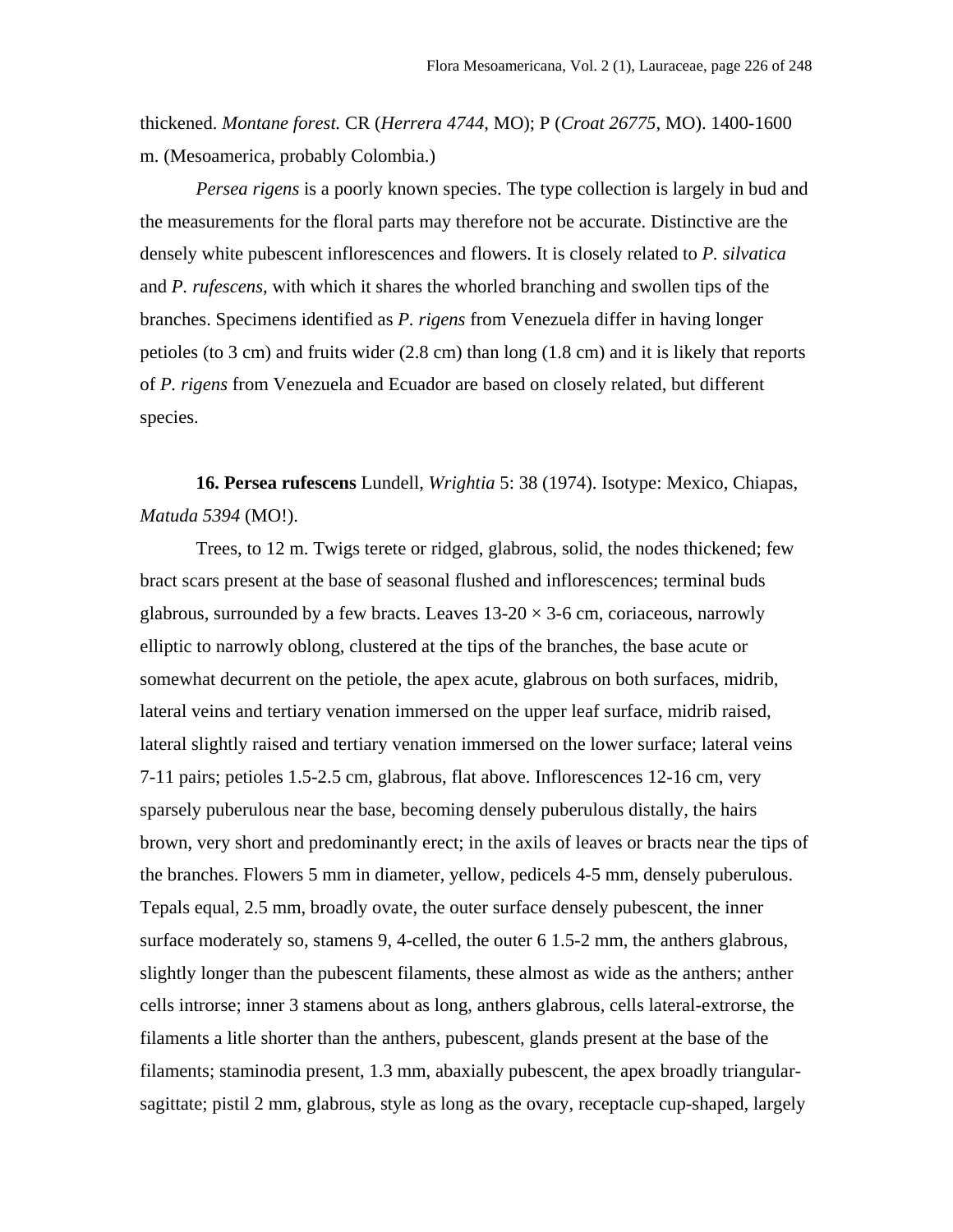glabrous inside. Fruits 1.8 cm in diameter, globose, subtended by the persistent, not enlarged tepals, these clasping the fruit or spreading. *Montane forests*. Ch (*Matuda 5394*, MO). 1500-2500 m. (Mexico [Oaxaca], Mesoamerica).

*Persea rufescens* is easily recognized by the combination of the densely brownpubescent flowers and distal parts of the inflorescences, the clustered leaves, swollen nodes and flowers with equal tepals and large staminodia. The description of the flowers is based on a collection from Oaxaca (*Cedillo & Lorence 2339*, MO) and not on the dried remnants at the base of the fruits. A related species is known from 2 collections in the lowlands near the Veracruz-Oaxaca boundary; it differs in having almost glabrous flowers, short petioles and a raised, tertiary venation on both leaf surfaces. *Persea rigens*, a species from Costa Rica and Panama, differs in having densely white-pubescent flowers and inflorescences.

**17. Persea schiedeana** Nees, *Syst. Laurin*. 130 (1836). Holotype: Mexico, Misantla*, Schiede 1141* (B).

*Persea gratissima var. schiedeana* (Nees) Meissner; *Persea pittieri* Mez

Trees, to 40 m. Twigs angular, densely brown-tomentose when young, the older parts becoming glabrous, conspicuous clusters of bract scars present at the base of this year's growth; branching not clustered; resting terminal buds covered by broadly elliptic bracts, these abaxially pubescent except for the glabrous margin, adaxially glabrous; active terminal buds densely brown-tomentose. Leaves  $8-30 \times 4-20$  cm, (firmly) chartaceous, clustered near the tips of the branches, broadly elliptic, rarely elliptic, the base obtuse, rounded, rarely cordate or acute, the apex obtuse or rounded, rarely acute, the upper surface tomentose when young, glabrous at maturity, lower surface densely tomentose when young, the surface completely covered, at maturity becoming sparsely pubescent, the hairs erect and denser along the main veins, sometimes glaucous; midrib, lateral veins and tertiary venation immersed or slightly raised on the upper surface, raised on the lower surface; lateral veins 6-10 on each side; petioles 2-4 cm, with a similar indument as the twigs, rounded or flat on the upper surface. Inflorescences 4-10 cm, tomentose or tomentellous, the surface (nearly) completely covered, in the axils of bracts at the base of recent flushes. Flowers c. 1.2 cm in diameter when tepals spreading,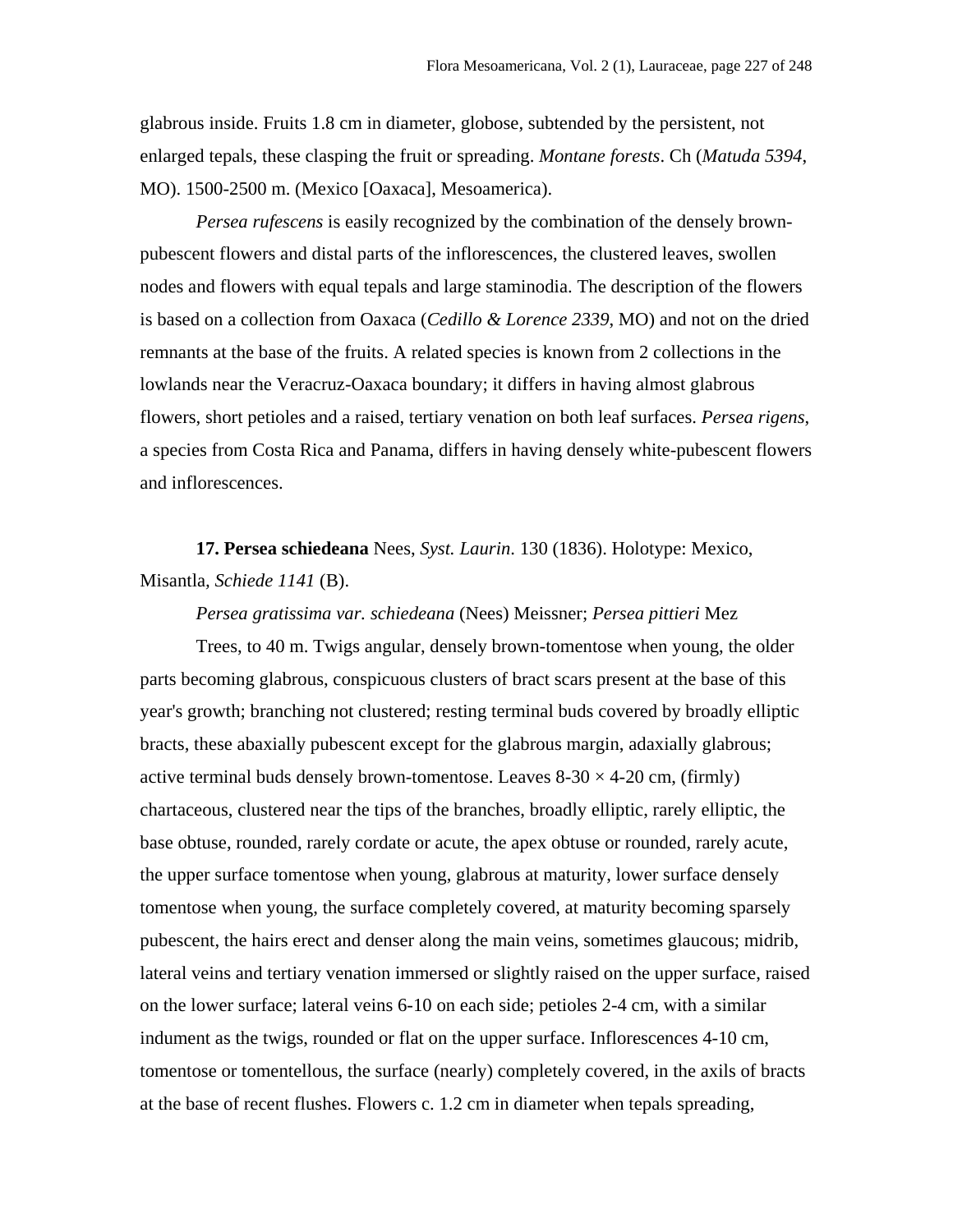yellowish green, pedicels 10-25 mm. Tepals 6-8 mm, narrowly elliptic to lanceolate, densely pubescent on both surfaces, spreading in old flowers, equal; stamens 9, all 4 celled, the outer 6 5 mm, the anther 2 mm, pubescent near the base, otherwise glabrous, the upper pair of anther cells introrse, the lower pair lateral, filament 3 mm, dnsely pubescent, inner 3 stamens 5.5 mm, the anther 2 mm, pubescent nesr the base, the filament 3.5 mm, densely pubescent, the upper pair of anther cells extrorse, the lower pair lateral; glands present at the base of the inner stamens, shortly stalked; staminodia 2 mm, slender, the glabrous tip not or scarcely wider than the pubescent filament or with a distinct traingular apex; pistil 5 mm, densely pubescent, the ovary 3 mm, receptacle very shallow, pubescent inside. Fruit  $4.5 \times 3-4$  cm, ellipsoid, obovoid or globose, densely pubescent when young, sparsely so at maturity, tepals initially persisting at the base of the fruit, eventually falling off individually. *Lowland to montane wet forest*. Ch (*Breedlove 8852*, CAS); G (*Williams et al. 40462*, F); H (*Dario 163*, MO); ES (*Calderon 1497*, US); CR (*Gomez & Herrera 21130*, MO); P (*Lao 326*, MO). 800-2500 m. (Mexico [Veracruz, Oaxaca], Mesoamerica.)

*Persea schiedeana* is closely related to *P. americana* and is best recognized by its long pedicels (10-25 mm vs. less than 8 mm), densely tomentose yong twigs and the broad bracts with a scarious margin protecting the terminal buds. In contrast with *P. americana*, the fruits are generally pubescent, although this disappears in fully mature fruits. This species has sometimes been treated as a variety of *P. americana* and indeed, some specimens are difficult to place. Some specimens from the northern part of the range (for instance *Ibarra M. 3047*, MO), have leaves with shape and texture (elliptic, with an acute apex, tertiary venation less raised on the lower surface) of *P. americana* but bracts and pedicel length of *P. schiedeana*. Fruits are not frequently collected; most are slightly asymmetrical, often a sigh of diseased fruits*. Lao 326* from Panama has a large, symmetrical fruit, which is glabrous and resembles fruits of *P. americana*, but has the bracts of *P. schiedeana*. Kopp (1966) reported this species also from Colombia based on a collection I have not seen. In most cases flowers appear with a new flush of leaves and therefore most flowering specimens have very immature leaves.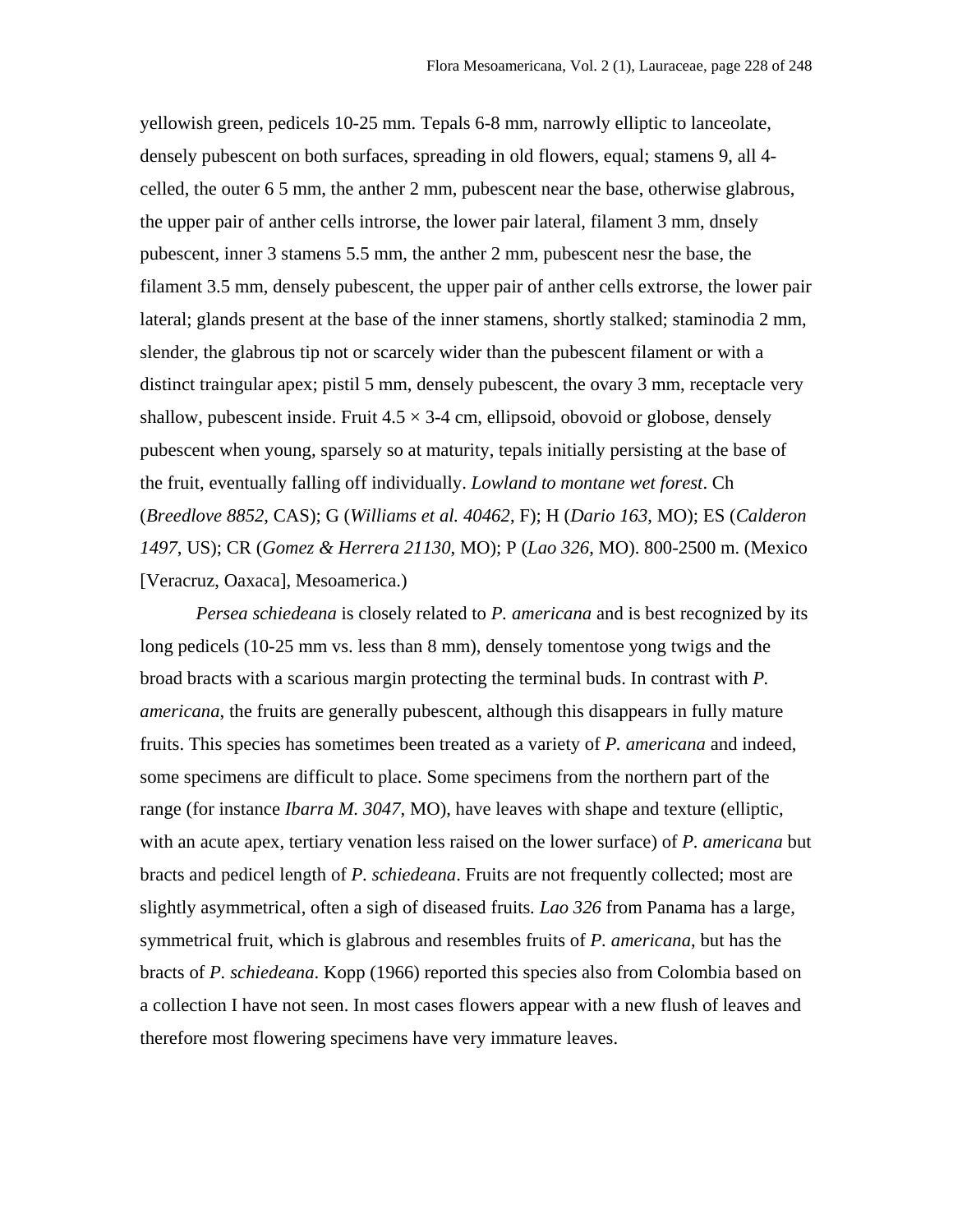**18. Persea sessilis** Standley & Steyermark, *Publ. Field Mus. Nat. Hist., Bot. Ser*. 23: 115 (1944). Holotype: Guatemala, *Steyermark 42487* (F!).

Shrub, 1.5 m. Twigs terete, glabrous, solid, branching not seen, terminal buds not seen. Leaves alternate,  $8-20 \times 3-7$  cm, narrowly elliptic to obovate-elliptic, firmly chartaceous, the base cordate or rounded, the apex acute, glabrous on both surfaces, midrib immersed or slightly impressed, lateral veins and tertiary venation immersed on the upper surface, midrib and lateral veins raised, tertiary venation weakly raised and forming a fine reticulum; lateral veins 10 (15 ex descr.); petioles absent and leaves sessile. Infructescences about as long as the leaves, axillary, sparsely strigose, the hairs ascending. Flowers not known. Remnants of tepals in fruit equal or subequal ( inner ones slightly longer than outer ones), appressed pubescent, spreading in fruit. Immature fruit roundish, 1 cm in diameter. *Montane forest*. G (*Steyermark 42487*, US). 2100-2400 m. (Endemic.)

*Persea sessilis* is a very distinctive species by virtue of its sessile leaves with a cordate base, a combination unique among Mesoamerican Lauraceae. It is only known from the type collection, of which I have seen the holotype and the US isotype. This specimen is sterile and part of the description given above is taken from the original description. Although I have not seen flowers or fruits of this species, I accept it as a distinct species of *Persea*. In leaf shape *Persea sessilis* resembles *Persea pajonalis* van der Werff, a species known from a few collections from the mountains in central Peru. This species differs in having a sparse indument on the lower leaf surface, short, but visible petioles and fistulose twigs. The distribution also makes it unlikely that *P. pajonalis* is a synonym of *P. sessilis*.

**19. Persea silvatica** van der Werff, *Fieldiana Botany, n.s*. 23: 107 (1990). Holotype: Costa Rica, *Schatz & Young 964* (MO!). Illustr.: Burger & van der Werff, *Fieldiana Botany n.s*.23: 34 (1990).

Trees, to 10 m. Twigs terete or ridged, glabrous, solid or fistulose, swollen at the nodes from which multiple branches emerge; bract scars lacking; terminal buds glabrous, without or with very few bracts. Leaves  $15-25 \times 7-12$  cm, elliptic, elliptic-oblong or slightly obovate, chartaceous, clustered at the tips of the branches; the base acute or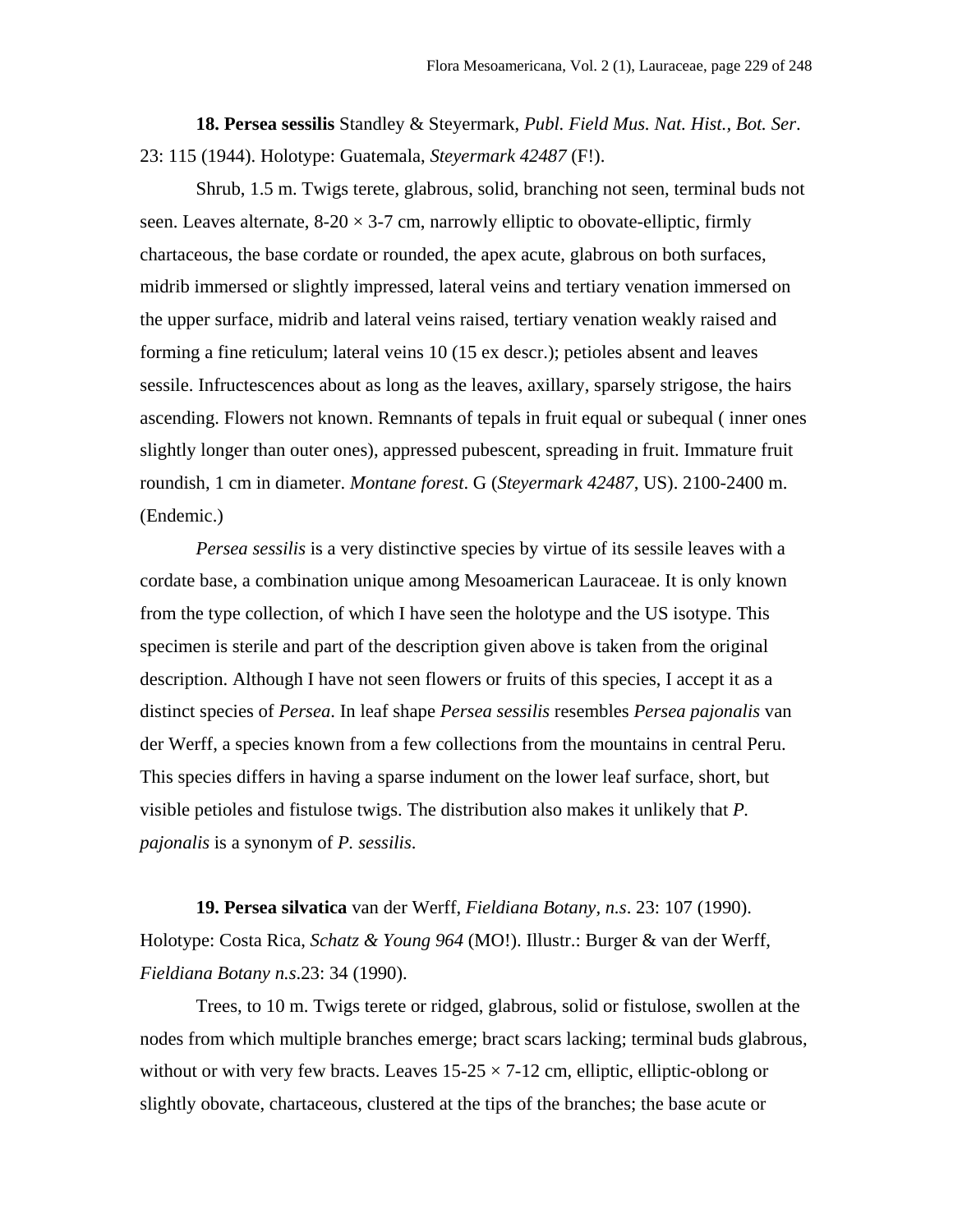obtuse, the apex acute or obtuse, glabrous on both surfaces, midrib immersed, lateral veins and tertiary venation weakly raised on the upper surface, midrib, lateral veins and tertiary venation raised on the lower surface, the tertiary venation forming a fine reticulum; lateral veins 6-10; petioles 8-15 mm, glabrous, flat above or slightly sulcate. Inflorescences 10-20 cm, very sparsely puberulous near the base, becoming sparsely puberulous on the distal branchlets, in the axils of leaves at the tips of the branches. Flowers 3-4 mm in diameter, white, pedicels 4-5 mm. Tepals equal, 2.5-3 mm, broadly ovate, erect at anthesis, sparsely puberulent on both surfaces, stamens 9, 4-celled, the outer 6 c. 2.4 mm, the puberulent filaments 1.4 mm, the anther cells introrse, inner 3 stamens 2.1 mm, the pubescent filaments 1.3 mm, the anther cells extrorse, globose glands present at the base of the inner filaments; staminodia present, 1.3 mm, abaxially pubescent, the apex triangular-sagittate; pistil 2.2 mm, glabrous, the ovary c. 1.1 mm, the receptacle shallow, glabrous. Fruits  $1.9 \times 2.7$  cm, wider than long, the tepals persisting, but not enlarged or hardened at the fruiting stage, spreading to reflexed, the pedicel warty and a little thickened. *Lowland rain forest*. CR (*Herrera & Solis 2430*, MO). 80-300 m. (Endemic.)

*Persea silvatica* is apparently restricted to the lowland atlantic slopes of Costa Rica and is known from five collections. It is closely related to *P. rigens*, from which it differs in the sparsely pubescent flowers and inflorescences and the longer pedicels. However, *P. rigens* is poorly known and additional collections may change the concepts of these two species. Vegetatively, these species and two related species from Chiapas/Oaxaca can be easily recognized by the equal tepals, clustered leaves, swollen nodes of the twigs and its branching, with multiple branches emerging from the nodes.

**20. Persea standleyi** Allen, *J. Arnold Arbor.* 26: 301 (1945). Holotype: Guatemala, *Steyermark 47130* (F).

*Mutisiopersea standleyi* (Allen) Kostermans.

Trees, to 20 m. Twigs terete or angular, glabrous, solid, glaucous, with a few scars at the base of seasonal growth; branching not clustered; terminal buds glabrous, protected by a few bracts. Leaves  $9-20 \times 3-8$  cm, narrowly oblong, oblong or elliptic, chartaceous, alternate and evenly dirstributed along the twigs, the base obtuse or acute,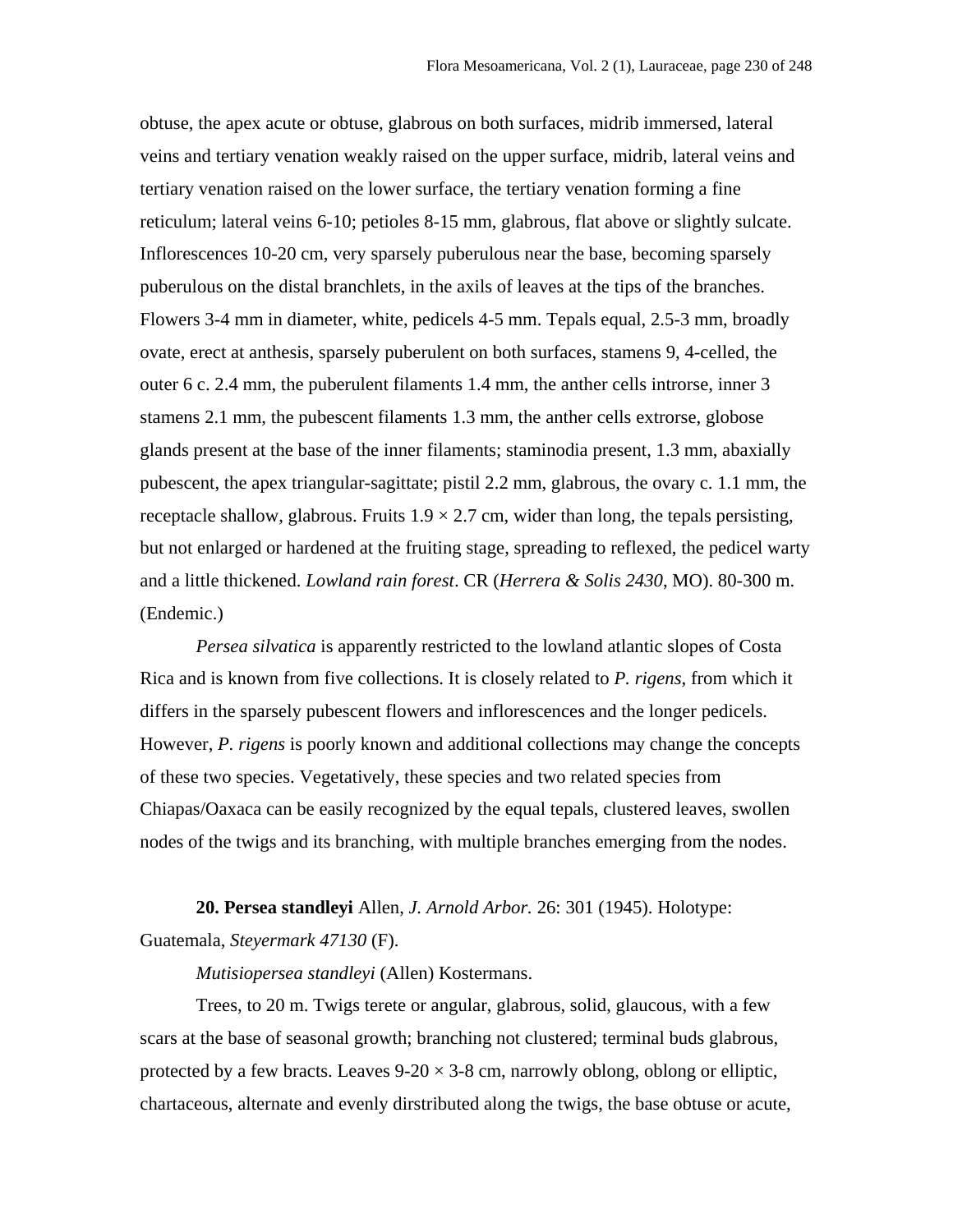the margin plane, the apex acute or obtuse; glabrous on both surfaces; midrib, lateral veins and tertiary venation immersed on the upper surface, the tertiary venation forming a fine reticulum; midrib and lateral veins raised, tertiary venation immersed on the lower surface; lower surface glaucous; lateral veins 7-10; petioles 1-4 cm, ridged. Inflorescences 5-10 cm, the main axis glabrous, often glaucous, the secondary and further axis moderately densely appressed pubescent, in the axils of leaves. Flowers in bud only, 2.5 mm in diameter, cream-colored, pedicels c. 2 mm, as long as the buds. Tepals unequal, the outer 3 1.5-2 mm, broadly ovate, moderately to densely pubescent on the outer surface; inner 3 3 mm (but not fully grown), densely pubescent outside; stamens 9, 4-celled; staminodia 3, pistil glabrous, the style about as long as the ovary; measurements of floral parts not given, because the flowers are clearly immature. Fruits roundish, c. 1 cm in diameter, the tepals persistent, spreading, tips of the inner tepals not breaking off and tepals unequal in fruit. *Montane forests*. G (*Steyermark 31491*, F); H (*Molina & Molina 13919*, F). 1500-2100 m. (Endemic.)

*Persea standleyi* is a poorly known species of which I have seen 4 collections, none with flowers. Characteristic are the glabrous leaves, twigs and vegetative buds, with twigs and leaves often glaucous and the rather large (to 20 cm) leaves. Two of the collections have rather long and narrow leaves, but 2 other ones (*Molina & Molina 14042* and *Davidse & Zuñiga 34645*) have broader leaves. I attach more importance to the absence of indument on the vegetative parts than to the leaf shape. Two collections from Chiapas (*Lorea 5527*, *Heath & Long 935*, both MO) differ from typical *P. standleyi* in their smaller (8-10 cm), more coriaceous leaves. However, because of their oblong leaves and inflorescences with glabrous main axis and pubescent lateral axes, I include these specimens in *P. standleyi. Martinez S. 18545* (MO), also from Chiapas, is similar, but differs in its appressed pubescence on thwigs and leaves. *Persea standleyi* seems closely related to *P. longipes* (Schlecht.) Meissner, which is known from Veracruz, Mexico. Both species are vegetatively glabrous and have long pedicels. The leaves of *P. longipes* are elliptic to broadly elliptic in shape and the few fruiting collections I have seen have persistent tepals, but with the tips of the tepals broken off. In order to determine if *P. longipes* and *P. standleyi* are synonyms, more and better collections are needed. One collection from Chiapas, *Miranda 6269* (US), could be identified as *P. longipes*. *Persea*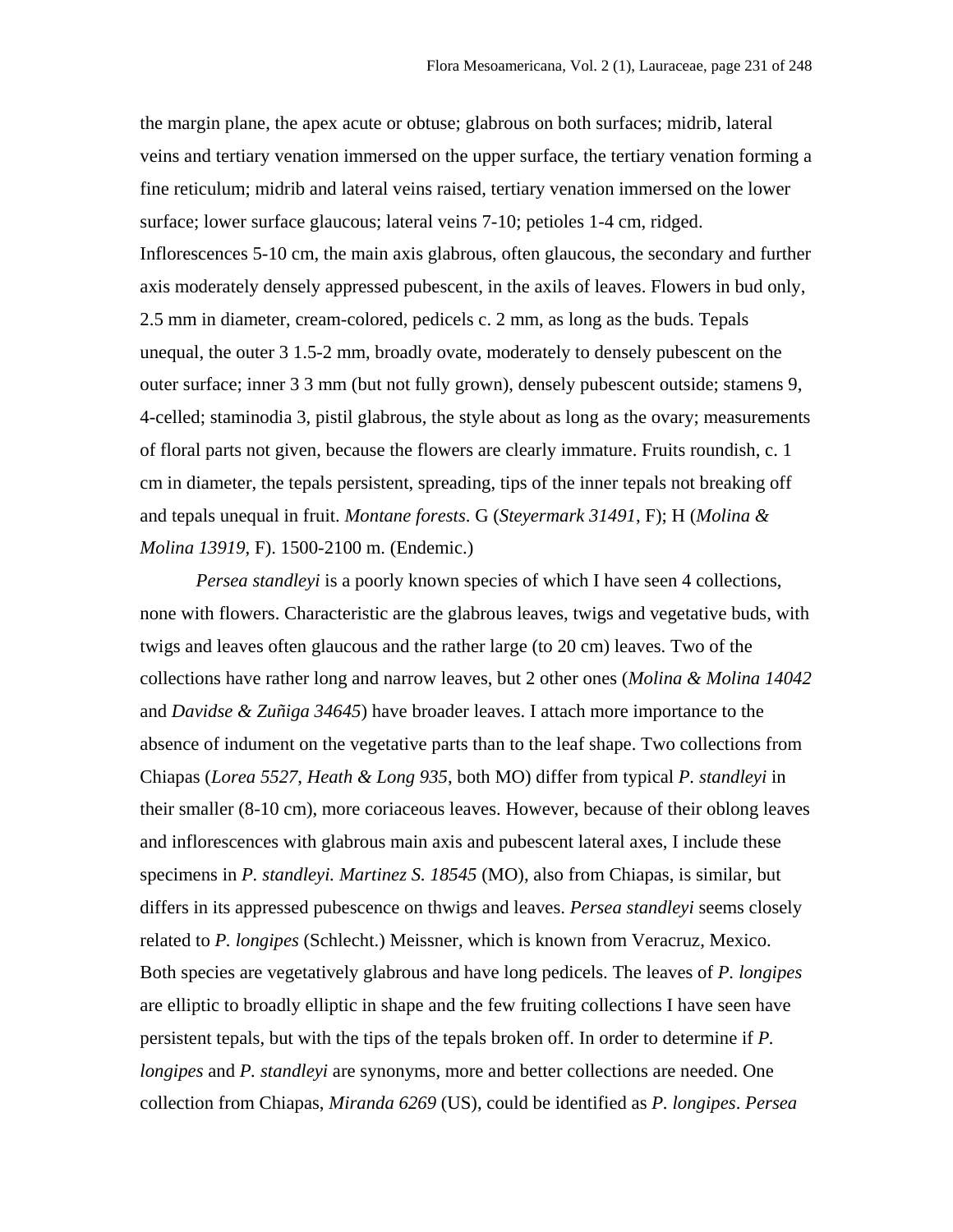*standleyi* has been compared to *P. podadenia* from Mexico; the latter species differs in its pubescent vegetative buds, twigs and leaves.

**21. Persea veraguasensis** Seemann, *Bot. voy. Herald* 193 (1854). Type: Panama, *Seemann 1578* (BM, photo MO!).

*Mutisiopersea veraguasensis* (Seemann) Kostermans.

Shrubs or small trees, to 12 m. Twigs ridged or angular, solid, densely or rarely moderately appressed pubescent, the surface largely or entirely covered, glabrescent with age, some bract scars present at the base of seasonal growth, branching more or less clustered; terminal buds dnsely appressed pubescent, protected by a few bracts. Leaves 6-  $15 \times 2.5$ -6 cm, narrowly ovate, lanceolate to ovate-elliptic, coriaceous, alternate or clustered near the tips of seasonal growth; the base acute to rounded, the margin flat, the apex acute to obtuse; the upper surface glabrous, the lower surface sparsely to dnsely appressed pubescent; midrib, lateral veins and tertiary venation immersed on the upper surface, midrib raised, lateral veins weakly raised and tertiary venation immersed on the lower surface; lateral veins 6-10; petioles 2-5 cm, ridges, flat above, with a similar indument as the twigs. Inflorescences 5-15 cm, densely appressed pubescent, mostly in the axils of bracts clustered at the base of seasonal growth. Flowers 3 mm in diameter, green or yellow, gradually narrowed at the base into the short, thick pedicel and flowers appearing sessile or nearly so. Tepals unequal, densely pubescent outside, the outer 3 2- 2.5 mm, ovate, the inner 3 3.5-4.5 mm, elliptic-ovate, inner surface of the outer tepals glabrous, of the inner tepals densely pubescent; tepals erect at anthesis; stamens 9, all 4 celled, c. 2.5 mm, the mostly glabrous anther about as long or slightly longer than the pubescent filament; outer 6 stamens with introrse cells, inner 3 stamens with extrorselateral cells, filaments of the inner stamens with 2 glands near the base; staminodia 1 mm, pubescent; pistil glabrous, 3-3.5 mm, glabrous, the ovary 1 mm, receptacle shallow, pubescent inside. Fruits globose, c. 1 cm in diameter, subtended by the persistent, spreading tepals, inner tepals remaining intact and tepals in fruiting stage unequal; tepals in fruit thickened near the base. *Montane forest*. CR (*Bello 2692*, MO); P (*Lao 337*, MO). 1200-2000 m. (Endemic.)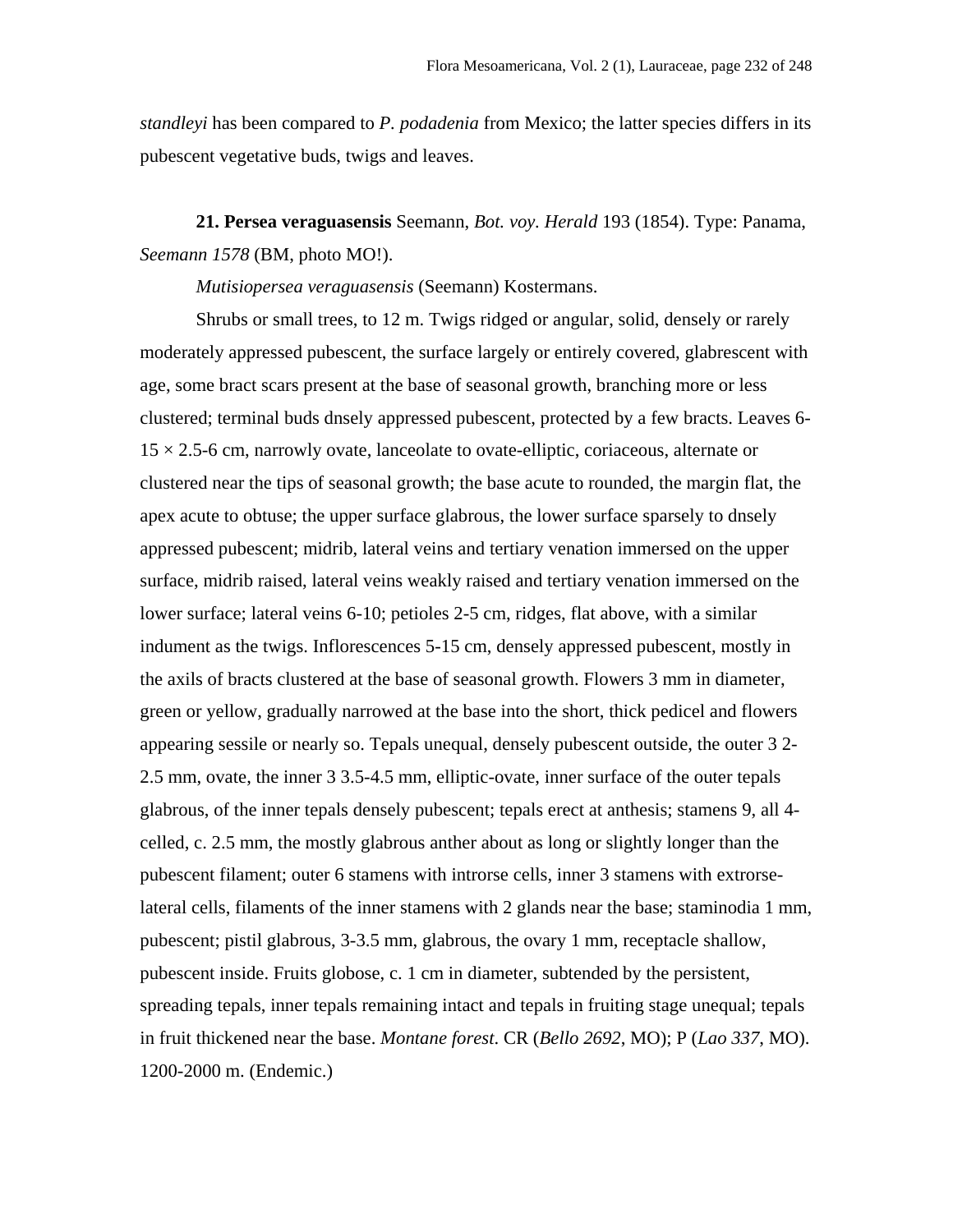*Persea veraguasensis* is very similar to *P. liebmannii*, but can be recognized by its rather large inflorescences (about as long as the leaves) which are clustered at the base of seasonal growth. In *P. liebmannii* the inflorescences are much shorter (not more than half as long as the leaves) and are found mostly in the axils of leaves and not clustered at the base of seasonal growth. The distribution of the two species is also quite different. *Persea caerulea* differs from *P. veraguasensis* in its relatively shorter outer tepals (1/3 to  $1/4$  as long as the inner ones), its distinct pedicels and long filaments (filaments 2 to 3  $\times$ as long as the anthers). In some collections, for instance *Bello 2692*, the open flowers have shorter stamens (1.5 mm instaed of 2.5 mm); anther cells of these stamens appear only as thin slits and do not open with valves as is normally the case. The pistil is also longer than the stamens, whereas it is shorter than the stamens in flowers with fully developed stamens. Thus, these flowers appear pistillate, but unisexual flowers have not been reported from any species of *Persea*.

In the past, some authors have used the name *Persea veraguensis* for this species, which I consider an error for *P. veraguasensis*, the name Seemann published.

**22. Persea vesticula** Standley & Steyermark, *Publ. Field Mus. Nat. Hist., Bot. Ser.* 23: 116 (1944). Type: Guatemala, *Steyermark 36207* (F).

*Mutisiopersea vesticula* (Standley & Steyermark) Kostermans, *Persea chiapensis* Lundell, *P. popenoei* L.O. Williams.

Trees, to 30 m, but sometimes fertile as shrub of 2-3 m. Twigs angular, solid, initially minutely and densely fuscous puberulous, becoming glabrous with age, some bract scars present at the base of seasonal growth, branching not clustered; terminal buds densely and minutely puberulous, protected by a few bracts. Leaves  $6-17 \times 3-6$  cm, elliptic, elliptic-oblong or broadly elliptic, coriaceous, alternate and evenly distributed along the twigs; the base acute or obtuse, the margin flat or slightly inrolled, the apex acute, rarely obtuse, the upper surface glabrous, the lower surface densely and minutely puberulous, the indument felt-like, individual hairs scarcely visible; midrib, lateral veins and tertiary venation immersed on the upper surface, midrib and lateral veins clearly raised, tertiary venation raised, scalariform or immersed; lateral veins 6-10; petioles 1-2.3 cm, with a similar indument as the twigs, flat or shallowly canaliculate above.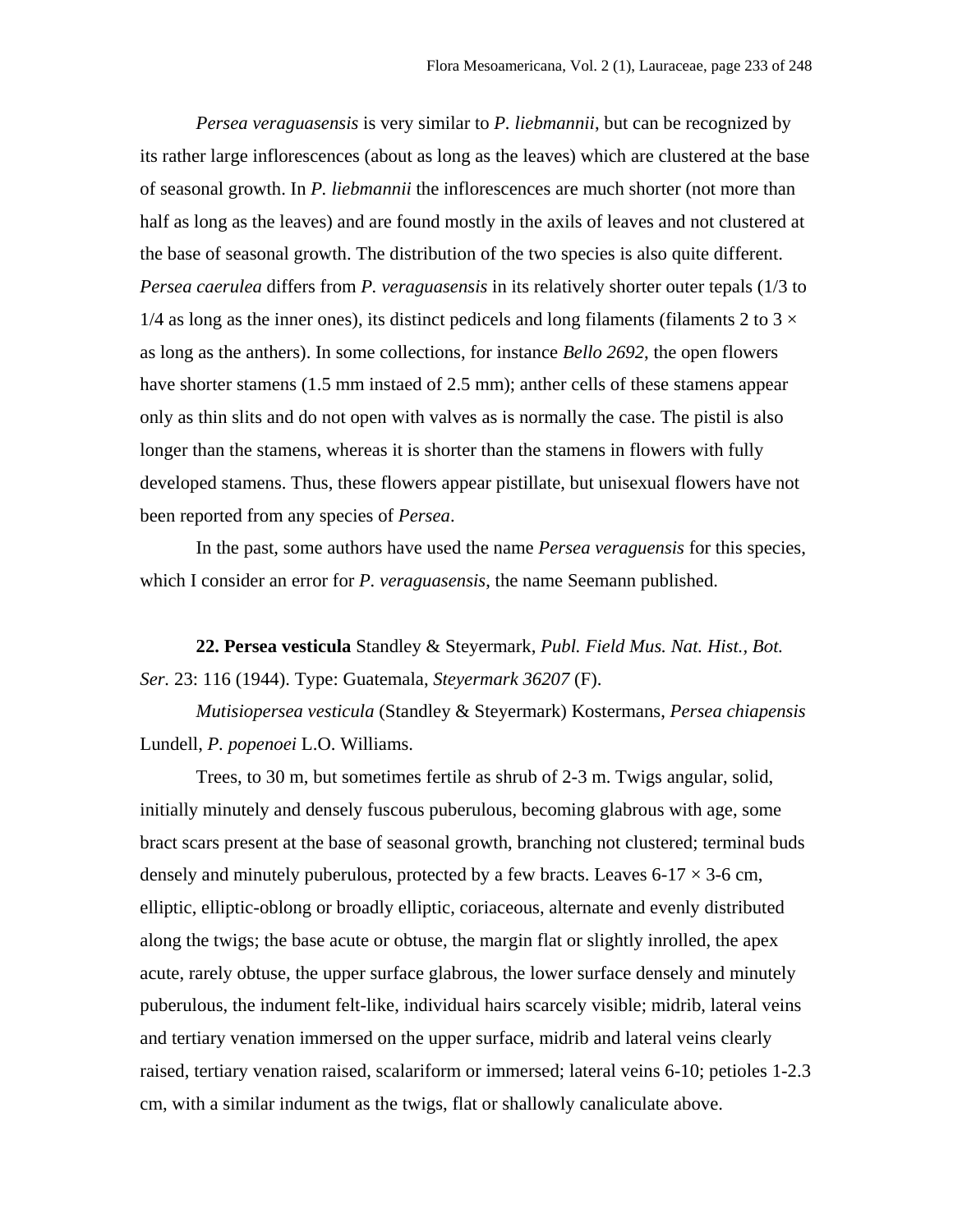Inflorescences 5-15 cm, in the axils of leaves or bracts, densely and minutely puberulous. Flowers c. 7 mm in diameter, yellow-green, pedicels 2-3 mm. Tepals unequal, the outer 3 2 mm, broadly ovate or broadly triangular, inner 3 4 mm, elliptic; all tepals densely pubescent on the outer surface, outer 3 glabrous, inner 3 densely pubescent on the inner surface; stamens 9, all 4-celled, outer 3 stamens 3 mm, the anther as long as the filament, the filament pubescent, narrower than the anther; anther glabrous, the cells opening introrse; inner 3 stamens 3 mm, the pubescent filament 2 mm, as wide as the anther; anther glabrous, cells opening extrorse, 2 glands present at the base of the filament; staminodia 1.5 mm, with a trangular apex, abaxially pubescent; pistil 3.5 mm, glabrous, the ovary 2 mm, style slender; receptacle shallow, glabrous inside. Fruits roundish, 1.2 cm in diameter, tepals persisting under the fruit, spreading or clasping, the tips of the inner tepals not breaking off and tepals remaining unequal in fruit, somewhat thickened at their base. *Montane forests*. Ch (*Matuda 5526*, MO); G (*Contreras 5006*, MO); H (*Hawkins 918*, MO); ES (*Allen 7145*, F). 1800-2500 m (Endemic.)

*Persea vesticula* is best recognized by its distinctive indument on the lower leaf surface; several, but not all, specimens also had a scalariform tertiary venation on the lower leaf surface. In habit this species is very variable, ranging from 30 m trees to shrubs, 2-3 m tall. Burger & van der Werff (1990) included several collections from Costa Rica in *P. vesticula*; I consider these better placed in *P. obusifolia*, because they lack the distinctive indument of *P. vesticula*.

### **15. Pleurothyrium** Nees

By H. van der Werff.

Trees. Leaves alternate or clustered, pinnately veined, venation camptodrome or brochidodrome; domatia lacking. Inflorescences usually in the axils of cataphylls, rarely in the axils of normal leaves, paniculate-cymose (rarely racemose), the lateral flowers of a cyme strictly opposite. Flowers bisexual; tepals equal, deciduous in fruiting stage. Stamens 9, 4-celled; anthers of the outer stamens bent inwards with 2 or all 4 locelli dorsal; glands of the inner 3 stamens usually strongly enlarged and forming a disc which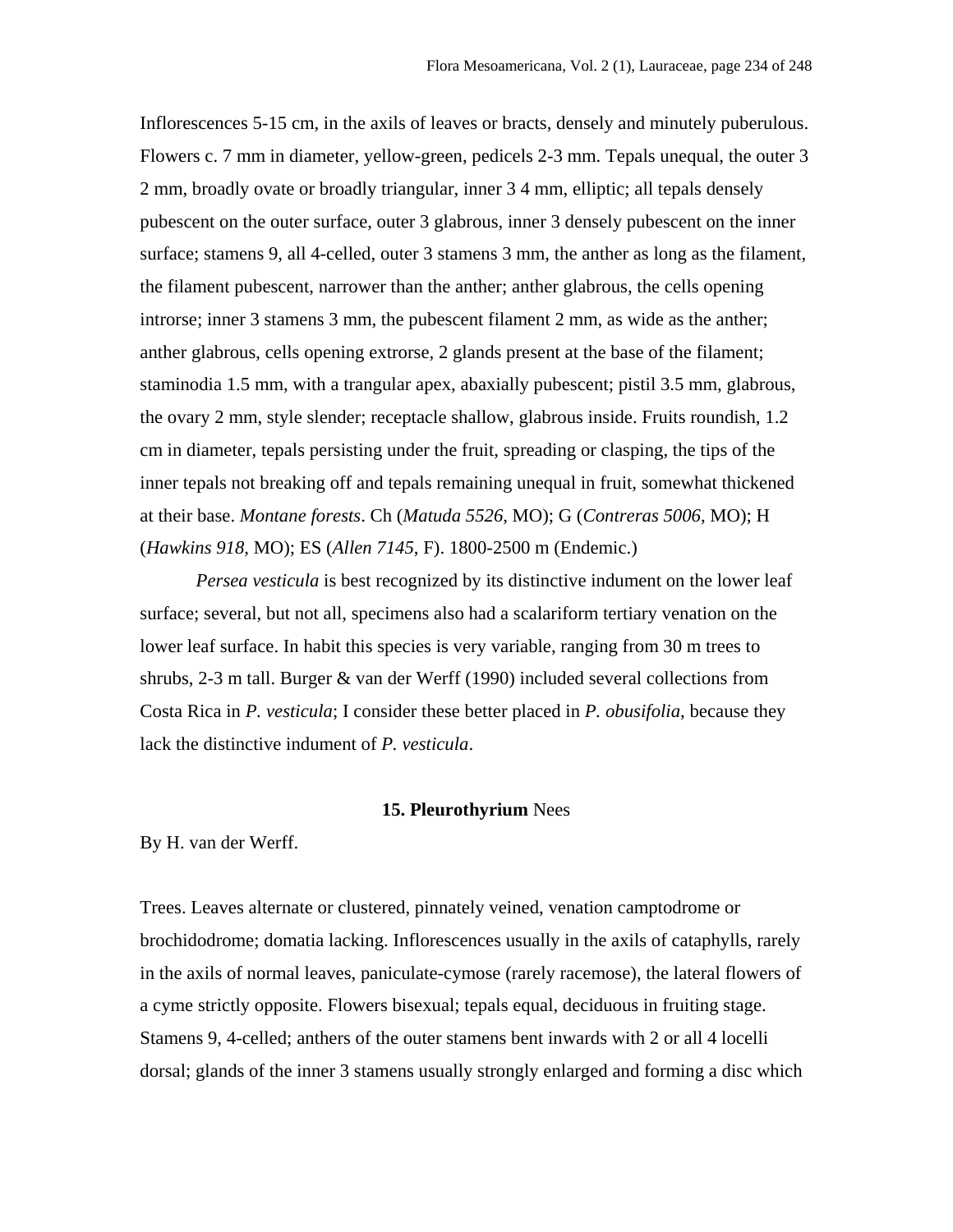encloses the stamens; staminodia, when present, inconspicuous. Fruit seated in a (frequently large) cupule. 42 spp., Neotropics.

Characteristic are the strongly enlarged glands which frequently form a disc surrounding the stamens.

Bibliography: van der Werff, H. A revision of the genus *Pleurothyrium* (Lauraceae). *Ann. Missouri Bot. Gard.* 80: 39-119 (1993).

1. Lower leaf surface densely tomentellous, the surface completely covered by the indumenta. **6. P. palmanum**

1. Lower leaf surface glabrous or variously pubescent, the surface never completely covered by the indumenta.

2. Indument on the lower leaf surface consisting of erect hairs.

3.Leaf base acute or obtuse, apex acuminate; lateral veins 14-20. **7. P. pauciflorum** 3.Leaf base and apex obtuse or rounded (rarely acute in P. racemosum) ; lateral veins 6-9.

4. Leaves  $15-25 \times 7-13$  cm, pilose on the lower surface, the indument not readily deciduous with age. **8. P. pilosum**

4. Leaves 6-14  $\times$  2.5-4 cm, the lower leaf surface soon glabrescent, the indument persistent along midrib and lateral veins. **9. P. racemosum**

2.Lower leaf surface with appressed hairs or glabrous.

5. Tepals erect or half erect at anthesis; glands of stamens enlarged, free, not forming a disc surrounding the stamens; anthers held above the glands. **10. P. trianae**

5. Tepals spreading or reflexed at anthesis; glands enlarged, fused or free, forming a disc surrounding the stamens; stamens about as tall as the glandular disc.

6. Leaf bases obtuse, rounded to rounded-cordate;lateral veins strongly loop-connected in the distal 2/3 of the lamina; leaves 20-45 cm.

7. Leaves obovate; petioles c. 5 mm. **3. P. hexaglandulosum** 7. Leaves oblong to elliptic-oblong; petioles 15-25 mm. **5. P. oblongum** 6. Leaf bases angustate, acute or rarely obtuse;lateral veins not loop-connected or only loop-connected in the distal half of the lamina; leaves generally less than 20 cm.

8. Bracts of inflorescence present at anthesis; leaf bases obtuse. **1. P. golfodulcense**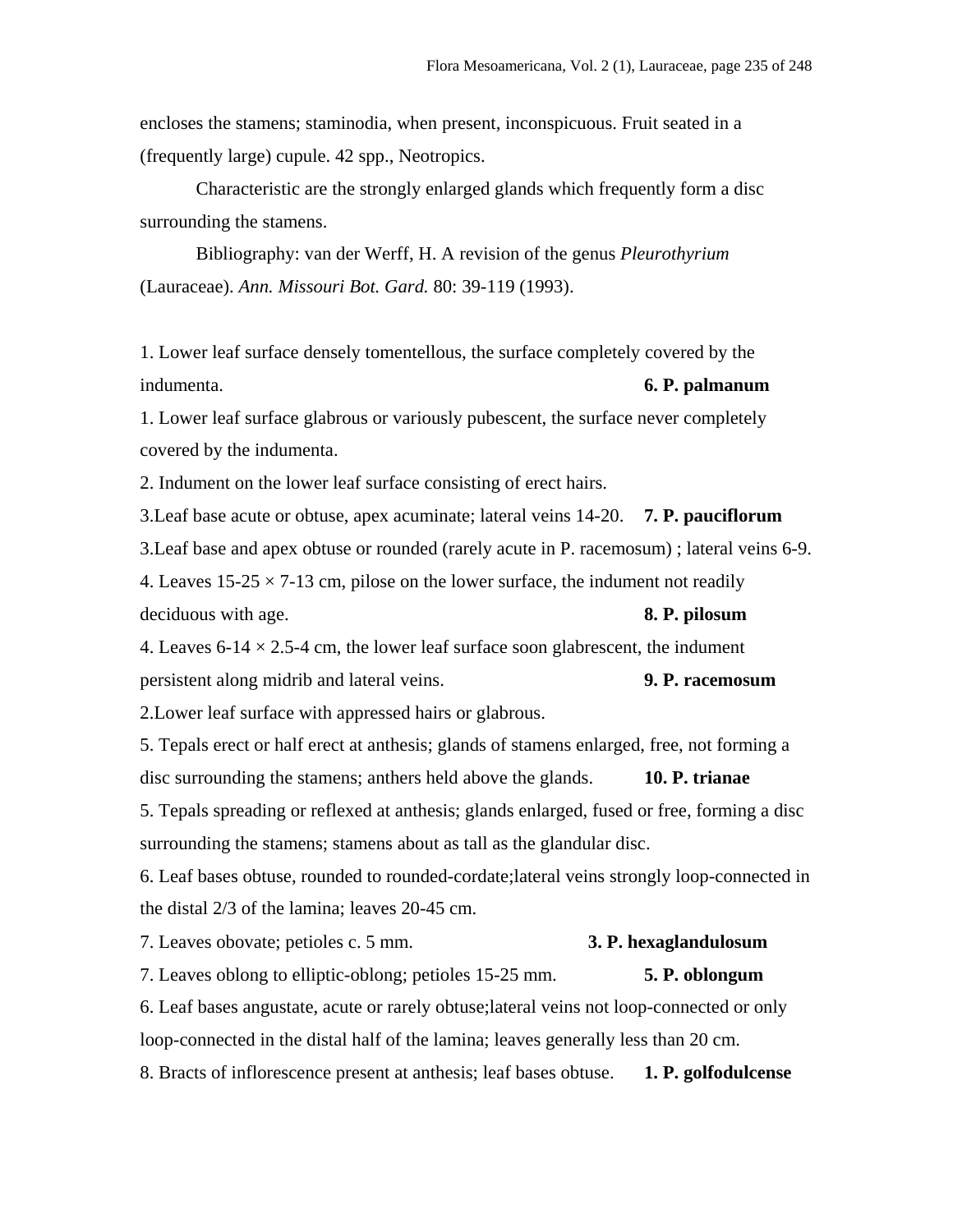8. Bracts of inflorescence absent at anthesis (sometimes present in *P. immersum*); leafbases acute, cuneate, attenuate to somewhat decurrent.

9. Inner surface of the tepals glabrous near the base, papillose towards the apex; leaves obovate or obovate-elliptic. **2. P. guindonii**

9. Inner surface of the tepals uniformly pubescent; leaves elliptic.

10. Flowers c. 8 mm diameter; tepals spreading at anthesis; leaves 15-20 cm.

#### **11. P. westphalii**

10. Flowers c. 5 mm diameter; tepals spreading to reflexed at anthesis; leaves to 10 cm.

# **4. P. immersum**

**1. Pleurothyrium golfodulcense** W.C. Burger & N. Zamora, *Fieldiana Bot.,n.s.* 23: 115 (1990). Holotype: Costa Rica, *Sanchez et al. 1228* (CR). Illustr.: van der Werff, *Ann. Missouri Bot. Gard*. 80: 77, t. 24 (1993).

Trees, to 15(-25) m. Twigs terete, grey, more or less appressed pubescent. Leaves  $10-20 \times 4-7$  cm, elliptic to elliptic-obovate, chartaceous, alternate, the base obtuse or acute, the apex acuminate; upper surface glabrous (sometimes the midribs with some pubescence), lower surface glabrous or with minute appressed hairs,the midribs and lateral veins more or less appressed pubescent; lateral veins 6-10, loop-connected in the distal 1/2 of the lamina; venation immersed on the upper surface, the midrib and lateral veins raised and tertiary venation weakly raised or immersed on the lower surface; petioles 6-22 mm. Inflorescences to 10 cm, in the axils of cataphylls or (infrequently) in the axils of normal leaves, paniculate-cymose,brown-pubescent, bracts present at anthesis. Flowers 9-12 mm in diameter, white; the tepals, spreading, elliptic, 4-6 mm, pubescent outside, papillose inside; glands enlarged, not fully fused, together with the stamens forming a dome-shaped disc  $2.5 \times 1$  mm, the anthers at the surface of the dome, the cells lateral; pistil c. 2.2 mm,the ovary pubescent,the style less so; the receptacle pubescent inside. Fruit  $4 \times 2$  cm, ellipsoid; cupule  $2 \times 2$  cm, with coarse warts outside. *Wet lowland forests*. CR (*Herrera 4870*, MO). 100-600 m. (Endemic.)

Characteristis are the obtuse leaf bases and the persistent bracts of the inflorescences.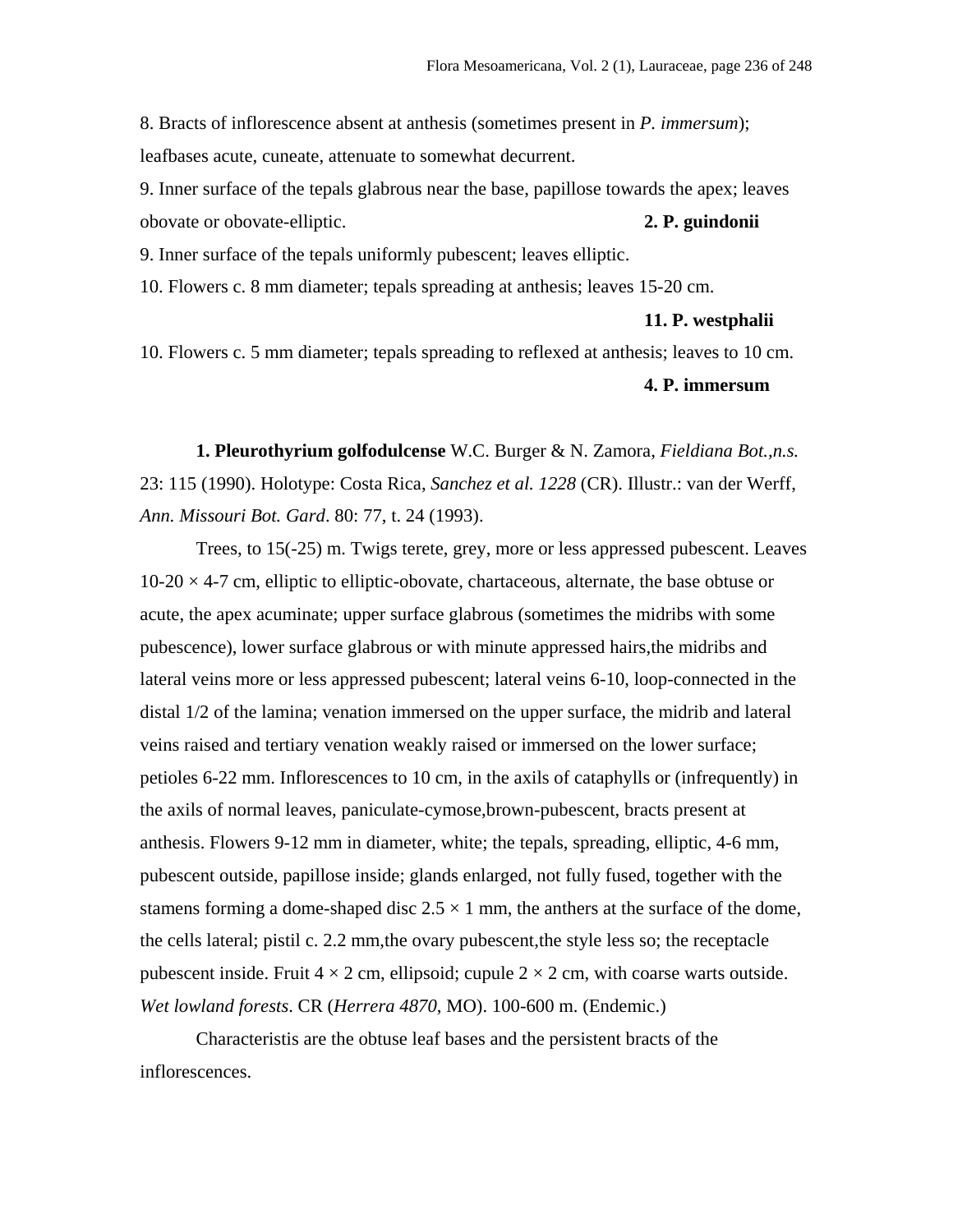**2. Pleurothyrium guindonii** van der Werff, *Novon* 6: 476 (1996). Holotype: Costa Rica, *Haber et al. 11089* (MO!). Illustr.: van der Werff, *Novon* 6: 477, t. 11 (1996).

Trees, to 25 m. Twigs angular, appressed pubescent, glabrescent with age. Leaves  $5-11 \times 2-4.5$  cm, obovate or obovate-elliptic, chartaceous, alternate; the base attenuate or acute, the apex obtuse or very shortly acuminate, upper surface glabrous, lower surface glabrous or with some appressed hairs along the midrib; lateral veins 5-7, arching upwards near the margin, but not loop-connected, these and tertiary venation immersed on both surfaces; petioles 6-9 mm. Inflorescences 2.5-6 cm, in the axils of cataphylls, paniculate-cymose or racemose, grey or brown-pubescent; bracts not present at anthesis. Flowers 8-10 mm in diameter, greenish; the tepals 3-4 mm, spreading, puberulent outside, inside glabrous near the base, papillose towards the apex, glands almost completely fused, together with the stamens forming a dome-shaped disc, the anthers at the surface of the disc, the cells lateral; pistil,c. 3 mm, glabrous; receptacle (sparsely) pubescent inside. Fruit  $3.5 \times 1.7$  cm, ellipsoid; cupule  $1 \times 1.5$  cm, deeply cup-shaped, usually split in 3 parts, with a few coarse lenticels, dried glands and stamens frequently present at the rim of the cupule. *Wet lowland forests*. CR (*Guindon 48*, MO). 700 - 1500 m. (Endemic.)

This species can be confused with *Pleurothyrium immersum*, but the latter species differs in having elliptic leaves with rather conspicuous gland dots on the upper surface, and an acuminate apex, flowers c. 5 mm in diameter, and in having the inner surface of the tepals uniformly pubescent.

**3. Pleurothyrium hexaglandulosum** van der Werff, *Ann. Missouri Bot. Gard*. 75: 417 (1988). Holotype: Panama, *Hammel & Trainer 14781* (MO!). Illustr.: van der Werff, *Ann. Missouri Bot. Gard*. 80: 81, t. 27 (1993).

Trees, 6 m. Twigs terete, densely tomentulose. Leaves  $30-45 \times 10-15$  cm, obovate, chartaceous, alternate, gradually narrowed towards the base, at the base abruptly rounded or cordate, the apex acuminate; upper surface glabrous, lower surface with some small, appressed hairs, especially along midrib and lateral veins; lateral veins 14-16, prominently loop-connected in the upper 2/3 of the lamina; midrib and lateral veins immersed on the upper surface, raised on the lower surface; petioles c. 5 mm, thick.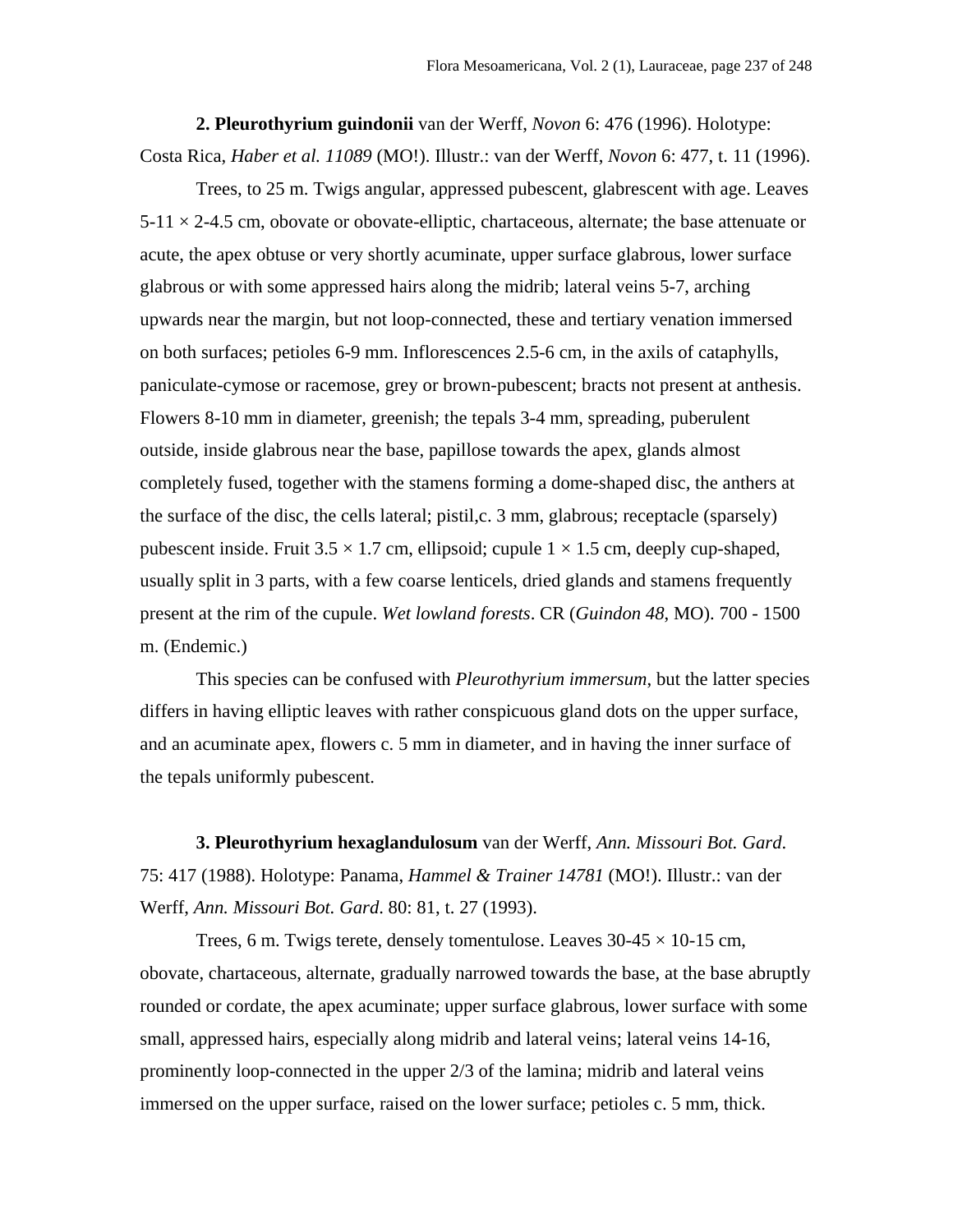Inflorescences to 65 cm, in the axils of cataphylls, paniculate-cymose, brown pubescent; bracts lacking at anthesis. Flowers c. 10 mm in diameter, green, turning yellow with age; tepals c. 4 mm, elliptic, spreading, densely pubescent outside, glabrous inside except for the linear pubescent areas where the inner surface was not tightly pressed against the glands and stamens in bud; glands enlarged but not fused into a dome-shaped disc and not tightly enclosing the stamens; the anthers raised above the glands, the cells introrselateral; pistil 1.5 mm, puberulous; receptacle shallow, pubescent inside. Fruit and cupule unknown. *Wet lowland forests*. CR (*Croat & Grayum 59792*, MO); P (*Hammel & Trainer 14781*, MO). 50-250 m. (Endemic.)

*Pleurothyrium hexaglandulosum* is only known from the two cited collections. Characteristic are the large, obovate leaves, large inflorescences and the short, thick petioles. The collection from Costa Rica differs from the Panamanian type in having nearly glabrous twigs, in its shorter and less pubescent inflorescences and in a slightly different indument on the inner surface of the tepals. In other characters the two collections agree. Once more collections are available, it will be possible to determine if the plants from Costa Rica form a different taxon.

**4. Pleurothyrium immersum** van der Werff, *Ann. Missouri Bot. Gard*. 80: 118 (1993). Holotype: Costa Rica, *Herrera & Fallas 4638* (MO!).

Trees, to 20 m. Twigs terete, finely grey, appressed pubescent. Leaves  $5\n-9 \times 1.5$ 2.5 cm, elliptic, firmly chartaceous, alternate, the base acute, the apex acuminate or acute; upper surface glabrous; lower surface with scattered appressed hairs, these denser along midrib, or glabrous; lateral veins 5-6, not loop-connected; midrib slightly raised on both surfaces, otherwise the lateral veins and tertiary venation immersed and scarcely visible; petioles 4-9 mm, finely appressed pubescent. Inflorescences to 5 cm, in the axils of cataphylls or normal leaves, paniculate-cymose, appressed pubescent; bracts sometimes present at anthesis. Flowers c. 5 mm diameter, yellow-green, the tepals 2 mm, elliptic, pubescent on both surfaces; spreading or reflexed; glands strongly enlarged, forming a dome-shaped disc with the stamens, fused; anthers at the surface of the dome, the cells dorsal or dorsal-lateral; pistil c.1.2 mm, the ovary more or less pubescent;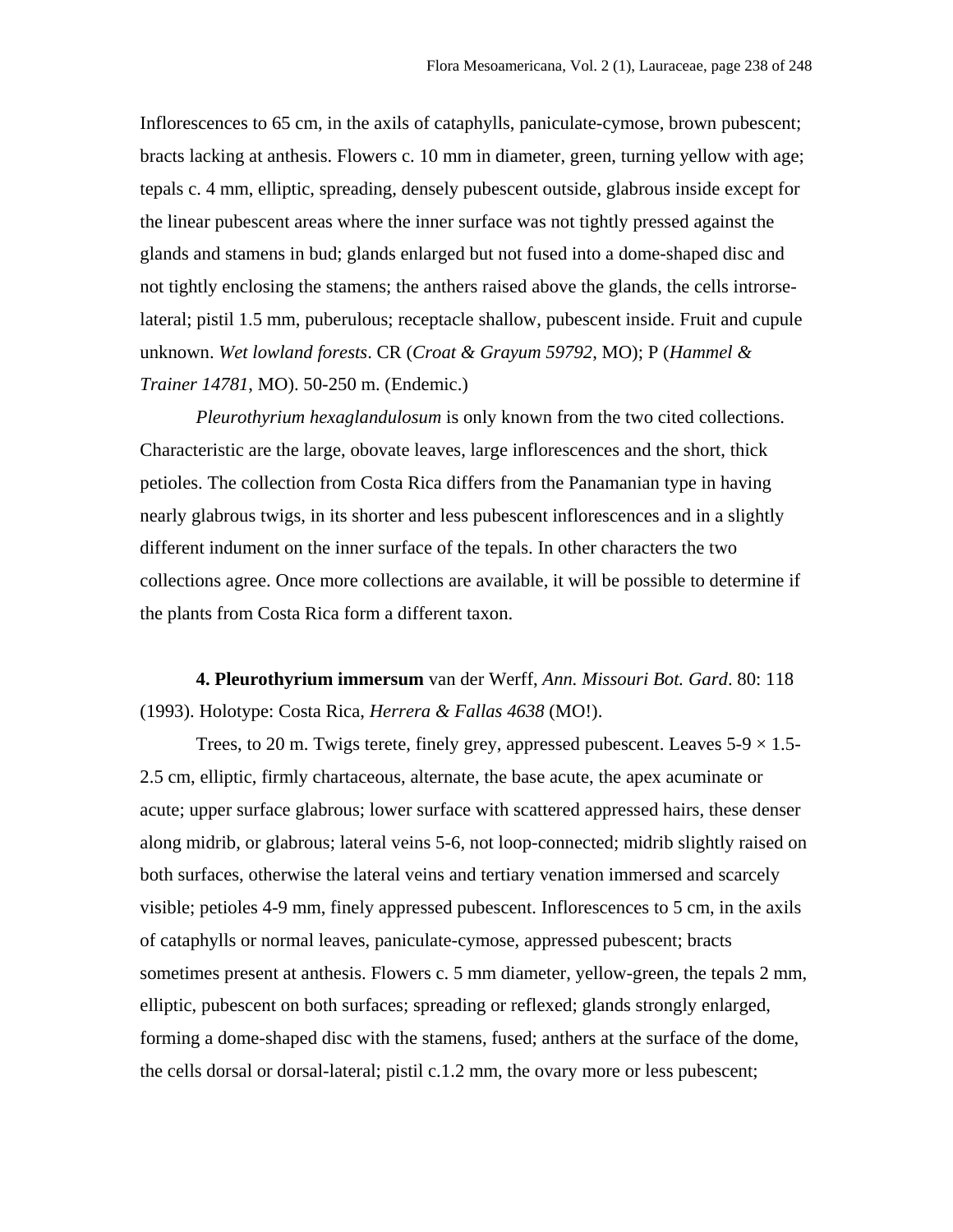receptacle pubescent inside. Fruit and cupule unknow. *Wet lowland forests*. CR (*Marin 313*, MO). (Endemic.)

The only other *Pleurothyrium* species with similarly small leaves is *P. guindonii*, which see for a discussion of the differences. An additional character for *P. immersum* is the presence of rather conspicuous gland dots on the upper leaf surface. Such gland dots are present in all Lauraceae, but they are rarely as obvious as in this species. It is probably more closely related to *P. golfodulcense*, which has a similar flower structure (the glands do not press the outer stamens tightly against the inner ones and the outer stamens are on the outside ofthe glandular dome) and which also has bracts persistent at anthesis. However, these two clearly differ in leaf and flower size and leaf shape.

**5. Pleurothyrium oblongum** van der Werff, *Novon* 6: 476 (1996). Holotype: Costa Rica, *Estrada 445* (INB).

Trees, 8 m. Twigs terete or slightly angular, glabrous or sparsely appressed pubescent. Leaves  $20-45 \times 8-16$  cm, oblong or elliptic-oblong, chartaceous, alternate,both surfaces glabrous; the base rounded to obtuse, the apex acuminate,the acumen c. 1 cm; lateral veins 10-20, conspicuously loop-connected; venation immersed on the upper surface, the midrib and lateral veins raised on lower surface;tertiary venation immersed on upper surface, weakly raised on lower surface; petioles 15-25 mm, glabrous. Inflorescence (detached) 12 cm, laxly branched, paniculate-cymose, minutely puberulous, more densely so towards the flowers; tepals c. 3 mm, half-erect at anthesis, the outer 3 densely puberulous outside, the inner 3 with a densely triangular patch near the base, otherwise glabrous outside, glabrous or nearly so inside; glands strongly enlarged, but not fused; the outer 6 stamens with the anthers bent inwards, lying on the glands; anther cells lateral; pistil c. 1.5 mm, grey puberulous; receptacle glabrous inside. Fruits  $2.5 \times 1.5$  cm, ellipsoid; cupule c.  $1 \times 1.5$ -2 cm, shallowly cup-shaped, with a few warty protuberances. *Wet lowland forests*. CR (*Estrada 445*, MO); P (*Proctor Cooper 539*, F). 200m. (Endemic.)

*Pleurothyrium oblongum* can be readily recognized by its large, oblong leaves with a strongly developed marginal vein. The single flowering collection has few flowers on a detached piece of the inflorescence, thus the position of the inflorescence and some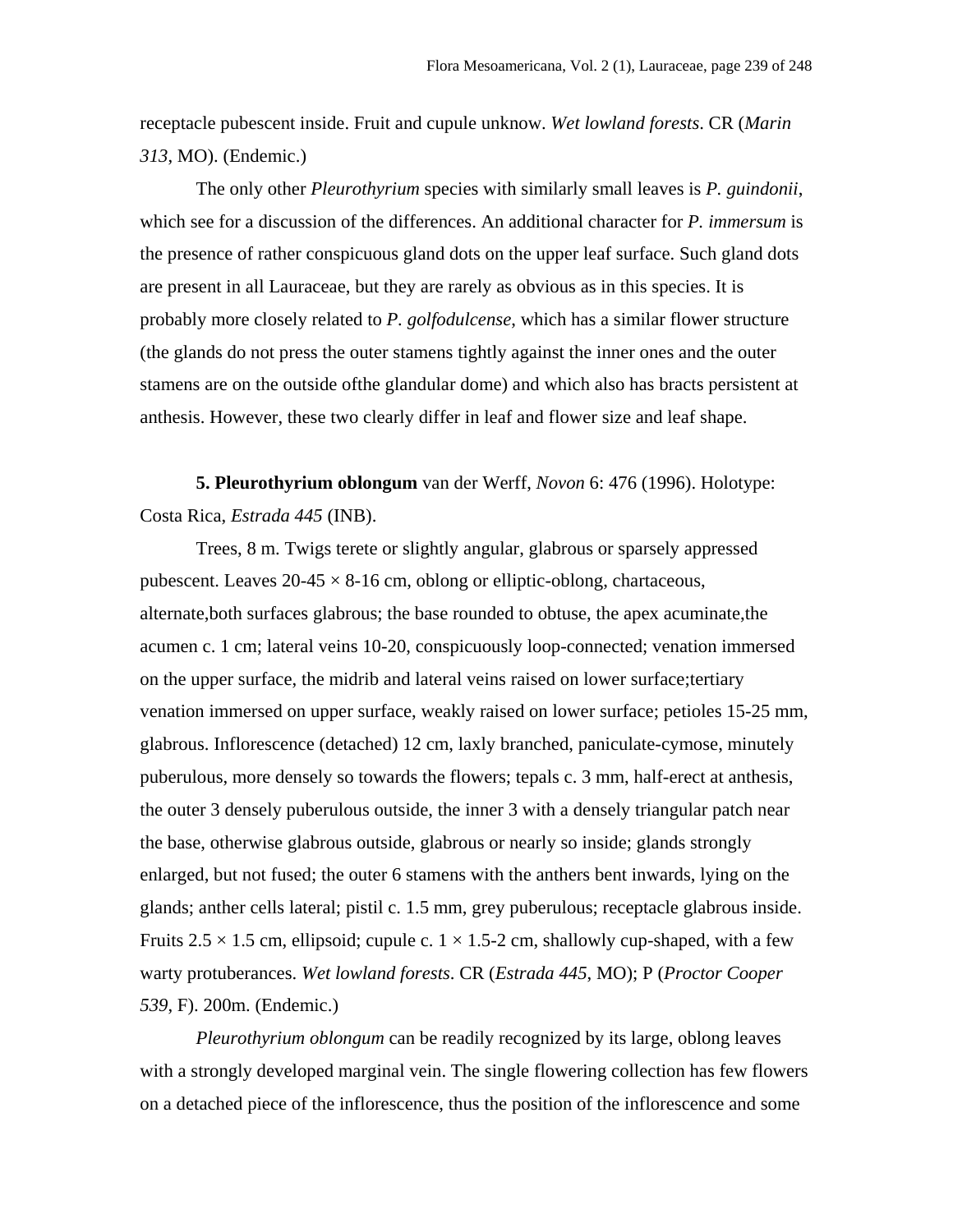details of the flowers (rotate or not, diameter) are not yet known. However, there is no doubt about the generic determination, and the vegetative characters separate it clearly from all other *Pleurothyrium* species.

**6. Pleurothyrium palmanum** (Mez & J.D. Smith) Rohwer, *Mitt. Inst. Allg. Bot. Hamburg* 20: 41 (1986). *Ocotea palmana* Mez & J.D. Smith, *Bot. Gaz*. 33: 259 (1902). Type: Costa Rica, *Tonduz 12652* (B!).

Trees, to 30 m. Twigs ridged or terete, tomentulose with brown or yellow-brown hairs. Leaves  $10\n-28 \times 7\n-15$  cm, obovate or broadly obovate, firmly chartaceous, alternate, the base cuneate or acute, the apex rounded or with a very short acumen; upper surface glabrous except for the short, erect pubescence along the midrib, lower surface densely tomentulose with erect,yellow-brown to brown hairs; lateral veins 5-9, weakly loopconnected in the distal 1/2 of the lamina; venation immersed on the upper surface or the midrib slightly raised, the midrib and lateral veins raised on lower surface, the tertiary venation weakly raised; petioles 1-2 cm, with similar indument as the twigs. Inflorescences 4-10 cm, in the axils of cataphylls, paniculate-cymose, rarely depauperate and racemose, brown-tomentellous, bracts sometimes persisting at anthesis. Flowers 10- 12 mm in diameter, greenish yellow; tepals c. 5 mm, elliptic,spreading, the outer three tomentellous outside, the inner three papillose outside, all tepals papillose inside; glands enlarged, but remaining free, not totally enclosing the outer stamens, the anthers raised above the glands, their cells lateral; ovary c. 1 mm, globose, glabrous; receptacle glabrous inside. Fruit  $2 \times 1.5$  cm, broadly ellipsoid, cupule  $1 \times 1.8$  cm, bowl-shaped, with some coarse warts outside. *Wet montane forests*. CR (*Bello 1277*, MO); P (*Stern et al. 1064*, MO). 1000-1600 m. (Endemic.)

This is the only *Pleurothyrium* species in Mesoamerica with the lower surface completely covered by the indument. Leaf size is variable; the type has leaves to 28 cm, whereas the only collection from Panama has leaves of about 10 cm.

**7. Pleurothyrium pauciflorum** van der Werff & Hammel, *Ann. Missouri Bot. Gard*. 80: 94 (1993). Holotype: Costa Rica, *Hammel et al. 17909* (MO!). Illustr.: van der Werff, *Ann. Missouri Bot. Gard*. 80: 95, t. 36 (1993).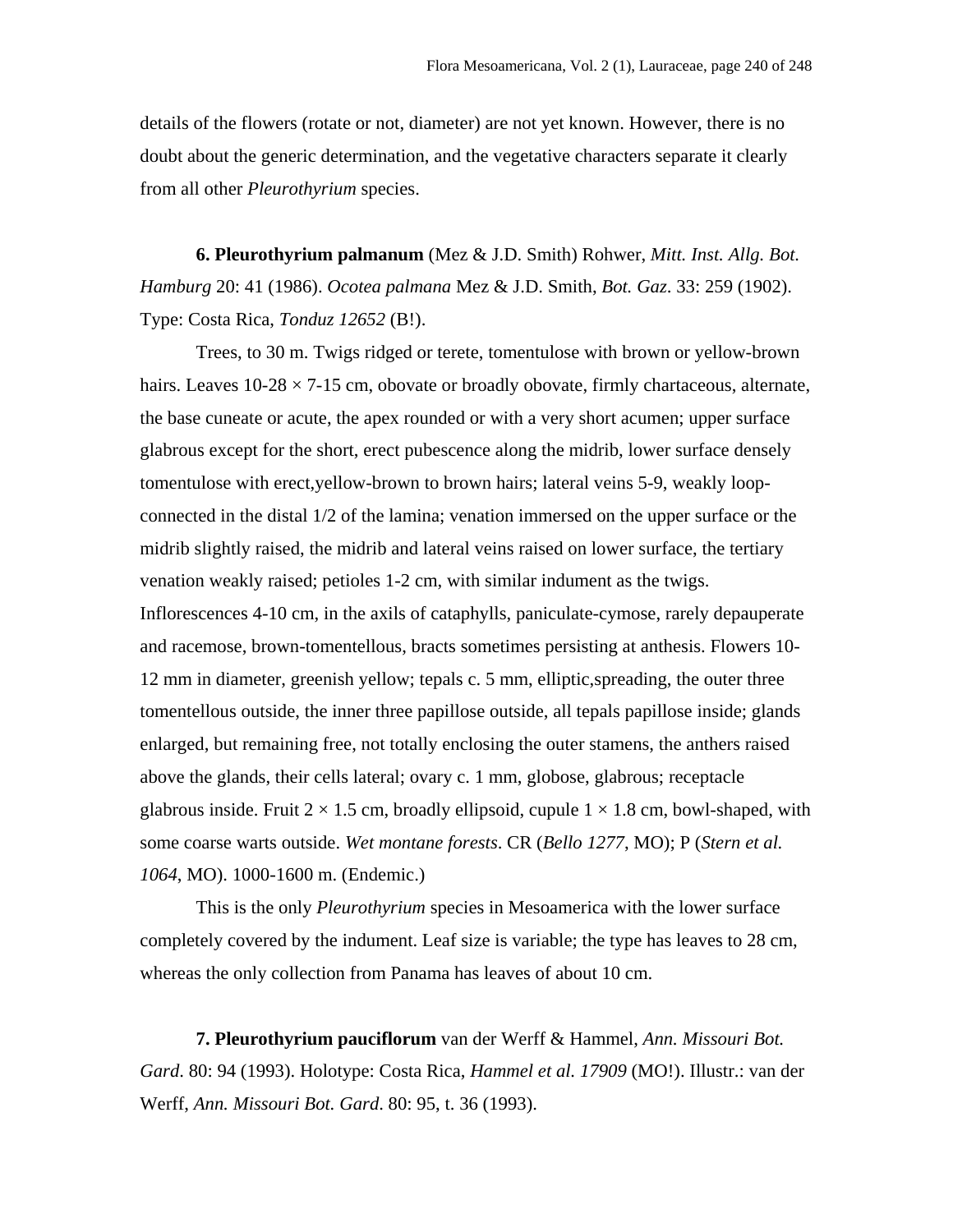Trees, to 35 m. Twigs terete, ferruginous tomentulose. Leaves  $16-35 \times 7-12$  cm, oblong or elliptic, firmly chartaceous, alternate, somewhat grouped near the tips of the branches, the base acute or obtuse, the apex acuminate, the acumen to 2 cm, but the apex frequently damaged; upper surface glabrous or with traces of indument along the midrib; lower surface pubescent with more or less erect hairs, this indument denser along the major veins and midrib, but not completely covering the surface; lateral veins 14-20, loop-connected in the distal 1/2 of the lamina; venation immersed on the upper surface, the midrib and lateral veins raised on the lower surface, the tertiary venation less so; petioles 1.5-5 cm, with similar indument as the twigs. Inflorescences to 3 cm, with up to 7 flowers (usually 3 or 1), in the axils of cataphylls, racemose or paniculate-cymose, ferruginous-tomentulose; bracts sometimes present at anthesis. Flowers c. 8 mm in diameter, the tepals 4-5 mm, elliptic, half-erect, the outer three ferruginous tomentulose outside, the inner 3 papillose except for the tomentulose base, all tepals slightly papillose inside; glands strongly enlarged, fused, forming a dome-shaped disc with the stamens in the center, the anthers at the surface of the dome, the cells lateral-dorsal; pistil 3 mm, the pubescent ovary gradually narrowed into the glabrous style; receptacle deep, more or less pubescent inside. Fruits  $3 \times 1.5$  cm, ellipsoid, cupule  $2 \times 3$  cm, 1.5 cm deep, thick, warty, the tepals persistant on the cupule. *Wet lowland forests*. CR (*Herrera 4895*, MO). 50-600 m. (Endemic.)

This species is readily recognized by its short, few-flowered inflorescences and the ferruginous indument on young twigs, inflorescences and leaves.

**8. Pleurothyrium pilosum** van der Werff, *Ann. Missouri Bot. Gard*. 80: 96 (1993). Holotype: Panama, *de Nevers et al. 7520* (MO!).

Tree, size unknown. Twigs angular or terete, reddish brown tomentose, with conspicuous scars of fallen leaves. Leaves  $15-25 \times 7-13$  cm, obovate, chartaceous, clustered at the tips of the branches, the base obtuse to rounded, the apex rounded or very shortly acuminate; upper surface glabrous or with very few scattered reddish hairs, lower surface densely covered with erect, reddish hairs, but the surface visible between the hairs, becoming tomentose along midrib and lateral veins; lateral veins 6-9, strongly arching upward near the margin, but only the distal 2 or 3 loop-connected; venation on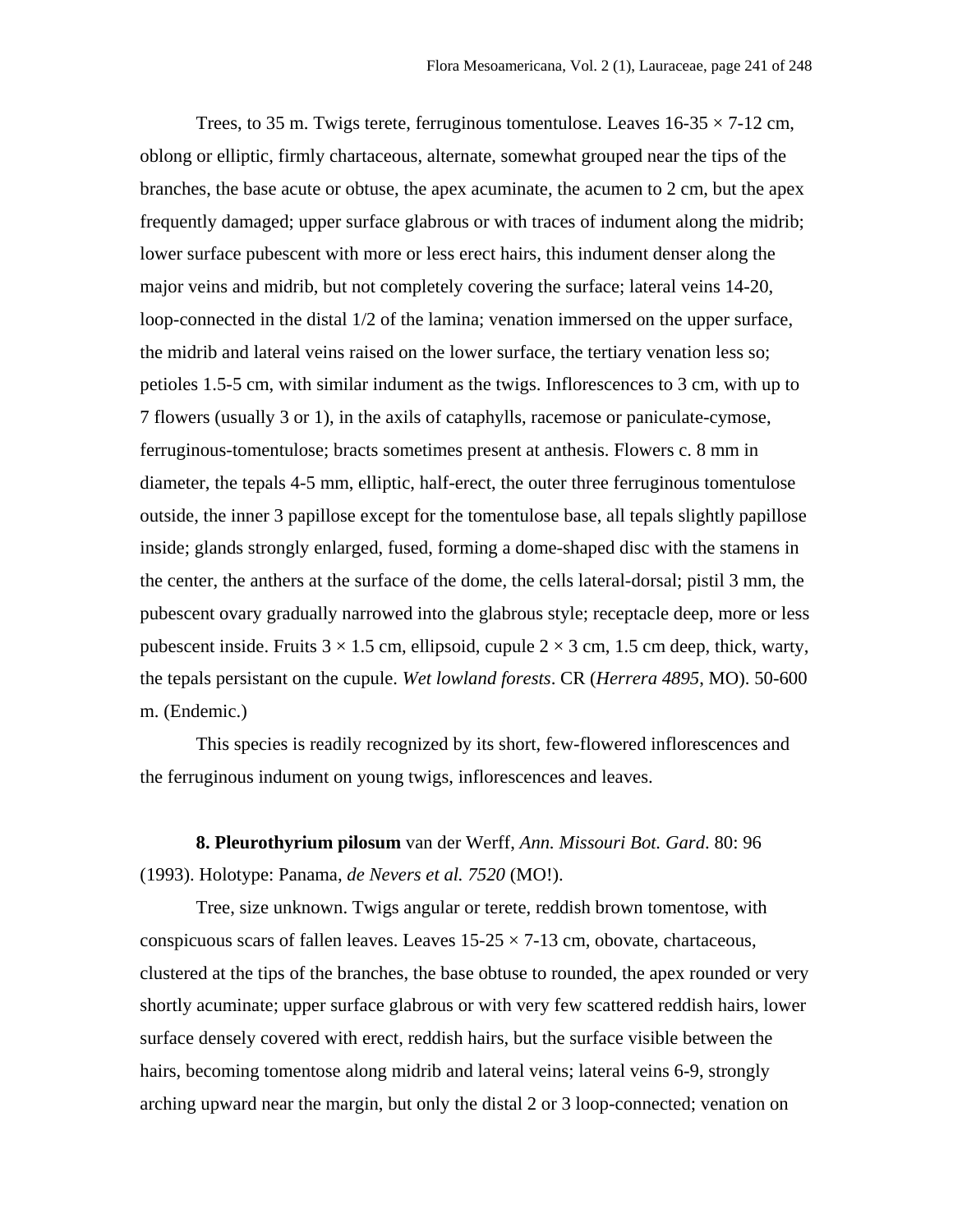the upper surface immersed, midrib and lateral veins conspicuously raised on the lower surface, the tertiary venation less so; petioles 1.5-3 cm, with similar indument as the twigs. Inflorescences to 15 cm, in the axils of cataphylls, paniculate-cymose, reddish brown tomentose. Flowers at anthesis not known, tepals (present on young fruits) 3 mm, elliptic, densely pubescent on both surfaces; glands strongly enlarged, enclosing the stamens, but not fused, the anther cells lateral; pistil glabrous; receptacle pubescent inside. Young fruits enclosed in the cupule, this 1.5 cm, with 6 longitudinal ribs. *Wet lowland forests*. P (*de Nevers et al. 7520*, MO). 30 m (Endemic.)

*Pleurothyrium pilosum* is only known from the type collection; it is best recognized by its large, obovate and pilose leaves, the ferruginous tomentose twigs and its leaves with an obtuse base and a rounded apex.

The type collection is in young fruiting stage, and the descripion of the flowers is therefore incomplete.

**9. Pleurothyrium racemosum** van der Werff, *Ann. Missouri Bot. Gard*. 80: 100 (1993). Holotype: Panama, *McPherson 12120* (MO!). Illustr.: van der Werff, *Ann. Missouri Bot. Gard*. 80: 101, t. 38 (1993).

Tree, to 7 m. Twigs terete, brown-tomentose, the indument turning gray in age. Leaves 6-14  $\times$  2.5-4 cm, oblong or oblong-obovate, firmly chartaceous, clustered near the tips of the branches, the base truncate or acute, the apex obtuse or slightly acute; upper surface glabrous or with some brown hairs near the base of the midrib and lateral veins; lower surface sparsely pubescent with brown, curly hairs, the indument denser along the midrib, lateral veins and the margins, becoming tomentose at the base of the midrib; lateral veins 6-9, strongly arching upwards and becoming loop-connected in the distal 1/2 of the lamina; venation immersed on the upper surface, the midrib and lateral veins raised on the lower surface, the tertiary venation scarcely raised; petioles 9-12 mm, brown tomentose. Inflorescences 3-7 cm, in the axils of cataphylls, racemose, brown tomentose, bracts present at anthesis. Flowers 9 mm in diameter, creamy white inside; tepals 4.5 mm, elliptic, spreading, the outer 3 brown tomentose outside, the inner 3 with a triangular tomentose basal patch, otherwise glabrous, outer three with a triangular pubescent basal patch, otherwise glabrous inside, the inner 3 pubescent inside; glands enlarged,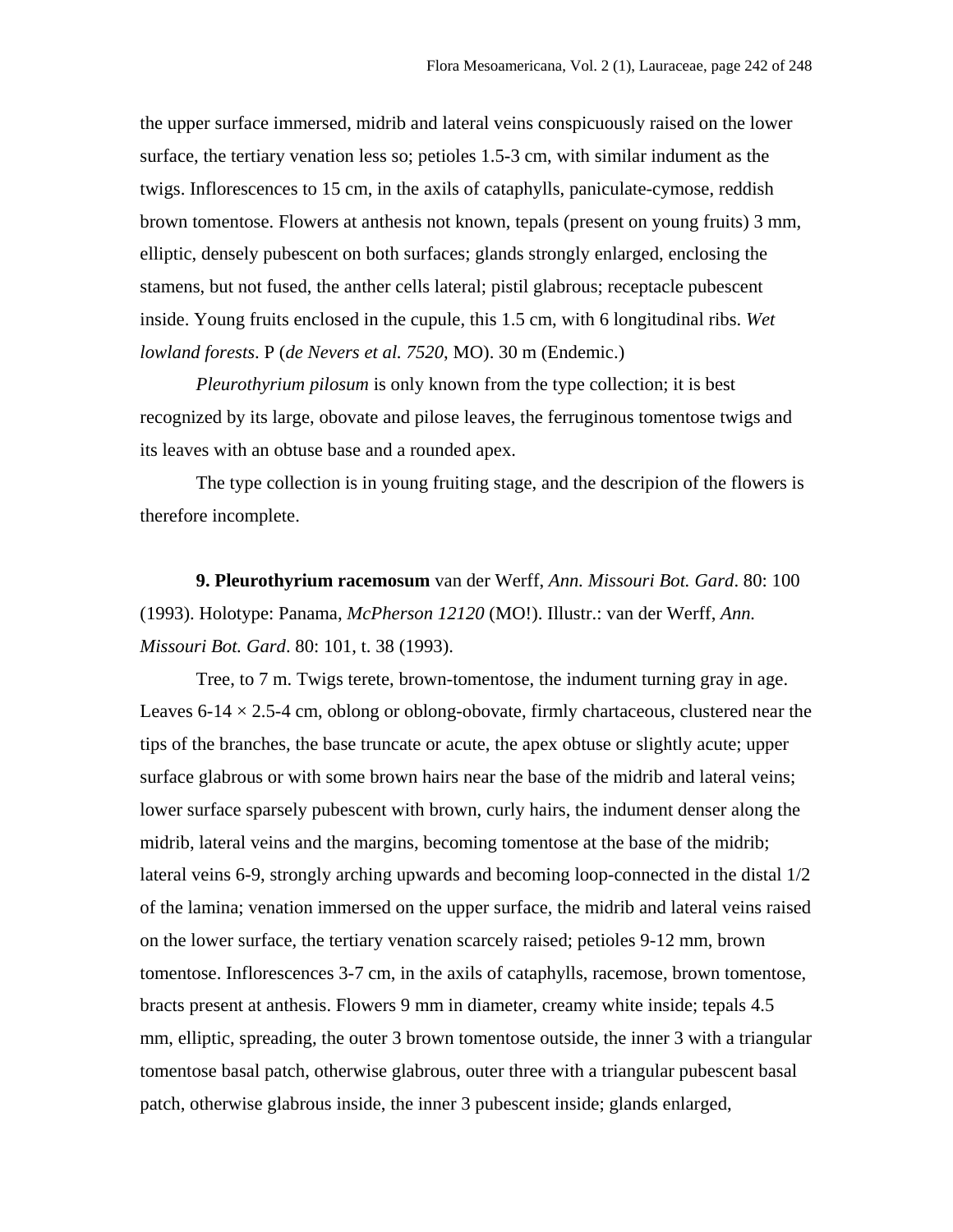surrounding the stamens, but not fused; the anthers slightly raised above the glands, the cells lateral; pistil 2 mm, glabrous; receptacle rather deep, pubescent inside. Fruits and cupules unknown. *Wet montane forest*. P (*McPherson 12120*, MO). 900 m. (Endemic.)

*Pleurothyrium racemosum* is only known from the type collection. Its closest relative is probably *P. pilosum*, from which it differs in its smaller leaves, and in its indument consisting of curly hairs.

**10. Pleurothyrium trianae** (Mez) Rohwer, *Mitt. Inst. Allg. Bot. Hamburg* 20: 43 (1986). *Nectandra trianae* Mez, *Jahrb. Bot. Gart. Berlin* 5: 439 (1889). Holotype: Colombia, *Triana 1037* (P). Illustr.: Burger & van der Werff, *Fieldiana Bot., n.s.*, 23: 22, t. 9 (1990).

Trees, to 35 m. Twigs terete or angular, finely appressed pubescent, glabrescent with age. Leaves  $8-20 \times 3-7$  cm, elliptic, (firmly) chartaceous, alternate, the base acute or decurrent on the petiole with the margin inrolled, the apex acute or shortly acuminate; upper surface glabrous, lower surface minutely papillose to puberulous with appressed hairs or glabrous; lateral veins 8-12, not loop-connected; venation immersed on the upper surface, the midrib and lateral veins raised, the tertiary venation immersed on the lower surface; petioles 10-15 mm, with similar indument as the twig. Inflorescences to 12 cm, in the axils of normal leaves or cataphylls, paniculate-cymose, finely appressed pubescent, bracts not persistent. Flowers c. 4 mm in diameter, white; tepals 3 mm, elliptic, erect or half-erect, finely pubescent outside, papillose inside; glands enlarged, free, not or scarcely enclosing the stamens, the anthers raised above the glands, erect, one pair of cells lateral, the other dorsal; pistil 1.5-2 mm, glabrous or slightly papillose on the upper part; receptacle deep, glabrous inside. Fruit  $22 \times 16$  mm, ellipsoid, cupule  $15 \times 10$ mm, warty. *Wet lowland forests*. H (*Soto 613*, MO); N (*Bunting 872,* F); CR (*Hammel et al. 18068*, MO). 0-250 m. (Mesoamerica, Colombia, Venezuela, Ecuador.)

*Pleurothyrium trianae* is a widespread and somewhat variable species. In its floral morphology (anthers erect, not bent inwards, glands completely free, not enclosing the stamens) it is less advanced than the other *Pleurothyrium* species. The specimens from the Osa Peninsula in Costa Rica are unusual in having the leaf base decurrent on the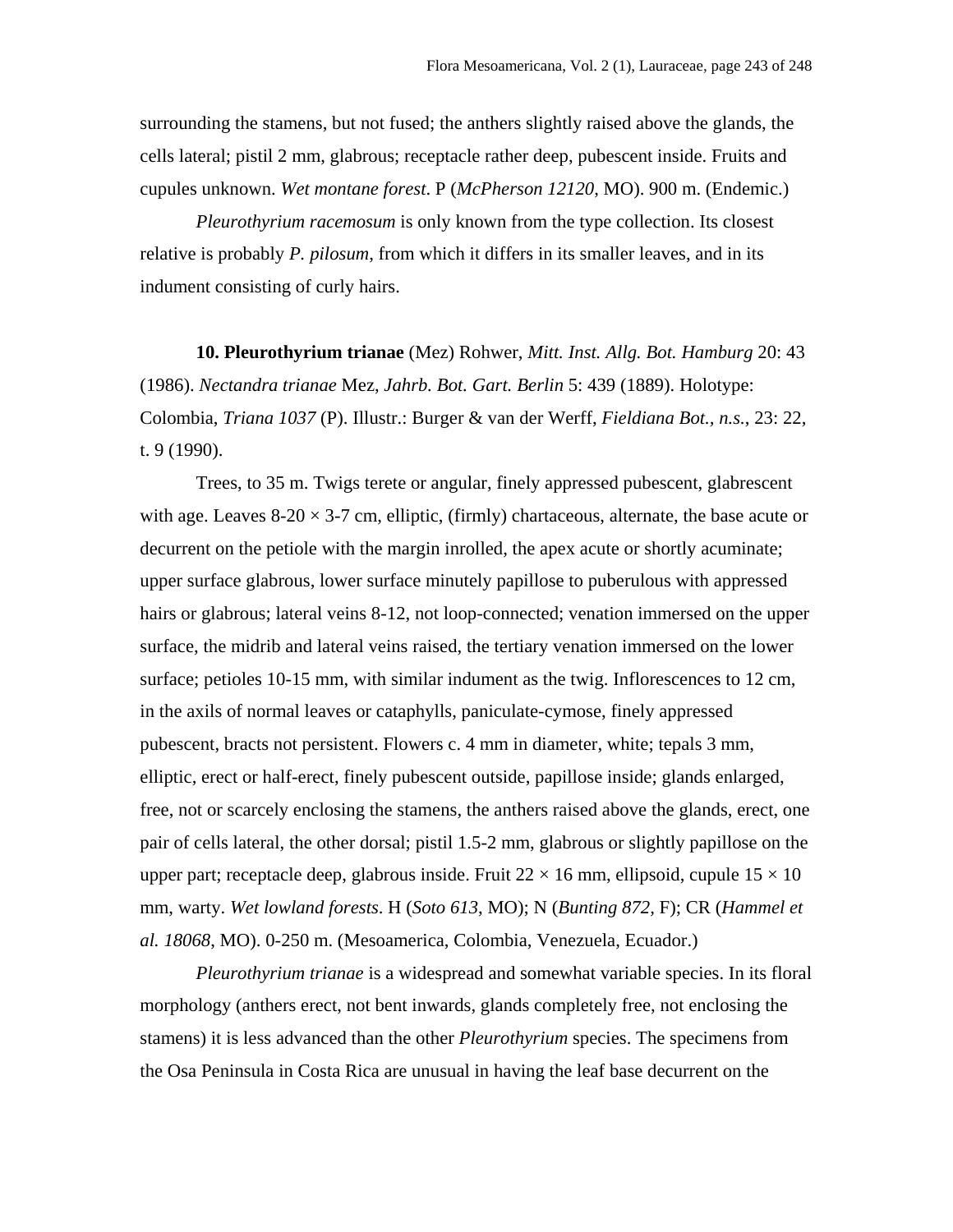petiole and the margin inrolled. In its other characters it fits well in *P. trianae*, and for this reason I prefer not to recognize it as a distinct taxon.

**11. Pleurothyrium westphalii** van der Werff, *Ann. Missouri Bot. Gard*. 74: 410 (1987). Holotype: Guatemala, *Kunkel 9* (BR!). Illustr.: van der Werff, *Ann. Missouri Bot. Gard*. 80: 114, t. 46 (1993).

Trees, to 20 m. Twigs angular, densely appressed pubescent, glabrescent with age. Leaves  $15{\text -}20 \times 4{\text -}7$  cm, elliptic, membraneous, alternate, the base acute, cuneate or somewhat decurrent on the petiole, the apex acute; upper surface glabrous or nearly so; lower surface with some scattered appressed hairs, more densely so along the midrib and lateral veins; lateral veins 5-8, not loop-connected; venation immersed or nearly so on both surfaces; petioles 1 cm, with similar indument as the twigs. Inflorescences 8 cm, in the axils of cataphylls, paniculate-cymose, densely gray-brown pubescent, bracts not present at anthesis. Flowers c. 8 mm in diameter; tepals 4 mm, spreading, tomentulose on both surfaces; glands strongly enlarged, completely surrounding the stamens, fused, the anthers at the surface of the glandular dome, the cells lateral; pistil c. 1.5 mm, glabrous; receptacle rather deep, glabrous inside. Fruit and cupule unknown. *Wet montane forests*. G (*Kunkel 17*, MO). 900-1100 m. (Endemic.)

This is the only *Pleurothyrium* species known from Guatemala and is best recognized by its thin leaves, lateral veins which are not loop-connected and the greybrown indument of young twigs and inflorescences.

## **16. Povedadaphne** W.C. Burger

By H. van der Werff.

Trees. Leaves alternate, pinnately veined, domatia present. Inflorescences axillary, paniculate-cymose, the lateral flowers of the cymes strictly opposite. Flowers bisexual. Tepals equal, free, deciduous in age. Stamens nine, all 4-celled, the outer 6 curving inwards with the locelli arranged in an arc at the tip of the anther, the inner 3 columnar with the locelli arranged in 2 rows on the flattened tip. Fruit subtended by a small, discshaped cupule, this with a single margin. 1 sp. Endemic to Costa Rica.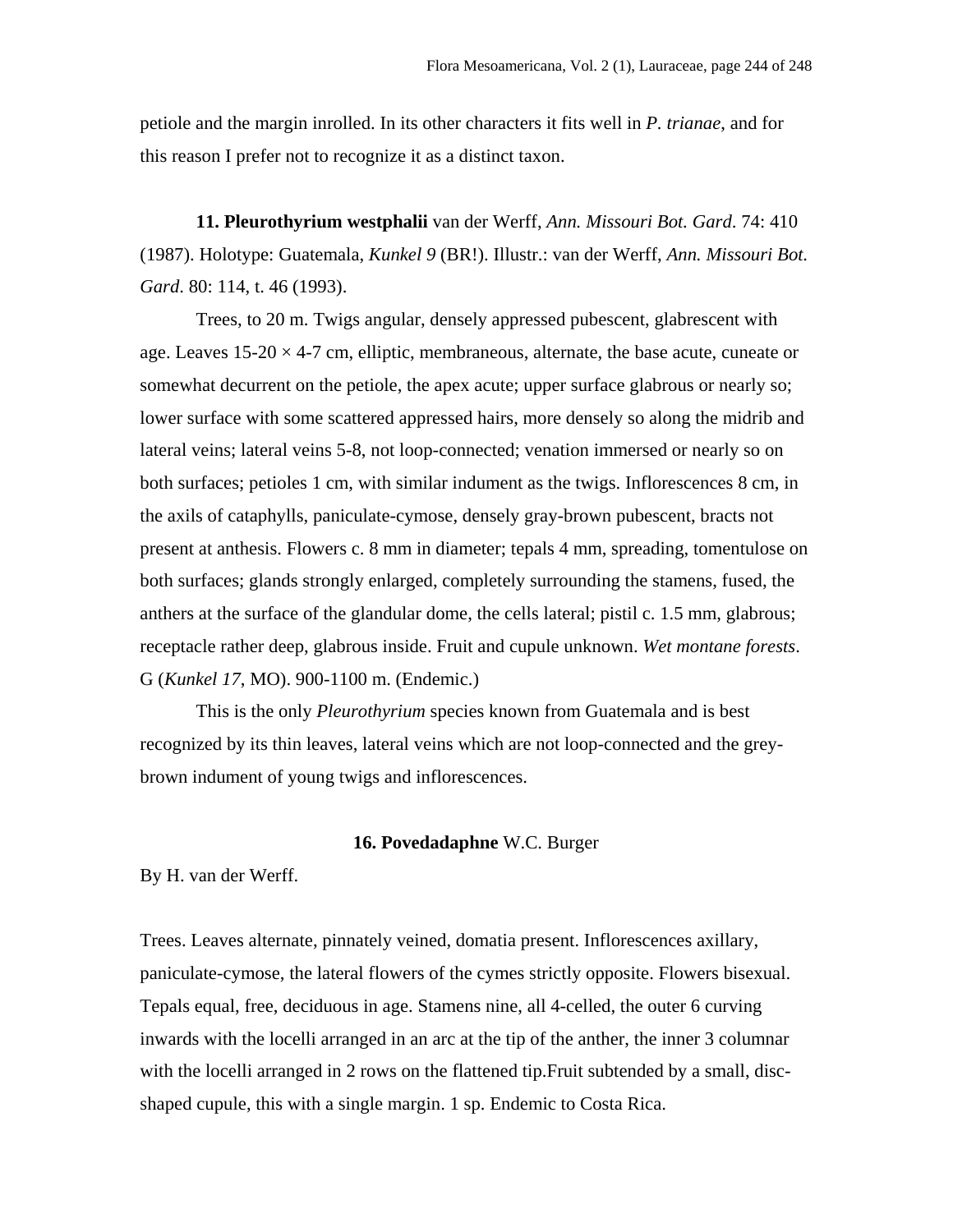Characteristic for *Povadadaphne* are the stamens with the locelli arranged near or at the tip; thus, all locelli are visible when looking inside the flower. Vegetatively, the genus is indistinctive, the domatia are a useful indicator, but domatia are present in other genera as well.

Bibliography: Burger, W.C. A new genus of Lauraceae from Costa Rica, with comments on the problems of generic and specific delimitation within the family. *Brittonia* 40(3): 275-282 (1988).

#### **1. Povedadaphne quadriporata** W.C. Burger, *Brittonia* 40(3): 277 (1988).

*Ocotea quadriporata* (Burger) Kostermans, *Bot. Helv*. 100: 36 (1990). Holotype: Costa Rica, *Poveda & Castro 3561* (CR)

Trees, to 30 m. Twigs somewhat ridged, glabrous or slightly appressed pubescent; terminal buds appressed pubescent. Leaves  $7-18 \times 3.5-6.5$  cm, elliptic, chartaceous, glabrous on both surfaces except for tufts of whitish hairs in the axils of the basal lateral veins on the lower surface,the midrib and secondary veins immersed on upper surface, raised on lower surface,the tertiary venation immersed or nearly so, the base acute or decurrent on the petiole, the margins not thickened, the apex acute or acuminate; domatia present as axillary tufts of hairs; petioles to 1 cm, canaliculate above, rounded below, glabrous. Inflorescences to 15 cm, glabrous or sparsely appressed pubescent. Flowers minutely appressed pubescent on the outside, creamy, tepals c. 1.2 mm , broadly elliptic, glabrous on the inner surface, filaments pubescent, inner stamens with 2 large glands at their base, staminodia absent, pistil c. 2 mm, glabrous. Fruits to  $8 \times 4$  cm, ellipsoid, rough due to many elongated, warty protuberances, seated on a small, disk-like cupule, this c. 15 mm wide. *Wet lowland and montane forests*. CR (*Robles et al. 2064*, MO) 100-1000 m. Endemic.

## **17. Rhodostemonodaphne** Rohwer & Kubitzki

By H. van der Werff.

Trees. Leaves alternate, pinnately veined, domatia absent. Inflorescences in axils of leaves, paniculate-cymose, the lateral flowers of a cyme strictly opposite. Flowers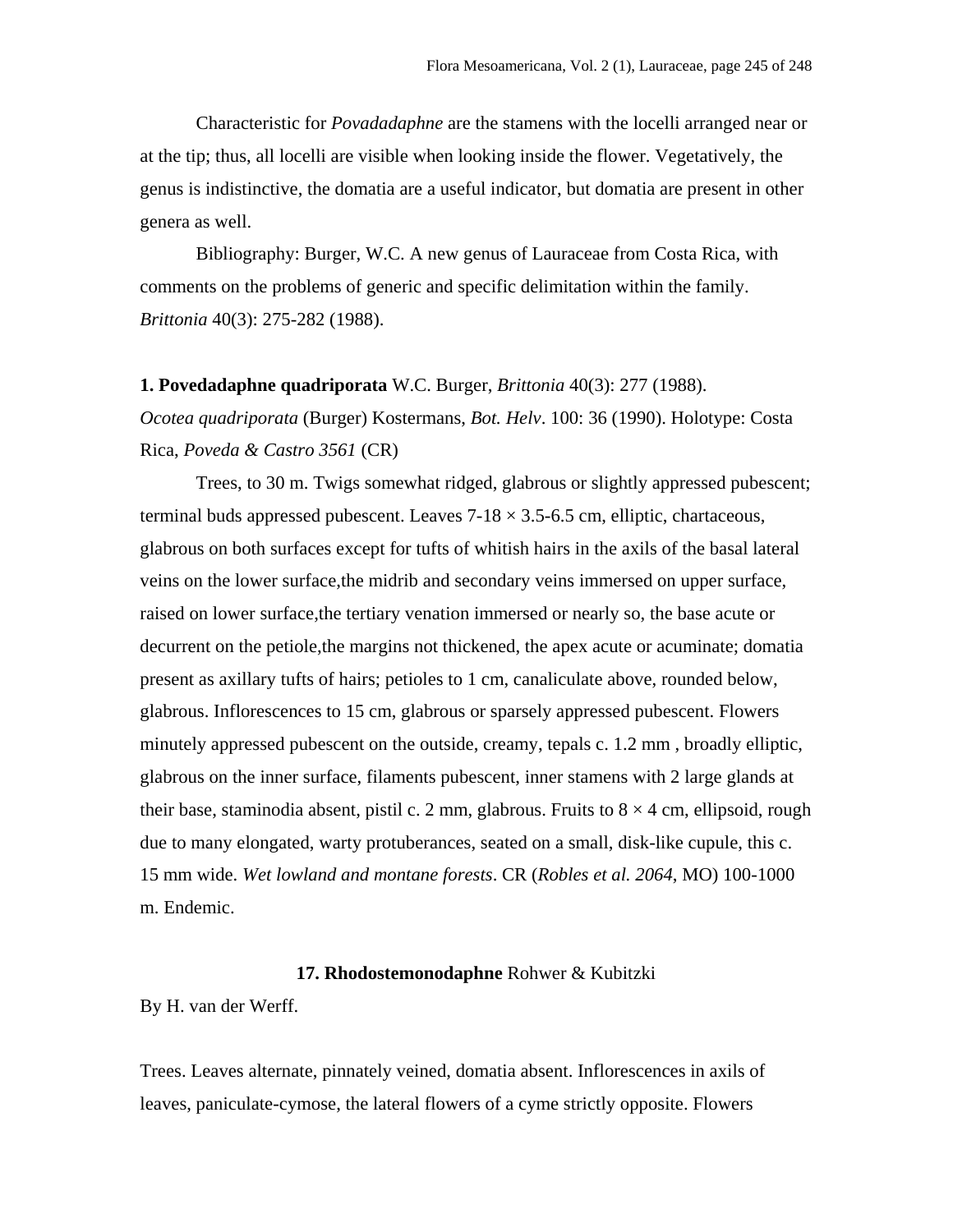unisexual. Tepals equal, usually persistent in fruit. Staminate flowers with 9 4-celled stamens, the locelli arranged in an arc or in a horizontal line, the inner 3 stamens with 2 glands at their base, staminodia absent, pistillodes present. Pistillate flowers with 9 staminodia and a well-developed pistil. Fruits seated in a (deeply) cup-shaped cupule with a single margin; remnants of tepals frequently present on the cupule. 36 spp. Costa Rica, Panama, South America.

Characteristic are the unisexual flowers and the stamens with the locelli arranged in a shallow arc or a straight line.

Bibliography: Madrinan, S. A taxonomic revision of the genus *Rhodostemonodaphne* Rohwer & Kubitzki (Lauraceae). Ph.D. thesis, Harvard University (1996).

**1. Rhodostemonodaphne kunthiana** (Nees) Rohwer, *Mitt. Inst. Allg. Bot. Hamburg* 20: 84 (1986). *Acrodiclidium kunthianum* Nees, *Syst. Laur*. 269 (1836). Holotype: French Guyana, *Poiteau s.n*. (B)

*Nectandra kunthiana* (Nees) Kosterm. *Ocotea cooperi* C.K. Allen, *O. kunthiana* (Nees) Mez.

Trees, to 25 m. Twigs terete or angular, sparsely to densely brown-tomentellous; terminal buds densely tomentellous. Leaves  $12{\text -}35 \times 6{\text -}14$  cm, elliptic to oblong, chartaceous, upper surface glabrous, the lower surface tomentellous to sparsely pubescent, the indument often denser along the midrib and lateral veins; midrib and lateral veins (9-14) immersed on the upper surface, the tertiary venation slightly raised, distinctly scalariform, the midrib, lateral veins and scalariform tertiary venation raised on the lower surface; base obtuse, apex acute or acuminate; petioles 10-35 mm, with similar indument as the twigs, canaliculate. Inflorescences 10-20 cm, tomentellous. Tepals 1.5 mm, broadly elliptic, densely pubescent outside, sparsely so inside; staminate flowers with stamens c. 1 mm, pubescent at the base, and a linear pistillode. Pistillate flowers with a well-developed pistil; stigma discoid; staminodes with locelli which remain closed. Fruits 2.5-4  $\times$  1.5 cm, seated in a deeply cup-shaped cupule; tepals not persistent on the cupule. *Wet lowland and montane forests*. N (*Rueda 7527*, MO); CR (*Herrera*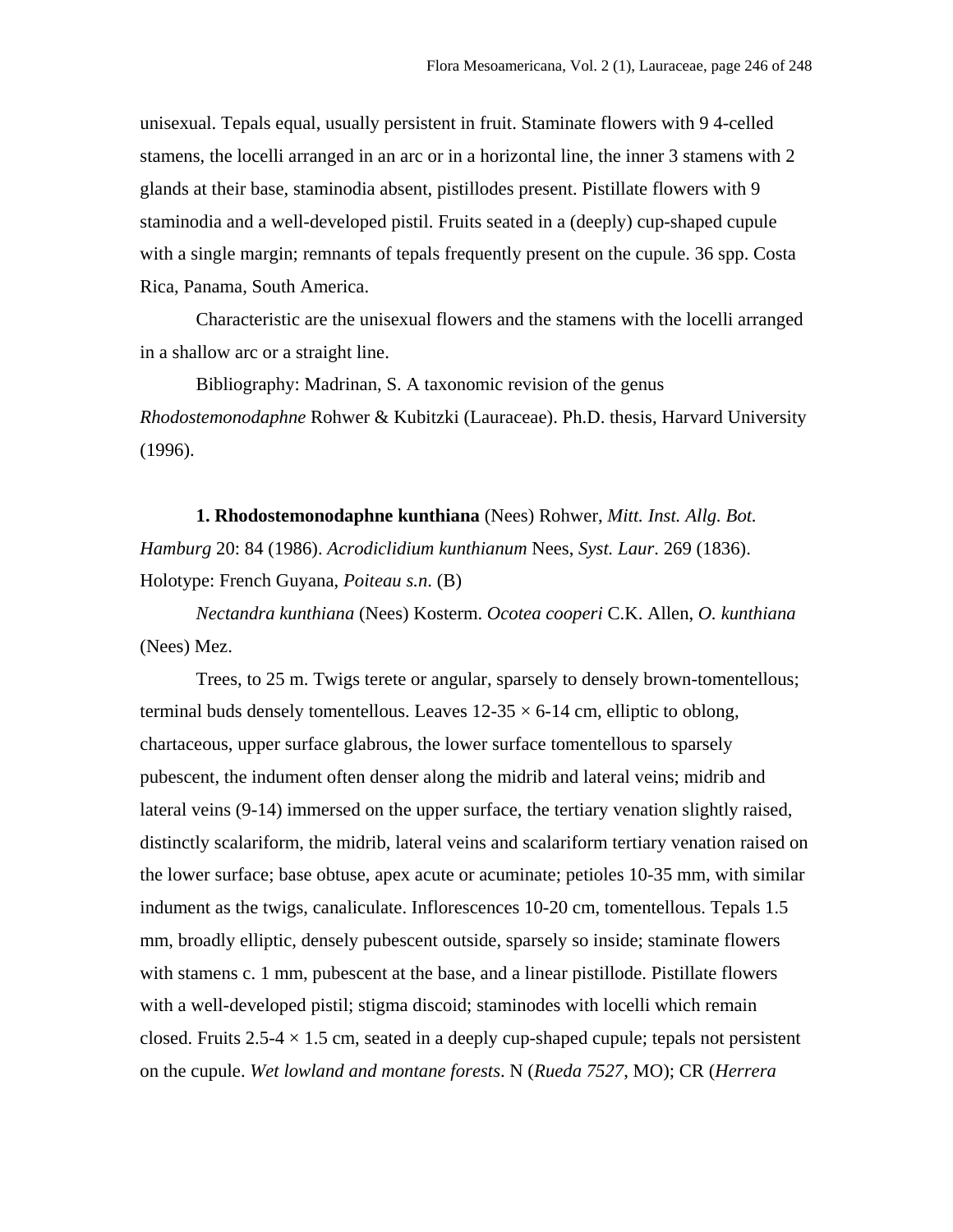*4263*, MO); P (*Cooper 489*, F). 50-1000 m. (Mesoamerica, Colombia, Venezuela, Guyanas, Ecuador, Peru, Bolivia, Brasil.)

### **18. Williamodendron** Kubitzki & Richter

By H. van der Werff.

Trees. Leaves alternate, strongly clustered at the tips of the branches, pinnately veined; domatia absent. Inflorescences axillary, paniculate-cymose, the lateral flowers of the cymes strictly opposite, but frequently lateral flowers of a cyme lacking, thus part of the inflorescence appearing racemose. Flowers bisexual. Tepals equal or nearly so, free, persistent in the fruiting stage. Stamens 3, 4-celled, the cells apical-extrorse, arranged in 2 rows. Fruits without a cupule, only subtended by the small, persistent tepals. 3 sp., Costa Rica to southern Brazil.

This genus can be readily recognized by its 3, 4-celled stamens, the clustered leaves with long petioles and the lack of a cupule. It is closely related to *Mezilaurus* which has 3 2-celled stamens and a different wood and bark anatomy.

Bibliography: Kubitzki, K. & Richter, H.G. *Williamodendron* Kubitzki & Richter, a new genus of neotropical Lauraceae. *Bot. Jahrb. Syst*. 109: 49-58 (1987).

1. Lower leaf surface, petioles and young twigs with a minute, appressed indument; surface of petioles and young twigs visible. **1. W. glaucophyllum** 1. Lower leaf surface with scattered, erect hairs; petioles and young twigs with a dense, erect indument, surface of petioles and young twigs completely covered by indumenta.

## **2. W. sp. A**

**1. Williamodendron glaucophyllum** (van der Werff) Kubitzki & Richter, *Bot. Jahrb. Syst*. 109: 58 (1987). *Mezilaurus glaucophylla* van der Werff, *Ann. Missouri Bot. Gard*. 74: 164 (1987). Holotype: Costa Rica, *Zamora & Poveda 1014* (MO!). Illustr.: van der Werff, *Ann. Missouri Bot. Gard*. 74: 165 (1987).

 Trees, 10-25 m. Twigs thick, terete, the young parts minutely appressed pubescent, scars of fallen leaves conspicuous; terminal buds densely and minutely